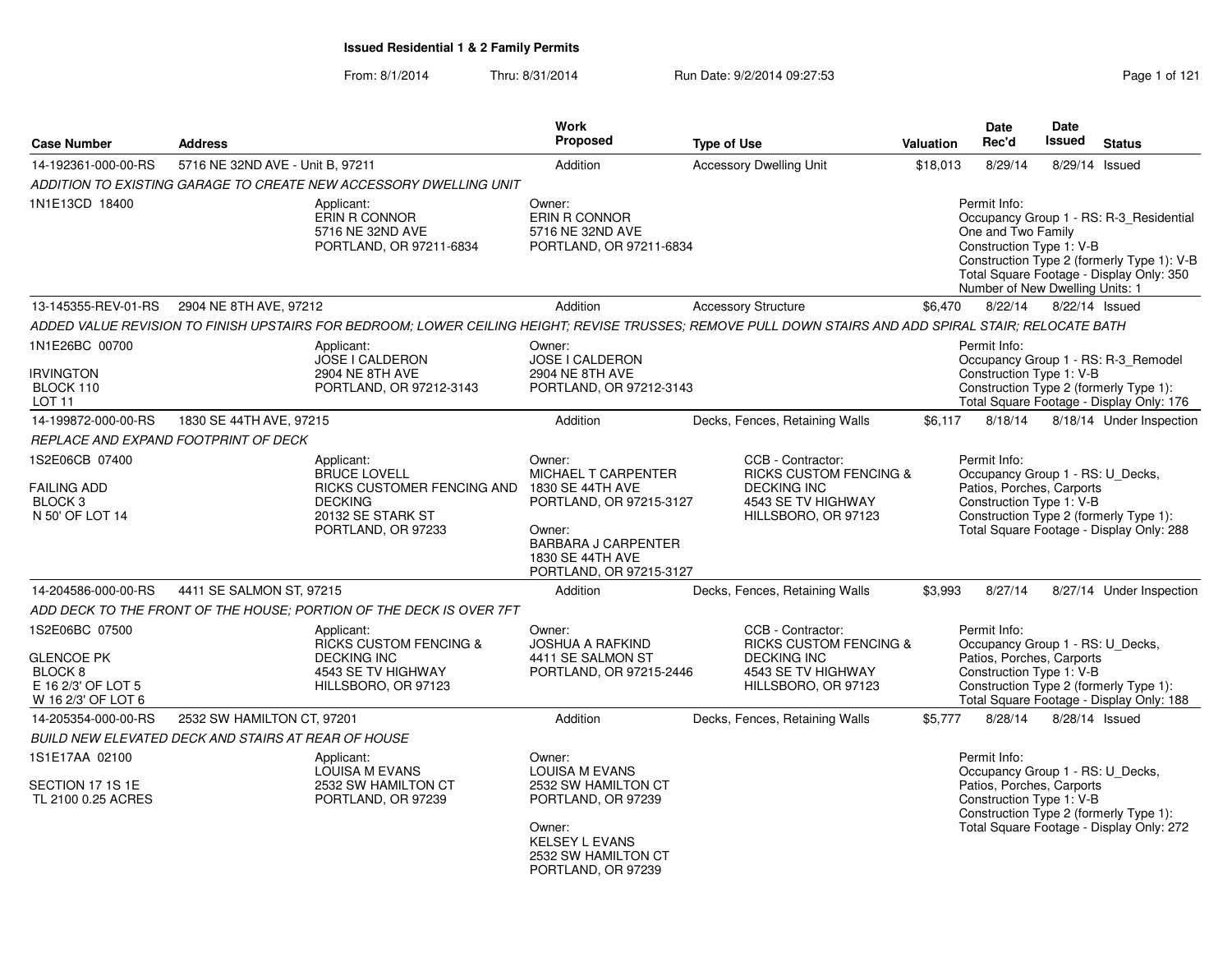| <b>Address</b><br><b>Case Number</b>                                         |                             |                                                                                                                             | <b>Work</b><br>Proposed                                                                                                                                           | <b>Type of Use</b> |                                                                                                                                   | Valuation | <b>Date</b><br>Rec'd                                                                                      | <b>Date</b><br>Issued                                                                                                                                                           | <b>Status</b>                                                                                                             |  |  |
|------------------------------------------------------------------------------|-----------------------------|-----------------------------------------------------------------------------------------------------------------------------|-------------------------------------------------------------------------------------------------------------------------------------------------------------------|--------------------|-----------------------------------------------------------------------------------------------------------------------------------|-----------|-----------------------------------------------------------------------------------------------------------|---------------------------------------------------------------------------------------------------------------------------------------------------------------------------------|---------------------------------------------------------------------------------------------------------------------------|--|--|
| 14-194580-000-00-RS                                                          | 2124 SE 34TH AVE, 97214     |                                                                                                                             | Addition                                                                                                                                                          |                    | Decks, Fences, Retaining Walls                                                                                                    | \$8,000   | 8/19/14                                                                                                   |                                                                                                                                                                                 | 8/19/14 Under Inspection                                                                                                  |  |  |
|                                                                              |                             | NEW PORCH COVER AND LOW DECK **** Seperate Elec. Trade Permit ****                                                          |                                                                                                                                                                   |                    |                                                                                                                                   |           |                                                                                                           |                                                                                                                                                                                 |                                                                                                                           |  |  |
| 1S1E01DC 18500<br>PARK VIEW RPLT & EXTD<br>BLOCK 10<br><b>LOT 11</b>         |                             | Applicant:<br><b>DAVID MCALLISTER</b><br>DAVID W MCALLISTER<br><b>CONSTRUCTION</b><br>8438 SW 7TH AVE<br>PORTLAND OR 97219  | Owner:<br><b>MEGAN CORACCI</b><br>2124 SE 34TH AVE<br>PORTLAND, OR 97214<br>Owner:<br>J PETER CORACCI<br>2124 SE 34TH AVE<br>PORTLAND, OR 97214                   |                    | CCB - Contractor:<br><b>DAVID MCALLISTER</b><br><b>DAVID W MCALLISTER</b><br>CONSTRUCTION<br>8438 SW 7TH AVE<br>PORTLAND OR 97219 |           | Permit Info:                                                                                              | Occupancy Group 1 - RS: U_Decks,<br>Patios, Porches, Carports<br>Construction Type 1: V-B<br>Construction Type 2 (formerly Type 1):<br>Total Square Footage - Display Only: 290 |                                                                                                                           |  |  |
| 14-195976-000-00-RS                                                          | 2332 NW JOHNSON ST, 97210   |                                                                                                                             | Addition                                                                                                                                                          |                    | Decks, Fences, Retaining Walls                                                                                                    | \$6,000   | 8/8/14                                                                                                    |                                                                                                                                                                                 | 8/8/14 Under Inspection                                                                                                   |  |  |
| REPLACE AND EXPAND DECK                                                      |                             |                                                                                                                             |                                                                                                                                                                   |                    |                                                                                                                                   |           |                                                                                                           |                                                                                                                                                                                 |                                                                                                                           |  |  |
| 1N1E33BC 07400<br>KINGS 2ND ADD<br><b>BLOCK7</b><br>E 40' OF LOT 7           |                             | Applicant:<br>WALTER BROS CONSTRUCTION<br>LLC.<br>11795 SW TUALATIN RD #67<br>TUALATIN, OR 97062-7094                       | Owner:<br><b>JAMES A VARNADO</b><br>2332 NW JOHNSON ST<br>PORTLAND, OR 97210-3232<br>Owner:<br>SUSANNE H VARNADO<br>2332 NW JOHNSON ST<br>PORTLAND, OR 97210-3232 |                    | CCB - Contractor:<br>WALTER BROS CONSTRUCTION<br><b>LLC</b><br>11795 SW TUALATIN RD #67<br>TUALATIN, OR 97062-7094                |           | Permit Info:<br>Occupancy Group 1 - RS: U_Decks,<br>Patios, Porches, Carports<br>Construction Type 1: V-B |                                                                                                                                                                                 | Construction Type 2 (formerly Type 1):<br>Total Square Footage - Display Only: 190                                        |  |  |
| 14-194856-000-00-RS                                                          | 9930 SE CARUTHERS ST, 97216 |                                                                                                                             | Addition                                                                                                                                                          | Duplex             |                                                                                                                                   | \$20,000  | 8/19/14                                                                                                   |                                                                                                                                                                                 | 8/19/14 Issued                                                                                                            |  |  |
|                                                                              |                             | REMOVE EXISTING ROOF STRUCTURE AND REPLACE WITH STEEPER PITCHED TRUSS ROOF                                                  |                                                                                                                                                                   |                    |                                                                                                                                   |           |                                                                                                           |                                                                                                                                                                                 |                                                                                                                           |  |  |
| 1S2E04DD 02800                                                               |                             | Applicant:<br>JOSEPH BLAINE WOOD<br>JB WOOD CONSTRUCTION INC<br>2830 BURLINGTON DR<br>NEWBERG, OR 97132                     | Owner:<br><b>MEYER &amp; WEIL LLC</b><br>PO BOX 515<br>DUNDEE, OR 97115                                                                                           |                    | CCB - Contractor:<br><b>JOSEPH BLAINE WOOD</b><br>JB WOOD CONSTRUCTION INC<br>2830 BURLINGTON DR<br>NEWBERG, OR 97132             |           | Permit Info:<br>Construction Type 1: V-B                                                                  |                                                                                                                                                                                 | Occupancy Group 1 - RS: R-3_Remodel<br>Construction Type 2 (formerly Type 1):                                             |  |  |
| 14-188971-000-00-RS                                                          | 6624 SE 20TH AVE, 97202     |                                                                                                                             | Addition                                                                                                                                                          | Garage/Carport     |                                                                                                                                   | \$19,262  | 8/13/14                                                                                                   |                                                                                                                                                                                 | 8/13/14 Issued                                                                                                            |  |  |
|                                                                              |                             | NEW ADDITION WITH OFFICE SPACE, STORAGE AND BATHROOM WITH SINK (TRADE PERMITS TO BE OBTAINED SEPARATELY) 3 BATHROOMS TOTAL. |                                                                                                                                                                   |                    |                                                                                                                                   |           |                                                                                                           |                                                                                                                                                                                 |                                                                                                                           |  |  |
| 1S1E23AA 11100<br>WESTMORELAND<br><b>BLOCK 27</b><br>LOT <sub>3</sub>        |                             | Applicant:<br><b>GAIL OLDHAM</b><br>9117 SW BURNHAM STREET<br><b>TIGARD, OR 97223</b>                                       | Owner:<br>MARY ELLEN HILL<br>6624 SE 20TH AVE<br>PORTLAND, OR 97202-5640                                                                                          |                    | CCB - Contractor:<br><b>EVERGREEN PACIFIC INC</b><br>9117 SW BURNHAM ST<br>TIGARD, OR 97223                                       |           | Permit Info:<br>Construction Type 1: V-B                                                                  |                                                                                                                                                                                 | Occupancy Group 1 - RS: R-3_Remodel<br>Construction Type 2 (formerly Type 1):<br>Total Square Footage - Display Only: 524 |  |  |
| 14-156697-000-00-RS                                                          | 3704 N LONGVIEW AVE, 97227  |                                                                                                                             | Addition                                                                                                                                                          | Garage/Carport     |                                                                                                                                   | \$31,860  | 8/12/14                                                                                                   |                                                                                                                                                                                 | $8/12/14$ Issued                                                                                                          |  |  |
|                                                                              |                             | 360 SF ADDITION TO REAR OF DETACHED GARAGE; NEW STAIRS TO NEW DOORWAY                                                       |                                                                                                                                                                   |                    |                                                                                                                                   |           |                                                                                                           |                                                                                                                                                                                 |                                                                                                                           |  |  |
| 1N1E21DD 10900<br><b>OVERLOOK</b><br>BLOCK <sub>23</sub><br>LOT <sub>9</sub> |                             | Applicant:<br>FRED A BREWER<br>3704 N LONGVIEW AVE<br>PORTLAND, OR 97227                                                    | Owner:<br>FRED A BREWER<br>3704 N LONGVIEW AVE<br>PORTLAND, OR 97227                                                                                              |                    |                                                                                                                                   |           | Permit Info:<br>Occupancy Group 1 - RS: U_Private<br>Garage\Utility Misc.<br>Construction Type 1: V-B     |                                                                                                                                                                                 | Construction Type 2 (formerly Type 1):<br>Total Square Footage - Display Only: 750                                        |  |  |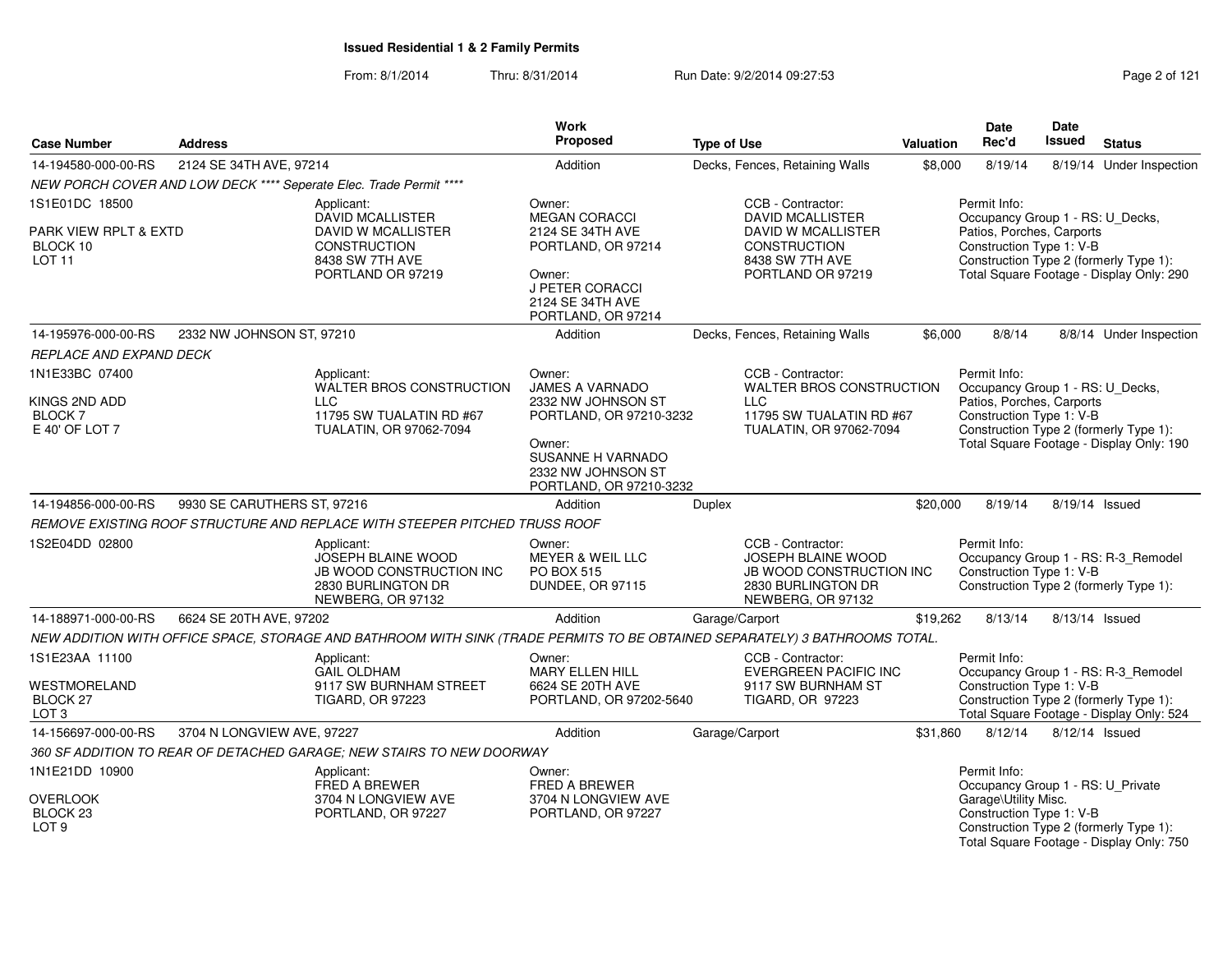| <b>Case Number</b>                                                                                             | Address                                                              |                                                                                                    | Work<br><b>Proposed</b>                                                                                                                                           | <b>Type of Use</b>                                                                                                                                             | Valuation | <b>Date</b><br>Rec'd                                                                                                                                                                            | <b>Date</b><br><b>Issued</b> | <b>Status</b>  |
|----------------------------------------------------------------------------------------------------------------|----------------------------------------------------------------------|----------------------------------------------------------------------------------------------------|-------------------------------------------------------------------------------------------------------------------------------------------------------------------|----------------------------------------------------------------------------------------------------------------------------------------------------------------|-----------|-------------------------------------------------------------------------------------------------------------------------------------------------------------------------------------------------|------------------------------|----------------|
| 14-204306-000-00-RS                                                                                            | 12614 NE GLISAN ST, 97230                                            |                                                                                                    | Addition                                                                                                                                                          | Garage/Carport                                                                                                                                                 | \$1,000   | 8/26/14                                                                                                                                                                                         |                              | 8/26/14 Issued |
|                                                                                                                | NEW TRUSSES TO REROOF AND PITCH OF ROOF                              |                                                                                                    |                                                                                                                                                                   |                                                                                                                                                                |           |                                                                                                                                                                                                 |                              |                |
| 1N2E35CB 00300<br>MENLO PK SUB<br><b>BLOCK1</b><br>LOT 18-21 EXC E 45'<br>LOT 22 EXC E 45' & EXC PT IN ST      | Applicant:<br><b>IOAN PATAN</b>                                      | 12614 NE GLISAN ST<br>PORTLAND, OR 97230-2450                                                      | Owner:<br><b>IOAN PATAN</b><br>12614 NE GLISAN ST<br>PORTLAND, OR 97230-2450<br>Owner:<br><b>CONSTANTA PATAN</b><br>12614 NE GLISAN ST<br>PORTLAND, OR 97230-2450 |                                                                                                                                                                |           | Permit Info:<br>Occupancy Group 1 - RS: U Private<br>Garage\Utility Misc.<br>Construction Type 1: V-B<br>Construction Type 2 (formerly Type 1):<br>Total Square Footage - Display Only: 312     |                              |                |
| 14-193443-000-00-RS                                                                                            | 1336 NE 52ND AVE, 97213                                              |                                                                                                    | Addition                                                                                                                                                          | Garage/Carport                                                                                                                                                 | \$3,000   | 8/5/14                                                                                                                                                                                          | 8/5/14 Final                 |                |
|                                                                                                                | REPAIR EXISTING DETACHED GARAGE, CHANGE FROM FLAT ROOF TO GABLE ROOF |                                                                                                    |                                                                                                                                                                   |                                                                                                                                                                |           |                                                                                                                                                                                                 |                              |                |
| 1N2E31AB 11100<br><b>COLWELLS ADD</b><br>BLOCK <sub>3</sub><br>N 1/2 OF LOT 5&6 EXC PT IN ST                   | Applicant:                                                           | <b>TOSHIO F MIGAKI</b><br>1336 NE 52ND AVE<br>PORTLAND, OR 97213                                   | Owner:<br><b>TOSHIO F MIGAKI</b><br>1336 NE 52ND AVE<br>PORTLAND, OR 97213<br>Owner:<br>SHIZUKO A MIGAKI<br>1336 NE 52ND AVE<br>PORTLAND, OR 97213                |                                                                                                                                                                |           | Permit Info:<br>Occupancy Group 1 - RS: U_Private<br>Garage\Utility Misc.<br>Construction Type 1: V-B<br>Construction Type 2 (formerly Type 1):                                                 |                              |                |
| 14-200558-000-00-RS                                                                                            | 6931 SE PINE ST, 97215                                               |                                                                                                    | Addition                                                                                                                                                          | <b>Single Family Dwelling</b>                                                                                                                                  | \$13,235  | 8/21/14                                                                                                                                                                                         |                              | 8/21/14 Issued |
|                                                                                                                |                                                                      |                                                                                                    |                                                                                                                                                                   | SINGLE STORY ADDITION OF 120 SQ FT TO FRONT OF HOUSE FOR EXPANDED KITCHEN, DECK ABOVE WITH NEW FRENCH DOORS OFF EXISTING BEDROOM (TRADE PERMITS TO BE OBTAINEL |           |                                                                                                                                                                                                 |                              |                |
| 1N2E32CD 10400<br><b>MORNINGSIDE</b><br><b>BLOCK 5</b><br>W 14' OF LOT 18<br>LOT 19&20<br>ELY 21.48' OF LOT 21 | Applicant:                                                           | <b>STAN CHESSHIR</b><br>STAN CHESSHIR ARCHITECTS<br>2337 NW YORK ST SUITE 208<br>PORTLAND OR 97210 | Owner:<br><b>VICTORIA E CAREY</b><br>6931 SE PINE ST<br>PORTLAND, OR 97215                                                                                        | CCB - Contractor:<br><b>LEN PANAS</b><br><b>PANAS LLC</b><br>17261 KELOK RD<br>LAKE OSWEGO, OR 97034                                                           |           | Permit Info:<br>Occupancy Group 1 - RS: R-3_Residential<br>One and Two Family<br>Construction Type 1: V-B<br>Construction Type 2 (formerly Type 1):<br>Total Square Footage - Display Only: 120 |                              |                |
| 14-201166-000-00-RS                                                                                            | 5623 SE ALDER ST. 97215                                              |                                                                                                    | Addition                                                                                                                                                          | <b>Single Family Dwelling</b>                                                                                                                                  | \$21,396  | 8/21/14                                                                                                                                                                                         |                              | 8/21/14 Issued |
|                                                                                                                |                                                                      |                                                                                                    |                                                                                                                                                                   | SINGLE STORY ADDITION TO EXPAND/CONVERT GARAGE TO HABITIABLE SPACE FOR MASTER BEDROOM AND BATHROOM: ENCLOSE PORCH FOR FOYER: ADD AND REMOVE WALLS IN MAIN L    |           |                                                                                                                                                                                                 |                              |                |
| 1S2E06AB 02300<br>SECTION 06 1S 2E<br>TL 2300 0.21 ACRES                                                       | Applicant:<br><b>PAT SAUER</b><br>PO BOX 80065                       | THE DESIGN DEPARTEMENT<br>PORTLAND OR 97280                                                        | Owner:<br><b>NOAH S KOFF</b><br>5623 SE ALDER ST<br>PORTLAND, OR 97215                                                                                            |                                                                                                                                                                |           | Permit Info:<br>Occupancy Group 1 - RS: R-3_Residential<br>One and Two Family<br>Construction Type 1: V-B<br>Construction Type 2 (formerly Type 1):<br>Total Square Footage - Display Only: 194 |                              |                |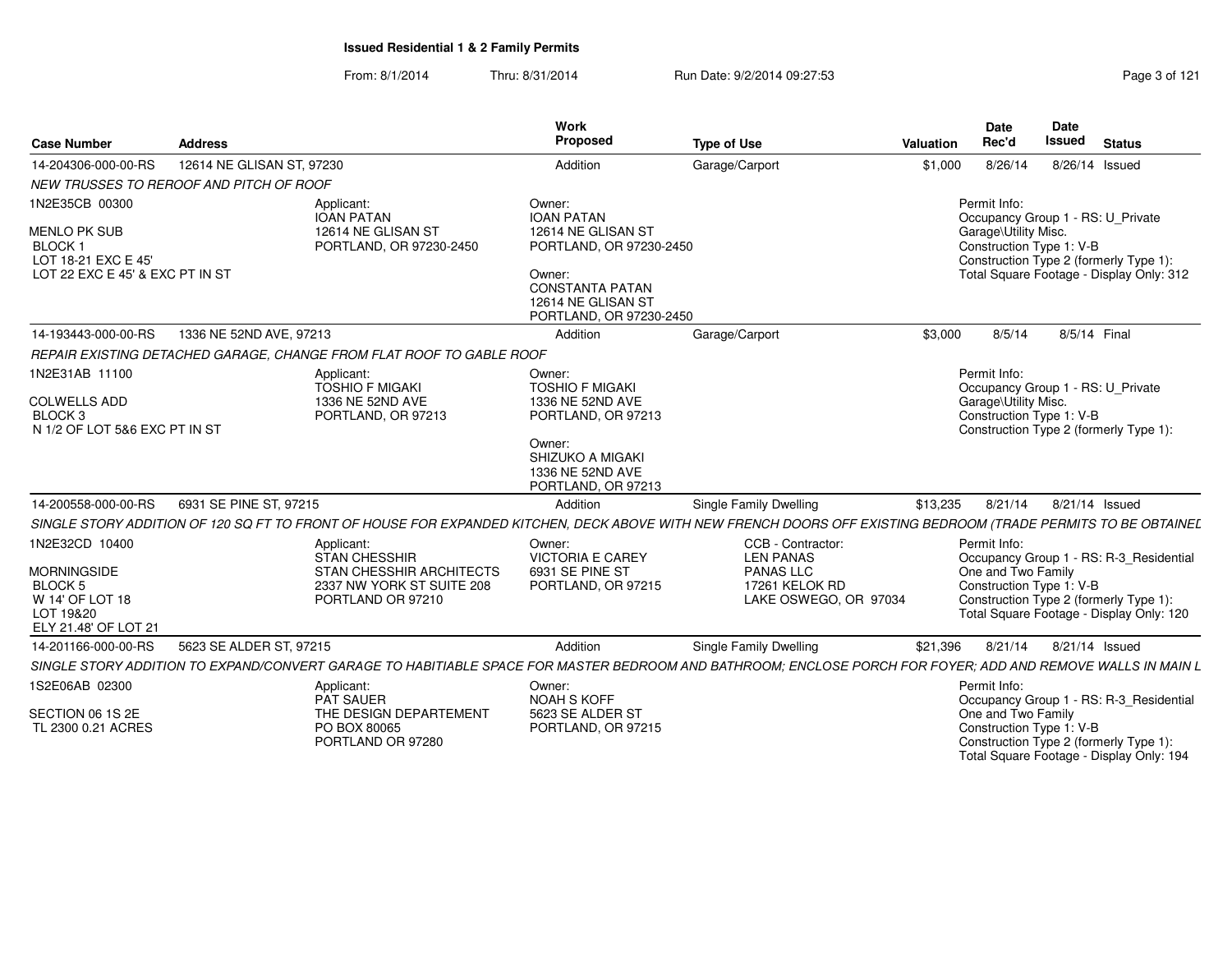| <b>Case Number</b>                                       | <b>Address</b>                                                                                                                                                           | Work<br>Proposed                                                                                                                                              | <b>Type of Use</b>                                                                        | Date<br>Rec'd<br><b>Valuation</b> | Date<br><b>Issued</b>                          | <b>Status</b>                                                                                                                     |
|----------------------------------------------------------|--------------------------------------------------------------------------------------------------------------------------------------------------------------------------|---------------------------------------------------------------------------------------------------------------------------------------------------------------|-------------------------------------------------------------------------------------------|-----------------------------------|------------------------------------------------|-----------------------------------------------------------------------------------------------------------------------------------|
| 14-197916-000-00-RS                                      | 5645 SE MORRISON ST, 97215                                                                                                                                               | Addition                                                                                                                                                      | <b>Single Family Dwelling</b>                                                             | \$100,000                         | 8/21/14                                        | 8/21/14 Issued                                                                                                                    |
|                                                          | ADDITION TO ENCLOSE DECK AT REAR OF MAIN FLOOR; COVERED DECK ABOVE ACCESSED FROM SECOND FLOOR BEDROOM. 8.21.14 SMortensen: Per subsequent discussion w/ applicant and Da |                                                                                                                                                               |                                                                                           |                                   |                                                |                                                                                                                                   |
| 1S2E06AB 03700                                           | Applicant:<br>DAVID GREEN CONSTRUCTION                                                                                                                                   | Owner:<br>ROBERT LIVINGSTON                                                                                                                                   | CCB - Contractor:<br>DAVID GREEN CONSTRUCTION                                             | Permit Info:                      |                                                | Occupancy Group 1 - RS: R-3_Residential                                                                                           |
| SECTION 06 1S 2E<br>TL 3700 0.14 ACRES                   | <b>LLC</b><br>161 NW ADAMS AVE STE 207<br>HILLSBORO, OR 97124-3399                                                                                                       | 5645 SE MORRISON ST<br>PORTLAND, OR 97215-1852<br>Owner:<br><b>LYNNE LIVINGSTON</b><br>5645 SE MORRISON ST<br>PORTLAND, OR 97215-1852                         | <b>LLC</b><br>161 NW ADAMS AVE STE 207<br>HILLSBORO, OR 97124-3399                        |                                   | One and Two Family<br>Construction Type 1: V-B | Construction Type 2 (formerly Type 1):<br>Total Square Footage - Display Only: 146                                                |
| 14-189507-000-00-RS                                      | 5824 SE SALMON ST, 97215                                                                                                                                                 | Addition                                                                                                                                                      | Single Family Dwelling                                                                    | \$72,791                          | 7/25/14 8/21/14 Issued                         |                                                                                                                                   |
|                                                          | 2 STORY ADDITION AT WEST SIDE OF HOUSE; CRAWLSPACE, FIRST FLOOR KITCHEN ADDITION, BREAKFAST NOOK IN EXISTING KITCHEN AREA; 2ND FLOOR MASTER BEDROOM ADDITION REM         |                                                                                                                                                               |                                                                                           |                                   |                                                |                                                                                                                                   |
|                                                          |                                                                                                                                                                          |                                                                                                                                                               |                                                                                           |                                   |                                                |                                                                                                                                   |
| 1S2E06AD 05700<br>SECTION 06 1S 2E<br>TL 5700 0.29 ACRES | Applicant:<br>MIKE COYLE<br><b>FASTER PERMITS</b><br>14334 NW EAGLERIDGE LANE<br>PORTLAND, OR 97229                                                                      | Owner:<br>DAMIAN J BARRON<br>5824 SE SALMON ST<br>PORTLAND, OR 97215-2739<br>Owner:<br><b>CICELY H BARRON</b><br>5824 SE SALMON ST<br>PORTLAND, OR 97215-2739 |                                                                                           | Permit Info:                      | One and Two Family<br>Construction Type 1: V-B | Occupancy Group 1 - RS: R-3_Residential<br>Construction Type 2 (formerly Type 1): V-B<br>Total Square Footage - Display Only: 760 |
| 14-194242-000-00-RS                                      | 7445 SE 31ST AVE, 97202                                                                                                                                                  | Addition                                                                                                                                                      | Single Family Dwelling                                                                    | \$27,939                          | 8/22/14                                        | 8/22/14 Under Inspection                                                                                                          |
| DORMER ADDITION FOR NEW BATHROOM                         |                                                                                                                                                                          |                                                                                                                                                               |                                                                                           |                                   |                                                |                                                                                                                                   |
| 1S1E24BD 04400                                           | Applicant:                                                                                                                                                               | Owner:                                                                                                                                                        | CCB - Contractor:                                                                         | Permit Info:                      |                                                |                                                                                                                                   |
|                                                          | KEVIN FISCHER                                                                                                                                                            | MICHAEL HERMAN                                                                                                                                                | <b>BRUNER PLUMBING INC</b>                                                                |                                   |                                                | Occupancy Group 1 - RS: R-3_Residential                                                                                           |
| EASTMORELAND                                             | ALICE DESIGN                                                                                                                                                             | 7445 SE 31ST AVE                                                                                                                                              | PO BOX 23985                                                                              |                                   | One and Two Family                             |                                                                                                                                   |
| BLOCK 16<br><b>LOT 24</b>                                | 4803 NE 32ND AVENUE<br>PORTLAND OR 97211                                                                                                                                 | PORTLAND, OR 97202                                                                                                                                            | TIGARD, OR 972813985                                                                      |                                   | Construction Type 1: V-B                       | Construction Type 2 (formerly Type 1): V-B                                                                                        |
|                                                          |                                                                                                                                                                          | Owner:<br>KAI HERMAN<br>7445 SE 31ST AVE<br>PORTLAND, OR 97202                                                                                                | CCB - Contractor:<br>JASON GAINES CONSTRUCTION<br>15749 SE JANSIK CT<br>DAMASCUS OR 97089 |                                   |                                                | Total Square Footage - Display Only: 520                                                                                          |
| 14-201941-000-00-RS                                      | 3530 SE LAMBERT ST, 97202                                                                                                                                                | Addition                                                                                                                                                      | Single Family Dwelling                                                                    | \$5,294                           | 8/22/14                                        | 8/22/14 Issued                                                                                                                    |
|                                                          | ADDITION FOR CLOSET AT MASTER BEDROOM                                                                                                                                    |                                                                                                                                                               |                                                                                           |                                   |                                                |                                                                                                                                   |
| 1S1E24DB 11400                                           | Applicant:                                                                                                                                                               | Owner:                                                                                                                                                        | CCB - Contractor:                                                                         | Permit Info:                      |                                                |                                                                                                                                   |
|                                                          | MICHAEL DUSTIN SHIVELY                                                                                                                                                   | <b>MATTHEW HICKS</b>                                                                                                                                          | MICHAEL DUSTIN SHIVELY                                                                    |                                   |                                                | Occupancy Group 1 - RS: R-3_Residential                                                                                           |
| EASTMORELAND<br>BLOCK 54<br>LOT 24 EXC S 22'             | 9136 N HODGE AVE<br>PORTLAND, OR 97203                                                                                                                                   | 3530 SE LAMBERT ST<br>PORTLAND, OR 97202-8436                                                                                                                 | 9136 N HODGE AVE<br>PORTLAND, OR 97203                                                    |                                   | One and Two Family<br>Construction Type 1: V-B | Construction Type 2 (formerly Type 1)                                                                                             |
|                                                          |                                                                                                                                                                          | Owner:<br>CHRISTINE A SCHWAMB<br>3530 SE LAMBERT ST<br>PORTLAND, OR 97202-8436                                                                                |                                                                                           |                                   |                                                | Total Square Footage - Display Only: 48                                                                                           |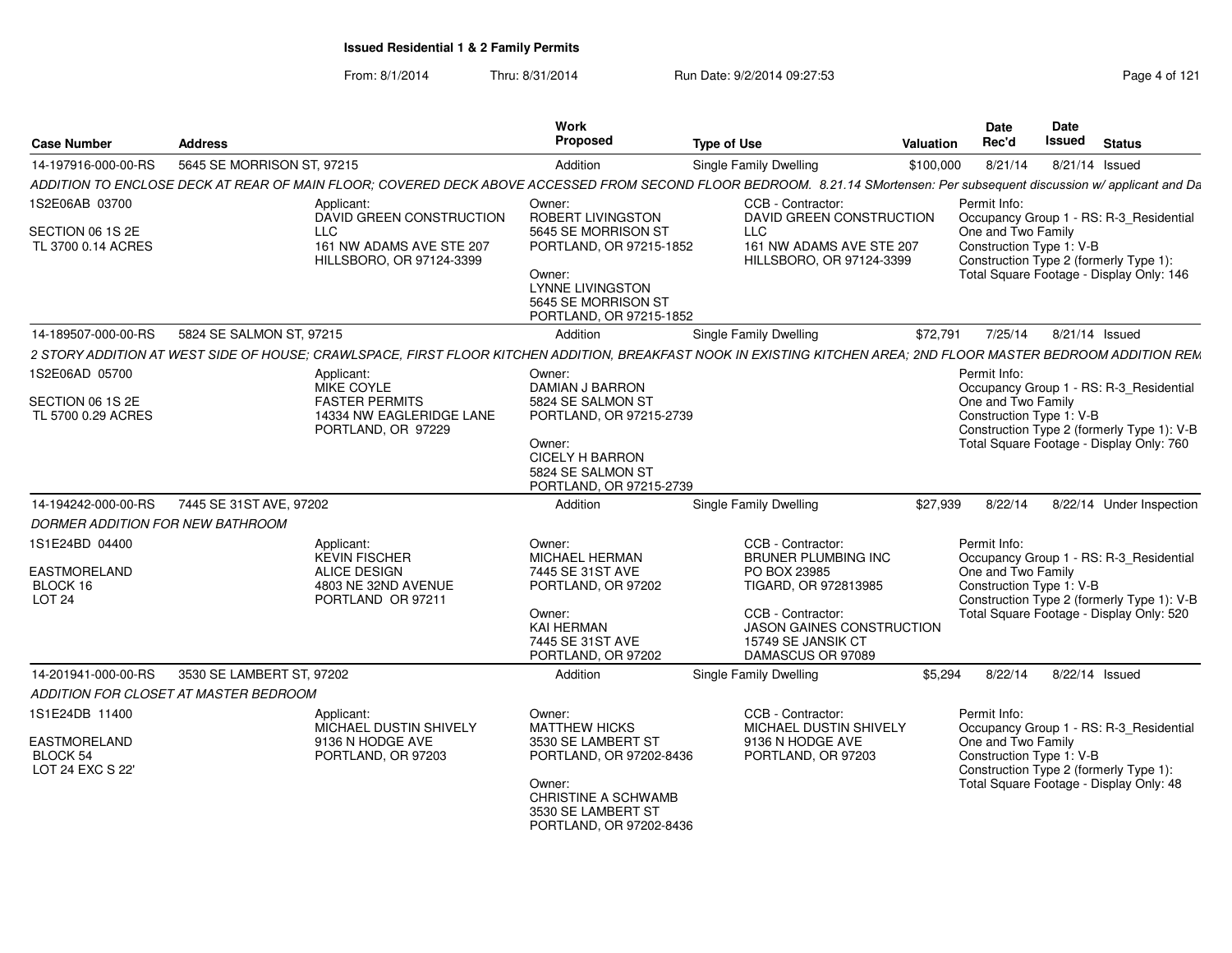| <b>Case Number</b>                                                       | <b>Address</b>                                                                  |                                                                                    | Work<br>Proposed                                                                                                                                              | <b>Type of Use</b>                                                                                                                                                                                                        | Valuation     | <b>Date</b><br>Rec'd                                           | <b>Date</b><br><b>Issued</b> | <b>Status</b>                                                                                                                     |
|--------------------------------------------------------------------------|---------------------------------------------------------------------------------|------------------------------------------------------------------------------------|---------------------------------------------------------------------------------------------------------------------------------------------------------------|---------------------------------------------------------------------------------------------------------------------------------------------------------------------------------------------------------------------------|---------------|----------------------------------------------------------------|------------------------------|-----------------------------------------------------------------------------------------------------------------------------------|
| 14-185424-000-00-RS                                                      | 4430 SW VESTA ST, 97219                                                         |                                                                                    | Addition                                                                                                                                                      | Single Family Dwelling                                                                                                                                                                                                    | \$150,000     | 7/18/14                                                        | 8/25/14 Issued               |                                                                                                                                   |
|                                                                          |                                                                                 |                                                                                    |                                                                                                                                                               | FIRE DAMAGE REPAIR TO REMOVE WALLS ON THE FIRST FLOOR AND RECONFIGURE WALLS IN THE KITCHEN AND FAMILY ROOM: RECONFIGURE SECOND FLOOR WALLS TO INCLUDE NEW 2 E                                                             |               |                                                                |                              |                                                                                                                                   |
| 1S1E32BC 12400                                                           | Applicant:                                                                      | DAVE SANDAHL                                                                       | Owner:<br>JOE W KINCAID                                                                                                                                       | CCB - Contractor:<br><b>GREAT WESTERN RENOVATION</b>                                                                                                                                                                      |               | Permit Info:                                                   |                              | Occupancy Group 1 - RS: R-3 Remodel                                                                                               |
| <b>WEST PORTLAND PK</b><br>BLOCK 95<br>E 1/2 OF LOT 1-4                  |                                                                                 | <b>WEST COAST FORENSICS</b><br>3825 SW KELLY AVE<br>PORTLAND OR 97239              | 4430 SW VESTA ST<br>PORTLAND, OR 97219-7455<br>Owner:                                                                                                         | <b>PO BOX 489</b><br>OREGON CITY OR 97045                                                                                                                                                                                 |               | Construction Type 1: V-B                                       |                              | Construction Type 2 (formerly Type 1): V-B<br>Total Square Footage - Display Only: 3140                                           |
|                                                                          |                                                                                 |                                                                                    | NADINE J KINCAID<br>4430 SW VESTA ST<br>PORTLAND, OR 97219-7455                                                                                               |                                                                                                                                                                                                                           |               |                                                                |                              |                                                                                                                                   |
|                                                                          | 14-175349-REV-01-RS   6021 SW 48TH AVE - Unit B, 97221                          |                                                                                    | Addition                                                                                                                                                      | <b>Single Family Dwelling</b>                                                                                                                                                                                             |               | \$8/25/14                                                      | 8/25/14 Issued               |                                                                                                                                   |
|                                                                          | REVISION TO TRUSSES, CHANGE PITCH TO 5/12 TO MATCH EXISTING HOME ROOF PITCH     |                                                                                    |                                                                                                                                                               |                                                                                                                                                                                                                           |               |                                                                |                              |                                                                                                                                   |
| 1S1E18DA 07900                                                           | Applicant:                                                                      | JOE ROBERTSON<br>SHELTER SOLUTIONS LLC<br>1973 SE DUNCAN DR<br>HILLSBORO, OR 97123 | Owner:<br><b>STEVEN RILEY</b><br>6021 SW 48TH AVE<br>PORTLAND, OR 97221-2833<br>Owner:<br><b>CLAUDIA DOERR</b><br>6021 SW 48TH AVE<br>PORTLAND, OR 97221-2833 | CCB - Contractor:<br><b>RIGID PLUMBING INC</b><br><b>PO BOX 345</b><br>FOREST GROVE, OR 971160345<br>CCB - Contractor:<br>TAKE CHARGE ELECTRIC INC<br>7270 NW HELVETIA RD<br>HILLSBORO, OR 971248538<br>CCB - Contractor: |               | Permit Info:<br>One and Two Family<br>Construction Type 1: V-B |                              | Occupancy Group 1 - RS: R-3_Residential<br>Construction Type 2 (formerly Type 1): V-B<br>Total Square Footage - Display Only: 802 |
| 14-203738-000-00-RS                                                      | 2303 SE 143RD AVE, 97233                                                        |                                                                                    | Addition                                                                                                                                                      | JOE ROBERTSON<br>SHELTER SOLUTIONS LLC<br>1973 SE DUNCAN DR<br>HILLSBORO, OR 97123<br><b>Single Family Dwelling</b>                                                                                                       | \$34,962      |                                                                |                              | 8/25/14  8/25/14  Under Inspection                                                                                                |
|                                                                          |                                                                                 |                                                                                    |                                                                                                                                                               | SINGLE STORY ADDITION TO BACK OF HOUSE FOR NEW DINING ROOM AND BATHROOM Septic Decommissioning Required. Call for Inspection 842.                                                                                         |               |                                                                |                              |                                                                                                                                   |
| 1S2E01CC 12500<br>PARKTOWN ADD<br>BLOCK <sub>3</sub><br><b>LOT 10</b>    | Applicant:<br>PREM NATH                                                         | PREMIER DESIGN GROUP<br>3737 N ALASKA ST<br>PORTLAND, OR 97217                     | Owner:<br><b>NGOC NGUYEN</b><br>236 W CLARK STREET<br>MEDFORD, OR 97501                                                                                       |                                                                                                                                                                                                                           |               | Permit Info:<br>One and Two Family<br>Construction Type 1: V-B |                              | Occupancy Group 1 - RS: R-3 Residential<br>Construction Type 2 (formerly Type 1):<br>Total Square Footage - Display Only: 317     |
| 14-200115-REV-01-RS                                                      | 8550 N CALHOUN AVE, 97203                                                       |                                                                                    | Addition                                                                                                                                                      | <b>Single Family Dwelling</b>                                                                                                                                                                                             | $\mathcal{S}$ |                                                                | 8/26/14 8/26/14 Issued       |                                                                                                                                   |
|                                                                          | REVISION - CHANGE FROM EXPANSION ANCHORS TO EPOXY ANCHORS - NO EXTERIOR CHANGES |                                                                                    |                                                                                                                                                               |                                                                                                                                                                                                                           |               |                                                                |                              |                                                                                                                                   |
| 1N1E07BB 04700<br><b>BERRYS ADD</b><br><b>BLOCK1</b><br>LOT <sub>9</sub> | Applicant:                                                                      | SUNDLING & ASSOCIATES LLC<br>9737 N LOMBARD ST<br>PORTLAND, OR 97203               | Owner:<br>MICHAEL J MENDIOLA<br>8550 N CALHOUN AVE<br>PORTLAND, OR 97203                                                                                      | CCB - Contractor:<br>SUNDLING & ASSOCIATES LLC<br>9737 N LOMBARD ST<br>PORTLAND, OR 97203                                                                                                                                 |               | Permit Info:<br>Construction Type 1: V-B                       |                              | Occupancy Group 1 - RS: R-3 Remodel<br>Construction Type 2 (formerly Type 1):<br>Total Square Footage - Display Only: 77          |
|                                                                          |                                                                                 |                                                                                    | Owner:<br><b>JUSTIN A MILLER</b><br>8550 N CALHOUN AVE<br>PORTLAND, OR 97203                                                                                  |                                                                                                                                                                                                                           |               |                                                                |                              |                                                                                                                                   |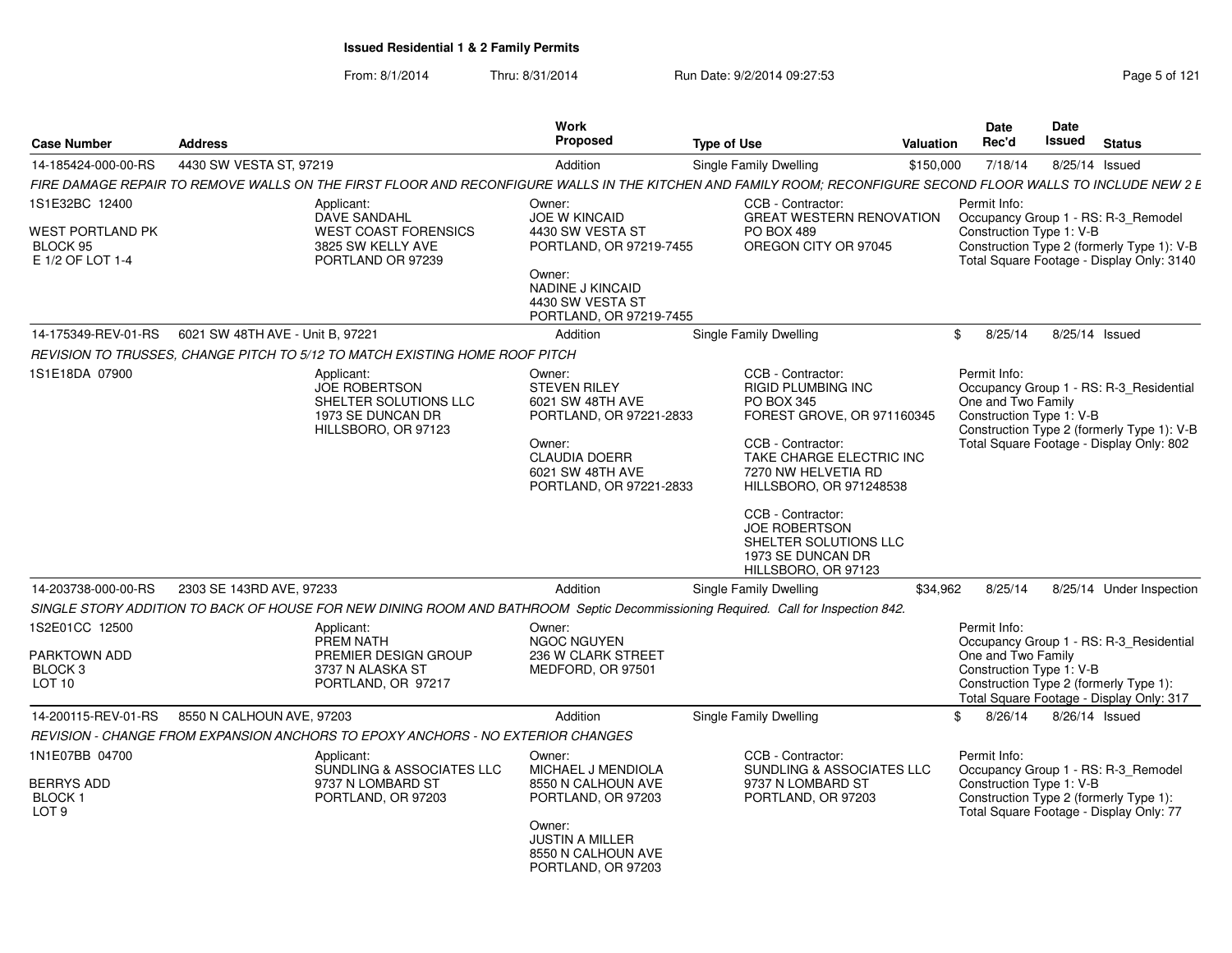| <b>Case Number</b>                                                                    | <b>Address</b>                                                                                                                                         | <b>Work</b><br>Proposed                                                                                                                                             | <b>Type of Use</b>                                                                                                | <b>Valuation</b> | Date<br>Rec'd                                                                                                                            | Date<br><b>Issued</b> | <b>Status</b>                                                                                                                 |
|---------------------------------------------------------------------------------------|--------------------------------------------------------------------------------------------------------------------------------------------------------|---------------------------------------------------------------------------------------------------------------------------------------------------------------------|-------------------------------------------------------------------------------------------------------------------|------------------|------------------------------------------------------------------------------------------------------------------------------------------|-----------------------|-------------------------------------------------------------------------------------------------------------------------------|
| 14-203951-000-00-RS                                                                   | 2137 NE 38TH AVE, 97212                                                                                                                                | Addition                                                                                                                                                            | Single Family Dwelling                                                                                            | \$50,000         | 8/26/14                                                                                                                                  | 8/26/14 Issued        |                                                                                                                               |
|                                                                                       | 2 STORY ADDITION TO EXPAND KITCHEN ADD OFFICE AND BATHROOM ON MAIN FLOOR; ADD MASTER BEDRROM WITH BATHROOM ON 2ND FLOOR                                |                                                                                                                                                                     |                                                                                                                   |                  |                                                                                                                                          |                       |                                                                                                                               |
| 1N1E25DA 20200<br><b>ROSSMERE</b><br>BLOCK 26<br>LOT <sub>5</sub>                     | Applicant:<br><b>CYNTHIA MOSBY</b><br>2137 NE 38TH AVE<br>PORTLAND, OR 97212-5259                                                                      | Owner:<br>STEPHEN M WEEKS<br>2137 NE 38TH AVE<br>PORTLAND, OR 97212-5259<br>Owner:<br><b>CYNTHIA MOSBY</b><br>2137 NE 38TH AVE                                      | CCB - Contractor:<br><b>WILLIAM SPEAR</b><br><b>EVERGREEN CRAFTSMAN</b><br>6035 SE CENTER ST<br>PORTLAND OR 97206 |                  | Permit Info:<br>One and Two Family<br>Construction Type 1: V-B                                                                           |                       | Occupancy Group 1 - RS: R-3_Residential<br>Construction Type 2 (formerly Type 1):<br>Total Square Footage - Display Only: 317 |
| 14-167408-DFS-01-RS                                                                   | 2704 SE 48TH AVE, 97206                                                                                                                                | PORTLAND, OR 97212-5259<br>Addition                                                                                                                                 | Single Family Dwelling                                                                                            | \$1,000          | 8/26/14                                                                                                                                  |                       | 8/26/14 Issued                                                                                                                |
| <b>DFS - TRUSSES</b>                                                                  |                                                                                                                                                        |                                                                                                                                                                     |                                                                                                                   |                  |                                                                                                                                          |                       |                                                                                                                               |
| 1S2E07BA 11900                                                                        | Applicant:<br><b>DEWAYNE KOTTER</b>                                                                                                                    | Owner:<br><b>BENJAMIN J MATASAR</b>                                                                                                                                 | CCB - Contractor:<br><b>DEWAYNE KOTTER</b>                                                                        |                  | Permit Info:                                                                                                                             |                       | Occupancy Group 1 - RS: R-3_Residential                                                                                       |
| <b>WINDSOR HTS</b><br>BLOCK 4<br>LOT <sub>12</sub>                                    | CON CAL INC<br>10307 W 4TH ST<br><b>ISLAND CITY OR 97850</b>                                                                                           | 2704 SE 48TH AVE<br>PORTLAND, OR 97206-1519                                                                                                                         | CON CAL INC<br>10307 W 4TH ST<br>ISLAND CITY OR 97850                                                             |                  | One and Two Family<br>Construction Type 1: V-B<br>Construction Type 2 (formerly Type 1): V-B<br>Total Square Footage - Display Only: 929 |                       |                                                                                                                               |
| 14-202235-000-00-RS                                                                   | 2945 SE FRANKLIN ST, 97202                                                                                                                             | Addition                                                                                                                                                            | Single Family Dwelling                                                                                            | \$20,000         | 8/27/14                                                                                                                                  |                       | 8/27/14 Under Inspection                                                                                                      |
|                                                                                       | ADDITION TO ENCLOSE AND EXPAND BACK PORCH FOR KITCHEN REMODEL; NEW DECK AT REAR; MECHANICAL, ELECTRICAL AND PLUMBING PERMITS TO BE OBTAINED SEPARATELY |                                                                                                                                                                     |                                                                                                                   |                  |                                                                                                                                          |                       |                                                                                                                               |
| 1S1E12BD 16800<br><b>WAVERLEIGH HTS</b><br>BLOCK 18<br>LOT <sub>6</sub>               | Applicant:<br>LIBBY HOLAH<br><b>HOLAH DESIGN &amp;</b><br>ARCHITECTURE, LLC<br>710 NE 21st Avenue Suite 202<br>Portland, OR 97212                      | Owner:<br><b>DIEGO ALONSO</b><br>2945 SE FRANKLIN ST<br>PORTLAND, OR 97202-2030<br>Owner:<br>ARIADNA GARCIA-BRYCE<br>2945 SE FRANKLIN ST<br>PORTLAND, OR 97202-2030 | CCB - Contractor:<br>MICHAEL CHURCH HOMES LLC<br>11584 SW ROYAL VILLA DR<br><b>TIGARD, OR 97224</b>               |                  | Permit Info:<br>Construction Type 1: V-B                                                                                                 |                       | Occupancy Group 1 - RS: R-3_Remodel<br>Construction Type 2 (formerly Type 1):<br>Total Square Footage - Display Only: 100     |
| 14-201463-000-00-RS                                                                   | 6624 SE 36TH AVE, 97202                                                                                                                                | Addition                                                                                                                                                            | Single Family Dwelling                                                                                            | \$29,999         | 8/21/14                                                                                                                                  | 8/27/14 Issued        |                                                                                                                               |
|                                                                                       | 272 SQ. FT. DEN ADDITION AT REAR OF HOUSE, KITCHEN AND UPPER FLOOR BATHROM REMODEL.                                                                    |                                                                                                                                                                     |                                                                                                                   |                  |                                                                                                                                          |                       |                                                                                                                               |
| 1S1E24AB 00800<br><b>EASTMORELAND</b><br>BLOCK 80<br>S 1/2 OF LOT 10<br><b>LOT 11</b> | Applicant:<br><b>RIGGS &amp; MARTIN INC</b><br>14200 SE MCLOUGHLIN BLVD,<br>STE C<br>MILWAUKIE, OR 97267                                               | Owner:<br><b>THOMAS A BEAVER</b><br>12322 SE 126 AVE<br>HAPPY VALLEY, OR 97086<br>Owner:<br><b>MARY M BODIE</b><br>12322 SE 126 AVE<br>HAPPY VALLEY, OR 97086       | CCB - Contractor:<br><b>RIGGS &amp; MARTIN INC</b><br>14200 SE MCLOUGHLIN BLVD,<br>STE C<br>MILWAUKIE, OR 97267   |                  | Permit Info:<br>One and Two Family<br>Construction Type 1: V-B                                                                           |                       | Occupancy Group 1 - RS: R-3 Residential<br>Construction Type 2 (formerly Type 1):<br>Total Square Footage - Display Only: 272 |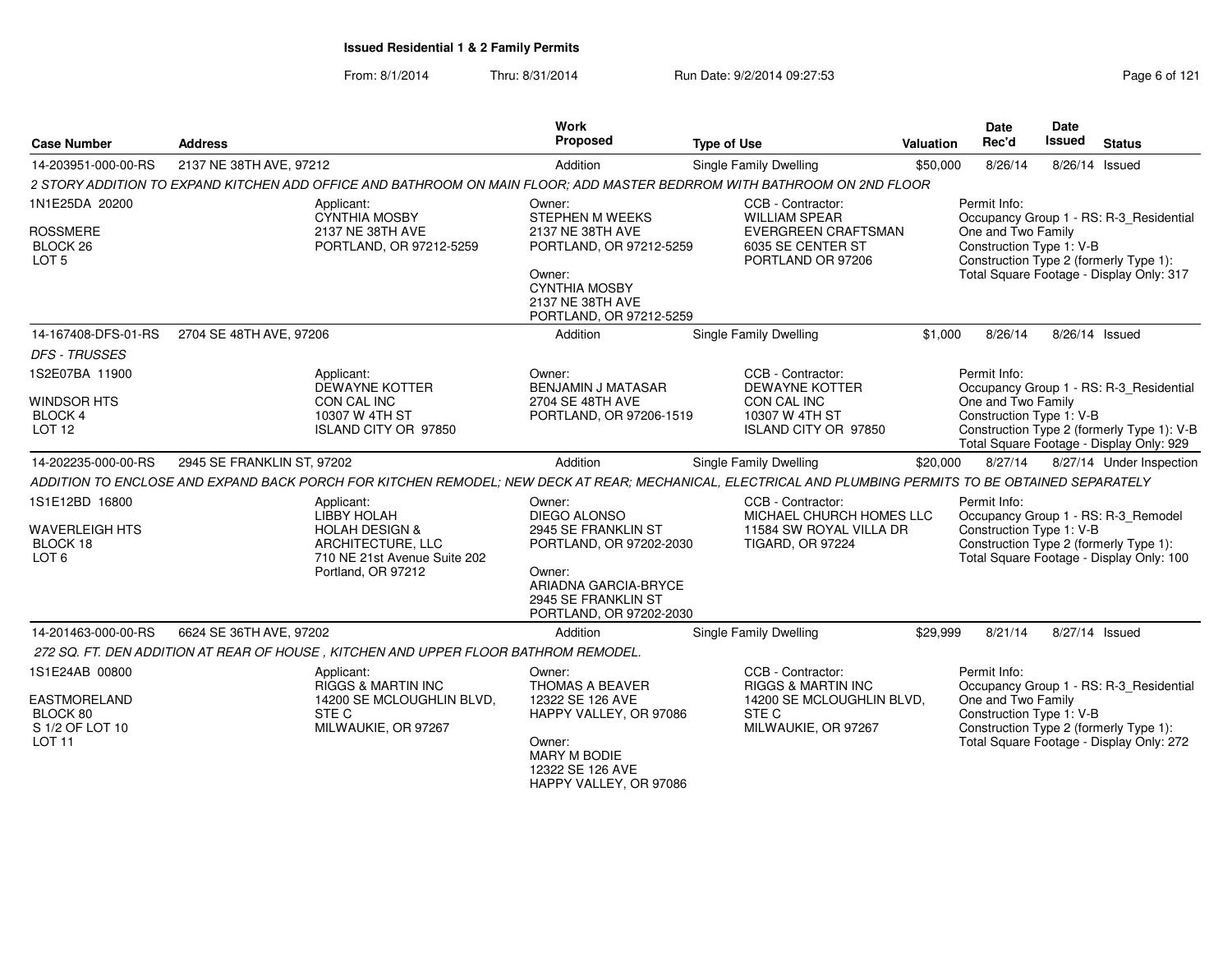From: 8/1/2014Thru: 8/31/2014 **Run Date: 9/2/2014 09:27:53** Page 7 of 121

| <b>Case Number</b>                                                               | <b>Address</b>                                                    |                                                                                     | <b>Work</b><br>Proposed                                                     | <b>Type of Use</b>                                                                                                                                        | <b>Valuation</b>                                                                                                                                    | Date<br>Rec'd                                                                                                                           | Date<br><b>Issued</b> | <b>Status</b>                           |  |
|----------------------------------------------------------------------------------|-------------------------------------------------------------------|-------------------------------------------------------------------------------------|-----------------------------------------------------------------------------|-----------------------------------------------------------------------------------------------------------------------------------------------------------|-----------------------------------------------------------------------------------------------------------------------------------------------------|-----------------------------------------------------------------------------------------------------------------------------------------|-----------------------|-----------------------------------------|--|
| 14-151946-000-00-RS                                                              | 3122 SW MARICARA ST, 97219                                        |                                                                                     | Addition                                                                    | Single Family Dwelling                                                                                                                                    | \$60,000                                                                                                                                            | 5/2/14                                                                                                                                  |                       | 8/27/14 Issued                          |  |
|                                                                                  |                                                                   |                                                                                     |                                                                             | ADDITION- TWO STORY ADDITION TO REMODEL KITCHEN, POWDER ROOM, ADD SECOND FLOOR STUDIO OVER KITCHEN AND COVERED PATIO                                      |                                                                                                                                                     |                                                                                                                                         |                       |                                         |  |
| 1S1E29DC 05301                                                                   |                                                                   | Applicant:<br>Joe Karman                                                            | Owner:<br><b>MARK T FAHEY</b><br>3122 SW MARICARA ST                        | CCB - Contractor:<br><b>GNH DEVELOPMENT INC</b>                                                                                                           |                                                                                                                                                     | Permit Info:                                                                                                                            |                       | Occupancy Group 1 - RS: R-3 Residential |  |
| PARTITION PLAT 1994-69<br>LOT <sub>1</sub>                                       |                                                                   | J. Karman Architect<br>2892 NW Upshur St<br>Portland, OR 97210                      |                                                                             | 3327 NE 144TH AVE<br>PORTLAND, OR 97230                                                                                                                   |                                                                                                                                                     | One and Two Family<br>Construction Type 1: V-B<br>Construction Type 2 (formerly Type 1):                                                |                       |                                         |  |
|                                                                                  |                                                                   |                                                                                     | Owner:<br><b>BRITT E IHRIG</b><br>3122 SW MARICARA ST<br>PORTLAND, OR 97219 |                                                                                                                                                           |                                                                                                                                                     | Total Square Footage - Display Only: 762                                                                                                |                       |                                         |  |
| 14-204500-000-00-RS                                                              | 3004 NE 22ND AVE, 97212                                           |                                                                                     | Addition                                                                    | <b>Single Family Dwelling</b>                                                                                                                             | \$15,882                                                                                                                                            | 8/27/14                                                                                                                                 |                       | 8/27/14 Issued                          |  |
|                                                                                  |                                                                   | ADDITION OF NEW COVERED DECK AT REAR OF HOUSE, NEW STAIRS AND RAILING               |                                                                             |                                                                                                                                                           |                                                                                                                                                     |                                                                                                                                         |                       |                                         |  |
| 1N1E26AD 02300                                                                   |                                                                   | Applicant:<br><b>BOB SCHATZ</b>                                                     | Owner:<br><b>JANET HAGUE</b>                                                |                                                                                                                                                           |                                                                                                                                                     | Permit Info:                                                                                                                            |                       | Occupancy Group 1 - RS: R-3_Residential |  |
| <b>IRVINGTON</b><br>BLOCK 12<br>N 49' OF LOT 16                                  |                                                                   | 2118 SE DIVISION ST<br>PORTLAND, OR 97202                                           | 3004 NE 22ND AVE<br>PORTLAND, OR 97212-3450                                 |                                                                                                                                                           | One and Two Family<br>Construction Type 1: V-B<br>Construction Type 2 (formerly Type 1):<br>Total Square Footage - Display Only: 144                |                                                                                                                                         |                       |                                         |  |
| 14-194367-000-00-RS                                                              | 6336 NE SANDY BLVD, 97213                                         |                                                                                     | Addition                                                                    | Single Family Dwelling                                                                                                                                    | \$45,000                                                                                                                                            | 8/28/14                                                                                                                                 |                       | 8/28/14 Issued                          |  |
|                                                                                  |                                                                   |                                                                                     |                                                                             | DORMER ADDITION WITH PICTURE WINDOW OVER EXISTING STAIRS, ADD BATHROOM WITH SKYLIGHT ON UPPER FLOOR, FRAME WALL AT ATTIC STORAGE AREA (3 BATHROOMS TOTAL) |                                                                                                                                                     |                                                                                                                                         |                       |                                         |  |
| 1N2E29BB 20400<br><b>BELLE CREST</b><br>BLOCK <sub>8</sub><br>LOT 1 EXC PT IN ST |                                                                   | Applicant:<br><b>IRWIN RENOVATIONS</b><br>9929 NE CAMPAIGN ST<br>PORTLAND, OR 97220 | Owner:<br>SANDIE C HO<br>6336 NE SANDY BLVD<br>PORTLAND, OR 97213           | CCB - Contractor:<br><b>IRWIN RENOVATIONS</b><br>9929 NE CAMPAIGN ST<br>PORTLAND, OR 97220                                                                | Permit Info:<br>Occupancy Group 1 - RS: R-3_Residential<br>One and Two Family<br>Construction Type 1: V-B<br>Construction Type 2 (formerly Type 1): |                                                                                                                                         |                       |                                         |  |
| LOT <sub>2</sub>                                                                 |                                                                   |                                                                                     | Owner:<br>MATTHEW W HO<br>6336 NE SANDY BLVD<br>PORTLAND, OR 97213          |                                                                                                                                                           |                                                                                                                                                     |                                                                                                                                         |                       |                                         |  |
| 14-176241-DFS-01-RS                                                              | 3117 NE 30TH AVE, 97212                                           |                                                                                     | Addition                                                                    | <b>Single Family Dwelling</b>                                                                                                                             | \$1,000                                                                                                                                             | 8/28/14                                                                                                                                 |                       | 8/28/14 Issued                          |  |
| <b>DFS FOR TRUSSES</b>                                                           |                                                                   |                                                                                     |                                                                             |                                                                                                                                                           |                                                                                                                                                     |                                                                                                                                         |                       |                                         |  |
| 1N1E25BA 11400                                                                   |                                                                   | Applicant:<br><b>GEOFFREY WRIGHT</b>                                                | Owner:<br><b>LIBERTY NW HOMES LLC</b>                                       | CCB - Contractor:<br><b>MB PLUMBING</b>                                                                                                                   |                                                                                                                                                     | Permit Info:                                                                                                                            |                       |                                         |  |
| <b>DUNSMEADE</b><br><b>BLOCK1</b><br>LOT <sub>9</sub>                            | UTF CONSULTING<br>17740 SW FLORENCE STREET<br>BEAVERTON, OR 97007 |                                                                                     | 16542 SE ORCHARD VIEW LN<br>DAMASCUS, OR 97089-5810                         | 13512 SE MARKET ST<br>PORTLAND, OR 97233                                                                                                                  |                                                                                                                                                     | Occupancy Group 1 - RS: R-3_Residential<br>One and Two Family<br>Construction Type 1: V-B<br>Construction Type 2 (formerly Type 1): V-B |                       |                                         |  |
|                                                                                  |                                                                   |                                                                                     |                                                                             | 16542 SE ORCHARD VIEW LN                                                                                                                                  | Total Square Footage - Display Only: 3594                                                                                                           |                                                                                                                                         |                       |                                         |  |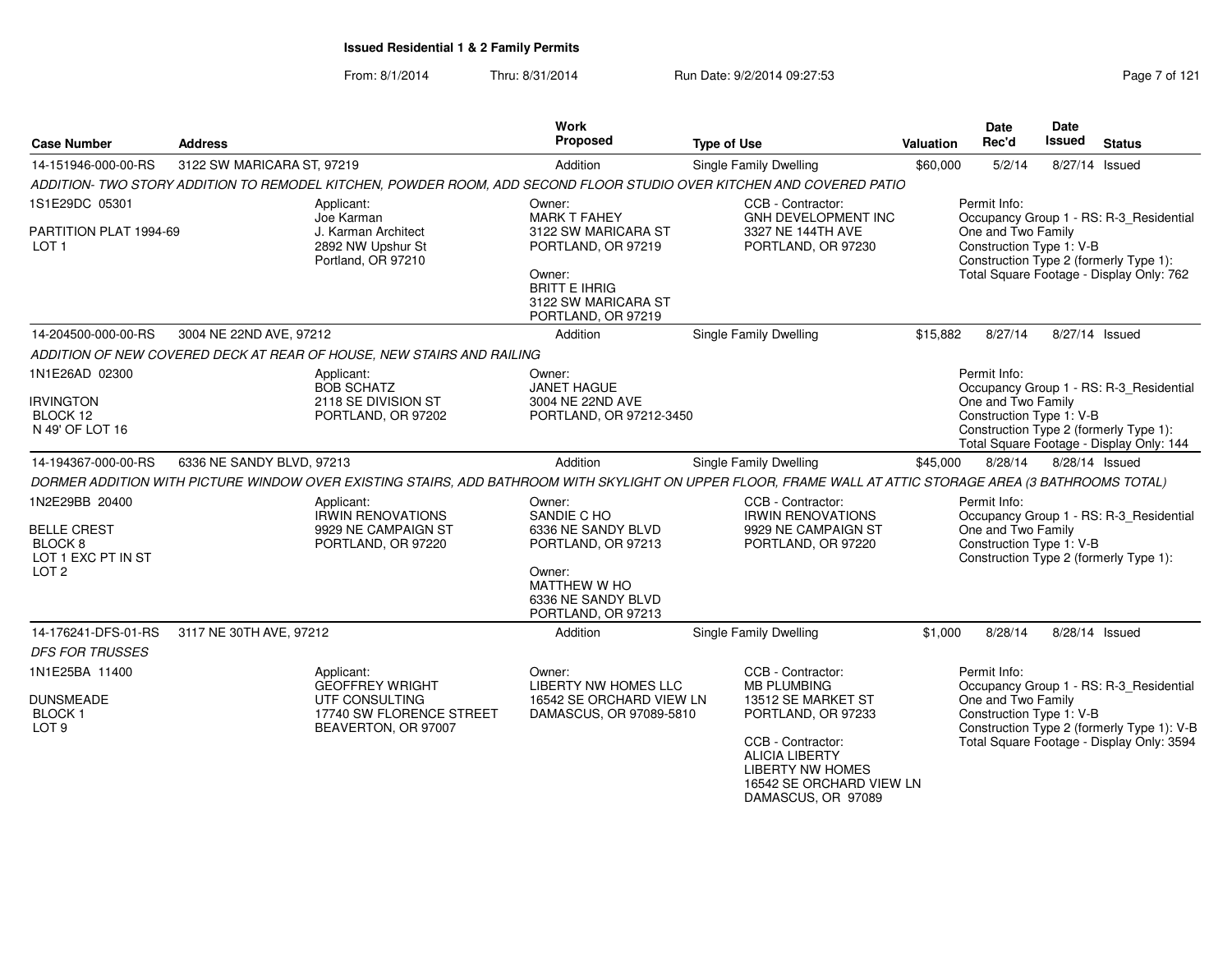From: 8/1/2014Thru: 8/31/2014 Run Date: 9/2/2014 09:27:53 Run Date: 9/2/2014 09:27:53

| <b>Case Number</b>                                                     | <b>Address</b>              |                                                                                                                                                                    | <b>Work</b><br>Proposed                                                                                                          | <b>Type of Use</b>                                                                                             | <b>Valuation</b> | Date<br>Rec'd                                                                                                                                                                                  | Date<br>Issued | <b>Status</b>  |  |
|------------------------------------------------------------------------|-----------------------------|--------------------------------------------------------------------------------------------------------------------------------------------------------------------|----------------------------------------------------------------------------------------------------------------------------------|----------------------------------------------------------------------------------------------------------------|------------------|------------------------------------------------------------------------------------------------------------------------------------------------------------------------------------------------|----------------|----------------|--|
| 14-205919-000-00-RS                                                    | 3810 SW NEVADA CT, 97219    |                                                                                                                                                                    | Addition                                                                                                                         | <b>Single Family Dwelling</b>                                                                                  | \$110            | 8/29/14                                                                                                                                                                                        |                | 8/29/14 Final  |  |
|                                                                        |                             | THIS PERMIT IS TO COMPLETE FINAL INSPECTIONS ON HOUSE ADDITION PERMIT                                                                                              |                                                                                                                                  | RES95-51182 (SEE ORIGINAL REFERENCED PERMIT FOR PLANS)                                                         |                  |                                                                                                                                                                                                |                |                |  |
| 1S1E20BD 01200                                                         |                             | Applicant:<br><b>JIM BRUCE</b>                                                                                                                                     | Owner:<br><b>CAROL W VIAL</b>                                                                                                    | CCB - Contractor:<br><b>JIM BRUCE</b>                                                                          |                  | Permit Info:<br>Occupancy Group 1 - RS: R-3_Residential                                                                                                                                        |                |                |  |
| SECTION 20 1S 1E<br>TL 1200 0.56 ACRES                                 |                             | JB CONSTRUCTION SERVICES INC 3810 SW NEVADA CT<br>PO BOX 10071<br>PORTLAND OR 97296                                                                                | PORTLAND, OR 97219-1513                                                                                                          | JB CONSTRUCTION SERVICES INC One and Two Family<br>PO BOX 10071<br>PORTLAND OR 97296                           |                  | Construction Type 1: V-B<br>Construction Type 2 (formerly Type 1):<br>Total Square Footage - Display Only: 1                                                                                   |                |                |  |
| 14-197838-000-00-RS                                                    | 6016 SE 21ST AVE, 97202     |                                                                                                                                                                    | Addition                                                                                                                         | <b>Single Family Dwelling</b>                                                                                  | \$21.065         | 8/13/14                                                                                                                                                                                        |                | 8/29/14 Issued |  |
|                                                                        |                             | 191 SQ FT ADDITION TO REAR OF EXISTING SINGLE FAMILY RESIDENCE. 284 SQUARE FOOT DECK ADDITION TO EXTERIOR OF EXISTING RESIDENCE AND PROPOSED ADDITION. ADDITION EX |                                                                                                                                  |                                                                                                                |                  |                                                                                                                                                                                                |                |                |  |
| 1S1E14DD 15300                                                         |                             | Applicant:<br><b>RICHARD DIXION</b>                                                                                                                                | Owner:<br>M HOSSEIN HAERI                                                                                                        | CCB - Contractor:<br><b>RICHARD DIXION</b>                                                                     |                  | Permit Info:<br>Occupancy Group 1 - RS: R-3_Residential                                                                                                                                        |                |                |  |
| <b>WESTMORELAND</b><br>BLOCK 36<br>LOT <sub>2</sub>                    |                             | DIXON REMODELING &<br><b>RESTORATION</b><br>8050 SE 13TH SUITE 104<br>PORTLAND OR 97202                                                                            | 6016 SE 21ST AVE<br>PORTLAND, OR 97202-5358<br>Owner:<br><b>MARY WYSONG-HAERI</b><br>6016 SE 21ST AVE<br>PORTLAND, OR 97202-5358 | DIXON REMODELING &<br><b>RESTORATION</b><br>8050 SE 13TH SUITE 104<br>PORTLAND OR 97202                        |                  | One and Two Family<br>Construction Type 1: V-B<br>Construction Type 2 (formerly Type 1):<br>Total Square Footage - Display Only: 191                                                           |                |                |  |
| 14-205530-000-00-RS                                                    | 6345 N DEPAUW ST, 97203     |                                                                                                                                                                    | Addition                                                                                                                         | <b>Single Family Dwelling</b>                                                                                  | \$15,000         | 8/29/14                                                                                                                                                                                        |                | 8/29/14 Issued |  |
|                                                                        |                             | REMOVE PORTION OF THE HOUSE AND ADD WALLS TO CREATE NEW STAIRS THAT LEAD TO THE BASEMENT; ***this permit is in response to 14-167548-RS***                         |                                                                                                                                  |                                                                                                                |                  |                                                                                                                                                                                                |                |                |  |
| 1N1E07DB 04900<br><b>MCKENNA PK</b><br>BLOCK <sub>3</sub><br>LOT 13&14 |                             | Applicant:<br><b>JOSH PATRICK</b><br>211 NE WEILDER<br>PORTLAND, OR 97236                                                                                          | Owner:<br>211 NE WEIDLER ST<br>PORTLAND, OR 97232-1155                                                                           | CCB - Contractor:<br>METRO HOMES NORTHWEST LLC AFFORDABLE NEW HOMES LLC<br>211 NE WEIDER<br>PORTLAND, OR 97232 |                  | Permit Info:<br>Occupancy Group 1 - RS: R-3 Residential<br>One and Two Family<br>Construction Type 1: V-B<br>Construction Type 2 (formerly Type 1):<br>Total Square Footage - Display Only: 91 |                |                |  |
| 14-178257-000-00-RS                                                    | 3817 SE NEHALEM ST. 97202   |                                                                                                                                                                    | Addition                                                                                                                         | <b>Single Family Dwelling</b>                                                                                  | \$251,238        | 7/2/14                                                                                                                                                                                         |                | 8/29/14 Issued |  |
|                                                                        |                             | ADDITION-TWO STORY ADDITION TO THE REAR OF THE HOME: COMPLETE REMODEL OF MAIN FLOOR, ADD NEW 2ND STORY OVER EXISTING: ADDITION OF COVERED FRONT PORCH, TWO NE      |                                                                                                                                  |                                                                                                                |                  |                                                                                                                                                                                                |                |                |  |
| 1S1E24DA 11700<br><b>BERKELEY</b>                                      |                             | Applicant:<br><b>MIKE KOVAL</b><br>1441 SE148TH AVE                                                                                                                | Owner:<br><b>CLASSIC IMAGE HOMES LLC</b><br>PO BOX 302                                                                           | CCB - Contractor:<br><b>CLASSIC IMAGE HOMES LLC</b><br>PO BOX 302                                              |                  | Permit Info:<br>Occupancy Group 1 - RS: R-3 Residential<br>One and Two Family                                                                                                                  |                |                |  |
| BLOCK 32<br>LOT 27&28                                                  |                             | PORTLAND, OR 97233                                                                                                                                                 | MARYLHURST, OR 97036-0302                                                                                                        | MARYLHURST, OR 97036                                                                                           |                  | Construction Type 1: V-B<br>Construction Type 2 (formerly Type 1): V-B<br>Total Square Footage - Display Only: 2784<br>Number of New Dwelling Units: 1                                         |                |                |  |
| 13-180860-DFS-03-RS<br><b>DFS FOR TRUSSES</b>                          | 15336 SE DIVISION ST, 97236 |                                                                                                                                                                    | Addition                                                                                                                         | <b>Single Family Dwelling</b>                                                                                  | \$5,000          | 8/29/14                                                                                                                                                                                        |                | 8/29/14 Issued |  |
| 1S2E12AB 03900                                                         |                             | Applicant:<br><b>HAN NGO</b>                                                                                                                                       | Owner:<br><b>VU TRAN</b>                                                                                                         | CCB - Contractor:<br>CNT CONSTRUCTION LLC                                                                      |                  | Permit Info:<br>Occupancy Group 1 - RS: R-3 Residential                                                                                                                                        |                |                |  |
| SECTION 12 1S 2E<br>TL 3900 0.21 ACRES                                 |                             | 16205 SE BROOKLYN ST<br>PORTLAND, OR 97236-1918                                                                                                                    | 16205 SE BROOKLYN ST<br>PORTLAND, OR 97236-1918<br>Owner:<br><b>HAN NGO</b><br>16205 SE BROOKLYN ST<br>PORTLAND, OR 97236-1918   | 4630 SE 52ND AVE<br>PORTLAND OR 97206                                                                          |                  | One and Two Family<br>Construction Type 1: V-B<br>Construction Type 2 (formerly Type 1): V-B<br>Total Square Footage - Display Only: 2141                                                      |                |                |  |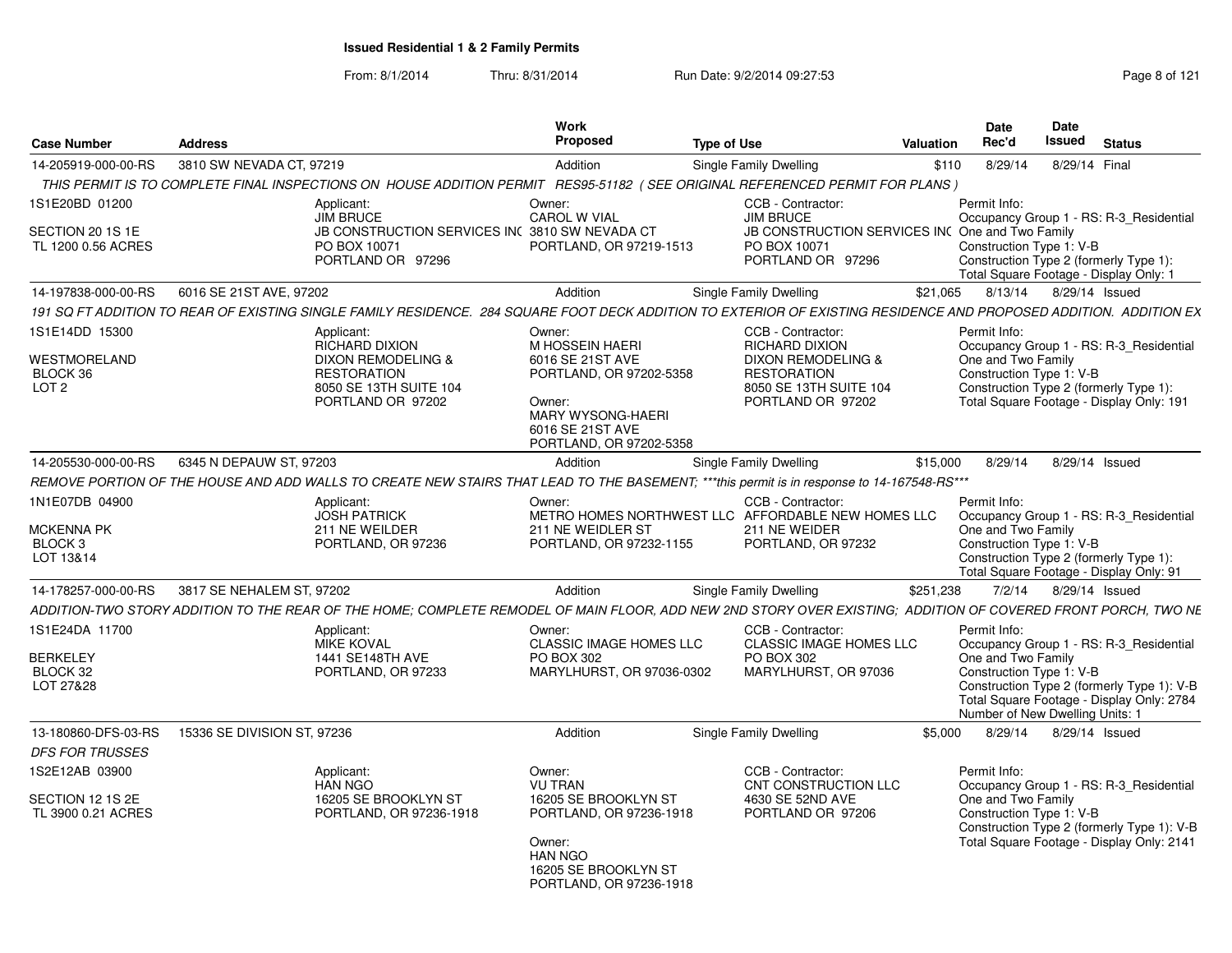| <b>Case Number</b>                                                            | <b>Address</b>                   |                                                                                                                                                                    | <b>Work</b><br>Proposed                                                                                                                              | <b>Type of Use</b>                                                                                                                 | Valuation | <b>Date</b><br>Rec'd                                                                                      | <b>Date</b><br><b>Issued</b> | <b>Status</b>                                                                                                                 |
|-------------------------------------------------------------------------------|----------------------------------|--------------------------------------------------------------------------------------------------------------------------------------------------------------------|------------------------------------------------------------------------------------------------------------------------------------------------------|------------------------------------------------------------------------------------------------------------------------------------|-----------|-----------------------------------------------------------------------------------------------------------|------------------------------|-------------------------------------------------------------------------------------------------------------------------------|
| 14-186434-000-00-RS                                                           | 2720 SE 49TH AVE - Unit B. 97206 |                                                                                                                                                                    | Addition                                                                                                                                             | Single Family Dwelling                                                                                                             | \$50,000  | 8/29/14                                                                                                   | 8/29/14 Issued               |                                                                                                                               |
|                                                                               |                                  | ADDITION TO ADD COVERED PORCH TO NORTH SIDE OF THE HOUSE; CONVERT EXISTING BEDROOM, HALLWAY AND BATHROOM TO ACCESSORY DWELLING UNIT; NEW WALL ADDED TO SEPA        |                                                                                                                                                      |                                                                                                                                    |           |                                                                                                           |                              |                                                                                                                               |
| 1S2E07BA 14100                                                                |                                  | Applicant:<br><b>JOAN GRIMM</b><br>2720 SE 49TH AVE<br>PORTLAND OR 97206                                                                                           | Owner:<br>RITA HABERMAN<br>2720 SE 49TH AVE<br>PORTLAND, OR 97206-1528                                                                               | CCB - Contractor:<br>R S WALLACE CONSTRUCTION CC Occupancy Group 1 - RS: R-3 Remodel<br>1015 MILLER ST SE<br>PORTLAND OR 972026345 |           | Permit Info:<br>Construction Type 1: V-B<br>Number of New Dwelling Units: 1                               |                              | Construction Type 2 (formerly Type 1):<br>Total Square Footage - Display Only: 238                                            |
| 14-201795-000-00-RS                                                           | 7032 SW 29TH AVE, 97219          |                                                                                                                                                                    | Addition                                                                                                                                             | Single Family Dwelling                                                                                                             | \$49,520  | 8/21/14                                                                                                   | 8/30/14 Issued               |                                                                                                                               |
|                                                                               |                                  | CONSTRUCT AN APPROX 449 SQ FT KITCHEN AND FAMILY ROOM ADDITION AT REAR OF HOUSE                                                                                    |                                                                                                                                                      |                                                                                                                                    |           |                                                                                                           |                              |                                                                                                                               |
| 1S1E20AA 04601<br>ALBERTA<br>BLOCK <sub>2</sub><br>LOT 25&26                  |                                  | Applicant:<br>DOUGLASS CARPENTRY AND<br><b>CONSTRUCTION LLC</b><br>10311 SE 14TH CIRCLE<br>VANCOUVER. WA 98664                                                     | Owner:<br>JEFFREY J SCHICK<br>7032 SW 29TH AVE<br>PORTLAND, OR 97219-1994<br>Owner:<br>MOLLY K SCHICK<br>7032 SW 29TH AVE<br>PORTLAND, OR 97219-1994 | CCB - Contractor:<br>DOUGLASS CARPENTRY AND<br><b>CONSTRUCTION LLC</b><br>10311 SE 14TH CIRCLE<br>VANCOUVER. WA 98664              |           | Permit Info:<br>One and Two Family<br>Construction Type 1: V-B                                            |                              | Occupancy Group 1 - RS: R-3 Residential<br>Construction Type 2 (formerly Type 1):<br>Total Square Footage - Display Only: 449 |
| 14-190677-000-00-RS                                                           | 4331 SW 48TH PL, 97221           |                                                                                                                                                                    | Addition                                                                                                                                             | Single Family Dwelling                                                                                                             | \$24,000  | 8/1/14                                                                                                    | $8/1/14$ Issued              |                                                                                                                               |
|                                                                               |                                  | REPLACE 1 EXISTING DECK WITH LARGER; REPLACE AND ADD COVER TO 2ND DECK                                                                                             |                                                                                                                                                      |                                                                                                                                    |           |                                                                                                           |                              |                                                                                                                               |
| 1S1E07DD 02300<br><b>BRIDLEWOOD</b><br>BLOCK <sub>7</sub><br>LOT <sub>6</sub> |                                  | Applicant:<br><b>RICH BOYER</b><br><b>RIDGE ENGINEERING LLC</b><br>15475 NW PUMPKIN RIDGE RD<br>NORTH PLAINS OR 97133                                              | Owner:<br>MICHAEL HARTMEYER<br>4331 SW 48TH PL<br>PORTLAND, OR 97221-3741                                                                            |                                                                                                                                    |           | Permit Info:<br>Occupancy Group 1 - RS: U Decks,<br>Patios, Porches, Carports<br>Construction Type 1: V-B |                              | Construction Type 2 (formerly Type 1):<br>Total Square Footage - Display Only: 632                                            |
| 14-179103-000-00-RS                                                           | 4307 SE STARK ST - Unit A, 97215 |                                                                                                                                                                    | Addition                                                                                                                                             | Single Family Dwelling                                                                                                             | \$82,290  | 8/1/14                                                                                                    | $8/1/14$ Issued              |                                                                                                                               |
|                                                                               |                                  | DORMER ADDITION TO ADD BATHROOM TO 2ND FLOOR, ADD LIGHTS TO UNFINISHED BASEMENT                                                                                    |                                                                                                                                                      |                                                                                                                                    |           |                                                                                                           |                              |                                                                                                                               |
| 1N2E31CC 20200                                                                |                                  | Applicant:<br>LESA DIXON-GRAY<br>4307 SE STARK ST<br>PORTLAND, OR 97215-1677                                                                                       | Owner:<br><b>LESA DIXON-GRAY</b><br>4307 SE STARK ST<br>PORTLAND, OR 97215-1677                                                                      | CCB - Contractor:<br><b>HEARTWOOD RESIDENTIAL</b><br><b>WORKS LLC</b><br>730 NE 74TH AVE UNIT B<br>PORTLAND, OR 97213              |           | Permit Info:<br>One and Two Family<br>Construction Type 1: V-B                                            |                              | Occupancy Group 1 - RS: R-3 Residential<br>Construction Type 2 (formerly Type 1):<br>Total Square Footage - Display Only: 122 |
| 14-149988-000-00-RS                                                           | 1903 SE ANKENY ST. 97214         |                                                                                                                                                                    | Addition                                                                                                                                             | Single Family Dwelling                                                                                                             | \$25,000  | 8/1/14                                                                                                    |                              | 8/1/14 Under Inspection                                                                                                       |
|                                                                               |                                  | CONSTRUCTION OF PARTIALLY BELOW GRADE WORK SHOP LU13-123260 / TRADE PERMIT(S) TO BE SEPARATE/***ADD PT ROUGH IN ONLY FOR (3) PLUMBING FIXTURES - FUTURE BATHROOM ` |                                                                                                                                                      |                                                                                                                                    |           |                                                                                                           |                              |                                                                                                                               |
| 1N1E35DD 01900                                                                |                                  | Applicant:<br>CARL J ANDREEN                                                                                                                                       | Owner:<br>CARL J ANDREEN                                                                                                                             |                                                                                                                                    |           | Permit Info:<br>Occupancy Group 1 - RS: U Private                                                         |                              |                                                                                                                               |
| <b>BUCKMANS ADD</b><br>BLOCK <sub>2</sub><br>LOT <sub>5</sub>                 |                                  | 1903 SE ANKENY ST<br>PORTLAND, OR 97214<br>Applicant:<br>DAVE SPITZER<br><b>DMS ARCHITECTS</b><br>2106 NE MLK BLVD<br>PORTLAND OR 97212                            | 1903 SE ANKENY ST<br>PORTLAND, OR 97214                                                                                                              |                                                                                                                                    |           | Garage\Utility Misc.<br>Construction Type 1: V-B                                                          |                              | Construction Type 2 (formerly Type 1):<br>Total Square Footage - Display Only: 536                                            |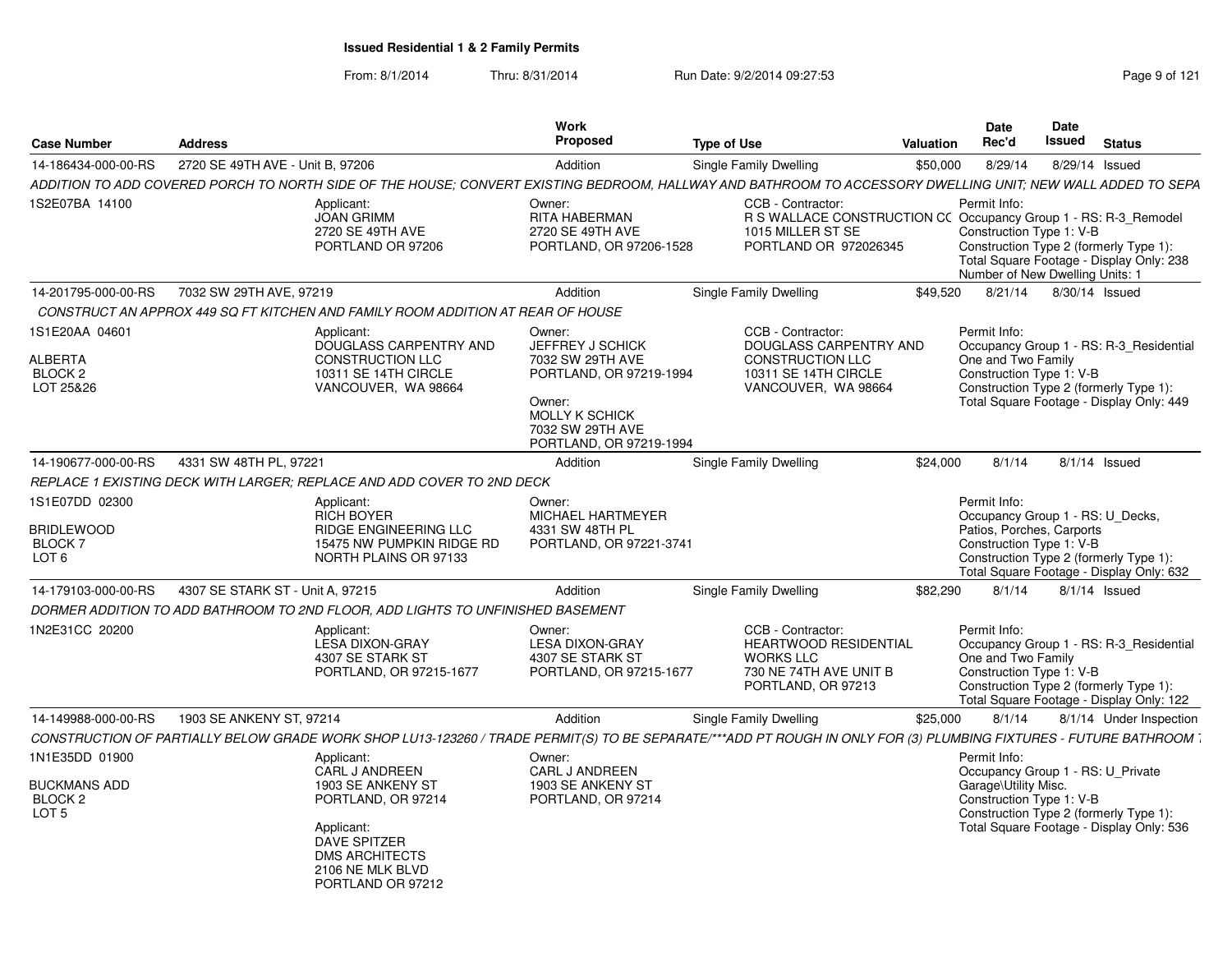| <b>Case Number</b>                                                              | <b>Address</b>                                                                                                                                                 | Work<br>Proposed                                                                                                                                      | <b>Type of Use</b>                                                                                                                                                                                     | Valuation | <b>Date</b><br>Rec'd               | <b>Date</b><br>Issued<br><b>Status</b>                                                                                                                                          |
|---------------------------------------------------------------------------------|----------------------------------------------------------------------------------------------------------------------------------------------------------------|-------------------------------------------------------------------------------------------------------------------------------------------------------|--------------------------------------------------------------------------------------------------------------------------------------------------------------------------------------------------------|-----------|------------------------------------|---------------------------------------------------------------------------------------------------------------------------------------------------------------------------------|
| 14-134670-REV-01-RS                                                             | 8220 SW 3RD AVE, 97219                                                                                                                                         | Addition                                                                                                                                              | Single Family Dwelling                                                                                                                                                                                 |           | 8/1/14                             | 8/1/14 Issued                                                                                                                                                                   |
|                                                                                 | REVISION - ELIMINATE KITCHEN/LIVING/DINING REMODEL FROM SCOPE OF WORK                                                                                          |                                                                                                                                                       |                                                                                                                                                                                                        |           |                                    |                                                                                                                                                                                 |
| 1S1E22CC 02800<br><b>CARSON HTS</b><br>BLOCK 35<br>LOT 14&15                    | Applicant:<br>JEFF BURNS<br><b>BURNS ORGANIC MODERN</b><br>1336 SE 20TH AVE<br>PORTLAND, OR 97214                                                              | Owner:<br><b>JENNIFER A MURPHY</b><br>8220 SW 3RD AVE<br>PORTLAND, OR 97219-4608                                                                      | CCB - Contractor:<br>YAKER RENOVATIONS LLC DBA<br><b>VANILLAWOOD PROPERTIES</b><br>6663 SW BVRTN HLSDL HWY, #296 Construction Type 1: V-B<br>PORTLAND OR 97225                                         |           | Permit Info:<br>One and Two Family | Occupancy Group 1 - RS: R-3_Residential<br>Construction Type 2 (formerly Type 1):<br>Total Square Footage - Display Only: 300                                                   |
| 14-189545-000-00-RS                                                             | 7222 SW BRIER PL, 97219                                                                                                                                        | Addition                                                                                                                                              | Single Family Dwelling                                                                                                                                                                                 | \$8.000   | 8/4/14                             | 8/4/14 Issued                                                                                                                                                                   |
|                                                                                 | ADD ROOF STRUCTURE TO REPLACE PARAPET STRUCTURES ON EAST SIDE; REPLACE GUARDRAIL ON EAST SIDE OF EXISTING DECK.                                                |                                                                                                                                                       |                                                                                                                                                                                                        |           |                                    |                                                                                                                                                                                 |
| 1S1E22BC 04800<br><b>CORBETT TERR RPLT</b><br><b>BLOCK 2</b><br>LOT 4&5 TL 4800 | Applicant:<br>H THOMAS GILLESPIE<br>7222 SW BRIER PL<br>PORTLAND, OR 97219-2264                                                                                | Owner:<br>H THOMAS GILLESPIE<br>7222 SW BRIER PL<br>PORTLAND, OR 97219-2264<br>Owner:<br>CAROL L BOONE<br>7222 SW BRIER PL<br>PORTLAND, OR 97219-2264 |                                                                                                                                                                                                        |           | Permit Info:<br>One and Two Family | Occupancy Group 1 - RS: R-3_Residential<br>Construction Type 1: V-B<br>Construction Type 2 (formerly Type 1):<br>Total Square Footage - Display Only: 400                       |
| 14-168689-000-00-RS                                                             | 1915 NE 38TH AVE, 97212                                                                                                                                        | Addition                                                                                                                                              | Single Family Dwelling                                                                                                                                                                                 | \$259,361 | 6/12/14                            | 8/4/14 Under Inspection                                                                                                                                                         |
|                                                                                 | TWO STORY ADDITION TO DEMO MAIN FLOOR AND EXPAND THE FOOT PRINT OF THE HOUSE; CONVERT BASEMENT TO LIVING SPACE TO INCLUDE NEW BATHROOM AND NEW STAIRS; MAIN F  |                                                                                                                                                       |                                                                                                                                                                                                        |           |                                    |                                                                                                                                                                                 |
| 1N1E25DD 03200<br>ROSSMERE<br>BLOCK 29<br>LOT <sub>7</sub>                      | Applicant:<br>MIKE COYLE<br><b>FASTER PERMITS</b><br>14334 NW EAGLERIDGE LANE<br>PORTLAND, OR 97229                                                            | Owner:<br>COLUMBIA REDEVELOPMENT LLC WINNER ELECTRIC<br>2235 NE 46TH AVE<br>PORTLAND, OR 97213-1903                                                   | CCB - Contractor:<br><b>CONSTRUCTION INC</b><br>17087 SE WILEY WAY<br>MILWAUKIE OR 97267<br>CCB - Contractor:<br><b>FLORIN LACATUS</b><br>FRL CONSTRUCTION LLC<br>3409 SW 30TH ST<br>GRESHAM, OR 97080 |           | Permit Info:<br>One and Two Family | Occupancy Group 1 - RS: R-3_Residential<br>Construction Type 1: V-B<br>Construction Type 2 (formerly Type 1): V-B<br>Total Square Footage - Display Only: 3309                  |
| 14-192948-000-00-RS                                                             | 3522 E BURNSIDE ST, 97214                                                                                                                                      | Addition                                                                                                                                              | <b>Single Family Dwelling</b>                                                                                                                                                                          | \$12,000  | 8/4/14                             | 8/4/14 Final                                                                                                                                                                    |
|                                                                                 | NEW UPPER LEVEL DECK AT REAR OF HOUSE. THIS PERMIT IS ONLY FOR THE DECK. *OWNER TO BE RESPONSIBLE FOR OBTAINING PERMIT AND DOING WORK TO ADD ANY NEW DOOR OPEN |                                                                                                                                                       |                                                                                                                                                                                                        |           |                                    |                                                                                                                                                                                 |
| 1N1E36DC 00300<br>LAURELHURST<br>BLOCK 87<br>E 1/2 OF LOT 9<br><b>LOT 10</b>    | Applicant:<br><b>CHRIS MARQUAND</b><br><b>DECK MASTERS LLC</b><br>4839 NE 41ST AVE<br>PORTLAND. OR 97211                                                       | Owner:<br>MICHAEL A LUTHY<br>3522 E BURNSIDE ST<br>PORTLAND, OR 97214-2053<br>Owner:<br>KIM D LUTHY<br>3522 E BURNSIDE ST<br>PORTLAND, OR 97214-2053  | CCB - Contractor:<br>CHRIS MARQUAND<br><b>DECK MASTERS LLC</b><br>4839 NE 41ST AVE<br>PORTLAND, OR 97211                                                                                               |           | Permit Info:                       | Occupancy Group 1 - RS: U_Decks,<br>Patios, Porches, Carports<br>Construction Type 1: V-B<br>Construction Type 2 (formerly Type 1):<br>Total Square Footage - Display Only: 200 |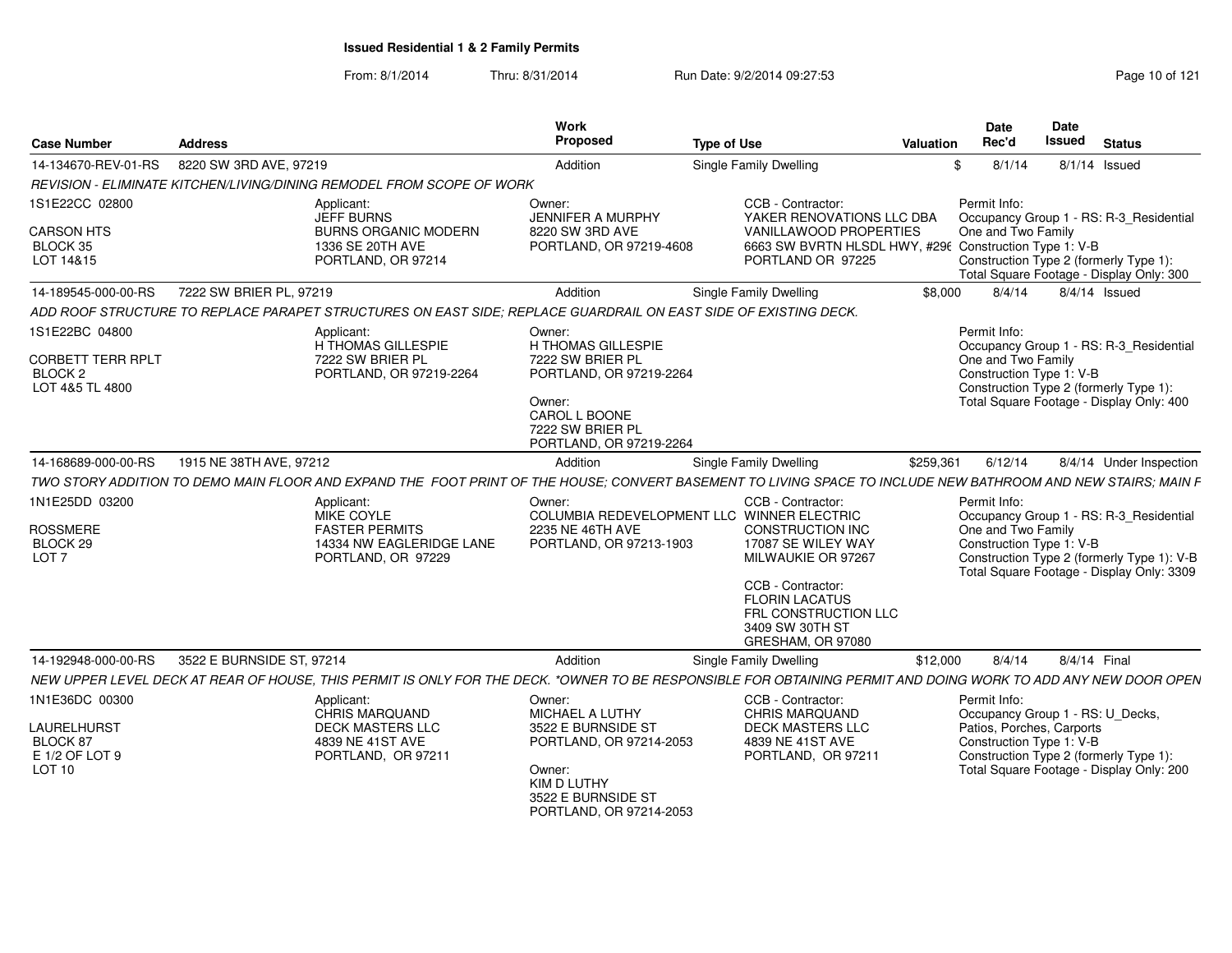| <b>Case Number</b>                                 | <b>Address</b>            |                                                                                                                                                                  | Work<br>Proposed                                                                                                                                       | <b>Type of Use</b>                                                | Valuation | <b>Date</b><br>Rec'd                                                                                                                 | Date<br><b>Issued</b> | <b>Status</b> |                                                                                         |
|----------------------------------------------------|---------------------------|------------------------------------------------------------------------------------------------------------------------------------------------------------------|--------------------------------------------------------------------------------------------------------------------------------------------------------|-------------------------------------------------------------------|-----------|--------------------------------------------------------------------------------------------------------------------------------------|-----------------------|---------------|-----------------------------------------------------------------------------------------|
| 14-153104-REV-01-RS                                | 4047 SE 92ND AVE          |                                                                                                                                                                  | Addition                                                                                                                                               | Single Family Dwelling                                            |           | 8/4/14                                                                                                                               |                       | 8/4/14 Issued |                                                                                         |
|                                                    |                           | REVISION - MODIFICATION TO POUR NEW FOUNDATION, WET SET ANCHOR BOLTS AND HOLD-DOWNS. SPECIAL INSPECTIONS REMOVED FROM ORIGINAL PERMIT - NO EXTERIOR CHANGES      |                                                                                                                                                        |                                                                   |           |                                                                                                                                      |                       |               |                                                                                         |
| 1S2E09CD 01001                                     |                           | Applicant:                                                                                                                                                       | Owner:                                                                                                                                                 |                                                                   |           | Permit Info:                                                                                                                         |                       |               |                                                                                         |
| PARTITION PLAT 2000-89<br>LOT <sub>1</sub>         |                           | Nael Saker<br>16130 SW Goshawk St<br>Beaverton, OR 97007                                                                                                         | <b>NAEL SAKER</b><br>16130 SW GOSHAWK ST<br><b>ALOHA, OR 97007</b><br>Owner:<br><b>HADI NOUREDINE</b><br>16130 SW GOSHAWK ST<br><b>ALOHA, OR 97007</b> |                                                                   |           | One and Two Family<br>Construction Type 1: V-B<br>Construction Type 2 (formerly Type 1):<br>Total Square Footage - Display Only: 409 |                       |               | Occupancy Group 1 - RS: R-3_Residential                                                 |
| 14-185295-000-00-RS                                | 8335 SW 58TH AVE, 97219   |                                                                                                                                                                  | Addition                                                                                                                                               | <b>Single Family Dwelling</b>                                     | \$185,000 | 8/5/14                                                                                                                               |                       |               | 8/5/14 Under Inspection                                                                 |
|                                                    |                           | SINGLE STORY ADDITION TO NORTH SIDE OF HOUSE, ADDITION OF TWO WINDOWS AT FAMILY ROOM AND BEDROOM OF EXISTING HOUSE, ADDITION INCLUDES NEW GARAGE GUEST BEDRO(    |                                                                                                                                                        |                                                                   |           |                                                                                                                                      |                       |               |                                                                                         |
| 1S1E19CD 04200                                     |                           | Applicant:<br>CATALYST CONSTRUCTION &                                                                                                                            | Owner:<br><b>BRIAN T PAVIC</b>                                                                                                                         | CCB - Contractor:<br>CATALYST CONSTRUCTION &                      |           | Permit Info:                                                                                                                         |                       |               | Occupancy Group 1 - RS: R-3_Residential                                                 |
| SECTION 19 1S 1E<br>TL 4200 0.31 ACRES             |                           | <b>REMODELING LLC</b><br>1031 NE 76TH AVE<br>PORTLAND, OR 97213                                                                                                  | 8335 SW 58TH AVE<br>PORTLAND, OR 97219-3238<br>Owner:<br><b>LAUREL R PAVIC</b><br>8335 SW 58TH AVE<br>PORTLAND, OR 97219-3238                          | <b>REMODELING LLC</b><br>1031 NE 76TH AVE<br>PORTLAND, OR 97213   |           | One and Two Family<br>Construction Type 1: V-B<br>Construction Type 2 (formerly Type 1):<br>Total Square Footage - Display Only: 868 |                       |               |                                                                                         |
| 14-169473-000-00-RS                                | 2127 NE 38TH AVE, 97212   |                                                                                                                                                                  | Addition                                                                                                                                               | Single Family Dwelling                                            | \$261,163 | 6/13/14                                                                                                                              |                       |               | 8/5/14 Under Inspection                                                                 |
|                                                    |                           | MAJOR ADDITION: RECONSTRUCT AS 2 STORY HOUSE ON EXISTING FOUNDATION; EXPAND FOOTPRINT. BASEMENT UNFINISHED. MAIN FLOOR ALL NEW WALLS: FAMILY RM, KITCHEN, DINING |                                                                                                                                                        |                                                                   |           |                                                                                                                                      |                       |               |                                                                                         |
| 1N1E25DA 20300                                     |                           | Applicant:<br><b>KEVIN PARTAIN</b>                                                                                                                               | Owner:                                                                                                                                                 | CCB - Contractor:<br>PORTLAND REDEVELOPMENT LLC CORNICE GROUP LLC |           | Permit Info:                                                                                                                         |                       |               | Occupancy Group 1 - RS: R-3_Residential                                                 |
| <b>ROSSMERE</b>                                    |                           | <b>URBAN VISIONS</b>                                                                                                                                             | PO BOX 11778                                                                                                                                           | PO BOX 11778                                                      |           | One and Two Family                                                                                                                   |                       |               |                                                                                         |
| BLOCK 26<br>LOT <sub>6</sub>                       |                           | 223 ne 56th ave<br>PORTLAND, OR 97015                                                                                                                            | PORTLAND, OR 97211                                                                                                                                     | PORTLAND, OR 97211                                                |           | Construction Type 1: V-B                                                                                                             |                       |               | Construction Type 2 (formerly Type 1): V-B<br>Total Square Footage - Display Only: 3020 |
| 14-191212-000-00-RS                                | 6605 NE FREMONT ST, 97213 |                                                                                                                                                                  | Addition                                                                                                                                               | Single Family Dwelling                                            | \$9,133   | 7/30/14                                                                                                                              |                       |               | 8/5/14 Under Inspection                                                                 |
| <b>BUILD PATIO COVER BETWEEN HOUSE AND GARAGE.</b> |                           |                                                                                                                                                                  |                                                                                                                                                        |                                                                   |           |                                                                                                                                      |                       |               |                                                                                         |
| 1N2E20CC 14500                                     |                           | Applicant:<br>Jim Wilburn                                                                                                                                        | Owner:<br><b>PAUL CHAMLIES</b>                                                                                                                         | CCB - Contractor:<br>ORLANDO CONSTRUCTION INC                     |           | Permit Info:                                                                                                                         |                       |               |                                                                                         |
| HYDE PK                                            |                           | Orlando Construction Inc                                                                                                                                         | 6605 NE FREMONT ST                                                                                                                                     | 4110 SE HAWTHORNE BLVD #446 Patios, Porches, Carports             |           | Occupancy Group 1 - RS: U_Decks,                                                                                                     |                       |               |                                                                                         |
| BLOCK 12<br>LOT 19&20                              |                           | 4110 SE Hawthorne Blvd #446<br>Portland, OR 97214                                                                                                                | PORTLAND, OR 97213-5233                                                                                                                                | PORTLAND OR 97214                                                 |           | Construction Type 1: V-B<br>Construction Type 2 (formerly Type 1):                                                                   |                       |               |                                                                                         |
|                                                    |                           |                                                                                                                                                                  | Owner:<br>PAUL E JR CHAMLIES<br>6605 NE FREMONT ST<br>PORTLAND, OR 97213-5233                                                                          |                                                                   |           | Total Square Footage - Display Only: 430                                                                                             |                       |               |                                                                                         |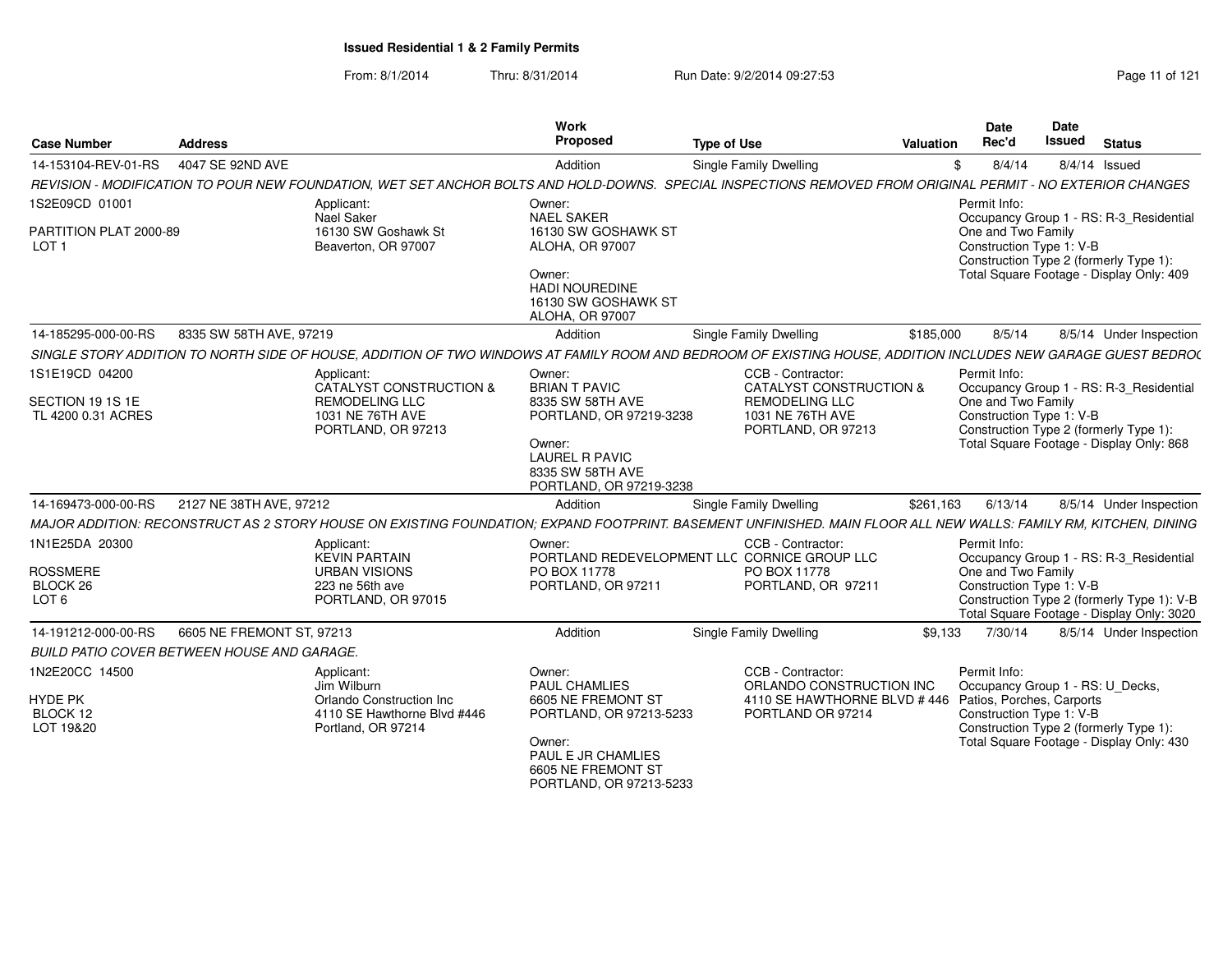From: 8/1/2014Thru: 8/31/2014 Run Date: 9/2/2014 09:27:53 Page 12 of 121

| <b>Case Number</b>                                                                                   | <b>Address</b>          |                                                                                                                                            | Work<br><b>Proposed</b>                                                                                                                                         | <b>Type of Use</b>                                                                                                            | <b>Valuation</b>                                                   | <b>Date</b><br>Rec'd                           | <b>Date</b><br>Issued                                                             | <b>Status</b>                                                                      |  |
|------------------------------------------------------------------------------------------------------|-------------------------|--------------------------------------------------------------------------------------------------------------------------------------------|-----------------------------------------------------------------------------------------------------------------------------------------------------------------|-------------------------------------------------------------------------------------------------------------------------------|--------------------------------------------------------------------|------------------------------------------------|-----------------------------------------------------------------------------------|------------------------------------------------------------------------------------|--|
| 14-174415-000-00-RS                                                                                  | 1312 SE 32ND AVE, 97214 |                                                                                                                                            | Addition                                                                                                                                                        | Single Family Dwelling                                                                                                        | \$25,000                                                           | 8/5/14                                         |                                                                                   | 8/5/14 Issued                                                                      |  |
|                                                                                                      |                         | REPLACE EXISTING FOUNDATION, DIG DOWN TO CREATE AN ADDITION FOOT OF HEAD ROOM IN NON-HABITABLE BASEMENT AREA, TO REMAIN UNFINISHED SPACE   |                                                                                                                                                                 |                                                                                                                               |                                                                    |                                                |                                                                                   |                                                                                    |  |
| 1S1E01BD 20400                                                                                       |                         | Applicant:                                                                                                                                 | Owner:                                                                                                                                                          |                                                                                                                               |                                                                    | Permit Info:                                   |                                                                                   |                                                                                    |  |
| <b>BUNGALOW GLADE</b><br>BLOCK <sub>1</sub><br><b>LOT 15</b>                                         |                         | MATTHEW W BYE<br>1312 SE 32ND AVE<br>PORTLAND, OR 97214-4115                                                                               | MATTHEW W BYE<br>1312 SE 32ND AVE<br>PORTLAND, OR 97214-4115                                                                                                    |                                                                                                                               |                                                                    | One and Two Family<br>Construction Type 1: V-B | Occupancy Group 1 - RS: R-3_Residential<br>Construction Type 2 (formerly Type 1): |                                                                                    |  |
|                                                                                                      |                         |                                                                                                                                            | Owner:<br><b>JUANITA C BYE</b><br>1312 SE 32ND AVE<br>PORTLAND, OR 97214-4115                                                                                   |                                                                                                                               |                                                                    |                                                |                                                                                   |                                                                                    |  |
| 14-165008-000-00-RS                                                                                  | 2538 NE 48TH AVE, 97213 |                                                                                                                                            | Addition                                                                                                                                                        | Single Family Dwelling                                                                                                        | \$34,189                                                           | 6/5/14                                         |                                                                                   | 8/6/14 Under Inspection                                                            |  |
|                                                                                                      |                         | ADDITION TO REAR OF HOUSE TO EXPAND KITCHEN AREA ON MAIN FLOOR AND ADD CRAFT ROOM ON SECOND; NEW REAR DECK; TRADES TO BE PULLED SEPARETELY |                                                                                                                                                                 |                                                                                                                               |                                                                    |                                                |                                                                                   |                                                                                    |  |
| 1N2E30BD 19600<br>ROSE CITY PK                                                                       |                         | Applicant:<br><b>WEBSTER WILSON</b><br><b>WEBSTER WILSON ARCHITECT</b>                                                                     | Owner:<br><b>SARAH POPE</b><br>2538 NE 48TH AVE                                                                                                                 | CCB - Contractor:<br><b>CENTURY ELECTRIC</b><br>PO BOX 10646                                                                  |                                                                    | Permit Info:<br>One and Two Family             |                                                                                   | Occupancy Group 1 - RS: R-3 Residential                                            |  |
| BLOCK <sub>21</sub><br><b>LOT 11</b>                                                                 |                         | 1534 SE 71ST AVE<br>PORTLAND, OR 97215                                                                                                     | PORTLAND, OR 97213                                                                                                                                              | PORTLAND, OR 97296                                                                                                            |                                                                    | Construction Type 1: V-B                       |                                                                                   | Construction Type 2 (formerly Type 1): V-B                                         |  |
|                                                                                                      |                         |                                                                                                                                            | Owner:<br>ADAM GREENE<br>2538 NE 48TH AVE<br>PORTLAND, OR 97213                                                                                                 | CCB - Contractor:<br>MICHAEL BANKER<br>307 SE 30TH<br>PORTLAND OR 97214                                                       |                                                                    |                                                |                                                                                   | Total Square Footage - Display Only: 414                                           |  |
|                                                                                                      |                         |                                                                                                                                            |                                                                                                                                                                 | CCB - Contractor:<br>UNITED PLUMBING<br><b>PO BOX 971</b><br>FAIRVIEW, OR 97024                                               |                                                                    |                                                |                                                                                   |                                                                                    |  |
| 14-194857-000-00-RS                                                                                  | 3204 NE 32ND AVE, 97212 |                                                                                                                                            | Addition                                                                                                                                                        | Single Family Dwelling                                                                                                        | \$45,000                                                           | 8/7/14                                         |                                                                                   | 8/7/14 Issued                                                                      |  |
|                                                                                                      |                         | EXTEND EXISTING DORMER ON 2ND FLOOR TO CREATE SPACE FOR NEW MASTER SHOWER, ADD NEW WALL TO GAIN SPACE IN ATTIC AREA FOR MASTER CLOSET      |                                                                                                                                                                 |                                                                                                                               |                                                                    |                                                |                                                                                   |                                                                                    |  |
| 1N1E25BA 16000<br><b>IRVINGWOOD</b><br>BLOCK <sub>7</sub><br>LOT <sub>17</sub>                       |                         | Applicant:<br><b>GUILLAUME F DE BERGH</b><br>3204 NE 32ND AVE<br>PORTLAND, OR 97212-2625                                                   | Owner:<br>AMY L SILLIMAN<br>3204 NE 32ND AVE<br>PORTLAND, OR 97212-2625<br>Owner:<br><b>GUILLAUME F DE BERGH</b><br>3204 NE 32ND AVE<br>PORTLAND, OR 97212-2625 | CCB - Contractor:<br>FERMAN HOME REMODELING LLC Occupancy Group 1 - RS: R-3_Remodel<br>21360 SW 92ND AVE<br>TUALATIN OR 97062 |                                                                    | Permit Info:<br>Construction Type 1: V-B       |                                                                                   | Construction Type 2 (formerly Type 1):<br>Total Square Footage - Display Only: 135 |  |
| 14-194954-000-00-RS                                                                                  | 9514 SW 50TH AVE, 97219 |                                                                                                                                            | Addition                                                                                                                                                        | Single Family Dwelling                                                                                                        | \$3,500                                                            | 8/7/14                                         |                                                                                   | 8/7/14 Issued                                                                      |  |
|                                                                                                      |                         | ADDITION TO ENCLOSE EXISTING ATTACHED CARPORT; CLOSE OUT ALL OF THE WALLS TO CREATE NEW 2 CAR ATTACHED GARAGE                              |                                                                                                                                                                 |                                                                                                                               |                                                                    |                                                |                                                                                   |                                                                                    |  |
| 1S1E30AD 01900<br>Applicant:<br><b>KRIS FROST</b>                                                    |                         |                                                                                                                                            | Owner:<br><b>KRIS FROST</b>                                                                                                                                     |                                                                                                                               | Permit Info:<br>Occupancy Group 1 - RS: R-3_Remodel                |                                                |                                                                                   |                                                                                    |  |
| <b>WEST PORTLAND</b><br>9514 SW 50TH AVE<br>BLOCK 31<br>PORTLAND, OR 97219-5140<br>LOT <sub>14</sub> |                         | 9514 SW 50TH AVE<br>PORTLAND, OR 97219-5140                                                                                                |                                                                                                                                                                 |                                                                                                                               | Construction Type 1: V-B<br>Construction Type 2 (formerly Type 1): |                                                |                                                                                   |                                                                                    |  |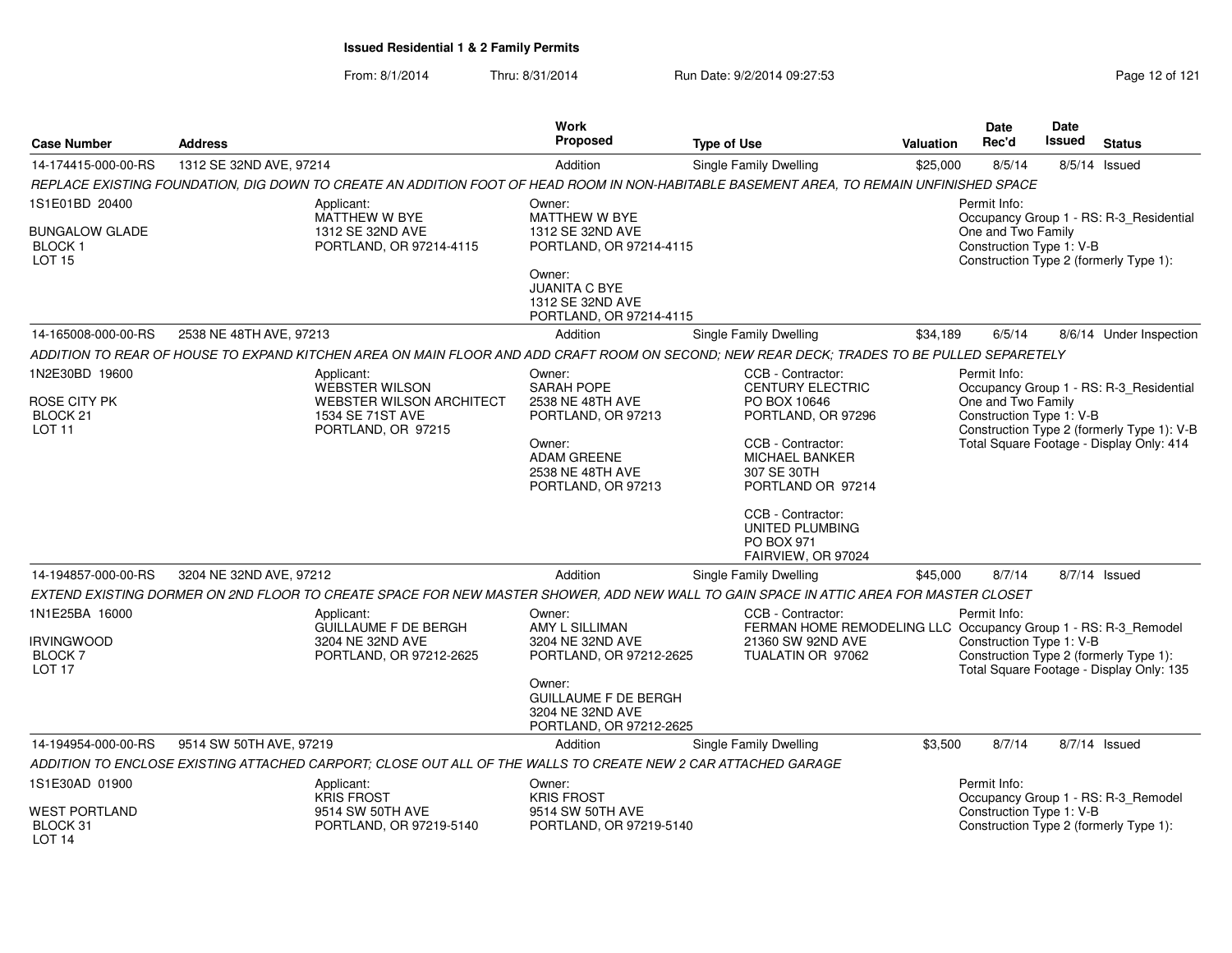| <b>Case Number</b>                                                | <b>Address</b>                                                         |                                                                                                                                                               | Work<br><b>Proposed</b>                                                                                               | <b>Type of Use</b> |                                                                                                                                        | Valuation | Date<br>Rec'd      |        | Date<br>Issued<br><b>Status</b>                                                                                    |  |
|-------------------------------------------------------------------|------------------------------------------------------------------------|---------------------------------------------------------------------------------------------------------------------------------------------------------------|-----------------------------------------------------------------------------------------------------------------------|--------------------|----------------------------------------------------------------------------------------------------------------------------------------|-----------|--------------------|--------|--------------------------------------------------------------------------------------------------------------------|--|
| 14-176939-REV-01-RS                                               | 130 SE 155TH PL, 97233                                                 |                                                                                                                                                               | Addition                                                                                                              |                    | <b>Single Family Dwelling</b>                                                                                                          |           |                    | 8/7/14 | 8/7/14 Issued                                                                                                      |  |
|                                                                   | REVISION TO CHANGE ENGINEERING ASSOCIATED WITH LOADS                   |                                                                                                                                                               |                                                                                                                       |                    |                                                                                                                                        |           |                    |        |                                                                                                                    |  |
| 1N2E36DC 00800                                                    |                                                                        | Applicant:<br><b>PROLINE BUILDERS &amp;</b>                                                                                                                   | Owner:<br><b>BYRON L SUMMERS</b>                                                                                      |                    | CCB - Contractor:<br><b>PROLINE BUILDERS &amp;</b>                                                                                     |           | Permit Info:       |        | Occupancy Group 1 - RS: R-3 Residential                                                                            |  |
| <b>EASTGLADE PK</b><br>BLOCK 2<br><b>LOT 10</b>                   |                                                                        | <b>ASSOCIATES LLC</b><br>16 NE TANDEM WAY APT 255<br>HILLBORO, OR 97124                                                                                       | 130 SE 155TH PL<br>PORTLAND, OR 97233-3149<br>Owner:<br>ALICE N SUMMERS<br>130 SE 155TH PL<br>PORTLAND, OR 97233-3149 |                    | <b>ASSOCIATES LLC</b><br>16 NE TANDEM WAY APT 255<br>HILLBORO, OR 97124                                                                |           | One and Two Family |        | Construction Type 1: V-B<br>Construction Type 2 (formerly Type 1):<br>Total Square Footage - Display Only: 218     |  |
| 14-165943-000-00-RS                                               | 6918 SW 33RD AVE, 97219                                                |                                                                                                                                                               | Addition                                                                                                              |                    | <b>Single Family Dwelling</b>                                                                                                          | \$44,123  |                    | 6/5/14 | $8/8/14$ Issued                                                                                                    |  |
|                                                                   |                                                                        | LIFT HOUSE AND LOWER ONTO REBUILT FOUNDATION AND SLAB. EXPAND EXISTING DORMER OVER EXPANDED FIRST FLOOR, REBUILD AND EXPAND REAR DECK. REPLUMB, REWIRE ENTIRE |                                                                                                                       |                    |                                                                                                                                        |           |                    |        |                                                                                                                    |  |
| 1S1E20AB 10800                                                    |                                                                        | Applicant:<br>Joshua Salinger                                                                                                                                 | Owner:<br><b>MAGNUS CARLSSON</b>                                                                                      |                    | CCB - Contractor:<br><b>JOSHUA SALINGER</b>                                                                                            |           | Permit Info:       |        | Occupancy Group 1 - RS: R-3 Residential                                                                            |  |
| LAUDENKREST<br>LOT <sub>12</sub>                                  |                                                                        | BIRDSMOUTH CONSTRUCTION LLI SOLBANKS GATAN 28<br>1633 SE 55TH AVE<br>PORTLAND, OR 97215                                                                       | SE-41319 GOTEBORG, SWEDEN<br>Owner:<br><b>LISA CARLSSON</b><br><b>SOLBANKS GATAN 28</b><br>SE-41319 GOTEBORG, SWEDEN  |                    | BIRDSMOUTH CONSTRUCTION LL<br>1633 SE 55TH AVE<br>PORTLAND OR 97215                                                                    |           | One and Two Family |        | Construction Type 1: V-B<br>Construction Type 2 (formerly Type 1): V-B<br>Total Square Footage - Display Only: 589 |  |
| 14-179125-000-00-RS                                               | 8900 NW SPRINGVILLE CT. 97231                                          |                                                                                                                                                               | Addition                                                                                                              |                    | <b>Single Family Dwelling</b>                                                                                                          | \$22.168  |                    | 8/8/14 | 8/8/14 Under Inspection                                                                                            |  |
|                                                                   |                                                                        | SINGE STORY ADDITION TO ADD OFFICE (NOT A BEDROOM per septic code EMick) AND BATHROOM WITH PATIO TO MAIN HOUSE. (See subsurface process line.)                |                                                                                                                       |                    |                                                                                                                                        |           |                    |        |                                                                                                                    |  |
| 1N1W11AC 05300                                                    |                                                                        | Applicant:<br>ANDY DAHLTON                                                                                                                                    | Owner:<br>SANDRA A AJAMI                                                                                              |                    | CCB - Contractor:<br>TERRY MASSEY PLUMBING                                                                                             |           | Permit Info:       |        | Occupancy Group 1 - RS: R-3 Residential                                                                            |  |
| WHITWOOD CT<br>BLOCK 5<br>LOT 3&4                                 |                                                                        | ROSELAND CONSTRUCTION<br>3729 SE 64TH AVE<br>PORTLAND, OR 97206                                                                                               | 8900 NW SPRINGVILLE CT<br>PORTLAND, OR 97231                                                                          |                    | PO BOX 2407<br>CLACKAMAS OR 97015-2407<br>CCB - Contractor:<br>AUBERGNE BROOKS HAXTON<br>ROSELAND CONSTRUCTION LLC<br>4724 NE GARFIELD |           | One and Two Family |        | Construction Type 1: V-B<br>Construction Type 2 (formerly Type 1):<br>Total Square Footage - Display Only: 201     |  |
|                                                                   |                                                                        |                                                                                                                                                               |                                                                                                                       |                    | PORTLAND OR 97211                                                                                                                      |           |                    |        |                                                                                                                    |  |
| 14-193994-000-00-RS                                               | 4621 SW HILLSIDE DR. 97221                                             |                                                                                                                                                               | Addition                                                                                                              |                    | Single Family Dwelling                                                                                                                 | \$19.852  |                    | 8/5/14 | 8/8/14 Under Inspection                                                                                            |  |
|                                                                   | 180 Sq Ft addition to create new entry way. Voluntary seismic upgrades |                                                                                                                                                               |                                                                                                                       |                    |                                                                                                                                        |           |                    |        |                                                                                                                    |  |
| 1S1E07AD 03001                                                    |                                                                        | Applicant:<br>HAMMER AND HAND INC                                                                                                                             | Owner:<br>ROBERT S JR HATFIELD                                                                                        |                    | CCB - Contractor:<br>HAMMER AND HAND INC                                                                                               |           | Permit Info:       |        | Occupancy Group 1 - RS: R-3_Residential                                                                            |  |
| PARTITION PLAT 1997-25<br>LOT <sub>1</sub><br>INC UND INT TRACT A |                                                                        | 1020 SE HARRISON<br>PORTLAND, OR 97214                                                                                                                        | 4621 SW HILLSIDE DR<br>PORTLAND, OR 97221                                                                             |                    | 1020 SE HARRISON<br>PORTLAND, OR 97214                                                                                                 |           | One and Two Family |        | Construction Type 1: V-B<br>Construction Type 2 (formerly Type 1):                                                 |  |
|                                                                   |                                                                        |                                                                                                                                                               | Owner:<br><b>SUSAN M HATFIELD</b><br>4621 SW HILLSIDE DR<br>PORTLAND, OR 97221                                        |                    |                                                                                                                                        |           |                    |        | Total Square Footage - Display Only: 180                                                                           |  |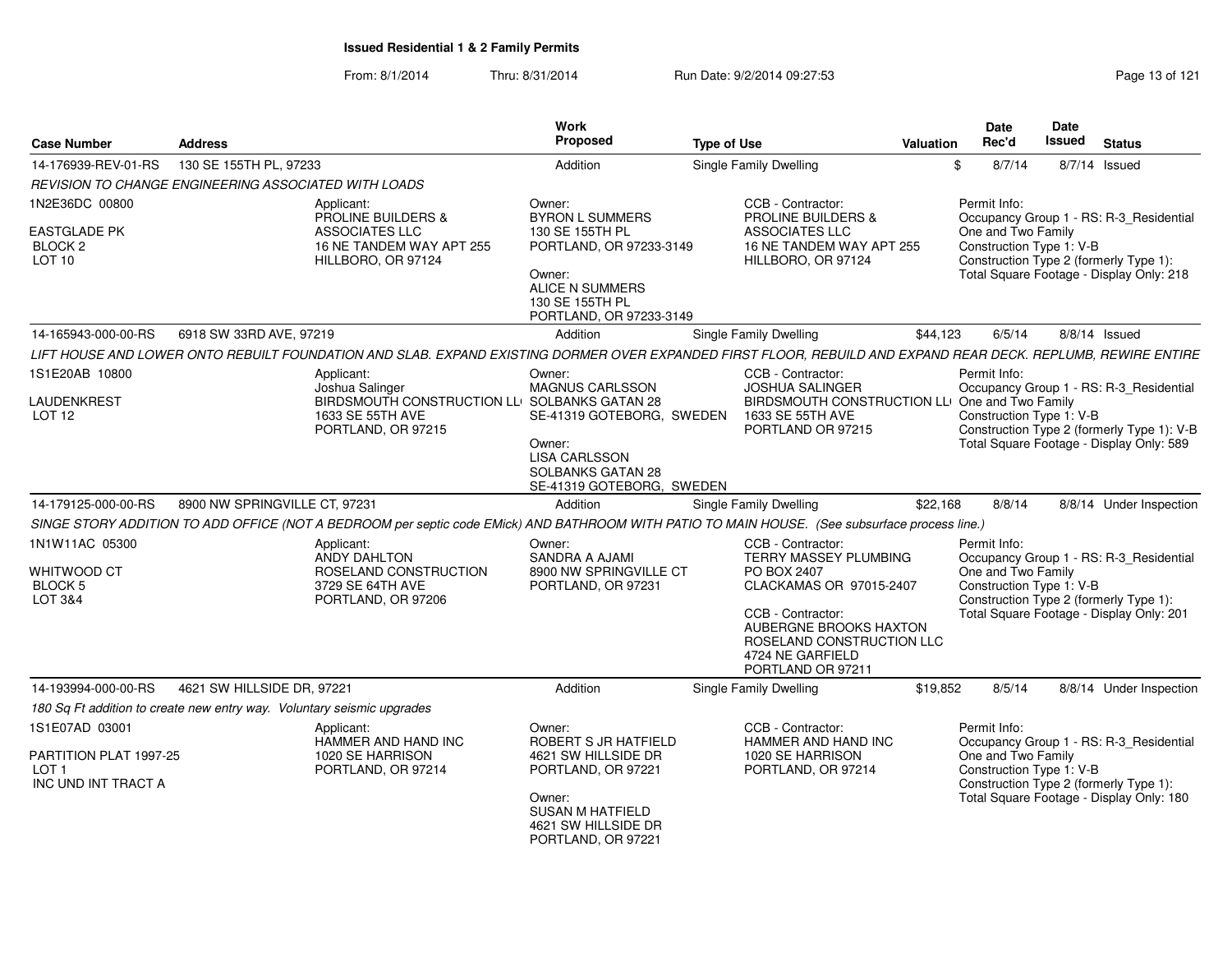| <b>Case Number</b>                                                                                     | <b>Address</b>                                          |                                                                                                                  | <b>Work</b><br><b>Proposed</b>                                                                                                                                 | <b>Type of Use</b>                                                                                               | <b>Valuation</b> | Date<br>Rec'd                                                         | <b>Date</b><br>Issued | <b>Status</b>                                                                                                                |
|--------------------------------------------------------------------------------------------------------|---------------------------------------------------------|------------------------------------------------------------------------------------------------------------------|----------------------------------------------------------------------------------------------------------------------------------------------------------------|------------------------------------------------------------------------------------------------------------------|------------------|-----------------------------------------------------------------------|-----------------------|------------------------------------------------------------------------------------------------------------------------------|
|                                                                                                        |                                                         |                                                                                                                  |                                                                                                                                                                |                                                                                                                  |                  |                                                                       |                       |                                                                                                                              |
| 14-193824-000-00-RS                                                                                    | 3404 NE 50TH AVE, 97213                                 |                                                                                                                  | Addition                                                                                                                                                       | Single Family Dwelling                                                                                           | \$10,919         | 8/5/14                                                                |                       | 8/8/14 Under Inspection                                                                                                      |
| 1N2E30BA 03200                                                                                         | Addition to rear of existing single family residence    | Applicant:                                                                                                       | Owner:                                                                                                                                                         | CCB - Contractor:                                                                                                |                  | Permit Info:                                                          |                       |                                                                                                                              |
| ROSE CITY PK<br>BLOCK 153<br>LOT <sub>13</sub>                                                         |                                                         | RICHARD DIXION<br>DIXON REMODELING &<br><b>RESTORATION</b><br>8050 SE 13TH SUITE 104<br>PORTLAND OR 97202        | <b>SHARON JIMENEZ MEYERS</b><br>3404 NE 50TH AVE<br>PORTLAND, OR 97213-2412<br>Owner:<br><b>TODD M MEYERS</b><br>3404 NE 50TH AVE<br>PORTLAND, OR 97213-2412   | <b>RICHARD DIXION</b><br>DIXON REMODELING &<br><b>RESTORATION</b><br>8050 SE 13TH SUITE 104<br>PORTLAND OR 97202 |                  | One and Two Family<br>Construction Type 1: V-B                        |                       | Occupancy Group 1 - RS: R-3_Residential<br>Construction Type 2 (formerly Type 1):<br>Total Square Footage - Display Only: 99 |
| 14-192948-REV-01-RS                                                                                    | 3522 E BURNSIDE ST, 97214                               |                                                                                                                  | Addition                                                                                                                                                       | Single Family Dwelling                                                                                           | $\mathbb{S}$     | 8/11/14                                                               | 8/11/14 Final         |                                                                                                                              |
|                                                                                                        | REVISION TO PROVIDE ENGINEER CALCS FOR HANDRAIL SPACING |                                                                                                                  |                                                                                                                                                                |                                                                                                                  |                  |                                                                       |                       |                                                                                                                              |
| 1N1E36DC 00300<br>LAURELHURST<br>BLOCK 87<br>E 1/2 OF LOT 9<br>LOT <sub>10</sub>                       |                                                         | Applicant:<br>CHRIS MARQUAND<br><b>DECK MASTERS LLC</b><br>4839 NE 41ST AVE<br>PORTLAND, OR 97211                | Owner:<br>MICHAEL A LUTHY<br>3522 E BURNSIDE ST<br>PORTLAND, OR 97214-2053<br>Owner:<br>KIM D LUTHY<br>3522 E BURNSIDE ST<br>PORTLAND, OR 97214-2053           | CCB - Contractor:<br><b>CHRIS MARQUAND</b><br><b>DECK MASTERS LLC</b><br>4839 NE 41ST AVE<br>PORTLAND, OR 97211  |                  | Permit Info:<br>Patios, Porches, Carports<br>Construction Type 1: V-B |                       | Occupancy Group 1 - RS: U_Decks,<br>Construction Type 2 (formerly Type 1):<br>Total Square Footage - Display Only: 200       |
| 14-161933-DFS-01-RS                                                                                    | 3416 NE 62ND AVE, 97213                                 |                                                                                                                  | Addition                                                                                                                                                       | <b>Single Family Dwelling</b>                                                                                    | \$2,500          | 8/11/14                                                               |                       | 8/11/14 Issued                                                                                                               |
| <b>DFS FOR TRUSSES</b>                                                                                 |                                                         |                                                                                                                  |                                                                                                                                                                |                                                                                                                  |                  |                                                                       |                       |                                                                                                                              |
| 1N2E29BB 08600<br><b>BELLE CREST</b><br>BLOCK 31<br>N 20' OF LOT 14<br><b>LOT 15</b>                   |                                                         | Applicant:<br><b>MARY VALEANT</b><br>VALEANT ARCHITECTURE, LLC<br>2318 SW MARKET ST DR<br>PORTLAND OR 97201      | Owner:<br><b>TRUDY A TOLIVER</b><br>3416 NE 62ND AVE<br>PORTLAND, OR 97213-3953<br>Owner:                                                                      | CCB - Contractor:<br>EB CONSTRUCTION &<br><b>REMODELING INC</b><br>5753 N HAIGHT<br>PORTLAND, OR 97217           |                  | Permit Info:<br>One and Two Family<br>Construction Type 1: V-B        |                       | Occupancy Group 1 - RS: R-3_Residential<br>Construction Type 2 (formerly Type 1):                                            |
| S 5' OF LOT 16                                                                                         |                                                         |                                                                                                                  | MICHAEL G MARSELLE<br>3416 NE 62ND AVE<br>PORTLAND, OR 97213-3953                                                                                              |                                                                                                                  |                  |                                                                       |                       |                                                                                                                              |
| 14-161933-REV-01-RS                                                                                    | 3416 NE 62ND AVE, 97213                                 |                                                                                                                  | Addition                                                                                                                                                       | Single Family Dwelling                                                                                           | \$               | 8/11/14                                                               |                       | 8/11/14 Issued                                                                                                               |
|                                                                                                        |                                                         | REVISION TO CHANGE TO STICK FRAME OVER KITCHEN BUMP OUT. CUT TRUSSESS OVER PORCH AREA. STICK FRAME IN THIS AREA. |                                                                                                                                                                |                                                                                                                  |                  |                                                                       |                       |                                                                                                                              |
| 1N2E29BB 08600<br><b>BELLE CREST</b><br>BLOCK 31<br>N 20' OF LOT 14<br><b>LOT 15</b><br>S 5' OF LOT 16 |                                                         | Applicant:<br><b>MARY VALEANT</b><br>VALEANT ARCHITECTURE, LLC<br>2318 SW MARKET ST DR<br>PORTLAND OR 97201      | Owner:<br><b>TRUDY A TOLIVER</b><br>3416 NE 62ND AVE<br>PORTLAND, OR 97213-3953<br>Owner:<br>MICHAEL G MARSELLE<br>3416 NE 62ND AVE<br>PORTLAND, OR 97213-3953 | CCB - Contractor:<br>EB CONSTRUCTION &<br><b>REMODELING INC</b><br>5753 N HAIGHT<br>PORTLAND, OR 97217           |                  | Permit Info:<br>One and Two Family<br>Construction Type 1: V-B        |                       | Occupancy Group 1 - RS: R-3_Residential<br>Construction Type 2 (formerly Type 1):                                            |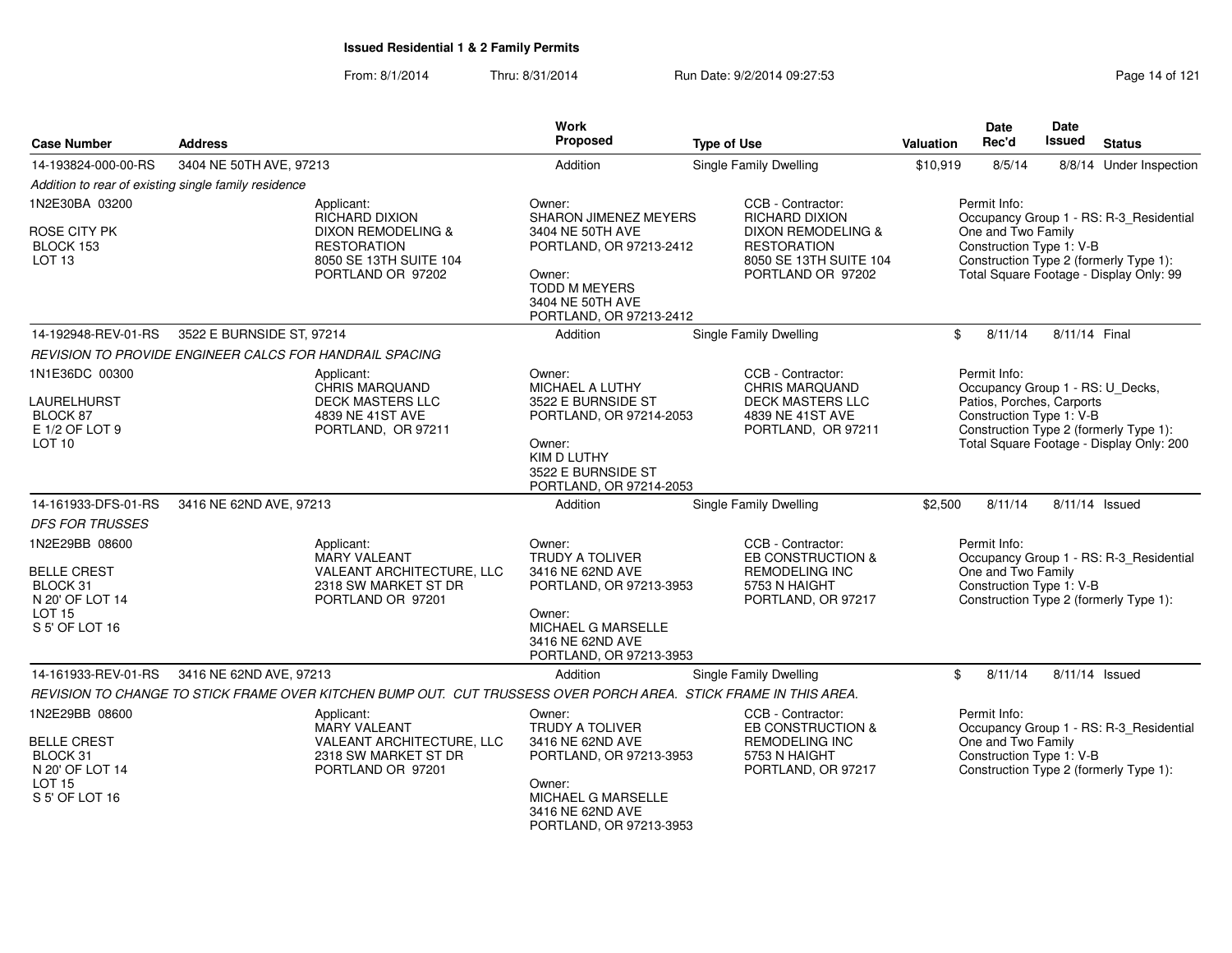| <b>Case Number</b>                                                             | <b>Address</b>                                                                                                                                                    | Work<br>Proposed                                                                                                                                                | <b>Type of Use</b>                                                                                                             | <b>Valuation</b> | Date<br>Rec'd                                                               | Date<br><b>Issued</b> | <b>Status</b>                                                                                                                      |
|--------------------------------------------------------------------------------|-------------------------------------------------------------------------------------------------------------------------------------------------------------------|-----------------------------------------------------------------------------------------------------------------------------------------------------------------|--------------------------------------------------------------------------------------------------------------------------------|------------------|-----------------------------------------------------------------------------|-----------------------|------------------------------------------------------------------------------------------------------------------------------------|
| 14-118777-DFS-01-RS<br><b>DFS-TRUSSES</b>                                      | 3707 NE FAILING ST, 97212                                                                                                                                         | Addition                                                                                                                                                        | <b>Single Family Dwelling</b>                                                                                                  | \$500            | 4/9/14                                                                      |                       | 8/11/14 Issued                                                                                                                     |
| 1N1E24DD 08000                                                                 | Applicant:<br><b>GEOFF WRIGHT</b><br>UTF CONSULTING<br>17740 SW FLORENCE ST<br>BEAVERTON, OR 97007                                                                | Owner:<br>2235 NE 46TH AVE<br>PORTLAND, OR 97213-1903                                                                                                           | CCB - Contractor:<br>COLUMBIA REDEVELOPMENT LLC FLORIN LACATUS<br>FRL CONSTRUCTION LLC<br>3409 SW 30TH ST<br>GRESHAM, OR 97080 |                  | Permit Info:<br>One and Two Family<br>Construction Type 1: V-B              |                       | Occupancy Group 1 - RS: R-3 Residential<br>Construction Type 2 (formerly Type 1): V-B<br>Total Square Footage - Display Only: 3322 |
| 14-187079-000-00-RS                                                            | 3123 NE KNOTT ST, 97212                                                                                                                                           | Addition                                                                                                                                                        | <b>Single Family Dwelling</b>                                                                                                  | \$40,512         | 7/21/14                                                                     |                       | 8/11/14 Under Inspection                                                                                                           |
|                                                                                | REMOVE DORMER AT FRONT FACADE AND ADD LARGER DORMER AT REAR FOR ATTIC CONVERSION TO LIVING SPACE, INCLUDES OFFICE, BEDROOM AND BATHROOM, RECONFIGURE AND RE       |                                                                                                                                                                 |                                                                                                                                |                  |                                                                             |                       |                                                                                                                                    |
| 1N1E25BD 12500<br><b>CHARLESTONS ADD</b><br><b>BLOCK1</b><br>W 50' OF LOT 8-10 | Applicant:<br>KATHY KREMER<br>K. KREMER DESIGNS INC<br>1040 OAK TERRACE<br>LAKE OSWEGO, OR 97034                                                                  | Owner:<br><b>BRIAN N STEVENSON</b><br>3123 NE KNOTT ST<br>PORTLAND, OR 97212-3635<br>Owner:<br>KAREN E STEVENSON<br>3123 NE KNOTT ST<br>PORTLAND, OR 97212-3635 | CCB - Contractor:<br>GARYS VACUFLO INC<br>9015 SE FLAVEL ST<br>PORTLAND, OR 97266-5583                                         |                  | Permit Info:<br>One and Two Family<br>Construction Type 1: V-B              |                       | Occupancy Group 1 - RS: R-3 Residential<br>Construction Type 2 (formerly Type 1): V-B<br>Total Square Footage - Display Only: 666  |
| 14-197045-000-00-RS                                                            | 703 NE BEECH ST, 97212                                                                                                                                            | Addition                                                                                                                                                        | <b>Single Family Dwelling</b>                                                                                                  | \$3.483          | 8/12/14                                                                     |                       | 8/12/14 Issued                                                                                                                     |
|                                                                                | SINGLE STORY ADDITION FOR NEW COVERED PORCH AND REPAIR PORTION OF FOUNDATION ON WEST SIDE                                                                         |                                                                                                                                                                 |                                                                                                                                |                  |                                                                             |                       |                                                                                                                                    |
| 1N1E23CC 15600<br><b>LINCOLN PK</b>                                            | Applicant:<br><b>PAT SAUER</b><br>THE DESIGN DEPARTEMENT                                                                                                          | Owner:<br><b>PAMELA S RACS</b><br>703 NE BEECH ST                                                                                                               | CCB - Contractor:<br><b>STEVE RAZE</b><br>CADEN CUSTOM HOMES, LLC                                                              |                  | Permit Info:<br>Patios, Porches, Carports                                   |                       | Occupancy Group 1 - RS: U Decks,                                                                                                   |
| BLOCK 4<br>LOT 6&7                                                             | PO BOX 80065<br>PORTLAND OR 97280                                                                                                                                 | PORTLAND, OR 97212<br>Owner:<br>DANIEL P JOHNSON<br>703 NE BEECH ST<br>PORTLAND, OR 97212                                                                       | 2438 NE 17TH<br>PORTLAND OR 97212                                                                                              |                  | Construction Type 1: V-B                                                    |                       | Construction Type 2 (formerly Type 1):<br>Total Square Footage - Display Only: 164                                                 |
| 14-175048-REV-02-RS                                                            | 5115 N HUDSON ST - Unit B, 97203                                                                                                                                  | Addition                                                                                                                                                        | <b>Single Family Dwelling</b>                                                                                                  | \$7,500          | 8/12/14                                                                     |                       | 8/12/14 Issued                                                                                                                     |
|                                                                                | VALUE ADDED REVISION TO CHANGE LIVING SPACE IN BASEMENT TO ACCESSORY DWELLING UNIT, REMOVE CHIMNEY IN BASEMENT AND MAIN FLOOR, ADD KITCHEN AREA IN EXISTING UTIL. |                                                                                                                                                                 |                                                                                                                                |                  |                                                                             |                       |                                                                                                                                    |
| 1N1E08BB 10200                                                                 | Applicant:<br>ROBERT B WILLETT<br>5403 SE 91ST AVE<br>PORTLAND, OR 97266                                                                                          | Owner:<br>TATIANA XENELIS-MENDOZA<br>5017 N NEWARK ST<br>PORTLAND, OR 97203<br>Owner:<br>RAFAEL MENDOZA<br>5017 N NEWARK ST<br>PORTLAND, OR 97203               |                                                                                                                                |                  | Permit Info:<br>Construction Type 1: V-B<br>Number of New Dwelling Units: 1 |                       | Occupancy Group 1 - RS: R-3_Remodel<br>Construction Type 2 (formerly Type 1):<br>Total Square Footage - Display Only: 800          |
|                                                                                |                                                                                                                                                                   |                                                                                                                                                                 |                                                                                                                                |                  |                                                                             |                       |                                                                                                                                    |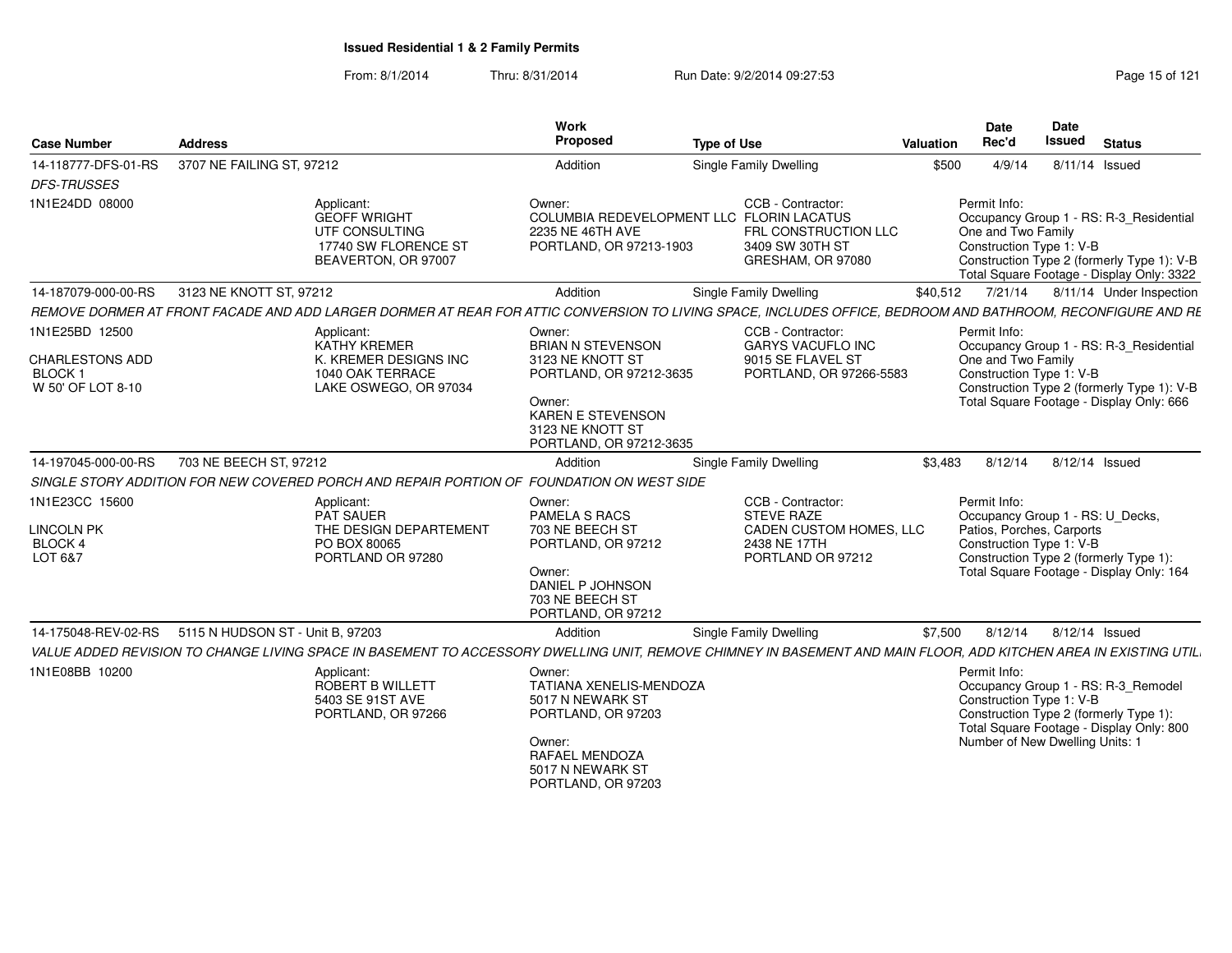|                                                                               |                                                                                                                                        |                          | Work                                                                                                                                         |                                                                    | Date<br>Date                                                                                                                                                            |
|-------------------------------------------------------------------------------|----------------------------------------------------------------------------------------------------------------------------------------|--------------------------|----------------------------------------------------------------------------------------------------------------------------------------------|--------------------------------------------------------------------|-------------------------------------------------------------------------------------------------------------------------------------------------------------------------|
| <b>Case Number</b>                                                            | <b>Address</b>                                                                                                                         |                          | Proposed                                                                                                                                     | <b>Type of Use</b>                                                 | <b>Issued</b><br>Rec'd<br>Valuation<br><b>Status</b>                                                                                                                    |
| 14-174635-REV-01-RS                                                           | 13525 SE GLENWOOD ST, 97236                                                                                                            |                          | Addition                                                                                                                                     | Single Family Dwelling                                             | 8/12/14<br>8/12/14 Issued                                                                                                                                               |
|                                                                               | <b>REVISION - CHANGE RAFTERS AND REMOVE BEAM: ADD NEW WINDOW</b>                                                                       |                          |                                                                                                                                              |                                                                    |                                                                                                                                                                         |
| 1S2E23AB 06600<br><b>TERRABOONE</b><br>BLOCK <sub>3</sub><br>LOT <sub>7</sub> | Applicant:<br>MIKE MONTGOMERY<br>5531 SW BUDDINGTON ST<br>PORTLAND, OR 97219                                                           |                          | Owner:<br><b>RICHARD C BURSCH</b><br>13525 SE GLENWOOD ST<br>PORTLAND, OR 97236-4983                                                         |                                                                    | Permit Info:<br>Occupancy Group 1 - RS: R-3_Residential<br>One and Two Family<br>Construction Type 1: V-B<br>Construction Type 2 (formerly Type 1):                     |
|                                                                               |                                                                                                                                        |                          | Owner:<br><b>LINNAEA L BURSCH</b><br>13525 SE GLENWOOD ST<br>PORTLAND, OR 97236-4983                                                         |                                                                    | Total Square Footage - Display Only: 120                                                                                                                                |
| 14-192703-000-00-RS                                                           | 5122 NE 72ND AVE, 97218                                                                                                                |                          | Addition                                                                                                                                     | <b>Single Family Dwelling</b>                                      | \$3,014<br>8/12/14<br>8/12/14 Under Inspection                                                                                                                          |
|                                                                               | DORMER ADDITION TO ADD BEDROOM TO 2ND FLOOR. TRADE PERMITS SEPARATE                                                                    |                          |                                                                                                                                              |                                                                    |                                                                                                                                                                         |
| 1N2E20AB 06200                                                                | Applicant:                                                                                                                             | URBANSPHERE CONSTRUCTION | Owner:<br><b>URBANSCAPE LLC</b>                                                                                                              | CCB - Contractor:                                                  | Permit Info:<br>URBANSPHERE CONSTRUCTION  Occupancy Group 1 - RS: R-3_Remodel                                                                                           |
| <b>GRACE ADD</b><br><b>BLOCK</b><br>LOT <sub>6</sub>                          | <b>LLC</b><br>3535 N VANCOUVER AVE<br>PORTLAND, OR 97277                                                                               |                          | 4940 NE CLEVELAND AVE<br>PORTLAND, OR 97211                                                                                                  | LLC<br>3535 N VANCOUVER AVE<br>PORTLAND, OR 97277                  | Construction Type 1: V-B<br>Construction Type 2 (formerly Type 1):<br>Total Square Footage - Display Only: 82                                                           |
| 14-165243-000-00-RS                                                           | 4236 SW MCDONNELL TER, 9720                                                                                                            |                          | Addition                                                                                                                                     | <b>Single Family Dwelling</b>                                      | \$74,997<br>6/4/14<br>8/12/14 Under Inspection                                                                                                                          |
|                                                                               |                                                                                                                                        |                          |                                                                                                                                              |                                                                    | ADDITION TO SINGLE FAMILY RESIDENCE OVER EXISTING GARAGE AND REMODEL THROUGHOUT; REBUILD GARAGE WALLS FOR SUPPORT, BUMP OUT WALL TO EXPAND/RECONFIGURE KITCI            |
| 1S1E09CD 00600                                                                | Applicant:<br>SEAN GREEN                                                                                                               |                          | Owner:<br><b>WILLIAM PRITIKIN</b>                                                                                                            | CCB - Contractor:                                                  | Permit Info:<br>FELIX BROS CONSTRUCTION INC Occupancy Group 1 - RS: R-3_Residential                                                                                     |
| <b>HEALY HTS &amp; RPLT</b><br>BLOCK 10<br>LOT 1&2 TL 600                     | 3318 NE PEERLESS PL<br>PORTLAND, OR 97232<br>Applicant:<br><b>WILLIAM PRITIKIN</b><br>4236 SW MCDONNELL TER<br>PORTLAND, OR 97239-1550 |                          | 4236 SW MCDONNELL TER<br>PORTLAND, OR 97239-1550                                                                                             | 31814 HERMAN RD<br>COBURG, OR 97408                                | One and Two Family<br>Construction Type 1: V-B<br>Construction Type 2 (formerly Type 1):<br>Total Square Footage - Display Only: 680<br>Number of New Dwelling Units: 1 |
| 14-191117-000-00-RS                                                           | 0307 SW PALATINE HILL RD, 97219                                                                                                        |                          | Addition                                                                                                                                     | Single Family Dwelling                                             | \$8,823<br>8/12/14 Issued<br>7/30/14                                                                                                                                    |
| PHASE 2/2 (HOUSE) -                                                           |                                                                                                                                        |                          |                                                                                                                                              |                                                                    | - RENOVATE MAIN HOUSE TO INCLUDE NEW ELEVATED ROOF LINE, REMODELED KITCHEN, NEW STAIR TO (E) FINISHED BASEMENT, EXPAND LIVING ROOM WITH ADDITION                        |
| 1S1E27BD 00200                                                                | Applicant:<br>Arent Wortel                                                                                                             |                          | Owner:<br><b>JAMES G OVREGAARD</b>                                                                                                           | CCB - Contractor:<br><b>ARENT WORTEL</b>                           | Permit Info:<br>Occupancy Group 1 - RS: R-3_Residential                                                                                                                 |
| COLLINS VIEW TR<br>BLOCK 1 TL 200                                             | RIGHT ARM CONSTRUCTION<br>1045 SE Rim Rock Lane<br>Milwaukie, OR 97267                                                                 |                          | 0307 SW PALATINE HILL RD<br>PORTLAND, OR 97219-6559<br>Owner:<br>SYLVIA L S OVREGAARD<br>0307 SW PALATINE HILL RD<br>PORTLAND, OR 97219-6559 | RIGHT ARM CONSTRUCTION<br>1912 SE RISLEY AVE<br>MILWAUKIE OR 97267 | One and Two Family<br>Construction Type 1: V-B<br>Construction Type 2 (formerly Type 1):<br>Total Square Footage - Display Only: 80                                     |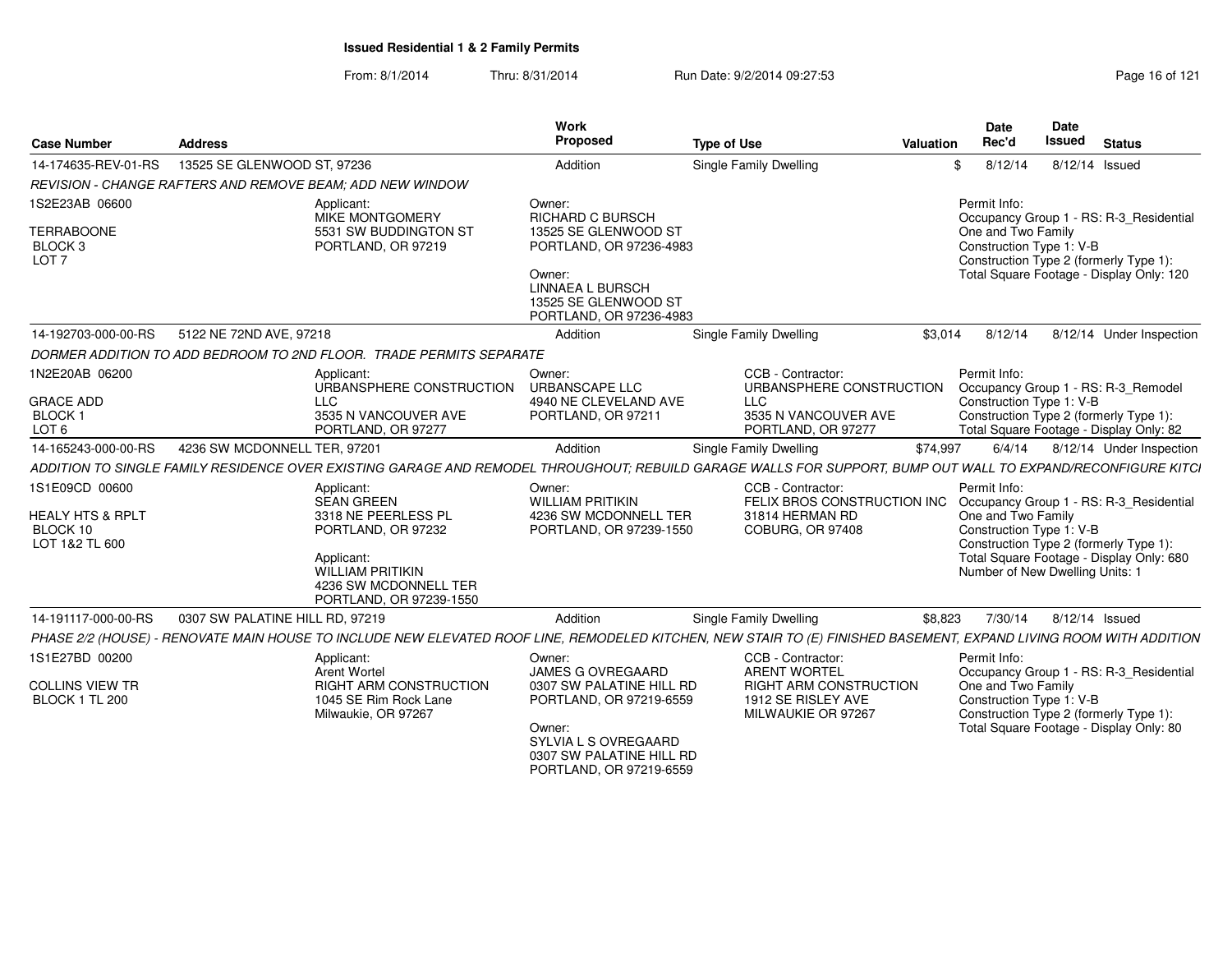| <b>Case Number</b>                                                                | <b>Address</b>                                                                                                                                                | Work<br>Proposed                                                                                                                                                    | <b>Type of Use</b>                                                                                                                                                                                                                                                                                                                                                                                                | <b>Valuation</b> | Date<br>Rec'd                                                  | <b>Date</b><br><b>Issued</b><br><b>Status</b>                                                                                                                         |
|-----------------------------------------------------------------------------------|---------------------------------------------------------------------------------------------------------------------------------------------------------------|---------------------------------------------------------------------------------------------------------------------------------------------------------------------|-------------------------------------------------------------------------------------------------------------------------------------------------------------------------------------------------------------------------------------------------------------------------------------------------------------------------------------------------------------------------------------------------------------------|------------------|----------------------------------------------------------------|-----------------------------------------------------------------------------------------------------------------------------------------------------------------------|
| 14-161148-000-00-RS                                                               | 2220 SE 51ST AVE, 97215                                                                                                                                       | Addition                                                                                                                                                            | <b>Single Family Dwelling</b>                                                                                                                                                                                                                                                                                                                                                                                     | \$94,067         | 5/24/14                                                        | 8/13/14 Issued                                                                                                                                                        |
|                                                                                   | NEW SINGLE FLOOR ADDITION TO REAR OF EXISTING DWELLING. NEW DORMERS TO EXPAND FINISHED ATTIC SPACE. CONVERT BASEMENT TO HABITABLE SPACE TWO NEW BATHROOMS     |                                                                                                                                                                     |                                                                                                                                                                                                                                                                                                                                                                                                                   |                  |                                                                |                                                                                                                                                                       |
| 1S2E06DC 02700<br>51ST STREET ADD<br>BLOCK <sub>2</sub><br>LOT 5 TL 2700          | Applicant:<br>MIKE HUBBELL<br>PORTLAND DEVELOPMENT<br><b>GROUP LLC</b><br>4224 NE HALSEY ST SUITE 300<br>PORTLAND OR 97213                                    | Owner:<br><b>GARY E MITCHELL</b><br>2220 SE 51ST AVE<br>PORTLAND, OR 97215-3904<br>Owner:<br><b>CAROL A MITCHELL</b><br>2220 SE 51ST AVE<br>PORTLAND, OR 97215-3904 | CCB - Contractor:<br>JTR PLUMBING INC<br>4272 NE BEAUMEAD ST<br>HILLSBORO OR 97124<br>CCB - Contractor:<br>SUNLIGHT ELECTRIC INC<br>2804 NE 65TH AVE SUITE D<br>VANCOUVER WA 98661<br>CCB - Contractor:<br>pro heating and painting IIc<br>18577 SW STUBBLEFIELD WAY #19<br><b>ALOHA, OR 97006</b><br>CCB - Contractor:<br><b>GENE</b><br>PORTLAND DEVELOPMENT<br><b>GROUP LLC</b><br>11124 NE HALSEY ST. PMB 643 |                  | Permit Info:<br>One and Two Family<br>Construction Type 1: V-B | Occupancy Group 1 - RS: R-3 Residential<br>Construction Type 2 (formerly Type 1): V-B<br>Total Square Footage - Display Only: 1037                                    |
| 14-187628-000-00-RS                                                               | 115 SW KINGSTON AVE, 97210                                                                                                                                    | Addition                                                                                                                                                            | PORTLAND, OR 97220<br>Single Family Dwelling                                                                                                                                                                                                                                                                                                                                                                      | \$13,345         | 8/13/14                                                        | 8/13/14 Issued                                                                                                                                                        |
|                                                                                   | ADDITION OF MUDROOM TO MAIN FLOOR OF HOUSE, RECONFIGURE WALLS IN BASEMENT TO ENLARGE BATHROOM, ADD BEDROOM, FINISH LAUNDRY ROOM AND EXPAND FAMILY ROOM INT(   |                                                                                                                                                                     |                                                                                                                                                                                                                                                                                                                                                                                                                   |                  |                                                                |                                                                                                                                                                       |
| 1N1E32DA 12100<br>ARLINGTON HTS & RPLT<br>BLOCK <sub>23</sub><br>LOT <sub>6</sub> | Applicant:<br><b>JEFF BURNS</b><br><b>BURNS ORGANIC MODERN</b><br>1336 SE 20TH AVE<br>PORTLAND, OR 97214                                                      | Owner:<br>PETER DAVIES<br>115 SW KINGSTON AVE<br>PORTLAND, OR 97205-5840                                                                                            | CCB - Contractor:<br>YAKER RENOVATIONS LLC DBA<br><b>VANILLAWOOD PROPERTIES</b><br>6663 SW BVRTN HLSDL HWY, #296 Construction Type 1: V-B<br>PORTLAND OR 97225                                                                                                                                                                                                                                                    |                  | Permit Info:<br>One and Two Family                             | Occupancy Group 1 - RS: R-3_Residential<br>Construction Type 2 (formerly Type 1):<br>Total Square Footage - Display Only: 121                                         |
| 14-169265-000-00-RS                                                               | 334 SE 49TH AVE - Unit B, 97215                                                                                                                               | Addition                                                                                                                                                            | Single Family Dwelling                                                                                                                                                                                                                                                                                                                                                                                            | \$450,000        | 6/13/14                                                        | 8/13/14 Under Inspection                                                                                                                                              |
|                                                                                   | WHOLE HOUSE REMODEL; ADDITION TO HOUSE TO INCLUDE SECOND LEVEL AND EXPANSION; CONVERT PORTION OF BASEMENT TO ADU; ADDITION TO THE REAR OF GARAGE TO INCLUDE S |                                                                                                                                                                     |                                                                                                                                                                                                                                                                                                                                                                                                                   |                  |                                                                |                                                                                                                                                                       |
| 1N2E31CD 07700                                                                    | Applicant:<br><b>DAVID HORSLEY</b><br>DAO ARCHITECTURE LLC<br>1919 SE 43RD AVE<br>PORTLAND OR 97215                                                           | Owner:<br><b>GILLIAN S ELLENBY</b><br>334 SE 49TH AVE<br>PORTLAND, OR 97215                                                                                         | CCB - Contractor:<br><b>STEVEN CHESNEK</b><br><b>STEVEN CHESNEK</b><br><b>CONSTRUCTION INC</b><br>7602 N. DWIGHT AVE<br>PORTLAND, OR 97203                                                                                                                                                                                                                                                                        |                  | Permit Info:<br>One and Two Family<br>Construction Type 1: V-B | Occupancy Group 1 - RS: R-3_Residential<br>Construction Type 2 (formerly Type 1): V-B<br>Total Square Footage - Display Only: 5300<br>Number of New Dwelling Units: 1 |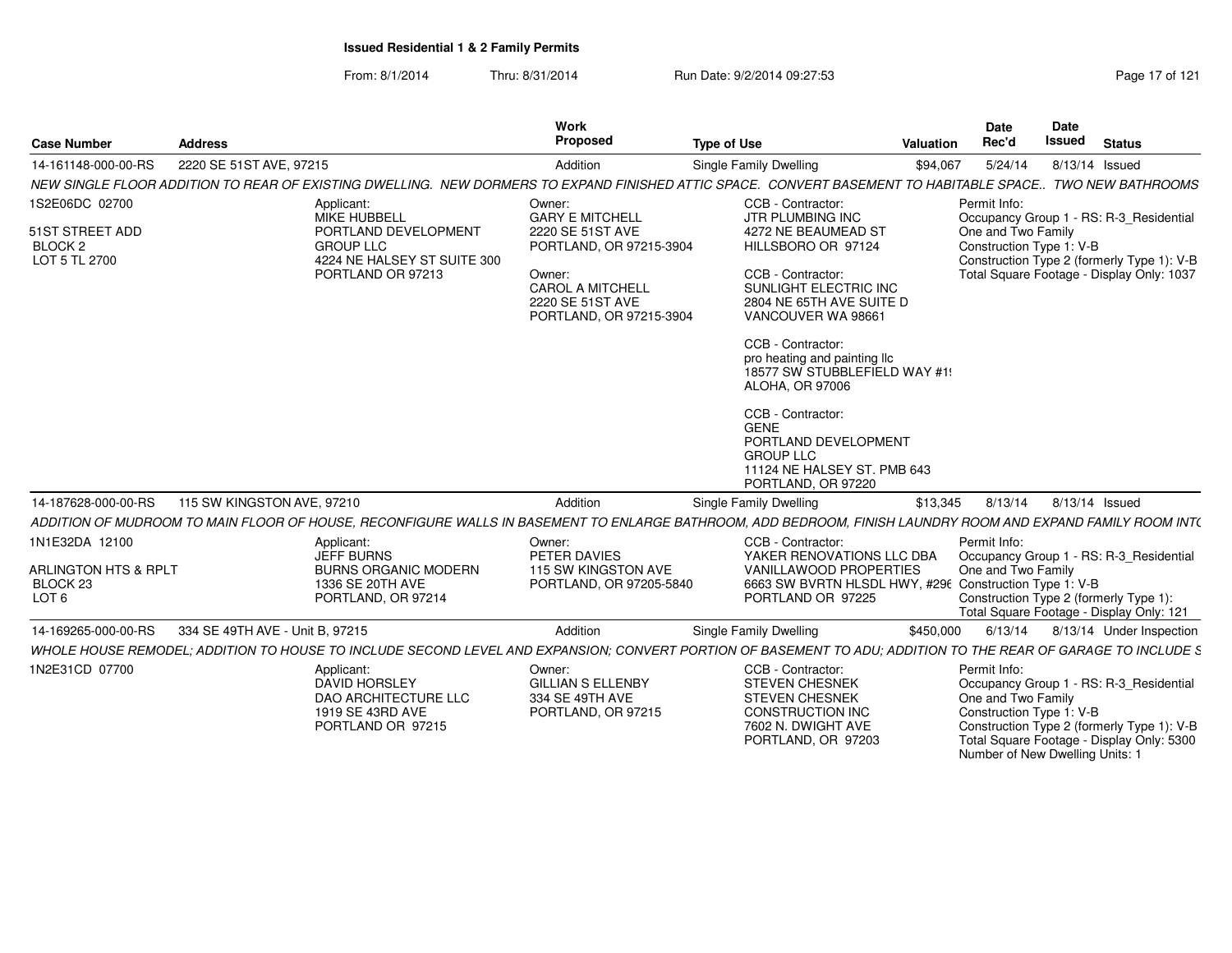| <b>Case Number</b>                                 | <b>Address</b>                                                                                                                                                 | <b>Work</b><br>Proposed                                                   | <b>Type of Use</b>                                                                               | <b>Valuation</b> | <b>Date</b><br>Rec'd                           | Date<br><b>Issued</b> | <b>Status</b>                                                                      |
|----------------------------------------------------|----------------------------------------------------------------------------------------------------------------------------------------------------------------|---------------------------------------------------------------------------|--------------------------------------------------------------------------------------------------|------------------|------------------------------------------------|-----------------------|------------------------------------------------------------------------------------|
| 14-174969-DFS-01-RS                                | 3214 NE HOYT ST, 97232                                                                                                                                         | Addition                                                                  | Single Family Dwelling                                                                           | \$1,200          | 8/13/14                                        |                       | 8/13/14 Issued                                                                     |
| <b>DFS FOR TRUSSES</b>                             |                                                                                                                                                                |                                                                           |                                                                                                  |                  |                                                |                       |                                                                                    |
| 1N1E36BD 06500                                     | Applicant:<br><b>RYAN LANIGAN</b>                                                                                                                              | Owner:<br><b>RYAN LANIGAN</b>                                             | CCB - Contractor:<br>ALTEC ELECTRIC LLC                                                          |                  | Permit Info:                                   |                       | Occupancy Group 1 - RS: R-3_Residential                                            |
| LAURELHURST<br>BLOCK 15<br>LOT <sub>2</sub>        | 3214 NE HOYT ST<br>PORTLAND, OR 97232                                                                                                                          | 3214 NE HOYT ST<br>PORTLAND, OR 97232                                     | 6613 NE 166TH AVE<br>BRUSH PRAIRIE WA 98682                                                      |                  | One and Two Family<br>Construction Type 1: V-B |                       | Construction Type 2 (formerly Type 1):                                             |
|                                                    |                                                                                                                                                                | Owner:<br><b>SARAH C LANIGAN</b><br>3214 NE HOYT ST<br>PORTLAND, OR 97232 | CCB - Contractor:<br>TONY & SONS CONSTUCTION LLC<br>13942 SE 114TH CT<br>CLACKAMAS OR 97015      |                  |                                                |                       | Total Square Footage - Display Only: 390                                           |
|                                                    |                                                                                                                                                                |                                                                           | CCB - Contractor:<br><b>BOGER SERVICES LLC</b><br>711 JEFFERY CT<br>NEWBERG, OR 97132            |                  |                                                |                       |                                                                                    |
| 14-197864-000-00-RS                                | 6133 NE 28TH AVE, 97211                                                                                                                                        | Addition                                                                  | Single Family Dwelling                                                                           | \$47,535         | 8/13/14                                        |                       | 8/13/14 Issued                                                                     |
|                                                    | SINGLE STORY ADDITION OF 431 SF TO REAR OF HOUSE, INCLUDES MASTER SUITE WITH WALK IN CLOSET AND BATHROOM, AND LAUNDRY ROOM; COSMETIC BATHROOM REMODEL ON 2ND I |                                                                           |                                                                                                  |                  |                                                |                       |                                                                                    |
| 1N1E13CB 08500                                     | Applicant:<br>CONCEPT CONSTRUCTION INC                                                                                                                         | Owner:<br>JANET HOLSTEIN                                                  | CCB - Contractor:<br>PERFECT CLIMATE INC                                                         |                  | Permit Info:                                   |                       | Occupancy Group 1 - RS: R-3_Residential                                            |
| <b>IRVINGTON PK</b><br>BLOCK 28<br>LOT 30&32       | 121 E COLUMBIA RIVER HWY<br>TROUTDALE, OR 97060                                                                                                                | 6133 NE 28TH AVE<br>PORTLAND, OR 97211-6027                               | 31925 E HISTORIC COLUMBIA<br><b>RIVER HWY</b><br>TROUTDALE, OR 97060                             |                  | One and Two Family<br>Construction Type 1: V-B |                       | Construction Type 2 (formerly Type 1):<br>Total Square Footage - Display Only: 431 |
|                                                    |                                                                                                                                                                |                                                                           | CCB - Contractor:<br>CONCEPT CONSTRUCTION INC<br>121 E COLUMBIA RIVER HWY<br>TROUTDALE, OR 97060 |                  |                                                |                       |                                                                                    |
|                                                    |                                                                                                                                                                |                                                                           | CCB - Contractor:<br>HOODLAND PLUMBING INC<br>42320 SE ERIKSON ROAD<br><b>SANDY OR 97055</b>     |                  |                                                |                       |                                                                                    |
|                                                    |                                                                                                                                                                |                                                                           | CCB - Contractor:<br>ALAMEDA ELECTRIC LLC<br>3415 NE 44TH<br>PORTLAND, OR 97213                  |                  |                                                |                       |                                                                                    |
| 14-197979-000-00-RS                                | 1122 SE STEPHENS ST, 97214                                                                                                                                     | Addition                                                                  | Single Family Dwelling                                                                           | \$5,000          | 8/13/14                                        |                       | 8/13/14 Issued                                                                     |
|                                                    | REPLACE EXISTING HIP ROOF WITH NEW GABLE ROOF                                                                                                                  |                                                                           |                                                                                                  |                  |                                                |                       |                                                                                    |
| 1S1E02CA 09700                                     | Applicant:                                                                                                                                                     | Owner:                                                                    |                                                                                                  |                  | Permit Info:                                   |                       |                                                                                    |
| <b>STEPHENS ADD</b><br>BLOCK 125<br>W 30' OF LOT 8 | MICHAEL GURFINKIEL<br>PO BOX 753<br><b>CANBY OR 97013</b>                                                                                                      | <b>CHARLENE M ZAHARAKIS</b><br>1122 SE STEPHENS ST<br>PORTLAND, OR 97214  |                                                                                                  |                  | One and Two Family<br>Construction Type 1: V-B |                       | Occupancy Group 1 - RS: R-3_Residential<br>Construction Type 2 (formerly Type 1):  |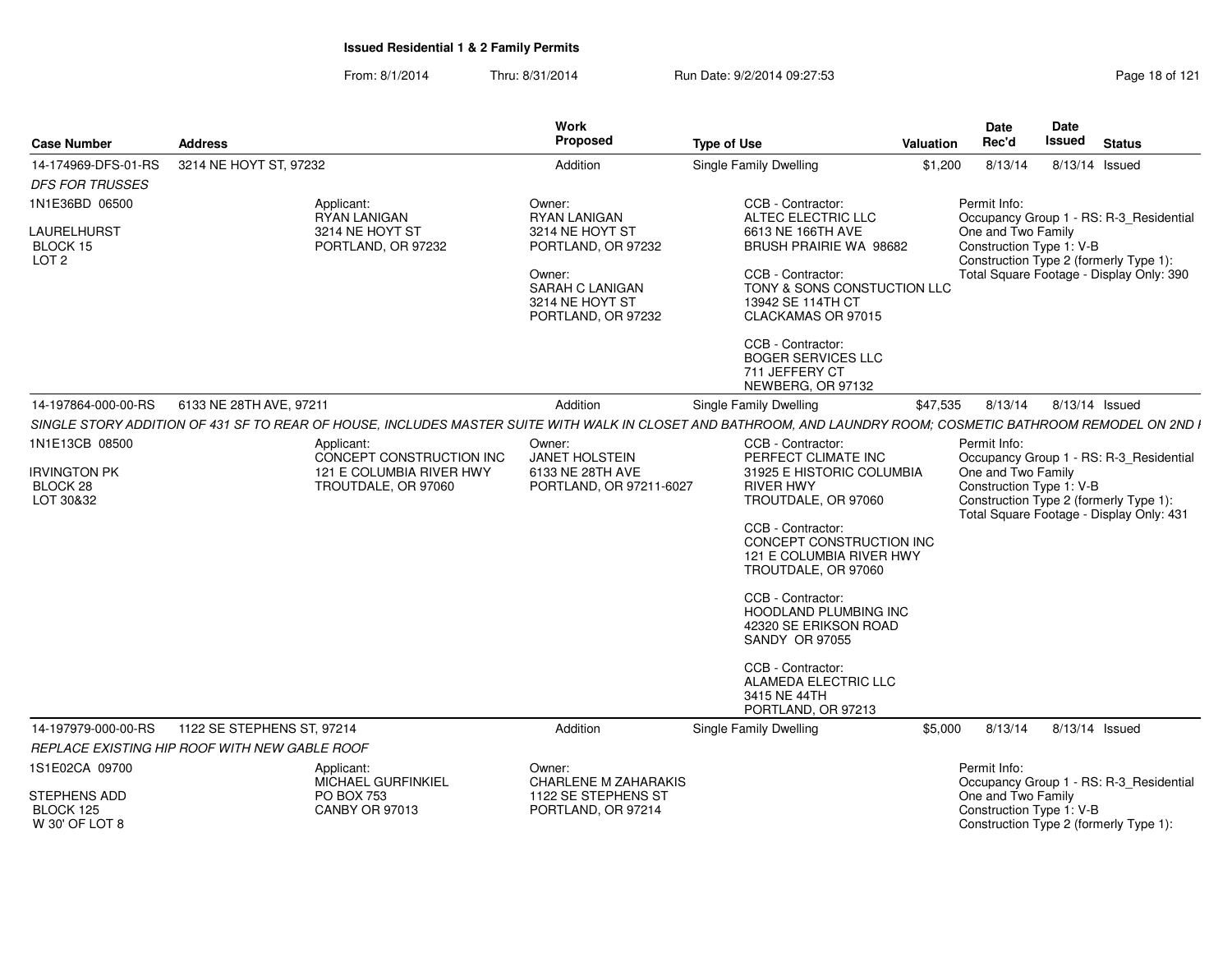| Case Number                                                                  | <b>Address</b>                              |                                                                                                 | Work<br><b>Propose</b>                                                                                                                                            | <b>Type of Use</b>                                                                                                                                                                                              | Valuation | Date<br>Rec'd                                                  | Date<br><b>Issued</b><br><b>Status</b>                                                                                                                           |
|------------------------------------------------------------------------------|---------------------------------------------|-------------------------------------------------------------------------------------------------|-------------------------------------------------------------------------------------------------------------------------------------------------------------------|-----------------------------------------------------------------------------------------------------------------------------------------------------------------------------------------------------------------|-----------|----------------------------------------------------------------|------------------------------------------------------------------------------------------------------------------------------------------------------------------|
| 14-158577-000-00-RS                                                          | 7434 N ALMA AVE - Unit B, 97203             |                                                                                                 | Addition                                                                                                                                                          | Single Family Dwelling                                                                                                                                                                                          | \$50,000  | 5/19/14                                                        | 8/14/14 Issued                                                                                                                                                   |
|                                                                              |                                             |                                                                                                 |                                                                                                                                                                   | ADDITION TO REAR OF HOUSE FOR COMMON AREA TO INCLUDE NEW CLOSET AND STAIRS ON MAIN FLOOR; REMOVING SEVERAL WALL SECTIONS ON MAIN FLOOR; SECOND FLOOR DORMEF                                                     |           |                                                                |                                                                                                                                                                  |
| 1N1E07BC 04700                                                               |                                             | Applicant:<br>BEATE IOANIDE<br>R AND B DESIGN STUDIO LLC<br>70 NE FREMONT<br>PORTLAND, OR 97212 | Owner:<br><b>LORELEI J JUNTUNEN</b><br>7434 N ALMA AVE #A<br>PORTLAND, OR 97203-3978<br>Owner:<br>RYAN J DEIBERT<br>7434 N ALMA AVE #A<br>PORTLAND, OR 97203-3978 | CCB - Contractor:<br>CHRISTIAN A IOANIDE<br><b>WESTERN OREGON BUILDERS</b><br>68 NE FREEMONT<br>PORTLAND, OR 97212                                                                                              |           | Permit Info:<br>One and Two Family<br>Construction Type 1: V-B | Occupancy Group 1 - RS: R-3_Residential<br>Construction Type 2 (formerly Type 1):<br>Total Square Footage - Display Only: 291<br>Number of New Dwelling Units: 1 |
|                                                                              | 14-195690-000-00-RS  1937 NW 28TH PL, 97210 |                                                                                                 | Additior                                                                                                                                                          | Single Family Dwelling                                                                                                                                                                                          | \$55,917  |                                                                | 8/8/14 8/14/14 Issued                                                                                                                                            |
|                                                                              |                                             | CONSTRUCT NEW 2 STORY ADDITION AT WEST SIDE OF EXISTING RESIDENCE                               |                                                                                                                                                                   | 507 sq ft INCLUDES MASTER BATH, MASTER BEDROOM AND DINING ROOM. 150 sq ft DECK                                                                                                                                  |           |                                                                |                                                                                                                                                                  |
| 1N1E29DC 01100<br><b>MERIWETHER</b><br>BLOCK <sub>2</sub><br><b>LOT 20</b>   |                                             | Applicant:<br>Don Young<br>DON YOUNG & ASSOCIATES, INC.<br>P.O. BOX 10857<br>Portland, OR 97296 | Owner:<br>THOMAS B MACIUKENAS<br>1937 NW 28TH PL<br>PORTLAND, OR 97210<br>Owner:<br>NATALIE A BONACORSA<br>1937 NW 28TH PL<br>PORTLAND, OR 97210                  |                                                                                                                                                                                                                 |           | Permit Info:<br>One and Two Family<br>Construction Type 1: V-B | Occupancy Group 1 - RS: R-3 Residential<br>Construction Type 2 (formerly Type 1):<br>Total Square Footage - Display Only: 507                                    |
| 14-198707-000-00-RS                                                          | 12928 SE COOPER ST, 97236                   |                                                                                                 | Addition                                                                                                                                                          | Single Family Dwelling                                                                                                                                                                                          |           | $$1 \qquad 8/14/14$                                            | 8/14/14 Final                                                                                                                                                    |
|                                                                              |                                             |                                                                                                 |                                                                                                                                                                   | 8/13/14 Morris 2014 permit is to be issued to capture finals for 1989-001476-CO permit that was cancelled. Project was inspected through sheetrock. Structural, Mechanical, Electrical and Plumbing cover inspe |           |                                                                |                                                                                                                                                                  |
| 1S2E23BA 05100<br><b>BOARDWALK</b><br>BLOCK <sub>1</sub><br>LOT <sub>4</sub> |                                             |                                                                                                 | Owner:<br><b>HEATHER M DIERKING</b><br>12805 SW BLUE HERON PL<br>TIGARD, OR 97223-3026                                                                            |                                                                                                                                                                                                                 |           | Permit Info:<br>One and Two Family<br>Construction Type 1: V-B | Occupancy Group 1 - RS: R-3_Residential<br>Construction Type 2 (formerly Type 1):                                                                                |
| 14-161307-000-00-RS                                                          | 1622 SE 46TH AVE - Unit B, 97215            |                                                                                                 | Addition                                                                                                                                                          | Single Family Dwelling                                                                                                                                                                                          | \$88,000  | 5/27/14                                                        | 8/15/14 Issued                                                                                                                                                   |
|                                                                              |                                             |                                                                                                 |                                                                                                                                                                   | ADDITION OF 2 STORY ACCESSORY DWELLING UNIT AT REAR OF EXISTING SINGLE FAMILY RESIDENCE, ATTACHED TO MAIN HOUSE BY COVERED BREEZEWAY, ADU INCLUDES, KITCHEN, LIVIN                                              |           |                                                                |                                                                                                                                                                  |
| 1S2E06CA 24200                                                               |                                             | Applicant:<br><b>THIA BANKEY</b>                                                                | Owner:<br><b>BRIAN K IMMEL</b><br>1622 SE 46TH AVE<br>PORTLAND, OR 97215                                                                                          | CCB - Contractor:<br><b>STEPHEN RANDALL SMITH</b><br>1333 NE 47TH<br>PORTLAND OR 97213                                                                                                                          |           | Permit Info:<br>One and Two Family<br>Construction Type 1: V-B | Occupancy Group 1 - RS: R-3_Residential<br>Construction Type 2 (formerly Type 1):<br>Total Square Footage - Display Only: 793<br>Number of New Dwelling Units: 1 |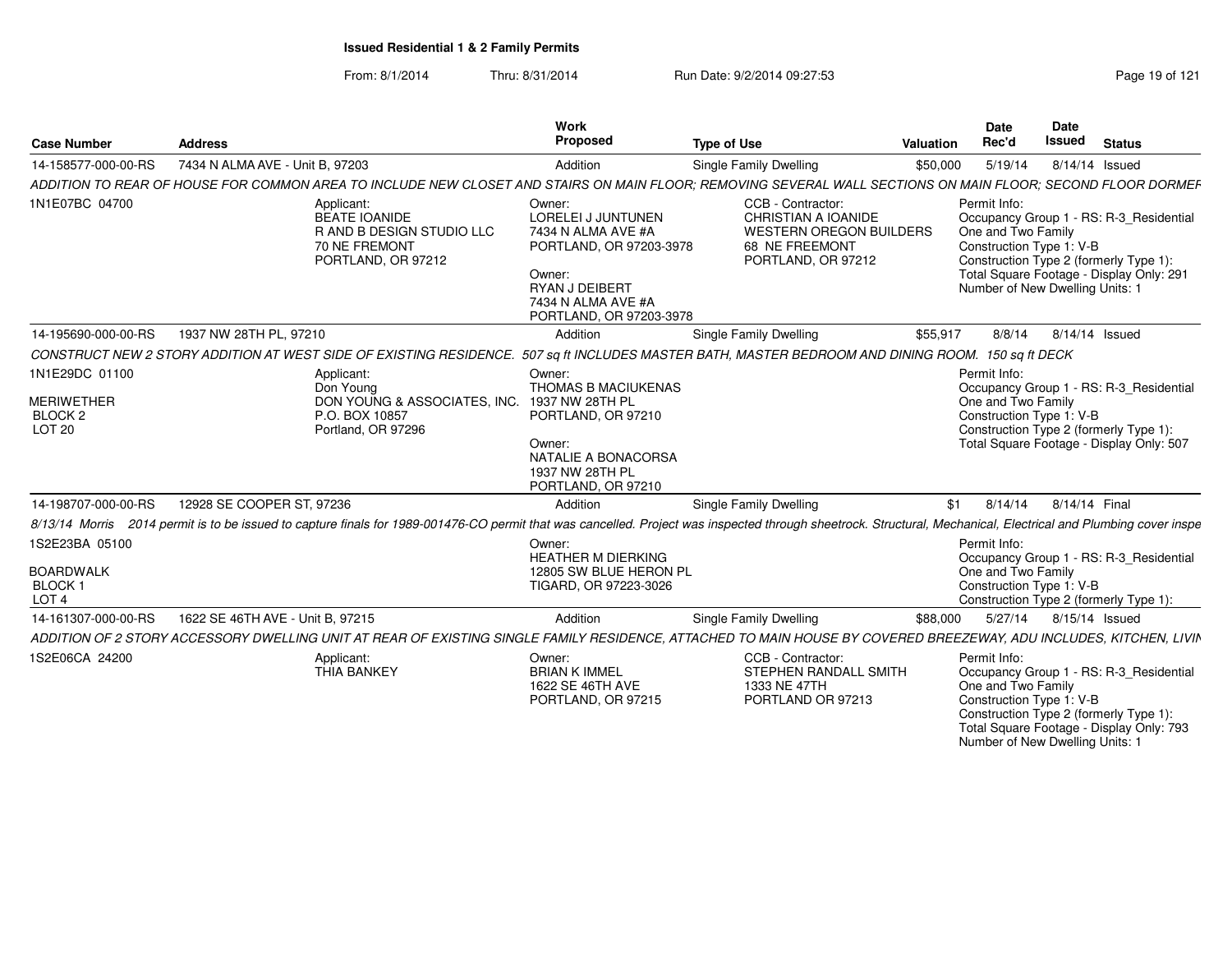| 14-189767-000-00-RS<br>4835 NE 17TH AVE, 97211<br>8/15/14<br>8/15/14 Under Inspection<br>Addition<br>Single Family Dwelling<br>\$20,404<br>ADDITION TO ENCLOSE EXISTING REAR PORCH AND CREATE SUN ROOM: ADD NEW INTERIOR STAIRS: CONVERT BASEMENT TO LIVING SPACE TO INCLUDE: 2 NEW BEDROOMS: GAME ROOM.<br>1N1E23AC 04200<br>Owner:<br>CCB - Contractor:<br>Permit Info:<br>Applicant:<br>NEW LEGACY CONSTRUCTION LLEMPOWER MANAGEMENT LLC<br><b>MANZHURA PLUMBING INC</b><br>Occupancy Group 1 - RS: R-3_Residential<br><b>VERNON</b><br>4651 NE 97TH AV<br>4835 NE 17TH AVE<br>One and Two Family<br>PO BOX 820429<br>Construction Type 1: V-B<br>BLOCK 41<br>PORTLAND, OR 97220<br>PORTLAND, OR 97211<br>VANCOUVER WA 98682<br>Construction Type 2 (formerly Type 1):<br>LOT 13<br>Total Square Footage - Display Only: 185<br>CCB - Contractor:<br>ALEKSANDR NIKIPELOV<br>7917 SE KING RD #9<br>CCB - Contractor:<br>ELITE ELECTRIC GROUP, LLC<br>CCB - Contractor:<br>NEW LEGACY CONSTRUCTION LL<br>4651 NE 97TH AV<br>PORTLAND, OR 97220<br>13-140995-REV-01-RS<br>3905 SW COUNCIL CREST DR. 97201<br>Addition<br>Single Family Dwelling<br>8/15/14<br>8/15/14 Final<br>\$<br>REVISION TO REMOVE FAMILY ROOM, BATHROOM AND MASTER BATH ADDITION FROM SCOPE OF WORK<br>1S1E09CB 07000<br>CCB - Contractor:<br>Permit Info:<br>Applicant:<br>Owner:<br><b>SPARKS BAUGHMAN</b><br><b>LAURA MIGLIORI</b><br><b>HENRY S NICHOLSON</b><br>Occupancy Group 1 - RS: R-3_Residential<br>One and Two Family<br>COUNCIL CREST PK<br>812 NW 17TH<br>3905 SW COUNCIL CREST DR<br><b>SPARKS BAUGHMAN</b><br>Construction Type 1: V-B<br>BLOCK 16<br>PORTLAND, OR 97209<br>PORTLAND, OR 97239-1525<br><b>CONSTRUCTION LLC</b><br>LOT 4&5 TL 7000<br>818 SW 3RD AVE #56<br>Construction Type 2 (formerly Type 1):<br>Total Square Footage - Display Only: 396<br>Owner:<br>PORTLAND, OR 97204<br>CAROL T NICHOLSON<br>3905 SW COUNCIL CREST DR<br>PORTLAND, OR 97239-1525<br>\$7.059<br>14-199404-000-00-RS<br>3545 SW DOSCH CT, 97221<br>Addition<br>Single Family Dwelling<br>8/15/14<br>8/15/14 Issued<br>ADDITION TO FRONT OF HOUSE TO RELOCATE KITCHEN: NEW DECK LESS THAN 30" ABOVE GRADE<br>1S1E08CA 00600<br>CCB - Contractor:<br>Permit Info:<br>Applicant:<br>Owner:<br><b>BRINT RIGGS</b><br>PHILIP ALLEN<br>DANIEL LEE DUNN JR<br>Occupancy Group 1 - RS: R-3_Residential<br>One and Two Family<br>TUNNELWOOD PK<br>STUDIO ECCOS DESIGN LLC<br>3545 SW DOSCH CT<br>21932 S. SCHIEFFER ROAD<br>Construction Type 1: V-B<br>LOT <sub>6</sub><br>5835 N OMAHA AVE<br>PORTLAND, OR 97221<br>COLTON, OR 97017<br>PORTLAND, OR 97217<br>Construction Type 2 (formerly Type 1):<br>Total Square Footage - Display Only: 64<br>2630 SE 129TH AVE, 97236<br>Addition<br>8/15/14 Issued<br>14-198595-000-00-RS<br>Single Family Dwelling<br>\$104,776<br>8/15/14<br>ADDITION TO THE BACK OF THE SINGLE FAMILY RESIDENCE; NEW ADDITION TO INCLUDE NEW FAMILY ROOM, NEW BEDROOM, NEW MASTER BEDROOM, AND TWO NEW BATHROOMS; ADDITIC<br>1S2E11BA 08500<br>Permit Info:<br>Applicant:<br>Owner:<br><b>KEN YU</b><br>CHUN XIA KWONG<br>Occupancy Group 1 - RS: R-3 Residential<br>One and Two Family<br>SECTION 11 1S 2E<br>KALY CONSTR & DESIGN INC<br>4835 COMMERCIAL ST SE<br>TL 8500 0.22 ACRES<br>2738 SE 82ND AVE #101<br>SALEM, OR 97302-1905<br>Construction Type 1: V-B<br>PORTLAND, OR 97266<br>Construction Type 2 (formerly Type 1):<br>Total Square Footage - Display Only: 950<br>Owner:<br><b>KENNETH KWONG</b><br>4835 COMMERCIAL ST SE<br>SALEM, OR 97302-1905 | <b>Case Number</b> | <b>Address</b> | Work<br>Proposed | <b>Type of Use</b> | Valuation | Date<br>Rec'd | Date<br>Issued | <b>Status</b> |
|---------------------------------------------------------------------------------------------------------------------------------------------------------------------------------------------------------------------------------------------------------------------------------------------------------------------------------------------------------------------------------------------------------------------------------------------------------------------------------------------------------------------------------------------------------------------------------------------------------------------------------------------------------------------------------------------------------------------------------------------------------------------------------------------------------------------------------------------------------------------------------------------------------------------------------------------------------------------------------------------------------------------------------------------------------------------------------------------------------------------------------------------------------------------------------------------------------------------------------------------------------------------------------------------------------------------------------------------------------------------------------------------------------------------------------------------------------------------------------------------------------------------------------------------------------------------------------------------------------------------------------------------------------------------------------------------------------------------------------------------------------------------------------------------------------------------------------------------------------------------------------------------------------------------------------------------------------------------------------------------------------------------------------------------------------------------------------------------------------------------------------------------------------------------------------------------------------------------------------------------------------------------------------------------------------------------------------------------------------------------------------------------------------------------------------------------------------------------------------------------------------------------------------------------------------------------------------------------------------------------------------------------------------------------------------------------------------------------------------------------------------------------------------------------------------------------------------------------------------------------------------------------------------------------------------------------------------------------------------------------------------------------------------------------------------------------------------------------------------------------------------------------------------------------------------------------------------------------------------------------------------------------------------------------------------------------------------------------------------------------------------------------------------------------------------------------------------------------------------------------------------------------------------------------------------------------|--------------------|----------------|------------------|--------------------|-----------|---------------|----------------|---------------|
|                                                                                                                                                                                                                                                                                                                                                                                                                                                                                                                                                                                                                                                                                                                                                                                                                                                                                                                                                                                                                                                                                                                                                                                                                                                                                                                                                                                                                                                                                                                                                                                                                                                                                                                                                                                                                                                                                                                                                                                                                                                                                                                                                                                                                                                                                                                                                                                                                                                                                                                                                                                                                                                                                                                                                                                                                                                                                                                                                                                                                                                                                                                                                                                                                                                                                                                                                                                                                                                                                                                                                                     |                    |                |                  |                    |           |               |                |               |
|                                                                                                                                                                                                                                                                                                                                                                                                                                                                                                                                                                                                                                                                                                                                                                                                                                                                                                                                                                                                                                                                                                                                                                                                                                                                                                                                                                                                                                                                                                                                                                                                                                                                                                                                                                                                                                                                                                                                                                                                                                                                                                                                                                                                                                                                                                                                                                                                                                                                                                                                                                                                                                                                                                                                                                                                                                                                                                                                                                                                                                                                                                                                                                                                                                                                                                                                                                                                                                                                                                                                                                     |                    |                |                  |                    |           |               |                |               |
|                                                                                                                                                                                                                                                                                                                                                                                                                                                                                                                                                                                                                                                                                                                                                                                                                                                                                                                                                                                                                                                                                                                                                                                                                                                                                                                                                                                                                                                                                                                                                                                                                                                                                                                                                                                                                                                                                                                                                                                                                                                                                                                                                                                                                                                                                                                                                                                                                                                                                                                                                                                                                                                                                                                                                                                                                                                                                                                                                                                                                                                                                                                                                                                                                                                                                                                                                                                                                                                                                                                                                                     |                    |                |                  |                    |           |               |                |               |
|                                                                                                                                                                                                                                                                                                                                                                                                                                                                                                                                                                                                                                                                                                                                                                                                                                                                                                                                                                                                                                                                                                                                                                                                                                                                                                                                                                                                                                                                                                                                                                                                                                                                                                                                                                                                                                                                                                                                                                                                                                                                                                                                                                                                                                                                                                                                                                                                                                                                                                                                                                                                                                                                                                                                                                                                                                                                                                                                                                                                                                                                                                                                                                                                                                                                                                                                                                                                                                                                                                                                                                     |                    |                |                  |                    |           |               |                |               |
|                                                                                                                                                                                                                                                                                                                                                                                                                                                                                                                                                                                                                                                                                                                                                                                                                                                                                                                                                                                                                                                                                                                                                                                                                                                                                                                                                                                                                                                                                                                                                                                                                                                                                                                                                                                                                                                                                                                                                                                                                                                                                                                                                                                                                                                                                                                                                                                                                                                                                                                                                                                                                                                                                                                                                                                                                                                                                                                                                                                                                                                                                                                                                                                                                                                                                                                                                                                                                                                                                                                                                                     |                    |                |                  |                    |           |               |                |               |
|                                                                                                                                                                                                                                                                                                                                                                                                                                                                                                                                                                                                                                                                                                                                                                                                                                                                                                                                                                                                                                                                                                                                                                                                                                                                                                                                                                                                                                                                                                                                                                                                                                                                                                                                                                                                                                                                                                                                                                                                                                                                                                                                                                                                                                                                                                                                                                                                                                                                                                                                                                                                                                                                                                                                                                                                                                                                                                                                                                                                                                                                                                                                                                                                                                                                                                                                                                                                                                                                                                                                                                     |                    |                |                  |                    |           |               |                |               |
|                                                                                                                                                                                                                                                                                                                                                                                                                                                                                                                                                                                                                                                                                                                                                                                                                                                                                                                                                                                                                                                                                                                                                                                                                                                                                                                                                                                                                                                                                                                                                                                                                                                                                                                                                                                                                                                                                                                                                                                                                                                                                                                                                                                                                                                                                                                                                                                                                                                                                                                                                                                                                                                                                                                                                                                                                                                                                                                                                                                                                                                                                                                                                                                                                                                                                                                                                                                                                                                                                                                                                                     |                    |                |                  |                    |           |               |                |               |
|                                                                                                                                                                                                                                                                                                                                                                                                                                                                                                                                                                                                                                                                                                                                                                                                                                                                                                                                                                                                                                                                                                                                                                                                                                                                                                                                                                                                                                                                                                                                                                                                                                                                                                                                                                                                                                                                                                                                                                                                                                                                                                                                                                                                                                                                                                                                                                                                                                                                                                                                                                                                                                                                                                                                                                                                                                                                                                                                                                                                                                                                                                                                                                                                                                                                                                                                                                                                                                                                                                                                                                     |                    |                |                  |                    |           |               |                |               |
|                                                                                                                                                                                                                                                                                                                                                                                                                                                                                                                                                                                                                                                                                                                                                                                                                                                                                                                                                                                                                                                                                                                                                                                                                                                                                                                                                                                                                                                                                                                                                                                                                                                                                                                                                                                                                                                                                                                                                                                                                                                                                                                                                                                                                                                                                                                                                                                                                                                                                                                                                                                                                                                                                                                                                                                                                                                                                                                                                                                                                                                                                                                                                                                                                                                                                                                                                                                                                                                                                                                                                                     |                    |                |                  |                    |           |               |                |               |
|                                                                                                                                                                                                                                                                                                                                                                                                                                                                                                                                                                                                                                                                                                                                                                                                                                                                                                                                                                                                                                                                                                                                                                                                                                                                                                                                                                                                                                                                                                                                                                                                                                                                                                                                                                                                                                                                                                                                                                                                                                                                                                                                                                                                                                                                                                                                                                                                                                                                                                                                                                                                                                                                                                                                                                                                                                                                                                                                                                                                                                                                                                                                                                                                                                                                                                                                                                                                                                                                                                                                                                     |                    |                |                  |                    |           |               |                |               |
|                                                                                                                                                                                                                                                                                                                                                                                                                                                                                                                                                                                                                                                                                                                                                                                                                                                                                                                                                                                                                                                                                                                                                                                                                                                                                                                                                                                                                                                                                                                                                                                                                                                                                                                                                                                                                                                                                                                                                                                                                                                                                                                                                                                                                                                                                                                                                                                                                                                                                                                                                                                                                                                                                                                                                                                                                                                                                                                                                                                                                                                                                                                                                                                                                                                                                                                                                                                                                                                                                                                                                                     |                    |                |                  |                    |           |               |                |               |
|                                                                                                                                                                                                                                                                                                                                                                                                                                                                                                                                                                                                                                                                                                                                                                                                                                                                                                                                                                                                                                                                                                                                                                                                                                                                                                                                                                                                                                                                                                                                                                                                                                                                                                                                                                                                                                                                                                                                                                                                                                                                                                                                                                                                                                                                                                                                                                                                                                                                                                                                                                                                                                                                                                                                                                                                                                                                                                                                                                                                                                                                                                                                                                                                                                                                                                                                                                                                                                                                                                                                                                     |                    |                |                  |                    |           |               |                |               |
|                                                                                                                                                                                                                                                                                                                                                                                                                                                                                                                                                                                                                                                                                                                                                                                                                                                                                                                                                                                                                                                                                                                                                                                                                                                                                                                                                                                                                                                                                                                                                                                                                                                                                                                                                                                                                                                                                                                                                                                                                                                                                                                                                                                                                                                                                                                                                                                                                                                                                                                                                                                                                                                                                                                                                                                                                                                                                                                                                                                                                                                                                                                                                                                                                                                                                                                                                                                                                                                                                                                                                                     |                    |                |                  |                    |           |               |                |               |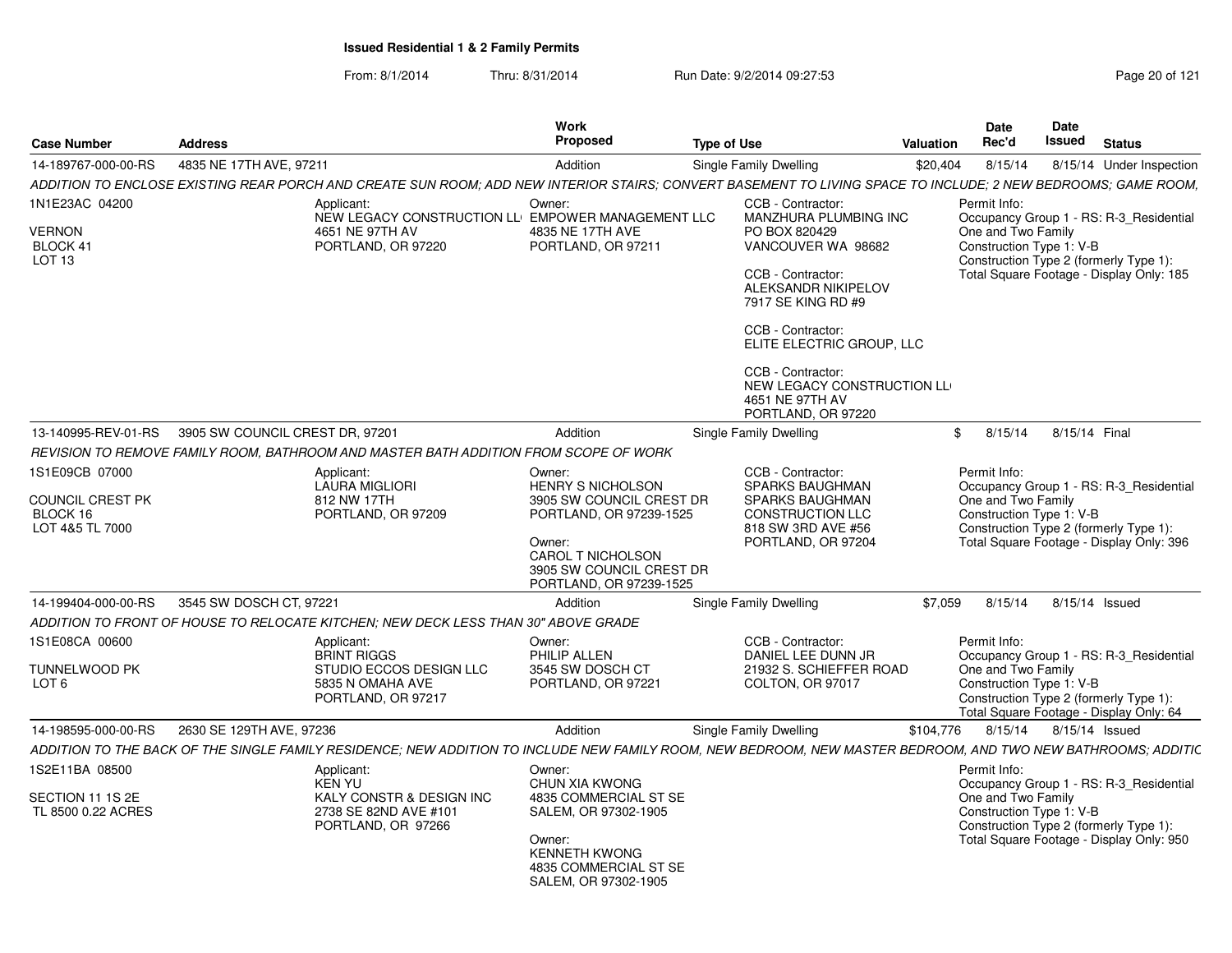From: 8/1/2014

Thru: 8/31/2014 **Run Date: 9/2/2014 09:27:53** Page 21 of 121

| <b>Case Number</b>                                                                    | <b>Address</b>                                                                                                                                               | Work<br><b>Proposed</b>                                                                                                   | <b>Type of Use</b>                                                                             | Valuation | <b>Date</b><br>Rec'd                           | <b>Date</b><br><b>Issued</b> | <b>Status</b>                                                                          |
|---------------------------------------------------------------------------------------|--------------------------------------------------------------------------------------------------------------------------------------------------------------|---------------------------------------------------------------------------------------------------------------------------|------------------------------------------------------------------------------------------------|-----------|------------------------------------------------|------------------------------|----------------------------------------------------------------------------------------|
| 14-186996-REV-01-RS                                                                   | 1654 N WILLAMETTE BLVD, 97217                                                                                                                                | Addition                                                                                                                  | Single Family Dwelling                                                                         | \$1,000   | 8/15/14                                        |                              | 8/15/14 Issued                                                                         |
|                                                                                       | REVISION TO SHOW FOOTING UNDER THE NEW WALL AND REPLACE FOOTING UNDER KITCHEN                                                                                |                                                                                                                           |                                                                                                |           |                                                |                              |                                                                                        |
| 1N1E21AA 05300                                                                        | Applicant:<br>WILLIAM RAGLIONE                                                                                                                               | Owner:<br>JODIE SCHIMKE                                                                                                   | CCB - Contractor:<br>RAGLIONE CONSTRUCTION LLC                                                 |           | Permit Info:                                   |                              | Occupancy Group 1 - RS: R-3_Residential                                                |
| <b>RIVERSIDE ADD</b><br>BLOCK 15<br>W 52.5' OF LOT 1 EXC PT IN ST<br>W 52.5' OF LOT 2 | 1654 NW 57TH<br>PORTLAND OR 97210                                                                                                                            | PO BOX 1600<br>KINGSTON, WA 98346-1600                                                                                    | 3133 NW ST HELENS RD<br>PORTLAND OR 97210                                                      |           | One and Two Family<br>Construction Type 1: V-B |                              | Construction Type 2 (formerly Type 1): V-B<br>Total Square Footage - Display Only: 662 |
| 14-151245-REV-01-RS                                                                   | 3325 NE 73RD AVE, 97213                                                                                                                                      | Addition                                                                                                                  | <b>Single Family Dwelling</b>                                                                  |           | 8/18/14<br>\$                                  | 8/18/14 Issued               |                                                                                        |
|                                                                                       | REVISION TO REMOVE PROPOSED CHANGES TO SECOND FLOOR BATHROOM                                                                                                 |                                                                                                                           |                                                                                                |           |                                                |                              |                                                                                        |
| 1N2E29AB 10300                                                                        | Applicant:<br>KENNETH B HAMAN                                                                                                                                | Owner:<br><b>KAY L WOODFORD</b>                                                                                           |                                                                                                |           | Permit Info:                                   |                              | Occupancy Group 1 - RS: R-3_Residential                                                |
| <b>GREGORY HTS</b><br><b>BLOCK1</b><br>LOT 19&20                                      | 4405 SE BYBEE<br>PORTLAND, OR 97206                                                                                                                          | 3325 NE 73RD AVE<br>PORTLAND, OR 97213-5823                                                                               |                                                                                                |           | One and Two Family<br>Construction Type 1: V-B |                              | Construction Type 2 (formerly Type 1):<br>Total Square Footage - Display Only: 100     |
| 14-180674-000-00-RS                                                                   | 2408 SW SHERWOOD DR, 97201                                                                                                                                   | Addition                                                                                                                  | Single Family Dwelling                                                                         | \$108,856 | 8/18/14                                        | 8/18/14 Issued               |                                                                                        |
|                                                                                       | CONVERT BASEMENT TO LIVING SPACE, BUILD NEW STAIRS TO BASEMENT, ADD WALLS TO CREATE 2 NEW BEDROOMS, BATHROOM AND MECHANICAL ROOM, NEW DECK AT EAST ELEVATION |                                                                                                                           |                                                                                                |           |                                                |                              |                                                                                        |
| 1S1E09BB 05300                                                                        | Applicant:<br><b>BRETT GRANTHAM</b>                                                                                                                          | Owner:<br><b>KEVIN M CHEWUK</b>                                                                                           | CCB - Contractor:<br><b>BRETT GRANTHAM</b>                                                     |           | Permit Info:                                   |                              | Occupancy Group 1 - RS: R-3_Residential                                                |
| <b>GREENWAY</b><br><b>BLOCK D</b><br>LOT 1 EXC S 70'                                  | <b>GREENWORKS CONTRACTORS</b><br>LLC<br>121 SW SALMON ST STE 1100<br>PORTLAND, OR 97204                                                                      | 2408 SW SHERWOOD DR<br>PORTLAND, OR 97201<br>Owner:<br><b>HARRY M MARTIN</b><br>2408 SW SHERWOOD DR<br>PORTLAND, OR 97201 | <b>GREENWORKS CONTRACTORS</b><br><b>LLC</b><br>121 SW SALMON ST STE 1100<br>PORTLAND, OR 97204 |           | One and Two Family<br>Construction Type 1: V-B |                              | Construction Type 2 (formerly Type 1):<br>Total Square Footage - Display Only: 987     |
| 14-190533-REV-01-RS                                                                   | 5730 SE 60TH AVE, 97206                                                                                                                                      | Addition                                                                                                                  | Single Family Dwelling                                                                         |           | \$<br>8/18/14                                  |                              | 8/18/14 Issued                                                                         |
|                                                                                       | REVISION TO REMOVE WINDOW ON EAST SIDE; RELOCATE ELECTRICAL PANEL; ADD HOSE BIB AND UTILITY SINK                                                             |                                                                                                                           |                                                                                                |           |                                                |                              |                                                                                        |
| 1S2E18DA 05600<br><b>TREMONT PL</b>                                                   | Applicant:<br><b>JACOB BLASQUEZ</b><br>5730 SE 60TH AVE                                                                                                      | Owner:<br><b>LINDSAY A ROWAN</b><br>8338 NE WEBSTER ST                                                                    |                                                                                                |           | Permit Info:<br>One and Two Family             |                              | Occupancy Group 1 - RS: R-3 Residential                                                |
| BLOCK 16<br>N 1/2 OF LOT 1&2                                                          | PORTLAND, OR 97206                                                                                                                                           | PORTLAND, OR 97220-4645                                                                                                   |                                                                                                |           | Construction Type 1: V-B                       |                              | Construction Type 2 (formerly Type 1):<br>Total Square Footage - Display Only: 364     |
| 14-199783-000-00-RS                                                                   | 2944 SE TIBBETTS ST. 97202                                                                                                                                   | Addition                                                                                                                  | <b>Single Family Dwelling</b>                                                                  | \$17,000  | 8/18/14                                        |                              | 8/18/14 Issued                                                                         |
|                                                                                       | NEW DORMER ADDITION ON SECOND FLOOR SOUTH SIDE FOR NEW BATHROOM; NEW FRENCH DOORS IN MAIN FLOOR BEDROOM                                                      |                                                                                                                           |                                                                                                |           |                                                |                              |                                                                                        |
| 1S1E12BD 13900                                                                        | Applicant:<br><b>DARREN SCHROEDER</b>                                                                                                                        | Owner:<br>LESLIE H DENBURG                                                                                                |                                                                                                |           | Permit Info:                                   |                              | Occupancy Group 1 - RS: R-3_Residential                                                |
| <b>WAVERLEIGH HTS</b><br>BLOCK 19<br>LOT <sub>17</sub>                                | DARREN SCHROEDER DESIGN<br>AND CONSULTING<br>716 SE 45TH AVE<br>PORTLAND OR 97215                                                                            | 2944 SE TIBBETTS ST<br>PORTLAND, OR 97202                                                                                 |                                                                                                |           | One and Two Family<br>Construction Type 1: V-B |                              | Construction Type 2 (formerly Type 1):<br>Total Square Footage - Display Only: 108     |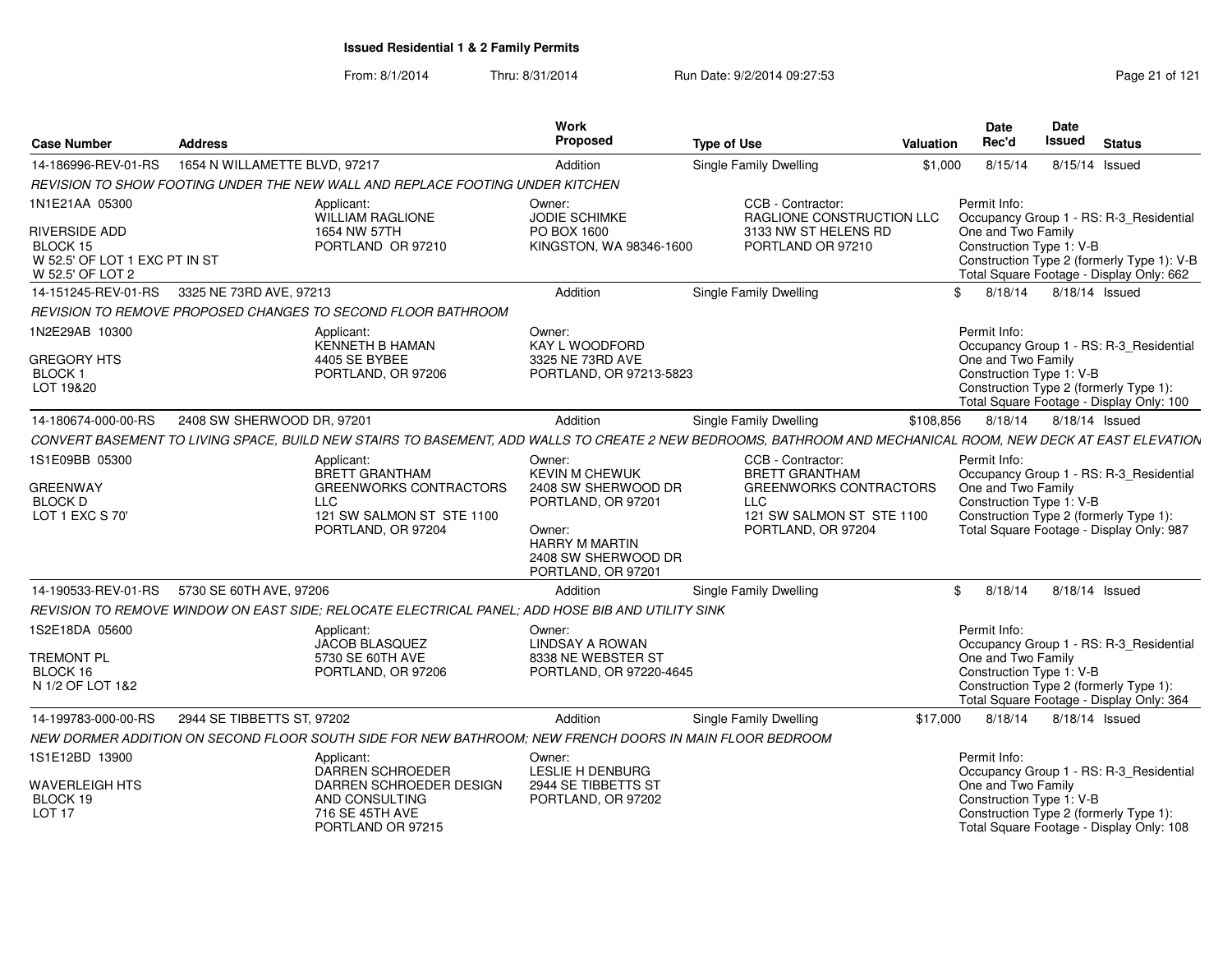| 6310 SE KNIGHT ST, 97206<br>Addition<br>8/18/14<br>8/18/14 Issued<br>14-200122-000-00-RS<br>Single Family Dwelling<br>\$45,070<br>ADDITION TO REAR OF HOUSE FOR NEW BEDROOM AND BATHROOM, RECONFIGURE KITCHEN, LIVING ROOM AND SUNROOM AREA (3 BATHROOMS TOTAL) PLUMBING AND ELECTRICAL TRADI<br>1S2E17CB 12200<br>Permit Info:<br>Applicant:<br>Owner:<br><b>MARK GRIDER</b><br><b>JACK LOBACK</b><br>Occupancy Group 1 - RS: R-3_Residential | <b>Status</b> |
|------------------------------------------------------------------------------------------------------------------------------------------------------------------------------------------------------------------------------------------------------------------------------------------------------------------------------------------------------------------------------------------------------------------------------------------------|---------------|
|                                                                                                                                                                                                                                                                                                                                                                                                                                                |               |
|                                                                                                                                                                                                                                                                                                                                                                                                                                                |               |
|                                                                                                                                                                                                                                                                                                                                                                                                                                                |               |
| <b>TREMONT PL</b><br>4594 NE 35TH PLACE<br>PO BOX 304<br>One and Two Family<br>SANDY, OR 97055-0304<br>Construction Type 1: V-B<br>BLOCK <sub>23</sub><br>PORTLAND OR 97211<br>LOT <sub>21</sub><br>Construction Type 2 (formerly Type 1): V-B<br>Total Square Footage - Display Only: 742<br>E 1/2 OF LOT 22                                                                                                                                  |               |
| 2865 NW UPSHUR ST, 97210<br>Addition<br><b>Single Family Dwelling</b><br>8/19/14 8/19/14 Issued<br>14-200562-000-00-RS<br>\$21,948                                                                                                                                                                                                                                                                                                             |               |
| ADDITION TO REAR OF HOUSE FOR NEW STAIRS TO BASEMENT AND KITCHEN REMODEL; SECOND FLOOR DORMER FOR REMODEL OF SPACE AND TWO NEW BATHROOMS; TRADES TO BE PU                                                                                                                                                                                                                                                                                      |               |
| 1N1E29DC 00800<br>CCB - Contractor:<br>Permit Info:<br>Applicant:<br>Owner:<br><b>CELESTE LEWIS</b><br><b>RANDBER LLC</b><br><b>TIM LABUNSKY</b><br>Occupancy Group 1 - RS: R-3_Residential<br><b>MERIWETHER</b><br>CELESTE LEWIS ARCHITECTURE<br>2820 NW THURMAN ST<br>TL REMODEL AND<br>One and Two Family                                                                                                                                   |               |
| <b>LLC</b><br>CONSTRUCTION INC<br>Construction Type 1: V-B<br>BLOCK <sub>2</sub><br>PORTLAND, OR 97210-2207<br>Construction Type 2 (formerly Type 1):<br>LOT <sub>17</sub><br>820 NW FLANDERS #210<br>PO BOX 1996<br>PORTLAND OR 97209<br>LAKE OSWEGO OR 97035<br>Total Square Footage - Display Only: 199                                                                                                                                     |               |
| 14-197823-000-00-RS<br>3917 SE 98TH AVE, 97266<br>Addition<br>Single Family Dwelling<br>\$103,673<br>8/20/14<br>8/20/14 Under Inspection                                                                                                                                                                                                                                                                                                       |               |
| ADDITION TO WEST SIDE OF ATTACHED GARAGE FOR NEW BEDROOM AND BATHROOM; AND ADDITION AT FRONT OF HOUSE FOR NEW MASTER BEDROOM; BATHROOM; AND TO EXPAND EXIS                                                                                                                                                                                                                                                                                     |               |
| 1S2E09DD 14700<br>CCB - Contractor:<br>Permit Info:<br>Applicant:<br>Owner:<br>UKA CONSTRUCTION LLC<br>TATYANA I CHUKHRII<br>UKA CONSTRUCTION LLC<br>Occupancy Group 1 - RS: R-3 Residential                                                                                                                                                                                                                                                   |               |
| <b>EDWARDS HMS</b><br>11016 SE HAPPY VALLEY DR<br>11016 SE HAPPY VALLEY DR<br>One and Two Family<br>3917 SE 98TH AVE<br>Construction Type 1: V-B<br>LOT <sub>13</sub><br>PORTLAND, OR 97086<br>PORTLAND, OR 97266<br>PORTLAND, OR 97086<br>Construction Type 2 (formerly Type 1):<br>Total Square Footage - Display Only: 940                                                                                                                  |               |
| 6/3/14<br>14-164461-000-00-RS<br>1723 NE 53RD AVE, 97213<br>Addition<br>\$220,000<br>8/20/14 Issued<br>Single Family Dwelling                                                                                                                                                                                                                                                                                                                  |               |
| FIRST FLOOR ADDITION (280SF),2ND FLOOR ADDITIONS (1316SF), REMODEL EXISTING FIRST FLOOR AREAS (283SF) DEMO TO SLAB THE EXISTING GARAGE AND REBUILD, REPLACE EXISTING                                                                                                                                                                                                                                                                           |               |
| 1N2E30DC 07200<br>Permit Info:<br>Applicant:<br>CCB - Contractor:<br>Owner:<br><b>CLINT HOWES</b><br>Occupancy Group 1 - RS: R-3_Residential<br>Miyeko Endy<br><b>SARAH A DEVRIES</b>                                                                                                                                                                                                                                                          |               |
| <b>ELMHURST</b><br>4506 NE Wygant St<br>1723 NE 53RD AVE<br>REVIVE CONSTRUCTION, LLC<br>One and Two Family<br>BLOCK 17<br>Portland, OR 97218<br>PORTLAND, OR 97213-2739<br>9755 N SYRACUSE ST<br>Construction Type 1: V-B<br>LOT <sub>7</sub><br>Construction Type 2 (formerly Type 1): V-B<br>PORTLAND, OR 97203                                                                                                                              |               |
| Total Square Footage - Display Only: 1906<br>Owner:<br>NICHOLAS S MOORE<br>1723 NE 53RD AVE<br>PORTLAND, OR 97213-2739                                                                                                                                                                                                                                                                                                                         |               |
| 14-200168-000-00-RS<br>129 SE 61ST AVE, 97215<br>Addition<br><b>Single Family Dwelling</b><br>\$20.845<br>8/18/14<br>8/21/14 Issued                                                                                                                                                                                                                                                                                                            |               |
| convert existing back porch to habitable space. Converted space to be used as sunroom and laundry room. 189 square feet total                                                                                                                                                                                                                                                                                                                  |               |
| 1N2E31DD 05000<br>CCB - Contractor:<br>Applicant:<br>Owner:<br>Permit Info:<br>PROGRESSIVE BUILDERS NW<br><b>VINCENT TORRES</b><br>PROGRESSIVE BUILDERS NW<br>Occupancy Group 1 - RS: R-3 Residential                                                                                                                                                                                                                                          |               |
| <b>ORCHARD HOMES</b><br>8575 SW BARBUR BLVD<br>949 NW OVERTON ST #1508<br>8575 SW BARBUR BLVD<br>One and Two Family<br>PORTLAND, OR 97219<br>Construction Type 1: V-B<br>BLOCK 4<br>PORTLAND, OR 97209<br>PORTLAND, OR 97219<br>LOT <sub>14</sub><br>Construction Type 2 (formerly Type 1):<br>Total Square Footage - Display Only: 189<br>S 30' OF LOT 15                                                                                     |               |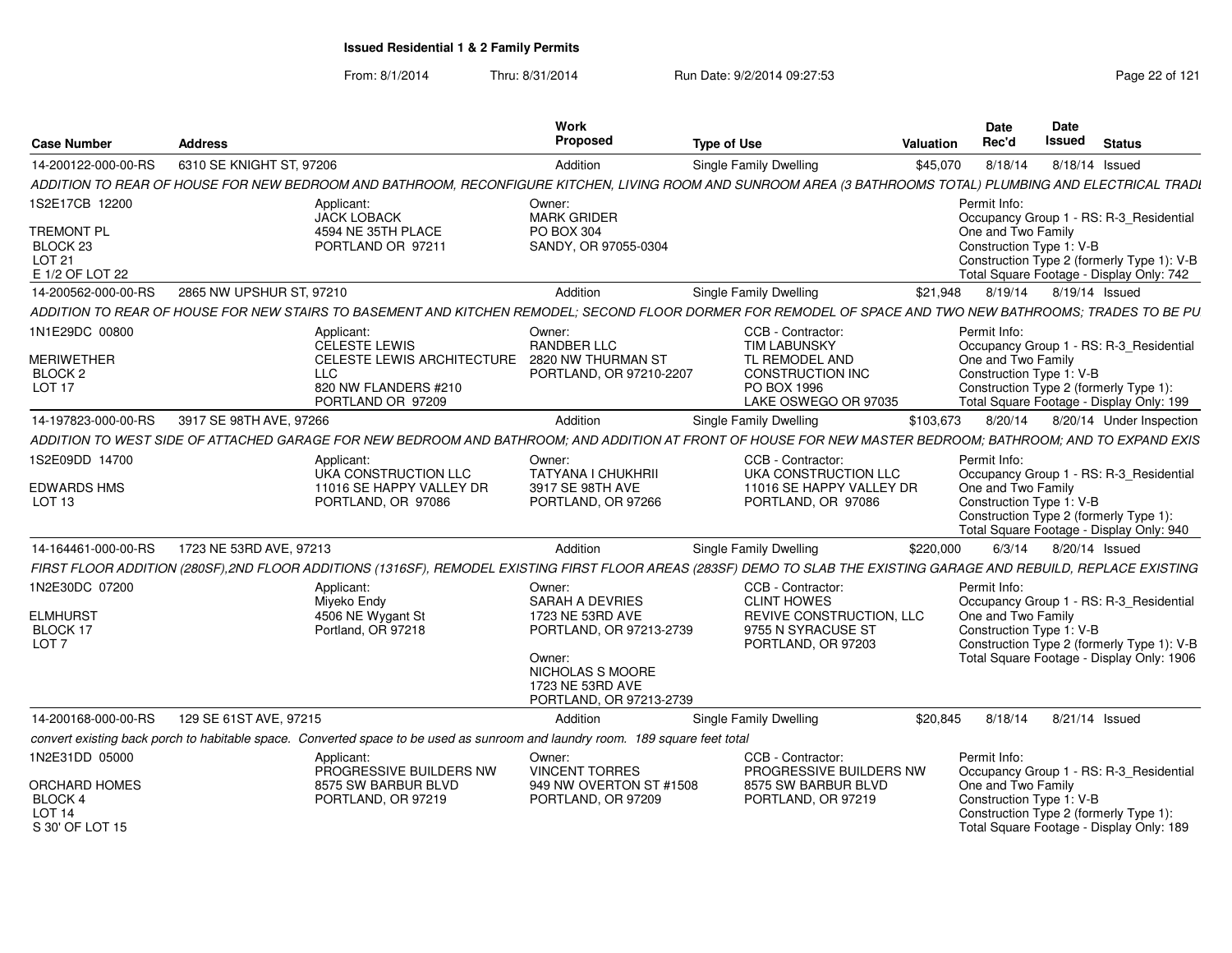| <b>Case Number</b>                                                 | <b>Address</b>                                       |                                                                                                  | Work<br><b>Proposed</b>                                                                                                                                      | <b>Type of Use</b>                                                                                                                                                                                 | Valuation                                                  | Date<br>Rec'd                                                                                                                               | <b>Date</b><br><b>Issued</b> | <b>Status</b> |                                                                                                                                    |
|--------------------------------------------------------------------|------------------------------------------------------|--------------------------------------------------------------------------------------------------|--------------------------------------------------------------------------------------------------------------------------------------------------------------|----------------------------------------------------------------------------------------------------------------------------------------------------------------------------------------------------|------------------------------------------------------------|---------------------------------------------------------------------------------------------------------------------------------------------|------------------------------|---------------|------------------------------------------------------------------------------------------------------------------------------------|
| 14-141699-000-00-RS                                                | 915 NE WYGANT ST, 97211                              |                                                                                                  | Addition                                                                                                                                                     | <b>Single Family Dwelling</b>                                                                                                                                                                      | \$225,000                                                  | 4/15/14                                                                                                                                     |                              |               | 8/21/14 Under Inspection                                                                                                           |
|                                                                    |                                                      |                                                                                                  |                                                                                                                                                              | 2 STORY ADDITION - MAIN FLOOR REMODEL TO INCLUDE NEW KITCHEN, REBUILD STAIRS, RECONFIGURE BATHROOM AND MUDROOM, ADD STUDY; 2ND FLOOR ADD MASTER SUIT WITH BATH                                     |                                                            |                                                                                                                                             |                              |               |                                                                                                                                    |
| 1N1E23BD 08000<br>SECTION 23 1N 1E<br>TL 8000 0.17 ACRES           |                                                      | Applicant:<br>DAN MANNING<br><b>DAN MANNING PC</b><br>2926 SW BOUNDARY<br>PORTLAND, OREGON 97239 | Owner:<br><b>GREGORY S HAINES</b><br>915 NE WYGANT ST<br>PORTLAND, OR 97211                                                                                  | CCB - Contractor:<br><b>DAN MANNING</b><br><b>DAN MANNING PC</b><br>2926 SW BOUNDARY<br>PORTLAND, OREGON 97239                                                                                     |                                                            | Permit Info:<br>One and Two Family<br>Construction Type 1: V-B                                                                              |                              |               | Occupancy Group 1 - RS: R-3_Residential<br>Construction Type 2 (formerly Type 1): V-B<br>Total Square Footage - Display Only: 3451 |
| 14-200115-000-00-RS                                                | 8550 N CALHOUN AVE, 97203                            |                                                                                                  | Addition                                                                                                                                                     | <b>Single Family Dwelling</b>                                                                                                                                                                      |                                                            | \$5,000 8/21/14                                                                                                                             | 8/21/14 Issued               |               |                                                                                                                                    |
|                                                                    |                                                      |                                                                                                  |                                                                                                                                                              | ENCLOSE EXISTING FRONT PORCH. TO BE USED AS A MUD ROOM. REPLACE DECKING, ADD 3 NEW WINDOWS AND NEW FRONT DOOR, EXISTING CONCRETE STAIRS TO REMAIN                                                  |                                                            |                                                                                                                                             |                              |               |                                                                                                                                    |
| 1N1E07BB 04700<br><b>BERRYS ADD</b><br>BLOCK 1<br>LOT <sub>9</sub> |                                                      | Applicant:<br>SUNDLING & ASSOCIATES LLC<br>9737 N LOMBARD ST<br>PORTLAND, OR 97203               | Owner:<br><b>MICHAEL J MENDIOLA</b><br>8550 N CALHOUN AVE<br>PORTLAND, OR 97203<br>Owner:<br>JUSTIN A MILLER<br>8550 N CALHOUN AVE<br>PORTLAND, OR 97203     | CCB - Contractor:<br>SUNDLING & ASSOCIATES LLC<br>9737 N LOMBARD ST<br>PORTLAND, OR 97203                                                                                                          |                                                            | Permit Info:<br>Construction Type 1: V-B<br>Construction Type 2 (formerly Type 1):                                                          |                              |               | Occupancy Group 1 - RS: R-3_Remodel<br>Total Square Footage - Display Only: 77                                                     |
| Total # of RS Addition permits issued: 94                          |                                                      |                                                                                                  |                                                                                                                                                              |                                                                                                                                                                                                    | Total valuation of RS Addition permits issued: \$4,087,646 |                                                                                                                                             |                              |               |                                                                                                                                    |
|                                                                    | 14-185428-000-00-RS 211 NE 117TH AVE - Unit B. 97220 |                                                                                                  | Alteration                                                                                                                                                   | <b>Accessory Dwelling Unit</b>                                                                                                                                                                     | \$22,571                                                   | 8/14/14                                                                                                                                     |                              |               | 8/14/14 Under Inspection                                                                                                           |
|                                                                    |                                                      | CONVERT EXISTING GARAGE TO ACCESSORY DWELLING UNIT **TRADE PERMITS TO BE OBTAINED SEPARATELY***  |                                                                                                                                                              |                                                                                                                                                                                                    |                                                            |                                                                                                                                             |                              |               |                                                                                                                                    |
| 1N2E34DB 05600                                                     |                                                      | Applicant:<br>LIZ METCALF<br>6106 NE ALAMEDA<br>PORTLAND, OR 97213                               | Owner:<br>HARVALENE M BOWEN<br>211 NE 117TH AVE<br>PORTLAND, OR 97220-2340                                                                                   | CCB - Contractor:<br><b>CASA BONITA LLC</b><br>609 NE 127TH AVE<br>PORTLAND, OR 97230<br>CCB - Contractor:<br>MAX PLUMBING SERVICE LLC<br>2900 SW CORNELIUS PASS ROAD<br>#445<br>HILSBORO OR 97123 |                                                            | Permit Info:<br>Construction Type 1: V-B<br>Construction Type 2 (formerly Type 1):                                                          |                              |               | Occupancy Group 1 - RS: R-3_Remodel<br>Total Square Footage - Display Only: 614                                                    |
| 14-199311-000-00-RS                                                | 3019 SE 21ST AVE - Unit B, 97202                     |                                                                                                  | Alteration                                                                                                                                                   | <b>Accessory Dwelling Unit</b>                                                                                                                                                                     | \$3,000                                                    | 8/21/14                                                                                                                                     | 8/21/14 Issued               |               |                                                                                                                                    |
|                                                                    |                                                      |                                                                                                  |                                                                                                                                                              | CONVERT EXISTING SHARED GARAGE TO ACCESSORY DWELLING UNIT; ADD NEW WALL TO CREATE BATHROOM (TRADE PERMITS OBTAINED SEPARATELY) 4 BATHROOMS TOTAL                                                   |                                                            |                                                                                                                                             |                              |               |                                                                                                                                    |
| 1S1E11AD 02600                                                     |                                                      | Applicant:<br><b>COLIN SHARP</b><br>3019 SE 21ST AVE<br>PORTLAND, OR 97202-2315                  | Owner:<br><b>COLIN SHARP</b><br>3019 SE 21ST AVE<br>PORTLAND, OR 97202-2315<br>Owner:<br><b>KRISTEN SHARP</b><br>3019 SE 21ST AVE<br>PORTLAND, OR 97202-2315 |                                                                                                                                                                                                    |                                                            | Permit Info:<br>One and Two Family<br>Construction Type 1: V-B<br>Construction Type 2 (formerly Type 1):<br>Number of New Dwelling Units: 1 |                              |               | Occupancy Group 1 - RS: R-3_Residential                                                                                            |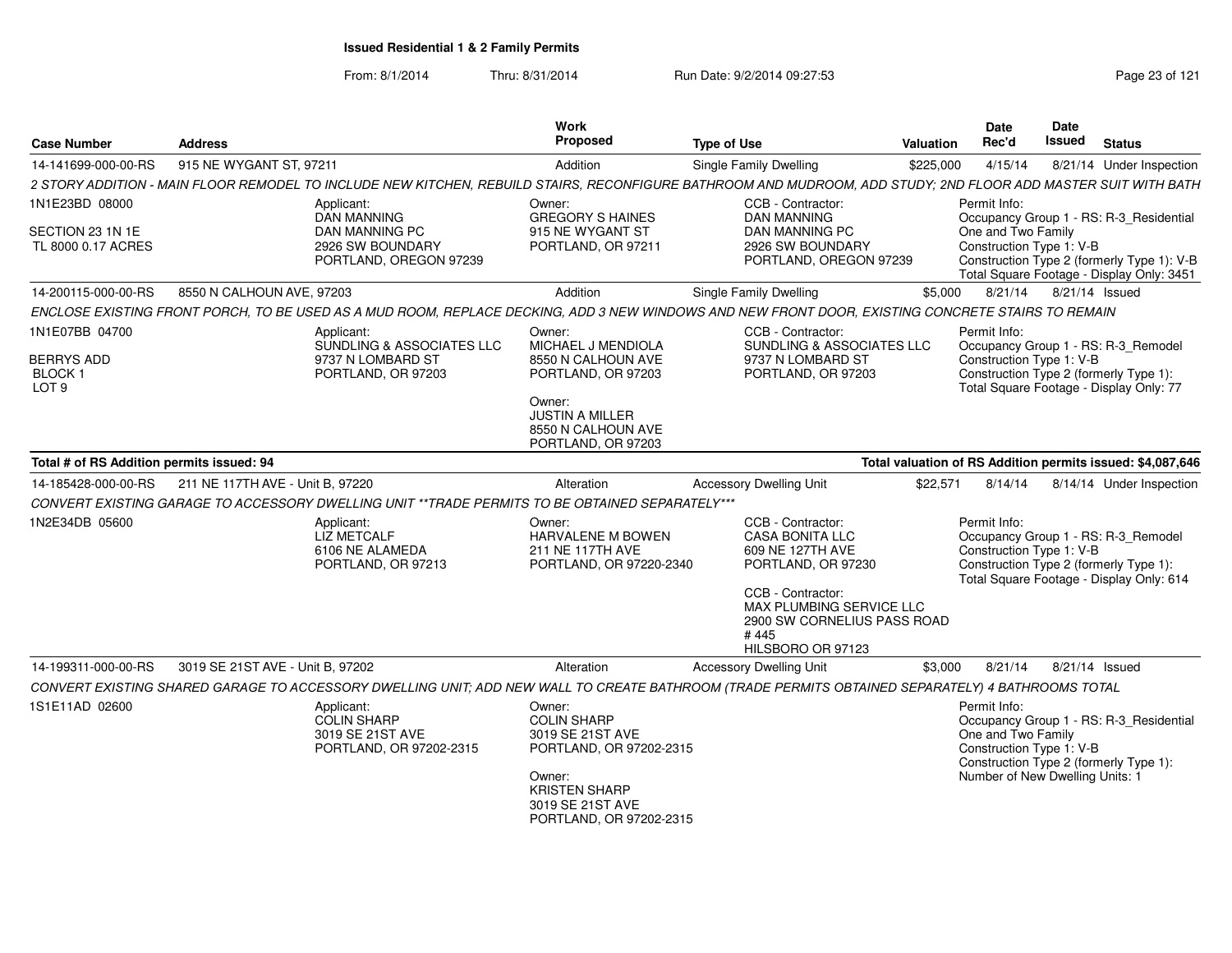From: 8/1/2014Thru: 8/31/2014 Run Date: 9/2/2014 09:27:53 Run Date: 9/2/2014 09:27:53

| <b>Case Number</b>                         | <b>Address</b>                               |                                                                                                        | Work<br><b>Proposed</b>                                                        | <b>Type of Use</b>                                                                                                                                                                                     | <b>Valuation</b> | Date<br>Rec'd                                                                                     | <b>Date</b><br>Issued | <b>Status</b>                                                                                                                 |
|--------------------------------------------|----------------------------------------------|--------------------------------------------------------------------------------------------------------|--------------------------------------------------------------------------------|--------------------------------------------------------------------------------------------------------------------------------------------------------------------------------------------------------|------------------|---------------------------------------------------------------------------------------------------|-----------------------|-------------------------------------------------------------------------------------------------------------------------------|
| 14-164434-000-00-RS                        | 4215 NE 20TH AVE - Unit B, 97211             |                                                                                                        | Alteration                                                                     | <b>Accessory Dwelling Unit</b>                                                                                                                                                                         | \$35,734         | 8/5/14                                                                                            |                       | 8/5/14 Under Inspection                                                                                                       |
|                                            |                                              |                                                                                                        |                                                                                | CONVERT EXISTING DETACHED GARAGE TO ACCESSORY DWELLING UNIT, NEW WALLS FOR BATHROOM, INSTALL KITCHEN, BEDROOM AND LIVING IS OPEN AREA, INFILL OVERHEAD GARAGE                                          |                  |                                                                                                   |                       |                                                                                                                               |
| 1N1E23DA 07500                             |                                              | Applicant:<br><b>RYAN</b><br><b>CLEARWATER CONSTRUCTION</b><br>34551 SE COLORADO RD<br>SANDY, OR 97055 | Owner:<br><b>LEANNE WHITE</b><br>4215 NE 20TH AVE<br>PORTLAND, OR 97211-5740   | CCB - Contractor:<br>STUMPTOWN ELECTRIC LLC<br>4321 SE FLAVEL ST<br>PORTLAND OR 97206<br>CCB - Contractor:<br><b>RYAN</b><br>CLEARWATER CONSTRUCTION<br>34551 SE COLORADO RD<br><b>SANDY, OR 97055</b> |                  | Permit Info:<br>One and Two Family<br>Construction Type 1: V-B<br>Number of New Dwelling Units: 1 |                       | Occupancy Group 1 - RS: R-3 Residential<br>Construction Type 2 (formerly Type 1):<br>Total Square Footage - Display Only: 324 |
|                                            |                                              |                                                                                                        |                                                                                | CCB - Contractor:<br><b>AKA ENTERPRISES</b><br>INCORPORATED<br>19902 SW JAY ST<br>BEAVERTON, OR 97006                                                                                                  |                  |                                                                                                   |                       |                                                                                                                               |
| 14-163772-000-00-RS                        | 0110 SW CURRY ST - Unit B, 97201             |                                                                                                        | Alteration                                                                     | <b>Accessory Dwelling Unit</b>                                                                                                                                                                         | \$5,000          | 8/13/14                                                                                           | 8/13/14 Issued        |                                                                                                                               |
|                                            |                                              |                                                                                                        |                                                                                | CONVERT EXISTING ACCESSORY STRUCTURE MOVED ONTO THE PROPERTY IN 1991 TO ACCESSORY DWELLING UNIT, BASEMENT AREA INCLUDES BEDROOM AND BATHROOM, MAIN LEVEL IS                                            |                  |                                                                                                   |                       |                                                                                                                               |
| 1S1E10BD 04000                             |                                              | Applicant:<br>KATE C LAGRAND<br>0110 SW CURRY ST<br>PORTLAND, OR 97239-4375                            | Owner:<br><b>KATE C LAGRAND</b><br>0110 SW CURRY ST<br>PORTLAND, OR 97239-4375 |                                                                                                                                                                                                        |                  | Permit Info:<br>One and Two Family<br>Construction Type 1: V-B                                    |                       | Occupancy Group 1 - RS: R-3_Residential<br>Construction Type 2 (formerly Type 1):                                             |
|                                            |                                              |                                                                                                        | Owner:<br><b>MARJORY A WALL</b><br>0110 SW CURRY ST<br>PORTLAND, OR 97239-4375 |                                                                                                                                                                                                        |                  |                                                                                                   |                       |                                                                                                                               |
| 14-203674-000-00-RS                        | 7120 SE INSLEY ST. 97206                     |                                                                                                        | Alteration                                                                     | <b>Accessory Structure</b>                                                                                                                                                                             | \$10,000         | 8/26/14                                                                                           | 8/26/14 Issued        |                                                                                                                               |
|                                            | CONVERT GARAGE INTO OFFICE AND WITH BATHROOM |                                                                                                        |                                                                                |                                                                                                                                                                                                        |                  |                                                                                                   |                       |                                                                                                                               |
| 1S2E17BD 07800<br>NASHS 1ST ADD<br>BLOCK 5 |                                              | Applicant:<br>DAVID LOUIS<br><b>DAVID LOUIS DESIGN</b><br>869 5TH AVE                                  | Owner:<br>JARROD JACKSON<br>7120 SE INSLEY ST<br>PORTLAND, OR 97206            |                                                                                                                                                                                                        |                  | Permit Info:<br>Construction Type 1: V-B                                                          |                       | Occupancy Group 1 - RS: R-3 Remodel<br>Construction Type 2 (formerly Type 1):                                                 |
| LOT <sub>17</sub>                          |                                              | SEASIDE OR 97138                                                                                       |                                                                                |                                                                                                                                                                                                        |                  |                                                                                                   |                       | Total Square Footage - Display Only: 287                                                                                      |
| 14-194326-000-00-RS                        | 7148 SW LAVIEW DR, 97219                     |                                                                                                        | Alteration                                                                     | <b>Accessory Structure</b>                                                                                                                                                                             | \$22,500         | 8/8/14                                                                                            |                       | 8/8/14 Issued                                                                                                                 |
|                                            |                                              |                                                                                                        |                                                                                | REPLACE ELEVATED SHARED DRIVEWAY WITHIN EXISTING FOOTPRINT - SEE 14-194333-RS FOR REPLACEMENT DRIVE ON ADJACENT PROPERTY (7146 SW LAVIEW DR).                                                          |                  |                                                                                                   |                       |                                                                                                                               |
| 1S1E22BA 13200<br>SOUTHERN PORTLAND        |                                              | Applicant:<br><b>JEFF MILLER</b><br>7146 SW LAVIEW DR                                                  | Owner:<br><b>HALIME I SARIHAN</b><br>PO BOX 69474                              | CCB - Contractor:<br><b>TERRY RINKES</b><br><b>PO BOX 546</b>                                                                                                                                          |                  | Permit Info:<br>Occupancy Group 1 - RS: U_Private<br>Garage\Utility Misc.                         |                       |                                                                                                                               |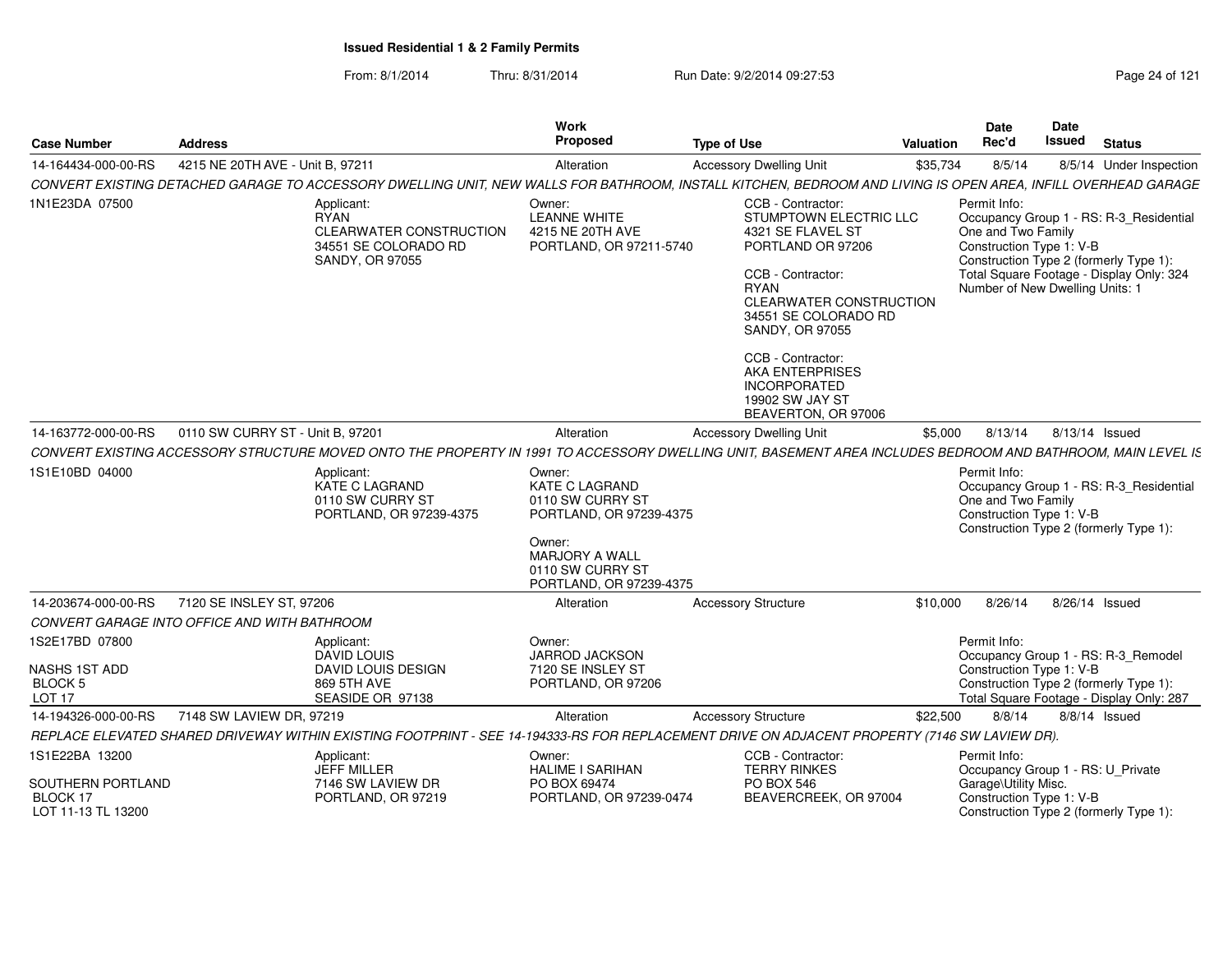| <b>Case Number</b>                                                      | <b>Address</b>           |                                                                                                                                    | <b>Work</b><br>Proposed                                                                              | <b>Type of Use</b>                                                                                                                 | <b>Valuation</b> | <b>Date</b><br>Rec'd                                                                                                                                | Date<br><b>Issued</b> | <b>Status</b>            |
|-------------------------------------------------------------------------|--------------------------|------------------------------------------------------------------------------------------------------------------------------------|------------------------------------------------------------------------------------------------------|------------------------------------------------------------------------------------------------------------------------------------|------------------|-----------------------------------------------------------------------------------------------------------------------------------------------------|-----------------------|--------------------------|
| 14-205940-000-00-RS                                                     | 3810 SW NEVADA CT, 97219 |                                                                                                                                    | Alteration                                                                                           | <b>Accessory Structure</b>                                                                                                         | \$200            | 8/29/14                                                                                                                                             | 8/29/14 Final         |                          |
|                                                                         |                          | THIS PERMIT IS TO OBTAIN FINAL INSPECTIONS ON CANCELED PERMIT RES95-52715(SEE ORIGINAL REFERENCED PERMIT FOR PLANS)                |                                                                                                      |                                                                                                                                    |                  |                                                                                                                                                     |                       |                          |
| 1S1E20BD 01200                                                          |                          | Applicant:<br><b>JIM BRUCE</b>                                                                                                     | Owner:<br><b>CAROL W VIAL</b>                                                                        | CCB - Contractor:<br><b>JIM BRUCE</b>                                                                                              |                  | Permit Info:<br>Occupancy Group 1 - RS: U_Private                                                                                                   |                       |                          |
| SECTION 20 1S 1E<br>TL 1200 0.56 ACRES                                  |                          | JB CONSTRUCTION SERVICES INC 3810 SW NEVADA CT<br>PO BOX 10071<br>PORTLAND OR 97296                                                | PORTLAND, OR 97219-1513                                                                              | JB CONSTRUCTION SERVICES INC Garage\Utility Misc.<br>PO BOX 10071<br>PORTLAND OR 97296                                             |                  | Construction Type 1: V-B<br>Construction Type 2 (formerly Type 1):                                                                                  |                       |                          |
| 14-161216-000-00-RS                                                     | 2318 NE 60TH AVE, 97213  |                                                                                                                                    | Alteration                                                                                           | <b>Accessory Structure</b>                                                                                                         | \$1,500          | 5/27/14                                                                                                                                             | 8/14/14 Issued        |                          |
|                                                                         |                          | DEMOLISH HALF OF EXISTING POOL HOUSE AND INDOOR POOL, INFILL HALF OF POOL, LEAVE EXISTING HALF OF POOL AND BUILDING FOR STORAGE    |                                                                                                      |                                                                                                                                    |                  |                                                                                                                                                     |                       |                          |
| 1N2E30DA 08100                                                          |                          | Applicant:<br>AMANDA PETRETTI                                                                                                      | Owner:<br>SAMUEL J LITTLEFIELD                                                                       |                                                                                                                                    |                  | Permit Info:<br>Occupancy Group 1 - RS: U_Private                                                                                                   |                       |                          |
| <b>HARLEM ADD</b><br><b>BLOCK 2</b><br>LOT 8 EXC S 15'<br>LOT 9&10      |                          | 2318 NE 60TH AVE.<br>PORTLAND, OR 97213                                                                                            | 2318 NE 60TH AVE<br>PORTLAND, OR 97213-4016                                                          |                                                                                                                                    |                  | Garage\Utility Misc.<br>Construction Type 1: V-B<br>Construction Type 2 (formerly Type 1):                                                          |                       |                          |
| 14-194333-000-00-RS                                                     | 7146 SW LAVIEW DR, 97219 |                                                                                                                                    | Alteration                                                                                           | <b>Accessory Structure</b>                                                                                                         | \$22,500         | 8/8/14                                                                                                                                              |                       | 8/8/14 Issued            |
|                                                                         |                          | REPLACE ELEVATED SHARED DRIVEWAY WITHIN EXISTING FOOTPRINT -SEE 14-194326-RS FOR DRIVEWAY ON ADJACENT PROPERTY (7148 SW LAVIEW DR) |                                                                                                      |                                                                                                                                    |                  |                                                                                                                                                     |                       |                          |
| 1S1E22BA 13300<br>SOUTHERN PORTLAND<br>BLOCK 17<br>LOT 9&11&12 TL 13300 |                          | Applicant:<br><b>JEFF MILLER</b><br>7146 SW LAVIEW DR<br>PORTLAND, OR 97219                                                        | Owner:<br>JEFFREY B MILLER<br>7146 SW LAVIEW DR<br>PORTLAND, OR 97219<br>Owner:<br>DIDI N ZAHARIADES | CCB - Contractor:<br><b>TERRY RINKES</b><br><b>PO BOX 546</b><br>BEAVERCREEK, OR 97004                                             |                  | Permit Info:<br>Occupancy Group 1 - RS: U_Private<br>Garage\Utility Misc.<br>Construction Type 1: V-B<br>Construction Type 2 (formerly Type 1):     |                       |                          |
|                                                                         |                          |                                                                                                                                    | 7146 SW LAVIEW DR<br>PORTLAND, OR 97219                                                              |                                                                                                                                    |                  |                                                                                                                                                     |                       |                          |
| 14-196009-000-00-RS                                                     | 6022 SW IDAHO ST, 97221  |                                                                                                                                    | Alteration                                                                                           | Decks, Fences, Retaining Walls                                                                                                     | \$8,000          | 8/11/14                                                                                                                                             | 8/11/14 Final         |                          |
| <b>REPLACE EXISTING DECK</b>                                            |                          |                                                                                                                                    |                                                                                                      |                                                                                                                                    |                  |                                                                                                                                                     |                       |                          |
| 1S1E18CC 01300<br><b>VERMONT HILLS</b><br>BLOCK 28<br><b>LOT 12</b>     |                          | Applicant:<br><b>DUSTIN GRAY</b><br>THREE RIVERS CUSTOM DECKS<br><b>INC</b><br>23885 S MOUNTAIN TER<br>BEAVERCREEK OR 97004        | Owner:<br><b>CHARLINE A SCHWITTER</b><br>6022 SW IDAHO ST<br>PORTLAND, OR 97221-1632                 | CCB - Contractor:<br><b>DUSTIN GRAY</b><br>THREE RIVERS CUSTOM DECKS<br><b>INC</b><br>23885 S MOUNTAIN TER<br>BEAVERCREEK OR 97004 |                  | Permit Info:<br>Occupancy Group 1 - RS: U_Decks,<br>Patios, Porches, Carports<br>Construction Type 1: V-B<br>Construction Type 2 (formerly Type 1): |                       |                          |
| 14-204069-000-00-RS                                                     | 5203 SE 38TH AVE, 97202  |                                                                                                                                    | Alteration                                                                                           | Decks, Fences, Retaining Walls                                                                                                     | \$2,500          | 8/26/14                                                                                                                                             |                       | 8/26/14 Under Inspection |
| <b>REPLACE EXISTING DECK IN SAME FOOTPRINT</b>                          |                          |                                                                                                                                    |                                                                                                      |                                                                                                                                    |                  |                                                                                                                                                     |                       |                          |
| 1S1E13AD 07300                                                          |                          | Applicant:<br>ANN B CLARKSON                                                                                                       | Owner:<br>ANN B CLARKSON                                                                             |                                                                                                                                    |                  | Permit Info:<br>Occupancy Group 1 - RS: U_Decks,                                                                                                    |                       |                          |
| <b>CHELSEA</b><br>BLOCK <sub>8</sub><br>LOT 7 TL 7300                   |                          | 5203 SE 38TH AVE<br>PORTLAND, OR 97202-4205                                                                                        | 5203 SE 38TH AVE<br>PORTLAND, OR 97202-4205                                                          |                                                                                                                                    |                  | Patios, Porches, Carports<br>Construction Type 1: V-B<br>Construction Type 2 (formerly Type 1):                                                     |                       |                          |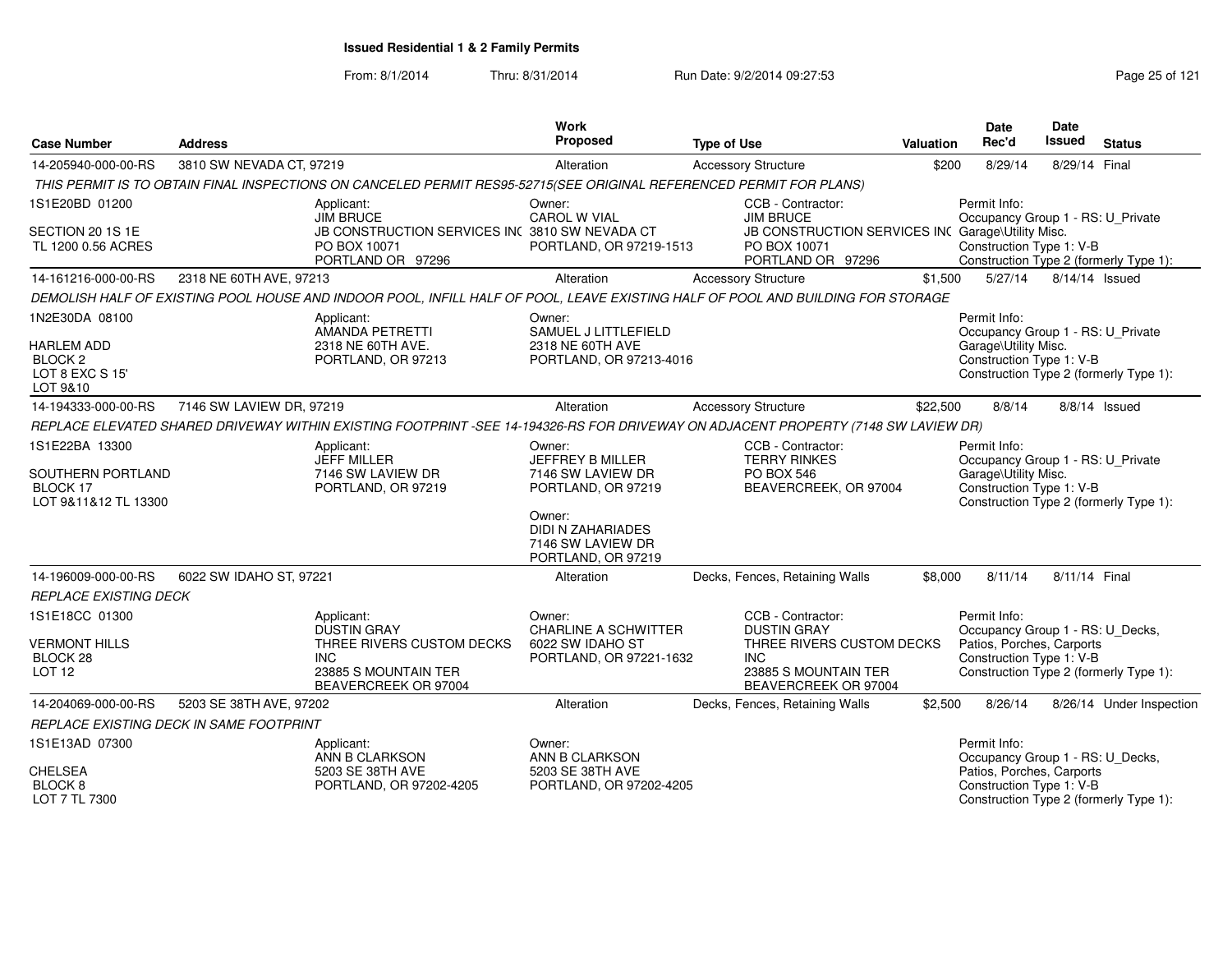| <b>Case Number</b>                                                                       | <b>Address</b>                                                                                                                        | <b>Work</b><br><b>Proposed</b>                                                                                                                                             | <b>Type of Use</b>                                                                                                                    | Valuation | Date<br>Rec'd                                                                                             | Date<br>Issued | <b>Status</b>                          |
|------------------------------------------------------------------------------------------|---------------------------------------------------------------------------------------------------------------------------------------|----------------------------------------------------------------------------------------------------------------------------------------------------------------------------|---------------------------------------------------------------------------------------------------------------------------------------|-----------|-----------------------------------------------------------------------------------------------------------|----------------|----------------------------------------|
| 14-193551-000-00-RS                                                                      | 3761 NE BRYCE ST, 97212                                                                                                               | Alteration                                                                                                                                                                 | Decks, Fences, Retaining Walls                                                                                                        | \$2,700   | 8/5/14                                                                                                    |                | 8/5/14 Under Inspection                |
|                                                                                          | NEW 8' TALL FENCE AROUND REAR AND SIDES OF HOUSE; NEW DECK COVER LESS THAN 200 SF AND LESS THAN 30" OFF GROUND NOT INCLUDED IN PERMIT |                                                                                                                                                                            |                                                                                                                                       |           |                                                                                                           |                |                                        |
| 1N1E24DD 13300<br><b>FULLERTON</b><br><b>BLOCK1</b><br>E 5' OF LOT 1<br>W 47.5' OF LOT 2 | Applicant:<br><b>INOCENCIO TELLEZ</b><br>TELLEZ CONSTRUCTION<br>3524 SE OXBOW PKWY<br>GRESHAM, OR 97080                               | Owner:<br>SARA H BOVITZ<br>3761 NE BRYCE ST<br>PORTLAND, OR 97212-1937<br>Owner:<br>JOHN J BOVITZ<br>3761 NE BRYCE ST<br>PORTLAND, OR 97212-1937                           | CCB - Contractor:<br><b>INOCENCIO TELLEZ</b><br><b>TELLEZ CONSTRUCTION</b><br>3524 SE OXBOW PKWY<br>GRESHAM, OR 97080                 |           | Permit Info:<br>Occupancy Group 1 - RS: U_Decks,<br>Patios, Porches, Carports<br>Construction Type 1: V-B |                | Construction Type 2 (formerly Type 1): |
| 14-161539-000-00-RS                                                                      | 6404 NE 35TH AVE, 97211                                                                                                               | Alteration                                                                                                                                                                 | Decks, Fences, Retaining Walls                                                                                                        | \$8,000   | 8/4/14                                                                                                    |                | 8/4/14 Issued                          |
|                                                                                          | REPLACE EXISTING LOOSE ROCK RETAINING WALL WITH CONCRETE RETAINING WALL AT NORTHWEST PORTION OF PROPERTY, 5.5 FT AT MAX HEIGHT        |                                                                                                                                                                            |                                                                                                                                       |           |                                                                                                           |                |                                        |
| 1N1E13DB 05600<br>OREGON HTS<br>BLOCK <sub>3</sub><br>LOT <sub>7</sub>                   | Applicant:<br>STEVEN W BROG<br>6404 NE 35TH AVE<br>PORTLAND, OR 97211-7230                                                            | Owner:<br><b>STEVEN W BROG</b><br>6404 NE 35TH AVE<br>PORTLAND, OR 97211-7230                                                                                              |                                                                                                                                       |           | Permit Info:<br>Occupancy Group 1 - RS: U Private<br>Garage\Utility Misc.<br>Construction Type 1: V-B     |                | Construction Type 2 (formerly Type 1): |
| 14-196374-000-00-RS                                                                      | 4224 SW COMUS ST, 97219                                                                                                               | Alteration                                                                                                                                                                 | Decks, Fences, Retaining Walls                                                                                                        | \$25,000  | 8/14/14                                                                                                   | 8/14/14 Issued |                                        |
|                                                                                          | REPLACE EXISTING UPPER AND LOWER DECKS AND STAIRS AT REAR OF HOUSE                                                                    |                                                                                                                                                                            |                                                                                                                                       |           |                                                                                                           |                |                                        |
| 1S1E32BB 07200<br><b>JACKSON RIDGE</b><br><b>BLOCK1</b><br>LOT <sub>12</sub>             | Applicant:<br>MIKE MONTGOMERY<br>5531 SW BUDDINGTON ST<br>PORTLAND, OR 97219                                                          | Owner:<br><b>GEORGE MEARS</b><br>4224 SW COMUS ST<br>PORTLAND, OR 97219-9504<br>Owner:<br><b>MELISSA MEARS</b><br>4224 SW COMUS ST<br>PORTLAND, OR 97219-9504              | CCB - Contractor:<br><b>MITICA LEONTESCU</b><br><b>CREATIVE FENCES &amp; DECKS INC</b><br>14782 SW FERN ST<br><b>TIGARD, OR 97225</b> |           | Permit Info:<br>Occupancy Group 1 - RS: U_Decks,<br>Patios, Porches, Carports<br>Construction Type 1: V-B |                | Construction Type 2 (formerly Type 1): |
| 14-200416-000-00-RS                                                                      | 3705 NE THOMPSON ST, 97212                                                                                                            | Alteration                                                                                                                                                                 | Decks, Fences, Retaining Walls                                                                                                        | \$5.580   | 8/19/14                                                                                                   | 8/19/14 Issued |                                        |
|                                                                                          | REPLACE EXISTING DECK, STAIRS AND RAIL AT WEST ELEVATION                                                                              |                                                                                                                                                                            |                                                                                                                                       |           |                                                                                                           |                |                                        |
| 1N1E25DA 04500<br><b>ROSSMERE</b><br>BLOCK 11<br>W 1/2 OF LOT 11&12                      | Applicant:<br><b>DANIEL P ENGLISH</b><br>3705 NE THOMPSON ST<br>PORTLAND, OR 97212-5267                                               | Owner:<br><b>DANIEL P ENGLISH</b><br>3705 NE THOMPSON ST<br>PORTLAND, OR 97212-5267<br>Owner:<br><b>BONNIE H ENGLISH</b><br>3705 NE THOMPSON ST<br>PORTLAND, OR 97212-5267 |                                                                                                                                       |           | Permit Info:<br>Occupancy Group 1 - RS: U Decks,<br>Patios, Porches, Carports<br>Construction Type 1: V-B |                | Construction Type 2 (formerly Type 1): |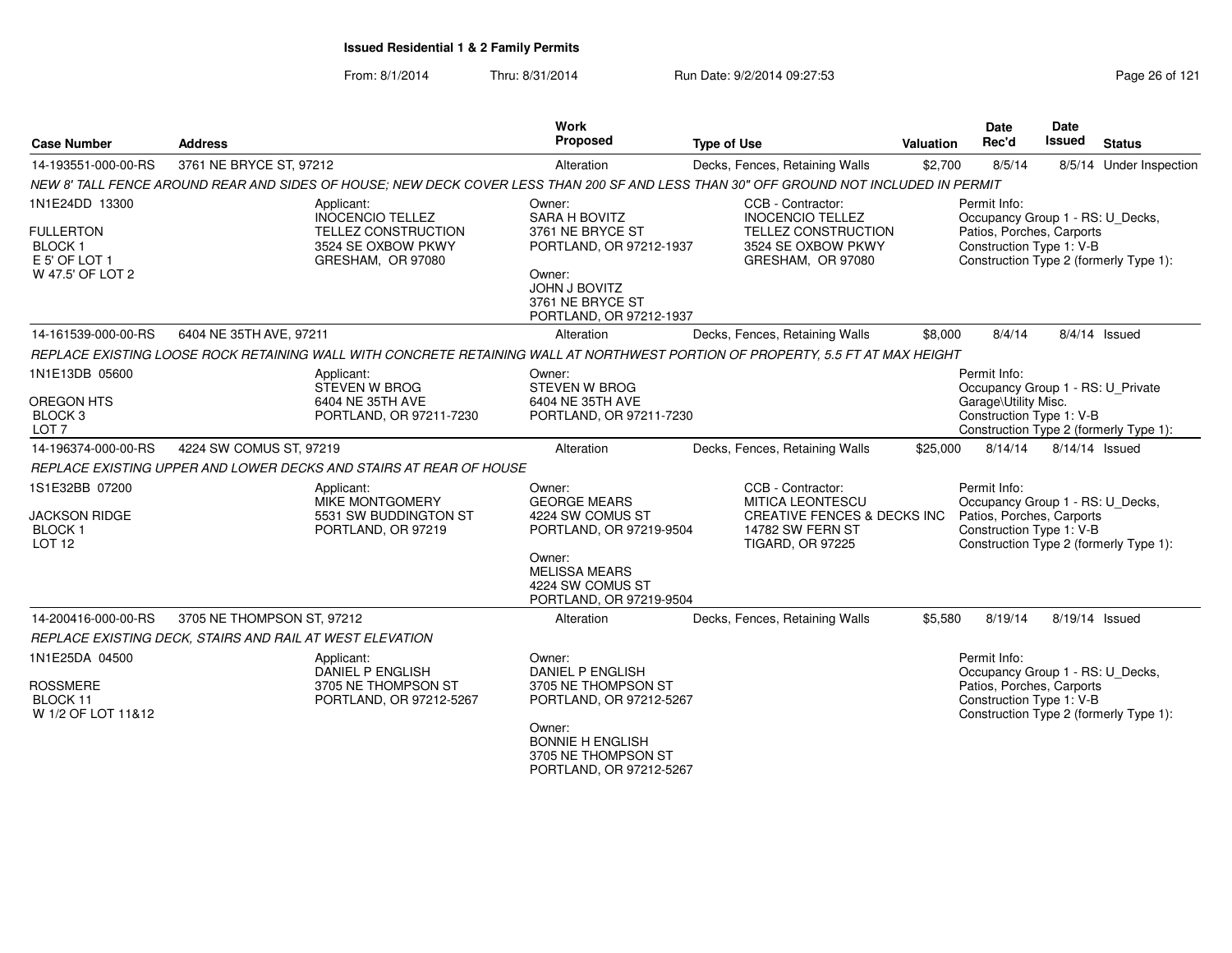|                                                                                                          |                                                   |                                                                                            | Work                                                                                                                                                                 |                    |                                                                                                                   |                  | Date                                                                                                      | Date          |                                                                                   |
|----------------------------------------------------------------------------------------------------------|---------------------------------------------------|--------------------------------------------------------------------------------------------|----------------------------------------------------------------------------------------------------------------------------------------------------------------------|--------------------|-------------------------------------------------------------------------------------------------------------------|------------------|-----------------------------------------------------------------------------------------------------------|---------------|-----------------------------------------------------------------------------------|
| <b>Case Number</b>                                                                                       | <b>Address</b>                                    |                                                                                            | <b>Proposed</b>                                                                                                                                                      | <b>Type of Use</b> |                                                                                                                   | <b>Valuation</b> | Rec'd                                                                                                     | <b>Issued</b> | <b>Status</b>                                                                     |
| 14-196075-000-00-RS                                                                                      | 3749 SE STEPHENS ST, 97214                        |                                                                                            | Alteration                                                                                                                                                           |                    | Decks, Fences, Retaining Walls                                                                                    | \$24,000         | 8/8/14                                                                                                    |               | 8/8/14 Under Inspection                                                           |
|                                                                                                          |                                                   | REPLACE FAILING BEAM AND SUPPORTS AT EXISTING FRONT PORCH                                  |                                                                                                                                                                      |                    |                                                                                                                   |                  |                                                                                                           |               |                                                                                   |
| 1S1E01DA 17600<br>PARK VIEW RPLT & EXTD<br><b>BLOCK 7</b><br>W 15.91 2/3' OF LOT 7<br>E 16 2/3' OF LOT 8 |                                                   | Applicant:<br>Amy Frye<br>RED ROOSTER REMODELING<br>5620 NE 23rd Ave<br>Portland, OR 97211 | Owner:<br><b>LOUIS CARLSON</b><br>3749 SE STEPHENS ST<br>PORTLAND, OR 97214-5151<br>Owner:<br><b>HEIDI CARLSON</b><br>3749 SE STEPHENS ST<br>PORTLAND, OR 97214-5151 |                    | CCB - Contractor:<br><b>AMY FRYE</b><br>RED ROOSTER REMODELING.<br>INC.<br>5620 NE 23RD AVE<br>PORTLAND, OR 97211 |                  | Permit Info:<br>Occupancy Group 1 - RS: U_Decks,<br>Patios, Porches, Carports<br>Construction Type 1: V-B |               | Construction Type 2 (formerly Type 1):                                            |
| 14-194445-000-00-RS                                                                                      | 3078 NE ALAMEDA TER, 97212                        |                                                                                            | Alteration                                                                                                                                                           |                    | Decks, Fences, Retaining Walls                                                                                    | \$10,000         | 8/6/14                                                                                                    |               | $8/6/14$ Issued                                                                   |
|                                                                                                          | REPLACE EXISTING DECK IN SAME FOOTPRINT 18' x 18' |                                                                                            |                                                                                                                                                                      |                    |                                                                                                                   |                  |                                                                                                           |               |                                                                                   |
| 1N1E24CD 15300<br>OLMSTED PK<br>BLOCK <sub>2</sub><br>LOT 8&9 TL 15300                                   |                                                   | Applicant:<br><b>MC INNIS INDUSTRIES</b><br><b>PO BOX 920</b><br>BEVERTON, OR 97075        | Owner:<br><b>JONATHAN A COLBY</b><br>3078 NE ALAMEDA TER<br>PORTLAND, OR 97212-1630<br>Owner:<br>TRACY B COLBY<br>3078 NE ALAMEDA TER<br>PORTLAND, OR 97212-1630     |                    | CCB - Contractor:<br>MC INNIS INDUSTRIES<br>PO BOX 920<br>BEVERTON, OR 97075                                      |                  | Permit Info:<br>Occupancy Group 1 - RS: U_Decks,<br>Patios, Porches, Carports<br>Construction Type 1: V-B |               | Construction Type 2 (formerly Type 1):                                            |
| 14-199315-000-00-RS                                                                                      | 3017 NE HOYT ST, 97232                            |                                                                                            | Alteration                                                                                                                                                           | Duplex             |                                                                                                                   | \$2,000          | 8/15/14                                                                                                   |               | 8/15/14 Under Inspection                                                          |
|                                                                                                          | REPLACEMENT AND REPAIR OF FRONT PORCH             |                                                                                            |                                                                                                                                                                      |                    |                                                                                                                   |                  |                                                                                                           |               |                                                                                   |
| 1N1E36BD 08500<br><b>BLUMAUERS ADD</b><br>BLOCK <sub>5</sub><br>E 35.1' OF LOT 8                         |                                                   | Applicant:<br><b>TASOS CONSTRUCTION LLC</b><br>112 SE 57TH AVE<br>PORTLAND, OR 97215       | Owner:<br>CHRIS J KONDILIS<br>3114 NE OREGON ST<br>PORTLAND, OR 97232-2511                                                                                           |                    | CCB - Contractor:<br><b>TASOS CONSTRUCTION LLC</b><br>112 SE 57TH AVE<br>PORTLAND, OR 97215                       |                  | Permit Info:<br>One and Two Family<br>Construction Type 1: V-B                                            |               | Occupancy Group 1 - RS: R-3_Residential<br>Construction Type 2 (formerly Type 1): |
| 14-188058-000-00-RS                                                                                      | 1727 NE CLACKAMAS ST. 97232                       |                                                                                            | Alteration                                                                                                                                                           | Duplex             |                                                                                                                   | \$35,000         | 8/13/14                                                                                                   |               | 8/13/14 Issued                                                                    |
|                                                                                                          | REPLACE 2ND AND 3RD LEVEL DECKS AND STAIRS        |                                                                                            |                                                                                                                                                                      |                    |                                                                                                                   |                  |                                                                                                           |               |                                                                                   |
| 1N1E35AB 04600                                                                                           |                                                   | Applicant:<br>ARROW CONSTRUCTION LLC<br>73732 PARADISE VALLEY RD<br>CLATSKANIE, OR 97016   | Owner:<br>SEA PERCH INC<br>1727 NE CLACKAMAS ST<br>PORTLAND, OR 97232                                                                                                |                    | CCB - Contractor:<br>ARROW CONSTRUCTION LLC<br>73732 PARADISE VALLEY RD<br>CLATSKANIE, OR 97016                   |                  | Permit Info:<br>Occupancy Group 1 - RS: U_Decks,<br>Patios, Porches, Carports<br>Construction Type 1: V-B |               | Construction Type 2 (formerly Type 1):                                            |
| 14-198133-000-00-RS                                                                                      | 3720 SE 14TH AVE, 97202                           |                                                                                            | Alteration                                                                                                                                                           | Duplex             |                                                                                                                   | \$300            | 8/13/14                                                                                                   |               | 8/13/14 Issued                                                                    |
|                                                                                                          |                                                   | ALTERATION TO REMOVE ELEVATED DECK AT REAR; ADD HANDRAILS TO COVERED PORCH AT REAR         |                                                                                                                                                                      |                    |                                                                                                                   |                  |                                                                                                           |               |                                                                                   |
| 1S1E11DB 08500<br><b>FEURERS ADD</b><br>BLOCK 30<br>LOT 5 EXC S 15'                                      |                                                   | Applicant:<br><b>BENJAMIN AGRE</b><br>3720 SE 14TH AVE<br>PORTLAND, OR 97202               | Owner:<br><b>BENJAMIN AGRE</b><br>3720 SE 14TH AVE<br>PORTLAND, OR 97202<br>Owner:<br><b>ASHLEY AGRE</b><br>3720 SE 14TH AVE<br>PORTLAND, OR 97202                   |                    |                                                                                                                   |                  | Permit Info:<br>One and Two Family<br>Construction Type 1: V-B                                            |               | Occupancy Group 1 - RS: R-3_Residential<br>Construction Type 2 (formerly Type 1): |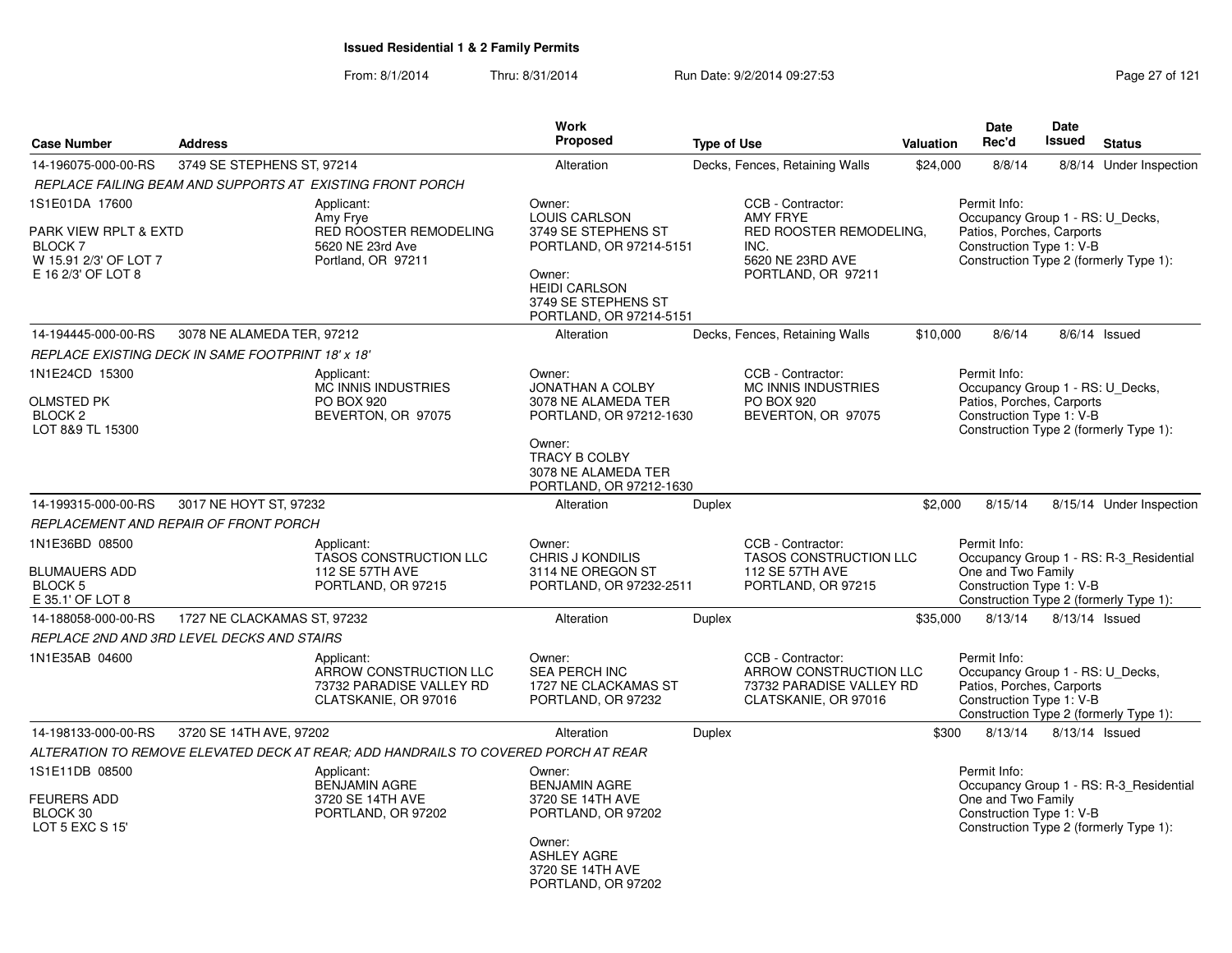From: 8/1/2014Thru: 8/31/2014 Run Date: 9/2/2014 09:27:53 Research 2012 121

| <b>Case Number</b>                                                             | <b>Address</b>                                                                                                                                                     | Work<br><b>Proposed</b>                                                                                                                                                                                                                                  | <b>Type of Use</b>                                                                                         | Valuation | Date<br>Rec'd                                                                                         | Date<br><b>Issued</b> | <b>Status</b>                                                                                                              |
|--------------------------------------------------------------------------------|--------------------------------------------------------------------------------------------------------------------------------------------------------------------|----------------------------------------------------------------------------------------------------------------------------------------------------------------------------------------------------------------------------------------------------------|------------------------------------------------------------------------------------------------------------|-----------|-------------------------------------------------------------------------------------------------------|-----------------------|----------------------------------------------------------------------------------------------------------------------------|
| 14-187878-000-00-RS                                                            | 519 SE 29TH AVE, 97214                                                                                                                                             | Alteration                                                                                                                                                                                                                                               | Duplex                                                                                                     | \$5,000   | 8/21/14                                                                                               | 8/21/14 Issued        |                                                                                                                            |
|                                                                                | ADD TWO NEW BATHROOMS (1 IN EACH UNIT) FOR A TOTAL OF FOUR IN DUPLEX; ADD BEDROOM AND EGRESS WINDOW IN THE NORTH UNIT (517)                                        |                                                                                                                                                                                                                                                          |                                                                                                            |           |                                                                                                       |                       |                                                                                                                            |
| 1S1E01BB 00200<br><b>HANSONS ADD &amp; 2ND</b><br>BLOCK 13<br>LOT <sub>7</sub> | Applicant:<br>MARK GOSSAGE<br>MACLEOD CONSTRUCTION<br>5409 SE 37TH<br>PORTLAND, OR 97202                                                                           | Owner:<br>MACLEOD CONSTRUCTION INC<br>5409 SE 37TH AVE<br>PORTLAND, OR 97202-4366                                                                                                                                                                        | CCB - Contractor:<br><b>MARK GOSSAGE</b><br>MACLEOD CONSTRUCTION<br>5409 SE 37TH<br>PORTLAND, OR 97202     |           | Permit Info:<br>One and Two Family<br>Construction Type 1: V-B                                        |                       | Occupancy Group 1 - RS: R-3_Residential<br>Construction Type 2 (formerly Type 1):                                          |
| 14-204596-000-00-RS                                                            | 55 NE BRIDGETON RD - Unit 03                                                                                                                                       | Alteration                                                                                                                                                                                                                                               | <b>Floating Home</b>                                                                                       | \$45,000  | 8/28/14                                                                                               | 8/28/14 Issued        |                                                                                                                            |
|                                                                                | REPLACE NON-PRESCRIPTIVE WITH A PRESCRIPTIVE FLOAT (FOUNDATION) BENEATH AN EXISTING FLOATING HOME, WIDEN AND ENTEND DECK BY 2'. TRADE PERMITS SEPARATE *** STATE i |                                                                                                                                                                                                                                                          |                                                                                                            |           |                                                                                                       |                       |                                                                                                                            |
| 1N1E03AB 02300                                                                 | Applicant:<br><b>DAN RIEDL</b><br><b>RIVERBANK LLC</b><br>4080 SW 203RD AVE<br>ALOHA, OR 97007-1182                                                                | Owner:<br><b>DUSTIN PRUITT</b><br>55 NE BRIDGETON RD #03<br>PORTLAND, OR 97211<br>Owner:<br><b>GWEN SCOTT-MILLER</b><br>55 NE BRIDGETON RD #3<br>PORTLAND, OR 97211<br>Owner:<br><b>CRAIG B MCPHERSON</b><br>55 NE BRIDGETON RD #3<br>PORTLAND, OR 97211 | CCB - Contractor:<br><b>DAN RIEDL</b><br><b>RIVERBANK LLC</b><br>4080 SW 203RD AVE<br>ALOHA, OR 97007-1182 |           | Permit Info:<br>Construction Type 1: V-B                                                              |                       | Occupancy Group 1 - RS: R-3_Remodel<br>Construction Type 2 (formerly Type 1):<br>Total Square Footage - Display Only: 1635 |
| 14-202601-000-00-RS                                                            | 1320 NE 113TH AVE, 97220                                                                                                                                           | Alteration                                                                                                                                                                                                                                               | Garage/Carport                                                                                             | \$5,000   | 8/23/14                                                                                               | 8/23/14 Final         |                                                                                                                            |
| INSTALL NEW HEADER AT GARAGE DOOR.                                             |                                                                                                                                                                    |                                                                                                                                                                                                                                                          |                                                                                                            |           |                                                                                                       |                       |                                                                                                                            |
| 1N2E34AB 07600<br><b>SUTTON PLACE</b><br>LOT <sub>5</sub>                      | Applicant:<br><b>JENNIFER BARROW</b><br><b>ARCIFORM LLC</b><br>2303 N RANDOLPH AVE<br>PORTLAND OR 97227                                                            | Owner:<br><b>CARROLL M HUTCHINSON</b><br>1320 NE 113TH AVE<br>PORTLAND, OR 97220-2214                                                                                                                                                                    | CCB - Contractor:<br><b>ADAM</b><br><b>ARCIFORM LLC</b><br>2303 N RANDOLPH AVE<br>PORTLAND, OR 97227       |           | Permit Info:<br>Construction Type 1: V-B                                                              |                       | Occupancy Group 1 - RS: R-3_Remodel<br>Construction Type 2 (formerly Type 1):                                              |
| 14-185341-000-00-RS                                                            | 3245 NE 40TH AVE, 97212                                                                                                                                            | Alteration                                                                                                                                                                                                                                               | Garage/Carport                                                                                             | \$49,995  | 7/17/14                                                                                               |                       | 8/6/14 Under Inspection                                                                                                    |
|                                                                                | Remodel of garage to change flat roof structure to sloped roof, add a foundation and provide attic storage                                                         |                                                                                                                                                                                                                                                          |                                                                                                            |           |                                                                                                       |                       |                                                                                                                            |
| 1N1E25AA 15800<br><b>BEAUMONT</b><br><b>BLOCK7</b><br>LOT <sub>1</sub>         | Applicant:<br>HAMMER AND HAND INC<br>1020 SE HARRISON<br>PORTLAND, OR 97214                                                                                        | Owner:<br>KENNETH L III MORGAN<br>3245 NE 40TH AVE<br>PORTLAND, OR 97212<br>Owner:<br><b>ANDREA PERLAKI</b><br>3245 NE 40TH AVE                                                                                                                          | CCB - Contractor:<br>HAMMER AND HAND INC<br>1020 SE HARRISON<br>PORTLAND, OR 97214                         |           | Permit Info:<br>Occupancy Group 1 - RS: U_Private<br>Garage\Utility Misc.<br>Construction Type 1: V-B |                       | Construction Type 2 (formerly Type 1):                                                                                     |

PORTLAND, OR 97212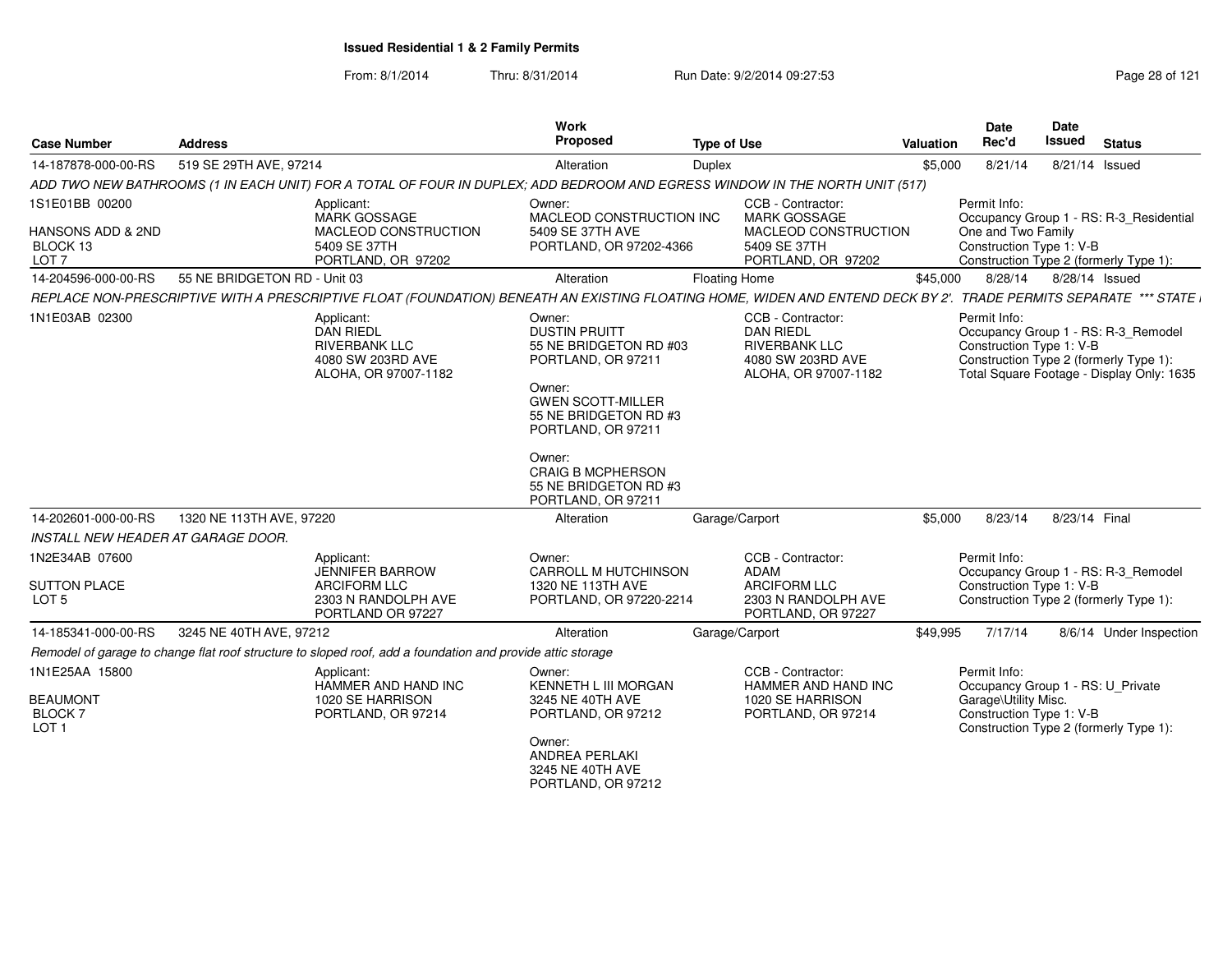From: 8/1/2014Thru: 8/31/2014 **Run Date: 9/2/2014 09:27:53** Page 29 of 121

| <b>Case Number</b>                                                                       | <b>Address</b>                                                 |                                                                                                                | Work<br>Proposed                                                                                                                                  | <b>Type of Use</b>                                                                                                    | <b>Valuation</b> | <b>Date</b><br>Rec'd                                                                                  | <b>Date</b><br><b>Issued</b> | <b>Status</b>                                                                     |
|------------------------------------------------------------------------------------------|----------------------------------------------------------------|----------------------------------------------------------------------------------------------------------------|---------------------------------------------------------------------------------------------------------------------------------------------------|-----------------------------------------------------------------------------------------------------------------------|------------------|-------------------------------------------------------------------------------------------------------|------------------------------|-----------------------------------------------------------------------------------|
| 14-192859-000-00-RS                                                                      | 2811 NE 92ND AVE, 97220                                        |                                                                                                                | Alteration                                                                                                                                        | Garage/Carport                                                                                                        | \$500            | 8/4/14                                                                                                | 8/4/14 Final                 |                                                                                   |
|                                                                                          | SOLAR INSTALLATION, 4.48 kW PV SYSTEM ON ROOFTOP, PRESCRIPTIVE |                                                                                                                |                                                                                                                                                   |                                                                                                                       |                  |                                                                                                       |                              |                                                                                   |
| 1N2E28BD 02900<br><b>LATHAM &amp; PLATT ADD</b><br>LOT <sub>12</sub><br>LOT 13 EXC N 33' |                                                                | Applicant:<br><b>JOSH KOPCZYNSKI</b><br>DYNAMIC POWER INNOVATION<br><b>112 WEST ILLINOIS ST</b><br>NEWBERG, OR | Owner:<br>MICHAEL C FIERST<br>2811 NE 92ND AVE<br>PORTLAND, OR 97220<br>Owner:<br><b>JANET H FIERST</b><br>2811 NE 92ND AVE<br>PORTLAND, OR 97220 | CCB - Contractor:<br><b>JOSH KOPCZYNSKI</b><br>DYNAMIC POWER INNOVATION<br><b>112 WEST ILLINOIS ST</b><br>NEWBERG, OR |                  | Permit Info:<br>Occupancy Group 1 - RS: U Private<br>Garage\Utility Misc.<br>Construction Type 1: V-B |                              | Construction Type 2 (formerly Type 1):                                            |
| 14-188628-000-00-RS                                                                      | 2241 N WATTS ST, 97217                                         |                                                                                                                | Alteration                                                                                                                                        | Garage/Carport                                                                                                        | \$500            | 8/29/14                                                                                               |                              | 8/29/14 Issued                                                                    |
|                                                                                          |                                                                | SOLAR - 2.2kW ROOF TOP MOUNTED PV SYSTEM ON DETACHED GARAGE - PRESCRIPTIVE                                     |                                                                                                                                                   |                                                                                                                       |                  |                                                                                                       |                              |                                                                                   |
| 1N1E09DB 12600                                                                           |                                                                | Applicant:<br><b>JONATHAN COHEN</b>                                                                            | Owner:<br><b>MARK HARVEY</b>                                                                                                                      | CCB - Contractor:<br><b>JONATHAN COHEN</b>                                                                            |                  | Permit Info:<br>Occupancy Group 1 - RS: U_Private                                                     |                              |                                                                                   |
| <b>KENTON</b><br>BLOCK 37<br>LOT 40&41                                                   |                                                                | <b>IMAGINE ENERGY, LLC</b><br>2409 N KERBY AVE<br>PORTLAND, OR 97227                                           | 2241 N WATTS ST<br>PORTLAND, OR 97217-6833                                                                                                        | <b>IMAGINE ENERGY, LLC</b><br>2409 N KERBY AVE<br>PORTLAND, OR 97227                                                  |                  | Garage\Utility Misc.<br>Construction Type 1: V-B                                                      |                              | Construction Type 2 (formerly Type 1):                                            |
|                                                                                          |                                                                |                                                                                                                |                                                                                                                                                   | CCB - Contractor:<br>ALL WAYS ELECTRIC LLC<br>PO BOX 68456<br>MILWAUKIE, OR 97267                                     |                  |                                                                                                       |                              |                                                                                   |
| 14-197879-000-00-RS                                                                      | 4508 SE WOODWARD ST, 97206                                     |                                                                                                                | Alteration                                                                                                                                        | Garage/Carport                                                                                                        | \$3,500          | 8/13/14                                                                                               | 8/13/14 Final                |                                                                                   |
|                                                                                          |                                                                | ADD BATHROOM TO UNFINISHED BASEMENT; Trade permits obtained separately                                         |                                                                                                                                                   |                                                                                                                       |                  |                                                                                                       |                              |                                                                                   |
| 1S2E07BB 03700                                                                           |                                                                | Applicant:<br>WILLAMETTE VALLEY                                                                                | Owner:<br><b>WILLAMETTE VALLEY PROPERTY</b>                                                                                                       | CCB - Contractor:<br><b>WILLAMETTE VALLEY</b>                                                                         |                  | Permit Info:                                                                                          |                              | Occupancy Group 1 - RS: R-3 Remodel                                               |
| <b>MCMAHONS ADD</b><br>BLOCK 14<br>LOT 1 TL 3700                                         |                                                                | <b>REDEVELOPMENT</b><br>6040 SE BREWSTER PL<br>MILWAULIE, OR 97267                                             | 15559 VILLAGE DR<br>LAKE OSWEGO, OR 97034-3759                                                                                                    | <b>REDEVELOPMENT</b><br>6040 SE BREWSTER PL<br>MILWAULIE, OR 97267                                                    |                  | Construction Type 1: V-B                                                                              |                              | Construction Type 2 (formerly Type 1):<br>Total Square Footage - Display Only: 45 |
|                                                                                          |                                                                |                                                                                                                | Owner:<br><b>HOLDINGS LLC</b><br>15559 VILLAGE DR<br>LAKE OSWEGO, OR 97034-3759                                                                   |                                                                                                                       |                  |                                                                                                       |                              |                                                                                   |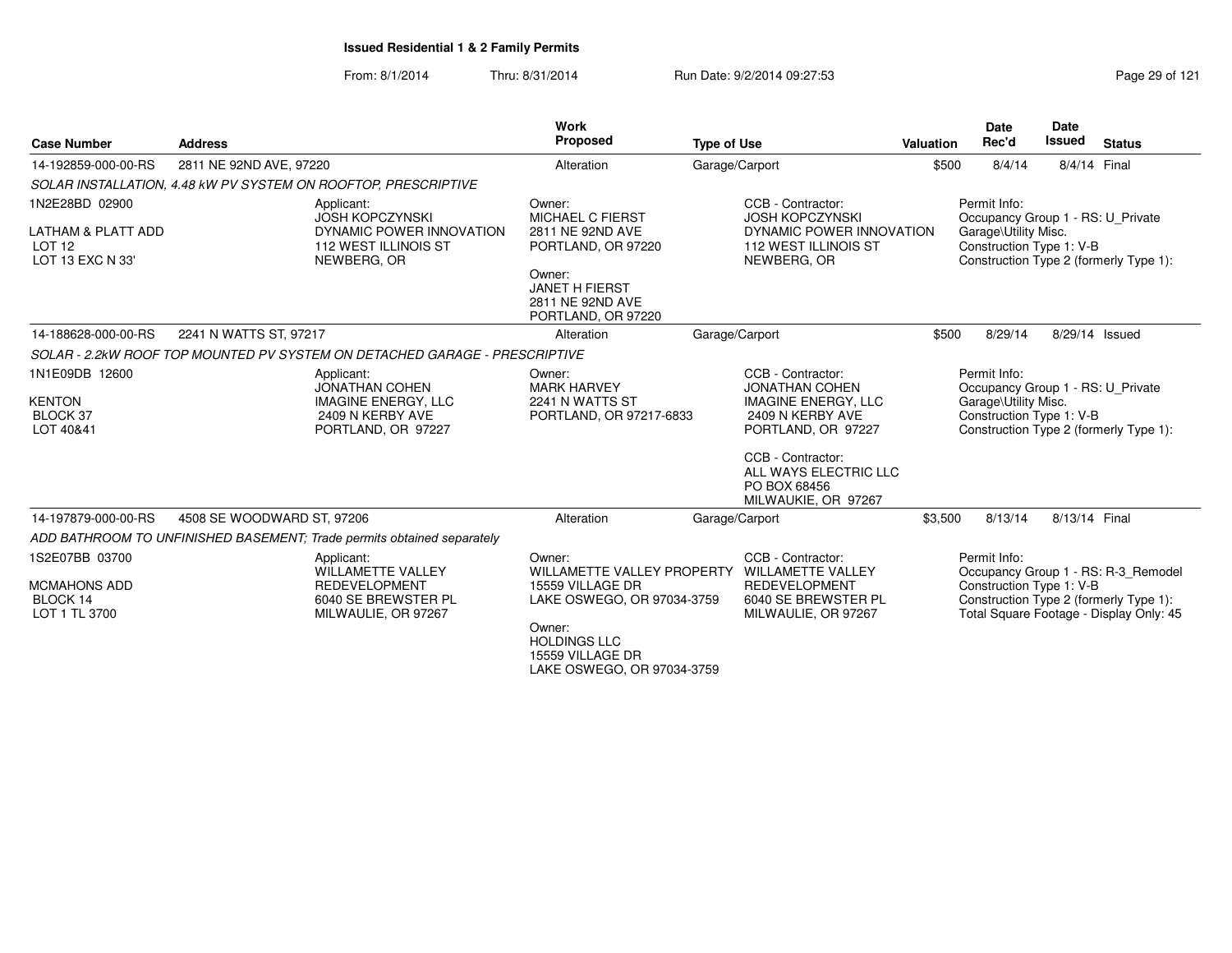| <b>Case Number</b>                                                           | <b>Address</b>             |                                                                                               | Work<br><b>Proposed</b>                                                     | <b>Type of Use</b>                                                                                                                                         | Valuation | <b>Date</b><br>Rec'd                           | Date<br><b>Issued</b> | <b>Status</b>                           |
|------------------------------------------------------------------------------|----------------------------|-----------------------------------------------------------------------------------------------|-----------------------------------------------------------------------------|------------------------------------------------------------------------------------------------------------------------------------------------------------|-----------|------------------------------------------------|-----------------------|-----------------------------------------|
| 14-192169-000-00-RS                                                          | 4725 SE 48TH AVE, 97206    |                                                                                               | Alteration                                                                  | Single Family Dwelling                                                                                                                                     | \$27,000  | 8/1/14                                         |                       | 8/1/14 Under Inspection                 |
|                                                                              |                            | CONVERT BASEMENT TO HABITABLE SPACE FOR NEW BEDROOM AND FAMILY: RECONFIGURE EXISTING BATHROOM |                                                                             |                                                                                                                                                            |           |                                                |                       |                                         |
| 1S2E18BA 16000                                                               |                            | Applicant:<br><b>ANDREW ALMETER</b>                                                           | Owner:<br>ANDREW D ROBINSON                                                 | CCB - Contractor:<br><b>ERIC ERNST</b>                                                                                                                     |           | Permit Info:                                   |                       | Occupancy Group 1 - RS: R-3_Residential |
| <b>KELSO</b><br><b>BLOCK1</b><br>E 100' OF LOT 4<br>E 100' OF N 20' OF LOT 5 |                            | URBAN CRAFTSMEN CO<br>4807 NE 21ST AVE<br>PORTLAND OR 97211<br>PHONE NUMBER PRIVATE!!!!       | 4725 SE 48TH AVE<br>PORTLAND, OR 97206-4147<br>Owner:                       | THREE DOG ELECTRIC<br>5250 SW CAMERON RD<br>PORTLAND OR 97221                                                                                              |           | One and Two Family<br>Construction Type 1: V-B |                       | Construction Type 2 (formerly Type 1):  |
|                                                                              |                            |                                                                                               | JENNIFER MITTELSTAEDT<br>4725 SE 48TH AVE<br>PORTLAND, OR 97206-4147        | CCB - Contractor:<br><b>BRIDGETOWN HEATING INC</b><br>14161 SE BRYN MAWR CT<br>MILWAUKIE OR 97267                                                          |           |                                                |                       |                                         |
|                                                                              |                            |                                                                                               |                                                                             | CCB - Contractor:<br><b>ANDREW ALMETER</b><br>URBAN CRAFTSMEN CO<br>4807 NE 21ST AVE<br>PORTLAND OR 97211<br>PHONE NUMBER PRIVATE !!!!                     |           |                                                |                       |                                         |
|                                                                              |                            |                                                                                               |                                                                             | CCB - Contractor:<br>POINT PLUMBING<br>4200 SW 175TH<br>ALOHA OR 97007                                                                                     |           |                                                |                       |                                         |
| 14-192323-000-00-RS                                                          | 2525 NE 43RD AVE, 97213    |                                                                                               | Alteration                                                                  | <b>Single Family Dwelling</b>                                                                                                                              | \$3,000   | 8/1/14                                         |                       | 8/1/14 Issued                           |
|                                                                              |                            | REMOVE INTERIOR WALL AND MODIFY EXTERIOR OPENING FOR KITCHEN REMODEL                          |                                                                             |                                                                                                                                                            |           |                                                |                       |                                         |
| 1N2E30CB 02500                                                               |                            | Applicant:<br>CYNTHIA MOSBY                                                                   | Owner:<br><b>KIRK ANDERSON</b>                                              | CCB - Contractor:<br>PIPELINE PLUMBING & DRAIN                                                                                                             |           | Permit Info:                                   |                       | Occupancy Group 1 - RS: R-3 Residential |
| <b>ROSSMERE</b><br>BLOCK <sub>3</sub><br>LOT <sub>8</sub>                    |                            | CYNTHIA MOSBY DESIGN<br>2137 NE 38TH AVE<br>PORTLAND OR 97212                                 | 2525 NE 43RD AVE<br>PORTLAND, OR 97213-1209                                 | 333 S STATE ST PMB V-108<br>LAKE OSWEGO OR 97034                                                                                                           |           | One and Two Family<br>Construction Type 1: V-B |                       | Construction Type 2 (formerly Type 1):  |
|                                                                              |                            |                                                                                               |                                                                             | CCB - Contractor:<br>NATHAN D SHUTLER<br>7823 N ALBINA AVE<br>PORTLAND, OR 97217                                                                           |           |                                                |                       |                                         |
| 14-191733-000-00-RS                                                          | 3974 N LONGVIEW AVE, 97227 |                                                                                               | Alteration                                                                  | Single Family Dwelling                                                                                                                                     | \$22,000  | 8/1/14                                         |                       | $8/1/14$ Issued                         |
|                                                                              |                            |                                                                                               |                                                                             | INTERIOR REMODEL TO RECONFIGURE WALLS ON THE SECOND FLOOR TO INCLUDE NEW BATHROOM AND MASTER BEDROOM; RELOCATING DOORS IN KITCHEN ***TRADES TO BE OBTAINED |           |                                                |                       |                                         |
| 1N1E21DA 21300<br><b>OVERLOOK</b>                                            |                            | Applicant:<br><b>JONATHAN ULSH</b><br>3974 N LONGVIEW AVE                                     | Owner:<br><b>CHRISTIE A OTIS</b><br>3974 N LONGVIEW AVE                     |                                                                                                                                                            |           | Permit Info:<br>One and Two Family             |                       | Occupancy Group 1 - RS: R-3_Residential |
| BLOCK 16<br><b>LOT 16</b>                                                    |                            | PORTLAND, OR 97227                                                                            | PORTLAND, OR 97227                                                          |                                                                                                                                                            |           | Construction Type 1: V-B                       |                       | Construction Type 2 (formerly Type 1):  |
|                                                                              |                            |                                                                                               | Owner:<br><b>JONATHAN ULSH</b><br>3974 N LONGVIEW AVE<br>PORTLAND, OR 97227 |                                                                                                                                                            |           |                                                |                       |                                         |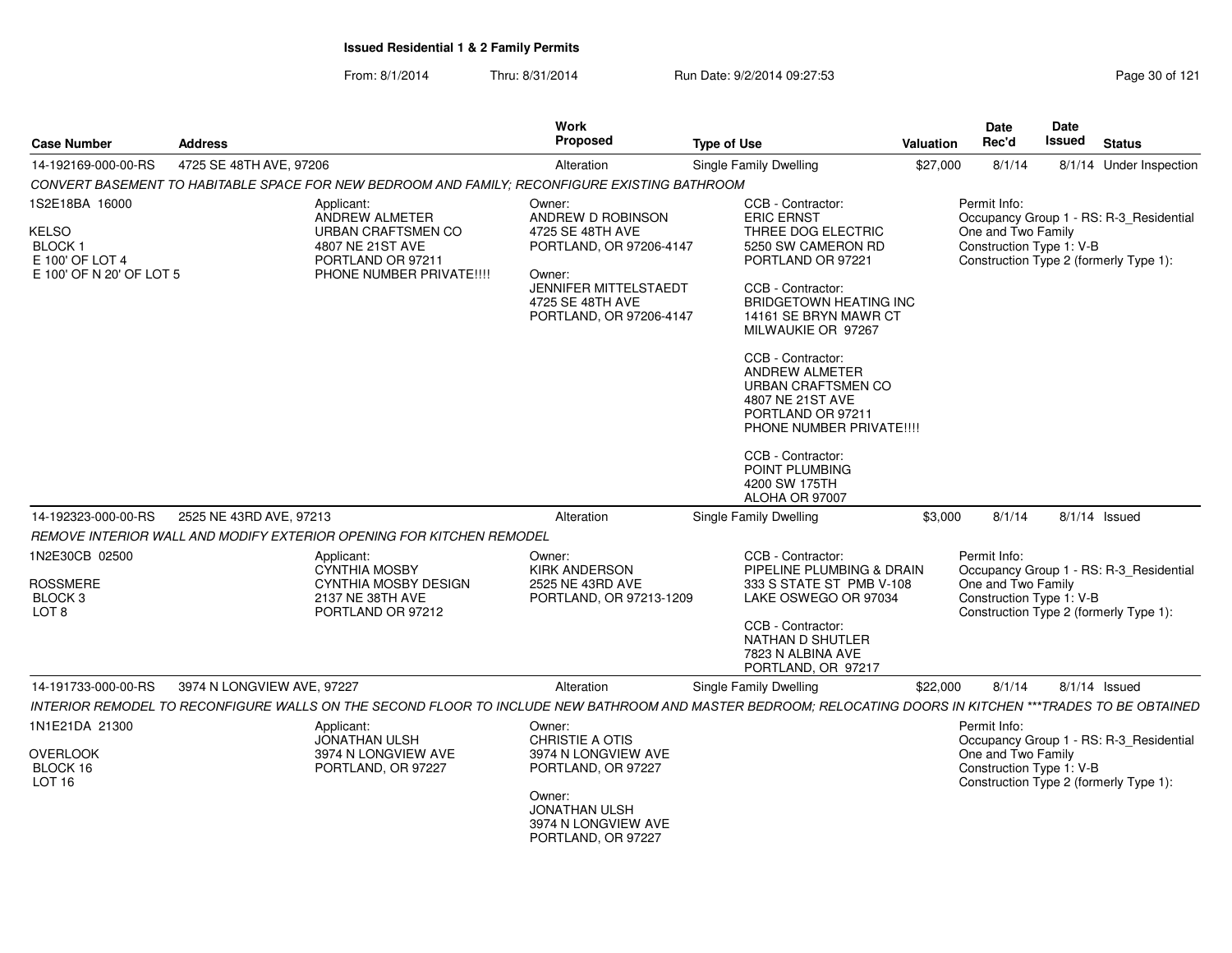| <b>Case Number</b>                                                                  | <b>Address</b>                                                                                                                                                 | <b>Work</b><br>Proposed                                                                                                                                           | <b>Type of Use</b>                                                                                                                                                                                                                                                                      | Valuation | <b>Date</b><br>Rec'd                                           | Date<br><b>Issued</b> | <b>Status</b>                                                                                                            |
|-------------------------------------------------------------------------------------|----------------------------------------------------------------------------------------------------------------------------------------------------------------|-------------------------------------------------------------------------------------------------------------------------------------------------------------------|-----------------------------------------------------------------------------------------------------------------------------------------------------------------------------------------------------------------------------------------------------------------------------------------|-----------|----------------------------------------------------------------|-----------------------|--------------------------------------------------------------------------------------------------------------------------|
| 14-177858-000-00-RS                                                                 | 5805 N MARYLAND AVE, 97217                                                                                                                                     | Alteration                                                                                                                                                        | <b>Single Family Dwelling</b>                                                                                                                                                                                                                                                           | \$2,941   | 8/1/14                                                         |                       | 8/1/14 Under Inspection                                                                                                  |
|                                                                                     | REMOVE WALLS IN BEDROOM ON 2ND FLOOR **PT AND MT MECHANICAL PERMITS HAVE BEEN OBTAINED SEPARATELY**                                                            |                                                                                                                                                                   |                                                                                                                                                                                                                                                                                         |           |                                                                |                       |                                                                                                                          |
| 1N1E15CC 04300<br>NORTH ALBINA<br>BLOCK <sub>20</sub><br>LOT <sub>5</sub>           | Applicant:<br>JENNIFER J CALLISON<br>5805 N MARYLAND AVE<br>PORTLAND, OR 97217-4632                                                                            | Owner:<br>JENNIFER J CALLISON<br>5805 N MARYLAND AVE<br>PORTLAND, OR 97217-4632<br>Owner:<br>NATHAN W HEMPHILL<br>5805 N MARYLAND AVE<br>PORTLAND, OR 97217-4632  |                                                                                                                                                                                                                                                                                         |           | Permit Info:<br>Construction Type 1: V-B                       |                       | Occupancy Group 1 - RS: R-3 Remodel<br>Construction Type 2 (formerly Type 1):<br>Total Square Footage - Display Only: 80 |
| 14-192414-000-00-RS                                                                 | 3747 NE MILTON ST, 97212                                                                                                                                       | Alteration                                                                                                                                                        | Single Family Dwelling                                                                                                                                                                                                                                                                  | \$90,000  | 8/1/14                                                         |                       | 8/1/14 Under Inspection                                                                                                  |
|                                                                                     | RECONFIGURE PORTION OF 2ND FLOOR TO ADD BATHROOM; CONVERT BASEMENT TO HABITABLE SPACE BY ADDING BEDROOMS, FAMILY ROOM AND BATHROOM & Laundry Room/Utility room |                                                                                                                                                                   |                                                                                                                                                                                                                                                                                         |           |                                                                |                       |                                                                                                                          |
| 1N1E24DD 15500<br><b>FULLERTON</b><br>BLOCK <sub>2</sub><br>E 51' OF W 59' OF LOT 1 | Applicant:<br><b>DENNIS LEIPHON</b><br>3570 SW RIVER PKWY #2405<br>PORTLAND OR 97239                                                                           | Owner:<br><b>DENNIS LEIPHON</b><br>2147 NE TILLAMOOK ST<br>PORTLAND, OR 97212                                                                                     | CCB - Contractor:<br><b>IRVINGTON AIR</b><br>2434 NE TILLAMOOK ST<br>PORTLAND, OR 97212<br>CCB - Contractor:<br>ZB<br><b>ZB CONSTRUCTION</b><br>12728 SE STEELE ST<br>PORTLAND, OR 97236<br>CCB - Contractor:<br><b>DENNIS LEIPHON</b><br>3570 SW RIVER PKWY #2405<br>PORTLAND OR 97239 |           | Permit Info:<br>One and Two Family<br>Construction Type 1: V-B |                       | Occupancy Group 1 - RS: R-3_Residential<br>Construction Type 2 (formerly Type 1):                                        |
| 14-192376-000-00-RS                                                                 | 3132 NE 22ND AVE, 97212<br>RECONFIGURE KITCHEN FOR REMODEL; REPLACE BAYWINDOW WITH NEW FRENCH DOORS; REPLACE DOUBLE DOOR WITH SINGLE                           | Alteration                                                                                                                                                        | CCB - Contractor:<br><b>ENERGIZED ELECTRIC LLC</b><br>PO BOX 643<br>FAIRVIEW OR 97024<br>Single Family Dwelling                                                                                                                                                                         | \$25,000  | 8/1/14                                                         |                       | $8/1/14$ Issued                                                                                                          |
| 1N1E26AA 14200<br><b>IRVINGTON</b><br>BLOCK 13<br>LOT 12-14 TL 14200                | Applicant:<br><b>LISA CHRISTIE</b><br><b>CHRISTIE ARCHITECTURE</b><br>9532 SW 18TH PL.<br>PORTLAND, OR 97219                                                   | Owner:<br><b>HENRY P DAVISON</b><br>3132 NE 22ND AVE<br>PORTLAND, OR 97212-2425<br>Owner:<br><b>TEAL S DAVISON</b><br>3132 NE 22ND AVE<br>PORTLAND, OR 97212-2425 | CCB - Contractor:<br>PETER KASAL CONSTRUCTION<br>LLC.<br>2545 SW MITCHELL ST<br>PORTLAND, OR 97239                                                                                                                                                                                      |           | Permit Info:<br>One and Two Family<br>Construction Type 1: V-B |                       | Occupancy Group 1 - RS: R-3_Residential<br>Construction Type 2 (formerly Type 1):                                        |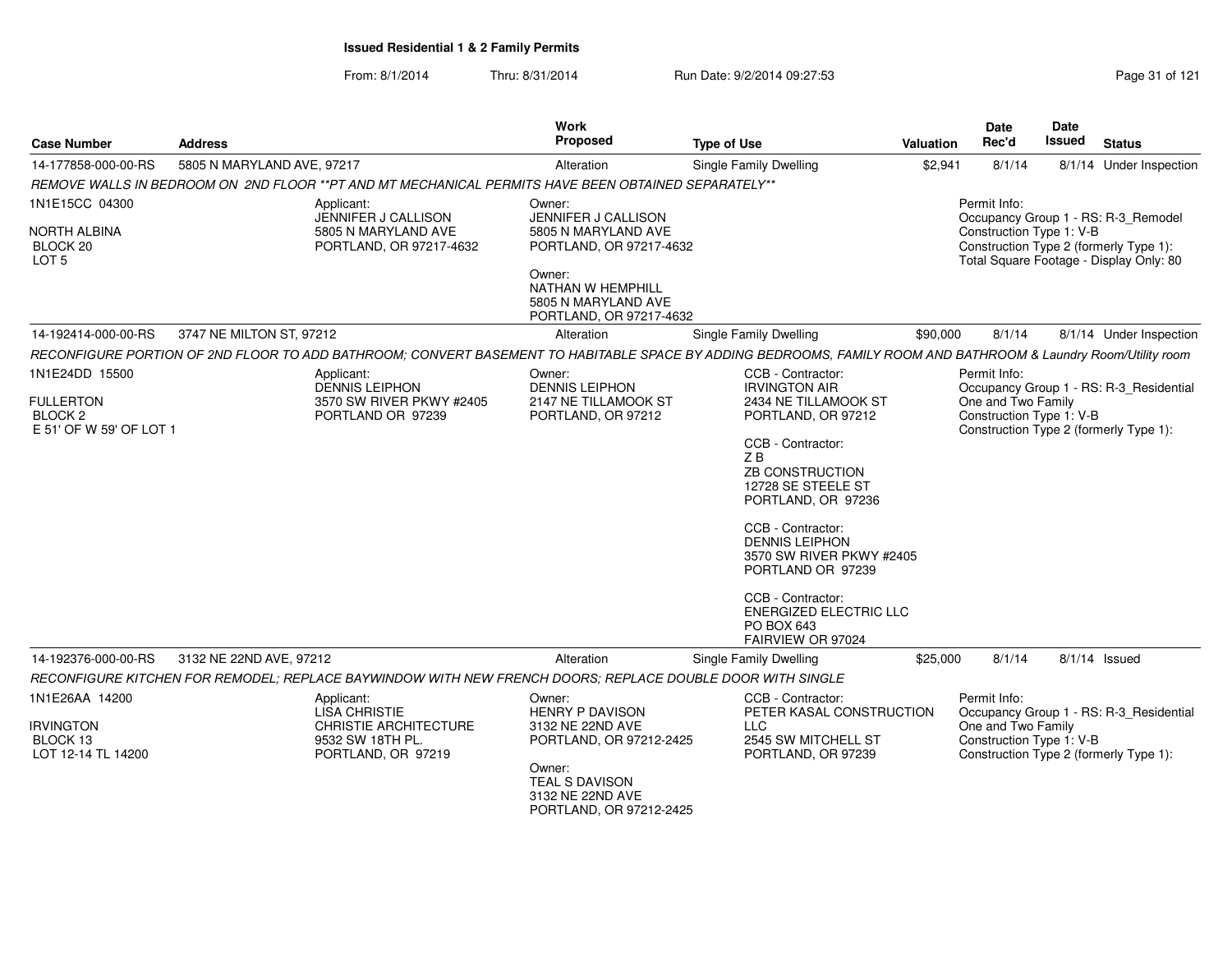| <b>Case Number</b>                                        | <b>Address</b>                                                       |                                                                              | Work<br><b>Proposed</b>                                              | <b>Type of Use</b>                                                                                                                                         | Valuation | Date<br>Rec'd                                                                            | <b>Date</b><br>Issued | <b>Status</b>                           |
|-----------------------------------------------------------|----------------------------------------------------------------------|------------------------------------------------------------------------------|----------------------------------------------------------------------|------------------------------------------------------------------------------------------------------------------------------------------------------------|-----------|------------------------------------------------------------------------------------------|-----------------------|-----------------------------------------|
| 14-191049-000-00-RS                                       | 4130 SW 45TH AVE, 97221                                              |                                                                              | Alteration                                                           | <b>Single Family Dwelling</b>                                                                                                                              | \$124.000 | 7/30/14                                                                                  |                       | 8/2/14 Under Inspection                 |
|                                                           |                                                                      |                                                                              |                                                                      | REMOVE WALLS TO ENLARGE AND REMODEL KITCHEN, CONVERT GUEST ROOM TO LAUNDRY, CREATE OFFICE AND CLOSET AT FORMER LAUNDRY, NEW INTERIOR MAN-DOOR TO GARAGE, N |           |                                                                                          |                       |                                         |
| 1S1E08CC 05400                                            | Applicant:                                                           | <b>MIKE MCLAUGHLIN</b>                                                       | Owner:<br>TONY L LO                                                  | CCB - Contractor:<br>REDS ELECTRIC CO INC                                                                                                                  |           | Permit Info:                                                                             |                       | Occupancy Group 1 - RS: R-3_Residential |
| <b>BRIDLEWOOD</b><br>BLOCK 4<br>LOT <sub>13</sub>         |                                                                      | <b>BOONE REMODEL INC</b><br>8835 SW CANYON LN, STE 305<br>PORTLAND, OR 97225 | 4130 SW 45TH AVE<br>PORTLAND, OR 97221                               | 6336 SE 107TH<br>PORTLAND, OR 97266                                                                                                                        |           | One and Two Family<br>Construction Type 1: V-B<br>Construction Type 2 (formerly Type 1): |                       |                                         |
|                                                           |                                                                      |                                                                              | Owner:<br>JEAN W LO<br>4130 SW 45TH AVE<br>PORTLAND, OR 97221        | CCB - Contractor:<br><b>BOONE REMODEL INC</b><br>8835 SW Canyon Lane, Suite 305<br>PORTLAND, OR 97225-4009                                                 |           |                                                                                          |                       |                                         |
| 14-192834-000-00-RS                                       | 6208 SW 55TH DR, 97221                                               |                                                                              | Alteration                                                           | <b>Single Family Dwelling</b>                                                                                                                              | \$45,000  | 8/4/14                                                                                   |                       | $8/4/14$ Issued                         |
|                                                           |                                                                      |                                                                              |                                                                      | MISC DRY ROT REPAIR, REMODEL LAUNDRY ROOM AND ADD BATHROOM, VARIOUS MECHANICAL, PLUMBING AND ELECTRICAL UPGRADES THROUGHOUT.                               |           |                                                                                          |                       |                                         |
| 1S1E18CD 00600                                            | Applicant:<br><b>MATT GREER</b>                                      |                                                                              | Owner:<br><b>WILLIAM GREER</b>                                       | CCB - Contractor:<br><b>MATT GREER</b>                                                                                                                     |           | Permit Info:                                                                             |                       | Occupancy Group 1 - RS: R-3_Residential |
| <b>VERMONT HILLS</b><br><b>BLOCK7</b><br>LOT <sub>1</sub> | P.O. BOX 10463                                                       | WINDWARD CONSTRUCTION LLC PO BOX 80847<br>PORTLAND, OREGON 97296             | PORTLAND, OR 97280                                                   | WINDWARD CONSTRUCTION LLC One and Two Family<br>P.O. BOX 10463<br>PORTLAND, OREGON 97296                                                                   |           | Construction Type 1: V-B<br>Construction Type 2 (formerly Type 1):                       |                       |                                         |
|                                                           |                                                                      |                                                                              | Owner:<br><b>CAROL W GREER</b><br>PO BOX 80847<br>PORTLAND, OR 97280 |                                                                                                                                                            |           |                                                                                          |                       |                                         |
| 14-192853-000-00-RS                                       | 2201 N DEKUM ST, 97217                                               |                                                                              | Alteration                                                           | Single Family Dwelling                                                                                                                                     | \$1,000   | 8/4/14                                                                                   |                       | 8/4/14 Issued                           |
|                                                           | RE-ROUTE STAIRS FROM MAIN FLOOR TO BASEMENT, CREATE NEW DOOR OPENING |                                                                              |                                                                      |                                                                                                                                                            |           |                                                                                          |                       |                                         |
| 1N1E16AC 08300                                            | Applicant:                                                           | <b>MATTHEW HOGAN</b>                                                         | Owner:<br><b>MATTHEW HOGAN</b>                                       |                                                                                                                                                            |           | Permit Info:                                                                             |                       | Occupancy Group 1 - RS: R-3 Residential |
| D & O LITTLE HMS SUB 3<br>E 50' OF S 1/2 OF BLOCK 15      |                                                                      | 2201 N DEKUM ST<br>PORTLAND, OR 97217                                        | 2201 N DEKUM ST<br>PORTLAND, OR 97217                                |                                                                                                                                                            |           | One and Two Family<br>Construction Type 1: V-B<br>Construction Type 2 (formerly Type 1): |                       |                                         |
| 14-190563-000-00-RS                                       | 1817 SE UMATILLA ST, 97202                                           |                                                                              | Alteration                                                           | <b>Single Family Dwelling</b>                                                                                                                              | \$3.500   | 8/4/14                                                                                   |                       | $8/4/14$ Issued                         |
| 3.57 KW ROOF MOUNT PV SYSTEM                              |                                                                      |                                                                              |                                                                      |                                                                                                                                                            |           |                                                                                          |                       |                                         |
| 1S1E23DD 17200                                            | Applicant:                                                           | MELISSA BENTLEY                                                              | Owner:<br><b>KENDRA J LAW</b>                                        | CCB - Contractor:<br>SOLARCITY CORPORATION                                                                                                                 |           | Permit Info:                                                                             |                       | Occupancy Group 1 - RS: R-3_Residential |
| <b>SELLWOOD</b><br>BLOCK 88<br>LOT <sub>5</sub>           |                                                                      | SOLAR CITY CORPORATION<br>6132 NE 112TH AVE<br>PORTLAND, OR 97220            | 1817 SE UMATILLA ST<br>PORTLAND, OR 97202                            | 6132 NE 112th AVE<br>PORTLAND, OR 97220                                                                                                                    |           | One and Two Family<br>Construction Type 1: V-B<br>Construction Type 2 (formerly Type 1): |                       |                                         |
|                                                           | 1221 NE 60TH AVE, 97213                                              |                                                                              | Alteration                                                           | Single Family Dwelling                                                                                                                                     | \$500     | 8/4/14                                                                                   | 8/4/14 Final          |                                         |
| 14-192895-000-00-RS                                       |                                                                      |                                                                              |                                                                      |                                                                                                                                                            |           |                                                                                          |                       |                                         |
| 1N2E31AA 18300                                            | SOLAR INSTALLATION, 5.61kW PV SYSTEM ON ROOFTOP, PRESCRIPTIVE        |                                                                              |                                                                      | CCB - Contractor:                                                                                                                                          |           | Permit Info:                                                                             |                       |                                         |
|                                                           | Applicant:                                                           | MELISSA BENTLEY                                                              | Owner:<br><b>GEOFFREY UNGER</b>                                      | SOLARCITY CORPORATION                                                                                                                                      |           |                                                                                          |                       | Occupancy Group 1 - RS: R-3_Residential |
| <b>SPRAGUES ADD</b><br>BLOCK 6<br>LOT <sub>2</sub>        |                                                                      | SOLAR CITY CORPORATION<br>6132 NE 112TH AVE<br>PORTLAND, OR 97220            | 1221 NE 60TH AVE<br>PORTLAND, OR 97213                               | 6132 NE 112th AVE<br>PORTLAND, OR 97220                                                                                                                    |           | One and Two Family<br>Construction Type 1: V-B<br>Construction Type 2 (formerly Type 1): |                       |                                         |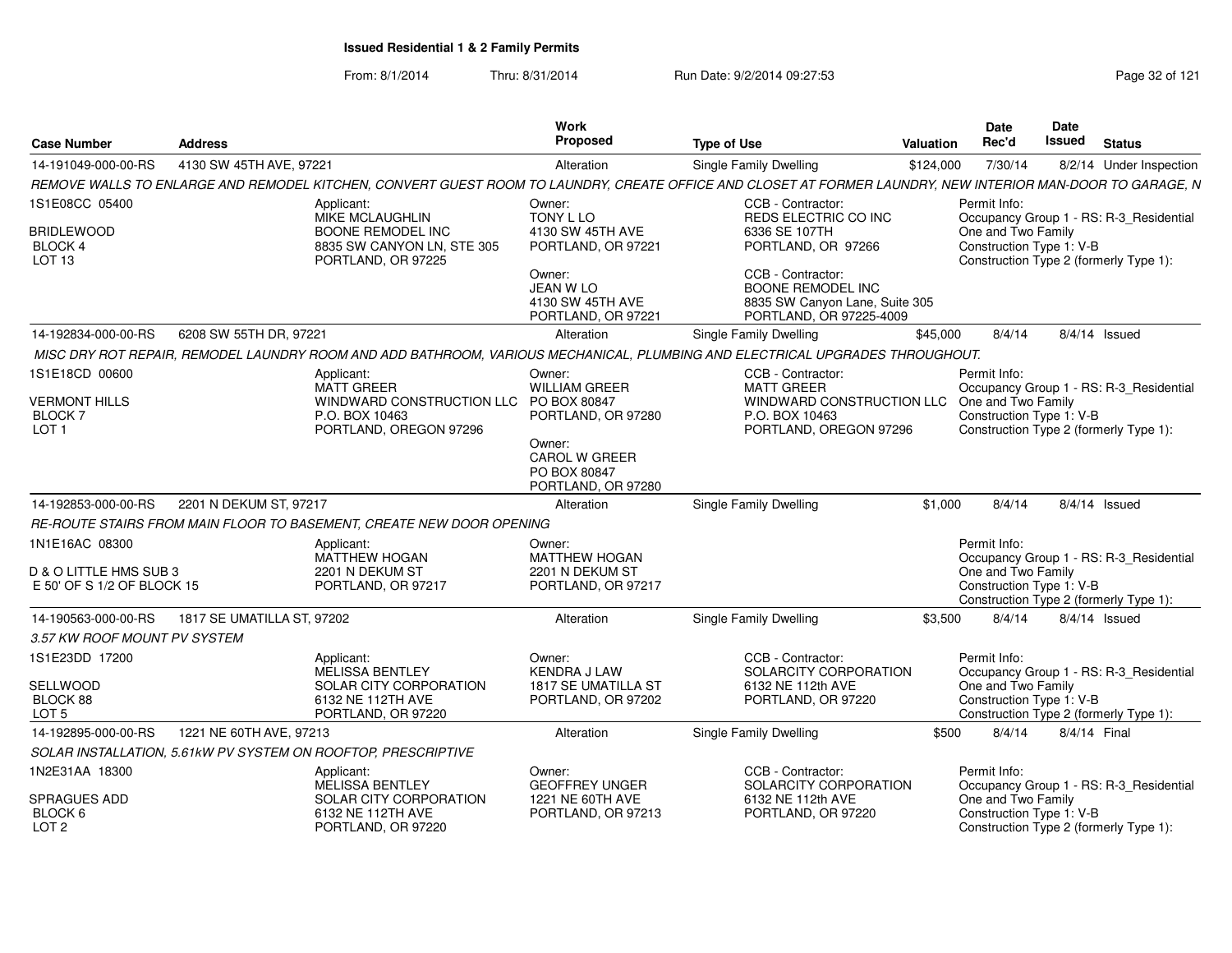| <b>Case Number</b>                                                  | <b>Address</b>             |                                                                                                                                                             | <b>Work</b><br><b>Proposed</b>                                                                                                               | <b>Type of Use</b> |                                                                                                                                             | Valuation | Date<br>Rec'd |                                                  | Date<br>Issued | <b>Status</b>                                                                       |
|---------------------------------------------------------------------|----------------------------|-------------------------------------------------------------------------------------------------------------------------------------------------------------|----------------------------------------------------------------------------------------------------------------------------------------------|--------------------|---------------------------------------------------------------------------------------------------------------------------------------------|-----------|---------------|--------------------------------------------------|----------------|-------------------------------------------------------------------------------------|
| 14-184514-000-00-RS                                                 | 5633 NE 48TH AVE, 97218    |                                                                                                                                                             | Alteration                                                                                                                                   |                    | Single Family Dwelling                                                                                                                      | \$50,976  |               | 8/4/14                                           |                | $8/4/14$ Issued                                                                     |
|                                                                     |                            | REMODEL EXISTING DETACHED GARAGE, DEMO WALLS, ADD NEW WALLS TO CREATE 3 SEPARATE WORKSHOP AREAS, NEW BATHROOM, NEW UTILITY SINK, NEW SKYLIGHTS, WINDOWS ANL |                                                                                                                                              |                    |                                                                                                                                             |           |               |                                                  |                |                                                                                     |
| 1N2E18CD 06900                                                      |                            | Applicant:<br><b>MICHAEL CADIGAN</b>                                                                                                                        | Owner:<br><b>DENNIS J KARAS</b>                                                                                                              |                    | CCB - Contractor:<br><b>MATT SIEGEL</b>                                                                                                     |           | Permit Info:  |                                                  |                | Occupancy Group 1 - RS: U Private                                                   |
| <b>JORBADE</b><br>BLOCK 1<br>LOT 11&12 TL 6900                      |                            | 1227 SE MAIN ST<br>PORTLAND OR 97214                                                                                                                        | 4657 NE KILLINGSWORTH ST #36<br>PORTLAND, OR 97218-1947<br>Owner:<br>ANNE H MAVOR<br>4657 NE KILLINGSWORTH ST #36<br>PORTLAND, OR 97218-1947 |                    | <b>BUILDING BLOCK LLC</b><br>8190 SW CANYON LN<br>PORTLAND OR 97225                                                                         |           |               | Garage\Utility Misc.<br>Construction Type 1: V-B |                | Construction Type 2 (formerly Type 1):<br>Total Square Footage - Display Only: 1200 |
| 14-193108-000-00-RS                                                 | 5815 NE 31ST AVE, 97211    |                                                                                                                                                             | Alteration                                                                                                                                   |                    | Single Family Dwelling                                                                                                                      | \$25,000  |               | 8/4/14                                           |                | 8/4/14 Under Inspection                                                             |
|                                                                     |                            | INSTALL NEW RETAINING WALL WITH (VOLUNTARY) FOOTINGS ADJACENT TO EXISTING WALL AT IN BASEMENT. AT EAST PORTION, CRAWLSPACE, INSTALL (VOLUNTARY) FOOTINGS.   |                                                                                                                                              |                    |                                                                                                                                             |           |               |                                                  |                |                                                                                     |
| 1N1E13CD 08000                                                      |                            | Applicant:<br>WESTERN CONSTRUCTION                                                                                                                          | Owner:<br>AMY M YOUNG                                                                                                                        |                    | CCB - Contractor:<br><b>WESTERN CONSTRUCTION</b>                                                                                            |           | Permit Info:  |                                                  |                | Occupancy Group 1 - RS: R-3_Residential                                             |
| <b>IRVINGTON PK</b><br>BLOCK 40                                     |                            | SYSTEMS, LLC<br>6970 ZENA RD                                                                                                                                | 5815 NE 31ST AVE<br>PORTLAND, OR 97211                                                                                                       |                    | SYSTEMS, LLC<br>6970 ZENA RD                                                                                                                |           |               | One and Two Family<br>Construction Type 1: V-B   |                |                                                                                     |
| LOT 42<br>N 15' OF LOT 44                                           |                            | RICKREALL, OR 97371                                                                                                                                         | Owner:<br>KEITH K DAELLENBACH<br>5815 NE 31ST AVE<br>PORTLAND, OR 97211                                                                      |                    | RICKREALL, OR 97371                                                                                                                         |           |               |                                                  |                | Construction Type 2 (formerly Type 1):                                              |
| 14-181136-000-00-RS                                                 | 430 N LOTUS ISLE DR, 97217 |                                                                                                                                                             | Alteration                                                                                                                                   |                    | Single Family Dwelling                                                                                                                      | \$500     |               | 8/4/14                                           |                | 8/4/14 Under Inspection                                                             |
|                                                                     |                            | SOLAR - 2.795 KW ROOF TOP MOUNTED PV SYSTEM - PRESCRIPTIVE                                                                                                  |                                                                                                                                              |                    |                                                                                                                                             |           |               |                                                  |                |                                                                                     |
| 2N1E34CD 00300<br>LOTUS ISLE<br>BLOCK <sub>1</sub><br><b>LOT 21</b> |                            | Applicant:<br><b>DALE KRUEGER</b><br>PROSTAT SERVICES<br>8122 NE 91ST STREET<br>VANCOUVER, WA 98662                                                         | Owner:<br>PHILIP A VOLKER<br>430 N LOTUS ISLE DR<br>PORTLAND, OR 97217                                                                       |                    | CCB - Contractor:<br>PRO STAT SERVICES LLC<br>8122 NE 91ST ST<br>VANCOUVER, WA 98662                                                        |           | Permit Info:  | One and Two Family<br>Construction Type 1: V-B   |                | Occupancy Group 1 - RS: R-3_Residential<br>Construction Type 2 (formerly Type 1):   |
|                                                                     |                            |                                                                                                                                                             | Owner:<br><b>DEBRA E FOSTER</b><br>430 N LOTUS ISLE DR<br>PORTLAND, OR 97217-8074                                                            |                    |                                                                                                                                             |           |               |                                                  |                |                                                                                     |
| 14-193273-000-00-RS                                                 | 6432 SW BANCROFT ST, 97221 |                                                                                                                                                             | Alteration                                                                                                                                   |                    | Single Family Dwelling                                                                                                                      | \$110,000 |               | 8/4/14                                           |                | 8/4/14 Under Inspection                                                             |
|                                                                     |                            | REMODEL MASTER BATH, REMODEL EXISTING MUDROOM / POWDER ROOM                                                                                                 |                                                                                                                                              |                    |                                                                                                                                             |           |               |                                                  |                |                                                                                     |
| 1S1E07CC 01116<br><b>CLARION</b><br>LOT <sub>12</sub>               |                            | Applicant:<br>WA HUGHES CONSTRUCTION INC HOWARD S LICHTER<br>10805 NW SKYLINE BLVD<br>PORTLAND, OR 97231-2629                                               | Owner:<br>6432 SW BANCROFT ST<br>PORTLAND, OR 97221                                                                                          |                    | CCB - Contractor:<br>WA HUGHES CONSTRUCTION INC Occupancy Group 1 - RS: R-3 Residential<br>10805 NW SKYLINE BLVD<br>PORTLAND, OR 97231-2629 |           | Permit Info:  | One and Two Family<br>Construction Type 1: V-B   |                |                                                                                     |
|                                                                     |                            |                                                                                                                                                             | Owner:<br>REBECCA L FRIBERG<br>6432 SW BANCROFT ST<br>PORTLAND, OR 97221                                                                     |                    | CCB - Contractor:<br>NORTHWEST CENTRAL<br>PLUMBING CO INC<br>2870 SE 75TH AVE, #206<br>HILLSBORO, OR 971236715                              |           |               |                                                  |                | Construction Type 2 (formerly Type 1):                                              |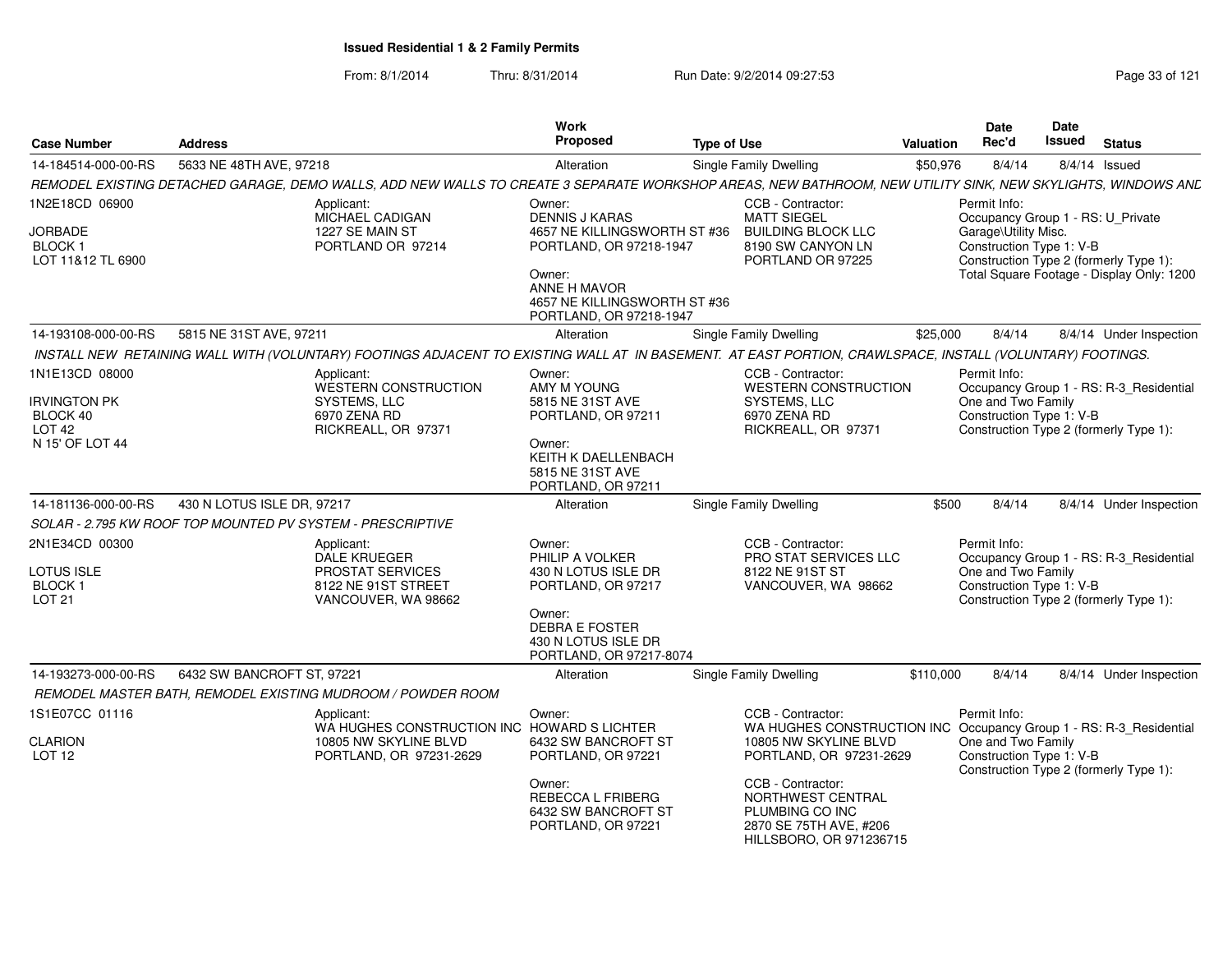| <b>Case Number</b>                                                       | <b>Address</b>                                                                                                                                              | <b>Work</b><br>Proposed                                                                                                                                                                                                           | <b>Type of Use</b>                                                                                                                                                                                                                                                                                                            | Valuation | Date<br>Rec'd                                                  | Date<br>Issued | <b>Status</b>                                                                     |
|--------------------------------------------------------------------------|-------------------------------------------------------------------------------------------------------------------------------------------------------------|-----------------------------------------------------------------------------------------------------------------------------------------------------------------------------------------------------------------------------------|-------------------------------------------------------------------------------------------------------------------------------------------------------------------------------------------------------------------------------------------------------------------------------------------------------------------------------|-----------|----------------------------------------------------------------|----------------|-----------------------------------------------------------------------------------|
| 14-193314-000-00-RS                                                      | 3335 NE 72ND AVE, 97213                                                                                                                                     | Alteration                                                                                                                                                                                                                        | Single Family Dwelling                                                                                                                                                                                                                                                                                                        | \$2,800   | 8/4/14                                                         | 8/4/14 Final   |                                                                                   |
|                                                                          | ENLARGE WINDOW IN EXISTING BEDROOM TO MEET CURRENT CODE REQUIREMENTS - SEE ORIGINAL PERMIT FOR BASEMENT CONVERSION 04-092928-RS                             |                                                                                                                                                                                                                                   |                                                                                                                                                                                                                                                                                                                               |           |                                                                |                |                                                                                   |
| 1N2E29BA 12400<br><b>CREST VIEW</b><br><b>BLOCK1</b><br>LOT <sub>9</sub> | Applicant:<br>RENOVATIONS INC<br>3515 WINOLA AVE S<br><b>SALEM. OR 97302</b>                                                                                | Owner:<br><b>CHRISTINE ERNEST</b><br>3335 NE 72ND AVE<br>PORTLAND, OR 97213-5815<br>Owner:<br>CHAD P ERNEST<br>3335 NE 72ND AVE                                                                                                   | CCB - Contractor:<br><b>RENOVATIONS INC</b><br>3515 WINOLA AVE S<br><b>SALEM, OR 97302</b>                                                                                                                                                                                                                                    |           | Permit Info:<br>One and Two Family<br>Construction Type 1: V-B |                | Occupancy Group 1 - RS: R-3_Residential<br>Construction Type 2 (formerly Type 1): |
|                                                                          |                                                                                                                                                             | PORTLAND, OR 97213-5815                                                                                                                                                                                                           |                                                                                                                                                                                                                                                                                                                               |           |                                                                |                |                                                                                   |
| 14-191210-000-00-RS                                                      | 6545 SE YAMHILL CT. 97215                                                                                                                                   | Alteration                                                                                                                                                                                                                        | <b>Single Family Dwelling</b>                                                                                                                                                                                                                                                                                                 | \$100,000 | 8/5/14                                                         |                | 8/5/14 Under Inspection                                                           |
|                                                                          | BASEMENT REMODEL TO RECONFIGURE WALLS TO INCLUDE 3 BATHROOMS, PLAY ROOM, ENTERTAINMENT ROOM, UTILITY ROOM, 2 BEDROOM, MASTER BEDROOM, AND GAME ROOM, RECO   |                                                                                                                                                                                                                                   |                                                                                                                                                                                                                                                                                                                               |           |                                                                |                |                                                                                   |
| 1S2E05BB 10200<br><b>EAST LYNNE</b><br>BLOCK 6<br>LOT 1&2 EXC PT IN ST   | Applicant:<br><b>TRAVIS WEEDMAN</b><br><b>WEEDMAN DESIGN PARTNERS</b><br>2505 SE 11TH AVE<br>PORTLAND, OR 97202                                             | Owner:<br>AARON M MASONEK<br>6545 SE YAMHILL CT<br>PORTLAND, OR 97215<br>Owner:<br>ANDREA V MASONEK<br>6545 SE YAMHILL CT<br>PORTLAND, OR 97215<br>Owner:<br><b>JEFFREY M MASONEK</b><br>6545 SE YAMHILL CT<br>PORTLAND, OR 97215 | CCB - Contractor:<br>DBA WRIGHT 1 ELECTRIC and<br>THREE PHASE ELECTRIC<br>5618 SE 135TH<br>PORTLAND OR 97236<br>CCB - Contractor:<br><b>DOYLE PETERSON</b><br><b>SUPERIOR QUALITY</b><br>CONSTRUCTION CO<br>PO BOX 9291<br>BROOKS OR 97305<br>CCB - Contractor:<br>LD INCORPORATED<br>3472 MATHENY RD NE<br>GERVAIS, OR 97026 |           | Permit Info:<br>Construction Type 1: V-B                       |                | Occupancy Group 1 - RS: R-3_Remodel<br>Construction Type 2 (formerly Type 1):     |
| 14-193579-000-00-RS                                                      | 4611 SE 44TH AVE, 97206                                                                                                                                     | Alteration                                                                                                                                                                                                                        | Single Family Dwelling                                                                                                                                                                                                                                                                                                        | \$10,000  | 8/5/14                                                         |                | 8/5/14 Under Inspection                                                           |
|                                                                          | CONVERT BASEMENT TO LIVING SPACE, INCLUDES BEDROOM WITH EGRESS WINDOW, LIVING ROOM, NEW WALLS FOR BATHROOM, RELOCATE LAUNDRY HOOK UPS TO STORAGE AREA, 2 BA |                                                                                                                                                                                                                                   |                                                                                                                                                                                                                                                                                                                               |           |                                                                |                |                                                                                   |
| 1S2E18BB 05200                                                           | Applicant:                                                                                                                                                  | Owner:                                                                                                                                                                                                                            | CCB - Contractor:                                                                                                                                                                                                                                                                                                             |           | Permit Info:                                                   |                |                                                                                   |
| THAYER<br>BLOCK 4<br>LOT 13                                              | <b>DAVID MCALLISTER</b><br><b>DAVID W MCALLISTER</b><br>CONSTRUCTION<br>8438 SW 7TH AVE<br>PORTLAND OR 97219                                                | <b>MATTHEW E DENNY</b><br>4611 SE 44TH AVE<br>PORTLAND, OR 97206<br>Owner:<br>NATALIE D DENNY<br>4611 SE 44TH AVE<br>PORTLAND, OR 97206                                                                                           | <b>DAVID MCALLISTER</b><br>DAVID W MCALLISTER<br>CONSTRUCTION<br>8438 SW 7TH AVE<br>PORTLAND OR 97219                                                                                                                                                                                                                         |           | One and Two Family<br>Construction Type 1: V-B                 |                | Occupancy Group 1 - RS: R-3_Residential<br>Construction Type 2 (formerly Type 1): |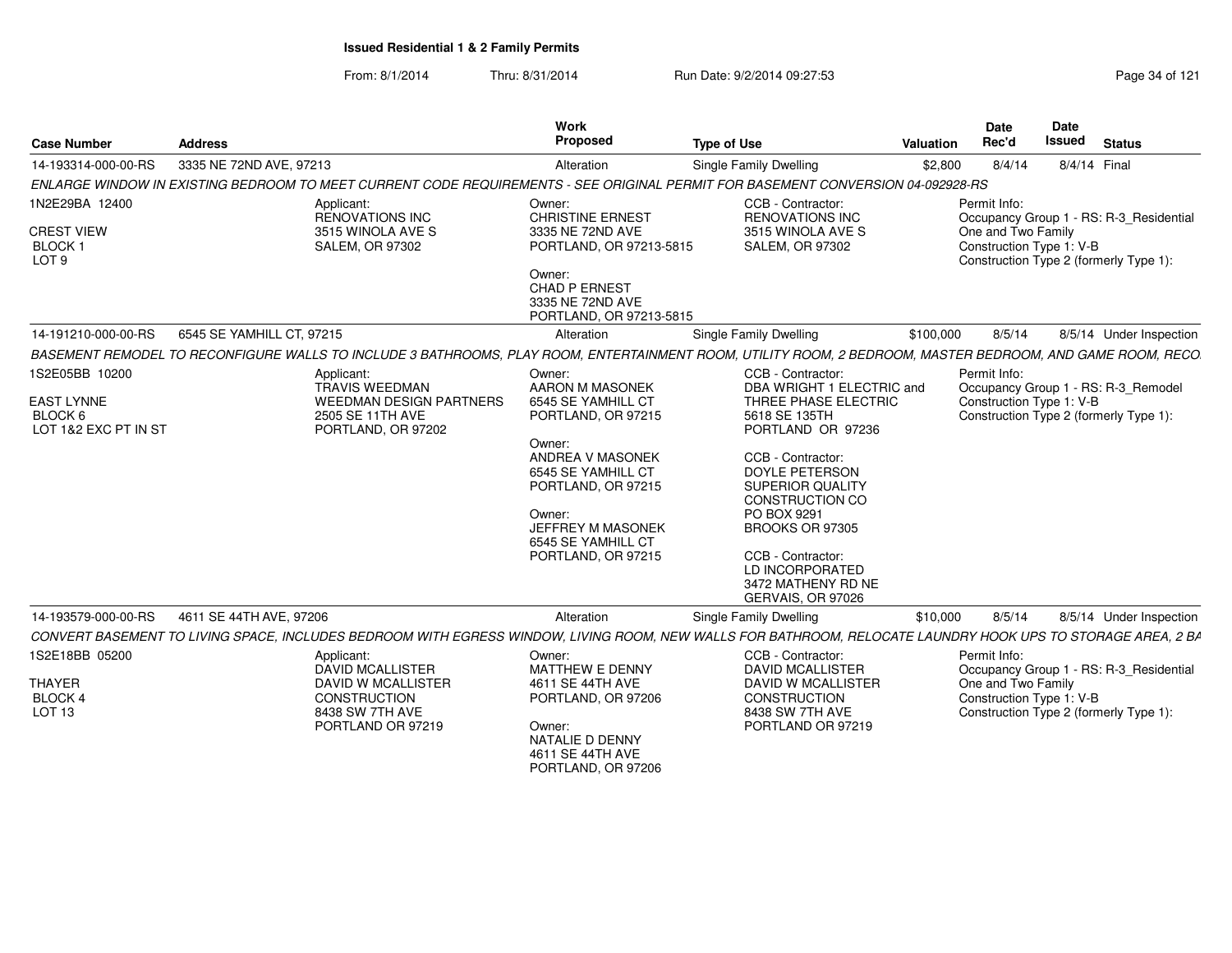|                                                                                              |                                  |                                                                                                                                                   | <b>Work</b>                                                                                                                                                                      |                                                                                                                                                          |                  | <b>Date</b>                                                                 | Date   |                                                                                                                           |
|----------------------------------------------------------------------------------------------|----------------------------------|---------------------------------------------------------------------------------------------------------------------------------------------------|----------------------------------------------------------------------------------------------------------------------------------------------------------------------------------|----------------------------------------------------------------------------------------------------------------------------------------------------------|------------------|-----------------------------------------------------------------------------|--------|---------------------------------------------------------------------------------------------------------------------------|
| <b>Case Number</b>                                                                           | <b>Address</b>                   |                                                                                                                                                   | <b>Proposed</b>                                                                                                                                                                  | <b>Type of Use</b>                                                                                                                                       | <b>Valuation</b> | Rec'd                                                                       | Issued | <b>Status</b>                                                                                                             |
| 14-193740-000-00-RS                                                                          | 6507 SE 31ST AVE, 97202          |                                                                                                                                                   | Alteration                                                                                                                                                                       | <b>Single Family Dwelling</b>                                                                                                                            | \$5,000          | 8/5/14                                                                      |        | $8/5/14$ Issued                                                                                                           |
|                                                                                              |                                  | REMOVE BEARING WALLS IN KITCHEN AND LIVING ROOM, REPLACE WITH BEAMS, NEW SUPPORTS IN BASEMENT, NEW BEAM AT UPSTAIRS BEDROOM                       |                                                                                                                                                                                  |                                                                                                                                                          |                  |                                                                             |        |                                                                                                                           |
| 1S1E24BA 01200<br>EASTMORELAND<br>BLOCK 30<br>N 1/2 OF LOT 18<br>LOT 19<br>S 6' 3' OF LOT 20 |                                  | Applicant:<br><b>GREG LARSON</b><br><b>GREG LARSON CONSTRUCTION</b><br><b>INC</b><br>21930 SW SCHOLLS-SHERWOOD<br><b>RD</b><br>SHERWOOD, OR 97140 | Owner:<br><b>RICHARD D CALLAHAN</b><br>6507 SE 31ST AVE<br>PORTLAND, OR 97202<br>Owner:<br>R C CAMPBELL<br>6507 SE 31ST AVE<br>PORTLAND, OR 97202                                | CCB - Contractor:<br><b>GREG LARSON</b><br><b>GREG LARSON CONSTRUCTION</b><br><b>INC</b><br>21930 SW SCHOLLS-SHERWOOD<br><b>RD</b><br>SHERWOOD, OR 97140 |                  | Permit Info:<br>One and Two Family<br>Construction Type 1: V-B              |        | Occupancy Group 1 - RS: R-3 Residential<br>Construction Type 2 (formerly Type 1):                                         |
| 14-190028-000-00-RS                                                                          | 5223 NE 19TH AVE, 97211          |                                                                                                                                                   | Alteration                                                                                                                                                                       | <b>Single Family Dwelling</b>                                                                                                                            | \$32,000         | 7/28/14                                                                     |        | 8/5/14 Under Inspection                                                                                                   |
|                                                                                              |                                  | CONVERT BASEMENT TO HABITABLE SPACE, INCLUDING NEW FAMILY ROOM, LAUNDRY ROOM, AND BATHROOM.                                                       |                                                                                                                                                                                  |                                                                                                                                                          |                  |                                                                             |        |                                                                                                                           |
| 1N1E23AB 16600<br><b>VERNON</b><br>BLOCK 17<br>LOT 11                                        |                                  | Applicant:<br><b>JOHN MACNEELA</b><br>CORRIB CONSTRUCTION, LLC<br>5211 SE 33rd Ave<br>Portland, OR 97202                                          | Owner:<br>MARGARET E CALVERT<br>5223 NE 19TH AVE<br>PORTLAND, OR 97211-5632                                                                                                      | CCB - Contractor:<br>JOHN MICHAEL MACNEELA<br><b>CORRIB CONSTRUCTION</b><br>5211 SE 33RD AVE<br>PORTLAND, OR 97202                                       |                  | Permit Info:<br>One and Two Family<br>Construction Type 1: V-B              |        | Occupancy Group 1 - RS: R-3 Residential<br>Construction Type 2 (formerly Type 1):                                         |
| 14-192429-000-00-RS                                                                          | 01306 SW MILITARY RD, 97219      |                                                                                                                                                   | Alteration                                                                                                                                                                       | Single Family Dwelling                                                                                                                                   | \$2,000          | 8/5/14                                                                      |        | $8/5/14$ Issued                                                                                                           |
| <b>SKYLIGHT IN KITCHEN</b>                                                                   |                                  |                                                                                                                                                   |                                                                                                                                                                                  |                                                                                                                                                          |                  |                                                                             |        |                                                                                                                           |
| 1S1E34DB 00102<br><b>TRYON VISTA</b><br>LOT <sub>2</sub>                                     |                                  | Applicant:<br><b>DAN WILLIAMS</b><br><b>FASTER PERMITS</b><br>14334 NW EAGLERIDGE LANE<br>PORTLAND, OR 97229                                      | Owner:<br>KENNETH M WIGHTMAN<br>01306 SW MILITARY RD<br>PORTLAND, OR 97219<br>Owner:<br><b>PATRICIA S WIGHTMAN</b><br>01306 SW MILITARY RD<br>PORTLAND, OR 97219                 | CCB - Contractor:<br>PHI CONSTRUCTION INC<br>4817 SE 61ST AVE<br>PORTLAND, OR 97206                                                                      |                  | Permit Info:<br>One and Two Family<br>Construction Type 1: V-B              |        | Occupancy Group 1 - RS: R-3_Residential<br>Construction Type 2 (formerly Type 1):                                         |
| 14-134971-REV-01-RS                                                                          | 7072 N VILLARD AVE, 97217        |                                                                                                                                                   | Alteration                                                                                                                                                                       | Single Family Dwelling                                                                                                                                   |                  | \$<br>8/5/14                                                                |        | 8/5/14 Issued                                                                                                             |
| REVISION TO CHANGE FROM 2X8'S TO 2X6'S IN ATTIC                                              |                                  |                                                                                                                                                   |                                                                                                                                                                                  |                                                                                                                                                          |                  |                                                                             |        |                                                                                                                           |
| 1N1E16BA 20600<br><b>BURRAGE TR</b><br>BLOCK 18<br>LOT <sub>20</sub>                         |                                  | Applicant:<br><b>JAMES BLEUER</b><br>7072 N VILLARD AVE<br>PORTLAND, OR 97217                                                                     | Owner:<br><b>JAMES BLEUER</b><br>7072 N VILLARD AVE<br>PORTLAND, OR 97217                                                                                                        |                                                                                                                                                          |                  | Permit Info:<br>Construction Type 1: V-B                                    |        | Occupancy Group 1 - RS: R-3 Remodel<br>Construction Type 2 (formerly Type 1):<br>Total Square Footage - Display Only: 300 |
| 14-193309-000-00-RS                                                                          | 1554 N JESSUP ST - Unit B, 97217 |                                                                                                                                                   | Alteration                                                                                                                                                                       | <b>Single Family Dwelling</b>                                                                                                                            | \$32,533         | 8/5/14                                                                      |        | 8/5/14 Issued                                                                                                             |
|                                                                                              |                                  | CONVERT EXISTING UNFINISHED BASEMENT TO ACCESSORY DWELLING UNIT. INCLUDES BEDROOM. OFFICE. BATHROOM. KITCHEN AND LIVING AREA (3 BATHROOMS TOTAL)  |                                                                                                                                                                                  |                                                                                                                                                          |                  |                                                                             |        |                                                                                                                           |
| 1N1E16DD 14100                                                                               |                                  | Applicant:<br><b>JEFF ORR</b><br>1554 N Jessup Street<br>PORTLAN OR. 97217                                                                        | Owner:<br><b>JEFFREY R ORR</b><br>12600 SW CRESCENT ST #401<br>BEAVERTON, OR 97005-1730<br>Owner:<br><b>CAREN PERRA</b><br>12600 SW CRESCENT ST #401<br>BEAVERTON, OR 97005-1730 |                                                                                                                                                          |                  | Permit Info:<br>Construction Type 1: V-B<br>Number of New Dwelling Units: 1 |        | Occupancy Group 1 - RS: R-3_Remodel<br>Construction Type 2 (formerly Type 1):<br>Total Square Footage - Display Only: 885 |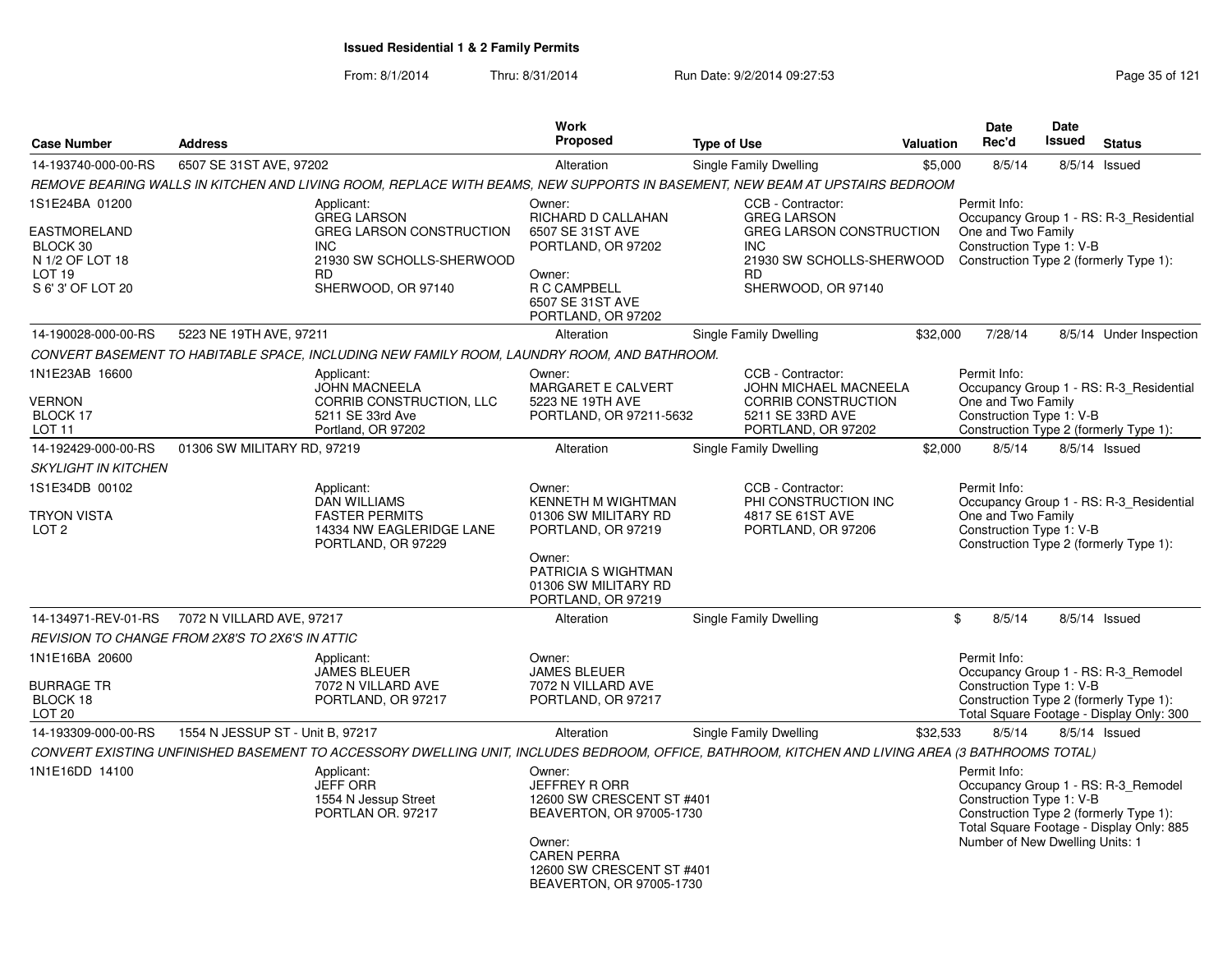| <b>Case Number</b>                                                      | <b>Address</b>                                 |                                                                                                                                                                | Work<br><b>Proposed</b>                                                                                                         | <b>Type of Use</b>                                                                                   | Valuation | Date<br>Rec'd                                  | <b>Date</b><br>Issued                                              | <b>Status</b>                                                                 |
|-------------------------------------------------------------------------|------------------------------------------------|----------------------------------------------------------------------------------------------------------------------------------------------------------------|---------------------------------------------------------------------------------------------------------------------------------|------------------------------------------------------------------------------------------------------|-----------|------------------------------------------------|--------------------------------------------------------------------|-------------------------------------------------------------------------------|
| 14-193540-000-00-RS                                                     | 6015 N MICHIGAN AVE, 97217                     |                                                                                                                                                                | Alteration                                                                                                                      | <b>Single Family Dwelling</b>                                                                        | \$7,000   | 8/6/14                                         |                                                                    | 8/6/14 Under Inspection                                                       |
|                                                                         |                                                | DEMOLISH BRICK FLUE FROM BASEMENT UP, ADD SUPPORTS IN BASEMENT, DEMO WALLS TO RECONFIGURE KITCHEN AND DINING AREA, INFILL DOOR AT LIVING ROOM, RELOCATE WINDOW |                                                                                                                                 |                                                                                                      |           |                                                |                                                                    |                                                                               |
| 1N1E15CB 10500                                                          |                                                | Applicant:<br><b>SEAN GRUMMER</b>                                                                                                                              | Owner:<br>DANIEL S BROWN                                                                                                        | CCB - Contractor:<br>ROBERT E MILLS                                                                  |           | Permit Info:                                   |                                                                    | Occupancy Group 1 - RS: R-3 Residential                                       |
| GAINSBOROUGH & PLAT 2<br>BLOCK 6<br>LOT <sub>12</sub><br>N 5' OF LOT 13 |                                                | <b>DOMINEK ARCHITECTURE</b><br>330 SE MLK BLVD SUITE #350<br>PORTLAND, OR 97214                                                                                | 6015 N MICHIGAN AVE<br>PORTLAND, OR 97217-1804<br>Owner:<br>STEPHANIE S BROWN<br>6015 N MICHIGAN AVE<br>PORTLAND, OR 97217-1804 | R E MILLS CONSTRUCTION INC<br>3501 SE ROETHE RD<br>MILWAUKIE, OR 97267                               |           | One and Two Family<br>Construction Type 1: V-B |                                                                    | Construction Type 2 (formerly Type 1):                                        |
| 14-194295-000-00-RS                                                     | 3146 NE DAVIS ST, 97232                        |                                                                                                                                                                | Alteration                                                                                                                      | Single Family Dwelling                                                                               | \$15,000  | 8/6/14                                         |                                                                    | 8/6/14 Under Inspection                                                       |
|                                                                         |                                                | CONVERT BASEMENT TO LIVING SPACE; FURR OUT WALLS AND ADD NEW WALLS TO CREATE NEW BEDROOM, CLOSET, LAUNDRY ROOM, AND BATHROOM; NEW EGRESS WELL ON THE NW SIL    |                                                                                                                                 |                                                                                                      |           |                                                |                                                                    |                                                                               |
| 1N1E36CA 14400<br>HAWTHORNES 1ST ADD<br>BLOCK 20                        |                                                | Applicant:<br><b>BRIAN SYMES</b><br>4905 NE 38TH<br>PORTLAND, OR 97211                                                                                         | Owner:<br>NANCY R BIASI<br>1574 GULF RD #1509<br>POINT ROBERTS, WA 98281-9007                                                   | CCB - Contractor:<br>ROGER NAVARRO<br>73 NE HANCOCK<br>PORTLAND, OR 97212                            |           | Permit Info:<br>Construction Type 1: V-B       |                                                                    | Occupancy Group 1 - RS: R-3 Remodel<br>Construction Type 2 (formerly Type 1): |
| LOT 5                                                                   |                                                |                                                                                                                                                                | Owner:<br><b>DENNIS A BIASI</b><br>1574 GULF RD #1509<br>POINT ROBERTS, WA 98281-9007                                           |                                                                                                      |           |                                                |                                                                    | Total Square Footage - Display Only: 900                                      |
| 14-194429-000-00-RS                                                     | 4035 N MASSACHUSETTS AVE, 97227                |                                                                                                                                                                | Alteration                                                                                                                      | Single Family Dwelling                                                                               | \$30,000  | 8/6/14                                         |                                                                    | 8/6/14 Issued                                                                 |
|                                                                         |                                                | CONVERT BASEMENT TO HABITABLE SPACE FOR 2 NEW BEDROOMS, FAMILY ROOM AND BATHROOM                                                                               |                                                                                                                                 |                                                                                                      |           |                                                |                                                                    |                                                                               |
| 1N1E21DA 20700<br>OVERLOOK                                              |                                                | Applicant:<br><b>CHRISTINE M FARRELL</b><br>4035 N MASSACHUSETTS AVE                                                                                           | Owner:<br><b>CHRISTINE M FARRELL</b><br>4035 N MASSACHUSETTS AVE                                                                |                                                                                                      |           | Permit Info:<br>One and Two Family             |                                                                    | Occupancy Group 1 - RS: R-3 Residential                                       |
| BLOCK 13<br>LOT 5                                                       |                                                | PORTLAND, OR 97227-1035                                                                                                                                        | PORTLAND, OR 97227-1035                                                                                                         |                                                                                                      |           | Construction Type 1: V-B                       |                                                                    | Construction Type 2 (formerly Type 1):                                        |
| 14-190090-REV-01-RS                                                     | 3507 NE 26TH AVE, 97212                        |                                                                                                                                                                | Alteration                                                                                                                      | <b>Single Family Dwelling</b>                                                                        |           | 8/6/14<br>\$                                   |                                                                    | $8/6/14$ Issued                                                               |
|                                                                         | <b>REVISION TO ADD NEW BEAM IN THE KITCHEN</b> |                                                                                                                                                                |                                                                                                                                 |                                                                                                      |           |                                                |                                                                    |                                                                               |
| 1N1E24CC 13600<br>ALAMEDA PARK                                          |                                                | Applicant:<br>AKOS CONSTRUCTION LLC<br>3444 NE 17TH AVE                                                                                                        | Owner:<br><b>MICHAEL P NICHOLAS</b><br>3507 NE 26TH AVE                                                                         | CCB - Contractor:<br><b>BADGER ELECTRIC INC</b><br>4415 NE SANDY BLVD, #205                          |           | Permit Info:<br>One and Two Family             |                                                                    | Occupancy Group 1 - RS: R-3 Residential                                       |
| BLOCK <sub>2</sub><br>LOT <sub>1</sub>                                  |                                                | PORTLAND, OR 97212                                                                                                                                             | PORTLAND, OR 97212-1522                                                                                                         | PORTLAND OR 97213                                                                                    |           |                                                | Construction Type 1: V-B<br>Construction Type 2 (formerly Type 1): |                                                                               |
|                                                                         |                                                |                                                                                                                                                                | Owner:<br>ROBIN R NICHOLAS<br>3507 NE 26TH AVE<br>PORTLAND, OR 97212-1522                                                       | CCB - Contractor:<br><b>Tyson Wilson</b><br>ECO PLUMBER LLC<br>6533 SE 70th Ave<br>Portland OR 97206 |           |                                                |                                                                    |                                                                               |
|                                                                         |                                                |                                                                                                                                                                |                                                                                                                                 | CCB - Contractor:<br>AKOS CONSTRUCTION LLC<br>3444 NE 17TH AVE<br>PORTLAND, OR 97212                 |           |                                                |                                                                    |                                                                               |
|                                                                         |                                                |                                                                                                                                                                |                                                                                                                                 |                                                                                                      |           |                                                |                                                                    |                                                                               |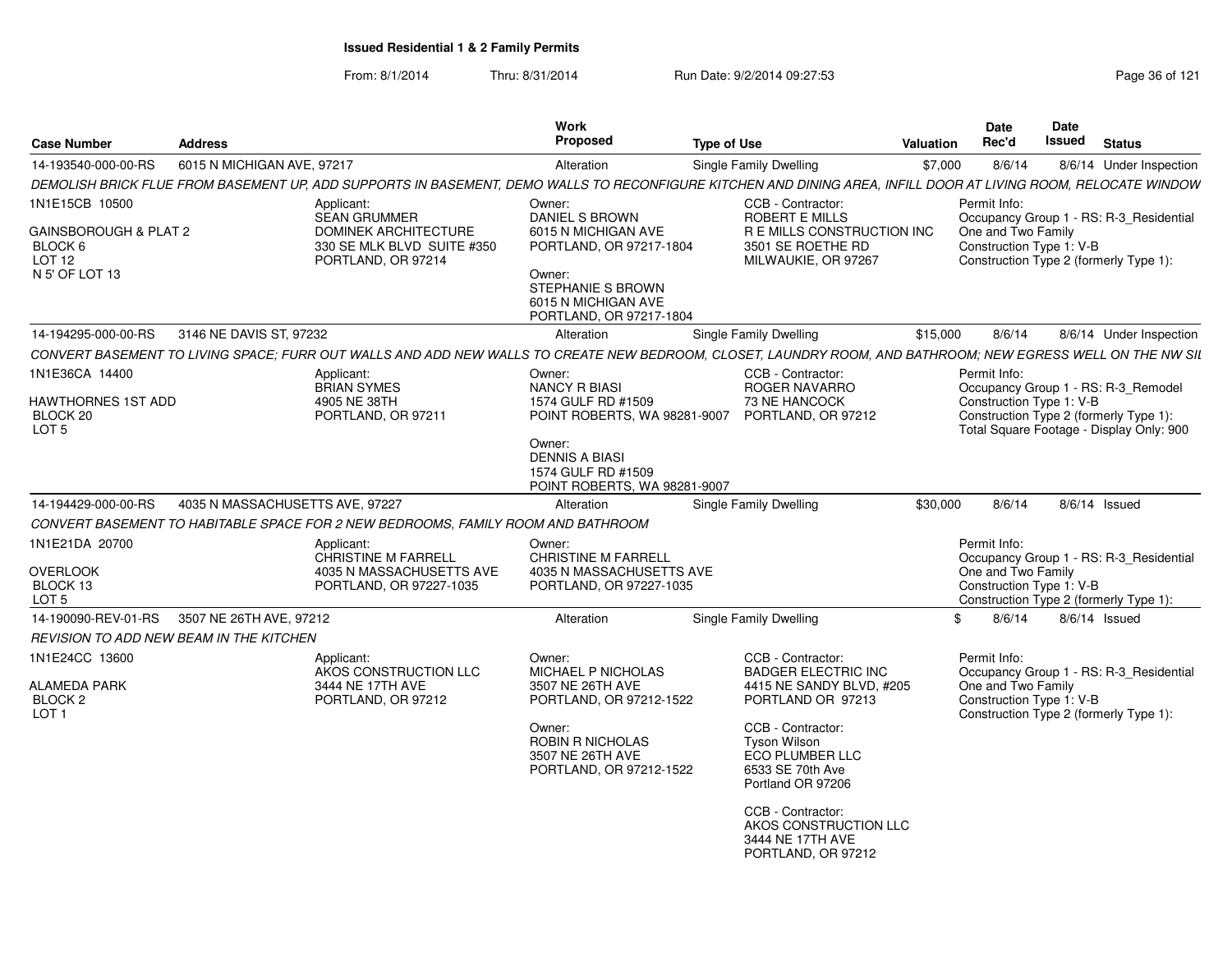| <b>Case Number</b>                                                       | <b>Address</b>          |                                                                                                           | Work<br><b>Proposed</b>                                                                                                                                       | Type of Use                                                                                                                                                                                                                | <b>Valuation</b> | Date<br>Rec'd                                                  | Date<br><b>Issued</b> | <b>Status</b>                                                                                                             |
|--------------------------------------------------------------------------|-------------------------|-----------------------------------------------------------------------------------------------------------|---------------------------------------------------------------------------------------------------------------------------------------------------------------|----------------------------------------------------------------------------------------------------------------------------------------------------------------------------------------------------------------------------|------------------|----------------------------------------------------------------|-----------------------|---------------------------------------------------------------------------------------------------------------------------|
| 14-194844-000-00-RS                                                      | 3304 SE GRANT ST. 97214 |                                                                                                           | Alteration                                                                                                                                                    | Single Family Dwelling                                                                                                                                                                                                     | \$38,752         | 8/7/14                                                         |                       | 8/7/14 Under Inspection                                                                                                   |
|                                                                          |                         |                                                                                                           |                                                                                                                                                               | CONVERT BASEMENT TO LIVING SPACE, ADD BATHROOM TO BASEMENT, NEW WALL TO ENCLOSE UTILITY ROOM, FURR OUT WALLS THROUGHOUT BASEMENT (2 BATHROOMS TOTAL) FOR HC                                                                |                  |                                                                |                       |                                                                                                                           |
| 1S1E01DC 22200<br><b>ERNESTINE</b><br>BLOCK 1<br>LOT <sub>7</sub>        |                         | Applicant:<br>JEFFREY SCOT HAVEN<br>407 SE EVERETT RD<br>CAMAS, WA 986077167                              | Owner:<br><b>VERN G LEONG</b><br>3304 SE GRANT ST<br>PORTLAND, OR 97214-5730                                                                                  | CCB - Contractor:<br><b>WIRE NUTZ ELECTRICAL</b><br><b>SERVICES LLC</b><br>13023 NE HWY 99 STE 7 PMB #<br>264<br>VANCOUVER WA 98686<br>CCB - Contractor:<br>JEFFREY SCOT HAVEN<br>407 SE EVERETT RD<br>CAMAS, WA 986077167 |                  | Permit Info:<br>One and Two Family<br>Construction Type 1: V-B |                       | Occupancy Group 1 - RS: R-3 Residential<br>Construction Type 2 (formerly Type 1):                                         |
| 14-194864-000-00-RS                                                      | 35 NE BUFFALO ST, 97211 |                                                                                                           | Alteration                                                                                                                                                    | Single Family Dwelling                                                                                                                                                                                                     | \$12,000         | 8/7/14                                                         |                       | 8/7/14 Under Inspection                                                                                                   |
|                                                                          |                         | CONVERT PORTION OF UNFINISHED BASEMENT TO LIVING SPACE, NEW FAMILY ROOM, REPLACE EXISTING WINDOWS         |                                                                                                                                                               |                                                                                                                                                                                                                            |                  |                                                                |                       |                                                                                                                           |
| 1N1E15AA 18400<br>LOVELEIGH<br>BLOCK 14<br>LOT <sub>13</sub>             |                         | Applicant:<br><b>CHUCK FORDE</b><br>FORDE ENTERPRISES INC<br>12855 SW 113TH PL<br><b>TIGARD, OR 97223</b> | Owner:<br><b>MICHAEL B KERN</b><br>35 NE BUFFALO ST<br>PORTLAND, OR 97211<br>Owner:<br>DANIELA GROGRO<br>35 NE BUFFALO ST<br>PORTLAND, OR 97211               | CCB - Contractor:<br><b>CHUCK FORDE</b><br><b>FORDE ENTERPRISES INC</b><br>12855 SW 113TH PL<br><b>TIGARD, OR 97223</b><br>CCB - Contractor:<br><b>WEBER ELECTRIC INC</b><br>PO BOX 231154<br>TIGARD OR 97281-1154         |                  | Permit Info:<br>Construction Type 1: V-B                       |                       | Occupancy Group 1 - RS: R-3 Remodel<br>Construction Type 2 (formerly Type 1):                                             |
| 14-184502-000-00-RS                                                      | 8445 SW 57TH AVE        |                                                                                                           | Alteration                                                                                                                                                    | Single Family Dwelling                                                                                                                                                                                                     | \$20,000         | 7/16/14                                                        |                       | 8/7/14 Issued                                                                                                             |
|                                                                          |                         | Remodel of existing bedroom and bathroom with creation of living space in 700 sq ft basement              |                                                                                                                                                               |                                                                                                                                                                                                                            |                  |                                                                |                       |                                                                                                                           |
| 1S1E19CD 06101<br>PARTITION PLAT 2002-143<br>LOT <sub>1</sub>            |                         | Applicant:<br><b>ADAM REED</b><br>CASCADE CONTRACTING<br>7410 SW MACADAM<br>PORTLAND OR 97219             | Owner:<br><b>ALLISON E KOS</b><br>8445 SW 57TH AVE<br>PORTLAND, OR 97219-3270<br>Owner:<br><b>ZORAN M KOS</b><br>8445 SW 57TH AVE<br>PORTLAND, OR 97219-3270  | CCB - Contractor:<br><b>ADAM REED</b><br>CASCADE CONTRACTING<br>7410 SW MACADAM<br>PORTLAND OR 97219<br>CCB - Contractor:<br>PDX PLUMBING LLC<br>640 ROXE DR                                                               |                  | Permit Info:<br>One and Two Family<br>Construction Type 1: V-B |                       | Occupancy Group 1 - RS: R-3 Residential<br>Construction Type 2 (formerly Type 1):                                         |
|                                                                          |                         |                                                                                                           |                                                                                                                                                               | FOREST GROVE, OR 97116                                                                                                                                                                                                     |                  |                                                                |                       |                                                                                                                           |
| 14-163145-000-00-RS                                                      | 24 NE 66TH AVE, 97213   | ADD NEW BATHROOM WITH SKYLIGHT, FRAM IN 2 CLOSETS IN FINISHED ATTIC SPACE (2 BATHROOMS TOTAL)             | Alteration                                                                                                                                                    | Single Family Dwelling                                                                                                                                                                                                     | \$13,748         | 8/7/14                                                         |                       | 8/7/14 Issued                                                                                                             |
| 1N2E32CB 15100<br><b>RIDGEMONT</b><br><b>BLOCK 4</b><br>LOT <sub>6</sub> |                         | Applicant:<br><b>ALISON PUNTON</b><br>24 NE 66TH AVE<br>PORTLAND, OR 97213-5018                           | Owner:<br><b>KEVIN K COUGHLIN</b><br>24 NE 66TH AVE<br>PORTLAND, OR 97213-5018<br>Owner:<br><b>ALISON PUNTON</b><br>24 NE 66TH AVE<br>PORTLAND, OR 97213-5018 |                                                                                                                                                                                                                            |                  | Permit Info:<br>Construction Type 1: V-B                       |                       | Occupancy Group 1 - RS: R-3 Remodel<br>Construction Type 2 (formerly Type 1):<br>Total Square Footage - Display Only: 374 |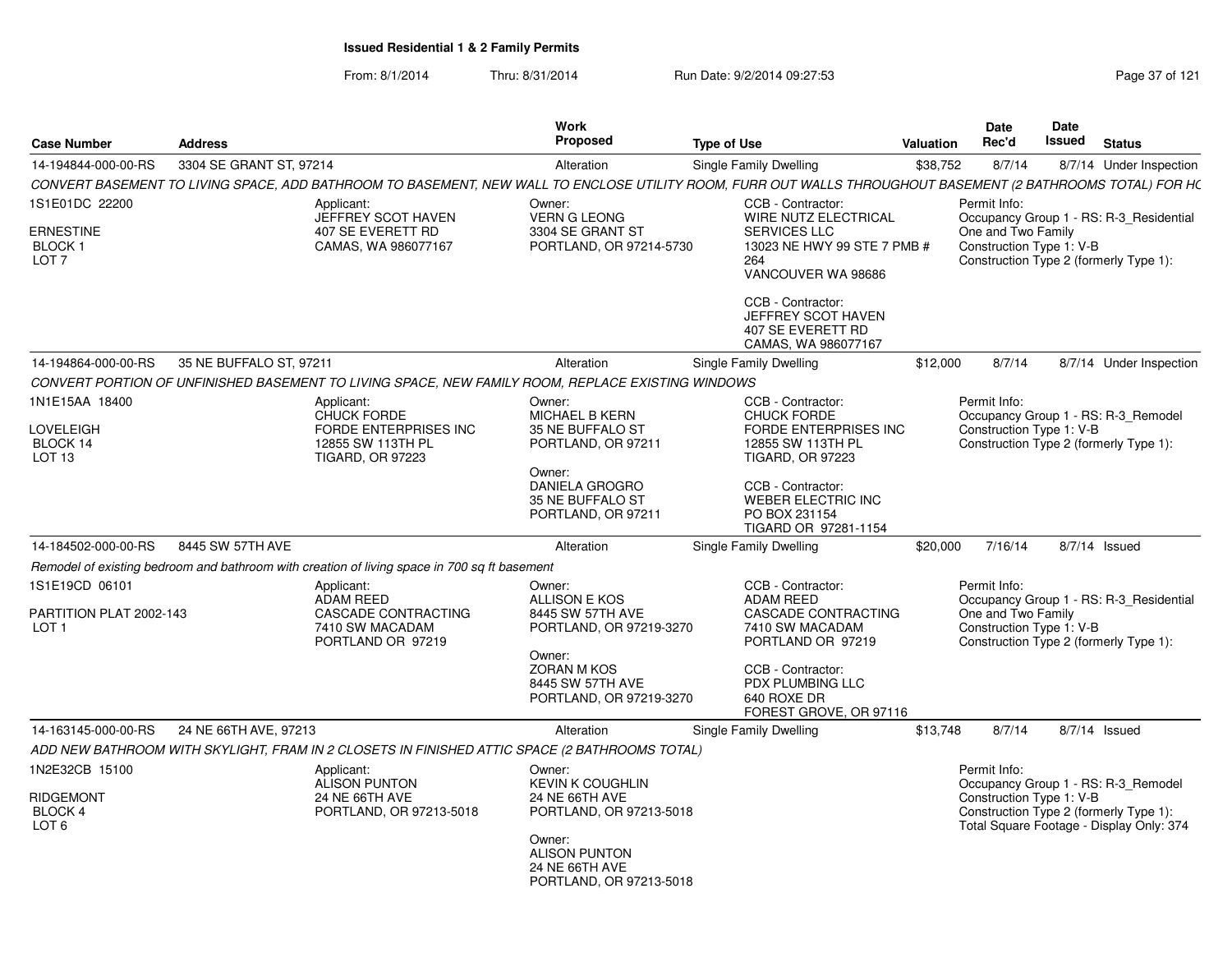| <b>Case Number</b>                                            | <b>Address</b>                                         |                                                                                                                                                              | Work<br>Proposed                                                                                                                                                | <b>Type of Use</b>                                                                                             | Valuation | <b>Date</b><br>Rec'd                                                        | Date<br><b>Issued</b> | <b>Status</b>                                                                                                                  |
|---------------------------------------------------------------|--------------------------------------------------------|--------------------------------------------------------------------------------------------------------------------------------------------------------------|-----------------------------------------------------------------------------------------------------------------------------------------------------------------|----------------------------------------------------------------------------------------------------------------|-----------|-----------------------------------------------------------------------------|-----------------------|--------------------------------------------------------------------------------------------------------------------------------|
| 14-190883-000-00-RS                                           | 4302 E BURNSIDE ST, 97215                              |                                                                                                                                                              | Alteration                                                                                                                                                      | <b>Single Family Dwelling</b>                                                                                  | \$12,000  | 8/7/14                                                                      |                       | 8/7/14 Under Inspection                                                                                                        |
|                                                               | <b>VOLUNTARY UNDERPINNING USING 12 PUSH PIERS</b>      |                                                                                                                                                              |                                                                                                                                                                 |                                                                                                                |           |                                                                             |                       |                                                                                                                                |
| 1N2E31CC 10500<br>LAURELHURST<br>BLOCK 102<br>LOT 11 TL 10500 |                                                        | Applicant:<br><b>TERRAFIRMA FOUNDATION</b><br><b>SYSTEMS</b><br>1308 NW PARK ST<br>ROSEBURG, OR 97470                                                        | Owner:<br>AARON T JR STOKES<br>4302 E BURNSIDE ST<br>PORTLAND, OR 97215-1034<br>Owner:<br><b>MARY G STOKES</b><br>4302 E BURNSIDE ST<br>PORTLAND, OR 97215-1034 | CCB - Contractor:<br><b>TERRAFIRMA FOUNDATION</b><br><b>SYSTEMS</b><br>1308 NW PARK ST<br>ROSEBURG, OR 97470   |           | Permit Info:<br>One and Two Family<br>Construction Type 1: V-B              |                       | Occupancy Group 1 - RS: R-3_Residential<br>Construction Type 2 (formerly Type 1):                                              |
| 14-193604-000-00-RS                                           | 5524 SW MILES CT - Unit B, 97219                       |                                                                                                                                                              | Alteration                                                                                                                                                      | <b>Single Family Dwelling</b>                                                                                  | \$50,000  | 8/7/14                                                                      |                       | 8/7/14 Under Inspection                                                                                                        |
|                                                               |                                                        | LEGALIZE CONVERSION OF ATTACHED GARAGE TO ACCESSORY DWELLING UNIT. ADD WALLS FOR OFFICE SPACE. BATHROOM AND KITCHEN AREA. OVERHEAD GARAGE DOOR REMAINS ON L  |                                                                                                                                                                 |                                                                                                                |           |                                                                             |                       |                                                                                                                                |
| 1S1E19BD 02500                                                |                                                        | Applicant:<br>NWC NICK WEITZER COMPANY<br><b>LLC</b><br>2038 SE CESAR CHAVEZ BLVD<br>PORTLAND, OR 97214                                                      | Owner:<br>TERRY L SORENSON<br>5524 SW MILES CT<br>PORTLAND, OR 97219-1236                                                                                       | CCB - Contractor:<br>NWC NICK WEITZER COMPANY<br><b>LLC</b><br>2038 SE CESAR CHAVEZ BLVD<br>PORTLAND, OR 97214 |           | Permit Info:<br>Construction Type 1: V-B<br>Number of New Dwelling Units: 1 |                       | Occupancy Group 1 - RS: R-3 Remodel<br>Construction Type 2 (formerly Type 1):<br>Total Square Footage - Display Only: 636      |
|                                                               | 14-143129-REV-01-RS     708 NW SKYLINE CREST RD. 97229 |                                                                                                                                                              | Alteration                                                                                                                                                      | <b>Single Family Dwelling</b>                                                                                  | \$1,000   | 8/7/14                                                                      |                       | 8/7/14 Issued                                                                                                                  |
|                                                               |                                                        | ADDED VALUE REVISION TO REMOVE PARTITION WALLS INSIDE THE GARAGE AND ADD NEW FOUNDATION AND SHEAR WALL UNDER EXTERIOR WALL OF UPPER LEVEL; THAT WILL CONNECT |                                                                                                                                                                 |                                                                                                                |           |                                                                             |                       |                                                                                                                                |
| 1N1W36BD 01000<br>SECTION 36 1N 1W<br>TL 1000 0.27 ACRES      |                                                        | Applicant:<br>ANDREW OSBORN<br><b>NW SEISMIC</b><br>2649 SE STEPHENS<br>PORTLAND OR 97214                                                                    | Owner:<br>ROBIN B ABADIA<br>708 NW SKYLINE CREST RD<br>PORTLAND, OR 97229<br>Owner:<br><b>TEOS S ABADIA</b><br>708 NW SKYLINE CREST RD<br>PORTLAND, OR 97229    | CCB - Contractor:<br><b>MICHAEL WIEBER</b><br>ELYSIUM CONSTRUCTION LLC<br>PO BOX 12010<br>PORTLAND OR 97212    |           | Permit Info:<br>One and Two Family<br>Construction Type 1: V-B              |                       | Occupancy Group 1 - RS: R-3_Residential<br>Construction Type 2 (formerly Type 1):<br>Total Square Footage - Display Only: 2000 |
| 14-195538-000-00-RS                                           | 7505 SE 19TH AVE, 97202                                |                                                                                                                                                              | Alteration                                                                                                                                                      | <b>Single Family Dwelling</b>                                                                                  | \$500     | 8/7/14                                                                      |                       | 8/7/14 Final                                                                                                                   |
|                                                               |                                                        | <b>INSTALL 2 NEW WINDOW HEADERS IN BACK FOR KITCHEN REMODEL.</b>                                                                                             |                                                                                                                                                                 |                                                                                                                |           |                                                                             |                       |                                                                                                                                |
| 1S1E23AD 08000<br><b>WESTMORELAND</b><br>BLOCK 17<br>LOT 16   |                                                        | Applicant:<br>ADAM REED<br>CASCADE CONTRACTING<br>7410 SW MACADAM<br>PORTLAND OR 97219                                                                       | Owner:<br>THOMAS T L CHATKUPT<br>7505 SE 19TH AVE<br>PORTLAND, OR 97202-6204<br>Owner:<br>SHARON R C LEE<br>7505 SE 19TH AVE<br>PORTLAND, OR 97202-6204         | CCB - Contractor:<br><b>ADAM REED</b><br><b>CASCADE CONTRACTING</b><br>7410 SW MACADAM<br>PORTLAND OR 97219    |           | Permit Info:<br>One and Two Family<br>Construction Type 1: V-B              |                       | Occupancy Group 1 - RS: R-3 Residential<br>Construction Type 2 (formerly Type 1):                                              |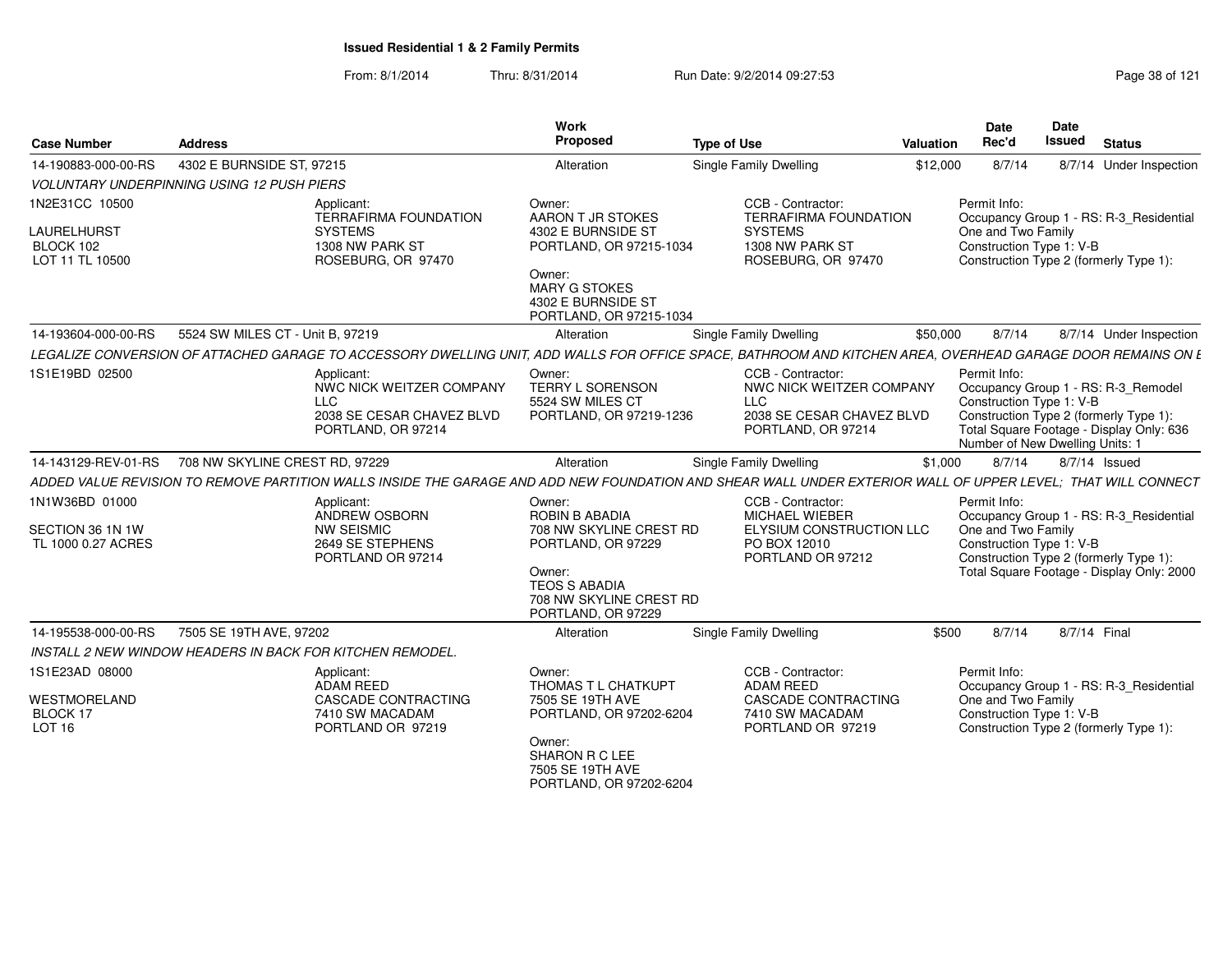From: 8/1/2014Thru: 8/31/2014 **Run Date: 9/2/2014 09:27:53** Page 39 of 121

| <b>Case Number</b>                                      | <b>Address</b>                                        |                                                                                                                                                      | <b>Work</b><br>Proposed                                                             | <b>Type of Use</b>     |                                                                                                  | Valuation | Date<br>Rec'd                                     | Date<br><b>Issued</b>   | <b>Status</b>                           |
|---------------------------------------------------------|-------------------------------------------------------|------------------------------------------------------------------------------------------------------------------------------------------------------|-------------------------------------------------------------------------------------|------------------------|--------------------------------------------------------------------------------------------------|-----------|---------------------------------------------------|-------------------------|-----------------------------------------|
| 14-186714-000-00-RS                                     | 5224 SW DOSCH RD, 97201                               |                                                                                                                                                      | Alteration                                                                          | Single Family Dwelling | \$40,000                                                                                         | 7/19/14   |                                                   | 8/8/14 Under Inspection |                                         |
|                                                         | REMODEL KITCHEN. RELOCATE LAUNDRY ROOM.               |                                                                                                                                                      |                                                                                     |                        |                                                                                                  |           |                                                   |                         |                                         |
| 1S1E17AC 02600                                          |                                                       | Applicant:<br><b>SAM YODER INC</b>                                                                                                                   | Owner:<br><b>KEVIN E POOLE</b>                                                      |                        | CCB - Contractor:<br>ALL PRO ELECTRIC INC                                                        |           | Permit Info:                                      |                         | Occupancy Group 1 - RS: R-3_Residential |
| SECTION 17 1S 1E<br>TL 2600 0.67 ACRES                  |                                                       | 1021 NE 33RD AVE<br>PORTLAND, OR 97232                                                                                                               | 6327 SW CAPITOL HWY #C PMB<br>280<br>PORTLAND, OR 97239                             |                        | 6327 SW CAPITOL HWY SUITE C<br>#280<br>PORTLAND OR 97239                                         |           | One and Two Family<br>Construction Type 1: V-B    |                         | Construction Type 2 (formerly Type 1):  |
|                                                         |                                                       |                                                                                                                                                      | Owner:<br>SHERRI G POOLE<br>6327 SW CAPITOL HWY #C PMB<br>280<br>PORTLAND, OR 97239 |                        | CCB - Contractor:<br>EVOLUTION PLUMBING LLC<br>7715 NE 33RD DR SUITE D<br>PORTLAND OR 97211-1942 |           |                                                   |                         |                                         |
|                                                         |                                                       |                                                                                                                                                      |                                                                                     |                        | CCB - Contractor:<br><b>SAM YODER INC</b><br>1021 NE 33RD AVE<br>PORTLAND, OR 97232              |           |                                                   |                         |                                         |
| 14-195771-000-00-RS                                     | 2037 SE HAROLD ST, 97202                              |                                                                                                                                                      | Alteration                                                                          |                        | Single Family Dwelling                                                                           | \$3,000   | 8/8/14                                            | 8/8/14 Final            |                                         |
|                                                         |                                                       | REMOVE 3 WALLS AND ROOF OF ATTACHED GARAGE AND LEDGER CONNECTING IT TO HOUSE. ELECTRICAL, PLUMBING AND MECHANICAL PERMITS TO BE OBTAINED SEPARATELY. |                                                                                     |                        |                                                                                                  |           |                                                   |                         |                                         |
| 1S1E14AD 02500                                          |                                                       | Applicant:<br><b>JOHN SEELEY</b>                                                                                                                     | Owner:<br>MICHELLE R ADLER                                                          |                        | CCB - Contractor:<br><b>JOHN SEELEY</b>                                                          |           | Permit Info:                                      |                         | Occupancy Group 1 - RS: R-3_Residential |
| FLORAL PK ADD<br>BLOCK <sub>3</sub><br>LOT <sub>7</sub> |                                                       | SEELEY'S CONSTRUCTION<br>9645 SW DENNY RD<br>BEAVERTON OR 97008                                                                                      | 696 HILLPINE DR NE<br>ATLANTA, GA 30306-3223                                        |                        | SEELEY'S CONSTRUCTION<br>9645 SW DENNY RD<br>BEAVERTON OR 97008                                  |           | One and Two Family<br>Construction Type 1: V-B    |                         | Construction Type 2 (formerly Type 1):  |
| 14-195895-000-00-RS                                     | 2638 N FARRAGUT ST, 97217                             |                                                                                                                                                      | Alteration                                                                          |                        | Single Family Dwelling                                                                           | \$3,250   | 8/8/14                                            | 8/8/14 Final            |                                         |
|                                                         | REINFORCE CONCRETE WALL IN BASEMENT THAT IS CRUMBLING |                                                                                                                                                      |                                                                                     |                        |                                                                                                  |           |                                                   |                         |                                         |
| 1N1E09CD 09100                                          |                                                       | Applicant:<br><b>JAY KUSHNER</b>                                                                                                                     | Owner:<br><b>DENTON E WATSON</b>                                                    |                        | CCB - Contractor:<br><b>JAY KUSHNER</b>                                                          |           | Permit Info:<br>Occupancy Group 1 - RS: U Private |                         |                                         |
| <b>FRANCES ADD</b><br>BLOCK <sub>3</sub>                |                                                       | SEISMIC TECHNOLOGIES LLC<br>8616 N SWENSON                                                                                                           | 2638 N FARRAGUT ST<br>PORTLAND, OR 97217                                            |                        | SEISMIC TECHNOLOGIES LLC<br>8616 N SWENSON                                                       |           | Garage\Utility Misc.<br>Construction Type 1: V-B  |                         |                                         |
| LOT 43&44                                               |                                                       | PORTLAND, OR 97203                                                                                                                                   |                                                                                     |                        | PORTLAND, OR 97203                                                                               |           |                                                   |                         | Construction Type 2 (formerly Type 1):  |
| 14-190928-000-00-RS                                     | 2342 SW MARKET STREET DR, 97201                       |                                                                                                                                                      | Alteration                                                                          |                        | <b>Single Family Dwelling</b>                                                                    | \$10,800  | 8/8/14                                            |                         | 8/8/14 Under Inspection                 |
|                                                         | <b>VOLUNTARY UNDERPINNING IN SW CORNER</b>            |                                                                                                                                                      |                                                                                     |                        |                                                                                                  |           |                                                   |                         |                                         |
| 1S1E04BB 04700                                          |                                                       | Applicant:<br><b>JEFF TORSON</b>                                                                                                                     | Owner:<br>MICHAEL SOBELMAN                                                          |                        | CCB - Contractor:<br><b>JEFF TORSON</b>                                                          |           | Permit Info:                                      |                         | Occupancy Group 1 - RS: R-3 Residential |
| <b>CARTERS ADD TO P</b>                                 |                                                       | <b>LZB INC</b>                                                                                                                                       | 2325 15TH AVE                                                                       |                        | <b>LZB INC</b>                                                                                   |           | One and Two Family                                |                         |                                         |
| BLOCK 58<br>LOT 12 TL 4700                              |                                                       | 619 SE 12TH AVE<br>PORTLAND, OR 97214                                                                                                                | SAN FRANCISCO, CA 94116-2503<br>Owner:<br><b>MARCIE MORTON</b>                      |                        | 619 SE 12TH AVE<br>PORTLAND, OR 97214                                                            |           | Construction Type 1: V-B                          |                         | Construction Type 2 (formerly Type 1):  |
|                                                         |                                                       |                                                                                                                                                      | 2325 15TH AVE                                                                       |                        |                                                                                                  |           |                                                   |                         |                                         |

SAN FRANCISCO, CA 94116-2503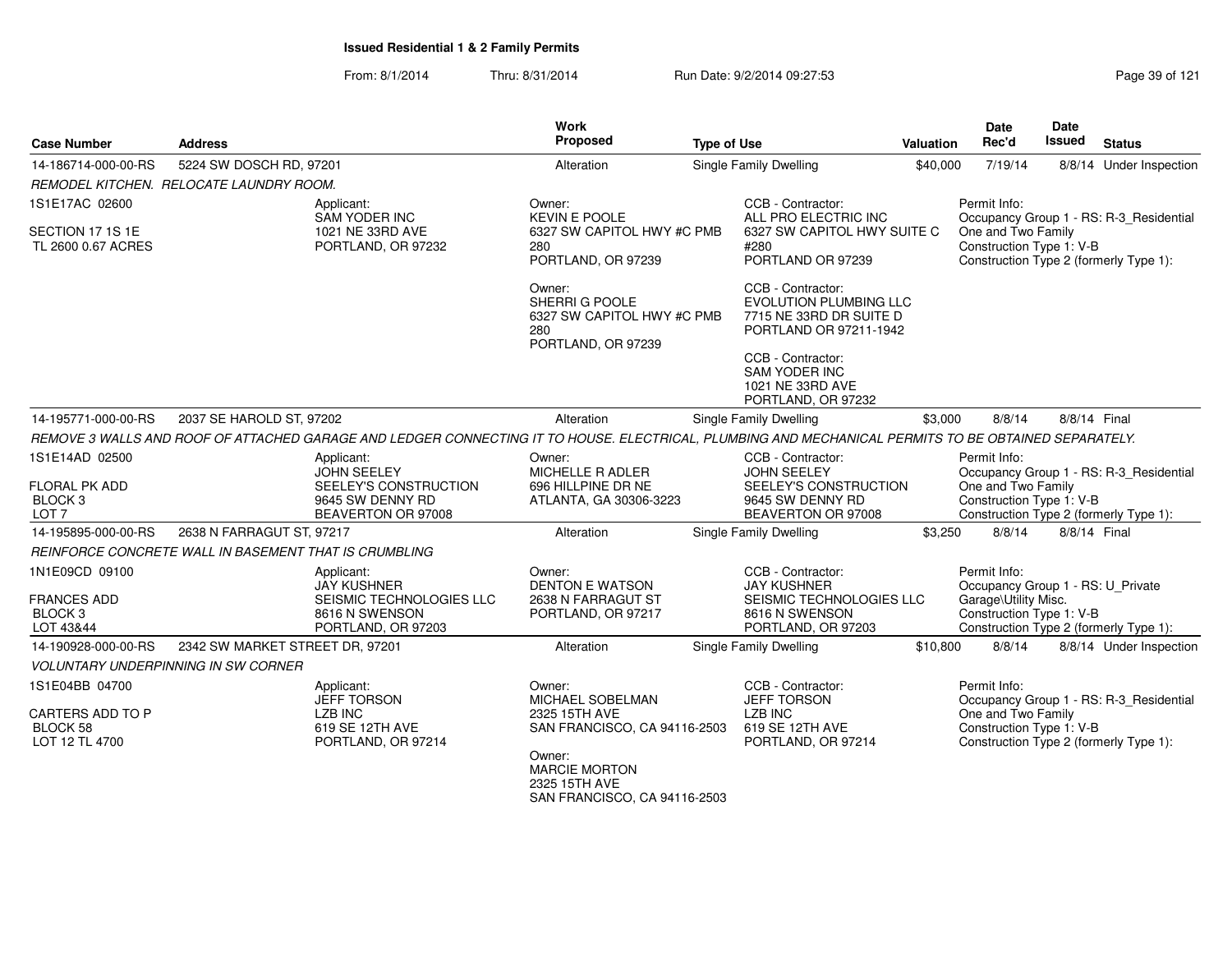| <b>Case Number</b>                                                      | <b>Address</b>                                                                                 |                                                                                                           | Work<br>Proposed                                                              | <b>Type of Use</b>                                                                                    | Valuation                                               | <b>Date</b><br>Rec'd                           | <b>Date</b><br>Issued | <b>Status</b>                                                                                                             |  |
|-------------------------------------------------------------------------|------------------------------------------------------------------------------------------------|-----------------------------------------------------------------------------------------------------------|-------------------------------------------------------------------------------|-------------------------------------------------------------------------------------------------------|---------------------------------------------------------|------------------------------------------------|-----------------------|---------------------------------------------------------------------------------------------------------------------------|--|
| 14-196042-000-00-RS                                                     | 913 NE AINSWORTH ST, 97211                                                                     |                                                                                                           | Alteration                                                                    | <b>Single Family Dwelling</b>                                                                         | \$4,164<br>8/8/14                                       |                                                | 8/8/14 Final          |                                                                                                                           |  |
|                                                                         | voluntary seismic upgrades and seismic shut off valve at gas meter                             |                                                                                                           |                                                                               |                                                                                                       |                                                         |                                                |                       |                                                                                                                           |  |
| 1N1E14CA 10800                                                          |                                                                                                | Applicant:<br><b>STEVE GEMMELL</b>                                                                        | Owner:<br><b>HOLLY E HINSON</b>                                               | CCB - Contractor:<br><b>STEVE GEMMELL</b>                                                             | Permit Info:<br>Occupancy Group 1 - RS: R-3 Residential |                                                |                       |                                                                                                                           |  |
| <b>HIGHLAND PK</b><br><b>BLOCK1</b><br><b>LOT 23</b>                    |                                                                                                | <b>GEMMELL CONSTRUCTION LLC</b><br>3817 N WILLIAMS<br>PORTLAND OR 97227                                   | 913 NE AINSWORTH ST<br>PORTLAND, OR 97211-3728                                | <b>GEMMELL CONSTRUCTION LLC</b><br>3817 N WILLIAMS<br>PORTLAND OR 97227                               |                                                         | One and Two Family<br>Construction Type 1: V-B |                       | Construction Type 2 (formerly Type 1):                                                                                    |  |
|                                                                         |                                                                                                |                                                                                                           | Owner:<br>MAGDALENA GIANOLA<br>913 NE AINSWORTH ST<br>PORTLAND, OR 97211-3728 |                                                                                                       |                                                         |                                                |                       |                                                                                                                           |  |
| 14-196059-000-00-RS                                                     | 5411 SW 53RD AVE, 97221                                                                        |                                                                                                           | Alteration                                                                    | Single Family Dwelling                                                                                | \$3,801                                                 | 8/8/14                                         |                       | $8/8/14$ Issued                                                                                                           |  |
| voluntary seismic upgrades                                              |                                                                                                |                                                                                                           |                                                                               |                                                                                                       |                                                         |                                                |                       |                                                                                                                           |  |
| 1S1E18AC 07600                                                          |                                                                                                | Applicant:<br><b>STEVE GEMMELL</b>                                                                        | Owner:<br>THOMAS F LENTH                                                      | CCB - Contractor:<br><b>STEVE GEMMELL</b>                                                             |                                                         | Permit Info:                                   |                       | Occupancy Group 1 - RS: R-3_Residential                                                                                   |  |
| NAGEL PK<br>BLOCK 7<br>LOT 6                                            |                                                                                                | <b>GEMMELL CONSTRUCTION LLC</b><br>3817 N WILLIAMS<br>PORTLAND OR 97227                                   | 5411 SW 53RD AVE<br>PORTLAND, OR 97221-1852                                   | <b>GEMMELL CONSTRUCTION LLC</b><br>3817 N WILLIAMS<br>PORTLAND OR 97227                               |                                                         | One and Two Family<br>Construction Type 1: V-B |                       | Construction Type 2 (formerly Type 1):                                                                                    |  |
|                                                                         |                                                                                                |                                                                                                           | Owner:<br>KATHLEEN FIEHRER<br>5411 SW 53RD AVE<br>PORTLAND, OR 97221-1852     |                                                                                                       |                                                         |                                                |                       |                                                                                                                           |  |
| 14-196072-000-00-RS                                                     | 7454 N HURON AVE, 97203                                                                        |                                                                                                           | Alteration                                                                    | Single Family Dwelling                                                                                | \$6,249                                                 | 8/8/14                                         |                       | 8/8/14 Under Inspection                                                                                                   |  |
|                                                                         | CONVERT STORAGE ROOM IN BASEMENT TO BEDROOM                                                    |                                                                                                           |                                                                               |                                                                                                       |                                                         |                                                |                       |                                                                                                                           |  |
| 1N1E08CD 13100                                                          |                                                                                                | Applicant:<br>PETER C BASILE                                                                              | Owner:<br>PETER C BASILE                                                      |                                                                                                       |                                                         | Permit Info:                                   |                       | Occupancy Group 1 - RS: R-3_Remodel                                                                                       |  |
| SMITHSON LAND COS ADD<br><b>BLOCK1</b><br><b>LOT 7-9</b>                |                                                                                                | 7454 N HURON AVE<br>PORTLAND, OR 97203                                                                    | 7454 N HURON AVE<br>PORTLAND, OR 97203                                        |                                                                                                       |                                                         | Construction Type 1: V-B                       |                       | Construction Type 2 (formerly Type 1):<br>Total Square Footage - Display Only: 170                                        |  |
|                                                                         |                                                                                                |                                                                                                           | Owner:<br>REBECCA M BASILE<br>7454 N HURON AVE<br>PORTLAND, OR 97203          |                                                                                                       |                                                         |                                                |                       |                                                                                                                           |  |
| 14-165417-REV-01-RS                                                     | 3525 NE RODNEY AVE, 97212                                                                      |                                                                                                           | Alteration                                                                    | Single Family Dwelling                                                                                |                                                         | \$<br>8/8/14                                   |                       | $8/8/14$ Issued                                                                                                           |  |
|                                                                         |                                                                                                | REVISION TO LOCATION/EXTENT OF FOUNDATION, ADD DOUBLE TJI'S AT APPROPRIATE LOCATION DUE TO INCREASED SPAN |                                                                               |                                                                                                       |                                                         |                                                |                       |                                                                                                                           |  |
| 1N1E22DD 18200<br><b>ALBINA HMSTD</b><br>BLOCK 20<br>S 33 1/3' OF LOT 6 | Applicant:<br><b>TERRY LONG</b><br>SKL CONSTRUCTION<br>8577 SW DAKOTA DR<br>TUALATIN, OR 97062 |                                                                                                           | Owner:<br>PARHAM PARVIZI<br>3525 NE RODNEY AVE<br>PORTLAND, OR 97212          | CCB - Contractor:<br><b>TERRY LONG</b><br>SKL CONSTRUCTION<br>8577 SW DAKOTA DR<br>TUALATIN, OR 97062 |                                                         | Permit Info:<br>Construction Type 1: V-B       |                       | Occupancy Group 1 - RS: R-3_Remodel<br>Construction Type 2 (formerly Type 1):<br>Total Square Footage - Display Only: 810 |  |
|                                                                         |                                                                                                |                                                                                                           | Owner:<br><b>TINA TAEB</b><br>3525 NE RODNEY AVE<br>PORTLAND, OR 97212        |                                                                                                       |                                                         |                                                |                       |                                                                                                                           |  |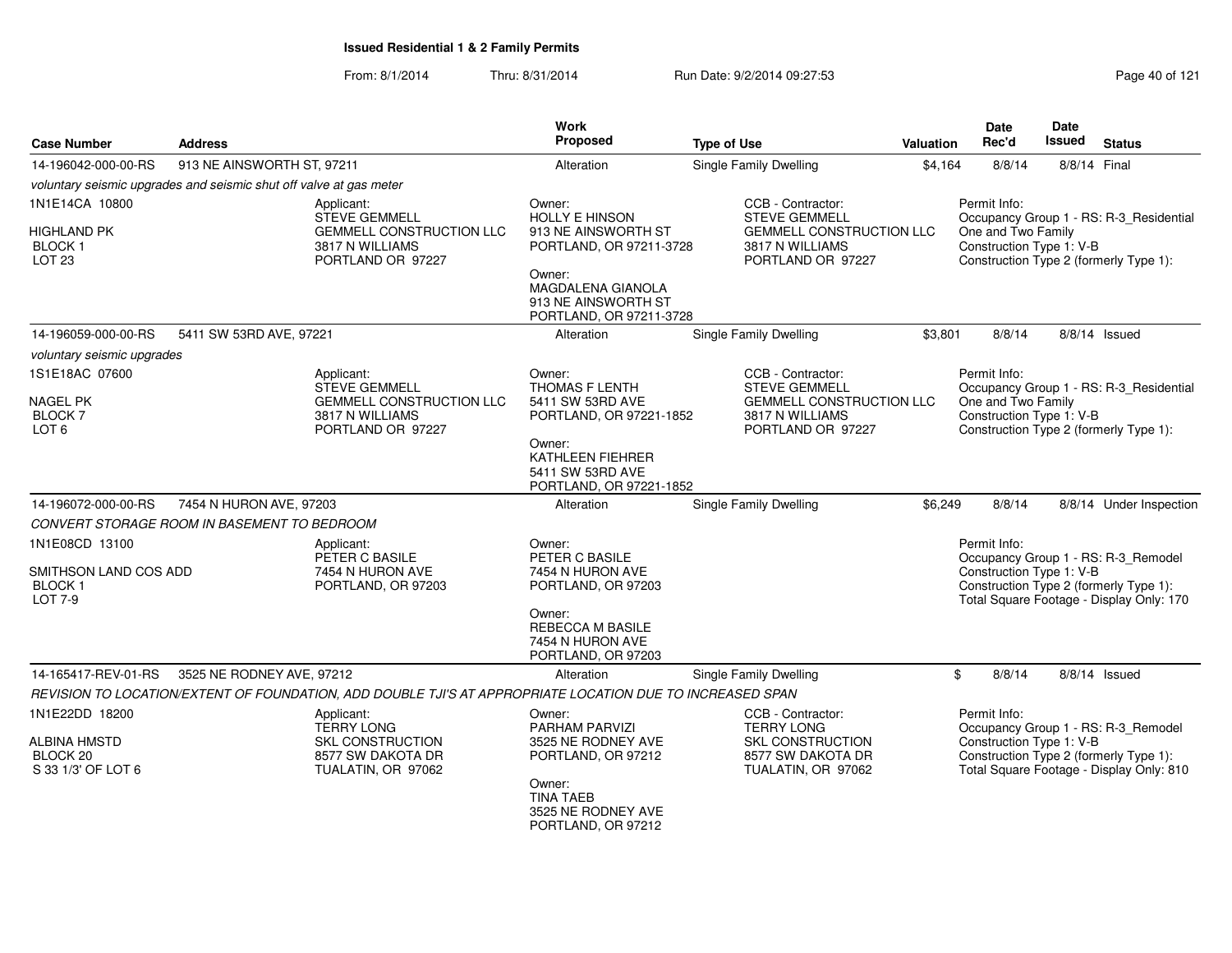| <b>Case Number</b>                                                                     | <b>Address</b>                                    |                                                                                                           | <b>Work</b><br>Proposed                                                                                                                                                     | <b>Type of Use</b>                                                                                                              | <b>Valuation</b> | Date<br>Rec'd                                                                            | Date<br>Issued | <b>Status</b>                                                                     |  |
|----------------------------------------------------------------------------------------|---------------------------------------------------|-----------------------------------------------------------------------------------------------------------|-----------------------------------------------------------------------------------------------------------------------------------------------------------------------------|---------------------------------------------------------------------------------------------------------------------------------|------------------|------------------------------------------------------------------------------------------|----------------|-----------------------------------------------------------------------------------|--|
| 14-196105-000-00-RS                                                                    | 7621 NE ALAMEDA ST, 97213                         |                                                                                                           | Alteration                                                                                                                                                                  | <b>Single Family Dwelling</b>                                                                                                   | \$3,300          | 8/8/14                                                                                   | 8/8/14 Final   |                                                                                   |  |
|                                                                                        | LEGALIZE BEDROOM IN BASMENT AND ADD EGRESS WINDOW |                                                                                                           |                                                                                                                                                                             |                                                                                                                                 |                  |                                                                                          |                |                                                                                   |  |
| 1N2E29AC 08700                                                                         |                                                   | Applicant:<br>JANET G RADEL                                                                               | Owner:<br><b>RICHARD TIDWELL</b>                                                                                                                                            | CCB - Contractor:<br><b>CURT ARNOLD DOLSMAN</b>                                                                                 |                  | Permit Info:                                                                             |                | Occupancy Group 1 - RS: R-3_Residential                                           |  |
| <b>MORGANS SUB</b><br>BLOCK <sub>6</sub><br>LOT 10 EXC E 12'                           |                                                   | 7621 NE ALAMEDA ST<br>PORTLAND, OR 97213-5931                                                             | 7621 NE ALAMEDA ST<br>PORTLAND, OR 97213-5931                                                                                                                               | 440 HILDA ST<br>OREGON CITY, OR 97045                                                                                           |                  | One and Two Family<br>Construction Type 1: V-B<br>Construction Type 2 (formerly Type 1): |                |                                                                                   |  |
| E 32' OF LOT 11                                                                        |                                                   |                                                                                                           | Owner:<br><b>JANET G RADEL</b><br>7621 NE ALAMEDA ST<br>PORTLAND, OR 97213-5931                                                                                             |                                                                                                                                 |                  |                                                                                          |                |                                                                                   |  |
| 14-196353-000-00-RS                                                                    | 2810 NE 32ND AVE, 97212                           |                                                                                                           | Alteration                                                                                                                                                                  | Single Family Dwelling                                                                                                          | \$1,500          | 8/11/14                                                                                  | 8/11/14 Final  |                                                                                   |  |
|                                                                                        |                                                   | VOLUNTARY SEISMIC STRENGTHENING AT INTERIOR PERIMETER OF BASEMENT                                         |                                                                                                                                                                             |                                                                                                                                 |                  |                                                                                          |                |                                                                                   |  |
| 1N1E25BD 13900<br>WAYNEWOOD<br>LOT D&G                                                 |                                                   | Applicant:<br>MIKE ROSE CONTRACTING LLC<br>3543 SE FRANKLIN ST<br>PORTLAND, OR 97202                      | Owner:<br><b>JESSICA M MONSEY</b><br>2810 NE 32ND AVE<br>PORTLAND, OR 97212                                                                                                 | CCB - Contractor:<br>MIKE ROSE CONTRACTING LLC<br>3543 SE FRANKLIN ST<br>PORTLAND, OR 97202                                     |                  | Permit Info:<br>One and Two Family<br>Construction Type 1: V-B                           |                | Occupancy Group 1 - RS: R-3_Residential<br>Construction Type 2 (formerly Type 1): |  |
| 14-196435-000-00-RS                                                                    | 2016 SE 47TH AVE, 97215                           |                                                                                                           | Alteration                                                                                                                                                                  | Single Family Dwelling                                                                                                          | \$2,800          | 8/11/14                                                                                  | 8/11/14 Final  |                                                                                   |  |
|                                                                                        |                                                   | REMOVE EXISTING BEDROOM WINDOW AND REPLACE WITH SLIDING GLASS DOOR                                        |                                                                                                                                                                             |                                                                                                                                 |                  |                                                                                          |                |                                                                                   |  |
| 1S2E06CA 26300<br><b>FAILING ADD</b><br>BLOCK <sub>9</sub><br>LOT 1&2 TL 26300         |                                                   | Applicant:<br>FIRST CLASS IMPROVEMENTS LL( MARGARET F WEDDELL<br>710 SE 7TH ST<br>GRESHAM, OR 97080       | Owner:<br>2335 SE 55TH AVE<br>PORTLAND, OR 97215-3929                                                                                                                       | CCB - Contractor:<br>FIRST CLASS IMPROVEMENTS LL( Occupancy Group 1 - RS: R-3_Residential<br>710 SE 7TH ST<br>GRESHAM, OR 97080 |                  | Permit Info:<br>One and Two Family<br>Construction Type 1: V-B                           |                | Construction Type 2 (formerly Type 1):                                            |  |
| 14-196498-000-00-RS                                                                    | 1415 NE 63RD AVE, 97213                           |                                                                                                           | Alteration                                                                                                                                                                  | Single Family Dwelling                                                                                                          | \$6.750          | 8/11/14                                                                                  |                | 8/11/14 Under Inspection                                                          |  |
|                                                                                        |                                                   | SOAR INSTALLATION, 3.06kW PV SYSTEM ON ROOFTOP, NON-PRESCRIPTIVE                                          |                                                                                                                                                                             |                                                                                                                                 |                  |                                                                                          |                |                                                                                   |  |
| 1N2E32BB 01600<br><b>NORTH VALE</b><br><b>BLOCK1</b><br>LOT <sub>3</sub>               |                                                   | Applicant:<br><b>MELISSA BENTLEY</b><br>SOLAR CITY CORPORATION<br>6132 NE 112TH AVE<br>PORTLAND, OR 97220 | Owner:<br>PAULINE A TUMA<br>1415 NE 63RD AVE<br>PORTLAND, OR 97213-4907                                                                                                     | CCB - Contractor:<br>SOLARCITY CORPORATION<br>6132 NE 112th AVE<br>PORTLAND, OR 97220                                           |                  | Permit Info:<br>One and Two Family<br>Construction Type 1: V-B                           |                | Occupancy Group 1 - RS: R-3_Residential<br>Construction Type 2 (formerly Type 1): |  |
| 14-196521-000-00-RS                                                                    | 3735 SW BRIDLEMILE LN, 97221                      |                                                                                                           | Alteration                                                                                                                                                                  | Single Family Dwelling                                                                                                          | \$6,750          | 8/11/14                                                                                  | 8/11/14 Final  |                                                                                   |  |
|                                                                                        |                                                   | SOLAR INSTALLATION, 5.355 kW PV SYSTEM ON ROOFTOP, NON-PRESCIPTIVE                                        |                                                                                                                                                                             |                                                                                                                                 |                  |                                                                                          |                |                                                                                   |  |
| 1S1E08CD 01000<br><b>BRIDLEMILE</b><br>BLOCK 16<br>NLY 2' OF LOT 1<br>LOT 2 EXC NLY 2" |                                                   | Applicant:<br><b>MELISSA BENTLEY</b><br>SOLAR CITY CORPORATION<br>6132 NE 112TH AVE<br>PORTLAND, OR 97220 | Owner:<br><b>STEFAN LANKER</b><br>3735 SW BRIDLEMILE LN<br>PORTLAND, OR 97221-4040<br>Owner:<br><b>FRANZISKA RUCHTI</b><br>3735 SW BRIDLEMILE LN<br>PORTLAND, OR 97221-4040 | CCB - Contractor:<br>SOLARCITY CORPORATION<br>6132 NE 112th AVE<br>PORTLAND, OR 97220                                           |                  | Permit Info:<br>One and Two Family<br>Construction Type 1: V-B                           |                | Occupancy Group 1 - RS: R-3_Residential<br>Construction Type 2 (formerly Type 1): |  |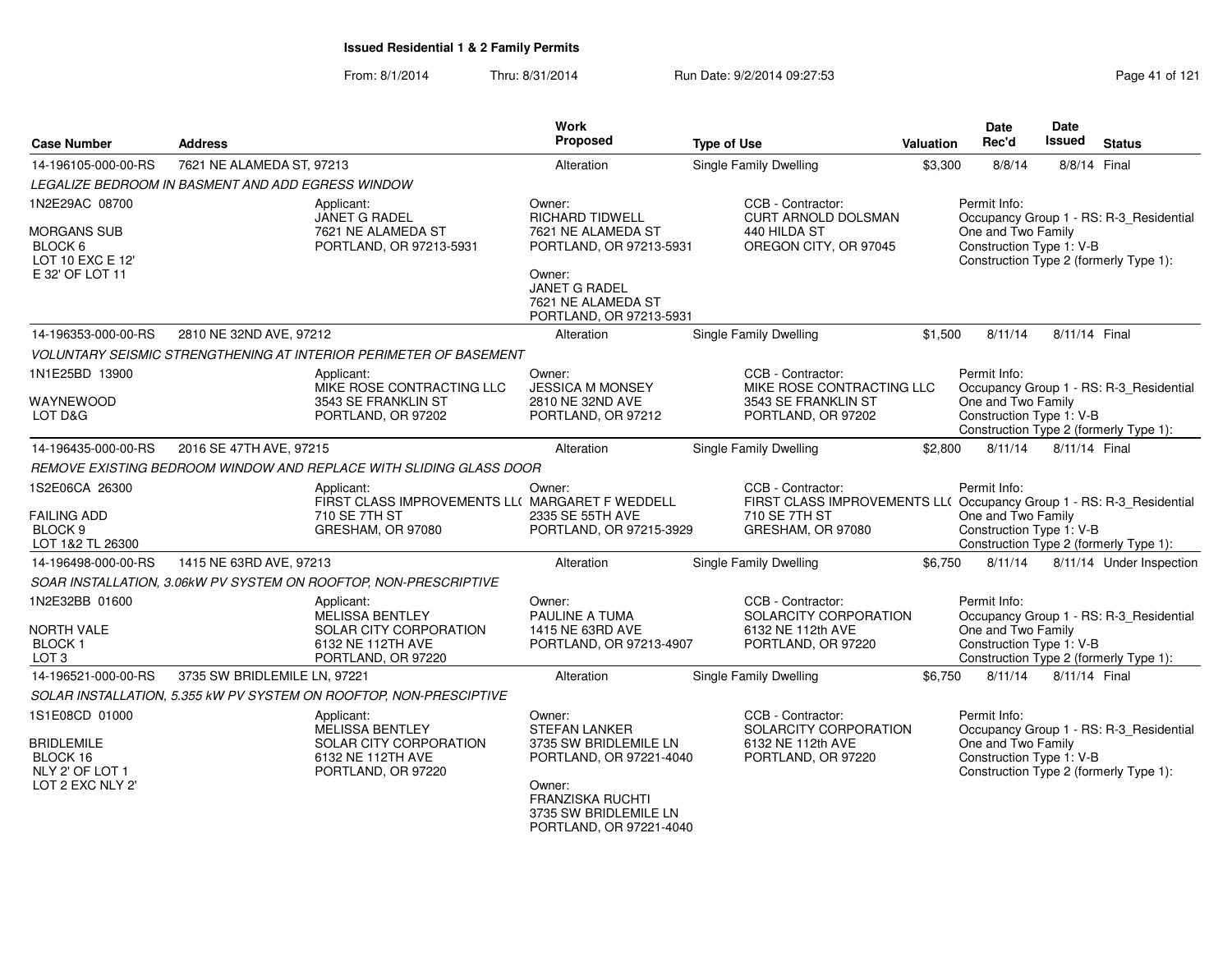| <b>Case Number</b>                                                     | <b>Address</b>                                                                                                |                                                                                                                                                | <b>Work</b><br>Proposed                                                         | <b>Type of Use</b>                                                                                            | Valuation          | <b>Date</b><br>Rec'd                                                                     | Date<br>Issued | <b>Status</b>                                                                      |
|------------------------------------------------------------------------|---------------------------------------------------------------------------------------------------------------|------------------------------------------------------------------------------------------------------------------------------------------------|---------------------------------------------------------------------------------|---------------------------------------------------------------------------------------------------------------|--------------------|------------------------------------------------------------------------------------------|----------------|------------------------------------------------------------------------------------|
| 14-196655-000-00-RS                                                    | 1626 SE KNAPP ST, 97202                                                                                       |                                                                                                                                                | Alteration                                                                      | Single Family Dwelling                                                                                        | \$2,826<br>8/11/14 |                                                                                          | 8/11/14 Final  |                                                                                    |
|                                                                        | voluntary seismic upgrades and seismic shut off valve at gas meter                                            |                                                                                                                                                |                                                                                 |                                                                                                               |                    |                                                                                          |                |                                                                                    |
| 1S1E23AC 08100<br>CITY VIEW PK ADD & NO 2<br>BLOCK 14<br><b>LOT 12</b> | Applicant:<br><b>STEVE GEMMELL</b><br><b>GEMMELL CONSTRUCTION LLC</b><br>3817 N WILLIAMS<br>PORTLAND OR 97227 |                                                                                                                                                | Owner:<br>ERIC M WOLDRIDGE<br>1626 SE KNAPP ST<br>PORTLAND, OR 97202            | CCB - Contractor:<br><b>STEVE GEMMELL</b><br>GEMMELL CONSTRUCTION LLC<br>3817 N WILLIAMS<br>PORTLAND OR 97227 |                    | Permit Info:<br>One and Two Family<br>Construction Type 1: V-B                           |                | Occupancy Group 1 - RS: R-3_Residential<br>Construction Type 2 (formerly Type 1):  |
|                                                                        |                                                                                                               |                                                                                                                                                | Owner:<br><b>MARVA E WOLDRIDGE</b><br>1626 SE KNAPP ST<br>PORTLAND, OR 97202    |                                                                                                               |                    |                                                                                          |                |                                                                                    |
| 14-187311-000-00-RS                                                    | 3367 NE OREGON ST, 97232                                                                                      |                                                                                                                                                | Alteration                                                                      | <b>Single Family Dwelling</b>                                                                                 | \$500              | 8/12/14                                                                                  |                | 8/12/14 Under Inspection                                                           |
|                                                                        | SOLAR - 6.875 KW ROOF MOUNT PV SYSTEM - PRESCRIPTIVE                                                          |                                                                                                                                                |                                                                                 |                                                                                                               |                    |                                                                                          |                |                                                                                    |
| 1N1E36AC 19000                                                         |                                                                                                               | Applicant:<br>QUEENA COURSEN                                                                                                                   | Owner:<br><b>JUSTIN SHARP</b>                                                   | CCB - Contractor:<br>SUNLIGHT SOLAR ENERGY INC                                                                |                    | Permit Info:                                                                             |                | Occupancy Group 1 - RS: R-3 Residential                                            |
| <b>LAURELHURST</b><br>BLOCK 20<br><b>LOT 20</b>                        |                                                                                                               | <b>SUNLIGHT SOLAR</b><br>50 SW Scott Street, Building #13<br>Bend, OR 97702                                                                    | 3367 NE OREGON ST<br>PORTLAND, OR 97232                                         | 615 SE GLENWOOD DR., STE 120<br><b>BEND OR 97701</b>                                                          |                    | One and Two Family<br>Construction Type 1: V-B<br>Construction Type 2 (formerly Type 1): |                |                                                                                    |
|                                                                        |                                                                                                               |                                                                                                                                                | Owner:<br><b>CLARISSE MESSEMER</b><br>3367 NE OREGON ST<br>PORTLAND, OR 97232   |                                                                                                               |                    |                                                                                          |                |                                                                                    |
| 14-192479-000-00-RS                                                    | 1846 N FARRAGUT ST, 97217                                                                                     |                                                                                                                                                | Alteration                                                                      | <b>Single Family Dwelling</b>                                                                                 | \$22,000           | 8/12/14                                                                                  | 8/12/14 Issued |                                                                                    |
|                                                                        |                                                                                                               | BASEMENT CONVERSION FOR NEW BEDROOM, BATHROOM AND FAMILY ROOM                                                                                  |                                                                                 |                                                                                                               |                    |                                                                                          |                |                                                                                    |
| 1N1E09DD 13500<br><b>KENTON</b><br>BLOCK 17<br>LOT 10&11               |                                                                                                               | Applicant:<br>KAYA GENERAL CONTRACTOR<br>5802 N GREELEY AVE<br>PORTLAND OR 97217                                                               | Owner:<br>DEBORAH J MURPHY<br>1846 N FARRAGUT ST<br>PORTLAND, OR 97217-6520     | CCB - Contractor:<br>KAYA GENERAL CONTRACTOR<br>5802 N GREELEY AVE<br>PORTLAND OR 97217                       |                    | Permit Info:<br>One and Two Family<br>Construction Type 1: V-B                           |                | Occupancy Group 1 - RS: R-3_Residential<br>Construction Type 2 (formerly Type 1):  |
|                                                                        |                                                                                                               |                                                                                                                                                | Owner:<br><b>SEAN L DENNEY</b><br>1846 N FARRAGUT ST<br>PORTLAND, OR 97217-6520 |                                                                                                               |                    |                                                                                          |                |                                                                                    |
| 14-190579-000-00-RS                                                    | 1106 NE SISKIYOU ST, 97212                                                                                    |                                                                                                                                                | Alteration                                                                      | <b>Single Family Dwelling</b>                                                                                 | \$8,000            | 8/12/14                                                                                  |                | 8/12/14 Issued                                                                     |
|                                                                        |                                                                                                               | CONVERT BASEMENT TO LIVING SPACE WITH NEW FAMILY ROOM, LAUNDRY AREA AND STORAGE; NEW EGRESS WINDOW ON EAST SIDE. ELECTRICAL TRADE PERMIT ONLY. |                                                                                 |                                                                                                               |                    |                                                                                          |                |                                                                                    |
| 1N1E26BA 18100                                                         |                                                                                                               | Applicant:<br>CARL EDWARD GOODMAN                                                                                                              | Owner:<br><b>CHERYL NORRIS</b>                                                  | CCB - Contractor:<br>CARL EDWARD GOODMAN                                                                      |                    | Permit Info:                                                                             |                | Occupancy Group 1 - RS: R-3_Remodel                                                |
| <b>IRVINGTON</b><br>BLOCK 87<br>W 65' OF LOT 20                        |                                                                                                               | 5626 NE 38TH AVE<br>PORTLAND, OR 97211                                                                                                         | 1106 NE SISKIYOU ST<br>PORTLAND, OR 97212-2220                                  | 5626 NE 38TH AVE<br>PORTLAND, OR 97211                                                                        |                    | Construction Type 1: V-B                                                                 |                | Construction Type 2 (formerly Type 1):<br>Total Square Footage - Display Only: 425 |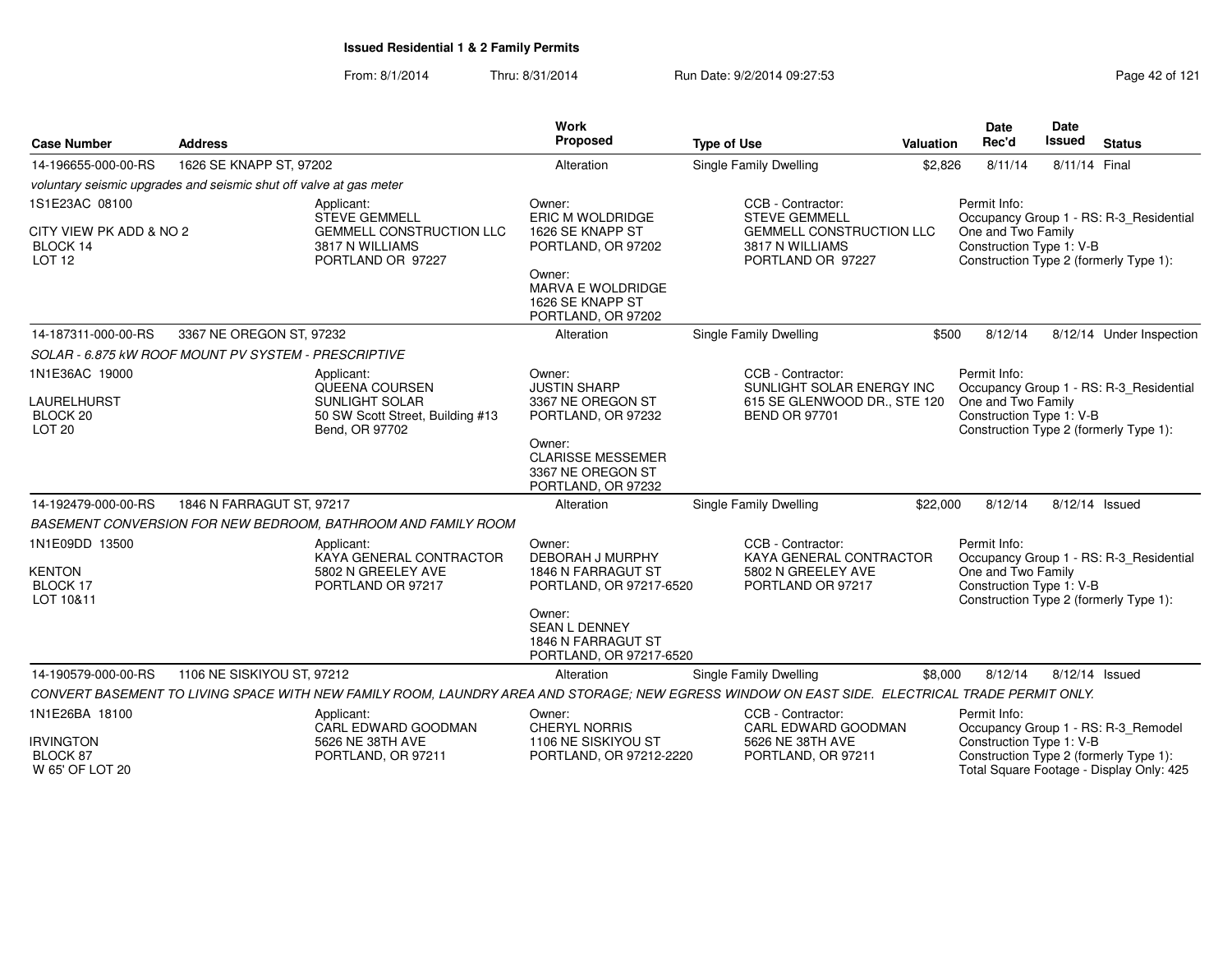|                                                                          |                                                                                                     | <b>Work</b>                                                                                                                                                |                                                                                                                                                                                                                                                                                                                        |           | <b>Date</b>                                                                                                                                         | <b>Date</b>                                                                       |  |  |
|--------------------------------------------------------------------------|-----------------------------------------------------------------------------------------------------|------------------------------------------------------------------------------------------------------------------------------------------------------------|------------------------------------------------------------------------------------------------------------------------------------------------------------------------------------------------------------------------------------------------------------------------------------------------------------------------|-----------|-----------------------------------------------------------------------------------------------------------------------------------------------------|-----------------------------------------------------------------------------------|--|--|
| <b>Case Number</b>                                                       | <b>Address</b>                                                                                      | Proposed                                                                                                                                                   | <b>Type of Use</b>                                                                                                                                                                                                                                                                                                     | Valuation | Rec'd                                                                                                                                               | <b>Issued</b><br><b>Status</b>                                                    |  |  |
| 14-157733-REV-01-RS                                                      | 13544 SE SHERMAN DR, 97233                                                                          | Alteration                                                                                                                                                 | Single Family Dwelling                                                                                                                                                                                                                                                                                                 |           | \$<br>8/12/14                                                                                                                                       | 8/12/14 Issued                                                                    |  |  |
|                                                                          | <b>REVISION TO CHANGE STRUCTURAL DETAILS ON S2 AND S3</b>                                           |                                                                                                                                                            |                                                                                                                                                                                                                                                                                                                        |           |                                                                                                                                                     |                                                                                   |  |  |
| 1S2E02DC 06000<br><b>KAYWOOD</b><br><b>BLOCK 5</b><br>LOT <sub>4</sub>   | Applicant:<br>DAVE SANDAHL<br><b>WEST COAST FORENSICS</b><br>3825 SW KELLY AVE<br>PORTLAND OR 97239 | Owner:<br><b>GARY R DECKER</b><br>13544 SE SHERMAN DR<br>PORTLAND, OR 97233-2026                                                                           | CCB - Contractor:<br>OREGON HOME IMPROVEMENT<br>CO INC<br>17255 PILKINGTON RD<br>LAKE OSWEGO, OR 97035                                                                                                                                                                                                                 |           | Permit Info:<br>Occupancy Group 1 - RS: R-3_Residential<br>One and Two Family<br>Construction Type 1: V-B<br>Construction Type 2 (formerly Type 1): |                                                                                   |  |  |
|                                                                          |                                                                                                     | Owner:<br>DEBRA L DECKER<br>13544 SE SHERMAN DR<br>PORTLAND, OR 97233-2026                                                                                 |                                                                                                                                                                                                                                                                                                                        |           |                                                                                                                                                     | Total Square Footage - Display Only: 480                                          |  |  |
| 14-191422-000-00-RS                                                      | 3224 NE 25TH AVE, 97212                                                                             | Alteration                                                                                                                                                 | Single Family Dwelling                                                                                                                                                                                                                                                                                                 | \$34,987  | 7/30/14                                                                                                                                             | 8/13/14 Under Inspection                                                          |  |  |
|                                                                          | REMODEL EXISTING BATHROOM. CHANGE EXISTING ALUMINUM WINDOW TO NEW WOOD WINDOW IN SAME OPENING.      |                                                                                                                                                            |                                                                                                                                                                                                                                                                                                                        |           |                                                                                                                                                     |                                                                                   |  |  |
| 1N1E25BB 09400<br><b>EDGEMONT</b><br><b>BLOCK 5</b><br>LOT <sub>18</sub> | Applicant:<br>ADAM<br><b>ARCIFORM LLC</b><br>2303 N RANDOLPH AVE<br>PORTLAND, OR 97227              | Owner:<br>MICHAEL E DEMBROW<br>3224 NE 25TH AVE<br>PORTLAND, OR 97212-2503<br>Owner:<br>CATHERINE H DEMBROW<br>3224 NE 25TH AVE<br>PORTLAND, OR 97212-2503 | CCB - Contractor:<br>POWER PLUMBING CO<br>PO BOX 19418<br><b>TIGARD, OR 97280</b><br>Web Page<br>Address:www.powerplumbingco.com<br>CCB - Contractor:<br>MASTER TECH ELECTRIC INC<br>PO BX 99<br>EAGLE CREEK OR 97022<br>CCB - Contractor:<br>ADAM<br><b>ARCIFORM LLC</b><br>2303 N RANDOLPH AVE<br>PORTLAND, OR 97227 |           | Permit Info:<br>One and Two Family<br>Construction Type 1: V-B                                                                                      | Occupancy Group 1 - RS: R-3_Residential<br>Construction Type 2 (formerly Type 1): |  |  |
| 14-197742-000-00-RS                                                      | 6520 NE WYGANT ST                                                                                   | Alteration                                                                                                                                                 | Single Family Dwelling                                                                                                                                                                                                                                                                                                 | \$2,500   | 8/13/14                                                                                                                                             | 8/13/14 Issued                                                                    |  |  |
|                                                                          | <b>VOLUNTARY SEISMIC STRENGTHENING AT INTERIOR PERIMETER OF FOUNDATION</b>                          |                                                                                                                                                            |                                                                                                                                                                                                                                                                                                                        |           |                                                                                                                                                     |                                                                                   |  |  |
| 1N2E20BC 04501                                                           | Applicant:<br><b>ERIKA ALTENHOFEN</b>                                                               | Owner:<br><b>JOHN P WASIUTYNSKI</b>                                                                                                                        | CCB - Contractor:<br><b>NEIL KELLY CO INC</b>                                                                                                                                                                                                                                                                          |           | Permit Info:                                                                                                                                        | Occupancy Group 1 - RS: R-3_Residential                                           |  |  |
| PARTITION PLAT 2000-156<br>LOT <sub>1</sub>                              | <b>NEIL KELLY</b><br>804 N ALBERTA ST<br>PORTLAND, OR 97217                                         | 6520 NE WYGANT ST<br>PORTLAND, OR 97218-3158<br>Owner:<br><b>LARA P WASIUTYNSKI</b><br>6520 NE WYGANT ST<br>PORTLAND, OR 97218-3158                        | 804 N ALBERTA ST<br>PORTLAND, OR 97217-2693                                                                                                                                                                                                                                                                            |           | One and Two Family<br>Construction Type 1: V-B                                                                                                      | Construction Type 2 (formerly Type 1):                                            |  |  |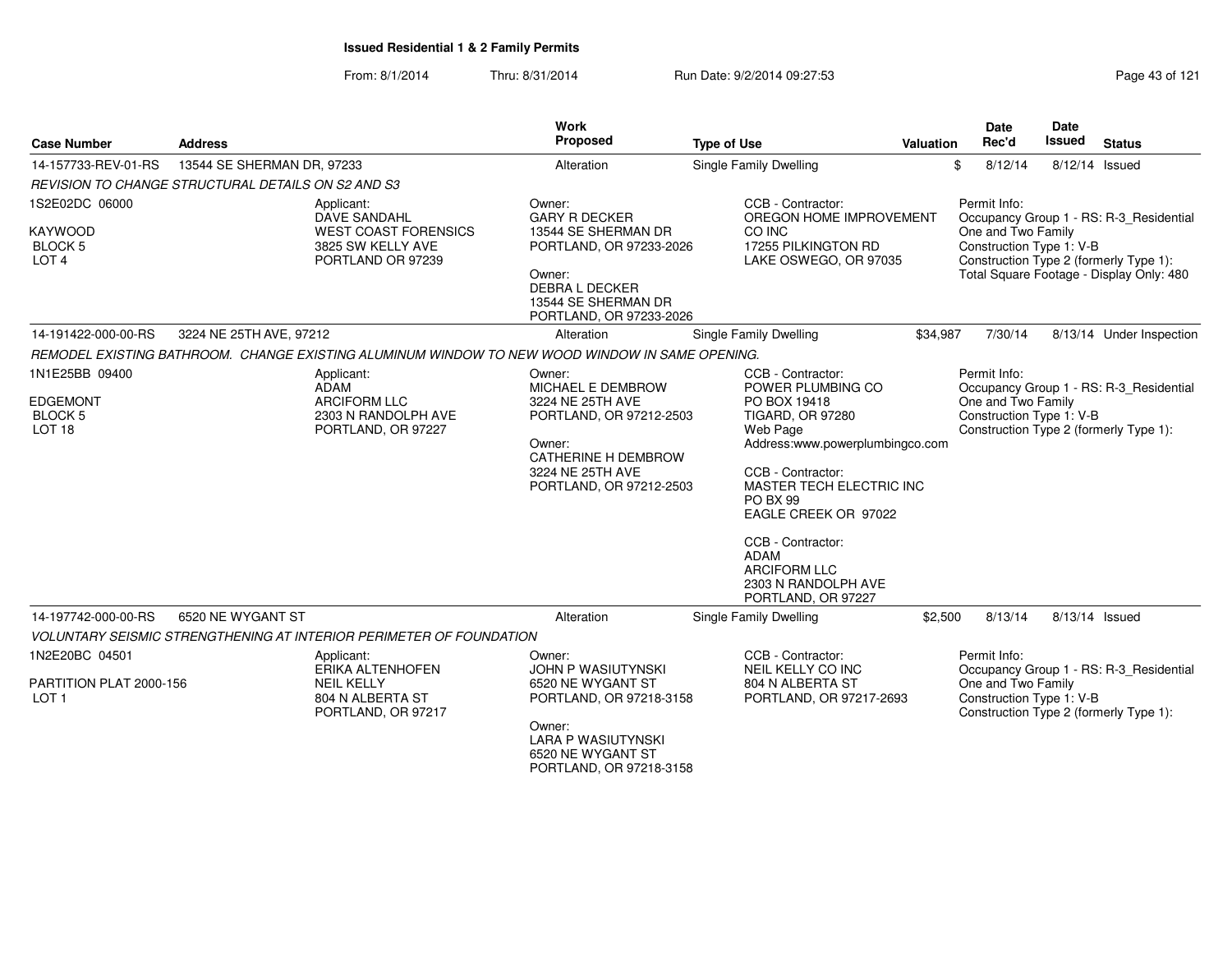From: 8/1/2014Thru: 8/31/2014 Run Date: 9/2/2014 09:27:53 Run Date: 9/2/2014 09:27:53

| <b>Case Number</b>                               | <b>Address</b>                                                                                                               | <b>Work</b><br><b>Proposed</b>                                                | <b>Type of Use</b>                                                                                                      | <b>Valuation</b> | Date<br>Rec'd                                  | <b>Date</b><br>Issued | <b>Status</b>                                                                      |
|--------------------------------------------------|------------------------------------------------------------------------------------------------------------------------------|-------------------------------------------------------------------------------|-------------------------------------------------------------------------------------------------------------------------|------------------|------------------------------------------------|-----------------------|------------------------------------------------------------------------------------|
| 14-183634-000-00-RS                              | 2525 NE 21ST AVE, 97212                                                                                                      | Alteration                                                                    | Single Family Dwelling                                                                                                  | \$35,000         | 8/13/14                                        |                       | 8/13/14 Issued                                                                     |
|                                                  | INTERIOR REMODEL TO REMOVE DOOR AND PATCH WALL; NEW WALL FOR BATHROOM SHOWER, NEW OPENING FOR STAIRS THAT GO UP TO THE ATTIC |                                                                               |                                                                                                                         |                  |                                                |                       |                                                                                    |
| 1N1E26DA 01300                                   | Applicant:<br>EURO CUSTOM CABINETS INC                                                                                       | Owner:<br>NICOLE A HOWELL                                                     | CCB - Contractor:<br>EURO CUSTOM CABINETS INC                                                                           |                  | Permit Info:                                   |                       | Occupancy Group 1 - RS: R-3_Remodel                                                |
| <b>IRVINGTON</b><br>BLOCK 24<br>LOT <sub>8</sub> | 7190 SE KING ROAD<br>MILWAUKIE, OR 97222                                                                                     | 2525 NE 21ST AVE<br>PORTLAND, OR 97212                                        | 7190 SE KING ROAD<br>MILWAUKIE, OR 97222                                                                                |                  | Construction Type 1: V-B                       |                       | Construction Type 2 (formerly Type 1):                                             |
|                                                  |                                                                                                                              |                                                                               | CCB - Contractor:<br><b>PRO CIRCUIT ELECTRIC LLC</b><br>PO BOX 3948<br>WILSONVILLE OR 97070                             |                  |                                                |                       |                                                                                    |
|                                                  |                                                                                                                              |                                                                               | CCB - Contractor:<br><b>RUMOLD HEATING &amp; AIR</b><br>CONDITIONING INC.<br><b>PO BOX 397</b><br>BEAVERCREEK, OR 97004 |                  |                                                |                       |                                                                                    |
| 14-191934-000-00-RS                              | 2124 SE ANKENY ST, 97214                                                                                                     | Alteration                                                                    | Single Family Dwelling                                                                                                  | \$28,673         | 8/13/14                                        |                       | 8/13/14 Under Inspection                                                           |
|                                                  | CONVERT BASEMENT TO LIVING SPACE TO INCLUDE; 2 NEW BEDROOMS, ENTRY AREA AND NEW LAUNDRY; NOT AN ADU                          |                                                                               |                                                                                                                         |                  |                                                |                       |                                                                                    |
| 1N1E35DD 04600                                   | Applicant:<br><b>JONATHON ZILKA</b>                                                                                          | Owner:<br>MICHAEL SZALAY                                                      | CCB - Contractor:<br>OPAL CREEK CONSTRUCTION LLC Occupancy Group 1 - RS: R-3_Remodel                                    |                  | Permit Info:                                   |                       |                                                                                    |
| DUNNS ADD<br><b>BLOCK 4</b><br>LOT 4 EXC E 25.5' | Zika Design LLC<br>5340 SW SHATTUCK RD<br>PORTLAND OR 97221                                                                  | 2124 SE ANKENY ST<br>PORTLAND, OR 97214                                       | 3519 NE 15TH AVE PMB507<br>PORTLAND, OR 97232                                                                           |                  | Construction Type 1: V-B                       |                       | Construction Type 2 (formerly Type 1):<br>Total Square Footage - Display Only: 780 |
|                                                  |                                                                                                                              | Owner:<br>ANDREA K HENDERSON<br>2124 SE ANKENY ST<br>PORTLAND, OR 97214       |                                                                                                                         |                  |                                                |                       |                                                                                    |
| 14-196539-000-00-RS                              | 2229 N FARRAGUT ST, 97217                                                                                                    | Alteration                                                                    | Single Family Dwelling                                                                                                  | \$400            | 8/13/14                                        |                       | 8/13/14 Issued                                                                     |
|                                                  | REMOVE ENCLOSED FRONT PORCH AND REMOVE ENCLOSED REAR COVERED PATIO                                                           |                                                                               |                                                                                                                         |                  |                                                |                       |                                                                                    |
| 1N1E09DC 11900                                   | Applicant:<br><b>WILLIAM LEWIS CARVER</b>                                                                                    | Owner:<br><b>WILLIAM CARVER</b>                                               | CCB - Contractor:<br><b>WILLIAM LEWIS CARVER</b>                                                                        |                  | Permit Info:<br>One and Two Family             |                       | Occupancy Group 1 - RS: R-3 Residential                                            |
| KENTON<br>BLOCK 33<br>E 50' OF LOT 5-8           | 1521 N JANTZEN AVE #328<br>PORTLAND, OR 97217                                                                                | 1521 N JANTZEN AVE #328<br>PORTLAND, OR 97217                                 | 1521 N JANTZEN AVE #328<br>PORTLAND, OR 97217                                                                           |                  | Construction Type 1: V-B                       |                       | Construction Type 2 (formerly Type 1):                                             |
| 14-197937-000-00-RS                              | 6905 SE 21ST AVE, 97202                                                                                                      | Alteration                                                                    | Single Family Dwelling                                                                                                  | \$4,700          | 8/13/14                                        |                       | 8/13/14 Under Inspection                                                           |
|                                                  | RAISE HEADER BETWEEN KITCHEN AND NOOK UP INTO THE JOISTS OF THE CEILING                                                      |                                                                               |                                                                                                                         |                  |                                                |                       |                                                                                    |
| 1S1E23AA 07500                                   | Applicant:<br>ANDREW KROGER                                                                                                  | Owner:<br><b>JEAN PACEWIC</b>                                                 | CCB - Contractor:<br>C & S QUALITY HOMECARE &                                                                           |                  | Permit Info:                                   |                       | Occupancy Group 1 - RS: R-3_Residential                                            |
| WESTMORELAND<br>BLOCK 27<br><b>LOT 15</b>        | 6905 SE 21ST AVE<br>PORTLAND, OR 97202-5649                                                                                  | 6905 SE 21ST AVE<br>PORTLAND, OR 97202-5649                                   | <b>REPAIR INC</b><br>PO BOX 82512<br>PORTLAND, OR 972820512                                                             |                  | One and Two Family<br>Construction Type 1: V-B |                       | Construction Type 2 (formerly Type 1):                                             |
|                                                  |                                                                                                                              | Owner:<br><b>ANDREW KROGER</b><br>6905 SE 21ST AVE<br>PORTLAND, OR 97202-5649 |                                                                                                                         |                  |                                                |                       |                                                                                    |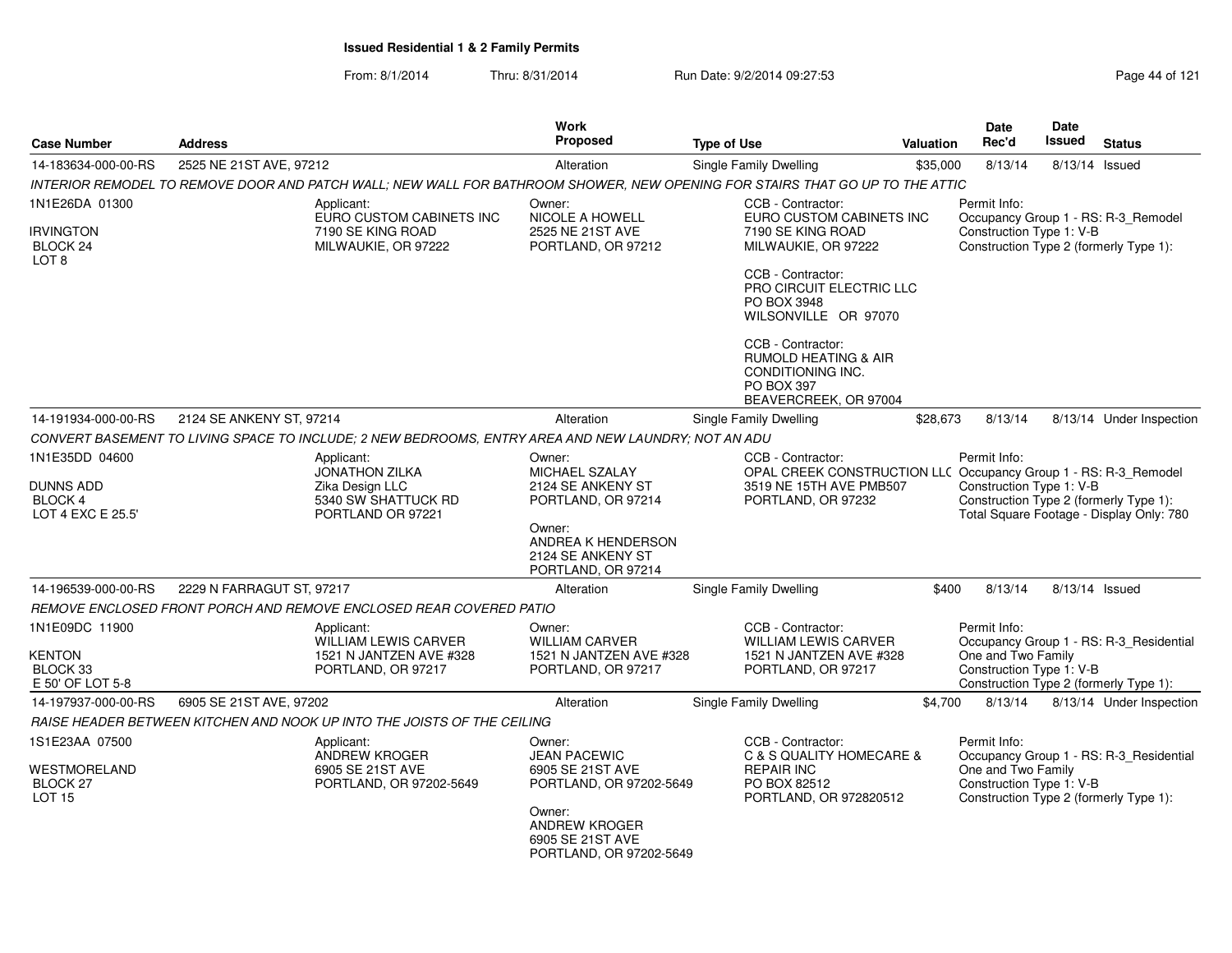From: 8/1/2014

Thru: 8/31/2014 **Run Date: 9/2/2014 09:27:53** Page 45 of 121

| <b>Case Number</b>                                                            | <b>Address</b>                   |                                                                                                                                                                        | <b>Work</b><br><b>Proposed</b>                                                                          | <b>Type of Use</b> |                                                                                         | <b>Valuation</b> | <b>Date</b><br>Rec'd                                                                              | <b>Date</b><br><b>Issued</b> | <b>Status</b>                                                                      |
|-------------------------------------------------------------------------------|----------------------------------|------------------------------------------------------------------------------------------------------------------------------------------------------------------------|---------------------------------------------------------------------------------------------------------|--------------------|-----------------------------------------------------------------------------------------|------------------|---------------------------------------------------------------------------------------------------|------------------------------|------------------------------------------------------------------------------------|
| 14-198005-000-00-RS                                                           | 8739 SE KNAPP ST. 97266          |                                                                                                                                                                        | Alteration                                                                                              |                    | <b>Single Family Dwelling</b>                                                           | \$3,000          | 8/13/14                                                                                           | 8/13/14 Final                |                                                                                    |
|                                                                               |                                  | VOLUNTARY SEISMIC STRENGTHENING AT INTERIOR OF EXISTING FOUNDATION, CRAWLSPACE                                                                                         |                                                                                                         |                    |                                                                                         |                  |                                                                                                   |                              |                                                                                    |
| 1S2E21BD 08600<br>HOLLYWOOD                                                   |                                  | Applicant:<br><b>WESLEY FRANK JOHNSON SR</b><br>6106 NE RODNEY                                                                                                         | Owner:<br>PCLT DEVELOPMENT LLC<br>5288 N INTERSTATE AVE                                                 |                    | CCB - Contractor:<br><b>WESLEY FRANK JOHNSON SR</b><br>6106 NE RODNEY                   |                  | Permit Info:<br>One and Two Family                                                                |                              | Occupancy Group 1 - RS: R-3_Residential                                            |
| E 50' OF W 110' OF S 100' OF LOT 19                                           |                                  | PORTLAND, OR 972112558                                                                                                                                                 | PORTLAND, OR 97217-3767                                                                                 |                    | PORTLAND, OR 972112558                                                                  |                  | Construction Type 1: V-B                                                                          |                              | Construction Type 2 (formerly Type 1):                                             |
| 14-197854-000-00-RS                                                           | 4032 SE OGDEN ST - Unit A, 97202 |                                                                                                                                                                        | Alteration                                                                                              |                    | <b>Single Family Dwelling</b>                                                           | \$32,500         | 8/13/14                                                                                           | 8/13/14 Issued               |                                                                                    |
|                                                                               |                                  | CONVERT ATTACHED 2-STORY GARAGE TO ACCESSORY DWELLING UNIT; BUILD NEW STAIRS, NEW INTEROR WALLS. Mechanical, Electrical and Plumbing permits to be obtained separately |                                                                                                         |                    |                                                                                         |                  |                                                                                                   |                              |                                                                                    |
| 1S1E24AD 03900                                                                |                                  | Applicant:<br>ERIK P PIPER<br>4032 SE OGDEN ST<br>PORTLAND, OR 97202-7833                                                                                              | Owner:<br><b>ERIK P PIPER</b><br>4032 SE OGDEN ST<br>PORTLAND, OR 97202-7833                            |                    |                                                                                         |                  | Permit Info:<br>One and Two Family<br>Construction Type 1: V-B<br>Number of New Dwelling Units: 1 |                              | Occupancy Group 1 - RS: R-3_Residential<br>Construction Type 2 (formerly Type 1):  |
| 14-198210-000-00-RS                                                           | 5017 NE 32ND AVE, 97211          |                                                                                                                                                                        | Alteration                                                                                              |                    | <b>Single Family Dwelling</b>                                                           | \$70,000         | 8/13/14                                                                                           |                              | 8/13/14 Issued                                                                     |
|                                                                               |                                  | CONVERT BASEMENT TO HABITABLE SPACE BY ADDING A NEW BATHROOM AND REC ROOM; KITCHEN REMODEL ON MAIN FLOOR                                                               |                                                                                                         |                    |                                                                                         |                  |                                                                                                   |                              |                                                                                    |
| 1N1E24BA 18300<br>FOXCHASE ADD<br>BLOCK 13<br>LOT <sub>7</sub>                |                                  | Applicant:<br>JAMES FINNELL<br>ARTISTIC ADVANTAGE LLC<br>7952 SE MCBRIDE ST<br>PORTLAND, OR 97222                                                                      | Owner:<br><b>NATHAN B KENNEDY</b><br>5017 NE 32ND AVE<br>PORTLAND, OR 97211<br>Owner:                   |                    | CCB - Contractor:<br>ARTISTIC ADVANTAGE LLC<br>7952 SE MCBRIDE ST<br>PORTLAND, OR 97222 |                  | Permit Info:<br>One and Two Family<br>Construction Type 1: V-B                                    |                              | Occupancy Group 1 - RS: R-3_Residential<br>Construction Type 2 (formerly Type 1):  |
| 14-198202-000-00-RS                                                           | 3226 SE 8TH AVE, 97202           |                                                                                                                                                                        | ALEXIS L SANDERS<br>5017 NE 32ND AVE<br>PORTLAND, OR 97211                                              |                    | <b>Single Family Dwelling</b>                                                           | \$65,000         | 8/13/14                                                                                           |                              | 8/13/14 Under Inspection                                                           |
|                                                                               |                                  |                                                                                                                                                                        | Alteration                                                                                              |                    |                                                                                         |                  |                                                                                                   |                              |                                                                                    |
|                                                                               |                                  | MAIN FLOOR REMODEL TO INCLUDE WALL RECONFIGURATION FOR KITCHEN REMODEL AND ADDITION OF HALF BATH ON MAIN FLOOR; NEW WALLS ON SECOND FLOOR FOR NEW MASTER BA            |                                                                                                         |                    | CCB - Contractor:                                                                       |                  | Permit Info:                                                                                      |                              |                                                                                    |
| 1S1E11BC 03100<br><b>BEACON HTS</b><br>BLOCK <sub>1</sub><br>LOT <sub>9</sub> |                                  | Applicant:<br>MVL CONSTRUCTION INC<br>12042 SE SUNNYSIDE ROAD #397<br>CLACKAMAS, OR 97015                                                                              | Owner:<br>MADELEINE N ANDERSON-CLARK MVL CONSTRUCTION INC<br>3226 SE 8TH AVE<br>PORTLAND, OR 97202-2507 |                    | 12042 SE SUNNYSIDE ROAD #397<br>CLACKAMAS, OR 97015                                     |                  | One and Two Family<br>Construction Type 1: V-B                                                    |                              | Occupancy Group 1 - RS: R-3_Residential<br>Construction Type 2 (formerly Type 1):  |
| 14-198226-000-00-RS                                                           | 8948 NE WYGANT ST, 97220         |                                                                                                                                                                        | Alteration                                                                                              |                    | <b>Single Family Dwelling</b>                                                           | \$31.433         | 8/13/14                                                                                           |                              | 8/13/14 Under Inspection                                                           |
|                                                                               |                                  | CONVERT PORTION OF BASEMENT TO LIVING SPACE WITH NEW BEDROOM AND NEW BATHROOM: NEW EGRESS WINDOW ON SOUTH SIDE                                                         |                                                                                                         |                    |                                                                                         |                  |                                                                                                   |                              |                                                                                    |
| 1N2E21BD 09500                                                                |                                  | Applicant:<br><b>DAN COMFORT</b>                                                                                                                                       | Owner:<br><b>DAN COMFORT</b>                                                                            |                    |                                                                                         |                  | Permit Info:                                                                                      |                              | Occupancy Group 1 - RS: R-3_Residential                                            |
| ROSEWAY & PLAT 2<br>BLOCK 30<br>LOT <sub>5</sub>                              |                                  | 1963 N JANTZEN AVE<br>PORTLAND, OR 97217                                                                                                                               | 1963 N JANTZEN AVE<br>PORTLAND, OR 97217                                                                |                    |                                                                                         |                  | One and Two Family<br>Construction Type 1: V-B                                                    |                              | Construction Type 2 (formerly Type 1):<br>Total Square Footage - Display Only: 285 |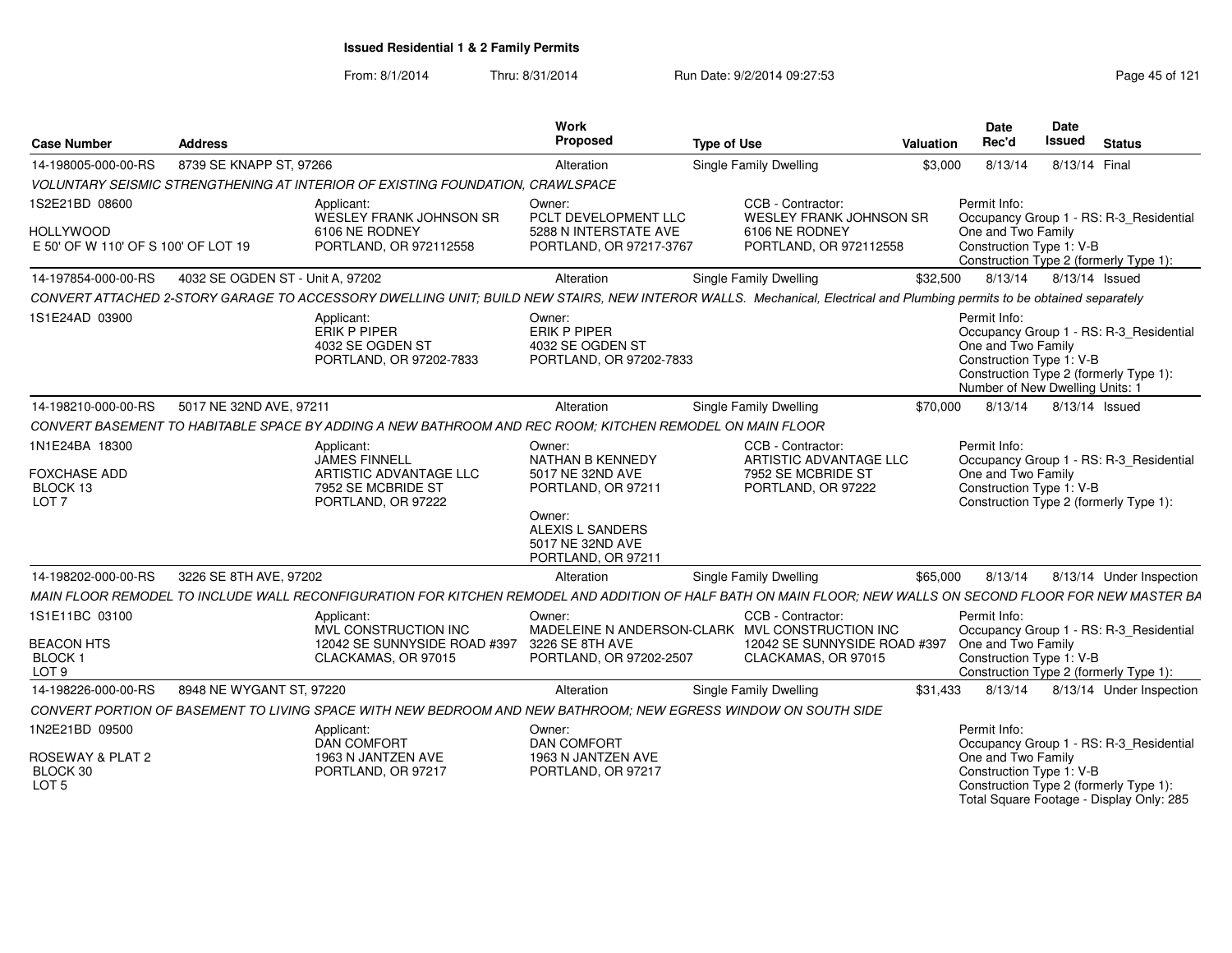| <b>Case Number</b>                                                          | <b>Address</b>                |                                                                                              | Work<br><b>Proposed</b>                                                                                                                                          | <b>Type of Use</b>                                                                                                                                              | Valuation | Date<br>Rec'd                                                                                            | Date<br>Issued         | <b>Status</b>                                                                   |
|-----------------------------------------------------------------------------|-------------------------------|----------------------------------------------------------------------------------------------|------------------------------------------------------------------------------------------------------------------------------------------------------------------|-----------------------------------------------------------------------------------------------------------------------------------------------------------------|-----------|----------------------------------------------------------------------------------------------------------|------------------------|---------------------------------------------------------------------------------|
| 14-167353-000-00-RS                                                         | 2885 NW SHENANDOAH TER. 97210 |                                                                                              | Alteration                                                                                                                                                       | Single Family Dwelling                                                                                                                                          | \$32,000  | 6/10/14                                                                                                  | 8/14/14 Issued         |                                                                                 |
|                                                                             |                               |                                                                                              |                                                                                                                                                                  | VOLUNTARY SEISMIC STRENGTHENING AT INTERIOR PERIMETER OF FOUNDATION. NEW CONCRETE WALLS AT INTERIOR TO REPAIR CRACKS                                            |           |                                                                                                          |                        |                                                                                 |
| 1N1E32AB 13100<br>WESTOVER TERR<br>BLOCK 11<br>LOT 8 EXC E 4'<br>LOT 9-11   |                               | Applicant:<br>PETER KARP<br><b>PLI SYSTEMS INC</b><br>3045 SE 61ST CT<br>HILLSBORO, OR 97123 | Owner:<br>RHIDIAN M M MORGAN<br>2885 NW SHENANDOAH TER<br>PORTLAND, OR 97210<br>Owner:<br><b>MARTHA W MORGAN</b><br>2885 NW SHENANDOAH TER<br>PORTLAND, OR 97210 | CCB - Contractor:<br>PETER KARP<br>PLI SYSTEMS INC<br>3045 SE 61ST CT<br>HILLSBORO, OR 97123                                                                    |           | Permit Info:<br>Construction Type 1: V-B<br>Construction Type 2 (formerly Type 1):                       |                        | Occupancy Group 1 - RS: R-3 Remodel                                             |
| 14-198349-000-00-RS                                                         | 2724 NE 20TH AVE, 97212       |                                                                                              | Alteration                                                                                                                                                       | Single Family Dwelling                                                                                                                                          | \$8.000   | 8/14/14                                                                                                  |                        | 8/14/14 Under Inspection                                                        |
|                                                                             |                               |                                                                                              |                                                                                                                                                                  | ADD NEW EGRESS WINDOW TO UNFINISHED BASEMENT, INSULATE EXTERIOR WALL/****ADD 1 BRANCH CIRCUIT 8/15/14***/***ADD 1 UTILITY SINK 8/15/14***                       |           |                                                                                                          |                        |                                                                                 |
| 1N1E26AD 09000<br><b>IRVINGTON</b><br>BLOCK 25<br>LOT 13                    |                               | Applicant:<br><b>STURN BUILDING LLC</b><br>4739 SE 37TH AVE<br>PORTLAND, OR 97202            | Owner:<br><b>CYNTHIA PELLEY</b><br>2724 NE 20TH AVE<br>PORTLAND, OR 97212-3401<br>Owner:<br>MICHAEL PELLEY<br>2724 NE 20TH AVE                                   | CCB - Contractor:<br>STURN BUILDING LLC<br>4739 SE 37TH AVE<br>PORTLAND, OR 97202                                                                               |           | Permit Info:<br>Construction Type 1: V-B<br>Construction Type 2 (formerly Type 1):                       |                        | Occupancy Group 1 - RS: R-3_Remodel                                             |
|                                                                             |                               |                                                                                              | PORTLAND, OR 97212-3401                                                                                                                                          |                                                                                                                                                                 |           |                                                                                                          |                        |                                                                                 |
| 14-191043-000-00-RS                                                         | 1223 NE GOING ST, 97211       |                                                                                              | Alteration                                                                                                                                                       | Single Family Dwelling                                                                                                                                          | \$13,969  | 8/14/14                                                                                                  |                        | 8/14/14 Under Inspection                                                        |
|                                                                             |                               |                                                                                              |                                                                                                                                                                  | CONVERT BASEMENT TO LIVING SPACE; FUR OUT WALLS TO CREATE NEW BEDROOM, BATHROOM; REPLACE STAIR STEPSAppeal #10995 GRANTED TO REBUILD STAIRS TO MEET BROCHURE    |           |                                                                                                          |                        |                                                                                 |
| 1N1E23BD 14700<br><b>HIGHLAND</b><br>BLOCK <sub>9</sub><br>W 50' OF LOT 7&8 |                               | Applicant:<br>STELLA M MARTINEZ<br>1223 NE GOING ST<br>PORTLAND, OR 97211                    | Owner:<br>STELLA M MARTINEZ<br>1223 NE GOING ST<br>PORTLAND, OR 97211                                                                                            |                                                                                                                                                                 |           | Permit Info:<br>Construction Type 1: V-B<br>Construction Type 2 (formerly Type 1):                       |                        | Occupancy Group 1 - RS: R-3 Remodel<br>Total Square Footage - Display Only: 380 |
| 14-198386-000-00-RS                                                         | 2815 NE 55TH AVE, 97213       |                                                                                              | Alteration                                                                                                                                                       | Single Family Dwelling                                                                                                                                          | \$55,000  |                                                                                                          | 8/14/14 8/14/14 Issued |                                                                                 |
|                                                                             |                               |                                                                                              |                                                                                                                                                                  | CONVERT NEW 2ND FLOOR TO HABITABLE SPACE (2ND FLOOR ADDITION/STRUCTURAL WORK PERMITTED THROUGH FIR PROGRAM, SEE PERMIT 14-173089RS) PERMIT IS TO INSULATE AND F |           |                                                                                                          |                        |                                                                                 |
| 1N2E30AC 09700<br>ROSE CITY PK<br>BLOCK 94<br>LOT <sub>6</sub>              |                               | Applicant:<br><b>SKYE M NOLLKAMPER</b><br>2815 NE 55TH AVE<br>PORTLAND, OR 97213             | Owner:<br>STEVEN A NOLLKAMPER<br>2815 NE 55TH AVE<br>PORTLAND, OR 97213<br>Owner:<br><b>SKYE M NOLLKAMPER</b><br>2815 NE 55TH AVE<br>PORTLAND, OR 97213          |                                                                                                                                                                 |           | Permit Info:<br>One and Two Family<br>Construction Type 1: V-B<br>Construction Type 2 (formerly Type 1): |                        | Occupancy Group 1 - RS: R-3_Residential                                         |
| 14-198418-000-00-RS                                                         | 5556 SE 115TH AVE, 97266      |                                                                                              | Alteration                                                                                                                                                       | Single Family Dwelling                                                                                                                                          | \$5,000   | 8/14/14                                                                                                  |                        | 8/14/14 Under Inspection                                                        |
|                                                                             |                               |                                                                                              |                                                                                                                                                                  | REINSTALL FOOTINGS AND POSTS IN CRAWL SPACE WHERE REMOVED, INSTALL 6 MILL VAPOR BARRIER. OBTAIN COMBO BUILDING PERMIT TO INCLUDE ELECTRICAL PERMIT FOR ELECTRIC |           |                                                                                                          |                        |                                                                                 |
| 1S2E15DB 01100                                                              |                               | Applicant:<br>TB & JB INC                                                                    | Owner:<br>TB & JB INC                                                                                                                                            | CCB - Contractor:<br>DURANT CONTRACTING INC DBA                                                                                                                 |           | Permit Info:                                                                                             |                        | Occupancy Group 1 - RS: R-3 Residential                                         |
| KIRKPATRICK AC<br>BLOCK 2<br>N 75' OF LOT 5                                 |                               | 660 PORTLAND AVE<br>GLADSTONE, OR 97027-2118                                                 | 660 PORTLAND AVE<br>GLADSTONE, OR 97027-2118                                                                                                                     | <b>DURANT ELECTRIC</b><br>2727 SE 58TH AVE<br>PORTLAND, OR 972061442                                                                                            |           | One and Two Family<br>Construction Type 1: V-B<br>Construction Type 2 (formerly Type 1):                 |                        |                                                                                 |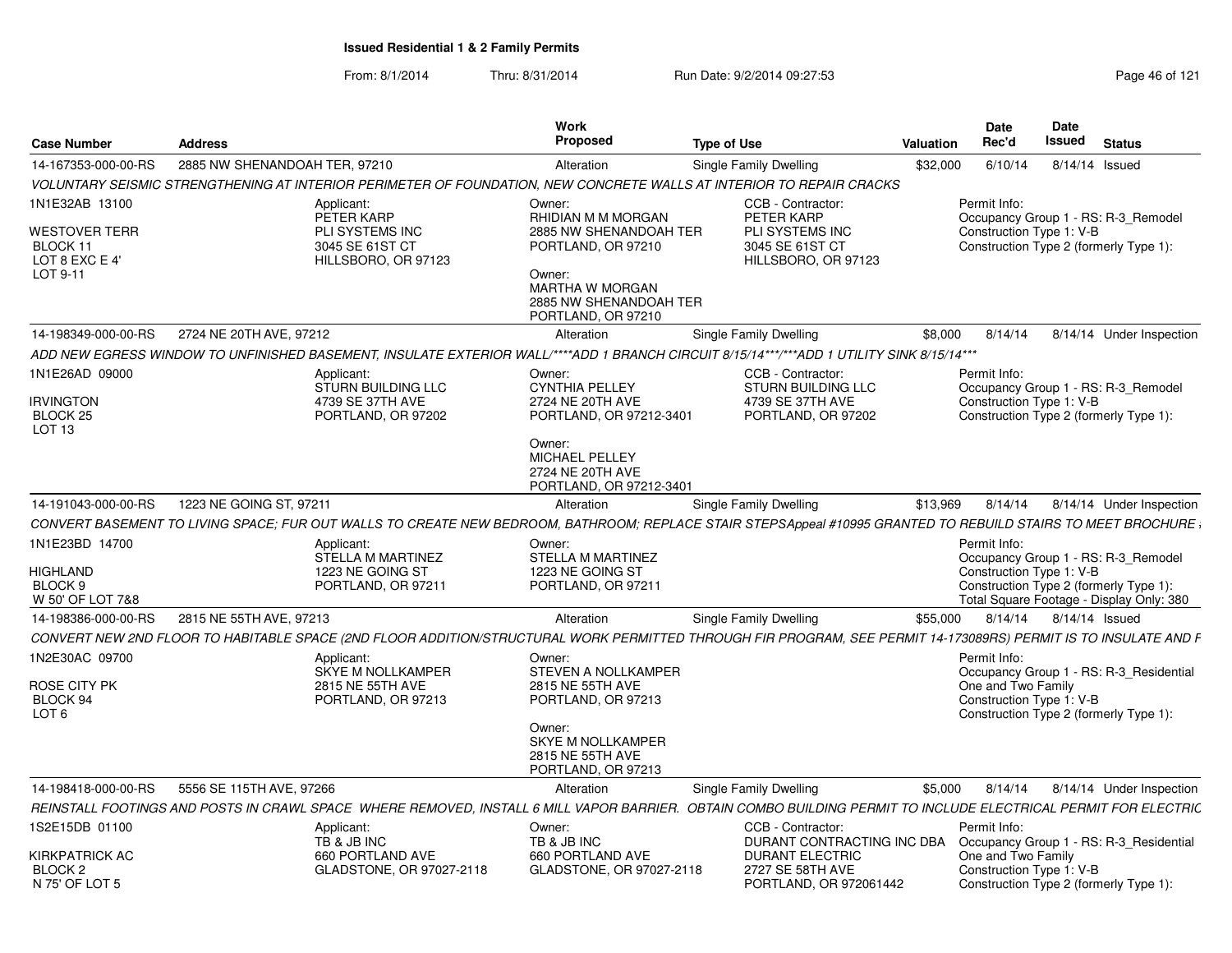From: 8/1/2014

Thru: 8/31/2014 Run Date: 9/2/2014 09:27:53 Research 21

| <b>Case Number</b>                                                       | <b>Address</b>              |                                                                                                                   | Work<br>Proposed                                                                                                                                                 | <b>Type of Use</b>                                                                                                                                                                                                            | Valuation | Date<br>Rec'd                                                  | <b>Date</b><br>Issued | Status                                                                                                                        |
|--------------------------------------------------------------------------|-----------------------------|-------------------------------------------------------------------------------------------------------------------|------------------------------------------------------------------------------------------------------------------------------------------------------------------|-------------------------------------------------------------------------------------------------------------------------------------------------------------------------------------------------------------------------------|-----------|----------------------------------------------------------------|-----------------------|-------------------------------------------------------------------------------------------------------------------------------|
| 14-197701-000-00-RS                                                      | 3207 NE 11TH AVE, 97212     |                                                                                                                   | Alteration                                                                                                                                                       | Single Family Dwelling                                                                                                                                                                                                        | \$40,000  | 8/14/14                                                        |                       | 8/14/14 Issued                                                                                                                |
|                                                                          |                             |                                                                                                                   |                                                                                                                                                                  | CONVERT BASEMENT TO LIVING SPACE, INCLUDES FAMILY ROOM, BATHROOM, BEDROOM WITH EGRESS WINDOW, LAUNDRY AREA AND STORAGE; MAIN FLOOR REMODEL KITCHEN; CHANGE                                                                    |           |                                                                |                       |                                                                                                                               |
| 1N1E26BA 09200<br><b>IRVINGTON</b><br>BLOCK 97<br>LOT <sub>5</sub>       |                             | Applicant<br><b>BOB STEELE</b><br><b>DESIGN INTELLIGENCE</b><br>3013 SE WASHOUGAL RIVER RD<br>WASHOUGAL, WA 98671 | Owner:<br>JOHN H SR FRAZIER<br>935 N WEBSTER ST<br>PORTLAND, OR 97217                                                                                            | CCB - Contractor:<br><b>WILDE PROPERTIES INC</b><br>3735 SE CLAY STE 204<br>PORTLAND, OR 97214                                                                                                                                |           | Permit Info:<br>One and Two Family<br>Construction Type 1: V-B |                       | Occupancy Group 1 - RS: R-3 Residential<br>Construction Type 2 (formerly Type 1):                                             |
| 14-197988-000-00-RS                                                      | 2316 NE AINSWORTH ST, 97211 |                                                                                                                   | Alteration                                                                                                                                                       |                                                                                                                                                                                                                               | \$20,000  | 8/14/14                                                        |                       | 8/14/14 Under Inspection                                                                                                      |
|                                                                          |                             |                                                                                                                   |                                                                                                                                                                  | Single Family Dwelling                                                                                                                                                                                                        |           |                                                                |                       |                                                                                                                               |
|                                                                          |                             |                                                                                                                   |                                                                                                                                                                  | CONVERT BASEMENT TO LIVING SPACE, NEW WALL TO CREATE LIVING AREA, CLOSET, NEW EGRESS WINDOW, INSULATE AND FURR OUT WALLS                                                                                                      |           |                                                                |                       |                                                                                                                               |
| 1N1E14DD 04600<br><b>IRVINGTON PK</b><br>BLOCK 13<br>LOT 3&4             |                             | Applicant<br>REDFISH CONTRACTORS, LLC.<br>P.O. BOX 13176<br>PORTLAND, OR 97213                                    | Owner:<br>NICHOLAS A THEDE<br>2316 NE AINSWORTH ST<br>PORTLAND, OR 97211<br>Owner:<br>STACEY K ELWOOD<br>2316 NE AINSWORTH ST                                    | CCB - Contractor:<br>REDFISH CONTRACTORS, LLC.<br>P.O. BOX 13176<br>PORTLAND, OR 97213<br>CCB - Contractor:<br>PRESTIGE ELECTRIC LLC<br>421 C STREET                                                                          |           | Permit Info:<br>One and Two Family<br>Construction Type 1: V-B |                       | Occupancy Group 1 - RS: R-3_Residential<br>Construction Type 2 (formerly Type 1):                                             |
|                                                                          |                             |                                                                                                                   | PORTLAND, OR 97211                                                                                                                                               | WASHOUGAL, WA 9867                                                                                                                                                                                                            |           |                                                                |                       |                                                                                                                               |
| 14-196741-000-00-RS                                                      | 4640 SW WATER AVE, 97201    |                                                                                                                   | Alteration                                                                                                                                                       | Single Family Dwelling                                                                                                                                                                                                        | \$8,000   | 8/14/14                                                        |                       | 8/14/14 Issued                                                                                                                |
|                                                                          |                             |                                                                                                                   |                                                                                                                                                                  | REPLACE WINDOW WITH NEW FRENCH DOORS AND BUILD NEW DECK WITH STAIRS. REPLACE POSTS AT EAST SIDE OF PORCH WITH FIRE WALL.                                                                                                      |           |                                                                |                       |                                                                                                                               |
| 1S1E15BA 04700<br>PORTLAND HMSTD<br>SUB OF LOT 2<br>BLOCK 4              |                             | Applicant<br>ERIKA A BYERS<br>4640 SW WATER AVE<br>PORTLAND, OR 97239-4032                                        | Owner:<br><b>M JR BYERS</b><br>4640 SW WATER AVE<br>PORTLAND, OR 97239-4032                                                                                      |                                                                                                                                                                                                                               |           | Permit Info:<br>One and Two Family<br>Construction Type 1: V-B |                       | Occupancy Group 1 - RS: R-3 Residential<br>Construction Type 2 (formerly Type 1):                                             |
| LOT <sub>6</sub>                                                         |                             |                                                                                                                   | Owner:<br><b>ERIKA A BYERS</b><br>4640 SW WATER AVE<br>PORTLAND, OR 97239-4032                                                                                   |                                                                                                                                                                                                                               |           |                                                                |                       |                                                                                                                               |
| 14-198559-000-00-RS                                                      | 10426 NW BRITTNEY CT, 97229 |                                                                                                                   | Alteration                                                                                                                                                       | Single Family Dwelling                                                                                                                                                                                                        | \$12,500  | 8/14/14 8/14/14 Final                                          |                       |                                                                                                                               |
|                                                                          |                             |                                                                                                                   |                                                                                                                                                                  | CONVERT BASEMENT TO LIVING SPACE; FURR OUT WALLS TO INCLUDE OFFICE AND ADD DOORS BETWEEN GARAGE AND OFFICE; ADD NEW WALL TO CREATE NEW BATHROOM IN THE BASEI                                                                  |           |                                                                |                       |                                                                                                                               |
| 1N1W26BC 02800<br><b>MILL POND</b><br><b>BLOCK 5</b><br>LOT <sub>2</sub> |                             | Applicant:<br>KONSTANTIN ANOROV<br>10426 NW BRITTNEY CT<br>PORTLAND, OR 97229-7577                                | Owner:<br>MARGARITA ANOROVA<br>10426 NW BRITTNEY CT<br>PORTLAND, OR 97229-7577<br>Owner:<br>KONSTANTIN ANOROV<br>10426 NW BRITTNEY CT<br>PORTLAND, OR 97229-7577 | CCB - Contractor:<br>SUNLIGHT ELECTRIC INC<br>2804 NE 65TH AVE SUITE D<br>VANCOUVER WA 98661<br>CCB - Contractor:<br><b>ZORI TENY</b><br>TTT CONSTRUCTION &<br>PLUMBING INC<br>9210 SW EDGEWOOD ST<br><b>TIGARD, OR 97223</b> |           | Permit Info:<br>One and Two Family<br>Construction Type 1: V-B |                       | Occupancy Group 1 - RS: R-3_Residential<br>Construction Type 2 (formerly Type 1):<br>Total Square Footage - Display Only: 686 |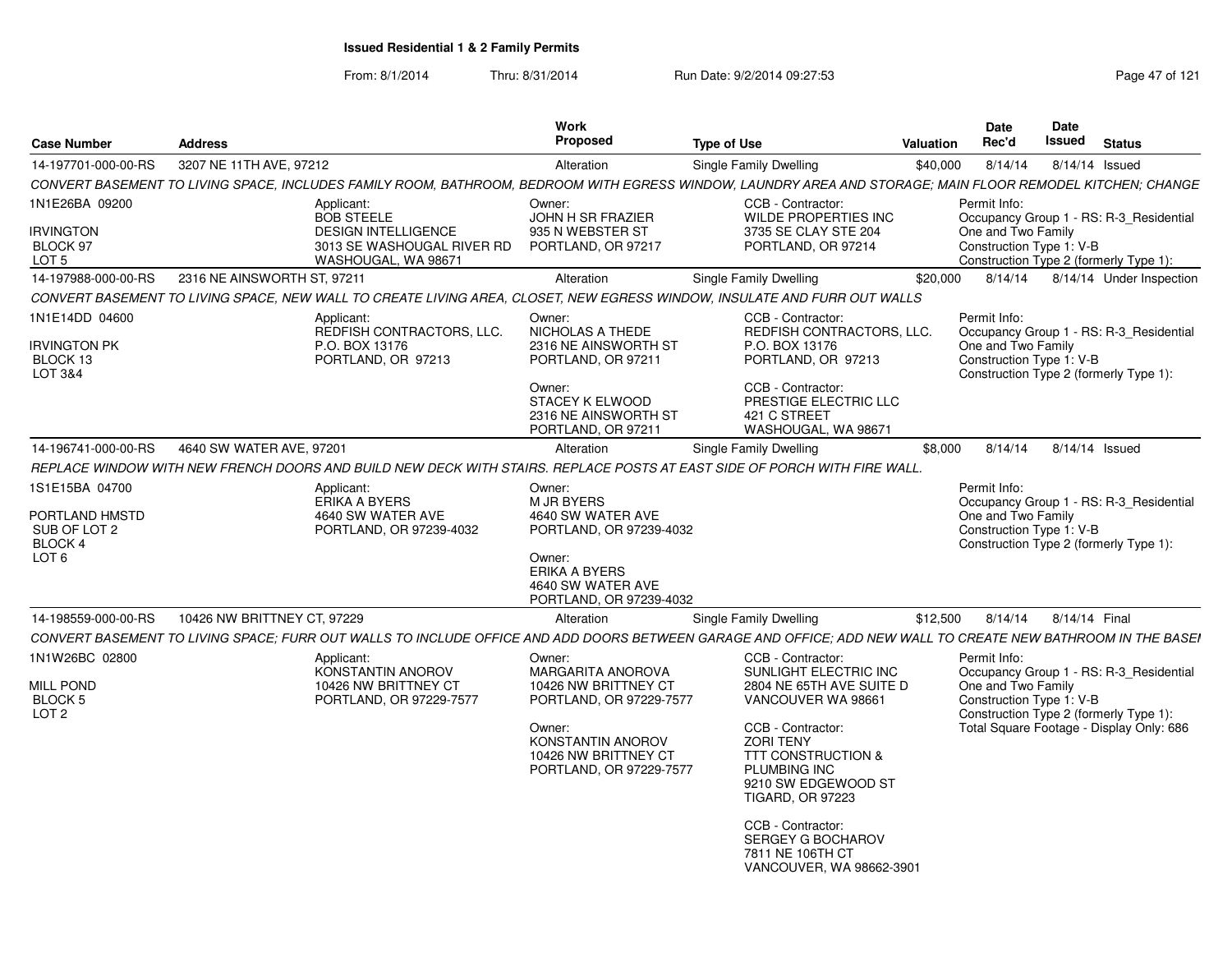| <b>Case Number</b>                                      | <b>Address</b>                                                                                                                                     |                                                                                   | <b>Type of Use</b>                                                                                       | Valuation | Date<br>Rec'd                                  | Date<br><b>Issued</b> | <b>Status</b>                                                                     |
|---------------------------------------------------------|----------------------------------------------------------------------------------------------------------------------------------------------------|-----------------------------------------------------------------------------------|----------------------------------------------------------------------------------------------------------|-----------|------------------------------------------------|-----------------------|-----------------------------------------------------------------------------------|
| 14-197686-000-00-RS                                     | 2622 SE 23RD AVE, 97202                                                                                                                            | Alteration                                                                        | Single Family Dwelling                                                                                   | \$30,000  | 8/13/14                                        |                       | 8/15/14 Under Inspection                                                          |
|                                                         | LOWER BASEMENT FLOOR PER ENGINEERING, CONVERT BASEMENT TO HABITABLE SPACE INCLUDING TWO BEDROOMS, FAMILY ROOM AND FULL BATHROOM. (2) TOILETS TOTAL |                                                                                   |                                                                                                          |           |                                                |                       |                                                                                   |
| 1S1E11AA 07800                                          | Applicant:                                                                                                                                         | Owner:                                                                            | CCB - Contractor:                                                                                        |           | Permit Info:                                   |                       |                                                                                   |
| <b>HENRYS ADD</b><br><b>BLOCK 5</b><br>LOT <sub>2</sub> | <b>MIKE ANDERSON</b><br>CDC CONSTRUCTION LLC<br>PO BOX 186768<br>Portland, OR 97286                                                                | <b>SARA M WALSH</b><br>2622 SE 23RD AVE<br>PORTLAND, OR 97202-1211                | <b>BOYLES ELECTRIC INC</b><br>PO BOX 1227<br><b>BORING, OR 97009</b>                                     |           | One and Two Family<br>Construction Type 1: V-B |                       | Occupancy Group 1 - RS: R-3 Residential<br>Construction Type 2 (formerly Type 1): |
|                                                         |                                                                                                                                                    | Owner:<br><b>DANIEL P WALSH</b><br>2622 SE 23RD AVE<br>PORTLAND, OR 97202-1211    | CCB - Contractor:<br><b>CONNECT PLUMBING</b><br>16023 S WINDY CITY RD<br>MULINO OR 97042                 |           |                                                |                       |                                                                                   |
|                                                         |                                                                                                                                                    |                                                                                   | CCB - Contractor:<br>MORGAN HEATING & COOLING IN<br>PO BOX 630<br>GRESHAM OR 97030                       |           |                                                |                       |                                                                                   |
|                                                         |                                                                                                                                                    |                                                                                   | CCB - Contractor:<br><b>MIKE ANDERSON</b><br>CDC CONSTRUCTION LLC<br>PO BOX 186768<br>Portland, OR 97286 |           |                                                |                       |                                                                                   |
| 14-198972-000-00-RS                                     | 4945 NE EVERETT ST, 97213                                                                                                                          | Alteration                                                                        | Single Family Dwelling                                                                                   | \$1,500   | 8/15/14                                        |                       | 8/15/14 Under Inspection                                                          |
|                                                         | OPEN UP WALL BETWEEN KITCHEN AND DINING ROOM, ADD HEADER ABOVE, PONY WALL AT WALK THROUGH AREA (TRADE PERMITS TO BE OBTAINED SEPARATELY)           |                                                                                   |                                                                                                          |           |                                                |                       |                                                                                   |
| 1N2E31CA 03500                                          | Applicant:                                                                                                                                         | Owner:                                                                            | CCB - Contractor:                                                                                        |           | Permit Info:                                   |                       |                                                                                   |
| <b>WEDOR ADD</b><br><b>BLOCK1</b><br>LOT <sub>11</sub>  | RAYMOND M WILSON<br>PO BOX 90041<br>PORTLAND, OR 97290                                                                                             | RACHAEL J FULLER<br>4945 NE EVERETT ST<br>PORTLAND, OR 97213-3001                 | <b>RAYMOND M WILSON</b><br>PO BOX 90041<br>PORTLAND, OR 97290                                            |           | Construction Type 1: V-B                       |                       | Occupancy Group 1 - RS: R-3_Remodel<br>Construction Type 2 (formerly Type 1):     |
|                                                         |                                                                                                                                                    | Owner:<br><b>MARK W FULLER</b><br>4945 NE EVERETT ST<br>PORTLAND, OR 97213-3001   |                                                                                                          |           |                                                |                       |                                                                                   |
| 14-198997-000-00-RS                                     | 6475 SW BURLINGAME PL, 97201                                                                                                                       | Alteration                                                                        | <b>Single Family Dwelling</b>                                                                            | \$2,500   | 8/15/14                                        | 8/15/14 Final         |                                                                                   |
|                                                         | REPAIR ROOF AT WEST SIDE OF HOUSE DUE TO TREE DAMAGE                                                                                               |                                                                                   |                                                                                                          |           |                                                |                       |                                                                                   |
| 1S1E16DD 02000                                          | Applicant:<br>Robert Hayden                                                                                                                        | Owner:<br><b>KYLE R GORMAN</b>                                                    | CCB - Contractor:<br><b>RAPID INTERVENTION TEAM INC</b>                                                  |           | Permit Info:                                   |                       | Occupancy Group 1 - RS: R-3_Remodel                                               |
| <b>BURLINGAME</b>                                       | Delta Studios, Architecture and                                                                                                                    | 6475 SW BURLINGAME PL                                                             | <b>PO BOX 51</b>                                                                                         |           | Construction Type 1: V-B                       |                       |                                                                                   |
| <b>BLOCK 52</b><br>LOT 13&14                            | Planning, LLC<br>3344 NE 25th Avenue                                                                                                               | PORTLAND, OR 97239                                                                | GLADSTONE, OR 97027                                                                                      |           |                                                |                       | Construction Type 2 (formerly Type 1):                                            |
|                                                         | Portland, OR 97212                                                                                                                                 | Owner:<br><b>CHARLENE D GORMAN</b><br>6475 SW BURLINGAME PL<br>PORTLAND, OR 97239 |                                                                                                          |           |                                                |                       |                                                                                   |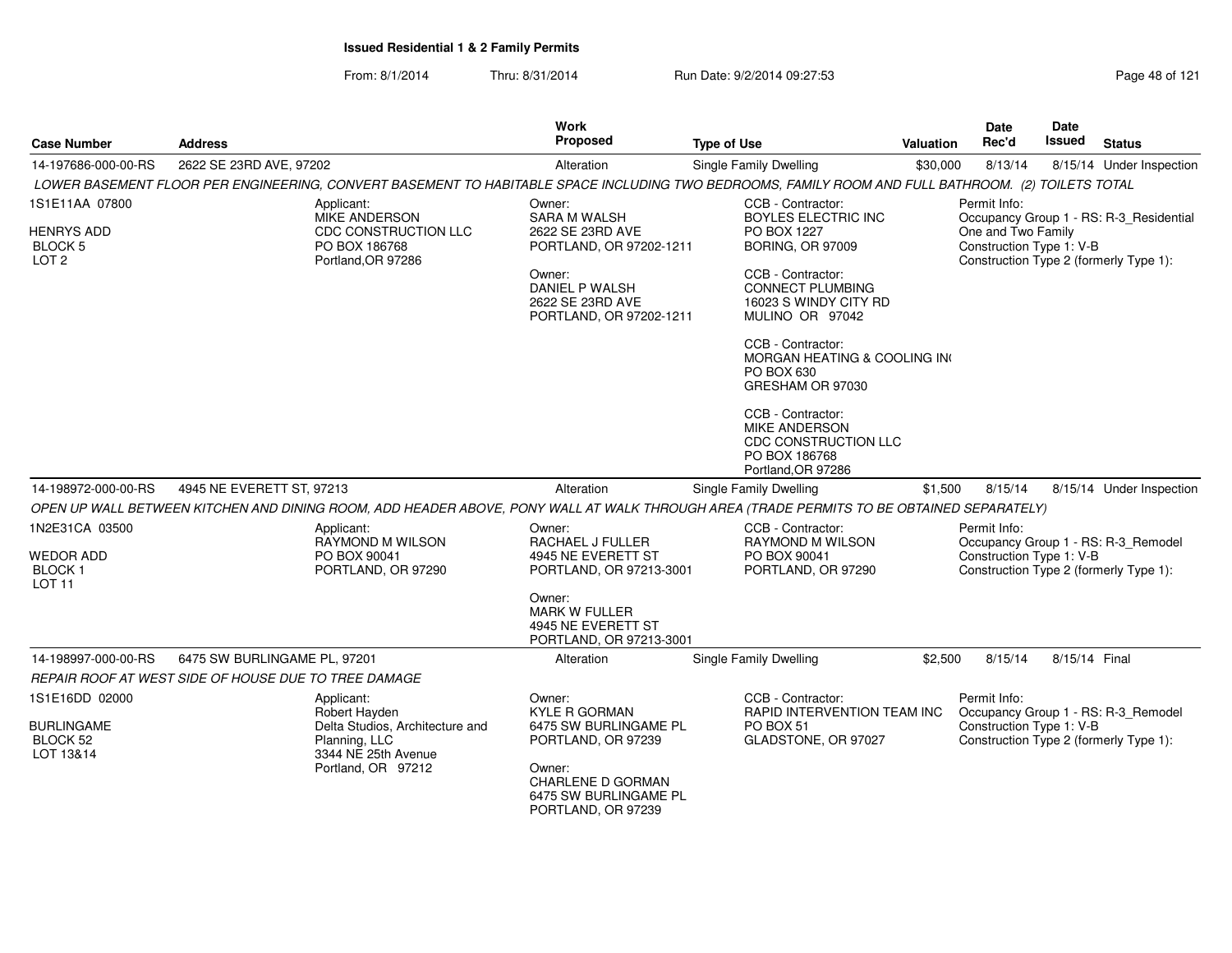From: 8/1/2014

Thru: 8/31/2014 Run Date: 9/2/2014 09:27:53 Research 2012 121

| <b>Case Number</b>                                                                                   | <b>Address</b>                  |                                                                                                                                                          | <b>Work</b><br><b>Proposed</b>                                                           | <b>Type of Use</b>                                                                                          | Valuation | <b>Date</b><br>Rec'd                                                        | Date<br>Issued | <b>Status</b>                                                                                                             |
|------------------------------------------------------------------------------------------------------|---------------------------------|----------------------------------------------------------------------------------------------------------------------------------------------------------|------------------------------------------------------------------------------------------|-------------------------------------------------------------------------------------------------------------|-----------|-----------------------------------------------------------------------------|----------------|---------------------------------------------------------------------------------------------------------------------------|
| 14-199007-000-00-RS                                                                                  | 14924 NE GRAHAM ST. 97230       |                                                                                                                                                          | Alteration                                                                               | Single Family Dwelling                                                                                      | \$150,000 | 8/15/14                                                                     | 8/15/14 Issued |                                                                                                                           |
|                                                                                                      |                                 | FIRE RESTORATION: REPLACE ROOF AND ALL OF THE FRAMING DAMAGED BY FIRE: NEW BATHROOM ON THE MAIN FLOOR USING EXISTING WALLS: VOLUNTARY SIESMIC UPGRADE    |                                                                                          |                                                                                                             |           |                                                                             |                |                                                                                                                           |
| 1N2E25BD 02700                                                                                       |                                 | Applicant:<br>ANDY STEMBER                                                                                                                               | Owner:<br>SOFIA S GONZALEZ                                                               | CCB - Contractor:<br>HAR BRO WEST. INC.                                                                     |           | Permit Info:                                                                |                |                                                                                                                           |
| COLUMBIA-SHORES<br>BLOCK <sub>2</sub><br><b>LOT 10</b>                                               |                                 | <b>JAS ENGINEERING</b><br>1419 WASHINGTON ST #100<br>OREGON CITY, OR 97045                                                                               | 14924 NE GRAHAM ST<br>PORTLAND, OR 97230                                                 | 10898 SW Tualatin-Sherwood Road<br>Tualatin OR 97062                                                        |           | Construction Type 1: V-B                                                    |                | Occupancy Group 1 - RS: R-3_Remodel<br>Construction Type 2 (formerly Type 1):                                             |
| 14-199102-000-00-RS                                                                                  | 5757 NE RODNEY AVE, 97211       |                                                                                                                                                          | Alteration                                                                               | Single Family Dwelling                                                                                      | \$100     | 8/15/14                                                                     | 8/15/14 Final  |                                                                                                                           |
|                                                                                                      |                                 | CUT BACK EAVE BACK SO IT IS 4 FT FROM PROPOSED PROPERTY LINE                                                                                             |                                                                                          |                                                                                                             |           |                                                                             |                |                                                                                                                           |
| 1N1E15DD 09500                                                                                       |                                 | Applicant:<br><b>BOB STEELE</b>                                                                                                                          | Owner:<br><b>WILDE PROPERTIES INC</b>                                                    | CCB - Contractor:<br><b>WILDE PROPERTIES INC</b>                                                            |           | Permit Info:                                                                |                | Occupancy Group 1 - RS: R-3 Residential                                                                                   |
| PIEDMONT<br>BLOCK 17<br>LOT <sub>6</sub>                                                             |                                 | <b>DESIGN INTELLIGENCE</b><br>3013 SE WASHOUGAL RIVER RD<br>WASHOUGAL, WA 98671                                                                          | 5757 NE RODNEY AVE<br>PORTLAND, OR 97211                                                 | 3735 SE CLAY STE 204<br>PORTLAND, OR 97214                                                                  |           | One and Two Family<br>Construction Type 1: V-B                              |                | Construction Type 2 (formerly Type 1):                                                                                    |
| 14-199320-000-00-RS                                                                                  | 1704 SE 22ND AVE, 97214         |                                                                                                                                                          | Alteration                                                                               | Single Family Dwelling                                                                                      | \$2,000   | 8/15/14                                                                     | 8/15/14 Issued |                                                                                                                           |
| <b>VOLUNTARY FOUNDATION ANCHORING</b>                                                                |                                 |                                                                                                                                                          |                                                                                          |                                                                                                             |           |                                                                             |                |                                                                                                                           |
| 1S1E02DA 09600                                                                                       |                                 | Applicant:<br>ANDREW OSBORN                                                                                                                              | Owner:<br><b>SHARON S FLEGAL</b>                                                         | CCB - Contractor:<br><b>MICHAEL WIEBER</b>                                                                  |           | Permit Info:                                                                |                | Occupancy Group 1 - RS: R-3 Residential                                                                                   |
| <b>COLONIAL HTS</b><br>BLOCK 6<br>LOT <sub>1</sub>                                                   |                                 | NW SEISMIC<br>2649 SE STEPHENS<br>PORTLAND OR 97214                                                                                                      | 1704 SE 22ND AVE<br>PORTLAND, OR 97214-4848                                              | <b>ELYSIUM CONSTRUCTION LLC</b><br>PO BOX 12010<br>PORTLAND OR 97212                                        |           | One and Two Family<br>Construction Type 1: V-B                              |                | Construction Type 2 (formerly Type 1):                                                                                    |
| 14-199328-000-00-RS                                                                                  | 2923 NE BROADWAY, 97212         |                                                                                                                                                          | Alteration                                                                               | Single Family Dwelling                                                                                      | \$2,000   | 8/15/14                                                                     | 8/15/14 Issued |                                                                                                                           |
| <b>VOLUNTARY FOUNDATION ANCHORING</b>                                                                |                                 |                                                                                                                                                          |                                                                                          |                                                                                                             |           |                                                                             |                |                                                                                                                           |
| 1N1E25CD 10000<br><b>MENDON PK</b><br>BLOCK 4<br>EXC S 20' TKN FOR E BROADWAY W 47 1/2'<br>OF LOT 15 |                                 | Applicant:<br><b>ANDREW OSBORN</b><br><b>NW SEISMIC</b><br>2649 SE STEPHENS<br>PORTLAND OR 97214                                                         | Owner:<br><b>JACOB WRY</b><br>2434 NE 8TH AVE<br>PORTLAND, OR 97212                      | CCB - Contractor:<br><b>MICHAEL WIEBER</b><br>ELYSIUM CONSTRUCTION LLC<br>PO BOX 12010<br>PORTLAND OR 97212 |           | Permit Info:<br>One and Two Family<br>Construction Type 1: V-B              |                | Occupancy Group 1 - RS: R-3 Residential<br>Construction Type 2 (formerly Type 1):                                         |
| 14-185583-000-00-RS                                                                                  | 626 SE 42ND AVE - Unit B, 97215 |                                                                                                                                                          | Alteration                                                                               | Single Family Dwelling                                                                                      | \$10,734  | 8/15/14                                                                     | 8/15/14 Issued |                                                                                                                           |
|                                                                                                      |                                 | CONVERT GARAGE TO ADU; MECHANICAL, ELECTRICAL, AND PLUMBING PERMITS TO BE OBTAINED SEPARATELY                                                            |                                                                                          |                                                                                                             |           |                                                                             |                |                                                                                                                           |
| 1S2E06BB 17300                                                                                       |                                 | Applicant:<br><b>NICK HARRIS</b><br>FORM DESIGN BUILD LLC<br>4557 NE 33RD AV<br>PORTLAND, OR 97211                                                       | Owner:<br><b>DIANA SMITH</b><br>626 SE 42ND AVE<br>PORTLAND, OR 97215-1603               | CCB - Contractor:<br><b>NICK HARRIS</b><br>FORM DESIGN BUILD LLC<br>4557 NE 33RD AV<br>PORTLAND, OR 97211   |           | Permit Info:<br>Construction Type 1: V-B<br>Number of New Dwelling Units: 1 |                | Occupancy Group 1 - RS: R-3 Remodel<br>Construction Type 2 (formerly Type 1):<br>Total Square Footage - Display Only: 292 |
| 14-190300-000-00-RS                                                                                  | 1500 SW HARRISON ST, 97201      |                                                                                                                                                          | Alteration                                                                               | Single Family Dwelling                                                                                      | \$16,000  | 8/15/14                                                                     |                | 8/15/14 Under Inspection                                                                                                  |
|                                                                                                      |                                 | CHANGE OF OCCUPANCY FROM R2 TO R3. RECONFIGURE BASEMENT TO ADD NEW BATHROOM, 2 NEW BEDROOM AND STUDY AND ADD BAR SINK (FORMER FRATERNITY HOUSE NOW SFR C |                                                                                          |                                                                                                             |           |                                                                             |                |                                                                                                                           |
| 1S1E04AC 06600<br>PORTLAND<br>SUB OF E 1/2 Z                                                         |                                 | Applicant:<br><b>BIRCH RUBENS</b><br>1535 SW MONTGOMERY ST<br>PORTLAND, OR 97201                                                                         | Owner:<br>THETA-EPSILON BUILDING ASSN<br>220 NW 2ND AVE #1000<br>PORTLAND, OR 97209-3953 |                                                                                                             |           | Permit Info:<br>One and Two Family<br>Construction Type 1: V-B              |                | Occupancy Group 1 - RS: R-3 Residential                                                                                   |
| <b>BLOCK 2 TL 6600</b><br>ORS 307.471<br>STUDENT HOUSING EXEMPTION:<br>POTENTIAL ADDITIONAL TAX      |                                 |                                                                                                                                                          |                                                                                          |                                                                                                             |           |                                                                             |                | Construction Type 2 (formerly Type 1):                                                                                    |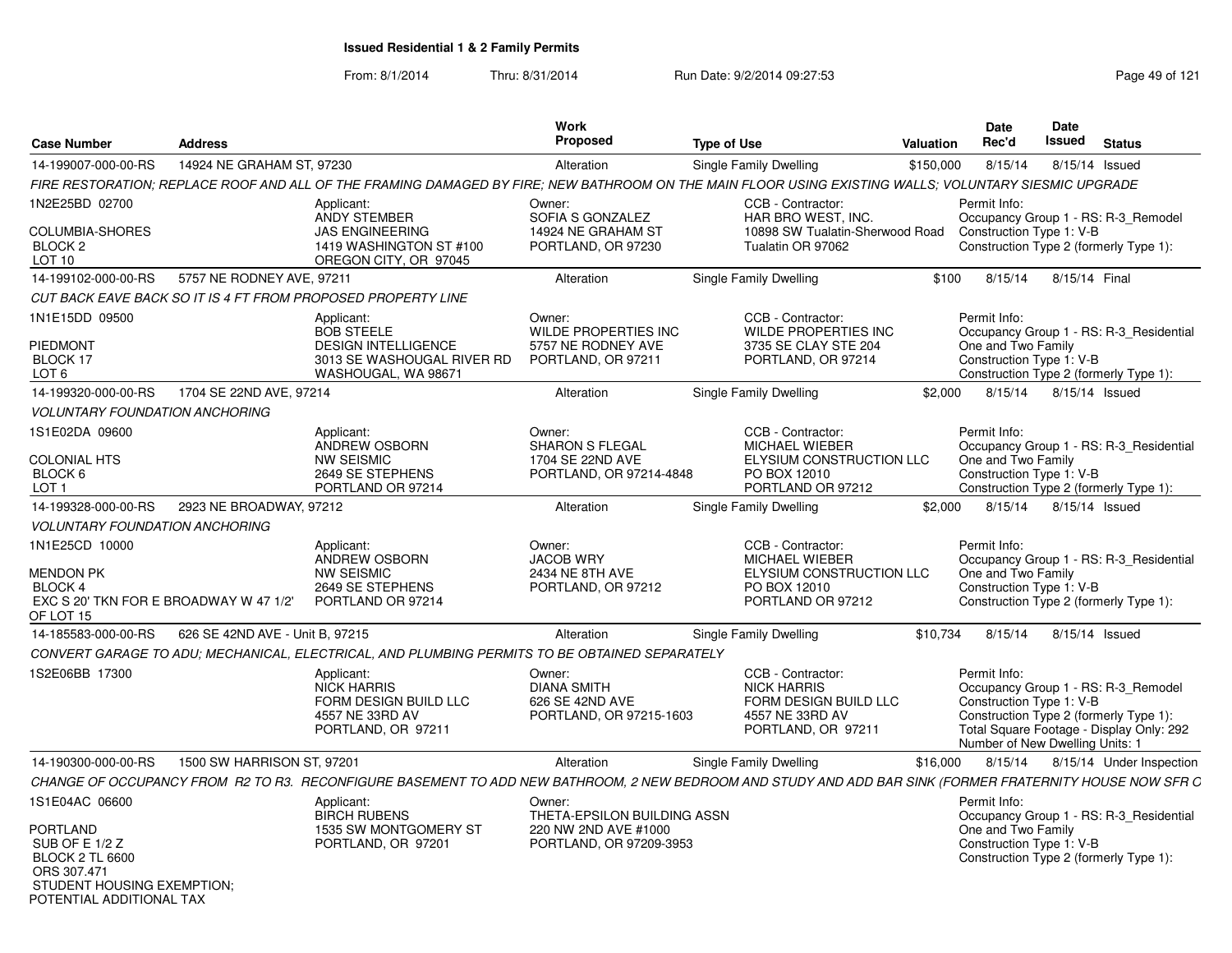From: 8/1/2014

Thru: 8/31/2014 Run Date: 9/2/2014 09:27:53 Research 2012 121

| <b>Case Number</b>                                                                  | <b>Address</b>          |                                                                                                                                                     | Work<br><b>Proposed</b>                                                                                                                                       | <b>Type of Use</b>                                                                                                                                                                                                                                                                                                                                       | Valuation | Date<br>Rec'd                                                  | Date<br><b>Issued</b> | <b>Status</b>                                                                     |
|-------------------------------------------------------------------------------------|-------------------------|-----------------------------------------------------------------------------------------------------------------------------------------------------|---------------------------------------------------------------------------------------------------------------------------------------------------------------|----------------------------------------------------------------------------------------------------------------------------------------------------------------------------------------------------------------------------------------------------------------------------------------------------------------------------------------------------------|-----------|----------------------------------------------------------------|-----------------------|-----------------------------------------------------------------------------------|
| 13-226673-REV-01-RS                                                                 | 6226 NE 15TH AVE, 97211 |                                                                                                                                                     | Alteration                                                                                                                                                    | <b>Single Family Dwelling</b>                                                                                                                                                                                                                                                                                                                            |           | \$<br>8/15/14                                                  | 8/15/14 Issued        |                                                                                   |
|                                                                                     |                         | REVISION-NO LONGER CHANGING PERLIN WALLS. ADDING A WALL PARALLEL TO PERLIN WALL                                                                     |                                                                                                                                                               |                                                                                                                                                                                                                                                                                                                                                          |           |                                                                |                       |                                                                                   |
| 1N1E14DB 18900                                                                      |                         | Applicant:<br><b>IAN BROWN</b>                                                                                                                      | Owner:<br><b>BRIGETTE STOICK</b>                                                                                                                              |                                                                                                                                                                                                                                                                                                                                                          |           | Permit Info:                                                   |                       | Occupancy Group 1 - RS: R-3_Remodel                                               |
| HIGHLAND PK<br>BLOCK <sub>7</sub><br>LOT 5                                          |                         | 6226 NE 15TH AVE<br>PORTLAND, OR 97211                                                                                                              | PO BOX 11898<br>PORTLAND, OR 97211-0898                                                                                                                       |                                                                                                                                                                                                                                                                                                                                                          |           | Construction Type 1: V-B                                       |                       | Construction Type 2 (formerly Type 1):                                            |
| 14-179471-000-00-RS                                                                 | 3045 NE 45TH AVE, 97213 |                                                                                                                                                     | Alteration                                                                                                                                                    | <b>Single Family Dwelling</b>                                                                                                                                                                                                                                                                                                                            | \$90,000  | 7/5/14                                                         |                       | 8/16/14 Under Inspection                                                          |
|                                                                                     |                         | REMODEL KITCHEN, ADD BATHROOM TO UPPER FLOOR, RELOCATE WINDOW AT THE TOP OF THE STAIRS. ENLARGE FRONT GABLE WINDOW. (TOTAL (2) TOILETS ON PROPERTY) |                                                                                                                                                               |                                                                                                                                                                                                                                                                                                                                                          |           |                                                                |                       |                                                                                   |
| 1N2E30BB 21200<br><b>BEAUMONT</b><br>BLOCK 13<br>LOT 1                              |                         | Applicant:<br><b>Gregor Mitchell</b><br>THE WORKS CONSTRUCTION<br>1215 SW MYRTLE DRIVE<br>PORTLAND OR 97201                                         | Owner:<br><b>ANDREW HOYER</b><br>3045 NE 45TH AVE<br>PORTLAND, OR 97213-1116<br>Owner:<br><b>GWENLYN BUSBY</b><br>3045 NE 45TH AVE<br>PORTLAND, OR 97213-1116 | CCB - Contractor:<br><b>GREGOR MITCHELL</b><br><b>MITCHELL INC</b><br>PO BOX 1121<br>PORTLAND OR 97207<br>Primary Contractor:<br>THE WORKS CONSTRUCTION                                                                                                                                                                                                  |           | Permit Info:<br>One and Two Family<br>Construction Type 1: V-B |                       | Occupancy Group 1 - RS: R-3_Residential<br>Construction Type 2 (formerly Type 1): |
| 14-189776-000-00-RS                                                                 | 617 SE 38TH AVE, 97214  |                                                                                                                                                     | Alteration                                                                                                                                                    | Single Family Dwelling                                                                                                                                                                                                                                                                                                                                   | \$25,000  | 7/25/14                                                        |                       | 8/16/14 Under Inspection                                                          |
|                                                                                     |                         | CONVERT REAR EXISTING MUD ROOM TO BATHROOM. (2) TOILETS TOTAL                                                                                       |                                                                                                                                                               |                                                                                                                                                                                                                                                                                                                                                          |           |                                                                |                       |                                                                                   |
| 1S1E01AA 14900<br>SUNNYSIDE & PLAT 2 & 3<br>BLOCK <sub>63</sub><br>S 1/2 OF LOT 8&9 |                         | Applicant:<br>RAINBOW VALLEY DESIGN &<br><b>CONSTRUCTION</b><br>785 GRANT STREET<br>EUGENE OR 97402                                                 | Owner:<br>JANICE L BELKNAP<br>617 SE 38TH AVE<br>PORTLAND, OR 97214                                                                                           | CCB - Contractor:<br>RAINBOW VALLEY DESIGN &<br><b>CONSTRUCTION</b><br>785 GRANT STREET<br>EUGENE OR 97402                                                                                                                                                                                                                                               |           | Permit Info:<br>One and Two Family<br>Construction Type 1: V-B |                       | Occupancy Group 1 - RS: R-3_Residential<br>Construction Type 2 (formerly Type 1): |
| 14-189220-000-00-RS                                                                 | 2731 NE BRYCE ST, 97212 |                                                                                                                                                     | Alteration                                                                                                                                                    | <b>Single Family Dwelling</b>                                                                                                                                                                                                                                                                                                                            | \$100,000 | 7/25/14                                                        |                       | 8/16/14 Under Inspection                                                          |
|                                                                                     |                         | KITCHEN AND BATHROOM REMODEL, MISC PLUMBING AND ELECTRICAL UPGRADES                                                                                 |                                                                                                                                                               |                                                                                                                                                                                                                                                                                                                                                          |           |                                                                |                       |                                                                                   |
| 1N1E24CB 16000<br><b>ALAMEDA PARK</b><br>BLOCK <sub>21</sub><br>LOT <sub>2</sub>    |                         | Applicant:<br>ANDREW GOLD<br><b>GOLD STAR DESIGN AND</b><br><b>CONSTRUCTION LLC</b><br>2528 SE SALMON ST<br>PORTLAND, OR 97214                      | Owner:<br><b>JOSH N DEVAN</b><br>2731 NE BRYCE ST<br>PORTLAND, OR 97212-1639                                                                                  | CCB - Contractor:<br><b>SAM HARDING INC</b><br>23833 NE GLISAN<br>WOOD VILLAGE, OR 97060-2942<br>CCB - Contractor:<br><b>COLUMBIA PLUMBING SERVICE</b><br>INC.<br>6626 SE HARNEY ST<br>PORTLAND OR 97206<br>CCB - Contractor:<br><b>ANDREW GOLD</b><br><b>GOLD STAR DESIGN AND</b><br><b>CONSTRUCTION LLC</b><br>2528 SE SALMON ST<br>PORTLAND, OR 97214 |           | Permit Info:<br>One and Two Family<br>Construction Type 1: V-B |                       | Occupancy Group 1 - RS: R-3_Residential<br>Construction Type 2 (formerly Type 1): |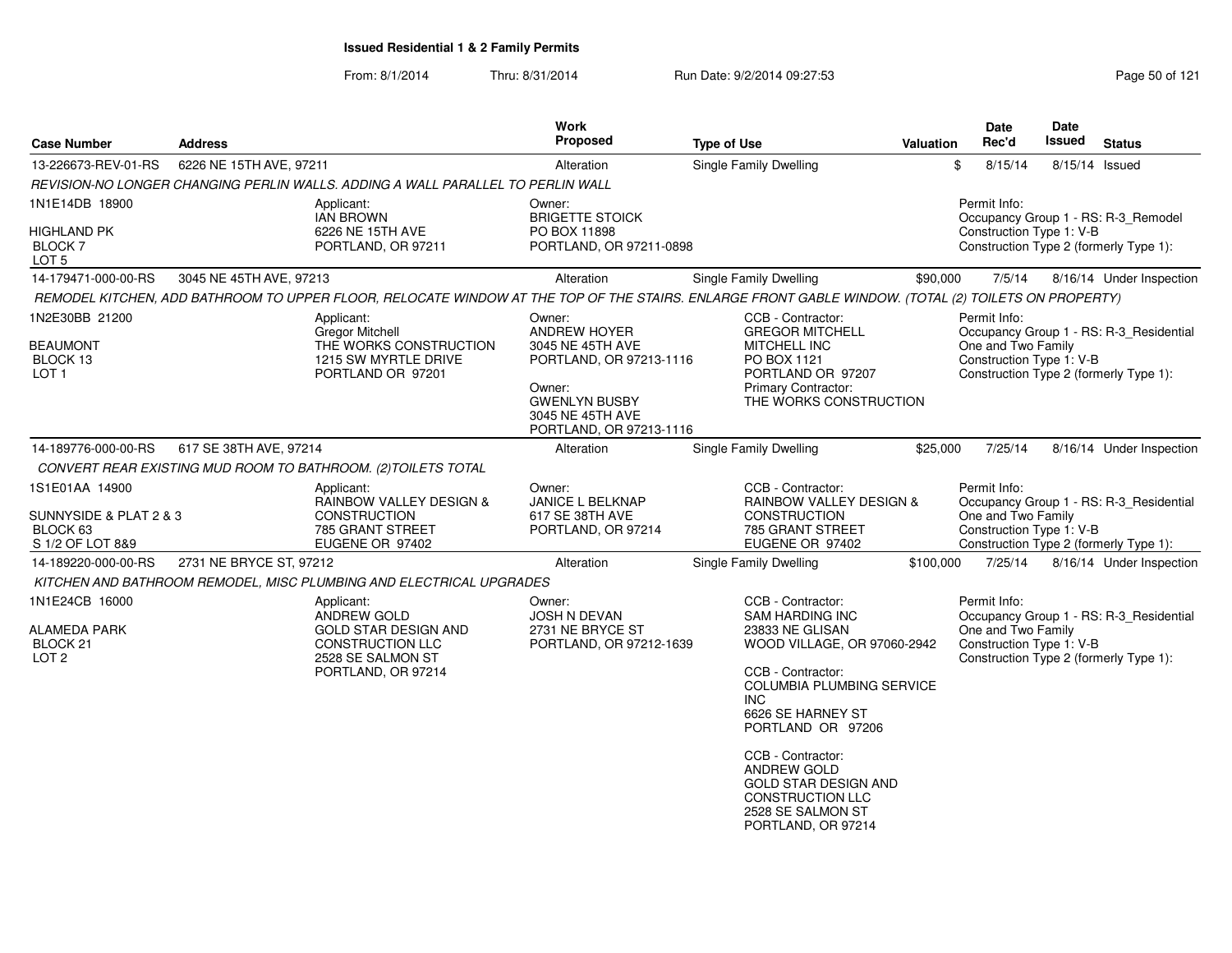| <b>Case Number</b>                                                                | <b>Address</b>                                           |                                                                                                                   | Work<br><b>Proposed</b>                                                                                                                                               | <b>Type of Use</b>                                                                                                                    | Valuation | <b>Date</b><br>Rec'd                                           | Date<br>Issued | <b>Status</b>                                                                                                             |
|-----------------------------------------------------------------------------------|----------------------------------------------------------|-------------------------------------------------------------------------------------------------------------------|-----------------------------------------------------------------------------------------------------------------------------------------------------------------------|---------------------------------------------------------------------------------------------------------------------------------------|-----------|----------------------------------------------------------------|----------------|---------------------------------------------------------------------------------------------------------------------------|
| 14-197687-000-00-RS                                                               | 2320 SE LADD AVE, 97214                                  |                                                                                                                   | Alteration                                                                                                                                                            | <b>Single Family Dwelling</b>                                                                                                         | \$25,000  | 8/13/14                                                        | 8/18/14        | Issued                                                                                                                    |
|                                                                                   |                                                          | REMODEL EXISTING MAIN FLOOR BATHROOM. REMOVE EXISTING ALUMINUM FRAME WINDOW AND REPLACE WITH WOOD TRANSOM WINDOW. |                                                                                                                                                                       |                                                                                                                                       |           |                                                                |                |                                                                                                                           |
| 1S1E02DC 02800<br><b>LADDS ADD</b><br>BLOCK 28<br>LOT 13                          |                                                          | Applicant:<br>WINNINGHAM CONSTRUCTION LLI LAURA L NELSON<br>15530 SE FRANCIS ST<br>PORTLAND, OR 97236             | Owner:<br>2320 SE LADD AVE<br>PORTLAND, OR 97214-5425                                                                                                                 | CCB - Contractor:<br>WINNINGHAM CONSTRUCTION LLI Occupancy Group 1 - RS: R-3_Residential<br>15530 SE FRANCIS ST<br>PORTLAND, OR 97236 |           | Permit Info:<br>One and Two Family<br>Construction Type 1: V-B |                | Construction Type 2 (formerly Type 1):                                                                                    |
| 14-194606-000-00-RS                                                               | 7052 N BORTHWICK AVE, 97217                              |                                                                                                                   | Alteration                                                                                                                                                            | Single Family Dwelling                                                                                                                | \$9.500   | 8/18/14                                                        |                | 8/18/14 Under Inspection                                                                                                  |
|                                                                                   |                                                          | KITCHEN REMODEL TO RECONFIGURE WALLS AND ADD NEW STAIRS LEADING TO BASEMENT. NO HABITABLE SPACE IN BASEMENT.      |                                                                                                                                                                       |                                                                                                                                       |           |                                                                |                |                                                                                                                           |
| 1N1E15BA 05500<br><b>SWINTON</b><br><b>BLOCK 53</b><br>LOT 23&24                  |                                                          | Applicant:<br><b>ALBERT KONZE</b><br>7052 N BORTHWICK AVE<br>PORTLAND, OR 97217-1616                              | Owner:<br><b>JULIE A KONZE</b><br>7052 N BORTHWICK AVE<br>PORTLAND, OR 97217-1616<br>Owner:<br><b>ALBERT KONZE</b><br>7052 N BORTHWICK AVE<br>PORTLAND, OR 97217-1616 | CCB - Contractor:<br>NATIVE AMERICAN YOUTH &<br><b>FAMILY CENTER</b><br>5135 NE COLUMBIA BLVD<br>PORTLAND, OR 97218                   |           | Permit Info:<br>Construction Type 1: V-B                       |                | Occupancy Group 1 - RS: R-3_Remodel<br>Construction Type 2 (formerly Type 1):<br>Total Square Footage - Display Only: 220 |
| 14-199860-000-00-RS                                                               | 1410 SE 167TH AVE, 97233                                 |                                                                                                                   | Alteration                                                                                                                                                            | Single Family Dwelling                                                                                                                | \$6,750   | 8/18/14                                                        |                | 8/18/14 Issued                                                                                                            |
|                                                                                   |                                                          | SOLAR - 5.1KW ROOF TOP MOUNTED PV SYSTEM - NON- PRESCIPTIVE                                                       |                                                                                                                                                                       |                                                                                                                                       |           |                                                                |                |                                                                                                                           |
| 1S3E06BD 09700<br>ANN WEAVER TR<br>BLOCK 1<br>LOT <sub>7</sub>                    |                                                          | Applicant:<br><b>MELISSA BENTLEY</b><br>SOLAR CITY CORPORATION<br>6132 NE 112TH AVE<br>PORTLAND, OR 97220         | Owner:<br><b>IRINEO GARCIA</b><br>1410 SE 167TH AVE<br>PORTLAND, OR 97233-4404<br>Owner:<br><b>MARTINA D GARCIA</b><br>1410 SE 167TH AVE<br>PORTLAND, OR 97233-4404   | CCB - Contractor:<br>SOLARCITY CORPORATION<br>6132 NE 112th AVE<br>PORTLAND, OR 97220                                                 |           | Permit Info:<br>One and Two Family<br>Construction Type 1: V-B |                | Occupancy Group 1 - RS: R-3_Residential<br>Construction Type 2 (formerly Type 1):                                         |
| 14-199833-000-00-RS                                                               | 11026 NE SISKIYOU ST, 97220                              |                                                                                                                   | Alteration                                                                                                                                                            | Single Family Dwelling                                                                                                                | \$6.750   | 8/18/14                                                        | 8/18/14 Final  |                                                                                                                           |
|                                                                                   |                                                          | SOLAR - 3.825KW ROOF MOUNTED SOLAR PV SYSTEM- NON -PRESCRIPTIVE                                                   |                                                                                                                                                                       |                                                                                                                                       |           |                                                                |                |                                                                                                                           |
| 1N2E27BD 00600<br><b>PARKROSE HTS</b><br><b>BLOCK7</b><br>E 1/2 OF LOT 6 EXC W 1' |                                                          | Applicant:<br>SOLARCITY CORPORATION<br>6132 NE 112th AVE<br>PORTLAND, OR 97220                                    | Owner:<br>TIMOTHY D LOWER<br>11026 NE SISKIYOU ST<br>PORTLAND, OR 97220                                                                                               | CCB - Contractor:<br>SOLARCITY CORPORATION<br>6132 NE 112th AVE<br>PORTLAND, OR 97220                                                 |           | Permit Info:<br>One and Two Family<br>Construction Type 1: V-B |                | Occupancy Group 1 - RS: R-3 Residential<br>Construction Type 2 (formerly Type 1):                                         |
| 14-199824-000-00-RS                                                               | 4230 SE 89TH AVE, 97266                                  |                                                                                                                   | Alteration                                                                                                                                                            | Single Family Dwelling                                                                                                                | \$500     | 8/18/14                                                        | 8/18/14 Final  |                                                                                                                           |
|                                                                                   | SOLAR - 4.59KW PV ROOF MOUNTED SOLAR ARRAY - PRESCIPTIVE |                                                                                                                   |                                                                                                                                                                       |                                                                                                                                       |           |                                                                |                |                                                                                                                           |
| 1S2E09CD 06400<br><b>ARDEN PARK</b><br>BLOCK <sub>3</sub><br>LOT 10 EXC PT IN ST  |                                                          | Applicant:<br>SOLARCITY CORPORATION<br>6132 NE 112th AVE<br>PORTLAND, OR 97220                                    | Owner:<br><b>KYLE COOKE</b><br>4230 SE 89TH AVE<br>PORTLAND, OR 97266<br>Owner:<br>STEPHANIE COOKE<br>4230 SE 89TH AVE<br>PORTLAND, OR 97266                          | CCB - Contractor:<br>SOLARCITY CORPORATION<br>6132 NE 112th AVE<br>PORTLAND, OR 97220                                                 |           | Permit Info:<br>One and Two Family<br>Construction Type 1: V-B |                | Occupancy Group 1 - RS: R-3_Residential<br>Construction Type 2 (formerly Type 1):                                         |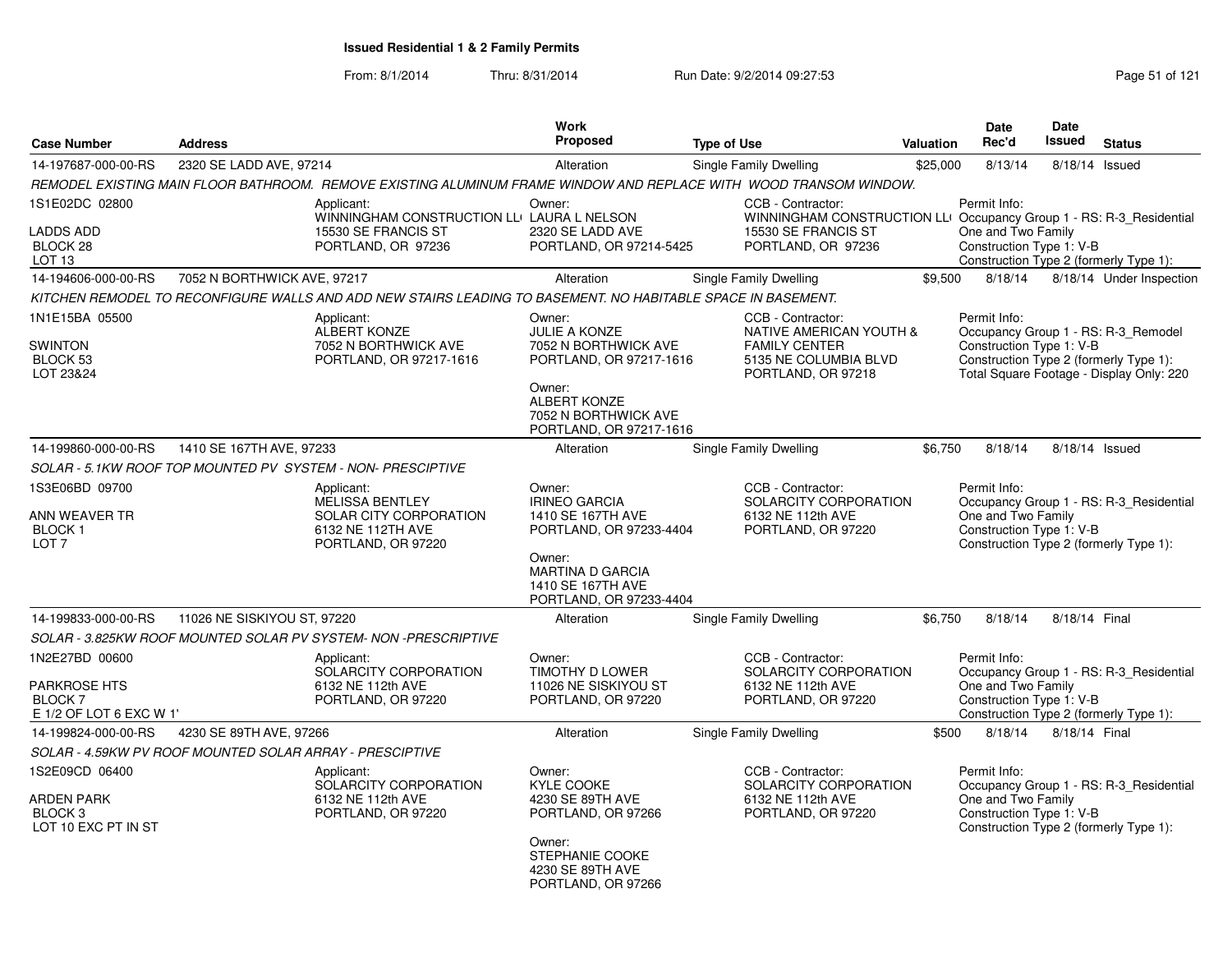From: 8/1/2014Thru: 8/31/2014 **Run Date: 9/2/2014 09:27:53** Page 52 of 121

|                                                                             |                                 |                                                                                             | <b>Work</b>                                                                           |                                                                                                                                       |           | Date                                                           | Date          |                                                                                   |
|-----------------------------------------------------------------------------|---------------------------------|---------------------------------------------------------------------------------------------|---------------------------------------------------------------------------------------|---------------------------------------------------------------------------------------------------------------------------------------|-----------|----------------------------------------------------------------|---------------|-----------------------------------------------------------------------------------|
| <b>Case Number</b>                                                          | <b>Address</b>                  |                                                                                             | Proposed                                                                              | <b>Type of Use</b>                                                                                                                    | Valuation | Rec'd                                                          | <b>Issued</b> | <b>Status</b>                                                                     |
| 14-200426-000-00-RS                                                         | 7520 SE BARBARA WELCH RD, 97236 |                                                                                             | Alteration                                                                            | Single Family Dwelling                                                                                                                | \$5,300   | 8/19/14                                                        |               | 8/19/14 Under Inspection                                                          |
|                                                                             |                                 | CREATE NEW WINDOW OPENING AT FAMILY ROOM IN DAYLIGHT BASEMENT                               |                                                                                       |                                                                                                                                       |           |                                                                |               |                                                                                   |
| 1S2E24BD 00700                                                              |                                 | Applicant:                                                                                  | Owner:                                                                                | CCB - Contractor:                                                                                                                     |           | Permit Info:                                                   |               |                                                                                   |
| SECTION 24 1S 2E<br>TL 700 0.27 ACRES SPLIT LEVY R337160<br>(R992241340)    |                                 | <b>BARKLEYS GENERAL</b><br><b>CONTRACTING LLC</b><br>4705 N GANTEBEIN<br>PORTLAND, OR 97217 | <b>ERIC D NAMIKAS</b><br>7520 SE BARBARA WELCH RD<br>PORTLAND, OR 97236-4805          | <b>JM3 ELECTRICAL &amp;</b><br><b>CONSTRUCTION LLC</b><br>10500 SW CLYDESDATE TERRACE Construction Type 1: V-B<br>BEAVERTON, OR 97008 |           | One and Two Family                                             |               | Occupancy Group 1 - RS: R-3_Residential<br>Construction Type 2 (formerly Type 1): |
|                                                                             |                                 |                                                                                             | Owner:<br><b>MISAO NAMIKAS</b><br>7520 SE BARBARA WELCH RD<br>PORTLAND, OR 97236-4805 | CCB - Contractor:<br><b>BARKLEYS GENERAL</b><br><b>CONTRACTING LLC</b><br>4705 N GANTEBEIN<br>PORTLAND, OR 97217                      |           |                                                                |               |                                                                                   |
| 14-200171-000-00-RS                                                         | 2524 NE 28TH AVE, 97212         |                                                                                             | Alteration                                                                            | Single Family Dwelling                                                                                                                | \$15,000  | 8/19/14                                                        |               | 8/19/14 Issued                                                                    |
|                                                                             |                                 | CONVERT BASEMENT TO LIVING SPACE, INCLUDES DEN, FAMILY ROOM, LAUNDRY ROOM, FURR OUT WALLS   |                                                                                       |                                                                                                                                       |           |                                                                |               |                                                                                   |
| 1N1E25CB 01000                                                              |                                 | Applicant:<br><b>BRIAN STEVENSON</b>                                                        | Owner:<br><b>MARK C STEVENSON</b>                                                     | CCB - Contractor:<br><b>BRIAN STEVENSON</b>                                                                                           |           | Permit Info:                                                   |               | Occupancy Group 1 - RS: R-3_Remodel                                               |
| <b>BOWERING TR</b><br>LOT 5 TL 1000                                         |                                 | CONSTRUCTION LLC<br>3123 NE KNOTT ST<br>PORTLAND, OR 97212                                  | 2524 NE 28TH AVE<br>PORTLAND, OR 97212-4916                                           | CONSTRUCTION LLC<br>3123 NE KNOTT ST<br>PORTLAND, OR 97212                                                                            |           | Construction Type 1: V-B                                       |               | Construction Type 2 (formerly Type 1):                                            |
|                                                                             |                                 |                                                                                             | Owner:<br><b>MARY R STEVENSON</b><br>2524 NE 28TH AVE<br>PORTLAND, OR 97212-4916      |                                                                                                                                       |           |                                                                |               |                                                                                   |
| 14-200533-000-00-RS                                                         | 3420 SE 56TH AVE, 97206         |                                                                                             | Alteration                                                                            | Single Family Dwelling                                                                                                                | \$500     | 8/19/14                                                        | 8/19/14 Final |                                                                                   |
|                                                                             |                                 | SOLAR INSTALLATION, 3.25kW PV SYSTEM ON ROOFTOP, PRESCRIPTIVE                               |                                                                                       |                                                                                                                                       |           |                                                                |               |                                                                                   |
| 1S2E07AC 02100<br><b>FRASERS ADD</b><br><b>BLOCK 4</b><br>LOT <sub>12</sub> |                                 | Applicant:<br>PREMIER ENERGY INC<br>556 SOMMERSET RD<br>WOODLAND, WA 98674                  | Owner:<br><b>DANIEL GOLD</b><br>3420 SE 56TH AVE<br>PORTLAND, OR 97206                | CCB - Contractor:<br>PREMIER ENERGY INC<br>556 SOMMERSET RD<br>WOODLAND, WA 98674                                                     |           | Permit Info:<br>One and Two Family<br>Construction Type 1: V-B |               | Occupancy Group 1 - RS: R-3_Residential<br>Construction Type 2 (formerly Type 1): |
|                                                                             |                                 |                                                                                             | Owner:<br><b>ELISE GOLD</b><br>3420 SE 56TH AVE<br>PORTLAND, OR 97206                 |                                                                                                                                       |           |                                                                |               |                                                                                   |
| 13-199691-REV-01-RS                                                         | 3518 NE TILLAMOOK ST, 97212     |                                                                                             | Alteration                                                                            | Single Family Dwelling                                                                                                                | \$        | 8/19/14                                                        |               | 8/19/14 Issued                                                                    |
|                                                                             |                                 | REVISION TO REMOVE BEDROOM LABEL FROM BASEMENT ROOM                                         |                                                                                       |                                                                                                                                       |           |                                                                |               |                                                                                   |
| 1N1E25DC 04000                                                              |                                 | Applicant:<br><b>FREDERIC W JR LOCKE</b>                                                    | Owner:<br>FREDERIC W JR LOCKE                                                         | CCB - Contractor:<br>ZB                                                                                                               |           | Permit Info:                                                   |               | Occupancy Group 1 - RS: R-3_Residential                                           |
| <b>HANCOCK ST ADD</b><br>BLOCK 4<br>LOT <sub>9</sub>                        |                                 | 3518 NE TILLAMOOK ST<br>PORTLAND, OR 97212-5157                                             | 3518 NE TILLAMOOK ST<br>PORTLAND, OR 97212-5157                                       | ZB CONSTRUCTION<br>12728 SE STEELE ST<br>PORTLAND, OR 97236                                                                           |           | One and Two Family<br>Construction Type 1: V-B                 |               | Construction Type 2 (formerly Type 1):                                            |
|                                                                             |                                 |                                                                                             | Owner:<br><b>HOLLY H LOCKE</b><br>3518 NE TILLAMOOK ST<br>PORTLAND, OR 97212-5157     |                                                                                                                                       |           |                                                                |               |                                                                                   |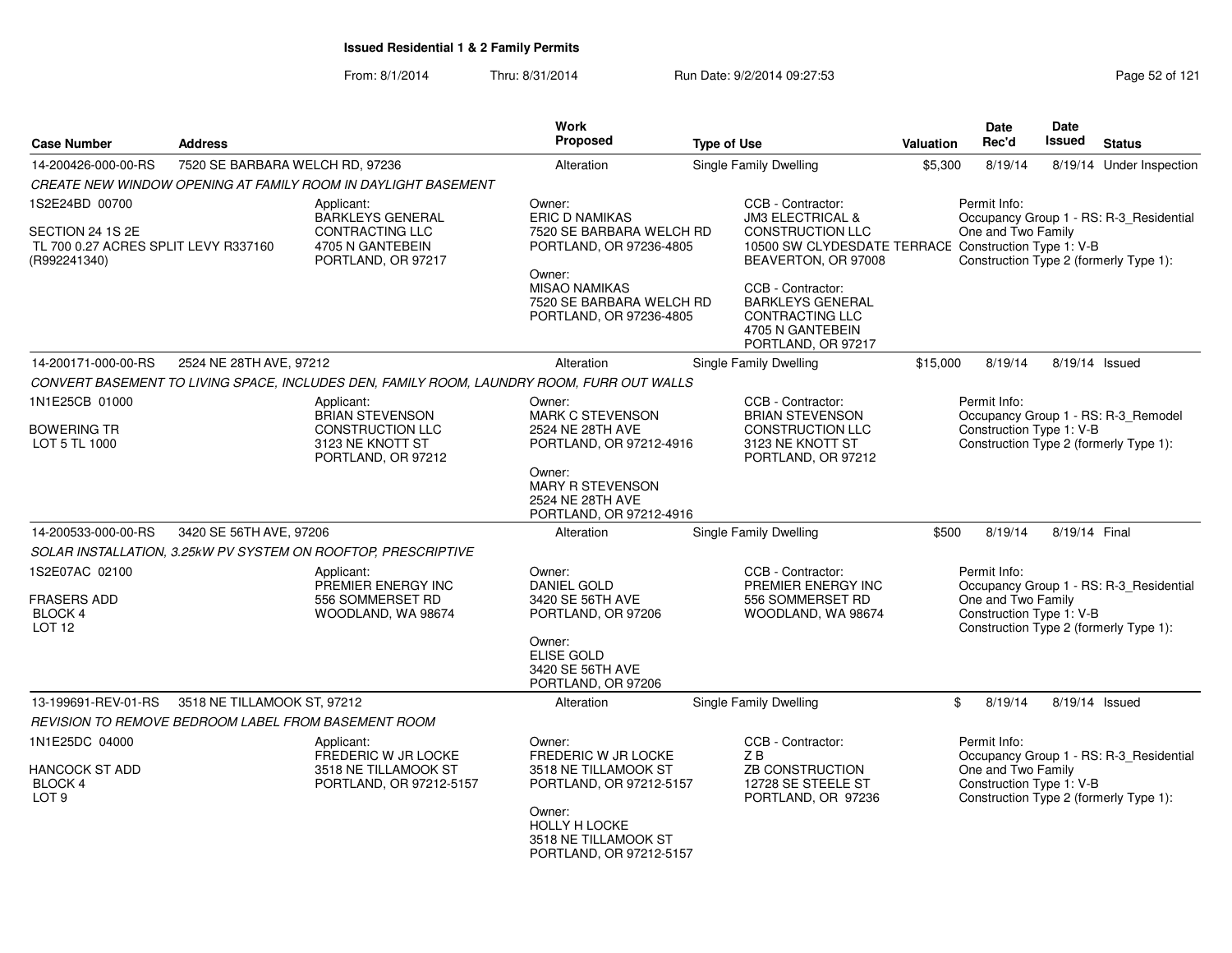| <b>Case Number</b>                                                             | <b>Address</b>                                                                                                                                              | Work<br>Proposed                                                                                                                                                  | <b>Type of Use</b>                                                                                                                                                                                                       | Valuation | <b>Date</b><br>Rec'd               | <b>Date</b><br>Issued    | <b>Status</b>                                                                                                             |
|--------------------------------------------------------------------------------|-------------------------------------------------------------------------------------------------------------------------------------------------------------|-------------------------------------------------------------------------------------------------------------------------------------------------------------------|--------------------------------------------------------------------------------------------------------------------------------------------------------------------------------------------------------------------------|-----------|------------------------------------|--------------------------|---------------------------------------------------------------------------------------------------------------------------|
| 14-198496-000-00-RS                                                            | 3233 E BURNSIDE ST, 97232                                                                                                                                   | Alteration                                                                                                                                                        | Single Family Dwelling                                                                                                                                                                                                   | \$36,723  | 8/19/14                            |                          | 8/19/14 Issued                                                                                                            |
|                                                                                | CONVERT BASEMENT TO LIVING SPACE TO CREATE MASTER SUITE, INCLUDES BEDROOM WITH NEW EGRESS WINDOW, LIVING AREA, LAUNDRY ROOM AND BATHROOM; MAIN FLOOR REMOVI |                                                                                                                                                                   |                                                                                                                                                                                                                          |           |                                    |                          |                                                                                                                           |
| 1N1E36CA 22800<br><b>LAURELHURST</b><br>BLOCK 83<br><b>LOT 25</b>              | Applicant:<br><b>DESIA GRAYBILL</b><br><b>ATOMIC DESIGN</b><br>8603 N FOX ST<br>PORTLAND, OR 97203                                                          | Owner:<br><b>BENJAMIN D CARMEL</b><br>3233 E BURNSIDE ST<br>PORTLAND, OR 97214<br>Owner:<br><b>STEPHANIE H CARMEL</b><br>3233 E BURNSIDE ST<br>PORTLAND, OR 97214 | CCB - Contractor:<br><b>VERNON LOEKS</b><br>NORTH BY NORTHWEST<br>326 S 15TH<br>ST HELENS, OR 97051<br>CCB - Contractor:<br>GABE'S HEATING AND COOLING<br>14606 SE RACHAL LN.<br>PORTLAND, OR 97236<br>CCB - Contractor: |           | Permit Info:                       | Construction Type 1: V-B | Occupancy Group 1 - RS: R-3_Remodel<br>Construction Type 2 (formerly Type 1):<br>Total Square Footage - Display Only: 999 |
|                                                                                |                                                                                                                                                             |                                                                                                                                                                   | SAGE SIDING INC<br>7025 SW 78TH AVE<br>PORTLAND, OR 97223                                                                                                                                                                |           |                                    |                          |                                                                                                                           |
| 14-200636-000-00-RS                                                            | 5614 N DETROIT AVE, 97217                                                                                                                                   | Alteration                                                                                                                                                        | Single Family Dwelling                                                                                                                                                                                                   | \$3,000   | 8/19/14                            |                          | 8/19/14 Issued                                                                                                            |
|                                                                                | ADD WALL TO CREATE HALF BATH IN EXISTING OFFICE/NOOK AREA ON MAIN FLOOR (2 BATHROOMS TOTAL)                                                                 |                                                                                                                                                                   |                                                                                                                                                                                                                          |           |                                    |                          |                                                                                                                           |
| 1N1E16DC 19300<br>PARK ADD TO ALBINA<br>BLOCK <sub>2</sub><br>LOT <sub>8</sub> | Applicant:<br>PHILIP A PITTSENBARGER<br>5614 N DETROIT AVE<br>PORTLAND, OR 97217                                                                            | Owner:<br>PHILIP A PITTSENBARGER<br>5614 N DETROIT AVE<br>PORTLAND, OR 97217<br>Owner:                                                                            |                                                                                                                                                                                                                          |           | Permit Info:                       | Construction Type 1: V-B | Occupancy Group 1 - RS: R-3_Remodel<br>Construction Type 2 (formerly Type 1):<br>Total Square Footage - Display Only: 22  |
|                                                                                |                                                                                                                                                             | JANET PITTSENBARGER<br>5614 N DETROIT AVE<br>PORTLAND, OR 97217                                                                                                   |                                                                                                                                                                                                                          |           |                                    |                          |                                                                                                                           |
| 14-183517-000-00-RS                                                            | 3983 NE 41ST AVE, 97212                                                                                                                                     | Alteration                                                                                                                                                        | Single Family Dwelling                                                                                                                                                                                                   | \$20,000  | 8/19/14                            |                          | 8/19/14 Issued                                                                                                            |
|                                                                                | INTERIOR REMODEL: MAIN FLOOR TO REMOVE WALL IN DINING ROOM AND ADD NEW WALL TO CREATE MUD ROOM: ADD TWO NEW WALLS ON THE SECOND FLOOR FOR NEW CLOSET AND AL |                                                                                                                                                                   |                                                                                                                                                                                                                          |           |                                    |                          |                                                                                                                           |
| 1N1E24DD 01900<br><b>WILSHIRE</b><br>BLOCK 17<br>S 55' OF LOT 1                | Applicant:<br><b>BONNIE HAROLD</b><br><b>BWH DESIGN</b><br><b>1705 FERN PL</b><br>LAKE OSWEGO, OR 97034                                                     | Owner:<br>PATRICK F DONALDSON<br>PO BOX 18152<br>PORTLAND, OR 97218-0152<br>Owner:<br>ROBERTA A DONALDSON<br>PO BOX 18152<br>PORTLAND, OR 97218-0152              | CCB - Contractor:<br>REVIVAL FINE HOME REMODELIN(Occupancy Group 1 - RS: R-3_Remodel<br><b>PO BOX 474</b><br>WEST LINN OR 97068                                                                                          |           | Permit Info:                       | Construction Type 1: V-B | Construction Type 2 (formerly Type 1):<br>Total Square Footage - Display Only: 400                                        |
| 14-200752-000-00-RS                                                            | 1732 NE CLACKAMAS ST. 97232                                                                                                                                 | Alteration                                                                                                                                                        | Single Family Dwelling                                                                                                                                                                                                   | \$5.000   | 8/19/14                            |                          | 8/19/14 Under Inspection                                                                                                  |
|                                                                                | UNDERPINNING FOUNDATION WITH 5 HELICAL PIERS                                                                                                                |                                                                                                                                                                   |                                                                                                                                                                                                                          |           |                                    |                          |                                                                                                                           |
| 1N1E35AB 04700<br><b>HOLLADAYS ADD</b><br>BLOCK 195<br>E 1/2 OF LOT 7&8        | Applicant:<br><b>KEVIN SPRINGER</b><br><b>TERRAFIRMA FOUNDATION</b><br><b>SYSTEMS</b><br>7910 SW HUNZIKER ST<br><b>TIGARD, OR 97233</b>                     | Owner:<br>ROBERT T HUFFMAN<br>1732 NE CLACKAMAS ST<br>PORTLAND, OR 97232<br>Owner:<br>LYNN L HARIG<br>1732 NE CLACKAMAS ST<br>PORTLAND, OR 97232                  | CCB - Contractor:<br><b>TERRAFIRMA FOUNDATION</b><br><b>SYSTEMS</b><br>1308 NW PARK ST<br>ROSEBURG, OR 97470                                                                                                             |           | Permit Info:<br>One and Two Family | Construction Type 1: V-B | Occupancy Group 1 - RS: R-3_Residential<br>Construction Type 2 (formerly Type 1):                                         |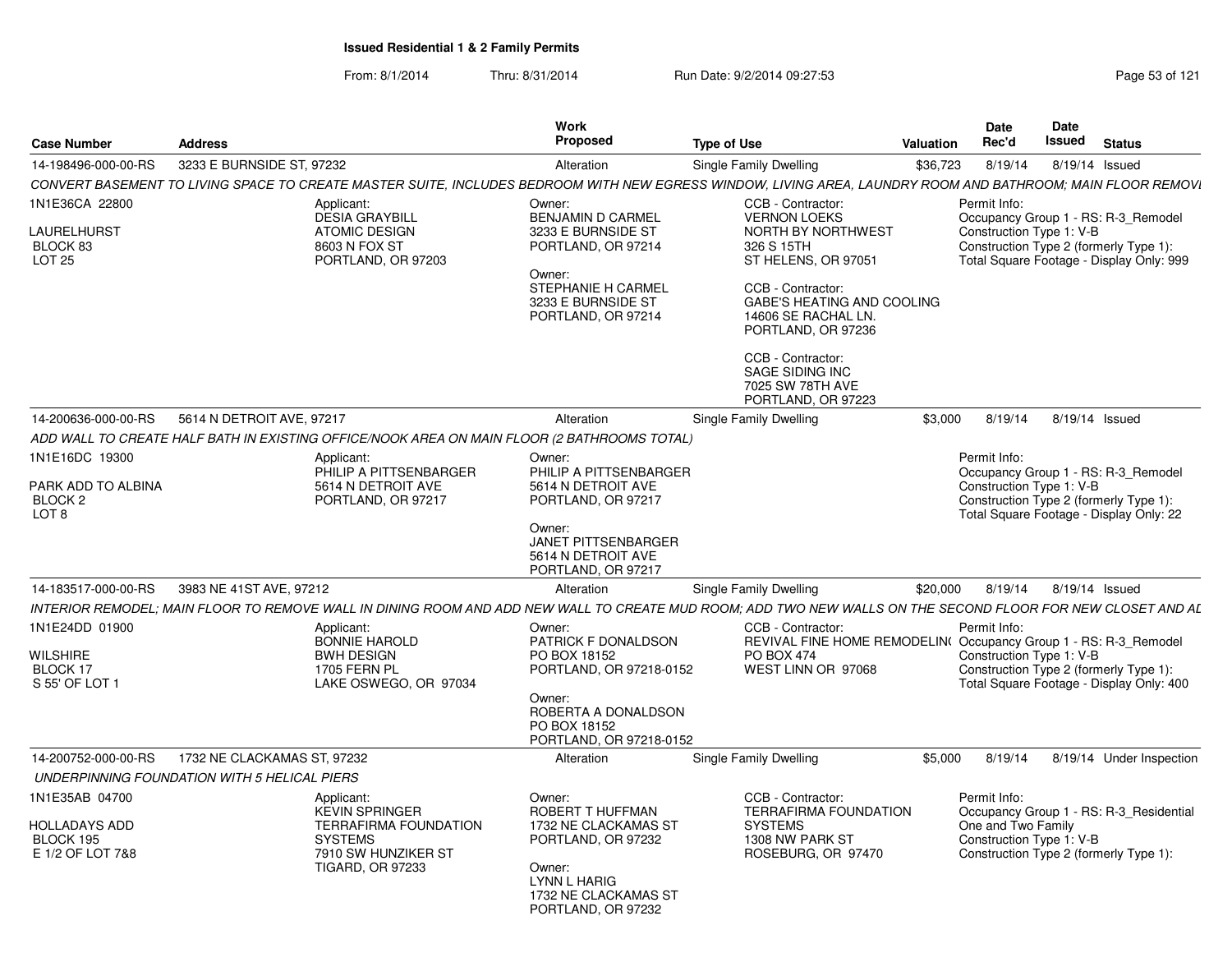| <b>Case Number</b>                                                                | <b>Address</b>            |                                                                                                                                                                   | Work<br>Proposed                                                                                                                    | <b>Type of Use</b>                                                                                         | <b>Valuation</b> | <b>Date</b><br>Rec'd                                                                                     | Date<br>Issued | <b>Status</b>                                                                     |
|-----------------------------------------------------------------------------------|---------------------------|-------------------------------------------------------------------------------------------------------------------------------------------------------------------|-------------------------------------------------------------------------------------------------------------------------------------|------------------------------------------------------------------------------------------------------------|------------------|----------------------------------------------------------------------------------------------------------|----------------|-----------------------------------------------------------------------------------|
| 14-200766-000-00-RS                                                               | 6331 NE WYGANT ST, 97218  |                                                                                                                                                                   | Alteration                                                                                                                          | Single Family Dwelling                                                                                     | \$5,000          | 8/19/14                                                                                                  | 8/19/14 Issued |                                                                                   |
|                                                                                   |                           | CONVERTING ATTACHED GARAGE TO LIVING SPACE: NEW BEDROOM AND STORAGE ROOM: OVERHEAD GARAGE DOOR TO REMAIN: SEE 14-189639-AL                                        |                                                                                                                                     |                                                                                                            |                  |                                                                                                          |                |                                                                                   |
| 1N2E20BC 02300                                                                    |                           | Applicant:                                                                                                                                                        | Owner:                                                                                                                              |                                                                                                            |                  | Permit Info:                                                                                             |                |                                                                                   |
| ECKELMAN AC<br>BLOCK <sub>2</sub><br>LOT <sub>4</sub>                             |                           | SEGED M KIDANEMARIAM<br>5832 NE GOING ST<br>PORTLAND, OR 97218-2637                                                                                               | SEGED M KIDANEMARIAM<br>5832 NE GOING ST<br>PORTLAND, OR 97218-2637                                                                 |                                                                                                            |                  | One and Two Family<br>Construction Type 1: V-B                                                           |                | Occupancy Group 1 - RS: R-3 Residential<br>Construction Type 2 (formerly Type 1): |
| 14-197810-000-00-RS                                                               | 3249 SE FRANCIS ST, 97202 |                                                                                                                                                                   | Alteration                                                                                                                          | Single Family Dwelling                                                                                     | \$1,000          | 8/20/14                                                                                                  | 8/20/14 Final  |                                                                                   |
| <b>REMOVE STORAGE BUMP OUT AT REAR OF HOUSE</b>                                   |                           |                                                                                                                                                                   |                                                                                                                                     |                                                                                                            |                  |                                                                                                          |                |                                                                                   |
| 1S1E12CA 06300<br><b>COOPERS ADD</b>                                              |                           | Applicant:<br><b>KEVIN PARTAIN</b><br><b>URBAN VISIONS</b>                                                                                                        | Owner:<br><b>JACK B MAJORS</b><br>P O BOX 1749                                                                                      | CCB - Contractor:<br><b>EDUARD SHTOGRIN</b><br>ROYAL CUSTOM HOMES INC.                                     |                  | Permit Info:<br>One and Two Family                                                                       |                | Occupancy Group 1 - RS: R-3 Residential                                           |
| BLOCK <sub>2</sub><br>E 1/2 OF LOT 9&10                                           |                           | 223 NE 56TH AVE<br>PORTLAND OR 97213                                                                                                                              | CLACKAMAS, OR 97015                                                                                                                 | 13543 SE WILLINGHAM COURT<br>CLACKAMAS, OR 97015                                                           |                  | Construction Type 1: V-B                                                                                 |                | Construction Type 2 (formerly Type 1):                                            |
| 14-198442-000-00-RS                                                               | 7239 SE TAYLOR ST, 97215  |                                                                                                                                                                   | Alteration                                                                                                                          | Single Family Dwelling                                                                                     | \$5.293          | 8/20/14                                                                                                  | 8/20/14 Issued |                                                                                   |
|                                                                                   |                           | PARTIAL CONVERSION OF BASEMENT TO LIVING SPACE, (BATHROOM IS EXISTING PER 1965 PERMIT), NEW BEDROOM WITH EGRESS WINDOW, EXISTING FAMILY ROOM, STORAGE AND UTILIT' |                                                                                                                                     |                                                                                                            |                  |                                                                                                          |                |                                                                                   |
| 1S2E05AB 21000                                                                    |                           | Applicant:<br><b>KEVIN KAHL</b>                                                                                                                                   | Owner:<br>RICHARD C HUGO                                                                                                            | CCB - Contractor:<br><b>KEVIN KAHL</b>                                                                     |                  | Permit Info:                                                                                             |                | Occupancy Group 1 - RS: R-3_Remodel                                               |
| WELCHBOROUGH<br>BLOCK 1<br>LOT 24 TL 21000                                        |                           | KEVIN KAHL CONSTRUCTION<br>4408 BE 38TH AVE<br>PORTLAND, OR 97211                                                                                                 | 7239 SE TAYLOR ST<br>PORTLAND, OR 97215-2260<br>Owner:<br><b>JENNIFER A CARLSON</b><br>7239 SE TAYLOR ST<br>PORTLAND, OR 97215-2260 | KEVIN KAHL CONSTRUCTION<br>4408 BE 38TH AVE<br>PORTLAND, OR 97211                                          |                  | Construction Type 1: V-B<br>Construction Type 2 (formerly Type 1):                                       |                | Total Square Footage - Display Only: 144                                          |
| 14-201101-000-00-RS                                                               | 3627 SE BELMONT ST        |                                                                                                                                                                   | Alteration                                                                                                                          | Single Family Dwelling                                                                                     | \$4,500          | 8/20/14                                                                                                  |                | 8/20/14 Under Inspection                                                          |
|                                                                                   |                           | MOVE INTERIOR WALL TO ENLARAGE BATHROOM - NO EXTERIOR WORK**Plumbing and mechincal to be obtained to separately**                                                 |                                                                                                                                     |                                                                                                            |                  |                                                                                                          |                |                                                                                   |
| 1S1E01AB 26300<br>SUNNYSIDE & PLAT 2 & 3<br>BLOCK 68<br>LOT 13 TL 26300           |                           | Applicant:<br>COUNTRYSIDE CONSTRUCTION<br><b>LLC</b><br>PO BOX 765<br>AURORA, OR 97002                                                                            | Owner:<br>NOAH D OWENS<br>3627 SE BELMONT ST<br>PORTLAND, OR 97214                                                                  | CCB - Contractor:<br>COUNTRYSIDE CONSTRUCTION<br><b>LLC</b><br>PO BOX 765<br>AURORA, OR 97002              |                  | Permit Info:<br>One and Two Family<br>Construction Type 1: V-B<br>Construction Type 2 (formerly Type 1): |                | Occupancy Group 1 - RS: R-3_Residential                                           |
| 14-201000-000-00-RS                                                               | 8716 NW BAILEY ST, 97231  |                                                                                                                                                                   | Alteration                                                                                                                          | Single Family Dwelling                                                                                     | \$10,000         | 8/20/14                                                                                                  | 8/20/14 Issued |                                                                                   |
|                                                                                   |                           | CONVERT SPACE OVER GARAGE TO DINING ROOM AND BEDROOM AND ATTIC STORAGE **trade permits to be obtained separately**                                                |                                                                                                                                     |                                                                                                            |                  |                                                                                                          |                |                                                                                   |
| 1N1W11AC 05700                                                                    |                           | Applicant:<br><b>ALLEN TANKERSLEY</b>                                                                                                                             | Owner:<br>CONNIE S CHAMBERLAIN                                                                                                      | CCB - Contractor:<br>CORNERSTONE BUILDERS INC                                                              |                  | Permit Info:                                                                                             |                | Occupancy Group 1 - RS: R-3_Residential                                           |
| WHITWOOD CT<br>BLOCK 4<br>INC PT VAC ST LOT 11-13<br>NELY OF NW MIDWAY AVE LOT 14 |                           | 7849 SW CIRRUS DR<br>BEAVERTON, OR 97008                                                                                                                          | 8716 NW BAILEY ST<br>PORTLAND, OR 97231                                                                                             | 7849 SW CIRRUS DR<br>BEAVERTON OR 97008                                                                    |                  | One and Two Family<br>Construction Type 1: V-B<br>Construction Type 2 (formerly Type 1):                 |                |                                                                                   |
| 14-180174-REV-01-RS    1510 SE 72ND AVE - Unit B, 97215                           |                           |                                                                                                                                                                   | Alteration                                                                                                                          | Single Family Dwelling                                                                                     | \$1,000          | 8/20/14                                                                                                  | 8/20/14 Issued |                                                                                   |
|                                                                                   |                           | VALUE ADDED REVISION TO REMOVE WALL AT BEDROOM (NOT SHOWN IN ORIGINAL PERMIT) AND ADD METAL POST AND BEAM                                                         |                                                                                                                                     |                                                                                                            |                  |                                                                                                          |                |                                                                                   |
| 1S2E05AC 16500                                                                    |                           | Applicant:<br>JACOB LEAHY CONSTRUCTION<br><b>LLC</b><br>5215 SE 78TH AVE<br>PORTLAND, OR 97206-4205                                                               | Owner:<br><b>LORN S HARGER</b><br>1510 SE 72ND AVE<br>PORTLAND, OR 97215                                                            | CCB - Contractor:<br>JACOB LEAHY CONSTRUCTION<br><b>LLC</b><br>5215 SE 78TH AVE<br>PORTLAND, OR 97206-4205 |                  | Permit Info:<br>Construction Type 1: V-B<br>Construction Type 2 (formerly Type 1):                       |                | Occupancy Group 1 - RS: R-3_Remodel<br>Total Square Footage - Display Only: 750   |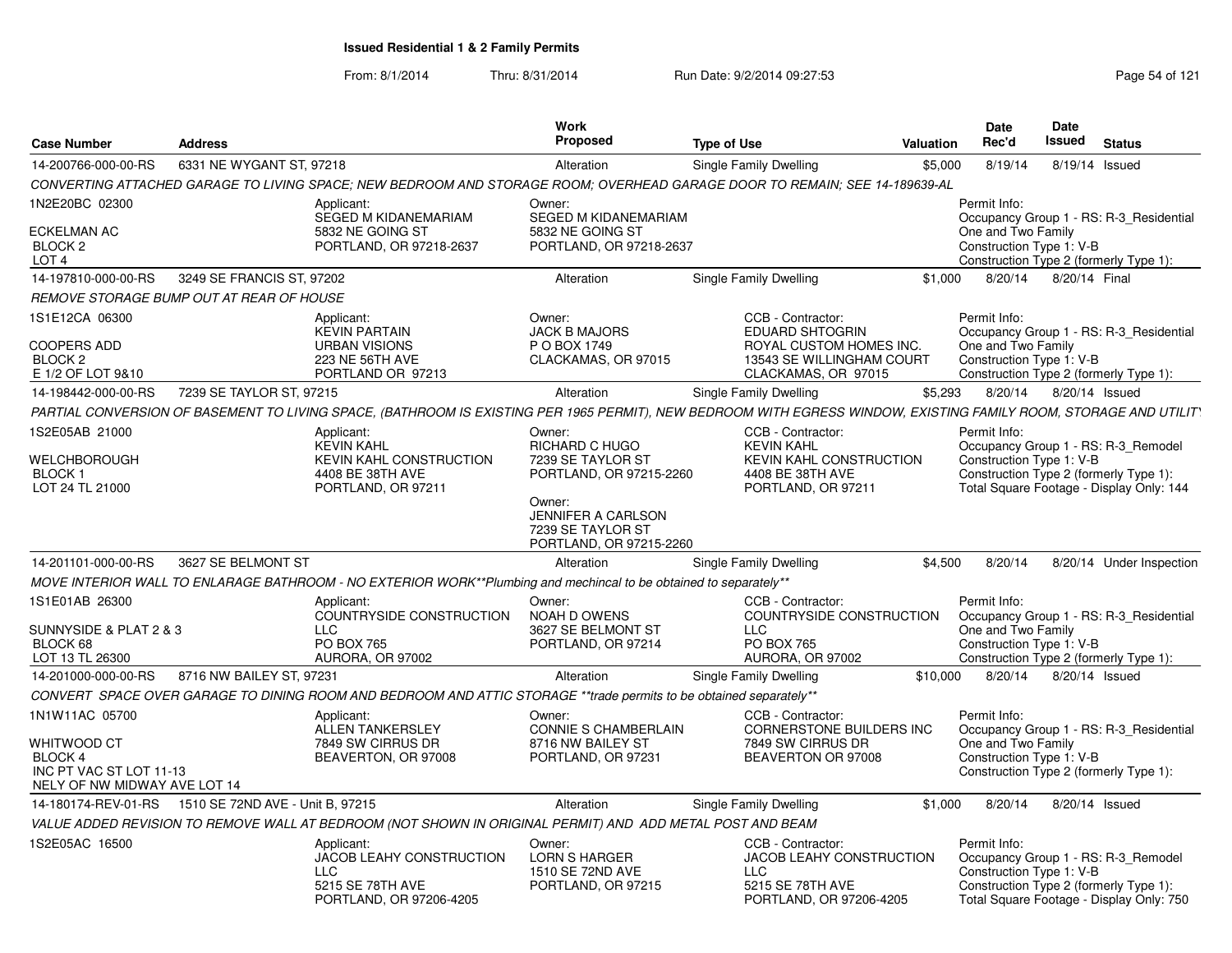| <b>Case Number</b>                                                             | <b>Address</b>                                          |                                                                                                               | <b>Work</b><br>Proposed                                                                 | <b>Type of Use</b>                                                                    | Valuation | <b>Date</b><br>Rec'd                                                                                     | <b>Date</b><br><b>Issued</b> | <b>Status</b>                            |
|--------------------------------------------------------------------------------|---------------------------------------------------------|---------------------------------------------------------------------------------------------------------------|-----------------------------------------------------------------------------------------|---------------------------------------------------------------------------------------|-----------|----------------------------------------------------------------------------------------------------------|------------------------------|------------------------------------------|
| 14-201131-000-00-RS                                                            | 4014 NE KILLINGSWORTH ST, 97211                         |                                                                                                               | Alteration                                                                              | Single Family Dwelling                                                                | \$1,100   | 8/20/14                                                                                                  | 8/20/14 Issued               |                                          |
|                                                                                | ADD SIDELIGHT NEXT TO EXTERIOR DOOR IN EXISTING BEDROOM |                                                                                                               |                                                                                         |                                                                                       |           |                                                                                                          |                              |                                          |
| 1N1E24AA 03400<br>KILLINGSWORTH AVE ADD<br><b>BLOCK 2</b><br>LOT <sub>19</sub> |                                                         | Applicant:<br>ERIKA ALTENHOFEN<br>804 N. ALBERTA ST<br>PORTLAND OR 97217                                      | Owner:<br><b>JENNIFER M LEIN</b><br>4014 NE KILLINGSWORTH ST<br>PORTLAND, OR 97211-7945 | CCB - Contractor:<br>NEIL KELLY CO INC<br>804 N ALBERTA ST<br>PORTLAND, OR 97217-2693 |           | Permit Info:<br>One and Two Family<br>Construction Type 1: V-B<br>Construction Type 2 (formerly Type 1): |                              | Occupancy Group 1 - RS: R-3_Residential  |
|                                                                                |                                                         |                                                                                                               | Owner:<br>DEVIN H FOLLINGSTAD<br>4014 NE KILLINGSWORTH ST<br>PORTLAND, OR 97211-7945    |                                                                                       |           |                                                                                                          |                              |                                          |
| 14-201086-000-00-RS                                                            | 238 NE 127TH AVE, 97230                                 |                                                                                                               | Alteration                                                                              | Single Family Dwelling                                                                | \$8,500   | 8/20/14                                                                                                  |                              | 8/20/14 Under Inspection                 |
|                                                                                |                                                         | REMOVE 12 x 22 ADDITION ADDED WITHOUT PERMIT. ADD 6' SLIDER DOOR.                                             |                                                                                         |                                                                                       |           |                                                                                                          |                              |                                          |
| 1N2E35CA 11700                                                                 |                                                         | Applicant:<br><b>EDWARD TALAMANTE</b>                                                                         | Owner:<br>MICHAEL JALONE                                                                | CCB - Contractor:<br>EDWARD TALAMANTE                                                 |           | Permit Info:                                                                                             |                              | Occupancy Group 1 - RS: R-3_Residential  |
| <b>GLENN OAK PK</b><br>LOT <sub>44</sub>                                       |                                                         | 18814 S END RD<br>OREGON CITY, OR 97045-7786                                                                  | 4708 GATWICK CT<br>ROCKLIN, CA 95677                                                    | 18814 S END RD<br>OREGON CITY, OR 97045-7786                                          |           | One and Two Family<br>Construction Type 1: V-B                                                           |                              | Construction Type 2 (formerly Type 1):   |
|                                                                                |                                                         |                                                                                                               | Owner:<br>JULIE JALONE<br>4708 GATWICK CT<br>ROCKLIN, CA 95677                          |                                                                                       |           |                                                                                                          |                              |                                          |
| 14-195903-000-00-RS                                                            | 2812 NE BRYANT ST, 97211                                |                                                                                                               | Alteration                                                                              | Single Family Dwelling                                                                | \$52,939  | 8/20/14                                                                                                  |                              | 8/20/14 Under Inspection                 |
|                                                                                |                                                         | CONVERT TUCK UNDER GARAGE TO LIVING SPACE; NEW FAMILY ROOM AND NEW BATHROOM, EXISTING KITCHEN TO BE REMOVED   |                                                                                         |                                                                                       |           |                                                                                                          |                              |                                          |
| 1N1E13BC 01700                                                                 |                                                         | Applicant:<br>FIX IT UP CONTRACTORS LLC                                                                       | Owner:<br><b>ROMAN MAGAC</b>                                                            | CCB - Contractor:<br>FIX IT UP CONTRACTORS LLC                                        |           | Permit Info:                                                                                             |                              | Occupancy Group 1 - RS: R-3 Residential  |
| SECTION 13 1N 1E<br>TL 1700 0.14 ACRES                                         |                                                         | 2000 NW 312TH AVE<br>HILLSBORO, OR 97124                                                                      | 2812 NE BRYANT ST<br>PORTLAND, OR 97211                                                 | 2000 NW 312TH AVE<br>HILLSBORO, OR 97124                                              |           | One and Two Family<br>Construction Type 1: V-B<br>Construction Type 2 (formerly Type 1):                 |                              | Total Square Footage - Display Only: 480 |
| 14-200762-000-00-RS                                                            | 8466 SW 37TH AVE, 97219                                 |                                                                                                               | Alteration                                                                              | Single Family Dwelling                                                                | \$25,100  | 8/20/14                                                                                                  | 8/20/14 Issued               |                                          |
|                                                                                |                                                         | SQUARE OFF BUMP OUT FOR KITCHEN REMODEL, RELOCATE EXISTING BATHROOM AND REMOVE INTERIOR WALLS TO OPEN UP AREA |                                                                                         |                                                                                       |           |                                                                                                          |                              |                                          |
| 1S1E20CD 03100<br>SOUTH MULTNOMAH HALF AC                                      |                                                         | Applicant:<br><b>KARLA GREEN</b><br><b>GREEN DESIGN AND</b>                                                   | Owner:<br><b>RICHARD E COTE</b><br>8466 SW 37TH AVE                                     | CCB - Contractor:<br><b>GREEN DESIGN &amp; REMODELING</b><br>LLC                      |           | Permit Info:<br>Construction Type 1: V-B                                                                 |                              | Occupancy Group 1 - RS: R-3_Remodel      |
| BLOCK <sub>2</sub><br>LOT 9&10 TL 3100                                         |                                                         | REMODELING, LLC<br>01411 SW COMUS<br>PORTLAND, OR 97219                                                       | PORTLAND, OR 97219-3611<br>Owner:<br>KATHLEEN M LIBBY-COTE                              | 01411 SW COMUS ST STE 2<br>PORTLAND, OR 97219                                         |           | Construction Type 2 (formerly Type 1):                                                                   |                              | Total Square Footage - Display Only: 200 |
|                                                                                |                                                         |                                                                                                               | 8466 SW 37TH AVE<br>PORTLAND, OR 97219-3611                                             |                                                                                       |           |                                                                                                          |                              |                                          |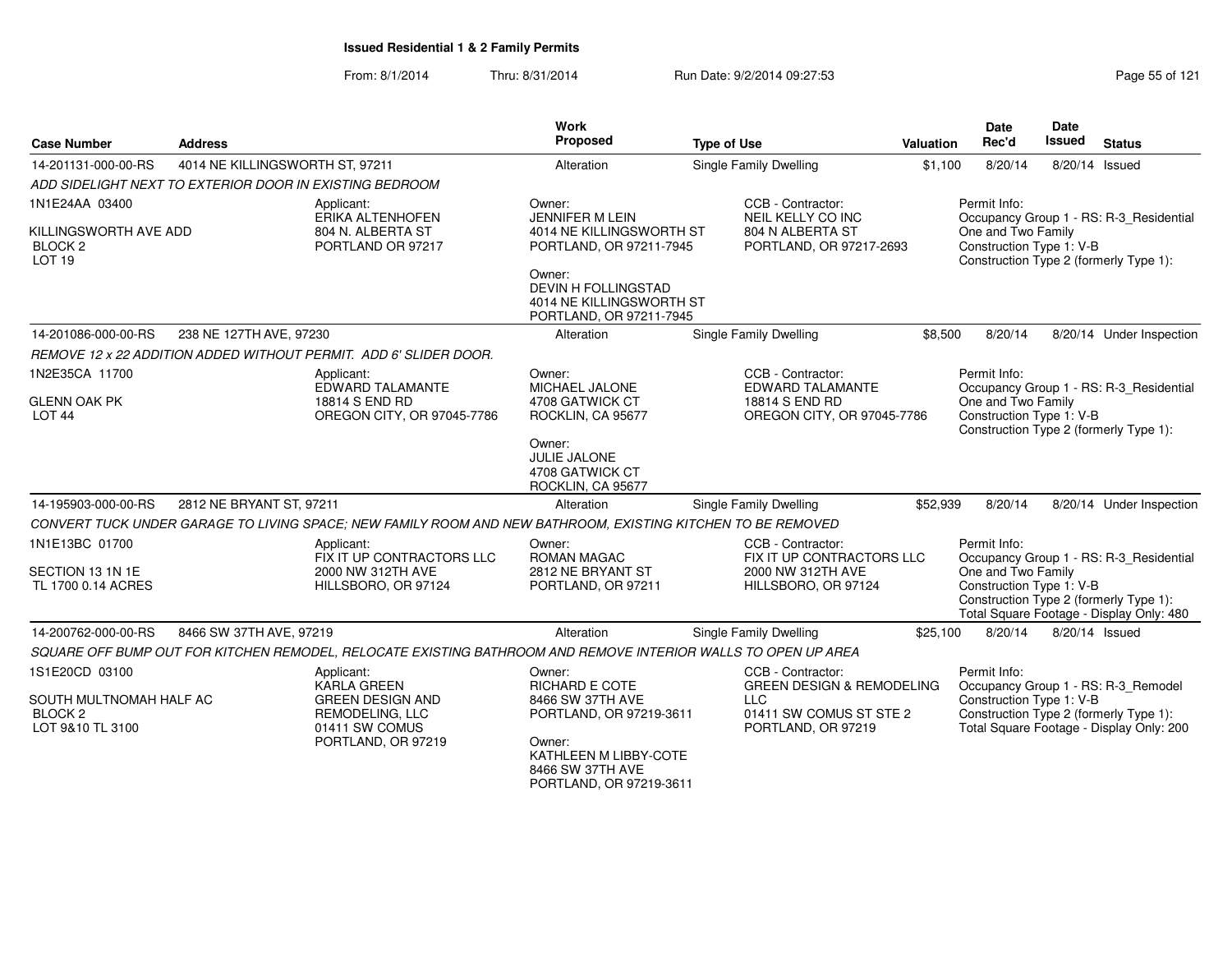| <b>Case Number</b>                                                               | <b>Address</b>           |                                                                                                                                                                | Work<br><b>Proposed</b>                                                                                                                                         | <b>Type of Use</b>                                                                                 | <b>Valuation</b> | <b>Date</b><br>Rec'd                                           | Date<br><b>Issued</b> | <b>Status</b>                                                                                                             |
|----------------------------------------------------------------------------------|--------------------------|----------------------------------------------------------------------------------------------------------------------------------------------------------------|-----------------------------------------------------------------------------------------------------------------------------------------------------------------|----------------------------------------------------------------------------------------------------|------------------|----------------------------------------------------------------|-----------------------|---------------------------------------------------------------------------------------------------------------------------|
| 14-194938-000-00-RS                                                              | 2827 NE 14TH AVE, 97212  |                                                                                                                                                                | Alteration                                                                                                                                                      | <b>Single Family Dwelling</b>                                                                      | \$25,000         | 8/20/14                                                        |                       | 8/20/14 Issued                                                                                                            |
|                                                                                  |                          | CONVERT BASEMENT TO LIVING SPACE; FIR OUT ALL OF THE WALLS AND ADD NEW WALLS TO CREATE NEW BEDROOM, BATHROOM, FAMILY ROOM, UTILITY ROOM, AND STORAGE; NEW WIND |                                                                                                                                                                 |                                                                                                    |                  |                                                                |                       |                                                                                                                           |
| 1N1E26BD 15600                                                                   |                          | Applicant:<br>ANDREW P DOWNES                                                                                                                                  | Owner:<br><b>MARIA F DOWNES</b>                                                                                                                                 | CCB - Contractor:<br>JAMES DAVID LOVESTRAND                                                        |                  | Permit Info:                                                   |                       | Occupancy Group 1 - RS: R-3_Residential                                                                                   |
| <b>IRVINGTON</b><br>BLOCK 74<br>LOT <sub>3</sub>                                 |                          | 2827 NE 14TH AVE<br>PORTLAND, OR 97212                                                                                                                         | 2827 NE 14TH AVE<br>PORTLAND, OR 97212<br>Owner:<br>ANDREW P DOWNES<br>2827 NE 14TH AVE<br>PORTLAND, OR 97212                                                   | 3015 NE 20TH AVE<br>PORTLAND, OR 97212                                                             |                  | One and Two Family<br>Construction Type 1: V-B                 |                       | Construction Type 2 (formerly Type 1):<br>Total Square Footage - Display Only: 878                                        |
| 14-201241-000-00-RS                                                              | 3837 SE SALMON ST, 97214 |                                                                                                                                                                | Alteration                                                                                                                                                      | Single Family Dwelling                                                                             | \$1,500          | 8/20/14                                                        | 8/20/14 Final         |                                                                                                                           |
|                                                                                  |                          | <b>VOLUNTARY SEISMIC STRENGTHENING AT INTERIOR PERIMETER OF HOUSE</b>                                                                                          |                                                                                                                                                                 |                                                                                                    |                  |                                                                |                       |                                                                                                                           |
| 1S1E01AD 10000<br>SECTION 01 1S 1E<br>TL 10000 0.10 ACRES                        |                          | Applicant:<br>MIKE ROSE CONTRACTING LLC<br>3543 SE FRANKLIN ST<br>PORTLAND, OR 97202                                                                           | Owner:<br><b>MARK OSHIN</b><br>3837 SE SALMON ST<br>PORTLAND, OR 97214                                                                                          | CCB - Contractor:<br>MIKE ROSE CONTRACTING LLC<br>3543 SE FRANKLIN ST<br>PORTLAND, OR 97202        |                  | Permit Info:<br>Construction Type 1: V-B                       |                       | Occupancy Group 1 - RS: R-3_Remodel<br>Construction Type 2 (formerly Type 1):                                             |
| 14-201249-000-00-RS                                                              | 1115 SE 26TH AVE, 97214  |                                                                                                                                                                | Alteration                                                                                                                                                      | Single Family Dwelling                                                                             | \$1.500          | 8/20/14                                                        |                       | 8/20/14 Under Inspection                                                                                                  |
|                                                                                  |                          | <b>VOLUNTARY SEISMIC STRENGTHENING AT INTERIOR PERIMETER OF HOUSE</b>                                                                                          |                                                                                                                                                                 |                                                                                                    |                  |                                                                |                       |                                                                                                                           |
| 1S1E01BC 13500<br><b>TILTONS ADD</b><br>BLOCK 11<br>S 32' OF LOT 1               |                          | Applicant:<br>MIKE ROSE CONTRACTING LLC<br>3543 SE FRANKLIN ST<br>PORTLAND, OR 97202                                                                           | Owner:<br><b>MARK OSHIN</b><br>3837 SE SALMON ST<br>PORTLAND, OR 97214                                                                                          | CCB - Contractor:<br>MIKE ROSE CONTRACTING LLC<br>3543 SE FRANKLIN ST<br>PORTLAND, OR 97202        |                  | Permit Info:<br>Construction Type 1: V-B                       |                       | Occupancy Group 1 - RS: R-3 Remodel<br>Construction Type 2 (formerly Type 1):                                             |
| 14-139289-REV-01-RS                                                              | 4905 SE 28TH AVE, 97202  |                                                                                                                                                                | Alteration                                                                                                                                                      | Single Family Dwelling                                                                             |                  | \$<br>8/20/14                                                  |                       | 8/20/14 Issued                                                                                                            |
| <b>REVISION - ADD AIR HANDLER AND ATTIC ACCESS.</b>                              |                          |                                                                                                                                                                |                                                                                                                                                                 |                                                                                                    |                  |                                                                |                       |                                                                                                                           |
| 1S1E13BB 03800<br><b>NORWALK HTS</b><br>BLOCK <sub>8</sub><br><b>LOT 7&amp;8</b> |                          | Applicant:<br>CHRISTOPHER D CANIDA<br>4905 SE 28TH AVE<br>PORTLAND, OR 97202-4403                                                                              | Owner:<br><b>SARA L BUTCHER</b><br>4905 SE 28TH AVE<br>PORTLAND, OR 97202-4403<br>Owner:<br>CHRISTOPHER D CANIDA<br>4905 SE 28TH AVE<br>PORTLAND, OR 97202-4403 |                                                                                                    |                  | Permit Info:<br>Construction Type 1: V-B                       |                       | Occupancy Group 1 - RS: R-3_Remodel<br>Construction Type 2 (formerly Type 1):<br>Total Square Footage - Display Only: 189 |
| 14-199791-000-00-RS                                                              | 537 N RUSSET ST, 97217   |                                                                                                                                                                | Alteration                                                                                                                                                      | Single Family Dwelling                                                                             | \$14,000         | 8/21/14                                                        |                       | 8/21/14 Under Inspection                                                                                                  |
|                                                                                  |                          | ADD 10 PUSH PIERS FOR VOLUNTARY FOUNDATION STABILIZATION IN CRAWLSPACE AREA                                                                                    |                                                                                                                                                                 |                                                                                                    |                  |                                                                |                       |                                                                                                                           |
| 1N1E10DC 11200<br><b>LOVEWOOD</b><br>BLOCK 11<br>LOT <sub>7</sub>                |                          | Applicant:<br><b>DEAN ZAROSINSKI</b><br>ZAROSINSKI ENGINEERING AND<br>DESIGN, INC.<br>1400 NW 155TH CIRCLE<br>VANCOUVER, WA 98685                              | Owner:<br>GREGORY P DE LA ROSA<br>537 N RUSSET ST<br>PORTLAND, OR 97217-1449                                                                                    | CCB - Contractor:<br>CONCRETE LIFTING SOLUTIONS,<br>LLC.<br>P.O. BOX 2026<br>LAKE OSWEGO, OR 97035 |                  | Permit Info:<br>One and Two Family<br>Construction Type 1: V-B |                       | Occupancy Group 1 - RS: R-3_Residential<br>Construction Type 2 (formerly Type 1):                                         |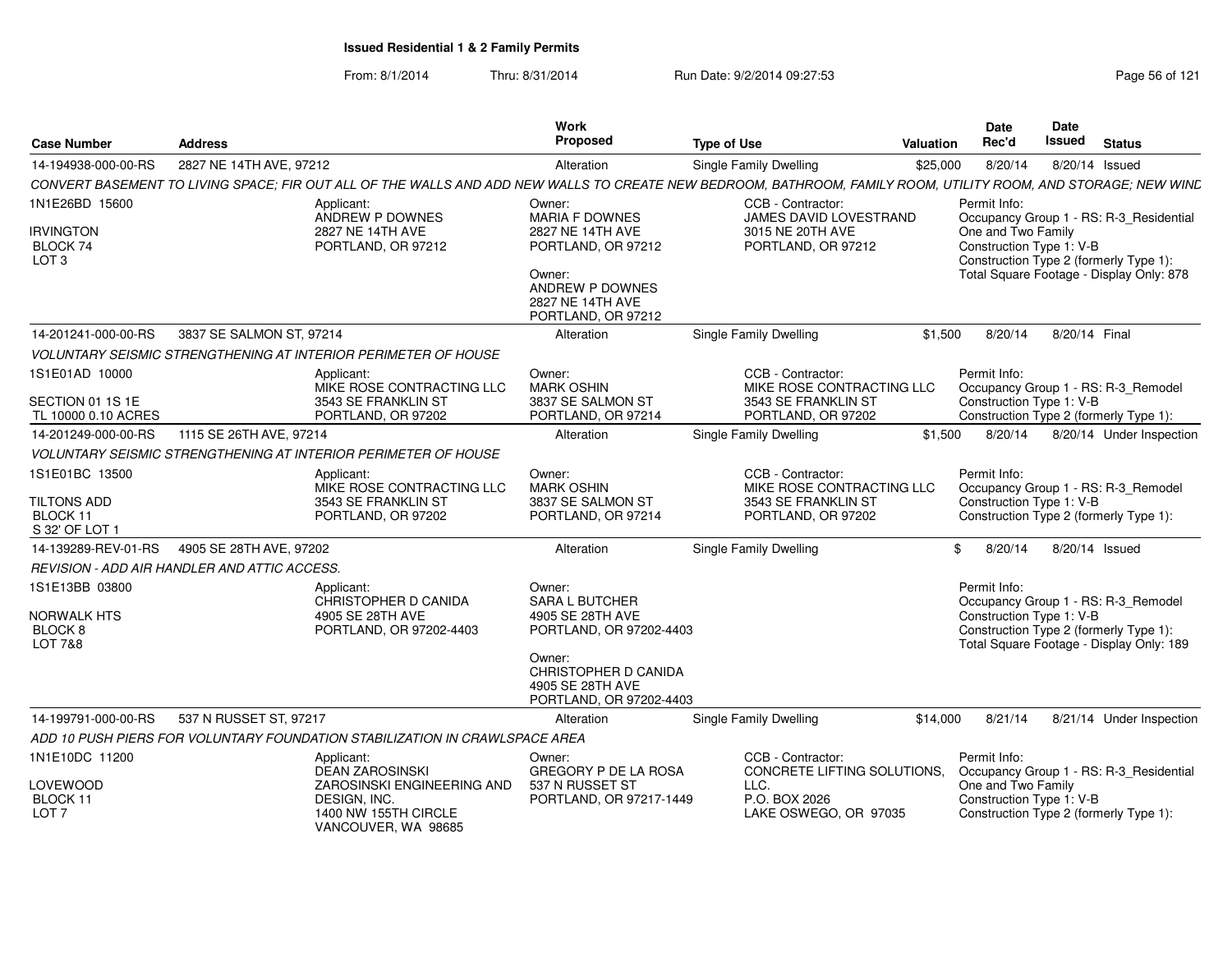| <b>Case Number</b>                                                                         | <b>Address</b>                   |                                                                                                                                                            | Work<br><b>Proposed</b>                                                                                                                                      | <b>Type of Use</b>                                                                                                  | Valuation | <b>Date</b><br>Rec'd                                           | Date<br><b>Issued</b> | <b>Status</b>                                                                                                             |
|--------------------------------------------------------------------------------------------|----------------------------------|------------------------------------------------------------------------------------------------------------------------------------------------------------|--------------------------------------------------------------------------------------------------------------------------------------------------------------|---------------------------------------------------------------------------------------------------------------------|-----------|----------------------------------------------------------------|-----------------------|---------------------------------------------------------------------------------------------------------------------------|
| 14-201336-000-00-RS                                                                        | 7027 SW 11TH DR - Unit A, 97219  |                                                                                                                                                            | Alteration                                                                                                                                                   | Single Family Dwelling                                                                                              | \$1,000   | 8/21/14                                                        |                       | 8/21/14 Issued                                                                                                            |
|                                                                                            |                                  | CONVERT GAME ROOM TO BEDROOM IN BASEMENT AND INSTALL NEW EGRESS WINDOW ON WEST WALL - The bedroom is part of the main house and not part of the ADU        |                                                                                                                                                              |                                                                                                                     |           |                                                                |                       |                                                                                                                           |
| 1S1E21AB 07900                                                                             |                                  | Applicant:<br>ROBERT A JR MCMULLEN<br>7027 SW 11TH DR<br>PORTLAND, OR 97219-2153                                                                           | Owner:<br>ROBERT A JR MCMULLEN<br>7027 SW 11TH DR<br>PORTLAND, OR 97219-2153                                                                                 |                                                                                                                     |           | Permit Info:<br>Construction Type 1: V-B                       |                       | Occupancy Group 1 - RS: R-3_Remodel<br>Construction Type 2 (formerly Type 1):<br>Total Square Footage - Display Only: 150 |
| 14-166143-REV-01-RS                                                                        | 2114 SE 30TH AVE - Unit B, 97214 |                                                                                                                                                            | Alteration                                                                                                                                                   | Single Family Dwelling                                                                                              |           | 8/22/14<br>\$.                                                 |                       | 8/22/14 Issued                                                                                                            |
|                                                                                            |                                  | REVISION TO CHANGE TYPE OF FIREWALL SEPARATION AT BASEMENT ADU                                                                                             |                                                                                                                                                              |                                                                                                                     |           |                                                                |                       |                                                                                                                           |
| 1S1E01CD 04900                                                                             |                                  | Applicant:<br><b>DOUGLAS GUTHRIE</b><br>2114 SE 30TH AVE<br>PORTLAND, OR 97214                                                                             | Owner:<br><b>DOUGLAS GUTHRIE</b><br>2114 SE 30TH AVE<br>PORTLAND, OR 97214                                                                                   | CCB - Contractor:<br>ALLSCOPE PLUMBING &<br><b>CONSTRUCTION LLC</b><br>18859 SW BUTTERNUT ST<br>BEAVERTON, OR 97007 |           | Permit Info:<br>Construction Type 1: V-B                       |                       | Occupancy Group 1 - RS: R-3 Remodel<br>Construction Type 2 (formerly Type 1):<br>Total Square Footage - Display Only: 445 |
| 14-201919-000-00-RS                                                                        | 2927 NE 60TH AVE, 97213          |                                                                                                                                                            | Alteration                                                                                                                                                   | Single Family Dwelling                                                                                              | \$9,200   | 8/22/14                                                        |                       | 8/22/14 Under Inspection                                                                                                  |
| ADDITION OF 360 SF PERGOLA AT REAR OF HOUSE                                                |                                  |                                                                                                                                                            |                                                                                                                                                              |                                                                                                                     |           |                                                                |                       |                                                                                                                           |
| 1N2E30AD 02200<br><b>ROSE CITY PK</b><br>BLOCK 104<br>LOT <sub>9</sub>                     |                                  | Applicant:<br>DAVE2 SQUARED ENTERPRISES<br><b>LLC</b><br><b>PO BOX 877</b><br>NORTH PLAINS, OR 97133                                                       | Owner:<br>ALEC V WILKEN<br>2927 NE 60TH AVE<br>PORTLAND, OR 97213                                                                                            | CCB - Contractor:<br>DAVE2 SQUARED ENTERPRISES<br><b>LLC</b><br>PO BOX 877<br>NORTH PLAINS, OR 97133                |           | Permit Info:<br>One and Two Family<br>Construction Type 1: V-B |                       | Occupancy Group 1 - RS: R-3_Residential<br>Construction Type 2 (formerly Type 1):                                         |
|                                                                                            |                                  |                                                                                                                                                            | Owner:<br><b>SHANNON M WILKEN</b><br>2927 NE 60TH AVE<br>PORTLAND, OR 97213                                                                                  |                                                                                                                     |           |                                                                |                       |                                                                                                                           |
| 14-198483-000-00-RS                                                                        | 4833 NE 8TH AVE, 97211           |                                                                                                                                                            | Alteration                                                                                                                                                   | Single Family Dwelling                                                                                              | \$50,000  | 8/22/14                                                        |                       | 8/22/14 Issued                                                                                                            |
|                                                                                            |                                  | MOVE WALLS ON 2ND FLOOR INTO ATTIC AREA TO CONVERT ONE LARGE BEDROOM INTO TWO BEDROOMS, ADD SHOWER TO EXISTING BATHROOM TO CREATE FULL BATH, RELOCATE DOOR |                                                                                                                                                              |                                                                                                                     |           |                                                                |                       |                                                                                                                           |
| 1N1E23BC 02100<br><b>LYONS ADD</b><br><b>BLOCK1</b><br>S 8.5' OF LOT 3<br>LOT <sub>4</sub> |                                  | Applicant:<br>MICHAEL C ARMSTRONG<br>4833 NE 8TH AVE<br>PORTLAND, OR 97211                                                                                 | Owner:<br>LURLINE R PAULSEN<br>4833 NE 8TH AVE<br>PORTLAND, OR 97211<br>Owner:<br>MICHAEL C ARMSTRONG<br>4833 NE 8TH AVE                                     |                                                                                                                     |           | Permit Info:<br>Construction Type 1: V-B                       |                       | Occupancy Group 1 - RS: R-3 Remodel<br>Construction Type 2 (formerly Type 1):<br>Total Square Footage - Display Only: 450 |
|                                                                                            |                                  |                                                                                                                                                            | PORTLAND, OR 97211                                                                                                                                           |                                                                                                                     |           |                                                                |                       |                                                                                                                           |
| 14-200056-000-00-RS                                                                        | 3123 NE KNOTT ST, 97212          |                                                                                                                                                            | Alteration                                                                                                                                                   | Single Family Dwelling                                                                                              | \$500     | 8/22/14                                                        |                       | 8/22/14 Issued                                                                                                            |
| SOLAR - 4.5kW PV SYSTEM ON ROOFTOP, PRESCRIPTIVE<br>1N1E25BD 12500                         |                                  | Applicant:                                                                                                                                                 | Owner:                                                                                                                                                       | CCB - Contractor:                                                                                                   |           | Permit Info:                                                   |                       |                                                                                                                           |
| <b>CHARLESTONS ADD</b><br><b>BLOCK1</b><br>W 50' OF LOT 8-10                               |                                  | MICHAEL ELROD<br><b>GRESHAM ELECTRIC INC</b><br>4664 SE ANTELOPE HILLS DR<br>GRESHAM, OR 97080                                                             | <b>BRIAN N STEVENSON</b><br>3123 NE KNOTT ST<br>PORTLAND, OR 97212-3635<br>Owner:<br><b>KAREN E STEVENSON</b><br>3123 NE KNOTT ST<br>PORTLAND, OR 97212-3635 | <b>MICHAEL ELROD</b><br><b>GRESHAM ELECTRIC INC</b><br>4664 SE ANTELOPE HILLS DR<br>GRESHAM, OR 97080               |           | One and Two Family<br>Construction Type 1: V-B                 |                       | Occupancy Group 1 - RS: R-3_Residential<br>Construction Type 2 (formerly Type 1):                                         |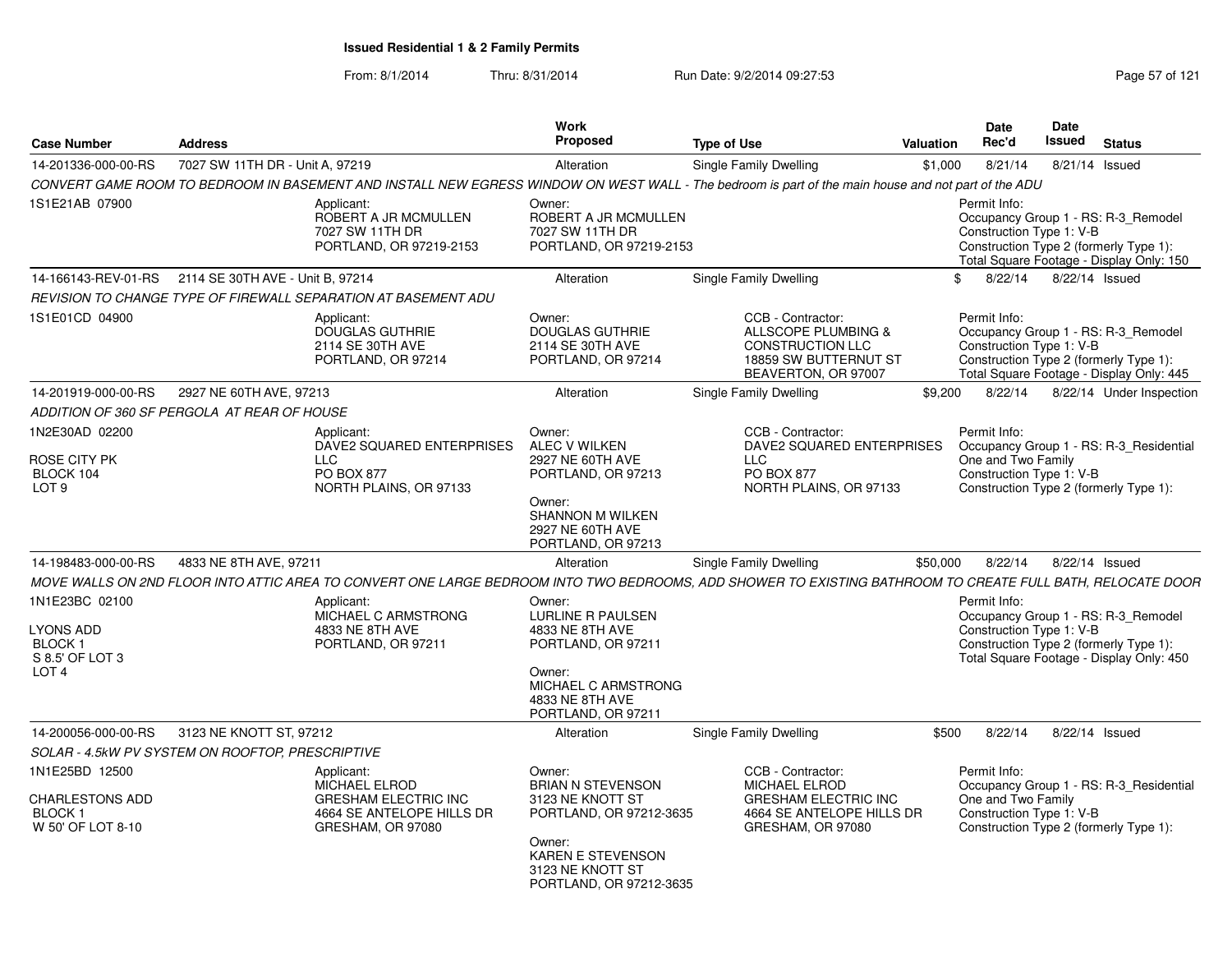| <b>Case Number</b>                                                                       | <b>Address</b>                                                                                                                                             | Work<br>Proposed                                                                 | <b>Type of Use</b>                                                                                                         | <b>Valuation</b> | Date<br>Rec'd                                                  | <b>Date</b><br><b>Issued</b> | <b>Status</b>                                                                      |
|------------------------------------------------------------------------------------------|------------------------------------------------------------------------------------------------------------------------------------------------------------|----------------------------------------------------------------------------------|----------------------------------------------------------------------------------------------------------------------------|------------------|----------------------------------------------------------------|------------------------------|------------------------------------------------------------------------------------|
| 14-200090-000-00-RS                                                                      | 5229 N CECELIA ST, 97203                                                                                                                                   | Alteration                                                                       | Single Family Dwelling                                                                                                     | \$6,750          | 8/22/14                                                        | 8/22/14 Issued               |                                                                                    |
|                                                                                          | SOLAR - 2.34kW ROOFTOP MOUNTED PV SYSTEM, NON-PRESCRIPTIVE. ELECTRICAL PERMIT OBTAINED SEPARATELY.                                                         |                                                                                  |                                                                                                                            |                  |                                                                |                              |                                                                                    |
| 1N1E05CC 06700<br><b>COLLEGE PL</b><br>BLOCK 20<br>LOT <sub>9</sub><br>S 23.4' OF LOT 10 | Applicant:<br>MICHAEL ELROD<br><b>GRESHAM ELECTRIC INC</b><br>4664 SE ANTELOPE HILLS DR<br>GRESHAM, OR 97080                                               | Owner:<br>MIKE D GILBERT<br>6636 NE 22ND AVE<br>PORTLAND, OR 97211               | CCB - Contractor:<br><b>MICHAEL ELROD</b><br><b>GRESHAM ELECTRIC INC</b><br>4664 SE ANTELOPE HILLS DR<br>GRESHAM, OR 97080 |                  | Permit Info:<br>One and Two Family<br>Construction Type 1: V-B |                              | Occupancy Group 1 - RS: R-3_Residential<br>Construction Type 2 (formerly Type 1):  |
| 14-201972-000-00-RS                                                                      | 3365 SW MILES ST, 97219                                                                                                                                    | Alteration                                                                       | <b>Single Family Dwelling</b>                                                                                              | \$33,000         | 8/22/14                                                        |                              | 8/22/14 Under Inspection                                                           |
|                                                                                          | REMODEL 3 BATHROOMS; BASEMENT BATHROOM, REMOVE TUB AND ADD TUB/SHOWER, ADD WALL TO CREATE LAUNDRY ROOM; RECONFIGURE 2 BATHROOMS ON MAIN FLOOR, CREATE LAF  |                                                                                  |                                                                                                                            |                  |                                                                |                              |                                                                                    |
| 1S1E20AC 05200<br><b>SUBURBAN HOMESITES</b><br>E 59' OF LOT 4<br>LOT 5 EXC W 71'         | Applicant:<br>ST JOHNS DESIGN BUILD LLC<br>8823 N HARTMAN ST<br>PORTLAND, OR 97203                                                                         | Owner:<br><b>RICHARD NOONBERG</b><br>3365 SW MILES ST<br>PORTLAND, OR 97219-1737 | CCB - Contractor:<br>MODERN PLUMBING CO<br>11120 SW INDUSTRIAL WAY<br>TUALATIN, OR 97062                                   |                  | Permit Info:<br>One and Two Family<br>Construction Type 1: V-B |                              | Occupancy Group 1 - RS: R-3 Residential<br>Construction Type 2 (formerly Type 1):  |
|                                                                                          |                                                                                                                                                            | Owner:<br><b>ALISON NOONBERG</b><br>3365 SW MILES ST<br>PORTLAND, OR 97219-1737  | CCB - Contractor:<br>COHO ELECTRIC<br>PO BOX 40<br>WILSONVILLE OR 97070                                                    |                  |                                                                |                              |                                                                                    |
|                                                                                          |                                                                                                                                                            |                                                                                  | CCB - Contractor:<br>ST JOHNS DESIGN BUILD LLC<br>8823 N HARTMAN ST<br>PORTLAND, OR 97203                                  |                  |                                                                |                              |                                                                                    |
| 14-202178-000-00-RS                                                                      | 6709 SE 67TH AVE, 97206                                                                                                                                    | Alteration                                                                       | Single Family Dwelling                                                                                                     | \$1,900          | 8/22/14                                                        | 8/22/14 Final                |                                                                                    |
|                                                                                          | REPAIR DRYROTTED RIM JOIST AT FRONT DOOR                                                                                                                   |                                                                                  |                                                                                                                            |                  |                                                                |                              |                                                                                    |
| 1S2E20BA 14100<br><b>BRENTWOOD &amp; SUB</b>                                             | Applicant:<br><b>TYSON JOHN WORF</b><br>4695 SW GREENSBORO WY 145                                                                                          | Owner:<br><b>JULIE A BROWN</b><br>6709 SE 67TH AVE                               | CCB - Contractor:<br>TYSON JOHN WORF<br>4695 SW GREENSBORO WY 145                                                          |                  | Permit Info:<br>Construction Type 1: V-B                       |                              | Occupancy Group 1 - RS: R-3_Remodel                                                |
| BLOCK 18&32 TL 14100                                                                     | BEAVERTON, OR 97007                                                                                                                                        | PORTLAND, OR 97206-7305                                                          | BEAVERTON, OR 97007                                                                                                        |                  |                                                                |                              | Construction Type 2 (formerly Type 1):                                             |
| 14-202138-000-00-RS                                                                      | 6211 SE 44TH AVE, 97206                                                                                                                                    | Alteration                                                                       | Single Family Dwelling                                                                                                     | \$11,947         | 8/22/14                                                        | 8/22/14 Issued               |                                                                                    |
|                                                                                          | CONVERT BASEMENT TO LIVING SPACE, INCLUDES NEW BATHROOM AND NEW BEDROOM WITH EGRESS WINDOW (2 BATHROOMS TOTAL); PLUMBING, ELECTRICAL AND MECHANICAL PERMIT |                                                                                  |                                                                                                                            |                  |                                                                |                              |                                                                                    |
| 1S2E18CC 09600                                                                           | Applicant:<br><b>BRENDAN LAX</b>                                                                                                                           | Owner:<br><b>BRENDAN LAX</b>                                                     | CCB - Contractor:<br><b>WILLIAM MARK PYRCH</b>                                                                             |                  | Permit Info:                                                   |                              | Occupancy Group 1 - RS: R-3_Remodel                                                |
| <b>WOODSTOCK</b><br>BLOCK 141<br>S 50' OF LOT 1                                          | 6211 SE 44TH AVE<br>PORTLAND, OR 97206                                                                                                                     | 6211 SE 44TH AVE<br>PORTLAND, OR 97206                                           | <b>PO BOX 241</b><br>WEST LINN, OR 970680241                                                                               |                  | Construction Type 1: V-B                                       |                              | Construction Type 2 (formerly Type 1):<br>Total Square Footage - Display Only: 325 |
|                                                                                          |                                                                                                                                                            | Owner:<br><b>SARAH HAINLEY</b><br>6211 SE 44TH AVE<br>PORTLAND, OR 97206         |                                                                                                                            |                  |                                                                |                              |                                                                                    |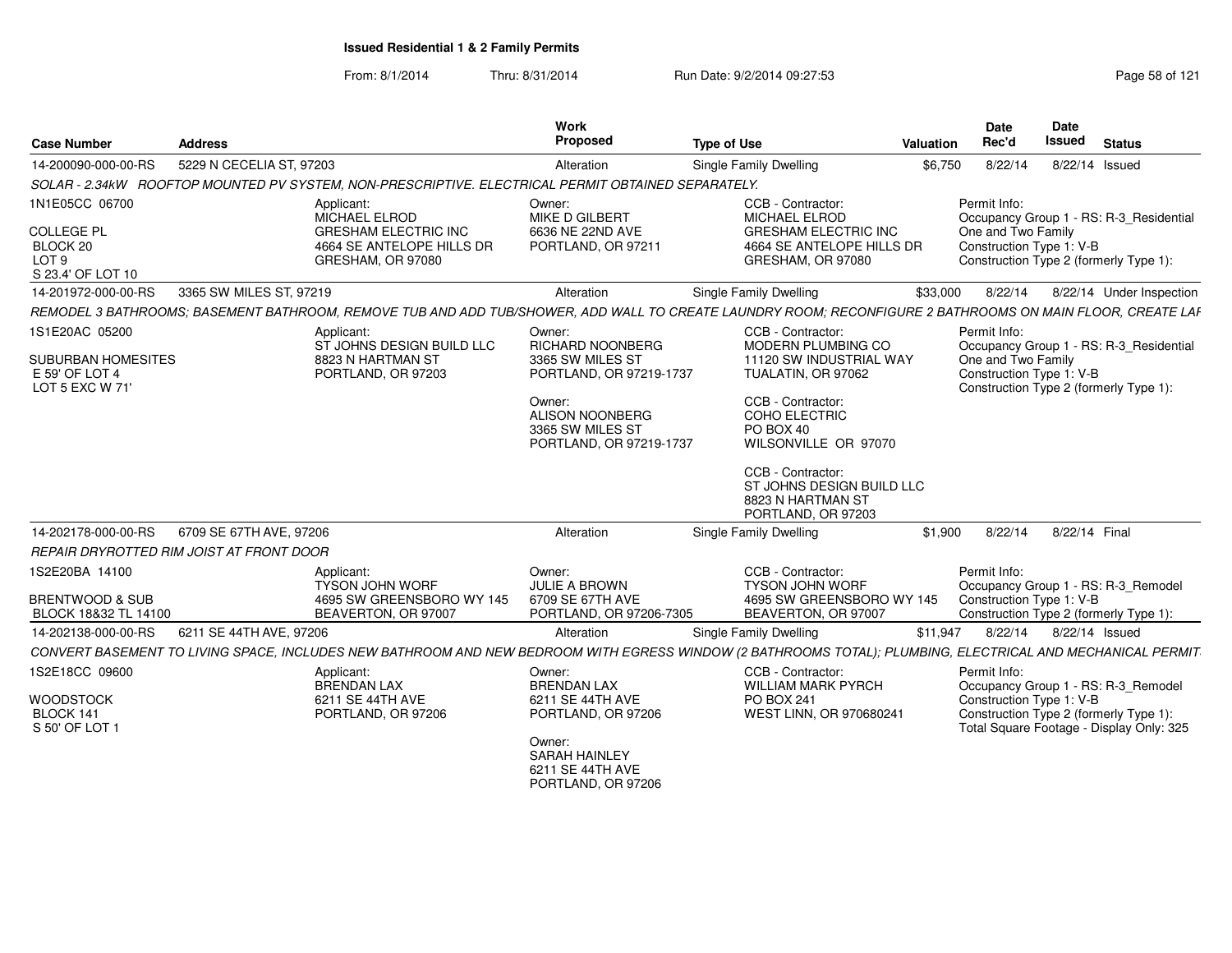| <b>Case Number</b>                               | <b>Address</b>              |                                                                                            | <b>Work</b><br>Proposed                                                               | <b>Type of Use</b>                                                                                                                                                                                        | <b>Valuation</b> | Date<br>Rec'd                                  | <b>Date</b><br>Issued | <b>Status</b>                                                                      |
|--------------------------------------------------|-----------------------------|--------------------------------------------------------------------------------------------|---------------------------------------------------------------------------------------|-----------------------------------------------------------------------------------------------------------------------------------------------------------------------------------------------------------|------------------|------------------------------------------------|-----------------------|------------------------------------------------------------------------------------|
| 14-194295-REV-01-RS                              | 3146 NE DAVIS ST, 97232     |                                                                                            | Alteration                                                                            | <b>Single Family Dwelling</b>                                                                                                                                                                             | \$50             | 8/22/14                                        | 8/22/14               | Issued                                                                             |
|                                                  |                             | ADDED VALUE REVISION TO ADD 20-MIN RATED FIRE DOOR IN HALL FROM BEDROOM TO EXISTING GARAGE |                                                                                       |                                                                                                                                                                                                           |                  |                                                |                       |                                                                                    |
| 1N1E36CA 14400                                   |                             | Applicant:<br><b>BRIAN SYMES</b>                                                           | Owner:<br><b>NANCY R BIASI</b>                                                        | CCB - Contractor:<br>ROGER NAVARRO                                                                                                                                                                        |                  | Permit Info:                                   |                       | Occupancy Group 1 - RS: R-3 Remodel                                                |
| HAWTHORNES 1ST ADD<br>BLOCK 20<br>LOT 5          |                             | 4905 NE 38TH<br>PORTLAND, OR 97211                                                         | 1574 GULF RD #1509<br>POINT ROBERTS, WA 98281-9007<br>Owner:<br><b>DENNIS A BIASI</b> | 73 NE HANCOCK<br>PORTLAND, OR 97212                                                                                                                                                                       |                  | Construction Type 1: V-B                       |                       | Construction Type 2 (formerly Type 1):<br>Total Square Footage - Display Only: 900 |
|                                                  |                             |                                                                                            | 1574 GULF RD #1509<br>POINT ROBERTS, WA 98281-9007                                    |                                                                                                                                                                                                           |                  |                                                |                       |                                                                                    |
| 14-185399-000-00-RS                              | 1834 SE LEXINGTON ST, 97202 |                                                                                            | Alteration                                                                            | Single Family Dwelling                                                                                                                                                                                    | \$50,000         | 8/25/14                                        |                       | 8/25/14 Under Inspection                                                           |
|                                                  |                             |                                                                                            |                                                                                       | CONVERT BASEMENT TO LIVING SPACE, ADD BATHROOM, ADD WALLS TO CREATE PLAY ROOM, REPLACE WINDOW AT FAMILY ROOM (3 BATHROOMS TOTAL) TRADE PERMITS TO BE OBTAINED                                             |                  |                                                |                       |                                                                                    |
| 1S1E23DA 13700                                   |                             | Applicant:<br>STEWART & RICE LLC                                                           | Owner:<br><b>MARISA O'BRIEN</b>                                                       | CCB - Contractor:<br>STEWART & RICE LLC                                                                                                                                                                   |                  | Permit Info:                                   |                       | Occupancy Group 1 - RS: R-3 Residential                                            |
| MOSELEY ADD<br>BLOCK 4<br>LOT 1                  |                             | 1351 SE FLAVEL ST<br>PORTLAND OR 97202                                                     | 1834 SE LEXINGTON ST<br>PORTLAND, OR 97202                                            | 1351 SE FLAVEL ST<br>PORTLAND OR 97202                                                                                                                                                                    |                  | One and Two Family<br>Construction Type 1: V-B |                       | Construction Type 2 (formerly Type 1):                                             |
|                                                  |                             |                                                                                            | Owner:<br><b>BRANDON O'BRIEN</b><br>1834 SE LEXINGTON ST<br>PORTLAND, OR 97202        |                                                                                                                                                                                                           |                  |                                                |                       |                                                                                    |
| 12-180051-REV-01-RS                              | 3408 SE 8TH AVE, 97202      |                                                                                            | Alteration                                                                            | Single Family Dwelling                                                                                                                                                                                    | \$               | 8/25/14                                        | 8/25/14 Final         |                                                                                    |
|                                                  |                             |                                                                                            |                                                                                       | REVISION TO REMOVE EGRESS WINDOW FROM BASEMENT FAMILY ROOM, NOT REQUIRED EXISTING EGRESS DOOR AT NW CORNER, EXISTING WINDOW TO REMAIN                                                                     |                  |                                                |                       |                                                                                    |
| 1S1E11BC 10400<br>RIVERSIDE HMSTD ANX<br>LOT 5&6 |                             | Applicant:<br>MEOAK CONTRACTING<br>16491 HIRAM AVE<br>OREGON CITY, OR 97045                | Owner:<br>PHILLIP A KEISLING<br>3408 SE 8TH AVE<br>PORTLAND, OR 97202-2709            | CCB - Contractor:<br><b>MEOAK CONTRACTING</b><br>16491 HIRAM AVE<br>OREGON CITY, OR 97045                                                                                                                 |                  | Permit Info:<br>Construction Type 1: V-B       |                       | Occupancy Group 1 - RS: R-3_Remodel<br>Construction Type 2 (formerly Type 1):      |
|                                                  |                             |                                                                                            | Owner:<br>PAMELA G WILEY<br>3408 SE 8TH AVE<br>PORTLAND, OR 97202-2709                |                                                                                                                                                                                                           |                  |                                                |                       | Total Square Footage - Display Only: 540                                           |
| 14-203208-000-00-RS                              | 3305 NE GLISAN ST, 97232    |                                                                                            | Alteration                                                                            | Single Family Dwelling                                                                                                                                                                                    | \$15,000         | 8/25/14                                        |                       | 8/25/14 Issued                                                                     |
|                                                  |                             |                                                                                            |                                                                                       | Convert 2/3 of existing basement to living space. New window well for egress window, basement stair rebuild under appeal #9295. Move laundry, replace water heater. New bathroom in master bedroom on 2nd |                  |                                                |                       |                                                                                    |
| 1N1E36AC 15200                                   |                             | Applicant:<br><b>JACK BARNES</b>                                                           | Owner:<br>CHRISTOPHER D DAWKINS                                                       |                                                                                                                                                                                                           |                  | Permit Info:                                   |                       | Occupancy Group 1 - RS: R-3_Residential                                            |
| LAURELHURST<br>BLOCK 14<br>LOT <sub>1</sub>      |                             | <b>JACK BARNES ARCHITECT</b><br>615 SE ALDER ST #304<br>PORTLAND OR 97215                  | 3305 NE GLISAN ST<br>PORTLAND, OR 97232-2524                                          |                                                                                                                                                                                                           |                  | One and Two Family<br>Construction Type 1: V-B |                       | Construction Type 2 (formerly Type 1):                                             |
|                                                  |                             |                                                                                            | Owner:<br>ALLYSON M BOURKE<br>3305 NE GLISAN ST<br>PORTLAND, OR 97232-2524            |                                                                                                                                                                                                           |                  |                                                |                       |                                                                                    |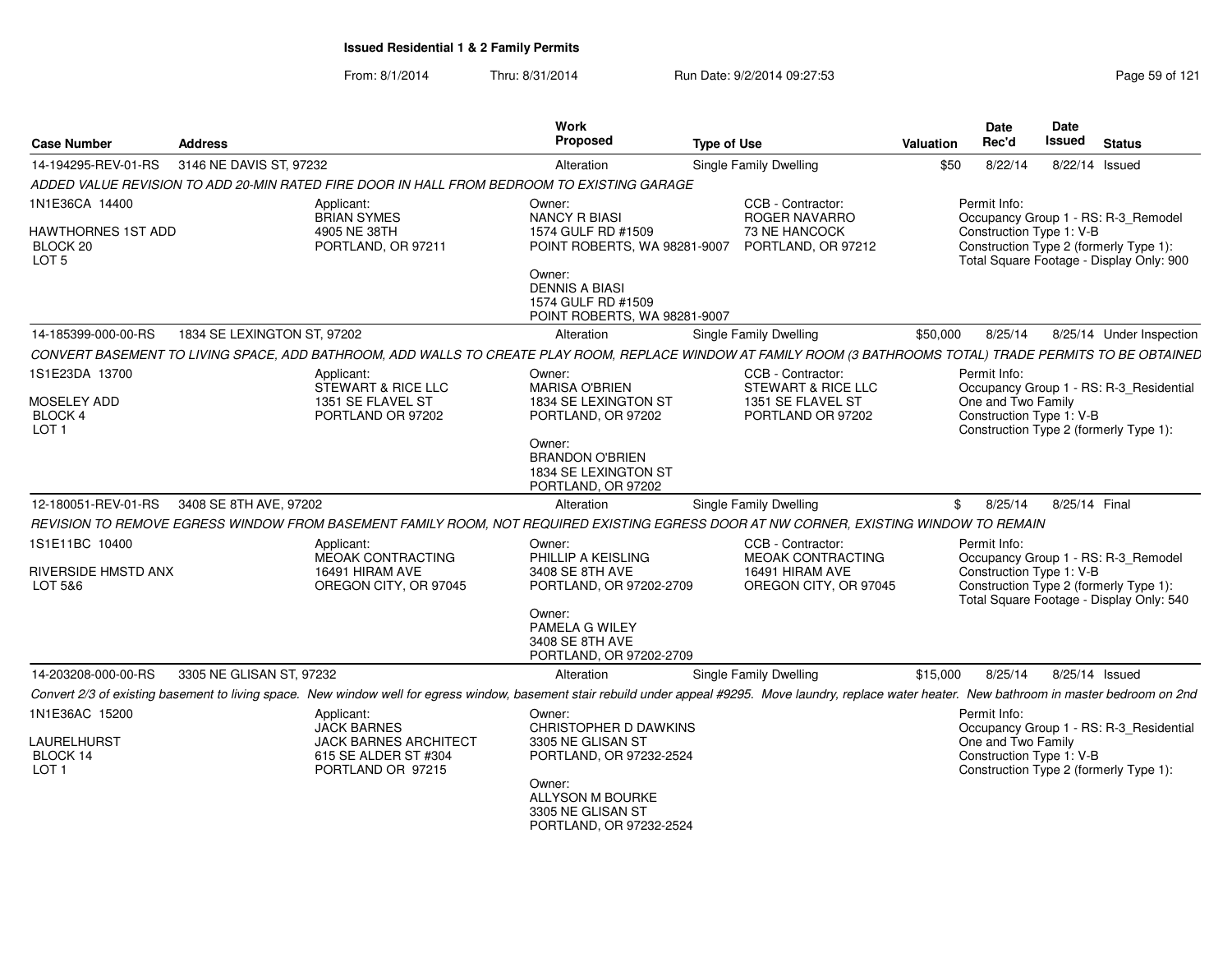| <b>Case Number</b>                                            | <b>Address</b>                                               |                                                                                                 | <b>Work</b><br>Proposed                                                                                                                                    | <b>Type of Use</b>                                                                                                                                          | Valuation | <b>Date</b><br>Rec'd                                                                              | Date<br><b>Issued</b> | <b>Status</b>                                                                                                             |
|---------------------------------------------------------------|--------------------------------------------------------------|-------------------------------------------------------------------------------------------------|------------------------------------------------------------------------------------------------------------------------------------------------------------|-------------------------------------------------------------------------------------------------------------------------------------------------------------|-----------|---------------------------------------------------------------------------------------------------|-----------------------|---------------------------------------------------------------------------------------------------------------------------|
| 14-203366-000-00-RS                                           | 5609 SW CALIFORNIA ST, 97219                                 |                                                                                                 | Alteration                                                                                                                                                 | Single Family Dwelling                                                                                                                                      | \$30,000  | 8/25/14                                                                                           |                       | 8/25/14 Under Inspection                                                                                                  |
|                                                               |                                                              |                                                                                                 |                                                                                                                                                            | REMODEL AND RECONFIGURE EXISTING KITCHEN, OPEN UP EXTERIOR KITCHEN WALL FOR ELECTRICAL AND PLUMBIING WORK (PT AND ET PERMIT TO BE OBTAINED SEPARATELY)      |           |                                                                                                   |                       |                                                                                                                           |
| 1S1E19BA 06800                                                |                                                              | Applicant:<br>DAVID E BENNER                                                                    | Owner:<br><b>STEVEN B MAITLAND</b>                                                                                                                         | CCB - Contractor:<br><b>DAVID E BENNER</b>                                                                                                                  |           | Permit Info:                                                                                      |                       | Occupancy Group 1 - RS: R-3_Residential                                                                                   |
| <b>LEES ADD</b><br><b>BLOCK B</b><br>LOT <sub>20</sub>        |                                                              | 15740 NW NORWICH ST<br>BEAVERTON, OR 97006                                                      | 5609 SW CALIFORNIA ST<br>PORTLAND, OR 97219                                                                                                                | 15740 NW NORWICH ST<br>BEAVERTON, OR 97006                                                                                                                  |           | One and Two Family<br>Construction Type 1: V-B                                                    |                       | Construction Type 2 (formerly Type 1):                                                                                    |
|                                                               |                                                              |                                                                                                 | Owner:<br><b>CAROLYN A MAITLAND</b><br>5609 SW CALIFORNIA ST<br>PORTLAND, OR 97219                                                                         |                                                                                                                                                             |           |                                                                                                   |                       |                                                                                                                           |
| 14-199853-000-00-RS                                           | 7903 N DECATUR ST - Unit B, 97203                            |                                                                                                 | Alteration                                                                                                                                                 | Single Family Dwelling                                                                                                                                      | \$60,000  | 8/25/14                                                                                           | 8/25/14 Issued        |                                                                                                                           |
|                                                               |                                                              | CONVERT BASEMENT TO ADU WITH NEW BEDROOM, KITCHEN, LIVING ROOM AND BATHROOM ADD EXTERIOR STAIR. |                                                                                                                                                            |                                                                                                                                                             |           |                                                                                                   |                       |                                                                                                                           |
| 1N1W12AC 14700                                                |                                                              | Applicant:<br><b>JAMES C NAGEL</b><br>7903 N DECATUR ST<br>PORTLAND, OR 97203                   | Owner:<br><b>JAMES C NAGEL</b><br>7903 N DECATUR ST<br>PORTLAND, OR 97203<br>Owner:<br><b>JENNIFER E WARREN</b><br>7903 N DECATUR ST<br>PORTLAND, OR 97203 |                                                                                                                                                             |           | Permit Info:<br>One and Two Family<br>Construction Type 1: V-B<br>Number of New Dwelling Units: 1 |                       | Occupancy Group 1 - RS: R-3_Residential<br>Construction Type 2 (formerly Type 1):                                         |
| 14-203380-000-00-RS                                           | 8740 N DRUID AVE, 97203                                      |                                                                                                 | Alteration                                                                                                                                                 | <b>Single Family Dwelling</b>                                                                                                                               | \$500     | 8/25/14                                                                                           | 8/25/14 Issued        |                                                                                                                           |
|                                                               | SOLAR INSTALLATION, 1.9kW PV SYSTEM ON ROOFTOP, PRESCRIPTIVE |                                                                                                 |                                                                                                                                                            |                                                                                                                                                             |           |                                                                                                   |                       |                                                                                                                           |
| 1N1E08BD 05500<br>PORTSMOUTH VILLA EXTD<br>BLOCK 1<br>LOT 7&8 |                                                              | Applicant:<br>STELCOR ENERGY LLC<br>5028 E 22ND STREET<br><b>TUCSON, AZ 85711</b>               | Owner:<br><b>HEATHER L LADISH</b><br>8740 N DRUID AVE<br>PORTLAND, OR 97203                                                                                | CCB - Contractor:<br>STELCOR ENERGY LLC<br>5028 E 22ND STREET<br><b>TUCSON, AZ 85711</b>                                                                    |           | Permit Info:<br>One and Two Family<br>Construction Type 1: V-B                                    |                       | Occupancy Group 1 - RS: R-3_Residential<br>Construction Type 2 (formerly Type 1):                                         |
| 14-203522-000-00-RS                                           | 8017 SE 64TH AVE, 97206                                      |                                                                                                 | Alteration                                                                                                                                                 | Single Family Dwelling                                                                                                                                      | \$2,978   | 8/25/14                                                                                           | 8/25/14 Issued        |                                                                                                                           |
|                                                               |                                                              |                                                                                                 |                                                                                                                                                            | CONVERT PORTION OF ATTACHED GARAGE TO LIVING SPACE, INCLUDES BEDROOM AND BATHROOM, INFILL EXISTING OVERHEAD DOOR WITH MAN DOOR, ADD TEMPERED GLASS WINDOW ( |           |                                                                                                   |                       |                                                                                                                           |
| 1S2E20CB 08800                                                |                                                              | Applicant:<br>CHERYL S LEWIS                                                                    | Owner:<br>CHERYL S LEWIS                                                                                                                                   |                                                                                                                                                             |           | Permit Info:                                                                                      |                       | Occupancy Group 1 - RS: R-3_Remodel                                                                                       |
| SECTION 20 1S 2E<br>TL 8800 0.11 ACRES                        |                                                              | 8017 SE 64TH AVE<br>PORTLAND, OR 97206                                                          | 8017 SE 64TH AVE<br>PORTLAND, OR 97206                                                                                                                     |                                                                                                                                                             |           | Construction Type 1: V-B                                                                          |                       | Construction Type 2 (formerly Type 1):<br>Total Square Footage - Display Only: 270                                        |
| 14-203718-000-00-RS                                           | 4416 SE 42ND AVE, 97206                                      |                                                                                                 | Alteration                                                                                                                                                 | Single Family Dwelling                                                                                                                                      | \$7,000   | 8/25/14                                                                                           |                       | 8/25/14 Under Inspection                                                                                                  |
|                                                               |                                                              |                                                                                                 |                                                                                                                                                            | REMODEL PORTION OF MAIN FLOOR TO CREATE ONE LARGE MASTER SUITE WITH WALK IN CLOSET AND BATHROOM, RECONFIGURE EXISTING BEDROOM, ADD DROP DOWN LADDER FOR AT  |           |                                                                                                   |                       |                                                                                                                           |
| 1S2E07CC 14400<br><b>LENOX</b><br>BLOCK 10<br><b>LOT 21</b>   |                                                              | Applicant:<br>EVAN J KRISTOF<br>4416 SE 42ND AVE<br>PORTLAND, OR 97206-4178                     | Owner:<br>EVAN J KRISTOF<br>4416 SE 42ND AVE<br>PORTLAND, OR 97206-4178<br>Owner:<br><b>JESSICA KRISTOF</b><br>4416 SE 42ND AVE<br>PORTLAND, OR 97206-4178 |                                                                                                                                                             |           | Permit Info:<br>Construction Type 1: V-B                                                          |                       | Occupancy Group 1 - RS: R-3_Remodel<br>Construction Type 2 (formerly Type 1):<br>Total Square Footage - Display Only: 450 |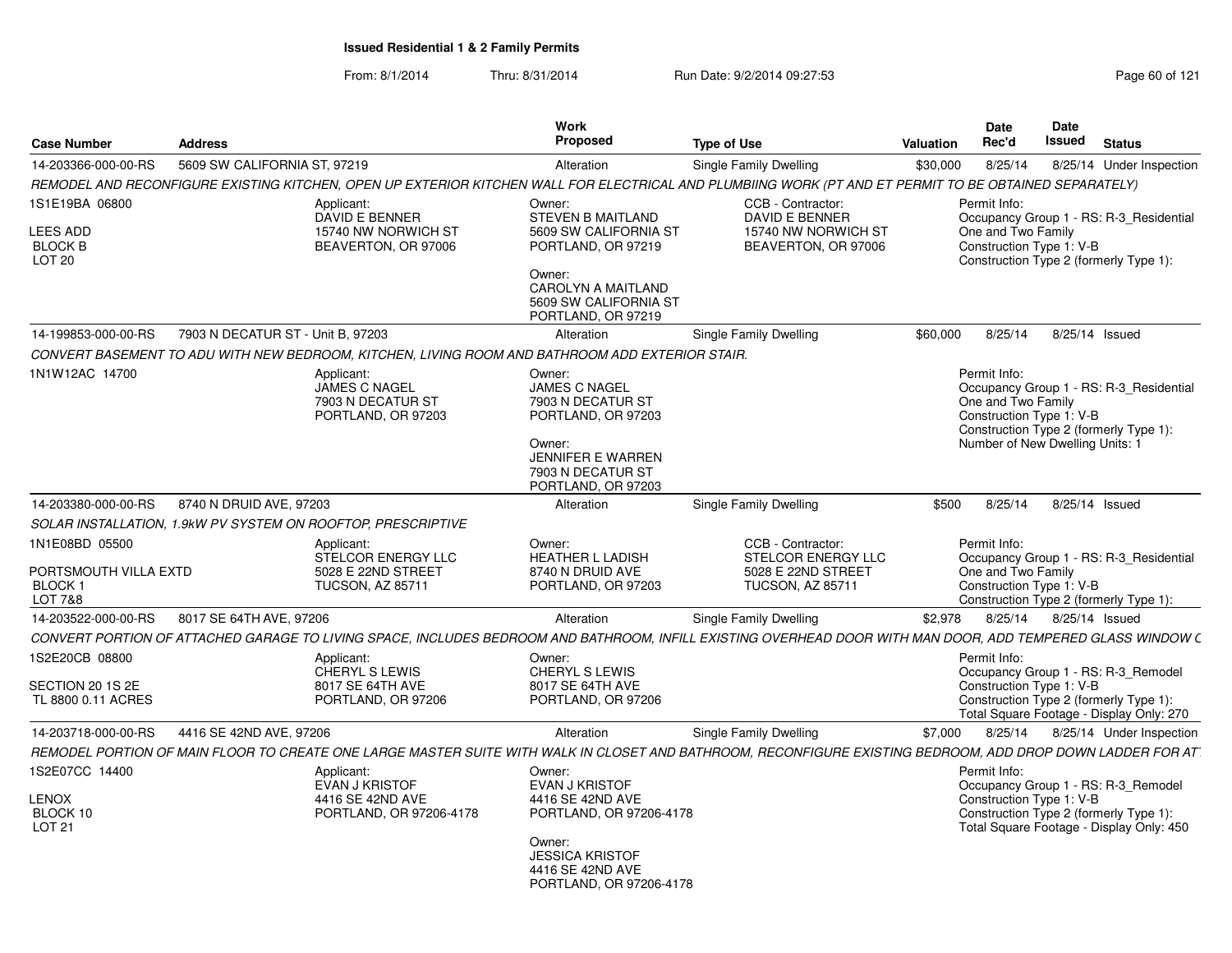|                                                            |                           |                                                                                                                 | Work                                                                      |                                                                                                         |                                                                                                                                     | <b>Date</b>                                    | <b>Date</b>    |                                         |  |
|------------------------------------------------------------|---------------------------|-----------------------------------------------------------------------------------------------------------------|---------------------------------------------------------------------------|---------------------------------------------------------------------------------------------------------|-------------------------------------------------------------------------------------------------------------------------------------|------------------------------------------------|----------------|-----------------------------------------|--|
| <b>Case Number</b>                                         | <b>Address</b>            |                                                                                                                 | Proposed                                                                  | <b>Type of Use</b>                                                                                      | <b>Valuation</b>                                                                                                                    | Rec'd                                          | Issued         | <b>Status</b>                           |  |
| 14-203591-000-00-RS                                        | 2722 SE 31ST AVE, 97202   |                                                                                                                 | Alteration                                                                | Single Family Dwelling                                                                                  | \$250,000                                                                                                                           | 8/25/14                                        | 8/26/14        | Issued                                  |  |
|                                                            |                           | Full basement remodel including new bathroom, laundry room, mudroom, media room and bedroom with egress window. |                                                                           |                                                                                                         |                                                                                                                                     |                                                |                |                                         |  |
| 1S1E12BA 10300                                             |                           | Applicant:                                                                                                      | Owner:                                                                    | CCB - Contractor:                                                                                       |                                                                                                                                     | Permit Info:                                   |                |                                         |  |
| <b>EAST PORTLAND HTS</b><br>BLOCK 14<br>LOT <sub>14</sub>  |                           | HAMMER AND HAND INC<br>1020 SE HARRISON<br>PORTLAND, OR 97214                                                   | <b>CLAY G HATHORN</b><br>PO BOX 6803<br>PORTLAND, OR 97228-6803           | HAMMER AND HAND INC<br>1020 SE HARRISON<br>PORTLAND, OR 97214                                           | Occupancy Group 1 - RS: R-3_Residential<br>One and Two Family<br>Construction Type 1: V-B<br>Construction Type 2 (formerly Type 1): |                                                |                |                                         |  |
|                                                            |                           |                                                                                                                 | Owner:<br><b>SARA C HESKETT</b><br>PO BOX 6803<br>PORTLAND, OR 97228-6803 | CCB - Contractor:<br>DEKORTE ELECTRIC INC<br>5331 SW MACADAM AVE, SUITE<br>258-113<br>PORTLAND OR 97239 |                                                                                                                                     |                                                |                |                                         |  |
|                                                            |                           |                                                                                                                 |                                                                           | CCB - Contractor:<br>D & F PLUMBING CO<br>4636 N ALBINA AVE<br>PORTLAND OR 97217-3099                   |                                                                                                                                     |                                                |                |                                         |  |
| 14-203768-000-00-RS                                        | 4207 SE CLINTON ST, 97206 |                                                                                                                 | Alteration                                                                | Single Family Dwelling                                                                                  | \$50,000                                                                                                                            | 8/25/14                                        | 8/26/14 Issued |                                         |  |
|                                                            |                           | PHASE 1/2 - REMODEL KITCHEN, RE-ORIENT STAIRS, ADD STRUCTURAL HEADERS AND POSTS FOR FUTURE WORK                 |                                                                           |                                                                                                         |                                                                                                                                     |                                                |                |                                         |  |
| 1S2E07BB 17000                                             |                           | Applicant:<br>LUC JOHNSON                                                                                       | Owner:<br><b>MARY ELLEN M SIGNER</b>                                      | CCB - Contractor:<br>ORANGE DESIGN INDUSTRIES LL( Occupancy Group 1 - RS: R-3_Residential               |                                                                                                                                     | Permit Info:                                   |                |                                         |  |
| <b>MCMAHONS ADD</b><br><b>BLOCK 5</b><br>LOT 9&10 TL 17000 |                           | Orange Design Industries, LLC<br>P.O. Box 42015<br>Portland, OR 97242                                           | 4207 SE CLINTON ST<br>PORTLAND, OR 97206-1617                             | PO BOX 42015<br>PORTLAND, OR 97242                                                                      |                                                                                                                                     | One and Two Family<br>Construction Type 1: V-B |                | Construction Type 2 (formerly Type 1):  |  |
| 14-203872-000-00-RS                                        | 7124 N JERSEY ST, 97203   |                                                                                                                 | Alteration                                                                | Single Family Dwelling                                                                                  | \$6,750                                                                                                                             | 8/26/14                                        |                | 8/26/14 Issued                          |  |
| SOLAR INSTALLATION OF 2.52KW ROOF MOUNTED PV SYSTEM        |                           |                                                                                                                 |                                                                           |                                                                                                         |                                                                                                                                     |                                                |                |                                         |  |
| 1N1E07BC 09300<br>SOUTH ST JOHNS                           |                           | Applicant:<br>ERIKA ALTENHOFEN<br>804 N. ALBERTA ST                                                             | Owner:<br><b>JEFFREY CONN</b><br>7124 N JERSEY ST                         | CCB - Contractor:<br>NEIL KELLY CO INC<br>804 N ALBERTA ST                                              |                                                                                                                                     | Permit Info:<br>One and Two Family             |                | Occupancy Group 1 - RS: R-3_Residential |  |
| BLOCK 10<br>LOT <sub>6</sub>                               |                           | PORTLAND OR 97217                                                                                               | PORTLAND, OR 97203                                                        | PORTLAND, OR 97217-2693                                                                                 |                                                                                                                                     | Construction Type 1: V-B                       |                | Construction Type 2 (formerly Type 1):  |  |
| 14-203869-000-00-RS                                        | 3281 NE SHAVER ST, 97212  |                                                                                                                 | Alteration                                                                | Single Family Dwelling                                                                                  | \$3,700                                                                                                                             | 8/26/14                                        |                | 8/26/14 Issued                          |  |
| <b>VOLUNTARY SEISMIC UPGRADE</b>                           |                           |                                                                                                                 |                                                                           |                                                                                                         |                                                                                                                                     |                                                |                |                                         |  |
| 1N1E24CA 15800                                             |                           | Applicant:<br>ERIKA ALTENHOFEN                                                                                  | Owner:<br><b>HELEN K STEWART</b>                                          | CCB - Contractor:<br>NEIL KELLY CO INC                                                                  |                                                                                                                                     | Permit Info:                                   |                | Occupancy Group 1 - RS: R-3_Residential |  |
| ALAMEDA PARK<br>BLOCK <sub>27</sub><br>LOT 1 TL 15800      |                           | 804 N. ALBERTA ST<br>PORTLAND OR 97217                                                                          | 3281 NE SHAVER ST<br>PORTLAND, OR 97212-1750                              | 804 N ALBERTA ST<br>PORTLAND, OR 97217-2693                                                             |                                                                                                                                     | One and Two Family<br>Construction Type 1: V-B |                | Construction Type 2 (formerly Type 1):  |  |
| 14-203936-000-00-RS                                        | 147 NE 83RD AVE, 97220    |                                                                                                                 | Alteration                                                                | Single Family Dwelling                                                                                  | \$500                                                                                                                               | 8/26/14                                        |                | 8/26/14 Under Inspection                |  |
|                                                            |                           | SOLAR INSTALLATION, 6.63kW PV SYSTEM ON ROOFTOP, PRESCRIPTIVE                                                   |                                                                           |                                                                                                         |                                                                                                                                     |                                                |                |                                         |  |
| 1N2E33CB 10200                                             |                           | Applicant:<br><b>MELISSA BENTLEY</b>                                                                            | Owner:<br><b>CECILIA M WILLIAMS</b>                                       | CCB - Contractor:<br>SOLARCITY CORPORATION                                                              |                                                                                                                                     | Permit Info:                                   |                | Occupancy Group 1 - RS: R-3_Residential |  |
| TERRACE PK<br>BLOCK 11<br><b>LOT 14</b>                    |                           | SOLAR CITY CORPORATION<br>6132 NE 112TH AVE<br>PORTLAND, OR 97220                                               | 147 NE 83RD AVE<br>PORTLAND, OR 97220                                     | 6132 NE 112th AVE<br>PORTLAND, OR 97220                                                                 |                                                                                                                                     | One and Two Family<br>Construction Type 1: V-B |                | Construction Type 2 (formerly Type 1):  |  |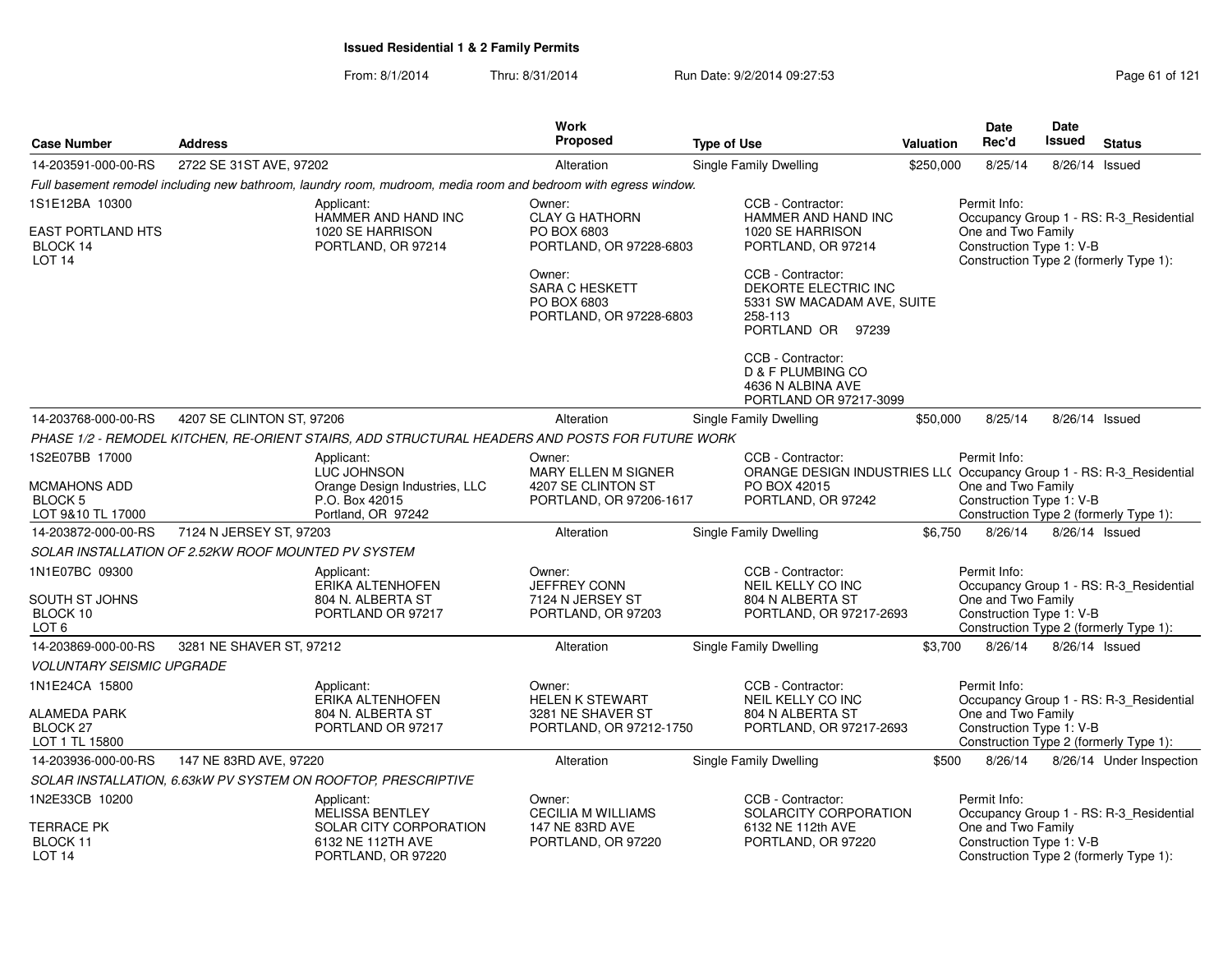| <b>Case Number</b>                                                               | <b>Address</b>                         |                                                                                                           | Work<br>Proposed                                                                 | <b>Type of Use</b>                                                                                                                | <b>Valuation</b> | <b>Date</b><br>Rec'd                                   | <b>Date</b><br><b>Issued</b> | <b>Status</b>                                                                                                             |
|----------------------------------------------------------------------------------|----------------------------------------|-----------------------------------------------------------------------------------------------------------|----------------------------------------------------------------------------------|-----------------------------------------------------------------------------------------------------------------------------------|------------------|--------------------------------------------------------|------------------------------|---------------------------------------------------------------------------------------------------------------------------|
| 14-203386-000-00-RS                                                              | 2811 N WILLAMETTE BLVD - Unit B, 97217 |                                                                                                           | Alteration                                                                       | Single Family Dwelling                                                                                                            | \$11,028         | 8/26/14                                                |                              | 8/26/14 Issued                                                                                                            |
|                                                                                  |                                        | UPGRADE PARTITION WALLS IN BSMT, TRADES PERMITS, LEGALIZE KITCHEN AND BASEMENT WITH SECOND SINK AGREEMENT |                                                                                  |                                                                                                                                   |                  |                                                        |                              |                                                                                                                           |
| 1N1E21BA 02100                                                                   |                                        | Applicant:<br>MELINDA L NUNEZ<br>2811 N WILLAMETTE BLVD<br>PORTLAND, OR 97217                             | Owner:<br><b>RIGOBERTO NUNEZ</b><br>2811 N WILLAMETTE BLVD<br>PORTLAND, OR 97217 |                                                                                                                                   |                  | Permit Info:<br>Construction Type 1: V-B               |                              | Occupancy Group 1 - RS: R-3_Remodel<br>Construction Type 2 (formerly Type 1):<br>Total Square Footage - Display Only: 300 |
|                                                                                  |                                        |                                                                                                           | Owner:<br><b>MELINDA L NUNEZ</b><br>2811 N WILLAMETTE BLVD<br>PORTLAND, OR 97217 |                                                                                                                                   |                  |                                                        |                              |                                                                                                                           |
| 07-102330-REV-01-RS                                                              | 2137 NE 38TH AVE, 97212                |                                                                                                           | Alteration                                                                       | <b>Single Family Dwelling</b>                                                                                                     | \$               | 8/26/14                                                |                              | 8/26/14 Issued                                                                                                            |
| REVISION - ADD NEW WATER HEATER.                                                 |                                        |                                                                                                           |                                                                                  |                                                                                                                                   |                  |                                                        |                              |                                                                                                                           |
| 1N1E25DA 20200                                                                   |                                        | Applicant:                                                                                                | Owner:                                                                           |                                                                                                                                   |                  | Permit Info:                                           |                              |                                                                                                                           |
| <b>ROSSMERE</b><br>BLOCK <sub>26</sub><br>LOT <sub>5</sub>                       |                                        | CYNTHIA MOSBY<br>2137 NE 38TH AVE<br>PORTLAND, OR 97212-5259                                              | <b>STEPHEN M WEEKS</b><br>2137 NE 38TH AVE<br>PORTLAND, OR 97212-5259            |                                                                                                                                   |                  | Occupancy Group 1 - RS: R3<br>Construction Type 1: V-N |                              | Construction Type 2 (formerly Type 1):                                                                                    |
|                                                                                  |                                        |                                                                                                           | Owner:<br><b>CYNTHIA MOSBY</b><br>2137 NE 38TH AVE<br>PORTLAND, OR 97212-5259    |                                                                                                                                   |                  |                                                        |                              |                                                                                                                           |
| 14-152041-000-00-RS                                                              | 3717 SE 174TH AVE, 97236               |                                                                                                           | Alteration                                                                       | Single Family Dwelling                                                                                                            | \$25,000         | 8/26/14                                                |                              | 8/26/14 Issued                                                                                                            |
|                                                                                  |                                        |                                                                                                           |                                                                                  | CONVERT EXISTING 405 SF GARAGE INTO LIVING SPACE TO INCLUDE TWO NEW BEDROOMS, 1 BATHROOM, AND KITCHENETTE (SECOND SINK AGREEMENT) |                  |                                                        |                              |                                                                                                                           |
| 1S3E07DB 06300<br><b>SHANNON PARK</b><br>LOT <sub>5</sub><br>INC UND INT TRACT A |                                        | Applicant:<br>EDWARD RADULESCU<br><b>EPR DESIGN</b><br>919 NE 19TH AVE SUITE 155<br>PORTLAND OREGON 97232 | Owner:<br>ROSELLER F RIVERA<br>3717 SE 174TH AVE<br>PORTLAND, OR 97236-1253      | CCB - Contractor:<br>PR DESIGN & GENERAL<br><b>CONTRACTORS LLC</b><br>825 NE 20TH AVE SUITE 202<br>PORTLAND, OR 97232             |                  | Permit Info:<br>Construction Type 1: V-B               |                              | Occupancy Group 1 - RS: R-3_Remodel<br>Construction Type 2 (formerly Type 1):<br>Total Square Footage - Display Only: 405 |
|                                                                                  |                                        |                                                                                                           | Owner:<br><b>OLIVIA H RIVERA</b><br>3717 SE 174TH AVE<br>PORTLAND, OR 97236-1253 |                                                                                                                                   |                  |                                                        |                              |                                                                                                                           |
| 14-204108-000-00-RS                                                              | 3335 NE 50TH AVE, 97213                |                                                                                                           | Alteration                                                                       | Single Family Dwelling                                                                                                            | \$34,000         | 8/26/14                                                |                              | 8/26/14 Issued                                                                                                            |
| <b>VOLUNTARY UPGRADE TO FOUNDATION</b>                                           |                                        |                                                                                                           |                                                                                  |                                                                                                                                   |                  |                                                        |                              |                                                                                                                           |
| 1N2E30BA 04100                                                                   |                                        | Applicant:<br>RUSSELL GREGG WILLETT                                                                       | Owner:<br>JERILYN J PRESCOTT                                                     | CCB - Contractor:<br>RUSSELL GREGG WILLETT                                                                                        |                  | Permit Info:                                           |                              | Occupancy Group 1 - RS: R-3_Remodel                                                                                       |
| <b>ROSE CITY PK</b><br>BLOCK 154<br>LOT <sub>5</sub>                             |                                        | 68574 E DEER PARK RD<br>WELCHES, OR 97067                                                                 | 3335 NE 50TH AVE<br>PORTLAND, OR 97213-2409                                      | 68574 E DEER PARK RD<br>WELCHES, OR 97067                                                                                         |                  | Construction Type 1: V-B                               |                              | Construction Type 2 (formerly Type 1):                                                                                    |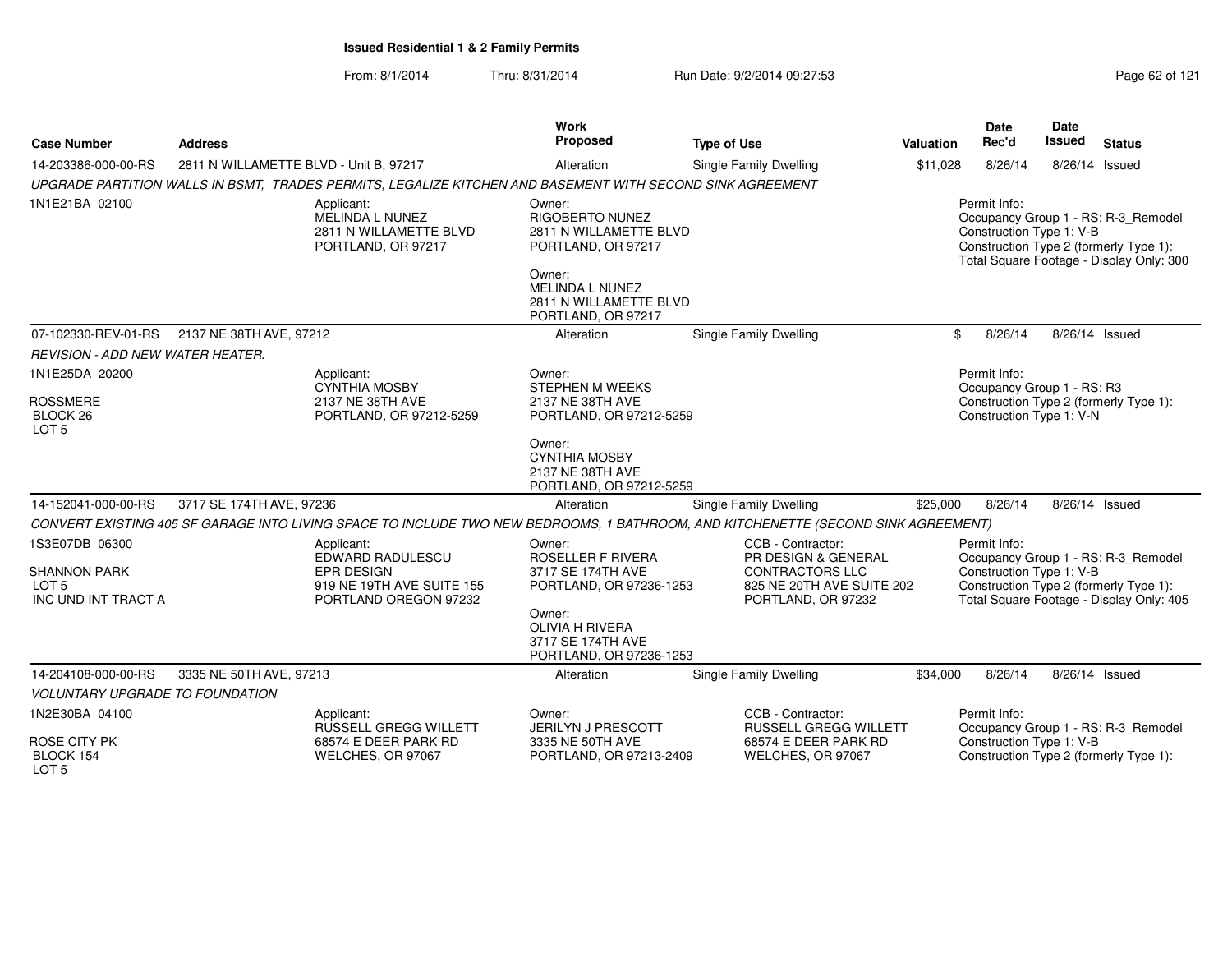|                                                                      |                                                                             |                                                                                                                                                         | Work<br><b>Proposed</b>                                                           |                                                                                                                |           | <b>Date</b>                                                                              | <b>Date</b><br>Issued |                                                                                   |
|----------------------------------------------------------------------|-----------------------------------------------------------------------------|---------------------------------------------------------------------------------------------------------------------------------------------------------|-----------------------------------------------------------------------------------|----------------------------------------------------------------------------------------------------------------|-----------|------------------------------------------------------------------------------------------|-----------------------|-----------------------------------------------------------------------------------|
| Case Number                                                          | <b>Address</b>                                                              |                                                                                                                                                         |                                                                                   | <b>Type of Use</b>                                                                                             | Valuation | Rec'd                                                                                    |                       | <b>Status</b>                                                                     |
| 14-147705-000-00-RS                                                  | 2805 NE 51ST AVE, 97213                                                     |                                                                                                                                                         | Alteration                                                                        | Single Family Dwelling                                                                                         | \$3,773   | 4/24/14                                                                                  | 8/26/14 Final         |                                                                                   |
|                                                                      |                                                                             | VOLUNTARY SEISMIC UPGRADE - CONNECT HOUSE TO FOUNDATION. NO PLANS                                                                                       |                                                                                   |                                                                                                                |           |                                                                                          |                       |                                                                                   |
| 1N2E30BD 12600<br>ROSE CITY PK<br>BLOCK 136                          |                                                                             | Applicant:<br><b>STEVE GEMMELL</b><br><b>GEMMELL CONSTRUCTION LLC</b><br>3817 N WILLIAMS                                                                | Owner:<br><b>JEFFREY B DORR</b><br>2805 NE 51ST AVE<br>PORTLAND, OR 97213         | CCB - Contractor:<br><b>STEVE GEMMELL</b><br><b>GEMMELL CONSTRUCTION LLC</b><br>3817 N WILLIAMS                |           | Permit Info:<br>One and Two Family<br>Construction Type 1: V-B                           |                       | Occupancy Group 1 - RS: R-3_Residential                                           |
| LOT <sub>5</sub>                                                     |                                                                             | PORTLAND OR 97227                                                                                                                                       | Owner:<br><b>LYNN S DORR</b><br>2805 NE 51ST AVE<br>PORTLAND, OR 97213            | PORTLAND OR 97227                                                                                              |           |                                                                                          |                       | Construction Type 2 (formerly Type 1):                                            |
| 14-204337-000-00-RS                                                  | 1849 SE 54TH AVE, 97215                                                     |                                                                                                                                                         | Alteration                                                                        | <b>Single Family Dwelling</b>                                                                                  | \$13,877  | 8/26/14                                                                                  |                       | 8/26/14 Under Inspection                                                          |
|                                                                      |                                                                             | INSTALLING BEAM BETWEEN KITCHEN AND DINING ROOM. NO TOILETS ADDED. ONE TOILET TOTAL.                                                                    |                                                                                   |                                                                                                                |           |                                                                                          |                       |                                                                                   |
| 1S2E06DB 15100<br>CRYSTAL SPR PK & PLAT 2<br>N 10' OF LOT 9 BLOCK 1  |                                                                             | Applicant:<br><b>ADAM</b><br><b>ARCIFORM LLC</b><br>2303 N RANDOLPH AVE                                                                                 | Owner:<br><b>TAMAR WYTE-LAKE</b><br>1849 SE 54TH AVE<br>PORTLAND, OR 97215-3333   |                                                                                                                |           | Permit Info:<br>One and Two Family<br>Construction Type 1: V-B                           |                       | Occupancy Group 1 - RS: R-3_Residential                                           |
| S 30' OF LOT 10 BLOCK 1                                              |                                                                             | PORTLAND, OR 97227                                                                                                                                      | Owner:<br><b>JOSH S LAKE</b><br>1849 SE 54TH AVE<br>PORTLAND, OR 97215-3333       |                                                                                                                |           |                                                                                          |                       | Construction Type 2 (formerly Type 1):                                            |
| 14-201441-000-00-RS                                                  | 2644 NE CLACKAMAS ST, 97232                                                 |                                                                                                                                                         | Alteration                                                                        | Single Family Dwelling                                                                                         | \$75,000  | 8/20/14                                                                                  |                       | 8/27/14 Issued                                                                    |
|                                                                      |                                                                             | Basement conversion/remodel. Convert basement to recreation room, laundry room, bathroom                                                                |                                                                                   |                                                                                                                |           |                                                                                          |                       |                                                                                   |
| 1N1E36BB 05600<br>HOLLADAY PK & 1ST ADD<br>BLOCK 19<br><b>LOT 15</b> |                                                                             | Applicant:<br>Arent Wortel<br>RIGHT ARM CONSTRUCTION<br>1045 SE Rim Rock Lane<br>Milwaukie, OR 97267                                                    | Owner:<br><b>CHAD PHILLIPS</b><br>2644 NE CLACKAMAS ST<br>PORTLAND, OR 97232      | CCB - Contractor:<br><b>ARENT WORTEL</b><br>RIGHT ARM CONSTRUCTION<br>1912 SE RISLEY AVE<br>MILWAUKIE OR 97267 |           | Permit Info:<br>One and Two Family<br>Construction Type 1: V-B                           |                       | Occupancy Group 1 - RS: R-3_Residential<br>Construction Type 2 (formerly Type 1): |
|                                                                      |                                                                             |                                                                                                                                                         | Owner:<br><b>ELIZABETH PHILLIPS</b><br>2644 NE CLACKAMAS ST<br>PORTLAND, OR 97232 |                                                                                                                |           |                                                                                          |                       |                                                                                   |
| 14-204607-000-00-RS                                                  | 335 SW TROY ST, 97219                                                       |                                                                                                                                                         | Alteration                                                                        | <b>Single Family Dwelling</b>                                                                                  | \$32,000  | 8/27/14                                                                                  |                       | 8/27/14 Issued                                                                    |
|                                                                      |                                                                             | KITCHEN REMODEL; INFILL EXISTING DOORWAY IN THE KITCHEN, CREATE OPENING IN DINING ROOM; RECONFIGURE MASTER BATH WALLS TO CREATE ADDITIONAL 1/2 BATHROOM |                                                                                   |                                                                                                                |           |                                                                                          |                       |                                                                                   |
| 1S1E21DA 00400                                                       |                                                                             | Applicant:<br><b>MAXWELL RUSH</b>                                                                                                                       | Owner:<br><b>PATRICK K CASSIDAY</b>                                               | CCB - Contractor:<br><b>MAXWELL RUSH</b>                                                                       |           | Permit Info:                                                                             |                       | Occupancy Group 1 - RS: R-3 Residential                                           |
| SOUTH BURLINGAME AMD<br>BLOCK <sub>2</sub><br>LOT <sub>2</sub>       | <b>GREEN LIGHT CONSTRUCTION</b><br>4705 NE MALLORY AVE<br>PORTLAND OR 97211 |                                                                                                                                                         | 335 SW TROY ST<br>PORTLAND, OR 97219-4651                                         | <b>GREEN LIGHT CONSTRUCTION</b><br>4705 NE MALLORY AVE<br>PORTLAND OR 97211                                    |           | One and Two Family<br>Construction Type 1: V-B<br>Construction Type 2 (formerly Type 1): |                       |                                                                                   |
|                                                                      |                                                                             |                                                                                                                                                         | Owner:<br><b>CARRIE L DAVIS</b><br>335 SW TROY ST<br>PORTLAND, OR 97219-4651      |                                                                                                                |           |                                                                                          |                       |                                                                                   |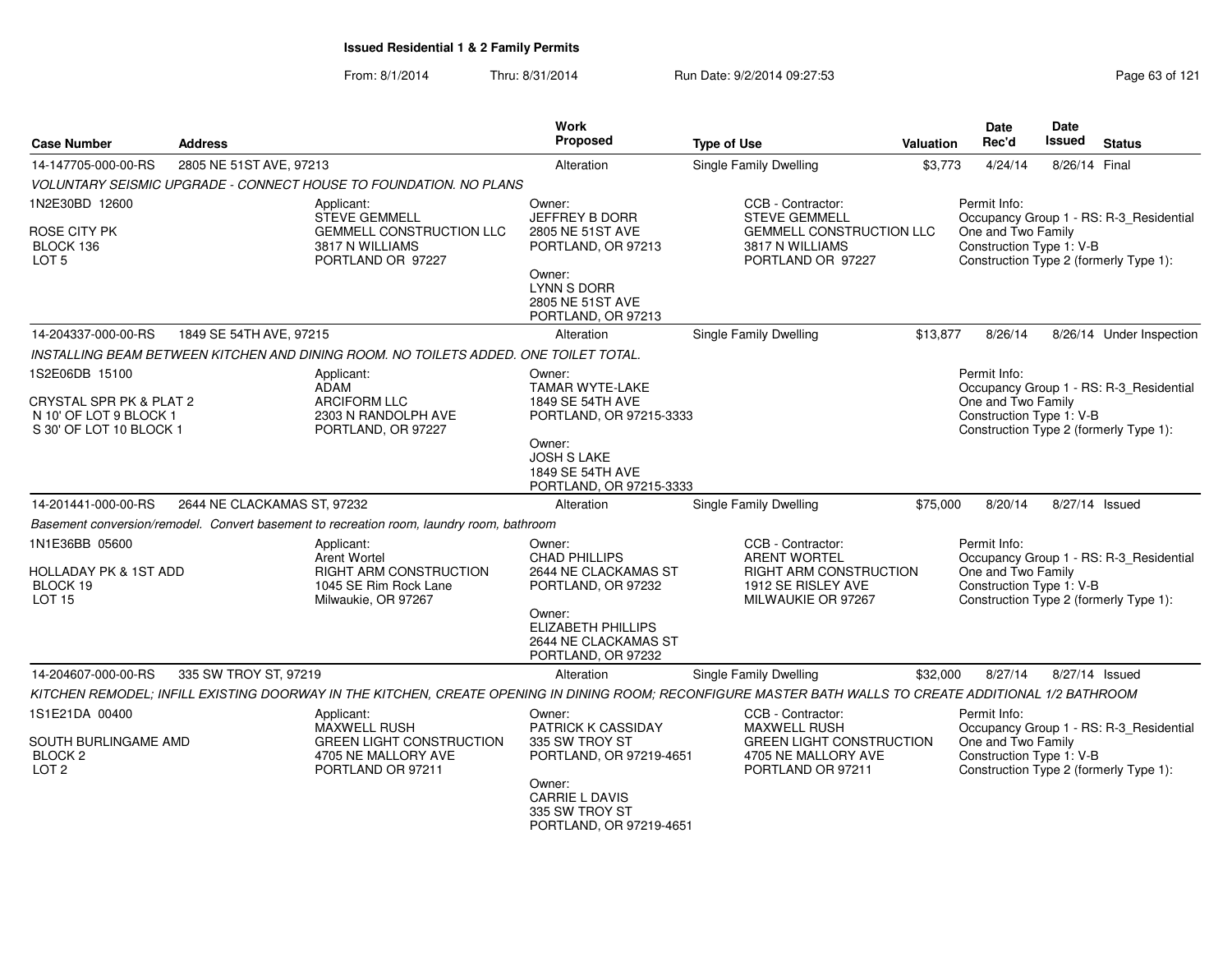| <b>Case Number</b>                                     | <b>Address</b>              |                                                                     | Work<br>Proposed                                                                      | <b>Type of Use</b>                                                                                                                    | <b>Valuation</b>                                                                                                                                      | Date<br>Rec'd                                           | Date<br>Issued | <b>Status</b>                                                                     |  |  |  |
|--------------------------------------------------------|-----------------------------|---------------------------------------------------------------------|---------------------------------------------------------------------------------------|---------------------------------------------------------------------------------------------------------------------------------------|-------------------------------------------------------------------------------------------------------------------------------------------------------|---------------------------------------------------------|----------------|-----------------------------------------------------------------------------------|--|--|--|
| 14-204622-000-00-RS                                    | 4425 SE 48TH AVE, 97206     |                                                                     | Alteration                                                                            | Single Family Dwelling                                                                                                                | \$500                                                                                                                                                 | 8/27/14                                                 |                | 8/27/14 Issued                                                                    |  |  |  |
|                                                        |                             | SOLAR INSTALLATION - 3.9KW PV SYSTEM ON THE ROOF; PRESCRIPTIVE      |                                                                                       |                                                                                                                                       |                                                                                                                                                       |                                                         |                |                                                                                   |  |  |  |
| 1S2E07CD 09000                                         |                             | Applicant:<br>STELCOR ENERGY LLC                                    | Owner:<br><b>SCOTT C MEYER</b>                                                        | CCB - Contractor:<br>STELCOR ENERGY LLC                                                                                               |                                                                                                                                                       | Permit Info:<br>Occupancy Group 1 - RS: R-3_Residential |                |                                                                                   |  |  |  |
| LENOX<br>BLOCK <sub>5</sub><br>LOT <sub>4</sub>        |                             |                                                                     | 4425 SE 48TH AVE<br>PORTLAND, OR 97206                                                | 5028 E 22ND STREET<br>TUCSON, AZ 85711                                                                                                |                                                                                                                                                       | One and Two Family<br>Construction Type 1: V-B          |                | Construction Type 2 (formerly Type 1):                                            |  |  |  |
| 14-203371-000-00-RS                                    | 5029 SE GLADSTONE ST, 97206 |                                                                     | Alteration                                                                            | <b>Single Family Dwelling</b>                                                                                                         | \$500                                                                                                                                                 | 8/27/14                                                 |                | 8/27/14 Issued                                                                    |  |  |  |
|                                                        |                             | SOLAR INSTALLATION, 4.2kW PV SYSTEM ON ROOF TOP, PRESCRIPTIVE       |                                                                                       |                                                                                                                                       |                                                                                                                                                       |                                                         |                |                                                                                   |  |  |  |
| 1S2E07CD 00500                                         |                             | Applicant:                                                          | Owner:                                                                                | CCB - Contractor:                                                                                                                     |                                                                                                                                                       | Permit Info:                                            |                |                                                                                   |  |  |  |
| WASHINGTON ADD<br>E 125' OF LOT G                      |                             | STELCOR ENERGY LLC<br>5028 E 22ND STREET<br><b>TUCSON, AZ 85711</b> | <b>MARLIN D SANER</b><br>5029 SE GLADSTONE ST<br>PORTLAND, OR 97206-3042              | STELCOR ENERGY LLC<br>5028 E 22ND STREET<br><b>TUCSON, AZ 85711</b>                                                                   |                                                                                                                                                       | One and Two Family<br>Construction Type 1: V-B          |                | Occupancy Group 1 - RS: R-3_Residential<br>Construction Type 2 (formerly Type 1): |  |  |  |
|                                                        |                             |                                                                     | Owner:<br><b>TIMOTHY P KLASSEN</b><br>5029 SE GLADSTONE ST<br>PORTLAND, OR 97206-3042 |                                                                                                                                       |                                                                                                                                                       |                                                         |                |                                                                                   |  |  |  |
| 14-204658-000-00-RS                                    | 3336 SE BROOKLYN ST, 97202  |                                                                     | Alteration                                                                            | <b>Single Family Dwelling</b>                                                                                                         | \$1,500                                                                                                                                               | 8/27/14                                                 |                | 8/27/14 Issued                                                                    |  |  |  |
|                                                        |                             | POUR CONCRETE SLAB WITH PERIMETER INSULATION IN EXISTING CRAWLSPACE |                                                                                       |                                                                                                                                       |                                                                                                                                                       |                                                         |                |                                                                                   |  |  |  |
| 1S1E12BD 00100                                         |                             | Applicant:<br><b>LEAH M MOCSY</b>                                   | Owner:<br><b>LEAH M MOCSY</b>                                                         |                                                                                                                                       |                                                                                                                                                       | Permit Info:                                            |                |                                                                                   |  |  |  |
| <b>WAVERLEIGH HTS</b><br>BLOCK 34<br>LOT <sub>30</sub> |                             | 3336 SE BROOKLYN ST<br>PORTLAND, OR 97202-1927                      | 3336 SE BROOKLYN ST<br>PORTLAND, OR 97202-1927                                        |                                                                                                                                       | Occupancy Group 1 - RS: R-3_Remodel<br>Construction Type 1: V-B<br>Construction Type 2 (formerly Type 1):<br>Total Square Footage - Display Only: 500 |                                                         |                |                                                                                   |  |  |  |
|                                                        |                             |                                                                     | Owner:<br><b>ISTVAN I MOCSY</b><br>3336 SE BROOKLYN ST<br>PORTLAND, OR 97202-1927     |                                                                                                                                       |                                                                                                                                                       |                                                         |                |                                                                                   |  |  |  |
|                                                        |                             |                                                                     | Owner:<br><b>MARCIA E MOCSY</b><br>3336 SE BROOKLYN ST<br>PORTLAND, OR 97202-1927     |                                                                                                                                       |                                                                                                                                                       |                                                         |                |                                                                                   |  |  |  |
| 14-204676-000-00-RS                                    | 7764 SE 18TH AVE, 97202     |                                                                     | Alteration                                                                            | Single Family Dwelling                                                                                                                | \$2,000                                                                                                                                               | 8/27/14                                                 |                | 8/27/14 Issued                                                                    |  |  |  |
|                                                        |                             |                                                                     |                                                                                       | REPLACE EXISTING WINDOW IN BASEMENT WITH LARGER EGRESS WINDOW WITH WELL-PERMIT FOR WINDOW ONLY, NOT TO LEGALIZE BASEMENT LIVING SPACE |                                                                                                                                                       |                                                         |                |                                                                                   |  |  |  |
| 1S1E23AD 09600                                         |                             | Applicant:<br><b>WILLIAM S MATHER</b>                               | Owner:<br><b>WILLIAM S MATHER</b>                                                     | CCB - Contractor:<br><b>ROBIN CHURCH</b>                                                                                              |                                                                                                                                                       | Permit Info:                                            |                | Occupancy Group 1 - RS: R-3_Residential                                           |  |  |  |
| SOUTHMORELAND<br>BLOCK <sub>3</sub><br>LOT 8 EXC N 10' |                             | 7764 SE 18TH AVE<br>PORTLAND, OR 97202                              | 7764 SE 18TH AVE<br>PORTLAND, OR 97202                                                | <b>PO BOX 554</b><br>ESTACADA, OR 97023                                                                                               |                                                                                                                                                       | One and Two Family<br>Construction Type 1: V-B          |                | Construction Type 2 (formerly Type 1):                                            |  |  |  |
|                                                        |                             |                                                                     | Owner:<br><b>DIANE D MATHER</b><br>7764 SE 18TH AVE<br>PORTLAND, OR 97202             |                                                                                                                                       |                                                                                                                                                       |                                                         |                |                                                                                   |  |  |  |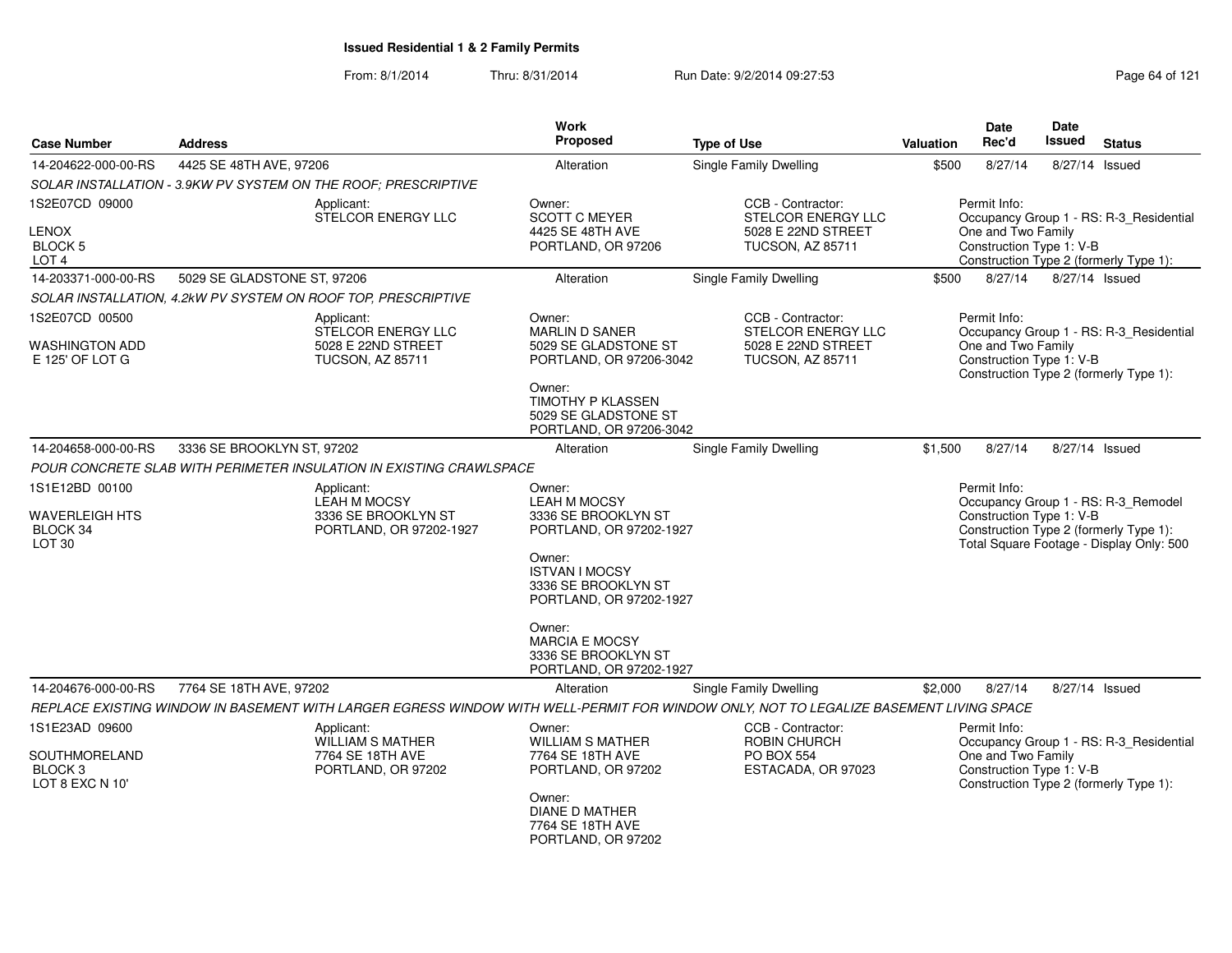| <b>Case Number</b>                                                                                                            | <b>Address</b>                                                                                            |                                                                                                    | <b>Work</b><br>Proposed                                                                                                                                                    | <b>Type of Use</b>                                                                    | Valuation                                                                                                                                           | <b>Date</b><br>Rec'd                                           | Date<br>Issued                                                                    | <b>Status</b>                                                                     |  |
|-------------------------------------------------------------------------------------------------------------------------------|-----------------------------------------------------------------------------------------------------------|----------------------------------------------------------------------------------------------------|----------------------------------------------------------------------------------------------------------------------------------------------------------------------------|---------------------------------------------------------------------------------------|-----------------------------------------------------------------------------------------------------------------------------------------------------|----------------------------------------------------------------|-----------------------------------------------------------------------------------|-----------------------------------------------------------------------------------|--|
| 14-204675-000-00-RS                                                                                                           | 4105 SE 66TH AVE, 97206                                                                                   |                                                                                                    | Alteration                                                                                                                                                                 | <b>Single Family Dwelling</b>                                                         | \$500                                                                                                                                               | 8/27/14                                                        |                                                                                   | 8/27/14 Issued                                                                    |  |
|                                                                                                                               |                                                                                                           | SOLAR INSTALATION, 4.335kW PV SYSTEM ON ROOFTOP, PRESCRIPTIVE                                      |                                                                                                                                                                            |                                                                                       |                                                                                                                                                     |                                                                |                                                                                   |                                                                                   |  |
| 1S2E08CC 02000<br><b>LAURELWOOD</b><br><b>BLOCK 4</b><br>INC STRIP 10' X 41' N OF & ADJ LOT 24<br>10832 SE STEPHENS ST, 97216 |                                                                                                           | Applicant:<br>MELISSA BENTLEY<br>SOLAR CITY CORPORATION<br>6132 NE 112TH AVE<br>PORTLAND, OR 97220 | Owner:<br><b>DAVID PELL</b><br>4105 SE 66TH AVE<br>PORTLAND, OR 97206<br>Owner:<br><b>SVETLANA Z PELL</b><br>4105 SE 66TH AVE<br>PORTLAND, OR 97206                        | CCB - Contractor:<br>SOLARCITY CORPORATION<br>6132 NE 112th AVE<br>PORTLAND, OR 97220 | Permit Info:<br>Occupancy Group 1 - RS: R-3_Residential<br>One and Two Family<br>Construction Type 1: V-B<br>Construction Type 2 (formerly Type 1): |                                                                |                                                                                   |                                                                                   |  |
| 14-204665-000-00-RS                                                                                                           |                                                                                                           |                                                                                                    | Alteration                                                                                                                                                                 | Single Family Dwelling                                                                | \$6,750                                                                                                                                             | 8/27/14                                                        |                                                                                   | 8/27/14 Issued                                                                    |  |
|                                                                                                                               |                                                                                                           | SOLAR INSTALLATION, 3.57kW PV SYSTEM ON ROOFTOP, NON-PRESCRIPTIVE                                  |                                                                                                                                                                            |                                                                                       |                                                                                                                                                     |                                                                |                                                                                   |                                                                                   |  |
| 1S2E03CA 10400<br><b>VERMADA PK</b><br>BLOCK <sub>3</sub><br>LOT <sub>9</sub>                                                 | Applicant:<br><b>MELISSA BENTLEY</b><br>SOLAR CITY CORPORATION<br>6132 NE 112TH AVE<br>PORTLAND, OR 97220 |                                                                                                    | Owner:<br><b>BRUCE A BARNEY</b><br>10832 SE STEPHENS ST<br>PORTLAND, OR 97216-3238<br>Owner:<br><b>BARBARA J BARNEY</b><br>10832 SE STEPHENS ST<br>PORTLAND, OR 97216-3238 | SOLARCITY CORPORATION                                                                 | Permit Info:<br>One and Two Family<br>Construction Type 1: V-B                                                                                      |                                                                | Occupancy Group 1 - RS: R-3_Residential<br>Construction Type 2 (formerly Type 1): |                                                                                   |  |
| 14-204728-000-00-RS                                                                                                           | 837 NE KILLINGSWORTH ST, 97211                                                                            |                                                                                                    | Alteration                                                                                                                                                                 | Single Family Dwelling                                                                | \$7,000                                                                                                                                             | 8/27/14                                                        |                                                                                   | 8/27/14 Issued                                                                    |  |
|                                                                                                                               |                                                                                                           | ADD BATHROOM TO BASEMENT ***trade permits to be obtained separately***                             |                                                                                                                                                                            |                                                                                       |                                                                                                                                                     |                                                                |                                                                                   |                                                                                   |  |
| 1N1E14CC 19700<br><b>CLOVERDALE EXTN &amp; PLAT 2</b><br>BLOCK 15<br>LOT 19 EXC PT IN ST                                      |                                                                                                           | Applicant:<br><b>MICHAEL HERRMAN</b><br>837 NE KILLINGSWORTH ST<br>PORTLAND, OR 97211              | Owner:<br><b>KRISTINE L KOEHLER</b><br>837 NE KILLINGSWORTH ST<br>PORTLAND, OR 97211-3860                                                                                  |                                                                                       |                                                                                                                                                     | Permit Info:<br>One and Two Family<br>Construction Type 1: V-B |                                                                                   | Occupancy Group 1 - RS: R-3 Residential<br>Construction Type 2 (formerly Type 1): |  |
| 14-204651-000-00-RS                                                                                                           | 612 NW ALBEMARLE TER, 97210                                                                               |                                                                                                    | Alteration                                                                                                                                                                 | Single Family Dwelling                                                                | \$30,500                                                                                                                                            | 8/27/14                                                        |                                                                                   | 8/27/14 Issued                                                                    |  |
| <b>FOUNDATION REPAIR</b>                                                                                                      |                                                                                                           |                                                                                                    |                                                                                                                                                                            |                                                                                       |                                                                                                                                                     |                                                                |                                                                                   |                                                                                   |  |
| 1N1E32AD 09500<br><b>WESTOVER TERR</b><br>BLOCK 7<br>LOT 4 EXC NLY 76.61' OF W 1/2 & EXC N 70'<br>OF E 1/2 LOT 4<br>LOT 5&6   |                                                                                                           | Applicant:<br>RAMJACK OF OREGON<br>PO BOX 11701<br>EUGENE, OR 97440                                | Owner:<br>PHILIP F BROWN<br>612 NW ALBEMARLE TER<br>PORTLAND, OR 97210-3113<br>Owner:<br><b>BARBARA G BROWN</b><br>612 NW ALBEMARLE TER<br>PORTLAND, OR 97210-3113         | CCB - Contractor:<br><b>RAMJACK OF OREGON</b><br>PO BOX 11701<br>EUGENE, OR 97440     |                                                                                                                                                     | Permit Info:<br>Construction Type 1: V-B                       |                                                                                   | Occupancy Group 1 - RS: R-3_Remodel<br>Construction Type 2 (formerly Type 1):     |  |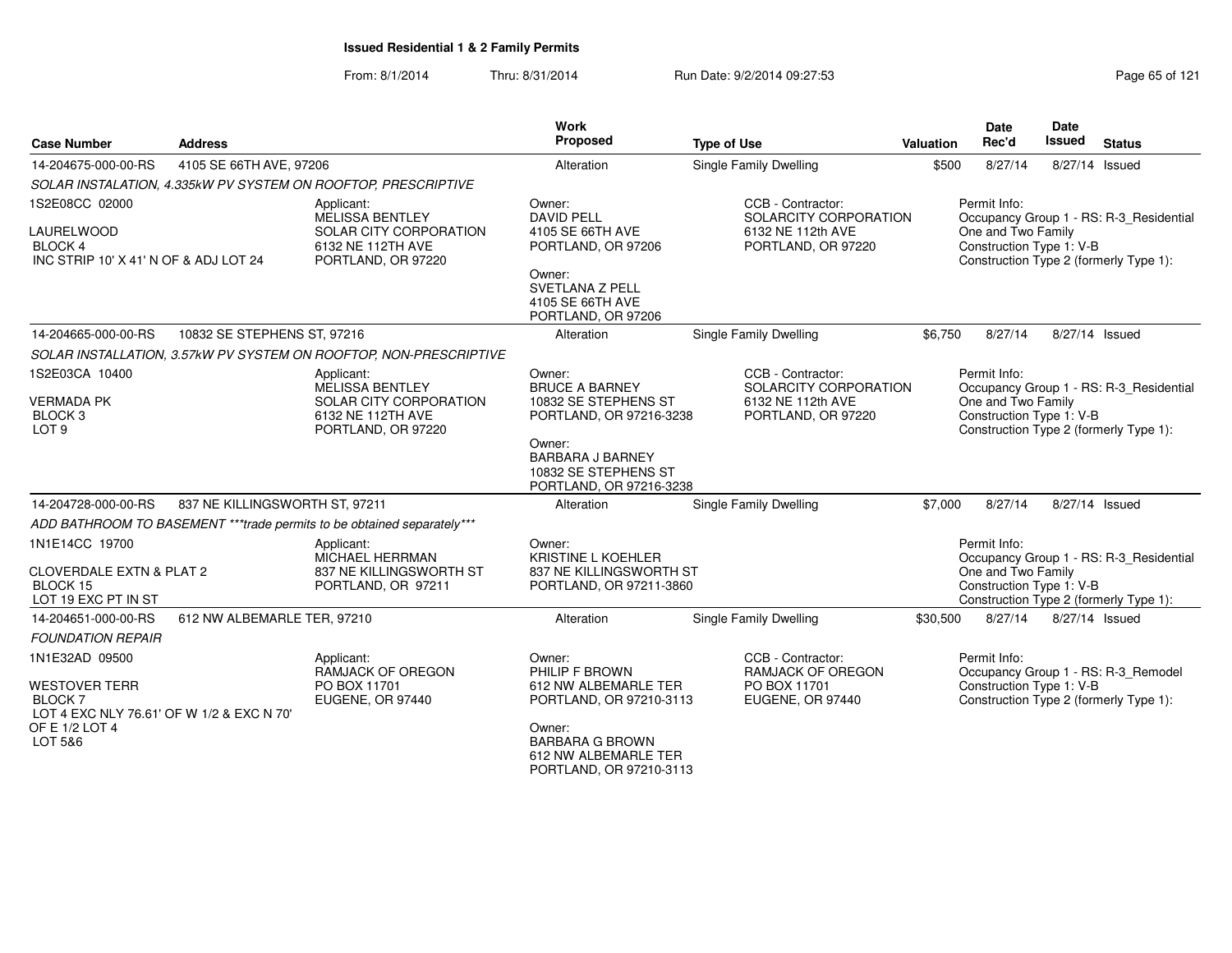| <b>Case Number</b>                                                                     | <b>Address</b>                                       |                                                                                                                      | Work<br>Proposed                                                                                                                  | <b>Type of Use</b>                                                                                                          | Valuation | <b>Date</b><br>Rec'd                                                                                     | Date<br>Issued | <b>Status</b>                           |
|----------------------------------------------------------------------------------------|------------------------------------------------------|----------------------------------------------------------------------------------------------------------------------|-----------------------------------------------------------------------------------------------------------------------------------|-----------------------------------------------------------------------------------------------------------------------------|-----------|----------------------------------------------------------------------------------------------------------|----------------|-----------------------------------------|
| 14-173627-000-00-RS                                                                    | 6521 SW CORBETT AVE, 97201                           |                                                                                                                      | Alteration                                                                                                                        | Single Family Dwelling                                                                                                      | \$2,001   | 8/27/14                                                                                                  |                | 8/27/14 Under Inspection                |
|                                                                                        |                                                      | REPAIR DRY ROT ON SOUTH ELEVATION: NEW DOOR ON WEST ELEVATION                                                        |                                                                                                                                   |                                                                                                                             |           |                                                                                                          |                |                                         |
| 1S1E15CC 02800<br>SOUTHERN PORTLAND<br>BLOCK 26A<br>S 20' OF LOT 2<br>LOT <sub>3</sub> |                                                      | Applicant:<br><b>CERTIFIED BUILDING</b><br><b>INSPECTIONS INC</b><br>12675 SW DA VINCI LN<br><b>TIGARD, OR 97224</b> | Owner:<br><b>KEVIN T KING</b><br>6521 SW CORBETT AVE<br>PORTLAND, OR 97239<br>Owner:                                              | CCB - Contractor:<br><b>CERTIFIED BUILDING</b><br><b>INSPECTIONS INC</b><br>12675 SW DA VINCI LN<br><b>TIGARD, OR 97224</b> |           | Permit Info:<br>Construction Type 1: V-B<br>Construction Type 2 (formerly Type 1):                       |                | Occupancy Group 1 - RS: R-3_Remodel     |
|                                                                                        |                                                      |                                                                                                                      | CHRISTOPHER FLORENCE<br>6521 SW CORBETT AVE<br>PORTLAND, OR 97239                                                                 |                                                                                                                             |           |                                                                                                          |                |                                         |
| 14-203680-000-00-RS                                                                    | 5117 NE 87TH AVE, 97220                              |                                                                                                                      | Alteration                                                                                                                        | Single Family Dwelling                                                                                                      | \$5,000   | 8/25/14                                                                                                  | 8/27/14 Issued |                                         |
|                                                                                        | Rebuild a 240 square foot patio cover roof structure |                                                                                                                      |                                                                                                                                   |                                                                                                                             |           |                                                                                                          |                |                                         |
| 1N2E21BB 00500<br><b>HELENSVIEW &amp; RPLT</b>                                         |                                                      | Applicant:<br>NWC NICK WEITZER COMPANY<br><b>LLC</b>                                                                 | Owner:<br><b>TINA R LYONS</b><br>5117 NE 87TH AVE                                                                                 | CCB - Contractor:<br>NWC NICK WEITZER COMPANY<br><b>LLC</b>                                                                 |           | Permit Info:<br>One and Two Family                                                                       |                | Occupancy Group 1 - RS: R-3 Residential |
| BLOCK <sub>9</sub><br>LOT 32                                                           |                                                      | 2038 SE CESAR CHAVEZ BLVD<br>PORTLAND, OR 97214                                                                      | PORTLAND, OR 97220                                                                                                                | 2038 SE CESAR CHAVEZ BLVD<br>PORTLAND, OR 97214                                                                             |           | Construction Type 1: V-B<br>Construction Type 2 (formerly Type 1):                                       |                |                                         |
| 14-204856-000-00-RS                                                                    | 1835 N ALBERTA ST, 97217                             |                                                                                                                      | Alteration                                                                                                                        | Single Family Dwelling                                                                                                      | \$3,127   | 8/27/14                                                                                                  | 8/27/14 Final  |                                         |
| voluntary seismic upgrades                                                             |                                                      |                                                                                                                      |                                                                                                                                   |                                                                                                                             |           |                                                                                                          |                |                                         |
| 1N1E21AA 20700<br><b>RIVERSIDE ADD</b><br><b>BLOCK 5</b><br>LOT <sub>20</sub>          |                                                      | Applicant:<br><b>STEVE GEMMELL</b><br>GEMMELL CONSTRUCTION LLC<br>3817 N WILLIAMS<br>PORTLAND OR 97227               | Owner:<br><b>BRANDON H RICKE</b><br>1835 N ALBERTA ST<br>PORTLAND, OR 97217<br>Owner:<br>NATHANIEL R RICHARD<br>1835 N ALBERTA ST | CCB - Contractor:<br><b>STEVE GEMMELL</b><br><b>GEMMELL CONSTRUCTION LLC</b><br>3817 N WILLIAMS<br>PORTLAND OR 97227        |           | Permit Info:<br>One and Two Family<br>Construction Type 1: V-B<br>Construction Type 2 (formerly Type 1): |                | Occupancy Group 1 - RS: R-3_Residential |
| 14-204699-000-00-RS                                                                    | 3834 NE 15TH AVE, 97212                              |                                                                                                                      | PORTLAND, OR 97217<br>Alteration                                                                                                  | Single Family Dwelling                                                                                                      | \$6,726   | 8/27/14                                                                                                  | 8/27/14 Final  |                                         |
| voluntary seismic upgrade                                                              |                                                      |                                                                                                                      |                                                                                                                                   |                                                                                                                             |           |                                                                                                          |                |                                         |
| 1N1E23DC 07600                                                                         |                                                      | Applicant:<br><b>STEVE GEMMELL</b>                                                                                   | Owner:<br><b>JOEL M GREGIE</b>                                                                                                    | CCB - Contractor:<br><b>STEVE GEMMELL</b>                                                                                   |           | Permit Info:                                                                                             |                | Occupancy Group 1 - RS: R-3_Residential |
| <b>DIXON PL</b><br>BLOCK <sub>7</sub><br>LOT <sub>16</sub>                             |                                                      | <b>GEMMELL CONSTRUCTION LLC</b><br>3817 N WILLIAMS<br>PORTLAND OR 97227                                              | 3834 NE 15TH AVE<br>PORTLAND, OR 97212<br>Owner:<br><b>CHIKA SAEKI</b>                                                            | <b>GEMMELL CONSTRUCTION LLC</b><br>3817 N WILLIAMS<br>PORTLAND OR 97227                                                     |           | One and Two Family<br>Construction Type 1: V-B<br>Construction Type 2 (formerly Type 1):                 |                |                                         |
|                                                                                        |                                                      |                                                                                                                      | 3834 NE 15TH AVE<br>PORTLAND, OR 97212                                                                                            |                                                                                                                             |           |                                                                                                          |                |                                         |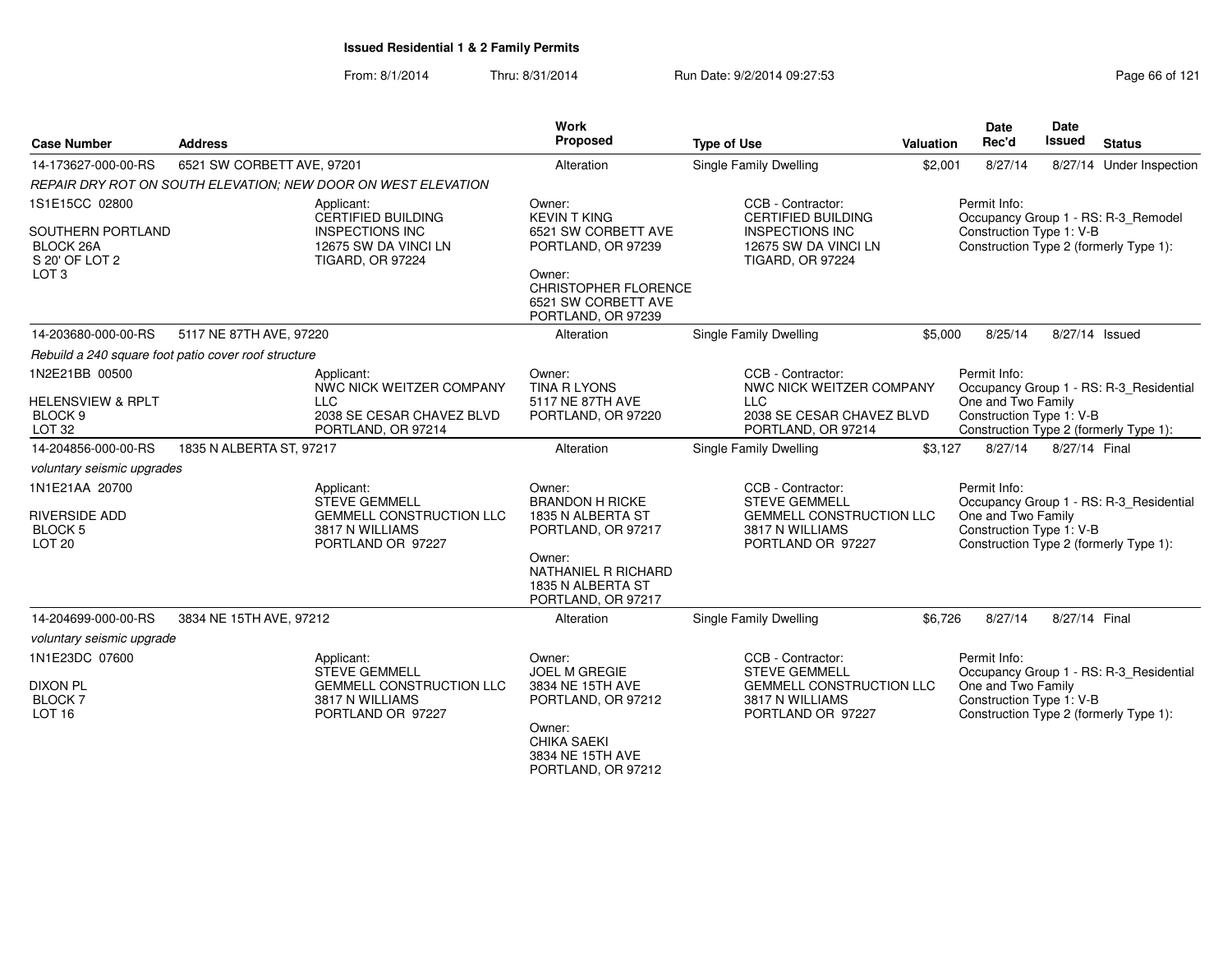From: 8/1/2014Thru: 8/31/2014 Run Date: 9/2/2014 09:27:53 Research 2012 121

| <b>Case Number</b>                                                        | <b>Address</b>                                                                                                                                                  | <b>Work</b><br>Proposed                                                                                                               | <b>Type of Use</b>                                                                                      | <b>Valuation</b>                                                                                                                                    | Date<br>Rec'd                      | <b>Date</b><br><b>Issued</b><br><b>Status</b>                                                                                                             |  |
|---------------------------------------------------------------------------|-----------------------------------------------------------------------------------------------------------------------------------------------------------------|---------------------------------------------------------------------------------------------------------------------------------------|---------------------------------------------------------------------------------------------------------|-----------------------------------------------------------------------------------------------------------------------------------------------------|------------------------------------|-----------------------------------------------------------------------------------------------------------------------------------------------------------|--|
| 13-226892-000-00-RS                                                       | 2935 NE 15TH AVE, 97212                                                                                                                                         | Alteration                                                                                                                            | Single Family Dwelling                                                                                  | \$15,000                                                                                                                                            | 8/27/14                            | 8/27/14 Issued                                                                                                                                            |  |
|                                                                           | NEW RETAINING WALLS AND PERMEABLE PAVER PATIO: NEW LANDSCAPE PLANTER: RAILING FOR EXISTING STAIRS                                                               |                                                                                                                                       |                                                                                                         |                                                                                                                                                     |                                    |                                                                                                                                                           |  |
| 1N1E26AC 05100<br><b>IRVINGTON</b><br>BLOCK 68<br>LOT <sub>7</sub>        | Applicant:<br><b>NICHOLAS MIRA</b><br>PROPEL STUDIO ARCHITECTURE<br>422 NE 79TH AVE<br>PORTLAND, OR 97213                                                       | Owner:<br><b>SHINE THOMAS</b><br>2935 NE 15TH AVE<br>PORTLAND, OR 97212-3342                                                          | Primary Contractor:<br><b>TO BID</b>                                                                    | Permit Info:<br>Occupancy Group 1 - RS: R-3 Residential<br>One and Two Family<br>Construction Type 1: V-B<br>Construction Type 2 (formerly Type 1): |                                    |                                                                                                                                                           |  |
|                                                                           |                                                                                                                                                                 | Owner:<br>A P SIMON<br>2935 NE 15TH AVE<br>PORTLAND, OR 97212-3342                                                                    |                                                                                                         |                                                                                                                                                     |                                    |                                                                                                                                                           |  |
| 14-205055-000-00-RS                                                       | 6910 SE 62ND AVE, 97206                                                                                                                                         | Alteration                                                                                                                            | Single Family Dwelling                                                                                  | \$8,000                                                                                                                                             | 8/28/14                            | 8/28/14 Under Inspection                                                                                                                                  |  |
|                                                                           | REPLACE SEWER LINE. REMOVE BRICK CHIMNEY AND REPLACE WITH A WOOD FIRE BOX FOR AN INSERT. INSTALL A NEW FIREPLACE INSERT.                                        |                                                                                                                                       |                                                                                                         |                                                                                                                                                     |                                    |                                                                                                                                                           |  |
| 1S2E20BB 11800                                                            | Applicant:<br>Garrett Rupp                                                                                                                                      | Owner:<br>BOWEN P W ADAJIAN                                                                                                           | CCB - Contractor:<br><b>RUPP FAMILY BUILDERS</b>                                                        |                                                                                                                                                     | Permit Info:                       | Occupancy Group 1 - RS: R-3 Residential                                                                                                                   |  |
| BRENTWOOD & SUB<br>BLOCK <sub>29</sub><br>N 74' OF LOT 12                 | RUPP FAMILY BUILDERS<br>29030 SW TOWN CTR. LOOP E,<br>STE 202 #429<br>WILSONVILLE, OR 97070<br>Applicant:<br><b>Matt Greiner</b><br><b>RUPP FAMILY BUILDERS</b> | 3309 NE DAVIS ST<br>PORTLAND, OR 97232-3244<br>Owner:<br><b>LISA B ADAJIAN</b><br>3309 NE DAVIS ST<br>PORTLAND, OR 97232-3244         | <b>INCORPORATED</b><br>29030 SW TOWN CENTER LOOP E<br><b>SUITE 202 BOX 429</b><br>WILSONVILLE, OR 97070 |                                                                                                                                                     | One and Two Family                 | Construction Type 1: V-B<br>Construction Type 2 (formerly Type 1):                                                                                        |  |
|                                                                           | 29030 SW TOWN CENTER LP E<br>STE 202 #429<br>WILSONVILLE OR 97070                                                                                               |                                                                                                                                       |                                                                                                         |                                                                                                                                                     |                                    |                                                                                                                                                           |  |
| 14-154403-000-00-RS                                                       | 3640 SE 144TH AVE, 97236                                                                                                                                        | Alteration                                                                                                                            | <b>Single Family Dwelling</b>                                                                           | \$12,500                                                                                                                                            | 8/28/14                            | 8/28/14 Issued                                                                                                                                            |  |
|                                                                           | CONVERT GARAGE TO NEW BEDROOM, BATHROOM AND LAUNDRY ROOM/***ADD PT/ET/MT 8/8/14***                                                                              |                                                                                                                                       |                                                                                                         |                                                                                                                                                     |                                    |                                                                                                                                                           |  |
| 1S2E12CB 03800<br>POWELL VILLAGE<br>BLOCK <sub>3</sub><br>LOT 1 EXC S 75' | Applicant:<br><b>MIKE MONTGOMERY</b><br>5531 SW BUDDINGTON ST<br>PORTLAND, OR 97219                                                                             | Owner:<br><b>WONDIMU CHAKO</b><br>3640 SE 144TH AVE<br>PORTLAND, OR 97236-2729<br>Owner:<br><b>MILKO TIBESSO</b><br>3640 SE 144TH AVE |                                                                                                         |                                                                                                                                                     | Permit Info:<br>One and Two Family | Occupancy Group 1 - RS: R-3 Residential<br>Construction Type 1: V-B<br>Construction Type 2 (formerly Type 1):<br>Total Square Footage - Display Only: 360 |  |

PORTLAND, OR 97236-2729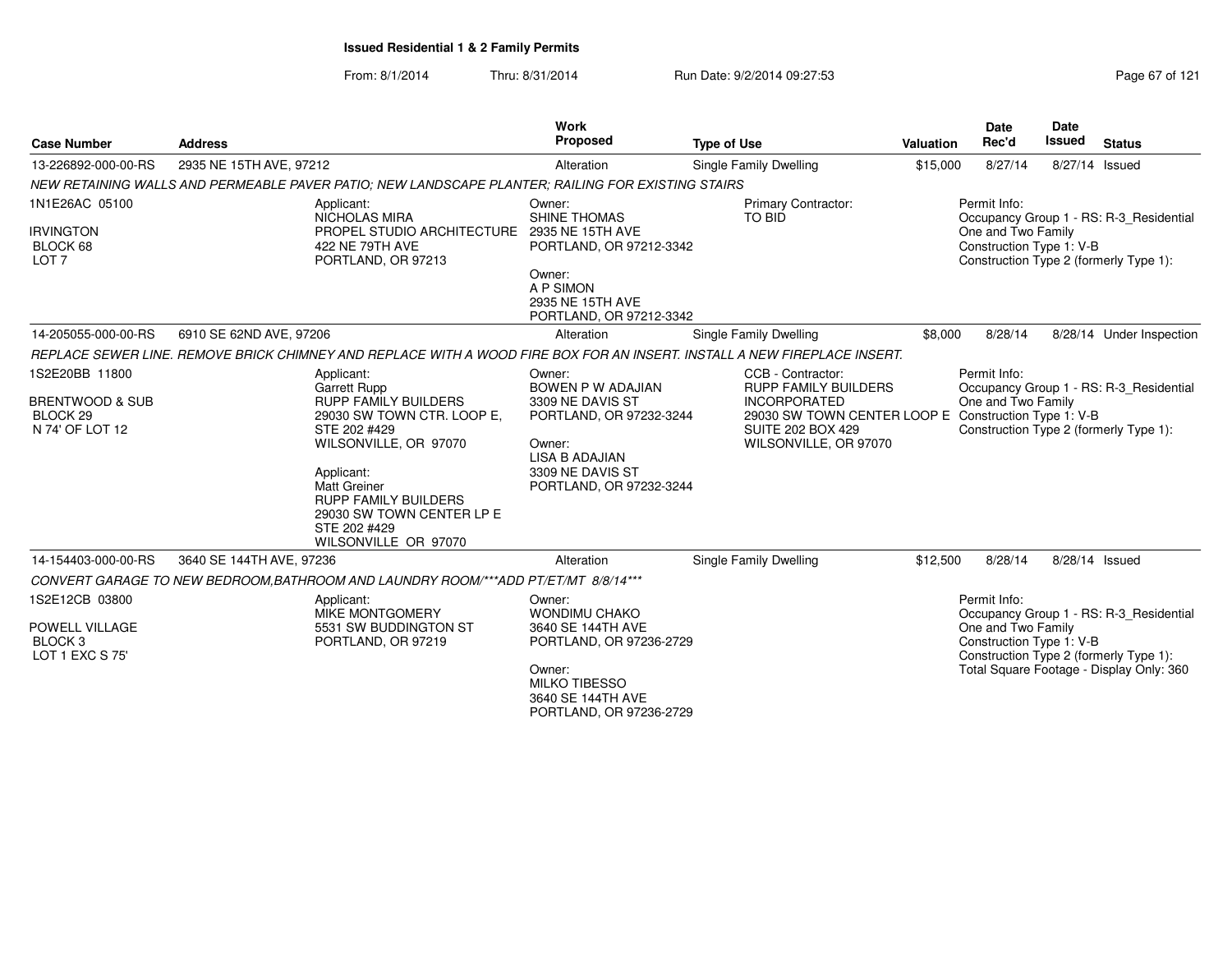| <b>Case Number</b>                                                | <b>Address</b>                   |                                                                                                                                                                | <b>Work</b><br>Proposed                                                                                                                                         | <b>Type of Use</b>                                                                                                                   | Valuation | <b>Date</b><br>Rec'd                                                        | Date<br>Issued | <b>Status</b>                                                                                                             |
|-------------------------------------------------------------------|----------------------------------|----------------------------------------------------------------------------------------------------------------------------------------------------------------|-----------------------------------------------------------------------------------------------------------------------------------------------------------------|--------------------------------------------------------------------------------------------------------------------------------------|-----------|-----------------------------------------------------------------------------|----------------|---------------------------------------------------------------------------------------------------------------------------|
| 14-200751-000-00-RS                                               | 2034 SE SHERMAN ST. 97214        |                                                                                                                                                                | Alteration                                                                                                                                                      | Single Family Dwelling                                                                                                               | \$18,748  | 8/28/14                                                                     | 8/28/14 Issued |                                                                                                                           |
|                                                                   |                                  | CONVERT BASEMENT TO LIVING SPACE WITH TWO NEW BEDROOMS, NEW UTILITY AREA, AND NEW BATHROOM; NEW EGRESS WINDOWS ON NORTH AND SOUTH SIDE                         |                                                                                                                                                                 |                                                                                                                                      |           |                                                                             |                |                                                                                                                           |
| 1S1E02DD 10500<br>MAYHEU PK<br><b>BLOCK7</b><br>LOT <sub>6</sub>  |                                  | Applicant:<br>ARNOLD SR MECHAM<br>2240 SE 20TH AVE<br>PORTLAND, OR 97206                                                                                       | Owner:<br>ARNOLD SR MECHAM<br>2240 SE 20TH AVE<br>PORTLAND, OR 97206<br>Owner:<br><b>KAREN MECHAM</b><br>2240 SE 20TH AVE<br>PORTLAND, OR 97206                 | CCB - Contractor:<br><b>FRANK RAMIREZ</b><br>UNITED GENERAL CONTRACTOR<br><b>LLC</b><br>10304 NE TILLAMOOK ST.<br>PORTLAND, OR 97330 |           | Permit Info:<br>Construction Type 1: V-B                                    |                | Occupancy Group 1 - RS: R-3 Remodel<br>Construction Type 2 (formerly Type 1):<br>Total Square Footage - Display Only: 510 |
|                                                                   |                                  |                                                                                                                                                                | Owner:<br>ARNOLD JR MECHAM<br>2240 SE 20TH AVE<br>PORTLAND, OR 97206                                                                                            |                                                                                                                                      |           |                                                                             |                |                                                                                                                           |
| 14-205292-000-00-RS                                               | 1835 N ALBERTA ST, 97217         |                                                                                                                                                                | Alteration                                                                                                                                                      | Single Family Dwelling                                                                                                               | \$12,000  | 8/28/14                                                                     | 8/28/14 Issued |                                                                                                                           |
|                                                                   |                                  | LEGALIZE BASEMENT LIVING SPACE: ADD NEW BEDROOM IN BASEMENT: REMOVE NONBEARING WALL: TWO NEW EGRESS WINDOWS                                                    |                                                                                                                                                                 |                                                                                                                                      |           |                                                                             |                |                                                                                                                           |
| 1N1E21AA 20700<br>RIVERSIDE ADD<br><b>BLOCK 5</b>                 |                                  | Applicant:<br>JEREMY GISSEL<br>AMERICAN LEGACY HOMES<br>1600 NE CHEHALEM DR                                                                                    | Owner:<br><b>BRANDON H RICKE</b><br>1835 N ALBERTA ST<br>PORTLAND, OR 97217                                                                                     | CCB - Contractor:<br>AMERICAN LEGACY HOMES &<br><b>CONSTRUCTION LLC</b><br>1600 NE CHEHALEM DR                                       |           | Permit Info:<br>Construction Type 1: V-B                                    |                | Occupancy Group 1 - RS: R-3 Remodel<br>Construction Type 2 (formerly Type 1):                                             |
| <b>LOT 20</b>                                                     |                                  | NEWBERG, OR 97132                                                                                                                                              | Owner:<br>NATHANIEL R RICHARD<br>1835 N ALBERTA ST<br>PORTLAND, OR 97217                                                                                        | NEWBERG, OR 97132<br>CCB - Contractor:<br>JERAMIE ROBERT FACCHINI<br>253 N OLIVE ST<br>YAMHILL, OR 97148                             |           |                                                                             |                |                                                                                                                           |
| 14-205273-000-00-RS                                               | 533 NE 73RD AVE, 97213           |                                                                                                                                                                | Alteration                                                                                                                                                      | Single Family Dwelling                                                                                                               | \$10,000  | 8/28/14                                                                     | 8/28/14 Issued |                                                                                                                           |
|                                                                   |                                  | POUR NEW FOOTINGS ALONG INTERIOR NORTH AND SOUTH FOUNDATION WALLS, NEW RETAINING WALL IN CRAWLSPACE, SISTER SAGGING ATTIC JOISTS (TRADE PERMITS TO BE OBTAINEL |                                                                                                                                                                 |                                                                                                                                      |           |                                                                             |                |                                                                                                                           |
| 1N2E32AC 17300<br><b>BRAINARD</b><br>BLOCK <sub>2</sub><br>LOT 30 |                                  | Applicant:<br>PACIFIC BUILDING CO INC<br>4330 NE 62ND AVE<br>PORTLAND, OR 97218                                                                                | Owner:<br>DAVID FRANZ<br>6235 AW<br>ULESTRATEN, NETHERLANDS                                                                                                     | CCB - Contractor:<br>PACIFIC BUILDING CO INC<br>4330 NE 62ND AVE<br>PORTLAND, OR 97218                                               |           | Permit Info:<br>One and Two Family<br>Construction Type 1: V-B              |                | Occupancy Group 1 - RS: R-3 Residential<br>Construction Type 2 (formerly Type 1):                                         |
| 14-205227-000-00-RS                                               | 2420 SE 67TH AVE - Unit B, 97206 |                                                                                                                                                                | Alteration                                                                                                                                                      | Single Family Dwelling                                                                                                               | \$24,776  | 8/28/14                                                                     | 8/28/14 Issued |                                                                                                                           |
|                                                                   |                                  | CONVERT EXISTING BASEMENT TO ACCESSORY DWELLING UNIT, INCLUDES LIVING ROOM WITH 2 NEW WINDOWS, ONE EGRESS, KITCHEN, AND BEDROOM WITH 2 EXISTING WINDOWS, CONV  |                                                                                                                                                                 |                                                                                                                                      |           |                                                                             |                |                                                                                                                           |
| 1S2E05CD 06200                                                    |                                  | Applicant:<br><b>RAY CORONADO III</b><br>4905 N INTERSTATE AVE<br>PORTLAND, OR 97217                                                                           | Owner:<br><b>MARK DESBROW</b><br>2420 SE 67TH AVE<br>PORTLAND, OR 97206-1215<br>Owner:<br><b>JESSICA DESBROW</b><br>2420 SE 67TH AVE<br>PORTLAND, OR 97206-1215 | CCB - Contractor:<br><b>RAY CORONADO III</b><br>4905 N INTERSTATE AVE<br>PORTLAND, OR 97217                                          |           | Permit Info:<br>Construction Type 1: V-B<br>Number of New Dwelling Units: 1 |                | Occupancy Group 1 - RS: R-3_Remodel<br>Construction Type 2 (formerly Type 1):<br>Total Square Footage - Display Only: 674 |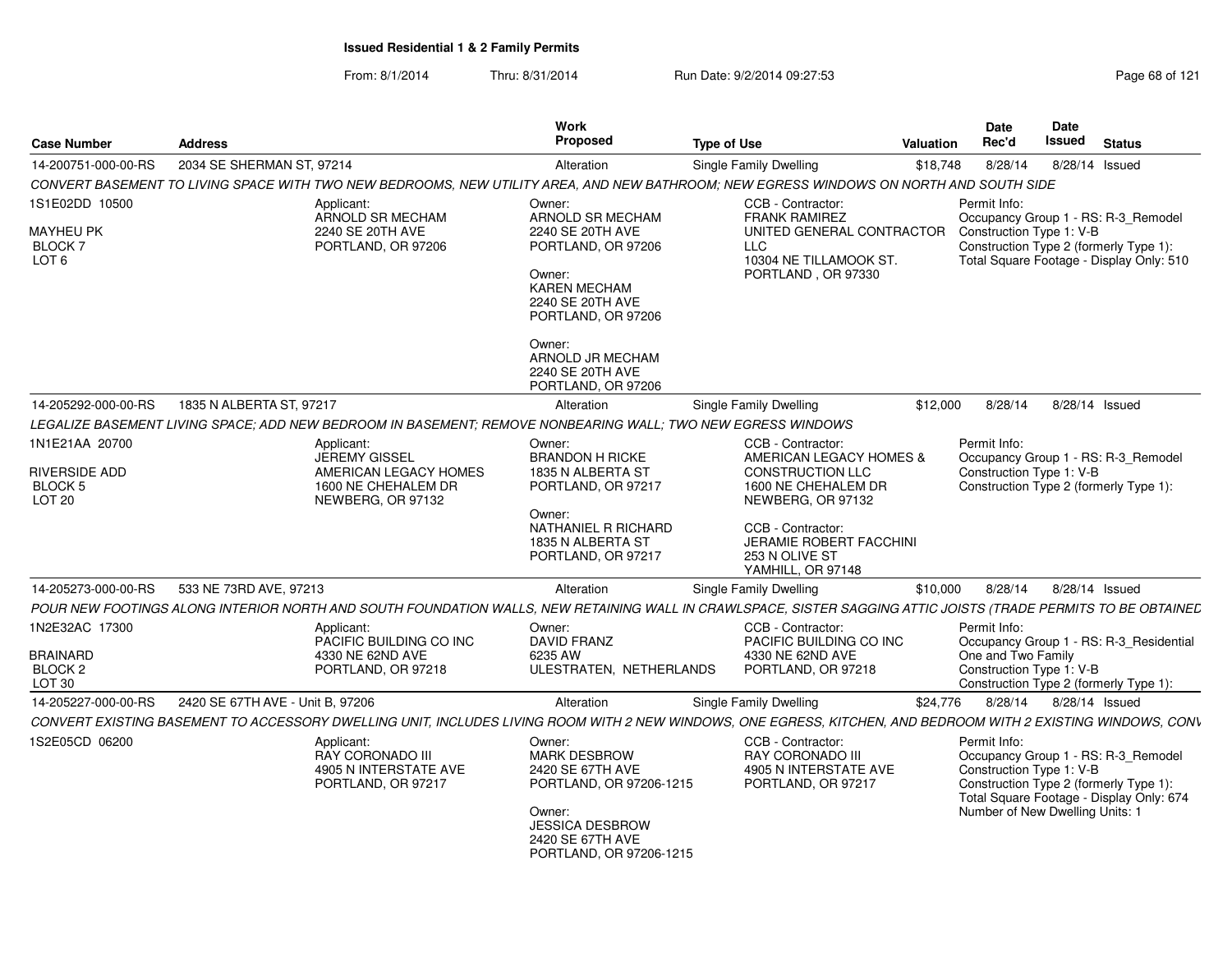| <b>Case Number</b>                                                                                                      | <b>Address</b>            |                                                                                                                       | Work<br>Proposed                                                                                                                                             | <b>Type of Use</b>                                                                                        | Valuation | Date<br>Rec'd                                                                                         | Date<br><b>Issued</b> | <b>Status</b>                                                                     |
|-------------------------------------------------------------------------------------------------------------------------|---------------------------|-----------------------------------------------------------------------------------------------------------------------|--------------------------------------------------------------------------------------------------------------------------------------------------------------|-----------------------------------------------------------------------------------------------------------|-----------|-------------------------------------------------------------------------------------------------------|-----------------------|-----------------------------------------------------------------------------------|
| 14-205431-000-00-RS                                                                                                     | 18985 NW MORGAN RD        |                                                                                                                       | Alteration                                                                                                                                                   | Single Family Dwelling                                                                                    | \$500     | 8/28/14                                                                                               | 8/28/14 Issued        |                                                                                   |
|                                                                                                                         |                           | SOLAR INSTALLATION - 3.0KW PV SYSTEM ON THE ROOF TOP - PRESCRIPTIVE                                                   |                                                                                                                                                              |                                                                                                           |           |                                                                                                       |                       |                                                                                   |
| 2N2W12 00400<br>SECTION 12 2N 2W<br>TL 400 22.77 ACRES<br>POTENTIAL ADDITIONAL TAX \$992.94 DISQ<br>SPEC FARM ASMT 1997 |                           | Applicant:<br><b>PRO STAT SERVICES LLC</b><br>8122 NE 91ST ST<br>VANCOUVER, WA 98662                                  | Owner:<br><b>SUSAN D STILL</b><br>18985 NW MORGAN RD<br>PORTLAND, OR 97231<br>Owner:<br><b>EUGENE U JR STILL</b><br>18985 NW MORGAN RD<br>PORTLAND, OR 97231 | CCB - Contractor:<br><b>PRO STAT SERVICES LLC</b><br>8122 NE 91ST ST<br>VANCOUVER, WA 98662               |           | Permit Info:<br>Occupancy Group 1 - RS: U_Private<br>Garage\Utility Misc.<br>Construction Type 1: V-B |                       | Construction Type 2 (formerly Type 1):                                            |
| 14-205489-000-00-RS                                                                                                     | 310 N JESSUP ST, 97217    |                                                                                                                       | Alteration                                                                                                                                                   | <b>Single Family Dwelling</b>                                                                             | \$21,727  | 8/28/14                                                                                               | 8/28/14 Issued        |                                                                                   |
|                                                                                                                         |                           | ADD STRUCTURAL RAFTERS TO EXISTING RAFTERS AND REMOVE EXISTING WALLS IN THE ATTIC SPACE; SEE COMMENTS IN 14-188937-IQ |                                                                                                                                                              |                                                                                                           |           |                                                                                                       |                       |                                                                                   |
| 1N1E15DC 15700<br><b>PIEDMONT</b><br>BLOCK 8<br>LOT <sub>5</sub>                                                        |                           | Applicant:<br><b>TERRY HELLEM</b><br>PROJECTIVE BUILDING DESIGNS 310 N JESSUP ST<br>PO BOX 6542<br>BEAVERTON OR 97007 | Owner:<br>CYNTHIA J CHALLACOMBE<br>PORTLAND, OR 97217-2429                                                                                                   |                                                                                                           |           | Permit Info:<br>One and Two Family<br>Construction Type 1: V-B                                        |                       | Occupancy Group 1 - RS: R-3_Residential<br>Construction Type 2 (formerly Type 1): |
| 14-205326-000-00-RS                                                                                                     | 7834 SE 36TH AVE, 97202   |                                                                                                                       | Alteration                                                                                                                                                   | <b>Single Family Dwelling</b>                                                                             | \$8,000   | 8/29/14                                                                                               | 8/29/14 Issued        | Total Square Footage - Display Only: 197                                          |
| REMOVE CHIMNEY AND REBUILD: SAME LOCATION                                                                               |                           |                                                                                                                       |                                                                                                                                                              |                                                                                                           |           |                                                                                                       |                       |                                                                                   |
| 1S1E24DB 12100<br><b>EASTMORELAND</b><br><b>BLOCK 57</b><br>LOT <sub>4</sub>                                            |                           | Applicant:<br>AMERICAN CHIMNEY AND<br><b>MASONRY INC</b><br>PO BOX 13311<br>PORTLAND, OR 972130311                    | Owner:<br><b>DAVID S KING</b><br>7834 SE 36TH AVE<br>PORTLAND, OR 97202<br>Owner:<br>JENNIFER L KING<br>7834 SE 36TH AVE<br>PORTLAND, OR 97202               | CCB - Contractor:<br>AMERICAN CHIMNEY AND<br><b>MASONRY INC</b><br>PO BOX 13311<br>PORTLAND, OR 972130311 |           | Permit Info:<br>One and Two Family<br>Construction Type 1: V-B                                        |                       | Occupancy Group 1 - RS: R-3_Residential<br>Construction Type 2 (formerly Type 1): |
| 14-194057-000-00-RS                                                                                                     | 7411 SE LINCOLN ST, 97215 |                                                                                                                       | Alteration                                                                                                                                                   | <b>Single Family Dwelling</b>                                                                             | \$150,000 | 8/5/14                                                                                                | 8/29/14 Issued        |                                                                                   |
| convert attic over existing garage into laundry, bathroom and family room                                               |                           |                                                                                                                       |                                                                                                                                                              |                                                                                                           |           |                                                                                                       |                       |                                                                                   |
| 1S2E05DC 06200<br>TABOR PK AC<br>LOT <sub>30</sub>                                                                      |                           | Applicant:<br><b>TRACE BRASH</b><br><b>TBC</b><br>3326 NE 12TH AV<br>PORTLAND, OR 97212                               | Owner:<br>ANDREW C MILLIKEN<br>7411 SE LINCOLN ST<br>PORTLAND, OR 97215<br>Owner:<br>TANYA L PAGE<br>7411 SE LINCOLN ST<br>PORTLAND, OR 97215                | CCB - Contractor:<br><b>TRACE BRASH</b><br><b>TBC</b><br>3326 NE 12TH AV<br>PORTLAND, OR 97212            |           | Permit Info:<br>One and Two Family<br>Construction Type 1: V-B                                        |                       | Occupancy Group 1 - RS: R-3_Residential<br>Construction Type 2 (formerly Type 1): |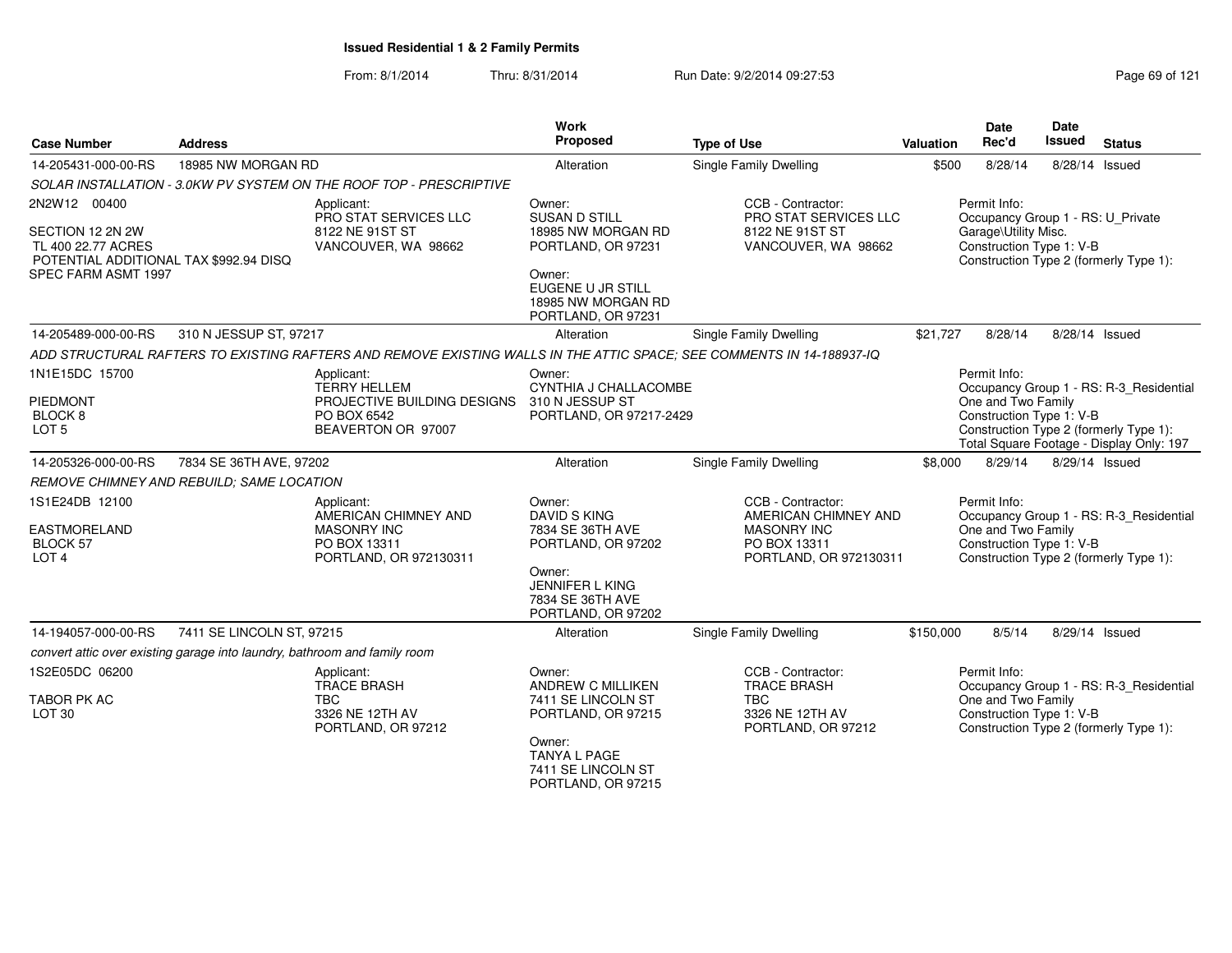From: 8/1/2014Thru: 8/31/2014 Run Date: 9/2/2014 09:27:53 Run Date: 9/2/2014 09:27:53

|                                                                         |                                   |                                                                                                                                           | <b>Work</b>                                                                                                                                                     |                                                                                                                                                  |                                                                                                                                                     | Date                                                                        | Date           |                                                                                                                           |
|-------------------------------------------------------------------------|-----------------------------------|-------------------------------------------------------------------------------------------------------------------------------------------|-----------------------------------------------------------------------------------------------------------------------------------------------------------------|--------------------------------------------------------------------------------------------------------------------------------------------------|-----------------------------------------------------------------------------------------------------------------------------------------------------|-----------------------------------------------------------------------------|----------------|---------------------------------------------------------------------------------------------------------------------------|
| <b>Case Number</b>                                                      | <b>Address</b>                    |                                                                                                                                           | Proposed                                                                                                                                                        | <b>Type of Use</b>                                                                                                                               | <b>Valuation</b>                                                                                                                                    | Rec'd                                                                       | Issued         | <b>Status</b>                                                                                                             |
| 14-197935-000-00-RS                                                     | 6316 N VILLARD AVE, 97217         |                                                                                                                                           | Alteration                                                                                                                                                      | <b>Single Family Dwelling</b>                                                                                                                    | \$40,000                                                                                                                                            | 8/13/14                                                                     |                | 8/29/14 Issued                                                                                                            |
| Dormer addition to existing roof structure.                             |                                   |                                                                                                                                           |                                                                                                                                                                 |                                                                                                                                                  |                                                                                                                                                     |                                                                             |                |                                                                                                                           |
| 1N1E16CA 08900<br><b>WILLAMETTE</b><br>BLOCK 17<br>LOT <sub>13</sub>    |                                   | Applicant:<br><b>RICHARD DIXION</b><br><b>DIXON REMODELING &amp;</b><br><b>RESTORATION</b><br>8050 SE 13TH SUITE 104<br>PORTLAND OR 97202 | Owner:<br><b>LYNN Y PALENSKY</b><br>6316 N VILLARD AVE<br>PORTLAND, OR 97217-4045<br>Owner:<br>PHILLIP C TRASK<br>6316 N VILLARD AVE<br>PORTLAND, OR 97217-4045 | CCB - Contractor:<br><b>RICHARD DIXION</b><br><b>DIXON REMODELING &amp;</b><br><b>RESTORATION</b><br>8050 SE 13TH SUITE 104<br>PORTLAND OR 97202 | Permit Info:<br>Occupancy Group 1 - RS: R-3_Residential<br>One and Two Family<br>Construction Type 1: V-B<br>Construction Type 2 (formerly Type 1): |                                                                             |                |                                                                                                                           |
| 14-205970-000-00-RS                                                     | 1200 SE 140TH AVE - Unit B, 97233 |                                                                                                                                           | Alteration                                                                                                                                                      | <b>Single Family Dwelling</b>                                                                                                                    | \$36,500                                                                                                                                            | 8/29/14                                                                     |                | 8/29/14 Issued                                                                                                            |
|                                                                         |                                   | CONVERT PORTION OF THE GARAGE TO ACCESSORY DWELLING UNIT: NEW WALLS TO CREATE KITCHEN, BEDROOM, AND BATHROOM                              |                                                                                                                                                                 |                                                                                                                                                  |                                                                                                                                                     |                                                                             |                |                                                                                                                           |
| 1S2E02AD 02800                                                          |                                   | Applicant:<br>JP CUSTOM REMODELING &<br><b>REPAIR LLC</b><br>5915 SE ERIC ST<br>MILWAUKIE, OR 97222                                       | Owner:<br><b>LAURI FLYNN</b><br>1200 SE 140TH AVE<br>PORTLAND, OR 97233-2204<br>Owner:<br>SHAWNA JOY<br>1200 SE 140TH AVE<br>PORTLAND, OR 97233-2204            | CCB - Contractor:<br><b>JP CUSTOM REMODELING &amp;</b><br><b>REPAIR LLC</b><br>5915 SE ERIC ST<br>MILWAUKIE, OR 97222                            |                                                                                                                                                     | Permit Info:<br>Construction Type 1: V-B<br>Number of New Dwelling Units: 1 |                | Occupancy Group 1 - RS: R-3_Remodel<br>Construction Type 2 (formerly Type 1):<br>Total Square Footage - Display Only: 480 |
| 14-206093-000-00-RS                                                     | 8534 SE 13TH AVE                  |                                                                                                                                           | Alteration                                                                                                                                                      | Single Family Dwelling                                                                                                                           | \$1,600                                                                                                                                             | 8/29/14                                                                     |                | 8/29/14 Issued                                                                                                            |
|                                                                         |                                   | REMOVE WALL BETWEEN KITCHEN AND DINING ROOM, ADD BEAM ABOVE                                                                               |                                                                                                                                                                 |                                                                                                                                                  |                                                                                                                                                     |                                                                             |                |                                                                                                                           |
| 1S1E26BA 01100<br>SELLWOOD<br>BLOCK 60<br>LOT <sub>10</sub>             |                                   | Applicant:<br><b>GORDON JAMES GILCHRIST &amp;</b><br>CHRISTINA MARIE GILCHRIST<br>387 W LOOKOUT RIDGE DR<br>WASHOUGAL, WA 98671           | Owner:<br>MARY F ALLEN<br>8534 SE 13TH AVE<br>PORTLAND, OR 97202<br>Owner:<br><b>GEORGE M CATHEY</b><br>8534 SE 13TH AVE<br>PORTLAND, OR 97202                  | CCB - Contractor:<br><b>GORDON JAMES GILCHRIST &amp;</b><br><b>CHRISTINA MARIE GILCHRIST</b><br>387 W LOOKOUT RIDGE DR<br>WASHOUGAL, WA 98671    |                                                                                                                                                     | Permit Info:<br>One and Two Family<br>Construction Type 1: V-B              |                | Occupancy Group 1 - RS: R-3_Residential<br>Construction Type 2 (formerly Type 1):                                         |
| 14-206189-000-00-RS                                                     | 1335 SW UPLAND DR, 97221          |                                                                                                                                           | Alteration                                                                                                                                                      | <b>Single Family Dwelling</b>                                                                                                                    | \$20,000                                                                                                                                            | 8/29/14                                                                     | 8/29/14 Issued |                                                                                                                           |
| <b>RECONFIGURE INTERIOR STAIRWAY</b>                                    |                                   |                                                                                                                                           |                                                                                                                                                                 |                                                                                                                                                  |                                                                                                                                                     |                                                                             |                |                                                                                                                           |
| 1S1E06AD 05300                                                          |                                   | Applicant:                                                                                                                                | Owner:                                                                                                                                                          | CCB - Contractor:                                                                                                                                |                                                                                                                                                     | Permit Info:                                                                |                |                                                                                                                           |
| <b>WEST HIGHLANDS &amp; EXTD</b><br><b>BLOCK B</b><br>LOT <sub>11</sub> |                                   | METKE WOODWORKING INC<br>17428 SW BOONES FERRY RD<br>LAKE OSWEGO OR 97035                                                                 | <b>LINDA GOLDSTEIN</b><br>1335 SW UPLAND DR<br>PORTLAND, OR 97221                                                                                               | METKE WOODWORKING INC<br>17428 SW BOONES FERRY RD<br>LAKE OSWEGO OR 97035                                                                        |                                                                                                                                                     | One and Two Family<br>Construction Type 1: V-B                              |                | Occupancy Group 1 - RS: R-3_Residential<br>Construction Type 2 (formerly Type 1):                                         |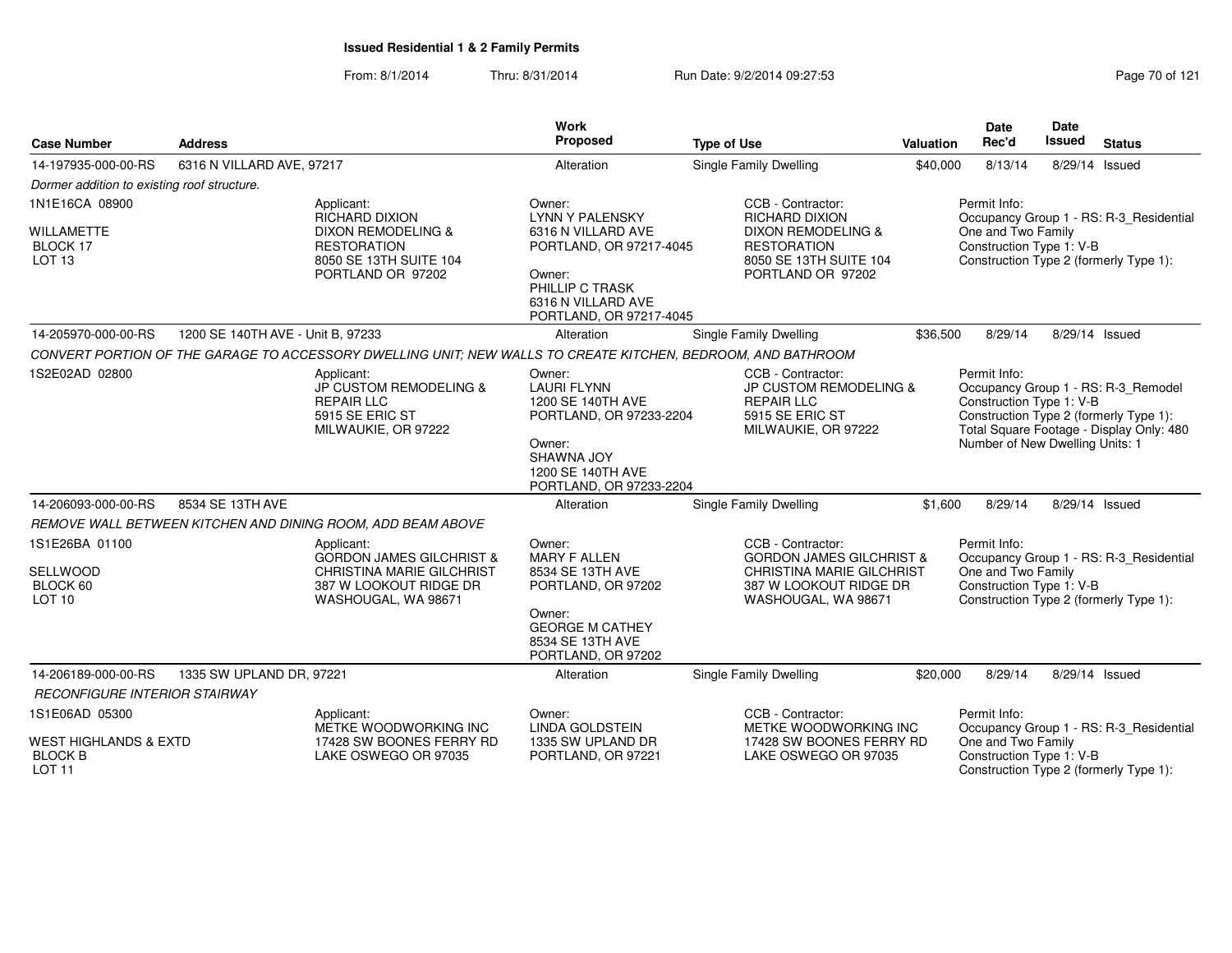| <b>Case Number</b>                                                            | <b>Address</b>                     |                                                                                                                                                                 | Work<br><b>Proposed</b>                                                                                                                                                  | <b>Type of Use</b> |                                                                                        | Valuation | <b>Date</b><br>Rec'd                                           | Date<br>Issued | <b>Status</b>                                                                                                              |
|-------------------------------------------------------------------------------|------------------------------------|-----------------------------------------------------------------------------------------------------------------------------------------------------------------|--------------------------------------------------------------------------------------------------------------------------------------------------------------------------|--------------------|----------------------------------------------------------------------------------------|-----------|----------------------------------------------------------------|----------------|----------------------------------------------------------------------------------------------------------------------------|
| 14-206139-000-00-RS                                                           | 5117 NE CESAR E CHAVEZ BLVD, 97211 |                                                                                                                                                                 | Alteration                                                                                                                                                               |                    | Single Family Dwelling                                                                 | \$38,598  | 8/29/14                                                        | 8/29/14 Issued |                                                                                                                            |
|                                                                               |                                    | CONVERT BASEMENT TO LIVING SPACE; FURR OUT ALL OF THE EXISTING WALLS AND ADD NEW WALLS TO INCLUDE NEW FAMILY ROOM, BEDROOM, REC ROOM, BATHROOM, UTILITY ROOM, A |                                                                                                                                                                          |                    |                                                                                        |           |                                                                |                |                                                                                                                            |
| 1N1E24AA 19100<br><b>HILTON</b><br>BLOCK <sub>2</sub><br>LOT <sub>2</sub>     |                                    | Applicant:<br>MITCHELL SNYDER<br>MITCHELL SNYDER<br>ARCHITECTURE, LLC<br>5936 NE 18TH AVE<br>PORTLAND, OR 97211                                                 | Owner:<br>ADAM J CRAFTS<br>5117 NE CESAR E CHAVEZ BLVD<br>PORTLAND, OR 97211<br>Owner:<br><b>CASSANDRA A MASTNE</b><br>5117 NE CESAR E CHAVEZ BLVD<br>PORTLAND, OR 97211 |                    | CCB - Contractor:<br>TURNKEY CONSTRUCTION LLC<br>4207 NE 8TH AVE<br>PORTLAND, OR 97211 |           | Permit Info:<br>Construction Type 1: V-B                       |                | Occupancy Group 1 - RS: R-3_Remodel<br>Construction Type 2 (formerly Type 1):<br>Total Square Footage - Display Only: 1050 |
| 14-203754-000-00-RS                                                           | 3729 NE 152ND AVE, 97230           |                                                                                                                                                                 | Alteration                                                                                                                                                               |                    | Single Family Dwelling                                                                 | \$50.940  | 8/29/14                                                        | 8/29/14 Issued |                                                                                                                            |
|                                                                               |                                    | REMOVE PANELING AND FURR OUT WALLS IN EXISTING BEDROOM. CREATE NEW LAUNDRY ROOM AND ROUGH IN FOR WET BAR - NOT AN ACCESSORY DWELLING UNIT                       |                                                                                                                                                                          |                    |                                                                                        |           |                                                                |                |                                                                                                                            |
| 1N2E24CD 00300<br>SECTION 24 1N 2E<br>TL 300 0.34 ACRES                       |                                    | Applicant:<br>LEWIS J SMITH<br>17809 NE MARINE DR C-3<br>PORTLAND, OR 97230                                                                                     | Owner:<br>LEWIS J SMITH<br>17809 NE MARINE DR C-3<br>PORTLAND, OR 97230                                                                                                  |                    |                                                                                        |           | Permit Info:<br>Construction Type 1: V-B                       |                | Occupancy Group 1 - RS: R-3 Remodel<br>Construction Type 2 (formerly Type 1):<br>Total Square Footage - Display Only: 1500 |
|                                                                               |                                    |                                                                                                                                                                 | Owner:<br>PATRICIA C SMITH<br>17809 NE MARINE DR C-3<br>PORTLAND, OR 97230                                                                                               |                    |                                                                                        |           |                                                                |                |                                                                                                                            |
| 14-206391-000-00-RS                                                           | 1521 NE HOLMAN ST, 97211           |                                                                                                                                                                 | Alteration                                                                                                                                                               |                    | Single Family Dwelling                                                                 | \$45,000  | 8/30/14                                                        | 8/30/14 Issued |                                                                                                                            |
|                                                                               |                                    | CHANGE MASTER BEDROOM INTO MASTER BATH. OPEN WALL ON MAIN FLOOR. FINISH BASEMENT INTO STORAGE ROOM AND RECREATION ROOM. 3 TOILETS TOTAL                         |                                                                                                                                                                          |                    |                                                                                        |           |                                                                |                |                                                                                                                            |
| 1N1E14DB 07201<br><b>COLUMBIA HTS</b><br>BLOCK 19<br><b>LOT 11</b>            |                                    | Applicant:<br>PDX RENOVATIONS, LLC<br>P.O. Box 66406<br>Portland, OR 97290                                                                                      | Owner:<br><b>LMP ACQUISITION LLC</b><br>183 US ROUTE 1, 2ND FLOOR<br>FALMOUTH, ME 04105                                                                                  |                    | CCB - Contractor:<br>PDX RENOVATIONS LLC<br>PO BOX 66836<br>PORTLAND, OR 97290         |           | Permit Info:<br>One and Two Family<br>Construction Type 1: V-B |                | Occupancy Group 1 - RS: R-3 Residential<br>Construction Type 2 (formerly Type 1):                                          |
| Total # of RS Alteration permits issued: 202                                  |                                    |                                                                                                                                                                 |                                                                                                                                                                          |                    |                                                                                        |           |                                                                |                | Total valuation of RS Alteration permits issued: \$3,984,417                                                               |
| 14-201623-000-00-RS                                                           | 8936 SE KNAPP ST, 97266            |                                                                                                                                                                 | Demolition                                                                                                                                                               |                    | <b>Accessory Structure</b>                                                             | \$700     | 8/21/14                                                        | 8/21/14 Issued |                                                                                                                            |
| DEMO 25' X 25' SHED. REMOVE ALL DEBRIS                                        |                                    |                                                                                                                                                                 |                                                                                                                                                                          |                    |                                                                                        |           |                                                                |                |                                                                                                                            |
| 1S2E21BD 11100<br><b>HOLLYWOOD</b><br>EXC W 62'-E 1/2 OF LOT 24 & W 24.95' OF |                                    | Applicant:<br>CORNERSTONE CUSTOM HOMES NIKOLAY TKACHUK<br><b>LLC</b><br>10405 SE REX ST                                                                         | Owner:<br>10405 SE REX ST<br>PORTLAND, OR 97266                                                                                                                          |                    | CCB - Contractor:<br>CORNERSTONE CUSTOM HOMES<br><b>LLC</b><br>10405 SE REX ST         |           | Permit Info:<br>Construction Type 1: V-B                       |                | Construction Type 2 (formerly Type 1):                                                                                     |
| <b>LOT 25</b>                                                                 |                                    | PORTLAND, OR 97266                                                                                                                                              | Owner:<br><b>TATYANA P TKACHUK</b><br>10405 SE REX ST<br>PORTLAND, OR 97266                                                                                              |                    | PORTLAND, OR 97266                                                                     |           |                                                                |                |                                                                                                                            |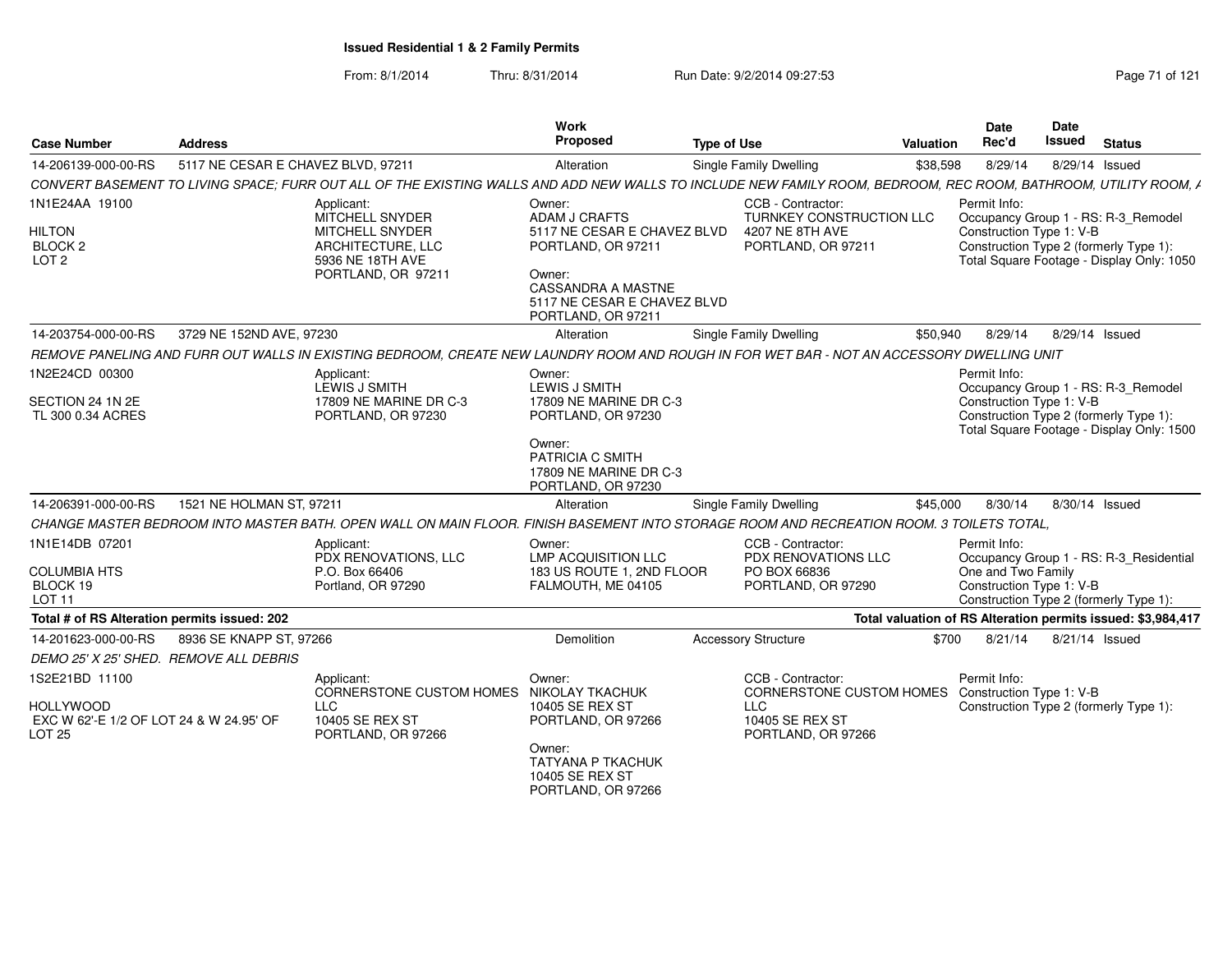|                                                                             |                                                  |                                                                                                                                      | Work                                                                                                                                                                                                                                 |                                                                                                                              |           | <b>Date</b>                                                                                           | <b>Date</b> |                                                                             |
|-----------------------------------------------------------------------------|--------------------------------------------------|--------------------------------------------------------------------------------------------------------------------------------------|--------------------------------------------------------------------------------------------------------------------------------------------------------------------------------------------------------------------------------------|------------------------------------------------------------------------------------------------------------------------------|-----------|-------------------------------------------------------------------------------------------------------|-------------|-----------------------------------------------------------------------------|
| <b>Case Number</b>                                                          | <b>Address</b>                                   |                                                                                                                                      | <b>Proposed</b>                                                                                                                                                                                                                      | <b>Type of Use</b>                                                                                                           | Valuation | Rec'd                                                                                                 | Issued      | <b>Status</b>                                                               |
| 14-197436-000-00-RS                                                         | 15341 SE FOSTER RD, 97236                        |                                                                                                                                      | Demolition                                                                                                                                                                                                                           | <b>Accessory Structure</b>                                                                                                   | \$4,000   | 8/13/14                                                                                               |             | 8/13/14 Under Inspection                                                    |
|                                                                             |                                                  | DEMO 337 SF SHEDRemove all foundations and debris. Scope of work does not include removal of trees.                                  |                                                                                                                                                                                                                                      |                                                                                                                              |           |                                                                                                       |             |                                                                             |
| 1S2E13DC 00900<br><b>SYCAMORE AC</b><br>LOT 25&27-29 TL 900                 |                                                  | Applicant:<br><b>ELI CALLISON</b><br><b>BUREAU OF ENVIRONMENTAL</b><br><b>SERVICES</b><br>1120 SW 5TH AVE #1000<br>PORTLAND OR 97204 | Owner:<br>PORTLAND CITY OF<br>1120 SW 5TH AVE #1000<br>PORTLAND, OR 97204-1912                                                                                                                                                       | CCB - Contractor:<br>K WITT EXCAVATING LLC<br>13250 VIEWCREST DR<br>BEAVERTON, OR 97005                                      |           | Permit Info:<br>Garage\Utility Misc.<br>Construction Type 1: V-B                                      |             | Occupancy Group 1 - RS: U Private<br>Construction Type 2 (formerly Type 1): |
| 14-196526-000-00-RS                                                         | 2537 NE 132ND AVE, 97230                         |                                                                                                                                      | Demolition                                                                                                                                                                                                                           | <b>Accessory Structure</b>                                                                                                   | \$2,800   | 8/11/14                                                                                               |             | 8/11/14 Under Inspection                                                    |
| FILL IN SWIMMING POOL. remove debis.                                        |                                                  |                                                                                                                                      |                                                                                                                                                                                                                                      |                                                                                                                              |           |                                                                                                       |             |                                                                             |
| 1N2E26BD 11600<br><b>MURIEL HTS</b><br><b>BLOCK 7</b><br>LOT <sub>3</sub>   |                                                  | Applicant:<br>ALEMTSEHAY A KIROS<br>2537 NE 132ND AVE<br>PORTLAND, OR 97230                                                          | Owner:<br>ALEMTSEHAY A KIROS<br>2537 NE 132ND AVE<br>PORTLAND, OR 97230                                                                                                                                                              |                                                                                                                              |           | Permit Info:<br>Construction Type 1: V-B                                                              |             | Construction Type 2 (formerly Type 1):                                      |
| 14-185369-REV-01-RS                                                         | 6208 NE 22ND AVE, 97211                          |                                                                                                                                      | Demolition                                                                                                                                                                                                                           | Garage/Carport                                                                                                               |           | \$<br>8/4/14                                                                                          |             | 8/4/14 Issued                                                               |
|                                                                             | REVISION TO INCLUDE REQUIRED TREE REMOVAL        |                                                                                                                                      |                                                                                                                                                                                                                                      |                                                                                                                              |           |                                                                                                       |             |                                                                             |
| 1N1E14DA 15000<br><b>IRVINGTON PK</b><br>BLOCK <sub>9</sub><br>LOT 31&33&35 |                                                  | Applicant:<br><b>DAN WILLIAMS</b><br><b>FASTER PERMITS</b><br>14334 NW EAGLERIDGE LANE<br>PORTLAND, OR 97229                         | Owner:<br><b>J-2 INVESTMENTS INC</b><br>1504 SE BEAVERCREEK LN<br>TROUTDALE, OR 97060                                                                                                                                                | CCB - Contractor:<br><b>VIC REMMERS</b><br><b>EVERETT CUSTOM HOMES INC</b><br>735 SW 158TH AVE STE 180<br>BEAVERTON OR 97008 |           | Permit Info:<br>Occupancy Group 1 - RS: U_Private<br>Garage\Utility Misc.<br>Construction Type 1: V-B |             | Construction Type 2 (formerly Type 1):                                      |
| 14-193057-000-00-RS                                                         | 7401 N IVANHOE ST, 97203                         |                                                                                                                                      | <b>Demolition</b>                                                                                                                                                                                                                    | Garage/Carport                                                                                                               | \$1,200   | 8/4/14                                                                                                |             | 8/4/14 Final                                                                |
|                                                                             | DEMOLISH 300 SF DETACHED SHED, REMOVE ALL DEBRIS |                                                                                                                                      |                                                                                                                                                                                                                                      |                                                                                                                              |           |                                                                                                       |             |                                                                             |
| 1N1E07BC 10200<br>SOUTH ST JOHNS<br>BLOCK <sub>9</sub><br>LOT 12-14         |                                                  | Applicant:<br>C G LARNER GENERAL<br><b>CONTRACTING INC</b><br>1527 SW 57TH AVE<br>PORTLAND, OR 97221                                 | Owner:<br>RONALD V SR DICKSON<br>7401 N IVANHOE ST<br>PORTLAND, OR 97203<br>Owner:<br>RONALD V DICKSON<br>7401 N IVANHOE ST<br>PORTLAND, OR 97203<br>Owner:<br><b>JACQUELIN E DICKSON</b><br>7401 N IVANHOE ST<br>PORTLAND, OR 97203 | CCB - Contractor:<br>C G LARNER GENERAL<br>CONTRACTING INC<br>1527 SW 57TH AVE<br>PORTLAND, OR 97221                         |           | Permit Info:<br>Garage\Utility Misc.<br>Construction Type 1: V-B                                      |             | Occupancy Group 1 - RS: U_Private<br>Construction Type 2 (formerly Type 1): |
| 14-192437-000-00-RS                                                         | 3038 NE 56TH AVE, 97213                          |                                                                                                                                      | Demolition                                                                                                                                                                                                                           | Garage/Carport                                                                                                               | \$500     | 8/1/14                                                                                                |             | 8/1/14 Final                                                                |
| <b>DEMO DETACHED GARAGE</b>                                                 |                                                  |                                                                                                                                      |                                                                                                                                                                                                                                      |                                                                                                                              |           |                                                                                                       |             |                                                                             |
| 1N2E30AB 18700<br>ROSE CITY PK<br>BLOCK 101<br><b>LOT 21</b>                |                                                  | Applicant:<br>RUDY H SCHUVER<br>3038 NE 56TH AVE<br>PORTLAND, OR 97213-3332                                                          | Owner:<br><b>RUDY H SCHUVER</b><br>3038 NE 56TH AVE<br>PORTLAND, OR 97213-3332<br>Owner:<br><b>MEGAN M SCHUVER</b><br>3038 NE 56TH AVE<br>PORTLAND, OR 97213-3332                                                                    |                                                                                                                              |           | Permit Info:<br>Garage\Utility Misc.<br>Construction Type 1: V-B                                      |             | Occupancy Group 1 - RS: U_Private<br>Construction Type 2 (formerly Type 1): |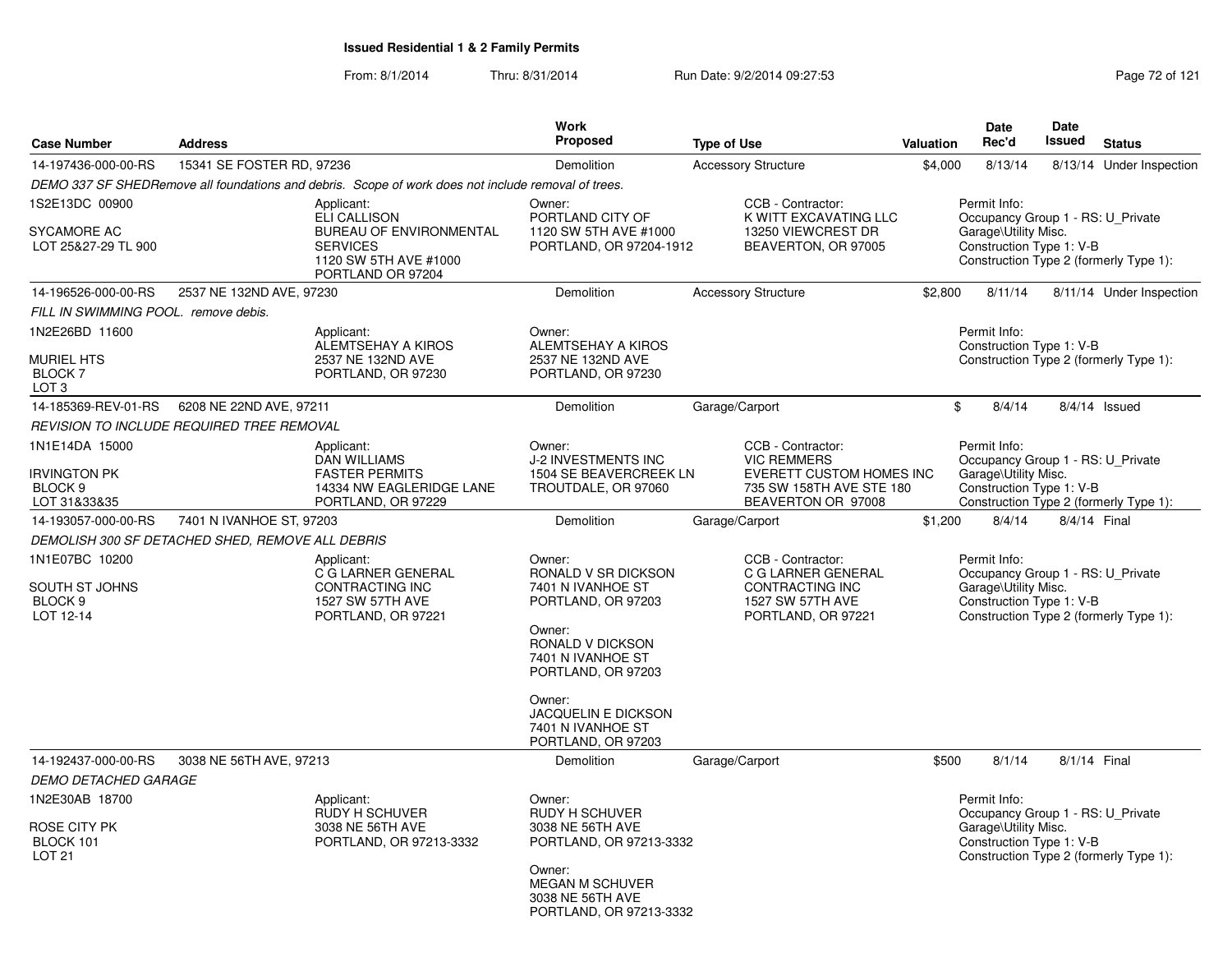| <b>Case Number</b>                                            | <b>Address</b>             |                                                                                                                                                                                                 | Work<br><b>Proposed</b>                                                           | <b>Type of Use</b>                                                                                                               | Valuation | <b>Date</b><br>Rec'd                                                                                                                            | <b>Date</b><br>Issued | <b>Status</b>   |
|---------------------------------------------------------------|----------------------------|-------------------------------------------------------------------------------------------------------------------------------------------------------------------------------------------------|-----------------------------------------------------------------------------------|----------------------------------------------------------------------------------------------------------------------------------|-----------|-------------------------------------------------------------------------------------------------------------------------------------------------|-----------------------|-----------------|
| 14-137156-000-00-RS                                           | 6531 SE 21ST AVE, 97202    |                                                                                                                                                                                                 | Demolition                                                                        | Garage/Carport                                                                                                                   | \$1,000   | 4/8/14                                                                                                                                          |                       | $8/1/14$ Issued |
|                                                               |                            | DEMOLISH EXISTING DETACHED GARAGE, REMOVE ALL DEBRIS, 35 DAY DEMO DELAY see 14-137152 RS                                                                                                        |                                                                                   |                                                                                                                                  |           |                                                                                                                                                 |                       |                 |
| 1S1E14DD 08500                                                |                            | Applicant:                                                                                                                                                                                      | Owner:                                                                            | CCB - Contractor:                                                                                                                |           | Permit Info:                                                                                                                                    |                       |                 |
| WESTMORELAND<br>BLOCK 26<br>LOT <sub>13</sub>                 |                            | PDX LIVING LLC<br>2336 SW OSAGE ST UNIT 404<br>PORTLAND OR 97205                                                                                                                                | N JAMES HAWTHORNE<br>6450 SQUIRE OAKS LN<br>SAN LUIS OBISPO, CA 93401             | PDX LIVING LLC<br>2336 SW OSAGE ST UNIT 404<br>PORTLAND OR 97205                                                                 |           | Occupancy Group 1 - RS: U_Private<br>Garage\Utility Misc.<br>Construction Type 1: V-B<br>Construction Type 2 (formerly Type 1):                 |                       |                 |
|                                                               |                            |                                                                                                                                                                                                 | Owner:<br>DOROTHY F HAWTHORNE<br>6450 SQUIRE OAKS LN<br>SAN LUIS OBISPO, CA 93401 |                                                                                                                                  |           |                                                                                                                                                 |                       |                 |
| 14-163202-000-00-RS                                           | 3926 NE 65TH AVE, 97213    |                                                                                                                                                                                                 | Demolition                                                                        | Garage/Carport                                                                                                                   | \$500     | 8/13/14                                                                                                                                         | 8/13/14 Final         |                 |
|                                                               |                            | DEMOLISH EXISTING 240 SQ FT GARAGE TO CREATE SPACE FOR NEW LARGER GARAGE, REMOVE ALL DEBRIS                                                                                                     |                                                                                   |                                                                                                                                  |           |                                                                                                                                                 |                       |                 |
| 1N2E20CC 01800<br>HYDE PK<br>BLOCK <sub>2</sub><br>LOT 15&16  |                            | Applicant:<br><b>CHRISTOPHER R GRAVES</b><br>3926 NE 65TH AVE<br>PORTLAND, OR 97213                                                                                                             | Owner:<br><b>JENNIFER L JORDAN</b><br>3926 NE 65TH AVE<br>PORTLAND, OR 97213      |                                                                                                                                  |           | Permit Info:<br>Occupancy Group 1 - RS: U_Private<br>Garage\Utility Misc.<br>Construction Type 1: V-B<br>Construction Type 2 (formerly Type 1): |                       |                 |
|                                                               |                            |                                                                                                                                                                                                 | Owner:<br><b>CHRISTOPHER R GRAVES</b><br>3926 NE 65TH AVE<br>PORTLAND, OR 97213   |                                                                                                                                  |           |                                                                                                                                                 |                       |                 |
| 14-203988-000-00-RS                                           | 5524 SE OAK ST, 97215      |                                                                                                                                                                                                 | Demolition                                                                        | Garage/Carport                                                                                                                   | \$3,000   | 8/26/14                                                                                                                                         | 8/26/14 Issued        |                 |
| <b>DEMO DETACHED GARAGE</b>                                   |                            |                                                                                                                                                                                                 |                                                                                   |                                                                                                                                  |           |                                                                                                                                                 |                       |                 |
| 1N2E31DC 08400<br>MT TABOR PL ADD<br><b>BLOCK1</b><br>LOT 5&6 |                            | Applicant:<br><b>BILL DUBENKO</b><br>13201 SE NEW ERA RD<br>OREGON CITY, OR 97045                                                                                                               | Owner:<br><b>MICHAEL REAMS</b><br>5524 SE OAK ST<br>PORTLAND, OR 97215-1272       | CCB - Contractor:<br>BD MANAGEMENT SERVICES INC<br>13201 S NEW ERA RD<br>OREGON CITY, OR 97045                                   |           | Permit Info:<br>Occupancy Group 1 - RS: U_Private<br>Garage\Utility Misc.<br>Construction Type 1: V-B<br>Construction Type 2 (formerly Type 1): |                       |                 |
| 14-202486-000-00-RS                                           | 7104 NE SISKIYOU ST, 97213 |                                                                                                                                                                                                 | Demolition                                                                        | Garage/Carport                                                                                                                   | \$500     | 8/25/14                                                                                                                                         | 8/25/14 Issued        |                 |
| <b>DEMO GARAGE</b>                                            |                            |                                                                                                                                                                                                 |                                                                                   |                                                                                                                                  |           |                                                                                                                                                 |                       |                 |
| 1N2E29BA 17200                                                |                            | Applicant:<br>Dan Williams                                                                                                                                                                      | Owner:<br>EVERETT CUSTOM HOMES INC                                                | CCB - Contractor:<br><b>VIC REMMERS</b>                                                                                          |           | Permit Info:<br>Occupancy Group 1 - RS: U_Private                                                                                               |                       |                 |
| SISKIYOU ADD<br>BLOCK <sub>1</sub><br>LOT <sub>6</sub>        |                            | <b>FASTER PERMITS</b><br>14334 NW EAGLERIDGE LANE<br>PORTLAND OR 97229                                                                                                                          | 735 SW 158TH AVE #180<br>BEAVERTON, OR 97006-4952                                 | EVERETT CUSTOM HOMES INC<br>735 SW 158TH AVE STE 180<br>BEAVERTON OR 97008                                                       |           | Garage\Utility Misc.<br>Construction Type 1: V-B<br>Construction Type 2 (formerly Type 1):                                                      |                       |                 |
| 14-201312-000-00-RS                                           | 2336 N WEBSTER ST, 97217   |                                                                                                                                                                                                 | Demolition                                                                        | Garage/Carport                                                                                                                   | \$500     | 8/20/14                                                                                                                                         | 8/20/14 Issued        |                 |
|                                                               |                            | DEMO DETACHED GARAGE - Replacement house under permit 14-201199-RS, No fill greater than 24", Remove all foundations and debris, Cap utilities, Scope of work does not include removal of trees |                                                                                   |                                                                                                                                  |           |                                                                                                                                                 |                       |                 |
| 1N1E21AB 20000                                                |                            | Applicant:<br><b>MIKE COYLE</b><br><b>FASTER PERMITS</b><br>14334 NW EAGLERIDGE LANE<br>PORTLAND, OR 97229                                                                                      | Owner:<br><b>DIGGER LLC</b><br>PO BOX 14652<br>PORTLAND, OR 97293-0652            | CCB - Contractor:<br><b>BRISTOL CREEK HOMES &amp;</b><br>DEVELOPMENT CO LLC<br>520 SW YAMHILL ST SUITE 600<br>PORTLAND, OR 97204 |           | Permit Info:<br>Occupancy Group 1 - RS: U_Private<br>Garage\Utility Misc.<br>Construction Type 1: V-B<br>Construction Type 2 (formerly Type 1): |                       |                 |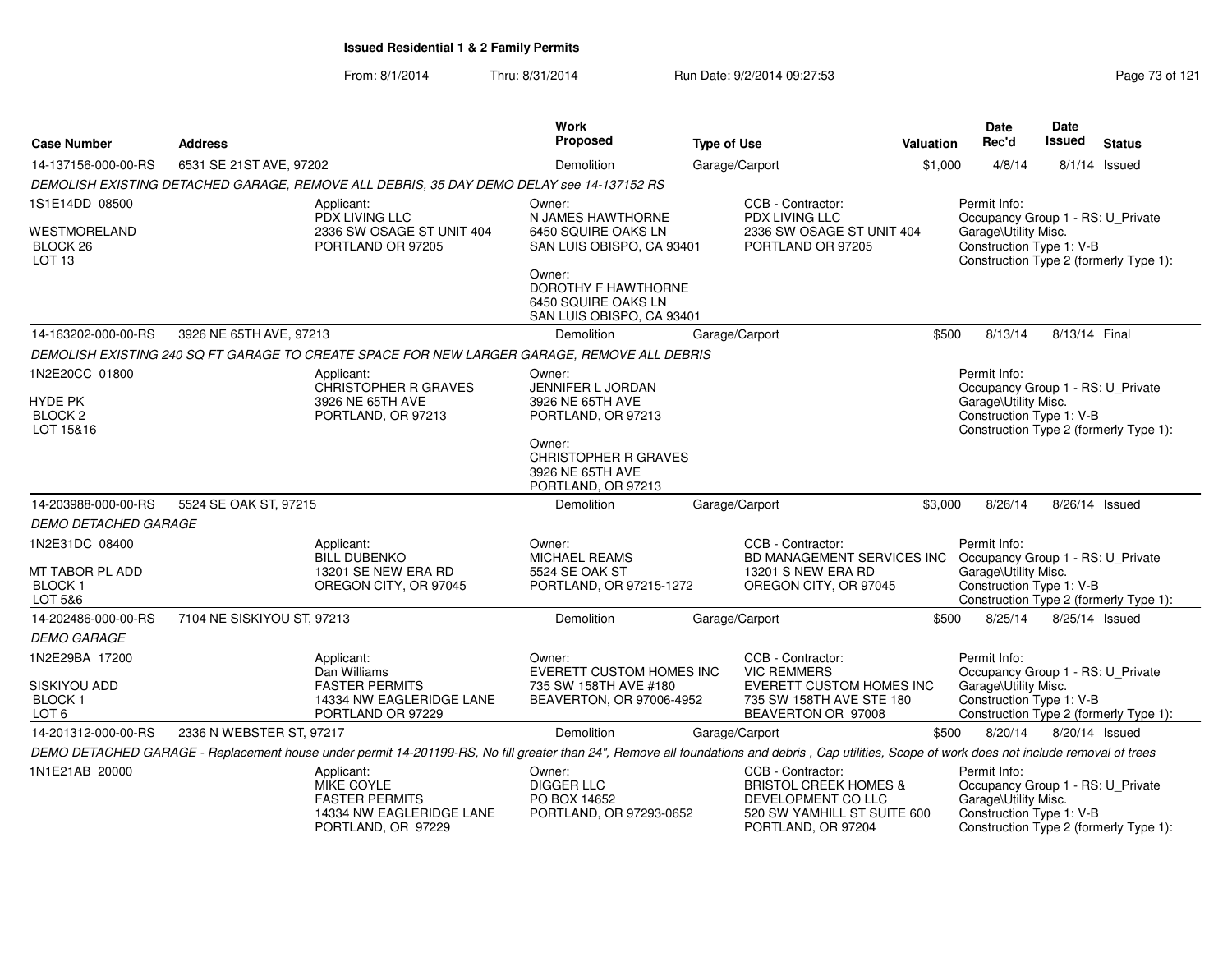| <b>Case Number</b>                                              | <b>Address</b>                              |                                                                                                                    | Work<br>Proposed                                                                              | <b>Type of Use</b> |                                                                                                               | Valuation | Date<br>Rec'd                                                                                         | Date<br><b>Issued</b> | <b>Status</b>                          |
|-----------------------------------------------------------------|---------------------------------------------|--------------------------------------------------------------------------------------------------------------------|-----------------------------------------------------------------------------------------------|--------------------|---------------------------------------------------------------------------------------------------------------|-----------|-------------------------------------------------------------------------------------------------------|-----------------------|----------------------------------------|
| 14-200604-000-00-RS                                             | 614 NE JESSUP ST, 97211                     |                                                                                                                    | Demolition                                                                                    |                    | Garage/Carport                                                                                                | \$500     | 8/19/14                                                                                               |                       | 8/19/14 Issued                         |
|                                                                 | DEMOLISH DETACHED GARAGE, REMOVE ALL DEBRIS |                                                                                                                    |                                                                                               |                    |                                                                                                               |           |                                                                                                       |                       |                                        |
| 1N1E14CC 13100                                                  |                                             | Applicant:<br><b>DAN WILLIAMS</b>                                                                                  | Owner:<br><b>FRANK E DAMIANI</b>                                                              |                    |                                                                                                               |           | Permit Info:<br>Occupancy Group 1 - RS: U_Private                                                     |                       |                                        |
| <b>CLOVERDALE TR</b><br>BLOCK <sub>2</sub><br>LOT <sub>13</sub> |                                             | <b>FASTER PERMITS</b><br>14334 NW EAGLERIDGE LANE<br>PORTLAND, OR 97229                                            | 1946 SE 23RD AVE<br>PORTLAND, OR 97214-3958                                                   |                    |                                                                                                               |           | Garage\Utility Misc.<br>Construction Type 1: V-B                                                      |                       | Construction Type 2 (formerly Type 1): |
|                                                                 |                                             |                                                                                                                    | Owner:<br><b>SYLVIA DAMIANI</b><br>1946 SE 23RD AVE<br>PORTLAND, OR 97214-3958                |                    |                                                                                                               |           |                                                                                                       |                       |                                        |
| 14-200105-000-00-RS                                             | 1606 N EMERSON ST                           |                                                                                                                    | Demolition                                                                                    |                    | Garage/Carport                                                                                                | \$500     | 8/18/14                                                                                               |                       | 8/18/14 Issued                         |
|                                                                 | DEMOLISH DETACHED GARAGE, REMOVE ALL DEBRIS |                                                                                                                    |                                                                                               |                    |                                                                                                               |           |                                                                                                       |                       |                                        |
| 1N1E21AA 09601                                                  |                                             | Applicant:<br><b>VINCENT R ALVAREZ</b><br>9131 N WESTANNA CT<br>PORTLAND, OR 97203                                 |                                                                                               |                    |                                                                                                               |           | Permit Info:<br>Occupancy Group 1 - RS: U_Private<br>Garage\Utility Misc.<br>Construction Type 1: V-B |                       | Construction Type 2 (formerly Type 1): |
| 14-199456-000-00-RS                                             | 450 NE 32ND AVE, 97232                      |                                                                                                                    | Demolition                                                                                    |                    | Garage/Carport                                                                                                | \$700     | 8/15/14                                                                                               | 8/15/14 Issued        |                                        |
|                                                                 |                                             | DEMO ONE SINGLE STORY GARAGE - REMOVE ALL DEBRIS - CAP SEWER***WITH NSFR 14-199406-RS AND SFR DEMO 14-199452-RS*** |                                                                                               |                    |                                                                                                               |           |                                                                                                       |                       |                                        |
| 1N1E36CA 00400                                                  |                                             | Applicant:<br>PETER KUSYK<br>FIRENZE DEVELOPMENT INC<br>7110 SW OLD WILSONVILLE RD<br>WILSONVILLE OR 97070         | Owner:<br>FIRENZE DEVELOPMENT INC<br>7110 SW OLD WILSONVILLE RD<br>WILSONVILLE, OR 97070-7857 |                    | CCB - Contractor:<br>PETER A KUSYK<br>FIRENZE DEVELOPMENT INC<br>12703 SW 67TH AVE<br><b>TIGARD, OR 97223</b> |           | Permit Info:<br>Occupancy Group 1 - RS: U_Private<br>Garage\Utility Misc.<br>Construction Type 1: V-B |                       | Construction Type 2 (formerly Type 1): |
| 14-161319-000-00-RS                                             | 1622 SE 46TH AVE - Unit A, 97215            |                                                                                                                    | Demolition                                                                                    |                    | Garage/Carport                                                                                                | \$100     | 5/27/14                                                                                               |                       | 8/15/14 Issued                         |
|                                                                 |                                             | DEMOLISH CARPORT AT REAR OF HOUSE, REMOVE ALL FOUNDATIONS AND DEBRIS                                               |                                                                                               |                    |                                                                                                               |           |                                                                                                       |                       |                                        |
| 1S2E06CA 24200                                                  |                                             | Applicant:<br><b>THIA BANKEY</b>                                                                                   | Owner:<br><b>BRIAN K IMMEL</b>                                                                |                    | CCB - Contractor:<br>STEPHEN RANDALL SMITH                                                                    |           | Permit Info:<br>Occupancy Group 1 - RS: U_Decks,                                                      |                       |                                        |
| HAWTHORNE AVE ADD<br><b>BLOCK7</b><br>LOT 38&39                 |                                             |                                                                                                                    | 1622 SE 46TH AVE<br>PORTLAND, OR 97215                                                        |                    | 1333 NE 47TH<br>PORTLAND OR 97213                                                                             |           | Patios, Porches, Carports<br>Construction Type 1: V-B                                                 |                       | Construction Type 2 (formerly Type 1): |
| 14-198982-000-00-RS                                             | 5218 NE 34TH AVE, 97211                     |                                                                                                                    | Demolition                                                                                    |                    | Garage/Carport                                                                                                | \$950     | 8/15/14                                                                                               | 8/15/14 Issued        |                                        |
|                                                                 |                                             | DEMOLISH 280 SF DETACHED GARAGE AT REAR OF HOUSE, REMOVE ALL DEBRIS                                                |                                                                                               |                    |                                                                                                               |           |                                                                                                       |                       |                                        |
| 1N1E24AB 09700                                                  |                                             | Applicant:<br><b>GINA L FRANZOSA</b>                                                                               | Owner:<br><b>GINA L FRANZOSA</b>                                                              |                    |                                                                                                               |           | Permit Info:<br>Occupancy Group 1 - RS: U_Private                                                     |                       |                                        |
| <b>WILLAMETTE ADD</b><br>BLOCK <sub>24</sub><br>LOT 7&8         |                                             | 5218 NE 34TH AVE<br>PORTLAND, OR 97211                                                                             | 5218 NE 34TH AVE<br>PORTLAND, OR 97211                                                        |                    |                                                                                                               |           | Garage\Utility Misc.<br>Construction Type 1: V-B                                                      |                       | Construction Type 2 (formerly Type 1): |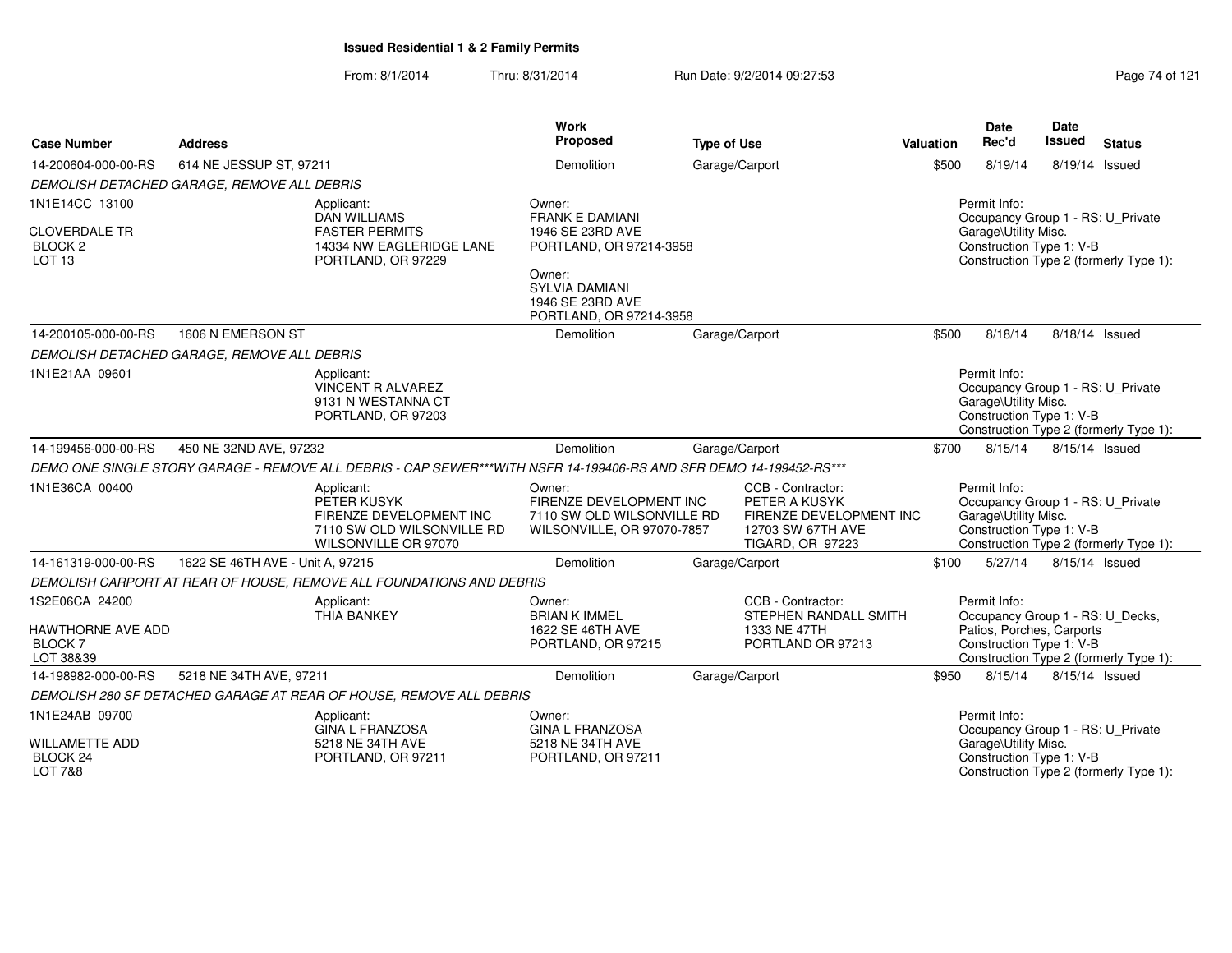| <b>Case Number</b>                                            | <b>Address</b>                              |                                                                                                                            | <b>Work</b><br>Proposed                                                                                                               | <b>Type of Use</b>                                                                                                                     | Valuation | Date<br>Rec'd                                                                                         | Date<br><b>Issued</b> | <b>Status</b>                          |
|---------------------------------------------------------------|---------------------------------------------|----------------------------------------------------------------------------------------------------------------------------|---------------------------------------------------------------------------------------------------------------------------------------|----------------------------------------------------------------------------------------------------------------------------------------|-----------|-------------------------------------------------------------------------------------------------------|-----------------------|----------------------------------------|
| 14-180076-000-00-RS                                           | 315 NE 57TH AVE, 97213                      |                                                                                                                            | Demolition                                                                                                                            | Garage/Carport                                                                                                                         | \$700     | 8/13/14                                                                                               | 8/13/14 Final         |                                        |
| <b>DEMO GARAGE</b>                                            |                                             |                                                                                                                            |                                                                                                                                       |                                                                                                                                        |           |                                                                                                       |                       |                                        |
| 1N2E31DB 08900<br><b>CAPITAN ADD</b><br>BLOCK 16<br>LOT 10&11 |                                             | Applicant:<br><b>GENE</b><br>PORTLAND DEVELOPMENT<br><b>GROUP LLC</b><br>11124 NE HALSEY ST. PMB 643<br>PORTLAND, OR 97220 | Owner:<br>MICHAEL G BUTLER<br>4243 NE WISTARIA DR<br>PORTLAND, OR 97213<br>Owner:<br><b>KRISTIN M STENBERG</b><br>4243 NE WISTARIA DR | CCB - Contractor:<br><b>GENE</b><br>PORTLAND DEVELOPMENT<br><b>GROUP LLC</b><br>11124 NE HALSEY ST. PMB 643<br>PORTLAND, OR 97220      |           | Permit Info:<br>Construction Type 1: V-B                                                              |                       | Construction Type 2 (formerly Type 1): |
|                                                               |                                             |                                                                                                                            | PORTLAND, OR 97213                                                                                                                    |                                                                                                                                        |           |                                                                                                       |                       |                                        |
| 14-204022-000-00-RS                                           | 1414 NE MORGAN ST - Unit B, 97211           |                                                                                                                            | Demolition                                                                                                                            | Garage/Carport                                                                                                                         | \$3,000   | 8/27/14                                                                                               |                       | 8/27/14 Issued                         |
| <b>DEMO DETACHED GARAGE</b>                                   |                                             |                                                                                                                            |                                                                                                                                       |                                                                                                                                        |           |                                                                                                       |                       |                                        |
| 1N1E14AB 06000                                                |                                             | Applicant:<br>Dave Spitzer<br>DMS Architects Inc.<br>2325 NE 19TH AVE<br>PORTLAND, OR 97212                                | Owner:<br>ANNIE R ROBB<br>1414 NE MORGAN ST<br>PORTLAND, OR 97211-4770                                                                |                                                                                                                                        |           | Permit Info:<br>Occupancy Group 1 - RS: U Private<br>Garage\Utility Misc.<br>Construction Type 1: V-B |                       | Construction Type 2 (formerly Type 1): |
| 14-121546-000-00-RS                                           | 204 SE 16TH AVE, 97214                      |                                                                                                                            | Demolition                                                                                                                            | Garage/Carport                                                                                                                         | \$2,000   | 8/11/14                                                                                               | 8/11/14 Final         |                                        |
|                                                               |                                             | DEMO EXISTING GARAGE FOR NEW ADU, REMOVE ALL FOUNDATIONS AND DEBRIS.                                                       |                                                                                                                                       |                                                                                                                                        |           |                                                                                                       |                       |                                        |
| 1N1E35DC 08700<br>SECTION 35 1N 1E                            |                                             | Applicant:<br>Dave Spitzer<br>DMS Architects Inc.                                                                          | Owner:<br><b>JAMES K FORRISTAL</b><br>204 SE 16TH AVE                                                                                 |                                                                                                                                        |           | Permit Info:<br>Occupancy Group 1 - RS: U_Private<br>Garage\Utility Misc.                             |                       |                                        |
| TL 8700 0.11 ACRES                                            |                                             | 2325 NE 19TH AVE<br>PORTLAND, OR 97212                                                                                     | PORTLAND, OR 97214-1444<br>Owner:<br><b>ADA B KARDOS</b><br>204 SE 16TH AVE<br>PORTLAND, OR 97214-1444                                |                                                                                                                                        |           | Construction Type 1: V-B                                                                              |                       | Construction Type 2 (formerly Type 1): |
| 14-179129-000-00-RS                                           | 8900 NW SPRINGVILLE CT, 97231               |                                                                                                                            | Demolition                                                                                                                            | Garage/Carport                                                                                                                         | \$500     | 8/8/14                                                                                                |                       | 8/8/14 Under Inspection                |
|                                                               | DEMO DETACHED GARAGE EXCEPT CONC FOUNDATION |                                                                                                                            |                                                                                                                                       |                                                                                                                                        |           |                                                                                                       |                       |                                        |
| 1N1W11AC 05300                                                |                                             | Applicant:<br>ANDY DAHLTON                                                                                                 | Owner:<br><b>SANDRA A AJAMI</b>                                                                                                       | CCB - Contractor:<br>TERRY MASSEY PLUMBING                                                                                             |           | Permit Info:<br>Occupancy Group 1 - RS: U_Private                                                     |                       |                                        |
| WHITWOOD CT<br><b>BLOCK 5</b><br>LOT 3&4                      |                                             | ROSELAND CONSTRUCTION<br>3729 SE 64TH AVE<br>PORTLAND, OR 97206                                                            | 8900 NW SPRINGVILLE CT<br>PORTLAND, OR 97231                                                                                          | PO BOX 2407<br>CLACKAMAS OR 97015-2407<br>CCB - Contractor:<br>AUBERGNE BROOKS HAXTON<br>ROSELAND CONSTRUCTION LLC<br>4724 NE GARFIELD |           | Garage\Utility Misc.<br>Construction Type 1: V-B                                                      |                       | Construction Type 2 (formerly Type 1): |
|                                                               |                                             |                                                                                                                            |                                                                                                                                       | PORTLAND OR 97211                                                                                                                      |           |                                                                                                       |                       |                                        |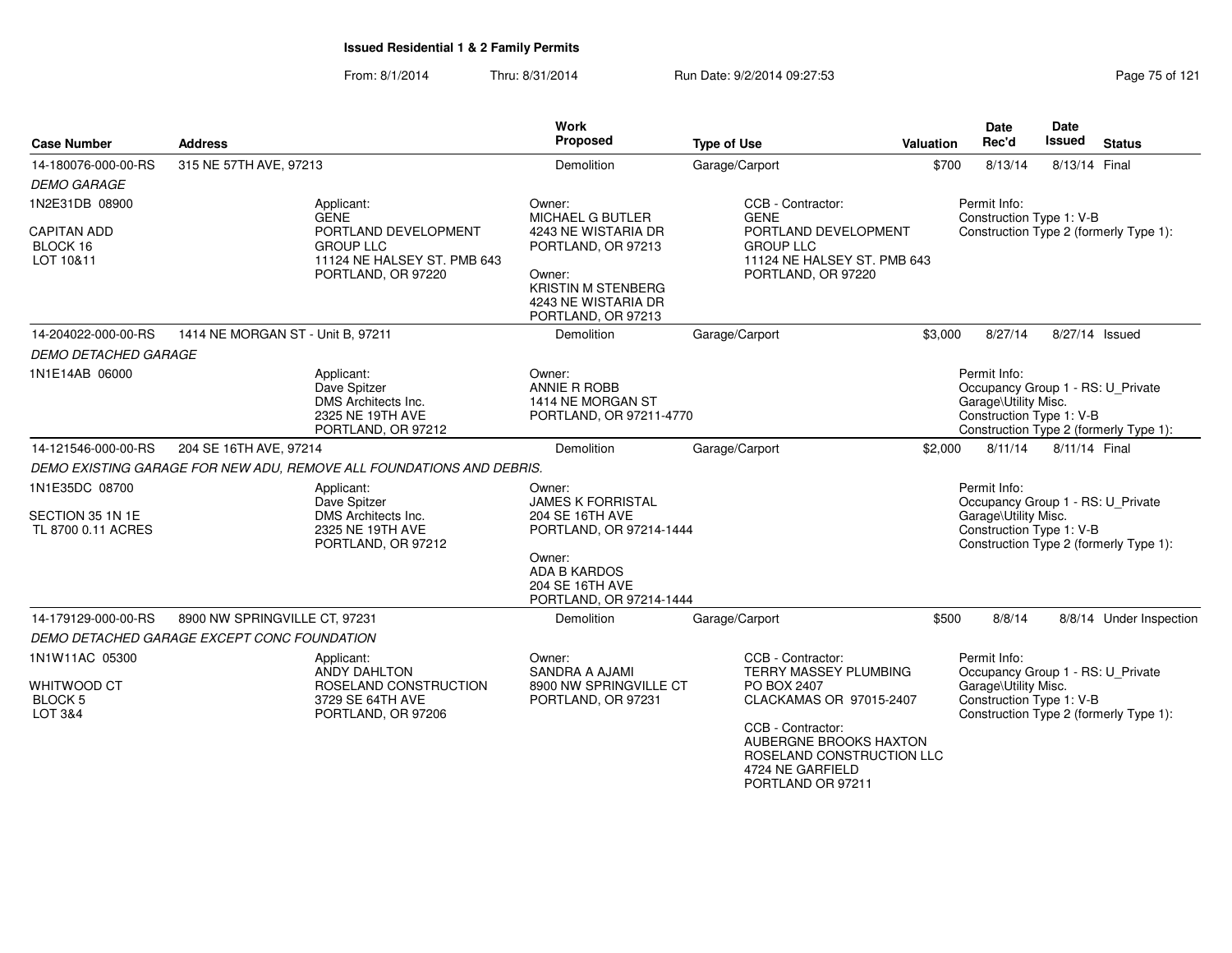| <b>Case Number</b>                                                  | <b>Address</b>                |                                                                                                                                                                                                                  | Work<br>Proposed                                                                                                                                  | <b>Type of Use</b>                                                                                                           | Valuation | <b>Date</b><br>Rec'd               | Date<br>Issued           | <b>Status</b>                                                                     |
|---------------------------------------------------------------------|-------------------------------|------------------------------------------------------------------------------------------------------------------------------------------------------------------------------------------------------------------|---------------------------------------------------------------------------------------------------------------------------------------------------|------------------------------------------------------------------------------------------------------------------------------|-----------|------------------------------------|--------------------------|-----------------------------------------------------------------------------------|
| 14-180061-000-00-RS                                                 | 315 NE 57TH AVE, 97213        |                                                                                                                                                                                                                  | Demolition                                                                                                                                        | <b>Single Family Dwelling</b>                                                                                                | \$5,700   | 7/8/14                             | 8/13/14 Final            |                                                                                   |
|                                                                     |                               | 35 Day Demo Delay Effective till 8/12/2014Demolish SFR with basement. Basement excavation (and/or foundations) to be re-used for new house to be built on lot. See Dangerous Building folder for monitoring infi |                                                                                                                                                   |                                                                                                                              |           |                                    |                          |                                                                                   |
| 1N2E31DB 08900                                                      |                               | Applicant:                                                                                                                                                                                                       | Owner:                                                                                                                                            | CCB - Contractor:                                                                                                            |           | Permit Info:                       |                          |                                                                                   |
| <b>CAPITAN ADD</b><br>BLOCK 16<br>LOT 10&11                         |                               | <b>GENE</b><br>PORTLAND DEVELOPMENT<br><b>GROUP LLC</b><br>11124 NE HALSEY ST. PMB 643<br>PORTLAND, OR 97220                                                                                                     | MICHAEL G BUTLER<br>4243 NE WISTARIA DR<br>PORTLAND, OR 97213<br>Owner:<br><b>KRISTIN M STENBERG</b><br>4243 NE WISTARIA DR<br>PORTLAND, OR 97213 | <b>GENE</b><br>PORTLAND DEVELOPMENT<br><b>GROUP LLC</b><br>11124 NE HALSEY ST. PMB 643<br>PORTLAND, OR 97220                 |           | One and Two Family                 | Construction Type 1: V-B | Occupancy Group 1 - RS: R-3_Residential<br>Construction Type 2 (formerly Type 1): |
| 14-191699-000-00-RS                                                 | 3832 SE WOODSTOCK BLVD, 97202 |                                                                                                                                                                                                                  | Demolition                                                                                                                                        | <b>Single Family Dwelling</b>                                                                                                | \$10,000  | 8/6/14                             | 8/6/14 Issued            |                                                                                   |
|                                                                     |                               | DEMO SINGLE FAMILY RESIDENCE, NO BASEMENT; SEE COMMENTS 14-189409-IQ AND REPLACEMENT STRUCTURE 14-184686-RSReplacement house under permit 14-184686-RS. No fill greater than                                     |                                                                                                                                                   |                                                                                                                              |           |                                    |                          |                                                                                   |
| 1S1E13DD 01200<br><b>WOODSTOCK</b><br>BLOCK 63<br>LOT <sub>1</sub>  |                               | Applicant:<br>CRESCENT CUSTOM HOMES LLC CRESCENT CUSTOM HOMES LLC CRESCENT CUSTOM HOMES LLC<br>15743 SE PALERMO AVE<br><b>HAPPY VALLEY, OR 97086-4248</b>                                                        | Owner:<br>15743 SE PALERMO AVE<br>HAPPY VALLEY, OR 97086-4248                                                                                     | CCB - Contractor:<br>69166 WALKER RD<br>RAINIER, OR 97048                                                                    |           | Permit Info:<br>One and Two Family | Construction Type 1: V-B | Occupancy Group 1 - RS: R-3_Residential<br>Construction Type 2 (formerly Type 1): |
| 14-202479-000-00-RS                                                 | 7104 NE SISKIYOU ST, 97213    |                                                                                                                                                                                                                  | Demolition                                                                                                                                        | <b>Single Family Dwelling</b>                                                                                                | \$10.000  | 8/25/14                            | 8/25/14 Issued           |                                                                                   |
|                                                                     |                               | DEMO SINGLE FAMILY RESIDENCE Septic Decommissioning Required. Call for Inspection 842.                                                                                                                           |                                                                                                                                                   |                                                                                                                              |           |                                    |                          |                                                                                   |
| 1N2E29BA 17200<br>SISKIYOU ADD<br><b>BLOCK1</b><br>LOT <sub>6</sub> |                               | Applicant:<br>Dan Williams<br><b>FASTER PERMITS</b><br>14334 NW EAGLERIDGE LANE<br>PORTLAND OR 97229                                                                                                             | Owner:<br>EVERETT CUSTOM HOMES INC<br>735 SW 158TH AVE #180<br>BEAVERTON, OR 97006-4952                                                           | CCB - Contractor:<br><b>VIC REMMERS</b><br><b>EVERETT CUSTOM HOMES INC</b><br>735 SW 158TH AVE STE 180<br>BEAVERTON OR 97008 |           | Permit Info:<br>One and Two Family | Construction Type 1: V-B | Occupancy Group 1 - RS: R-3_Residential<br>Construction Type 2 (formerly Type 1): |
| 14-137152-000-00-RS                                                 | 6531 SE 21ST AVE, 97202       |                                                                                                                                                                                                                  | Demolition                                                                                                                                        | Single Family Dwelling                                                                                                       | \$7.000   | 4/8/14                             |                          | $8/1/14$ Issued                                                                   |
| DEMOLISH SINGLE FAMILY RESIDENCE WITH                               |                               | BASMENT. CAP SEWER AND REMOVE ALL DEBRIS. INCLUDES FUTURE COMPACTION AGREEMENT. SITE TO HAVE 8' PERIMETER FENCE WHILE EXC                                                                                        |                                                                                                                                                   |                                                                                                                              |           |                                    |                          |                                                                                   |
| 1S1E14DD 08500                                                      |                               | Applicant:                                                                                                                                                                                                       | Owner:                                                                                                                                            | CCB - Contractor:                                                                                                            |           | Permit Info:                       |                          |                                                                                   |
| WESTMORELAND<br>BLOCK 26<br>LOT 13                                  |                               | PDX LIVING LLC<br>2336 SW OSAGE ST UNIT 404<br>PORTLAND OR 97205                                                                                                                                                 | N JAMES HAWTHORNE<br>6450 SQUIRE OAKS LN<br>SAN LUIS OBISPO, CA 93401                                                                             | PDX LIVING LLC<br>2336 SW OSAGE ST UNIT 404<br>PORTLAND OR 97205                                                             |           | One and Two Family                 | Construction Type 1: V-B | Occupancy Group 1 - RS: R-3_Residential<br>Construction Type 2 (formerly Type 1): |
|                                                                     |                               |                                                                                                                                                                                                                  | Owner:<br>DOROTHY F HAWTHORNE<br>6450 SQUIRE OAKS LN<br>SAN LUIS OBISPO, CA 93401                                                                 |                                                                                                                              |           |                                    |                          |                                                                                   |
| 14-198700-000-00-RS                                                 | 8109 SE LAMBERT ST, 97206     |                                                                                                                                                                                                                  | Demolition                                                                                                                                        | Single Family Dwelling                                                                                                       | \$6,500   | 8/15/14                            | 8/15/14 Issued           |                                                                                   |
|                                                                     |                               | DEMO SFR BASEMENT, EXCAVATION TO BE REUSED. for new house to be built on lot. See Dangerous Building folder for monitoring information. REMOVE ALL DEBRI, 8' PERIMITER FENCE REQUIRED Se                         |                                                                                                                                                   |                                                                                                                              |           |                                    |                          |                                                                                   |
| 1S2E20DA 03900                                                      |                               | Applicant:                                                                                                                                                                                                       | Owner:                                                                                                                                            | CCB - Contractor:                                                                                                            |           | Permit Info:                       |                          |                                                                                   |
| D & O LITTLE HMS SUB 2<br>LOT 23 TL 3900                            |                               | CAFFALL CONSTRUCTION INC<br>8555 SW SAGERT ST<br>TUALATIN, OR 97062-9115                                                                                                                                         | CAFFALL CONSTRUCTION INC<br>8555 SW SAGERT ST<br>TUALATIN, OR 97062-9115                                                                          | CAFFALL CONSTRUCTION CO INC Occupancy Group 1 - RS: R-3 Residential<br>8535 SW SAGERT ST<br>TUALATIN, OR 97062-9115          |           | One and Two Family                 | Construction Type 1: V-B | Construction Type 2 (formerly Type 1):                                            |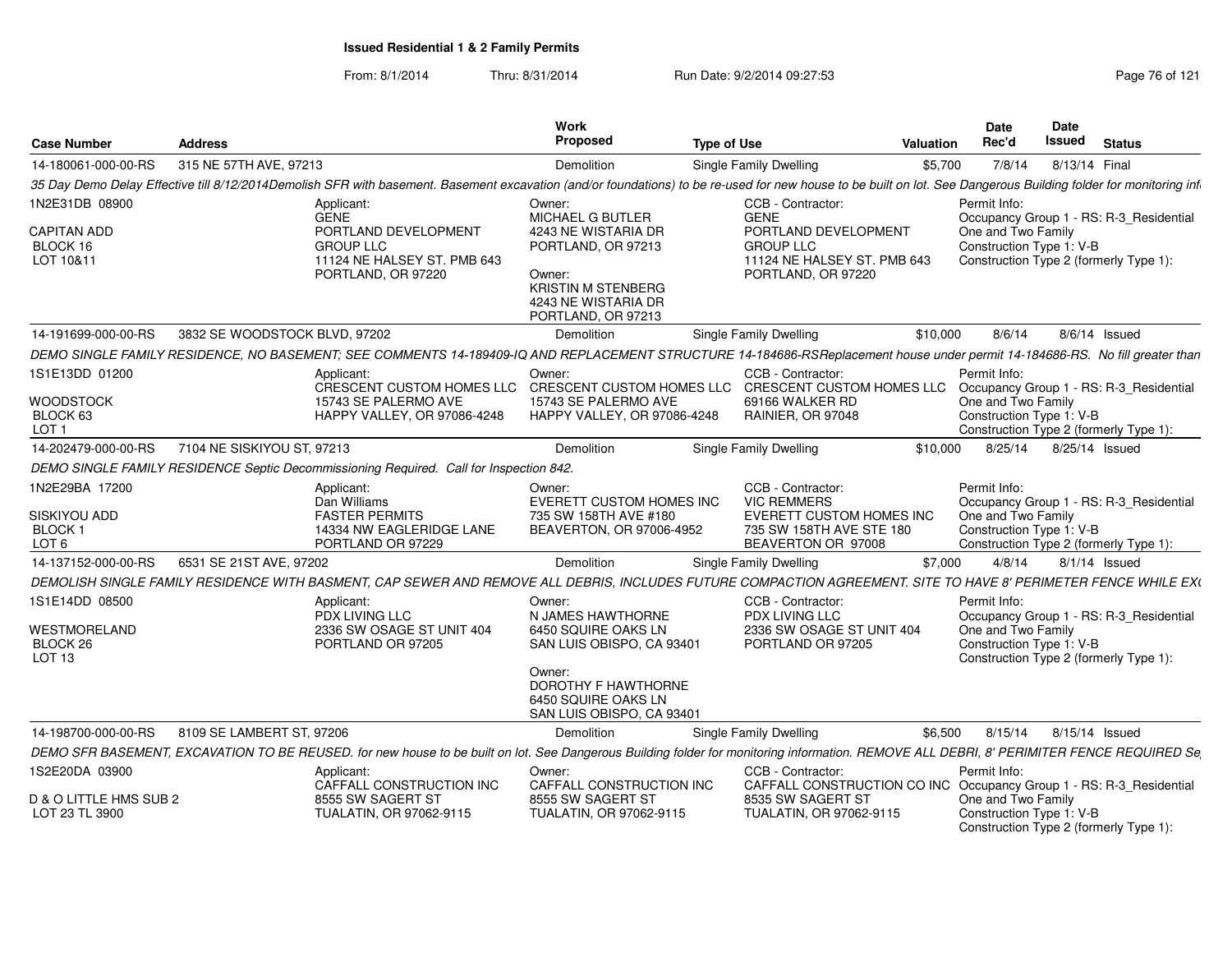From: 8/1/2014

Thru: 8/31/2014 Run Date: 9/2/2014 09:27:53 Research 2012 121

| <b>Case Number</b>                                                        | <b>Address</b>                 |                                                                                                                                                                                                  | Work<br>Proposed                                                                                                                                         | <b>Type of Use</b>                                                                                            | Valuation | <b>Date</b><br>Rec'd                                           | <b>Date</b><br>Issued | <b>Status</b>                                                                     |
|---------------------------------------------------------------------------|--------------------------------|--------------------------------------------------------------------------------------------------------------------------------------------------------------------------------------------------|----------------------------------------------------------------------------------------------------------------------------------------------------------|---------------------------------------------------------------------------------------------------------------|-----------|----------------------------------------------------------------|-----------------------|-----------------------------------------------------------------------------------|
| 14-199452-000-00-RS                                                       | 3206 NE GLISAN ST. 97232       |                                                                                                                                                                                                  | Demolition                                                                                                                                               | Single Family Dwelling                                                                                        | \$4,500   | 8/15/14                                                        |                       | 8/15/14 Issued                                                                    |
|                                                                           |                                | DEMO ONE TWO STORY SINGLE FAMILY HOME/ basment fill to be remain - REMOVE ALL DEBRIS - CAP SEWER***WITH NSFR 14-199406-RS AND GARAGE DEMO 14--RS*                                                |                                                                                                                                                          |                                                                                                               |           |                                                                |                       | **RESIDENTIAL COMPREHE                                                            |
| 1N1E36CA 00400<br><b>LAURELHURST</b><br>BLOCK 74<br>LOT 1&2               |                                | Applicant:<br>PETER KUSYK<br>FIRENZE DEVELOPMENT INC<br>7110 SW OLD WILSONVILLE RD<br>WILSONVILLE OR 97070                                                                                       | Owner:<br>FIRENZE DEVELOPMENT INC<br>7110 SW OLD WILSONVILLE RD<br>WILSONVILLE, OR 97070-7857                                                            | CCB - Contractor:<br>PETER A KUSYK<br>FIRENZE DEVELOPMENT INC<br>12703 SW 67TH AVE<br><b>TIGARD, OR 97223</b> |           | Permit Info:<br>One and Two Family<br>Construction Type 1: V-B |                       | Occupancy Group 1 - RS: R-3_Residential<br>Construction Type 2 (formerly Type 1): |
| 14-155095-000-00-RS                                                       | 6209 SW 21ST AVE, 97201        |                                                                                                                                                                                                  | Demolition                                                                                                                                               | Single Family Dwelling                                                                                        | \$2,500   | 7/9/14                                                         |                       | 8/25/14 Issued                                                                    |
|                                                                           |                                | DEMOLITION OF SINGLE FAMILY RESIDENCE, DECK AND 80SF SHED NO BASEMENT                                                                                                                            |                                                                                                                                                          | REMOVE ALL DEBRIS. CAP UTILITIES, DOES NOT INCLUDE TREE REMOVAL. SUBJECT TO 35-DAY DEMOLITI                   |           |                                                                |                       |                                                                                   |
| 1S1E16CC 02300<br><b>BERTHA</b><br>BLOCK 14<br>LOT 6&7 EXC N 50'          |                                | Applicant:<br>DAVID SIDERAS<br><b>CAPITAL BUILDERS</b><br>PO BOX 19115<br>PORTLAND, OR 97280                                                                                                     | Owner:<br>SIDERAS VENTURES LLC<br>26400 NW ST HELENS RD #29<br>SCAPPOOSE, OR 97056                                                                       | CCB - Contractor:<br><b>DAVID SIDERAS</b><br><b>CAPITAL BUILDERS</b><br>PO BOX 19115<br>PORTLAND, OR 97280    |           | Permit Info:<br>One and Two Family<br>Construction Type 1: V-B |                       | Occupancy Group 1 - RS: R-3 Residential<br>Construction Type 2 (formerly Type 1): |
| 14-197856-000-00-RS                                                       | 7110 SE REED COLLEGE PL, 97202 |                                                                                                                                                                                                  | Demolition                                                                                                                                               | <b>Single Family Dwelling</b>                                                                                 | \$10,000  |                                                                |                       | 8/13/14 8/13/14 Issued                                                            |
|                                                                           |                                | DEMOLISH SFR WITH BASEMENT TO REMAIN. Basement excavation (and/or foundtions) to be re-used for new house to be built on lot. See Dangerouse Building for monitoring information.RESIDENTIAL COI |                                                                                                                                                          |                                                                                                               |           |                                                                |                       |                                                                                   |
| 1S1E24AB 14900<br><b>EASTMORELAND</b><br>BLOCK 74<br>N 60' OF LOT 3       |                                | Applicant:<br>NICHOLAS KORBE<br><b>BUILD PDX</b><br>215 SE 47TH AVE<br>HILLSBORO, OR 97123                                                                                                       | Owner:<br>LEVEL 3 HOMES<br>2890 N FENNIMORE AVE<br>TUCSON, AZ 85749-7804<br>Owner:<br><b>DESIGN LLC</b><br>2890 N FENNIMORE AVE<br>TUCSON, AZ 85749-7804 | CCB - Contractor:<br>NICHOLAS ALLEN KORBE<br>215 SE 47TH AVE<br>HILLSBORO, OR 97123                           |           | Permit Info:<br>One and Two Family<br>Construction Type 1: V-B |                       | Occupancy Group 1 - RS: R-3_Residential<br>Construction Type 2 (formerly Type 1): |
| 14-170639-000-00-RS                                                       | 11225 NE PRESCOTT ST, 97220    |                                                                                                                                                                                                  | Demolition                                                                                                                                               | <b>Single Family Dwelling</b>                                                                                 | \$3,500   | 6/23/14                                                        |                       | 8/1/14 Issued                                                                     |
|                                                                           |                                | DEMOLITION OF SINGLE FAMILY RESIDENCE. NO BASEMENT, SUBJECT TO 35 DEMO DELAYRESIDENTIAL COMPREHENSIVE PLAN DESIGNATION. NO REPLACEMENT DWELLING UNIT PROPOSEL                                    |                                                                                                                                                          |                                                                                                               |           |                                                                |                       |                                                                                   |
| 1N2E22AC 03900<br>PARKROSE & RPLT<br>BLOCK 63<br>S 150' OF W 70' OF LOT F |                                | Applicant:<br>ALVAREZ CONSTRUCTION 1 LLC<br>15232 SE GLADSTONE ST<br>PORTLAND, OR 97236                                                                                                          | Owner:<br>SAINT MATTHEWS EPISCOPAL<br>11229 NE PRESCOTT ST<br>PORTLAND, OR 97220-2457<br>Owner:<br>PARISH<br>11229 NE PRESCOTT ST                        | CCB - Contractor<br>ALVAREZ CONSTRUCTION 1 LLC<br>15232 SE GLADSTONE ST<br>PORTLAND, OR 97236                 |           | Permit Info:<br>One and Two Family<br>Construction Type 1: V-B |                       | Occupancy Group 1 - RS: R-3_Residential<br>Construction Type 2 (formerly Type 1): |
| 14-175396-000-00-RS                                                       | 5135 NE 112TH AVE, 97220       |                                                                                                                                                                                                  | PORTLAND, OR 97220-2457<br>Demolition                                                                                                                    | Single Family Dwelling                                                                                        | \$3,000   | 6/26/14                                                        |                       | 8/12/14 Issued                                                                    |
|                                                                           |                                | DEMOLISH SINGLE FAMILY RESIDENCE, NO BASEMENT, CAP SEWER, REMOVE ALL DEBRIS, SEPTIC DECOMISSION REQUIRED *SUBJECT TO 35 DAY DEMO DELAY* Demo Delay as per Title 24. Do                           |                                                                                                                                                          |                                                                                                               |           |                                                                |                       |                                                                                   |
| 1N2E22BA 00700                                                            |                                | Applicant:                                                                                                                                                                                       | Owner:                                                                                                                                                   |                                                                                                               |           | Permit Info:                                                   |                       |                                                                                   |
| PARKROSE & RPLT<br>BLOCK 100<br>LOT 3 TL 700                              |                                | WALSH HOLDINGS LLC<br>1650 NW SUNDIAL RD<br>TROUTDALE, OR 97060-953                                                                                                                              | WALSH HOLDINGS LLC<br>1650 NW SUNDIAL RD<br>TROUTDALE, OR 97060-9531                                                                                     |                                                                                                               |           | One and Two Family<br>Construction Type 1: V-B                 |                       | Occupancy Group 1 - RS: R-3 Residential<br>Construction Type 2 (formerly Type 1): |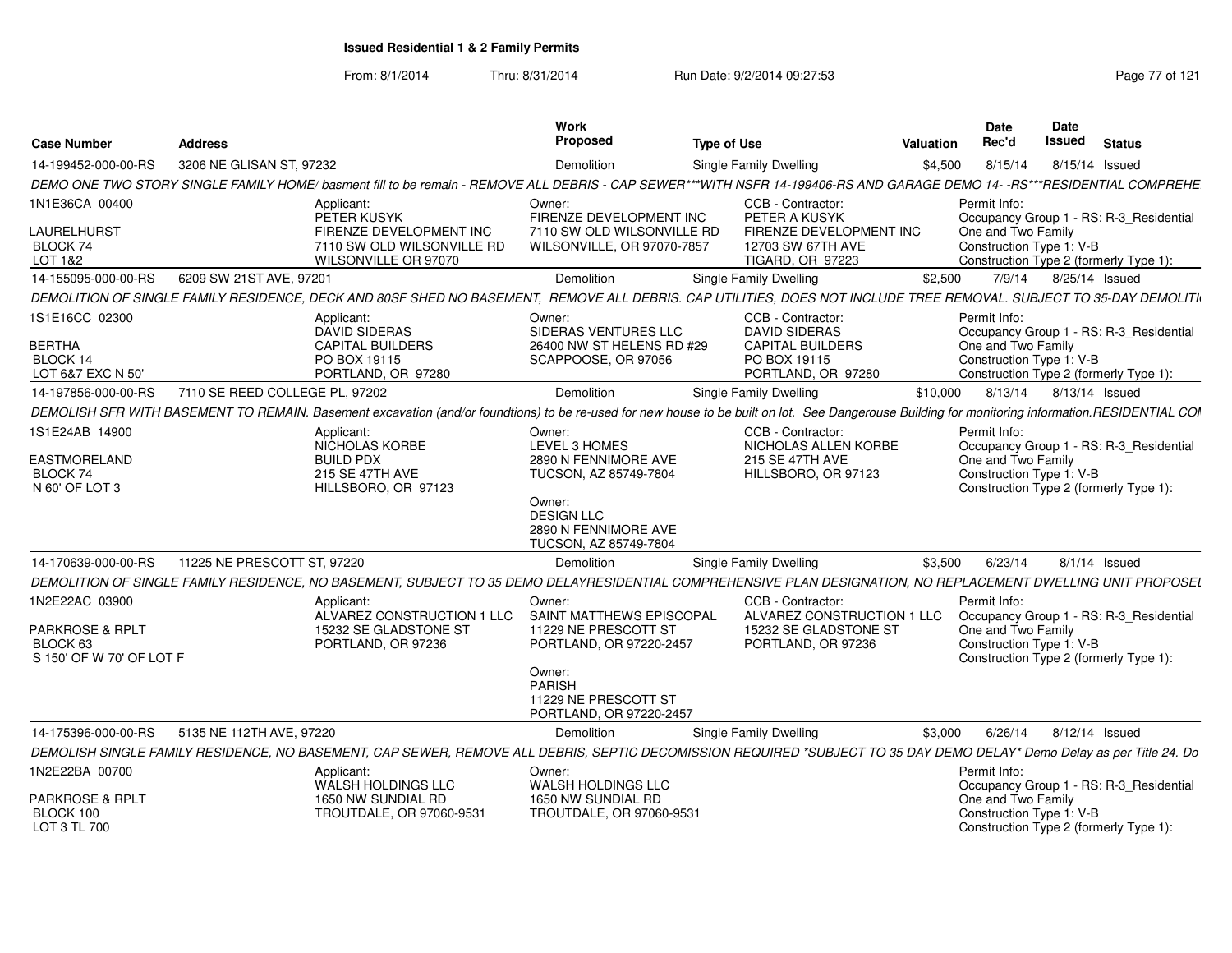From: 8/1/2014

Thru: 8/31/2014 Run Date: 9/2/2014 09:27:53 Research 2012 121

| <b>Case Number</b>                            | <b>Address</b>                     |                                                                                                                                                                                                       | Work<br><b>Proposed</b>                                                                   | <b>Type of Use</b> |                                                                                               | <b>Valuation</b> | Date<br>Rec'd                                  | Date<br>Issued | <b>Status</b>                           |
|-----------------------------------------------|------------------------------------|-------------------------------------------------------------------------------------------------------------------------------------------------------------------------------------------------------|-------------------------------------------------------------------------------------------|--------------------|-----------------------------------------------------------------------------------------------|------------------|------------------------------------------------|----------------|-----------------------------------------|
| 14-199771-000-00-RS                           | 3524 SW LOGAN ST, 97219            |                                                                                                                                                                                                       | Demolition                                                                                |                    | Single Family Dwelling                                                                        | \$4,000          | 8/18/14                                        |                | 8/18/14 Issued                          |
|                                               |                                    | DEMO SFR WITH BASEMENT Residential Comprehensive Plan Designation- One new single -family residence permit 14-196056 RS. Not subject to 35-day demolition delayCompacted fill per Title 24 standards, |                                                                                           |                    |                                                                                               |                  |                                                |                |                                         |
| 1S1E20BD 08100                                |                                    | Applicant:<br><b>KEVIN PARTAIN</b>                                                                                                                                                                    | Owner:<br>JOEL J WEISS                                                                    |                    | CCB - Contractor:<br>Jeff Shrope                                                              |                  | Permit Info:                                   |                | Occupancy Group 1 - RS: R-3 Residential |
| QUEENSLAND<br>BLOCK 4<br>LOT <sub>3</sub>     |                                    | <b>URBAN VISIONS</b><br>223 NE 56TH AVE<br>PORTLAND, OR 97213                                                                                                                                         | 8053 SW CAPITOL HWY<br>PORTLAND, OR 97219                                                 |                    | RENAISSANCE CUSTOM HOMES<br>LLC<br>16771 Boones Ferry Rd<br>Lake Oswego, OR 97035             |                  | One and Two Family<br>Construction Type 1: V-B |                | Construction Type 2 (formerly Type 1):  |
| 14-192431-000-00-RS                           | 2926 SE 145TH AVE, 97236           |                                                                                                                                                                                                       | Demolition                                                                                |                    | Single Family Dwelling                                                                        | \$1,000          | 8/1/14                                         |                | $8/1/14$ Issued                         |
|                                               |                                    | DEMOLISH SINGLE FAMILY HOUSE - NO BASEMENT - NOT SUBJECT TO 35 DAY DEMOLITION DELAY SEE PARENT NSFR PERMIT 14-188980-RS Septic Decommissioning Required. Call for Inspection &                        |                                                                                           |                    |                                                                                               |                  |                                                |                |                                         |
| 1S2E12BB 00800                                |                                    | Applicant:<br>MIKE COYLE                                                                                                                                                                              |                                                                                           |                    | CCB - Contractor:<br>UKA CONSTRUCTION LLC                                                     |                  | Permit Info:                                   |                | Occupancy Group 1 - RS: R-3_Residential |
| SECTION 12 1S 2E<br>TL 800 0.36 ACRES         |                                    | <b>FASTER PERMITS</b><br>14334 NW EAGLERIDGE LANE<br>PORTLAND, OR 97229                                                                                                                               |                                                                                           |                    | 11016 SE HAPPY VALLEY DR<br>PORTLAND, OR 97086                                                |                  | One and Two Family<br>Construction Type 1: V-B |                | Construction Type 2 (formerly Type 1):  |
| 14-196502-000-00-RS                           | 3960 NE CESAR E CHAVEZ BLVD, 97212 |                                                                                                                                                                                                       | Demolition                                                                                |                    | Single Family Dwelling                                                                        | \$3,000          | 8/11/14                                        |                | 8/11/14 Issued                          |
|                                               |                                    | DEMO SINGLE FAMILY RESIDENCE; LEAVING BASEMENT FOR FUTURE RESIDENCERESIDENTIAL COMPREHENSIVE PLAN DESIGNATION. ONE NEW SINGLE FAMILY RESIDENCE PERMIT #14-1957                                        |                                                                                           |                    |                                                                                               |                  |                                                |                |                                         |
| 1N1E24DD 04800                                |                                    | Applicant:<br><b>MAJID HABIBI</b>                                                                                                                                                                     | Owner:<br>PORTLAND DEVELOPMENT                                                            |                    | CCB - Contractor:<br><b>GENE</b>                                                              |                  | Permit Info:                                   |                | Occupancy Group 1 - RS: R-3_Residential |
| <b>WILSHIRE</b><br>BLOCK 16<br>S 70' OF LOT 7 |                                    | PORTLAND DEVELOPMENT<br>GROUP, LLC<br>11124 NE HALSEY ST PMB 643<br>PORTLAND, OR 97220                                                                                                                | <b>GROUP</b><br>11124 NE HALSEY ST PMB 643<br>PORTLAND, OR 97220-2021                     |                    | PORTLAND DEVELOPMENT<br><b>GROUP LLC</b><br>11124 NE HALSEY ST. PMB 643<br>PORTLAND, OR 97220 |                  | One and Two Family<br>Construction Type 1: V-B |                | Construction Type 2 (formerly Type 1):  |
|                                               |                                    |                                                                                                                                                                                                       | Owner:<br><b>INVESTMENTS LLC</b><br>11124 NE HALSEY ST PMB 643<br>PORTLAND, OR 97220-2021 |                    |                                                                                               |                  |                                                |                |                                         |
| 14-192717-000-00-RS                           | 5264 SE 69TH AVE, 97206            |                                                                                                                                                                                                       | Demolition                                                                                |                    | Single Family Dwelling                                                                        | \$1,000          | 8/8/14                                         |                | 8/8/14 Under Inspection                 |
|                                               |                                    | DEMOLISH SINGLE FAMILY HOUSE W/BASEMENT; NOT SUBJECT TO DEMOLITION DELAY - REPLACEMENT SINGLE FAMILY HOME IS 14-184763-RS Septic Decommissioning Required. Call for Inspecti                          |                                                                                           |                    |                                                                                               |                  |                                                |                |                                         |
| 1S2E17BD 10600                                |                                    | Applicant:<br>Dan Williams                                                                                                                                                                            | Owner:<br><b>Brian McMillan</b>                                                           |                    |                                                                                               |                  | Permit Info:                                   |                | Occupancy Group 1 - RS: R-3_Residential |
| <b>NASHVILLE</b>                              |                                    | <b>FASTER PERMITS</b>                                                                                                                                                                                 | <b>Tasso Custom Homes</b>                                                                 |                    |                                                                                               |                  | One and Two Family                             |                |                                         |
| BLOCK 1<br>LOT <sub>3</sub>                   |                                    | 14334 NW EAGLERIDGE LANE<br>PORTLAND OR 97229                                                                                                                                                         | 15151 Frye St<br>Happy Valley, OR 97086                                                   |                    |                                                                                               |                  | Construction Type 1: V-B                       |                | Construction Type 2 (formerly Type 1):  |
| LOT 4 EXC S 25'                               |                                    |                                                                                                                                                                                                       |                                                                                           |                    |                                                                                               |                  |                                                |                |                                         |
| 14-190474-000-00-RS                           | 8315 NE BRAZEE ST, 97220           |                                                                                                                                                                                                       | Demolition                                                                                |                    | Single Family Dwelling                                                                        | \$4,000          | 8/8/14                                         |                | $8/8/14$ Issued                         |
|                                               |                                    | DEMOLISH SFR; ***DECOMMISSION ONSITE CESSPOOL***; SUBJECT TO 35-DAY DEMO DELAY, IN EFFECT UNTIL 09.02.2014. Residentail Comprehensive Plan Designation with more than one new unit p                  |                                                                                           |                    |                                                                                               |                  |                                                |                |                                         |
| 1N2E28CB 20300                                |                                    | Applicant:<br><b>KEVIN PARTAIN</b>                                                                                                                                                                    | Owner:<br>AAV ONE LLC                                                                     |                    | CCB - Contractor:<br><b>CHALET HOMES LLC</b>                                                  |                  | Permit Info:                                   |                | Occupancy Group 1 - RS: R-3_Residential |
| RAILWAY ADD<br>BLOCK 29                       |                                    | Urban Visions Planning Services, Inc. 8315 NE BRAZEE ST<br>223 NE 56TH AVE                                                                                                                            | PORTLAND, OR 97220                                                                        |                    | 8733 SE DIVISION ST #201<br>PORTLAND, OR 97266                                                |                  | One and Two Family<br>Construction Type 1: V-B |                |                                         |
| LOT 34-36                                     |                                    | PORTLAND OR 97213                                                                                                                                                                                     |                                                                                           |                    |                                                                                               |                  |                                                |                | Construction Type 2 (formerly Type 1):  |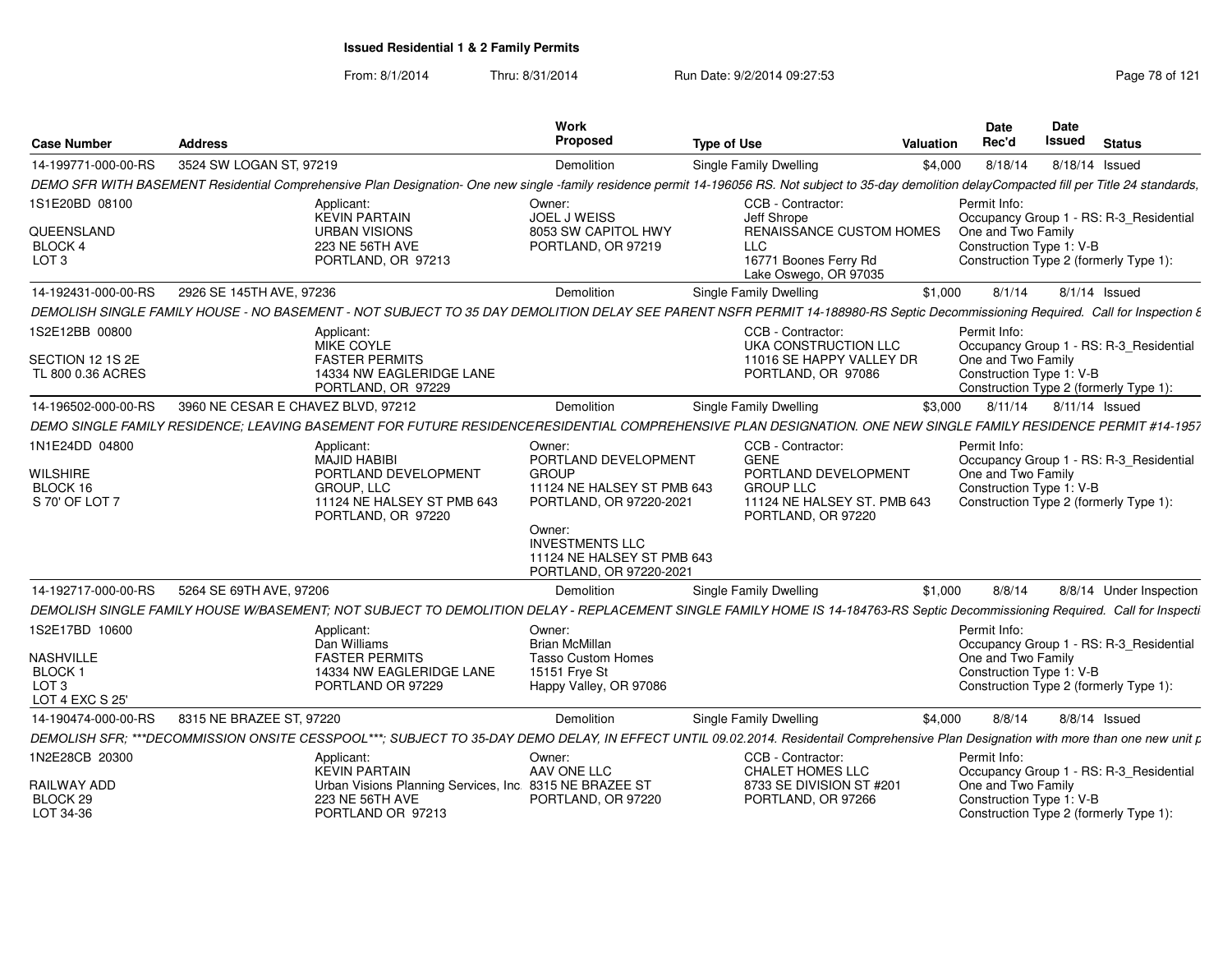| <b>Case Number</b>                                       | <b>Address</b>           |                                                                                        | <b>Work</b><br><b>Proposed</b>                                                                         | <b>Type of Use</b>                                                                                                                                                                                      | Valuation | Date<br>Rec'd                                                  | <b>Date</b><br><b>Issued</b> | <b>Status</b>                                                                     |
|----------------------------------------------------------|--------------------------|----------------------------------------------------------------------------------------|--------------------------------------------------------------------------------------------------------|---------------------------------------------------------------------------------------------------------------------------------------------------------------------------------------------------------|-----------|----------------------------------------------------------------|------------------------------|-----------------------------------------------------------------------------------|
| 14-166350-000-00-RS                                      | 1516 SE 117TH AVE, 97216 |                                                                                        | Demolition                                                                                             | Single Family Dwelling                                                                                                                                                                                  | \$5,600   | 6/6/14                                                         | 8/25/14 Final                |                                                                                   |
|                                                          |                          |                                                                                        |                                                                                                        | DEMOLISH SINGLE FAMILY RESIDENCE, NO BASEMENT, CAP SEWER, REMOVE ALL DEBRIS / DOES NOT INCLUDE TREE REMOVAL35 DAY DEMO DELAY APPLIES. OK TO ISSUE PERMIT ON JULY                                        |           |                                                                |                              |                                                                                   |
| 1S2E03AD 09900                                           |                          | Applicant:                                                                             | Owner:                                                                                                 | CCB - Contractor:                                                                                                                                                                                       |           | Permit Info:                                                   |                              |                                                                                   |
| SECTION 03 1S 2E                                         |                          | DONNA KEOUGH<br>508 NW 44TH ST                                                         | <b>B-W CONSTRUCTION INC</b><br>PO BOX 66910                                                            | BW CONSTRUCTION INC<br>PO BOX 66910                                                                                                                                                                     |           | One and Two Family                                             |                              | Occupancy Group 1 - RS: R-3_Residential                                           |
| TL 9900 0.84 ACRES                                       |                          | VANCOUVER, WA 98660                                                                    | PORTLAND, OR 97290-6910                                                                                | PORTLAND OR 97290                                                                                                                                                                                       |           | Construction Type 1: V-B                                       |                              | Construction Type 2 (formerly Type 1):                                            |
| 14-177709-000-00-RS                                      | 4419 SW FLOWER ST, 97221 |                                                                                        | Demolition                                                                                             | Single Family Dwelling                                                                                                                                                                                  | \$1,000   | 7/1/14                                                         |                              | 8/7/14 Issued                                                                     |
|                                                          |                          |                                                                                        |                                                                                                        | DEMOLITION OF SINGLE FAMILY RESIDENCE - Includes Future Compaction Agreement. Site to have 8' perimeter fence while excavation is open. Demo Delay as per Title 24. Do not issue this permit prior to , |           |                                                                |                              |                                                                                   |
| 1S1E17CB 01500<br><b>ELIZABETH</b><br>BLOCK <sub>1</sub> |                          | Applicant:<br><b>DAN WILLIAMS</b><br><b>FASTER PERMITS</b><br>14334 NW EAGLERIDGE LANE | Owner:<br>EVERETT CUSTOM HOMES INC<br>735 SW 158TH AVE #180<br>BEAVERTON, OR 97006-4952                | CCB - Contractor:<br><b>VIC REMMERS</b><br><b>EVERETT CUSTOM HOMES INC</b><br>735 SW 158TH AVE STE 180                                                                                                  |           | Permit Info:<br>One and Two Family<br>Construction Type 1: V-B |                              | Occupancy Group 1 - RS: R-3 Residential                                           |
| LOT <sub>2</sub>                                         |                          | PORTLAND, OR 97229                                                                     |                                                                                                        | BEAVERTON OR 97008                                                                                                                                                                                      |           |                                                                |                              | Construction Type 2 (formerly Type 1):                                            |
| 14-177201-000-00-RS                                      | 6416 NE 35TH AVE, 97211  |                                                                                        | Demolition                                                                                             | Single Family Dwelling                                                                                                                                                                                  | \$1,000   | 6/30/14                                                        |                              | 8/6/14 Issued                                                                     |
|                                                          |                          |                                                                                        |                                                                                                        | DEMOLITION OF SINGLE FAMILY - BASEMENT COMPACTION TO BE WAIVED - SEE 14-163239-RS & 14-163263-RS FOR REPLACEMENT DWELLINGS *** WITH 35 DAY DEMO DELAY THRU 08/04/14 **                                  |           |                                                                |                              |                                                                                   |
| 1N1E13DB 05700                                           |                          | Applicant:<br><b>DAN WILLIAMS</b>                                                      |                                                                                                        | CCB - Contractor:<br><b>VIC REMMERS</b>                                                                                                                                                                 |           | Permit Info:                                                   |                              | Occupancy Group 1 - RS: R-3_Residential                                           |
| <b>OREGON HTS</b>                                        |                          | <b>FASTER PERMITS</b>                                                                  |                                                                                                        | EVERETT CUSTOM HOMES INC                                                                                                                                                                                |           | One and Two Family                                             |                              |                                                                                   |
| BLOCK 3<br>LOT 8&9                                       |                          | 14334 NW EAGLERIDGE LANE<br>PORTLAND, OR 97229                                         |                                                                                                        | 735 SW 158TH AVE STE 180<br>BEAVERTON OR 97008                                                                                                                                                          |           | Construction Type 1: V-B                                       |                              | Construction Type 2 (formerly Type 1):                                            |
| 14-203614-000-00-RS                                      | 1917 SE 37TH AVE, 97214  |                                                                                        | Demolition                                                                                             | <b>Single Family Dwelling</b>                                                                                                                                                                           | \$500     | 8/25/14                                                        | 8/25/14 Issued               |                                                                                   |
|                                                          |                          |                                                                                        |                                                                                                        | DEMOLISH SFR, 1-STORY WITH BASEMENT. CAP SEWER, FILL AND REMOVE ALL DEBRIS. NSFR 14-203606-RS Septic Decommissioning Required. Call for Inspection 842.                                                 |           |                                                                |                              |                                                                                   |
| 1S1E01DB 00300                                           |                          | Applicant:                                                                             | Owner:                                                                                                 | CCB - Contractor:                                                                                                                                                                                       |           | Permit Info:                                                   |                              |                                                                                   |
| PARK VIEW RPLT & EXTD<br>BLOCK 3<br>LOT <sub>7</sub>     |                          | MIKE COYLE<br><b>FASTER PERMITS</b><br>14334 NW EAGLERIDGE LANE<br>PORTLAND, OR 97229  | <b>MELVIN H RAFF</b><br>7319 WILLOW AVE<br>TAKOMA PK, MD 20912-4313<br>Owner:<br><b>DOLORES A RAFF</b> | Jeremy Osterholm<br>OSTERCRAFT HOMES INC<br>PO BOX 66259<br>PORTLAND, OR 97290                                                                                                                          |           | One and Two Family<br>Construction Type 1: V-B                 |                              | Occupancy Group 1 - RS: R-3 Residential<br>Construction Type 2 (formerly Type 1): |
|                                                          |                          |                                                                                        | 7319 WILLOW AVE<br>TAKOMA PK, MD 20912-4313                                                            |                                                                                                                                                                                                         |           |                                                                |                              |                                                                                   |
| Total # of RS Demolition permits issued: 39              |                          |                                                                                        |                                                                                                        |                                                                                                                                                                                                         |           |                                                                |                              | Total valuation of RS Demolition permits issued: \$107,450                        |
| 14-192317-000-00-RS                                      | 3235 SE 25TH AVE, 97202  |                                                                                        | Interior Alteration Only                                                                               | <b>Single Family Dwelling</b>                                                                                                                                                                           | \$1,500   | 8/1/14                                                         |                              | 8/1/14 Under Inspection                                                           |
| <b>VOLUNTARY SEISMIC STRENGTHENING</b>                   |                          |                                                                                        |                                                                                                        |                                                                                                                                                                                                         |           |                                                                |                              |                                                                                   |
| 1S1E11AD 05500                                           |                          | Applicant:<br>MIKE ROSE CONTRACTING LLC                                                | Owner:<br><b>JONATHAN LEE</b>                                                                          | CCB - Contractor:<br>MIKE ROSE CONTRACTING LLC                                                                                                                                                          |           | Permit Info:                                                   |                              | Occupancy Group 1 - RS: R-3 Residential                                           |
| <b>BRUSHS ADD</b><br>BLOCK 4<br>LOT <sub>14</sub>        |                          | 3543 SE FRANKLIN ST<br>PORTLAND, OR 97202                                              | 3235 SE 25TH AVE<br>PORTLAND, OR 97202-2119                                                            | 3543 SE FRANKLIN ST<br>PORTLAND, OR 97202                                                                                                                                                               |           | One and Two Family<br>Construction Type 1: V-B                 |                              | Construction Type 2 (formerly Type 1):                                            |
|                                                          |                          |                                                                                        | Owner:<br><b>KAREN LIAO</b><br>3235 SE 25TH AVE<br>PORTLAND, OR 97202-2119                             |                                                                                                                                                                                                         |           |                                                                |                              |                                                                                   |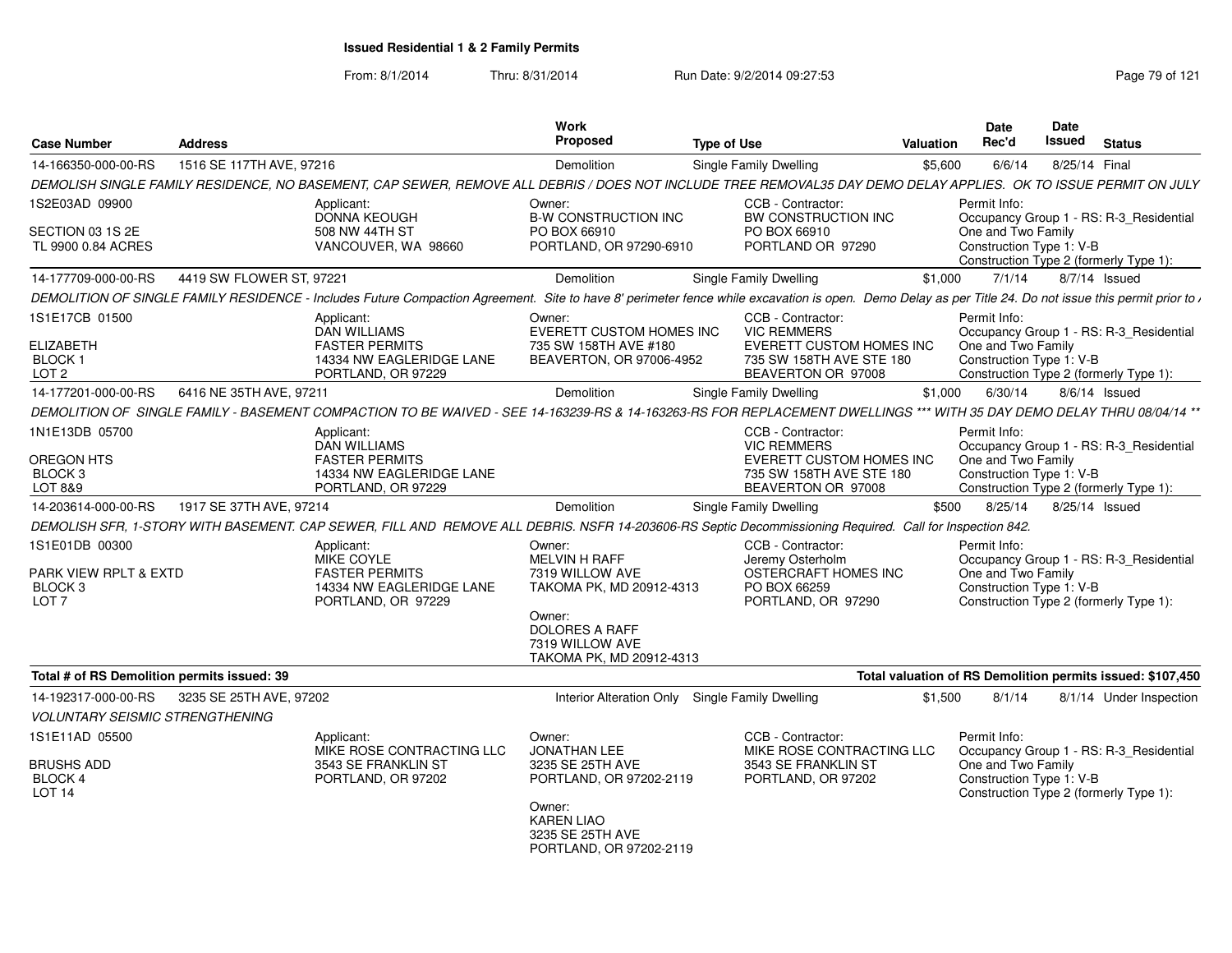From: 8/1/2014Thru: 8/31/2014 Run Date: 9/2/2014 09:27:53 Run Date: 9/2/2014 09:27:53

| <b>Case Number</b>                                        | <b>Address</b>                                                                                           |                            | Work<br>Proposed                                                               | <b>Type of Use</b>                            | Valuation | <b>Date</b><br>Rec'd                           | Date<br>Issued | <b>Status</b>                                                                      |
|-----------------------------------------------------------|----------------------------------------------------------------------------------------------------------|----------------------------|--------------------------------------------------------------------------------|-----------------------------------------------|-----------|------------------------------------------------|----------------|------------------------------------------------------------------------------------|
| 14-191898-000-00-RS                                       | 2823 NE 55TH AVE, 97213                                                                                  |                            | Interior Alteration Only Single Family Dwelling                                |                                               | \$27,827  | 8/1/14                                         |                | 8/1/14 Under Inspection                                                            |
|                                                           | CONVERT BASEMENT TO LIVING SPACE; ADD NEW BATHROOM (3 TOTAL), 2 NEW BEDROOMS AND ADD A NEW POST AND BEAM |                            |                                                                                |                                               |           |                                                |                |                                                                                    |
| 1N2E30AC 09600                                            | Applicant:<br><b>ARAM IRWIN</b>                                                                          |                            | Owner:<br>CRISTINA M CAVAZOS                                                   | CCB - Contractor:<br>ORVILL EUGENE GARREN     |           | Permit Info:                                   |                | Occupancy Group 1 - RS: R-3_Remodel                                                |
| ROSE CITY PK<br>BLOCK 94<br>LOT <sub>5</sub>              | PORTLAND OR 97211                                                                                        | <b>8 NE ROSA PARKS WAY</b> | 2823 NE 55TH AVE<br>PORTLAND, OR 97213-3439                                    | <b>17557 SE HAIG DR</b><br>PORTLAND, OR 97236 |           | Construction Type 1: V-B                       |                | Construction Type 2 (formerly Type 1):<br>Total Square Footage - Display Only: 757 |
|                                                           |                                                                                                          |                            | Owner:<br><b>JUSTIN S SMITH</b><br>2823 NE 55TH AVE<br>PORTLAND, OR 97213-3439 |                                               |           |                                                |                |                                                                                    |
| 14-192838-000-00-RS                                       | 1806 NE 49TH AVE, 97213                                                                                  |                            | Interior Alteration Only Single Family Dwelling                                |                                               | \$30,881  | 8/4/14                                         |                | $8/4/14$ Issued                                                                    |
| <b>KITCHEN REMODEL</b>                                    |                                                                                                          |                            |                                                                                |                                               |           |                                                |                |                                                                                    |
| 1N2E30CD 09900                                            | Applicant:<br><b>DAN GLENNON</b>                                                                         |                            | Owner:<br><b>ALEXANDRIA M SMITH</b>                                            |                                               |           | Permit Info:                                   |                | Occupancy Group 1 - RS: R-3_Residential                                            |
| <b>WIBERG HTS</b><br><b>BLOCK1</b><br><b>LOT 15</b>       | 4106 NE 32ND PLACE<br>PORTLAND OR 97211                                                                  | DAN GLENNON ARCHITECT      | 1806 NE 49TH AVE<br>PORTLAND, OR 97213-2028                                    |                                               |           | One and Two Family<br>Construction Type 1: V-B |                | Construction Type 2 (formerly Type 1):                                             |
|                                                           |                                                                                                          |                            | Owner:<br><b>GERALD L SMITH</b><br>1806 NE 49TH AVE<br>PORTLAND, OR 97213-2028 |                                               |           |                                                |                | Total Square Footage - Display Only: 280                                           |
| 14-195671-000-00-RS                                       | 3241 NE 21ST AVE, 97212                                                                                  |                            | Interior Alteration Only Single Family Dwelling                                |                                               | \$50,000  | 8/8/14                                         |                | 8/8/14 Under Inspection                                                            |
|                                                           | ADD LAUNDRY FIXTURES AND REMODEL EXISTING 2nd FLOOR BATHROOM, TRADE WORK ONLY, NO PLANS REQUIRED         |                            |                                                                                |                                               |           |                                                |                |                                                                                    |
| 1N1E26AA 11700                                            | Applicant:                                                                                               | METCALF CONTRACTING LLC    | Owner:<br><b>IVORYBEE LLC</b>                                                  | CCB - Contractor:<br>METCALF CONTRACTING LLC  |           | Permit Info:                                   |                | Occupancy Group 1 - RS: R-3_Residential                                            |
| <b>IRVINGTON</b><br>BLOCK <sub>27</sub><br>LOT 1&2        | 3409 NW RALEIGH<br>PORTLAND OR 97210                                                                     |                            | 3241 NE 21ST AVE<br>PORTLAND, OR 97212                                         | 3409 NW RALEIGH<br>PORTLAND OR 97210          |           | One and Two Family<br>Construction Type 1: V-B |                | Construction Type 2 (formerly Type 1):                                             |
| 14-195859-000-00-RS                                       | 11930 SW 29TH AVE, 97219                                                                                 |                            | Interior Alteration Only Single Family Dwelling                                |                                               | \$14,500  | 8/8/14                                         |                | 8/8/14 Under Inspection                                                            |
|                                                           | REPAIR EXISTING FOUNDATION USING HELICAL ANCHORS AND PUSH PIERS                                          |                            |                                                                                |                                               |           |                                                |                |                                                                                    |
| 1S1E32DA 06000                                            | Applicant:                                                                                               | RAMJACK OF OREGON          | Owner:<br><b>DAVID F COHAN</b>                                                 | CCB - Contractor:<br><b>RAMJACK OF OREGON</b> |           | Permit Info:                                   |                | Occupancy Group 1 - RS: R-3_Residential                                            |
| STEPHENSON TERR<br>BLOCK <sub>2</sub><br>LOT <sub>4</sub> | PO BOX 11701<br>EUGENE, OR 97440                                                                         |                            | PO BOX 4096<br>MCCALL, ID 83638-8096                                           | PO BOX 11701<br>EUGENE, OR 97440              |           | One and Two Family<br>Construction Type 1: V-B |                | Construction Type 2 (formerly Type 1):                                             |
|                                                           |                                                                                                          |                            | Owner:<br><b>WENDY L COHAN</b><br>PO BOX 4096<br>MCCALL, ID 83638-8096         |                                               |           |                                                |                |                                                                                    |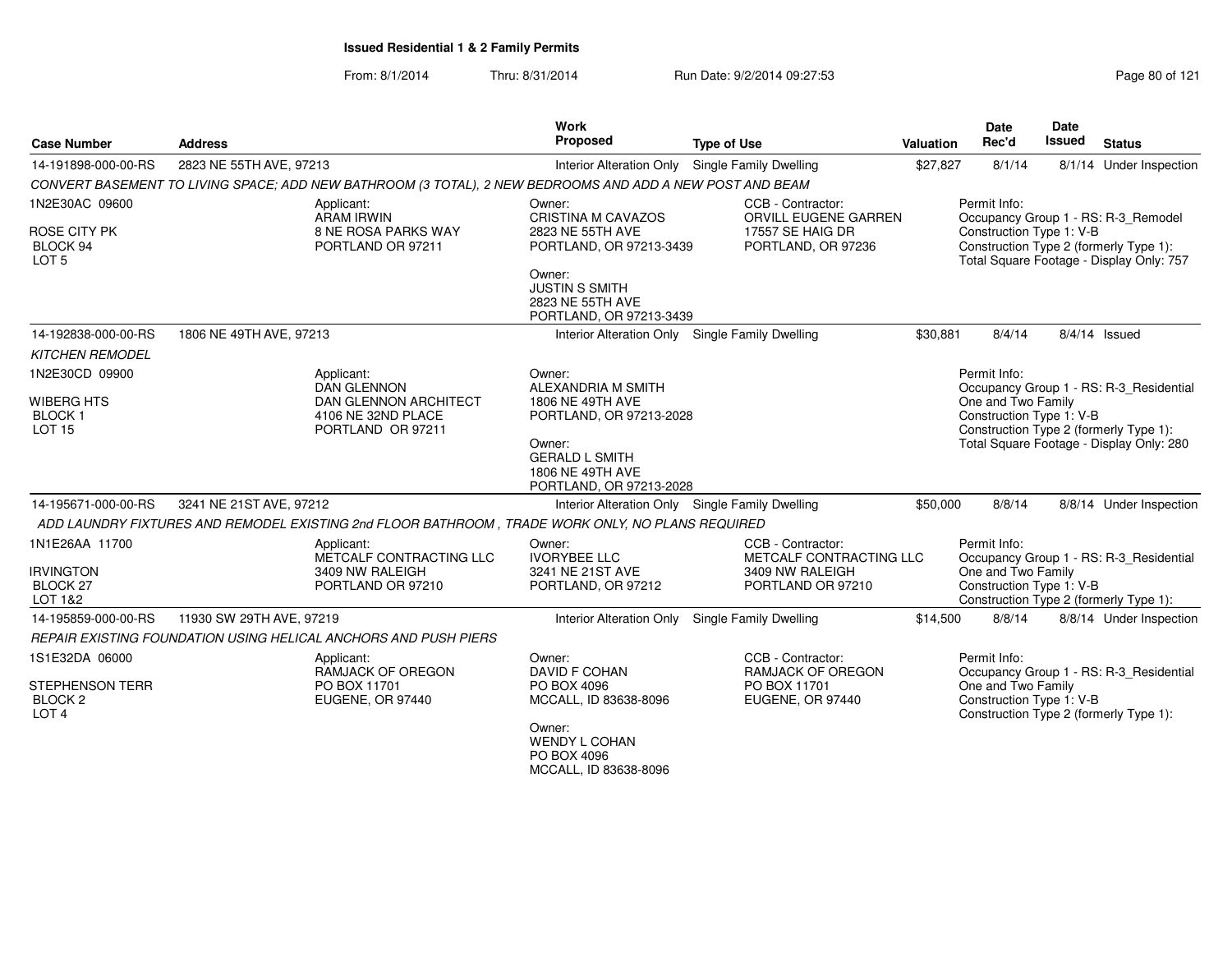| <b>Case Number</b>                                  | <b>Address</b>               |                                                                                                                                                  | <b>Work</b><br>Proposed                                                                      | <b>Type of Use</b>                                                                                                | Valuation | <b>Date</b><br>Rec'd                                               | Date<br><b>Issued</b> | <b>Status</b>                            |
|-----------------------------------------------------|------------------------------|--------------------------------------------------------------------------------------------------------------------------------------------------|----------------------------------------------------------------------------------------------|-------------------------------------------------------------------------------------------------------------------|-----------|--------------------------------------------------------------------|-----------------------|------------------------------------------|
| 14-197034-000-00-RS                                 | 5757 N COMMERCIAL AVE, 97217 |                                                                                                                                                  | <b>Interior Alteration Only</b>                                                              | <b>Single Family Dwelling</b>                                                                                     | \$100     | 8/12/14                                                            | 8/12/14 Final         |                                          |
|                                                     |                              | LEGALIZE EXISTING SUBPANEL IN BASEMENT / ELECTRICAL ONLY NO PLANS REQUIRED                                                                       |                                                                                              |                                                                                                                   |           |                                                                    |                       |                                          |
| 1N1E15DC 07200<br><b>PIEDMONT</b>                   |                              | Applicant:<br>Amy Frye<br>RED ROOSTER REMODELING                                                                                                 | Owner:<br><b>LAURA E BLACKHEART</b><br>18724 40TH PL NE                                      | CCB - Contractor:<br>MITCHELL ELECTRIC INC<br>1775 NW 3RD                                                         |           | Permit Info:<br>One and Two Family                                 |                       | Occupancy Group 1 - RS: R-3_Residential  |
| <b>BLOCK 11 TL 7200</b>                             |                              | 5620 NE 23rd Ave<br>Portland, OR 97211                                                                                                           | LAKE FOREST PARK, WA<br>98155-280                                                            | GRESHAM OR 97030                                                                                                  |           | Construction Type 1: V-B<br>Construction Type 2 (formerly Type 1): |                       |                                          |
|                                                     |                              |                                                                                                                                                  | Owner:<br><b>JASON L BLACKHEART</b><br>18724 40TH PL NE<br>LAKE FOREST PARK, WA<br>98155-280 | CCB - Contractor:<br><b>AMY FRYE</b><br>RED ROOSTER REMODELING,<br>INC.<br>5620 NE 23RD AVE<br>PORTLAND, OR 97211 |           |                                                                    |                       |                                          |
| 14-203865-000-00-RS                                 | 1716 NE 52ND AVE, 97213      |                                                                                                                                                  | <b>Interior Alteration Only</b>                                                              | Single Family Dwelling                                                                                            | \$7.131   | 8/26/14                                                            | 8/26/14 Issued        |                                          |
| REMOVE PORTION OF INTERIOR WALL FOR KITCHEN REMODEL |                              |                                                                                                                                                  |                                                                                              |                                                                                                                   |           |                                                                    |                       |                                          |
| 1N2E30DC 06800                                      |                              | Applicant:                                                                                                                                       | Owner:                                                                                       |                                                                                                                   |           | Permit Info:                                                       |                       |                                          |
| <b>ELMHURST</b>                                     |                              | <b>RALPH Y III SHUPING</b><br>1716 NE 52ND AVE                                                                                                   | RALPH Y III SHUPING<br>1716 NE 52ND AVE                                                      |                                                                                                                   |           | Construction Type 1: V-B                                           |                       | Occupancy Group 1 - RS: R-3_Remodel      |
| BLOCK 17                                            |                              | PORTLAND, OR 97213-2728                                                                                                                          | PORTLAND, OR 97213-2728                                                                      |                                                                                                                   |           | Construction Type 2 (formerly Type 1):                             |                       |                                          |
| LOT <sub>11</sub>                                   |                              |                                                                                                                                                  | Owner:<br><b>JENNIFER H SHUPING</b><br>1716 NE 52ND AVE<br>PORTLAND, OR 97213-2728           |                                                                                                                   |           |                                                                    |                       | Total Square Footage - Display Only: 194 |
| 14-199675-000-00-RS                                 | 6230 SE 36TH AVE, 97202      |                                                                                                                                                  | Interior Alteration Only Single Family Dwelling                                              |                                                                                                                   | \$32,600  | 8/18/14                                                            |                       | 8/18/14 Under Inspection                 |
| REMODEL EXISTING BATHROOM.                          |                              |                                                                                                                                                  |                                                                                              |                                                                                                                   |           |                                                                    |                       |                                          |
| 1S1E13DC 02400                                      |                              | Applicant:<br>Paul Johnson                                                                                                                       | Owner:<br><b>LAWRENCE E JACOBSON</b>                                                         | CCB - Contractor:<br>PAUL B. JOHNSON                                                                              |           | Permit Info:                                                       |                       | Occupancy Group 1 - RS: R-3 Residential  |
| <b>EASTMORELAND</b>                                 |                              | PAUL JOHNSON CARPENTRY &                                                                                                                         | 6230 SE 36TH AVE                                                                             | 1141 TROON RD                                                                                                     |           | One and Two Family                                                 |                       |                                          |
| BLOCK 44<br>LOT 3&4                                 |                              | <b>REMODELING</b><br>1141 TROON RD                                                                                                               | PORTLAND, OR 97202                                                                           | LAKE OSWEGO, OR 97034                                                                                             |           | Construction Type 1: V-B<br>Construction Type 2 (formerly Type 1): |                       |                                          |
|                                                     |                              | LAKE OSWEGO OR 97034-2835                                                                                                                        | Owner:<br>RITA B JACOBSON<br>6230 SE 36TH AVE<br>PORTLAND, OR 97202                          |                                                                                                                   |           |                                                                    |                       |                                          |
| 14-200755-000-00-RS                                 | 2317 NE 15TH AVE, 97212      |                                                                                                                                                  | Interior Alteration Only Single Family Dwelling                                              |                                                                                                                   | \$50,000  | 8/19/14                                                            | 8/19/14 Issued        |                                          |
|                                                     |                              | REMODEL EXISTING BASEMENT, UPGRADE ELECTRICAL SERVICE AND WIRING THROUGH OUT, PLUMBING UPGRADES THROUGH OUT. ~~NO EXTERIOR WORK ON THIS PERMIT~~ |                                                                                              |                                                                                                                   |           |                                                                    |                       |                                          |
| 1N1E26DB 03100                                      |                              | Applicant:<br><b>MATT GREER</b>                                                                                                                  | Owner:<br><b>LANCE E ANDERSON</b>                                                            | CCB - Contractor:<br><b>MATT GREER</b>                                                                            |           | Permit Info:                                                       |                       | Occupancy Group 1 - RS: R-3_Residential  |
| <b>IRVINGTON</b><br>BLOCK 65<br>N 49' OF LOT 9      |                              | WINDWARD CONSTRUCTION LLC PO BOX 10859<br>P.O. BOX 10463<br>PORTLAND, OREGON 97296                                                               | PORTLAND, OR 97296-0859                                                                      | WINDWARD CONSTRUCTION LLC One and Two Family<br>P.O. BOX 10463<br>PORTLAND, OREGON 97296                          |           | Construction Type 1: V-B<br>Construction Type 2 (formerly Type 1): |                       |                                          |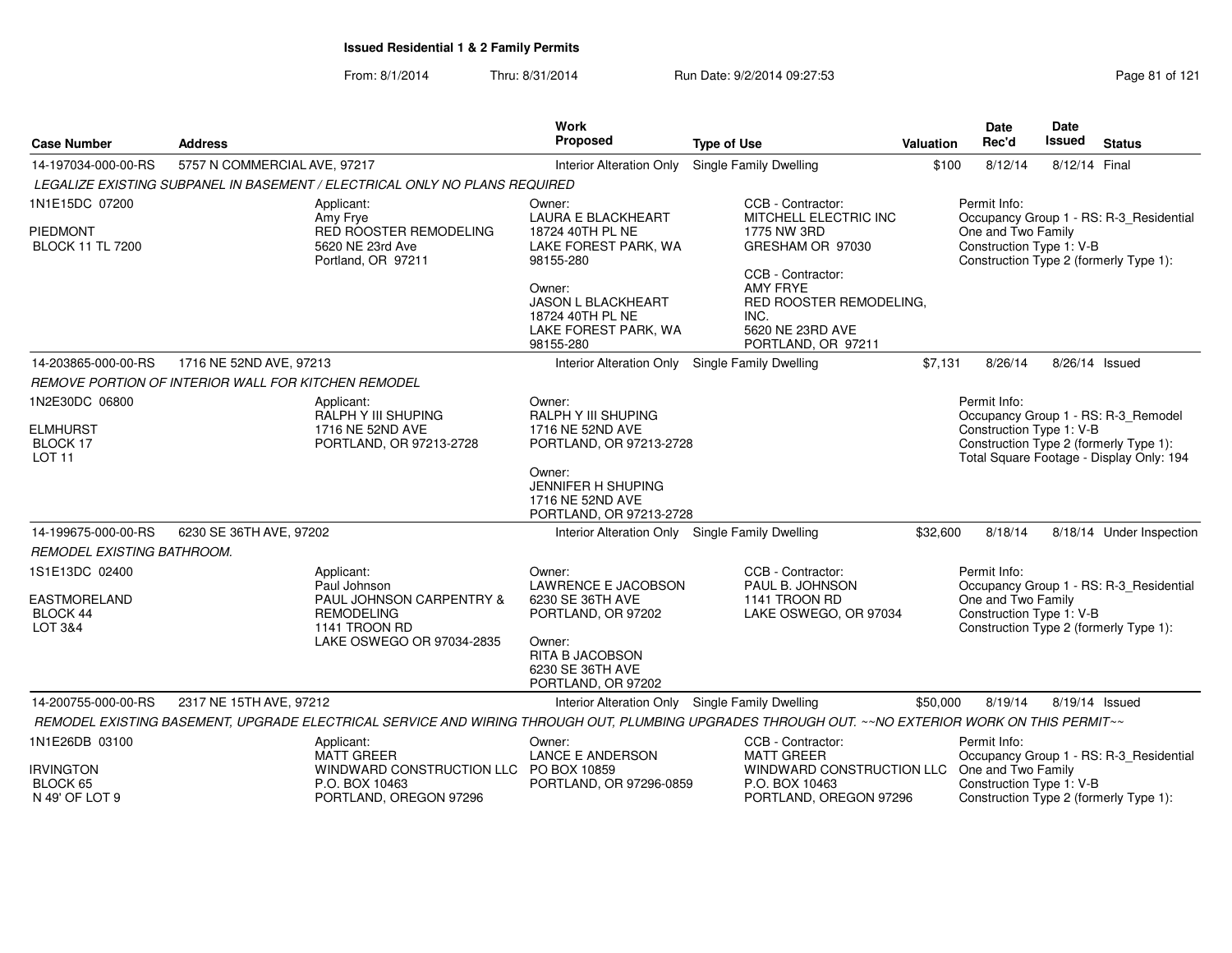|                                                                          |                                                   |                                                                                                                                   | <b>Work</b>                                                                                                                                                          |                                                                                                                                                                     |           | <b>Date</b>                                                    | <b>Date</b>   |                                                                                                                          |
|--------------------------------------------------------------------------|---------------------------------------------------|-----------------------------------------------------------------------------------------------------------------------------------|----------------------------------------------------------------------------------------------------------------------------------------------------------------------|---------------------------------------------------------------------------------------------------------------------------------------------------------------------|-----------|----------------------------------------------------------------|---------------|--------------------------------------------------------------------------------------------------------------------------|
| <b>Case Number</b>                                                       | <b>Address</b>                                    |                                                                                                                                   | <b>Proposed</b>                                                                                                                                                      | <b>Type of Use</b>                                                                                                                                                  | Valuation | Rec'd                                                          | <b>Issued</b> | <b>Status</b>                                                                                                            |
| 14-200974-000-00-RS                                                      | 3020 SE 51ST AVE, 97206                           |                                                                                                                                   | Interior Alteration Only                                                                                                                                             | Single Family Dwelling                                                                                                                                              | \$6,000   | 8/20/14                                                        |               | 8/20/14 Under Inspection                                                                                                 |
|                                                                          | SKIN INTERIOR RUBBLE WALL WITH CONCRETE           |                                                                                                                                   |                                                                                                                                                                      |                                                                                                                                                                     |           |                                                                |               |                                                                                                                          |
| 1S2E07BD 00500<br>CRESTON<br>BLOCK 1<br>N 45' OF LOT 7                   |                                                   | Applicant:<br><b>DEAN ZAROSINSKI</b><br>ZAROSINSKI ENGINEERING AND<br>DESIGN, INC.<br>1400 NW 155TH CIRCLE<br>VANCOUVER, WA 98685 | Owner:<br>E STREET INVESTMENTS<br>13326 SE REEDWAY PL<br>PORTLAND, OR 97236<br>Owner:<br>PROPERTIES LLC<br>13326 SE REEDWAY PL<br>PORTLAND, OR 97236                 | CCB - Contractor:<br><b>ROBERT SWAN</b><br><b>SWANCO INC</b><br>408 NE 110 TH ST<br>VANCOUVER, WA 98685                                                             |           | Permit Info:<br>One and Two Family<br>Construction Type 1: V-B |               | Occupancy Group 1 - RS: R-3 Residential<br>Construction Type 2 (formerly Type 1):                                        |
| 14-194023-000-00-RS                                                      | 2725 NE 20TH AVE, 97212                           |                                                                                                                                   |                                                                                                                                                                      | Interior Alteration Only Single Family Dwelling                                                                                                                     | \$49,000  | 8/5/14                                                         |               | 8/21/14 Under Inspection                                                                                                 |
|                                                                          |                                                   | Finish basement only. area to be finished includes laundry, bath and bedroom.                                                     |                                                                                                                                                                      |                                                                                                                                                                     |           |                                                                |               |                                                                                                                          |
| 1N1E26AD 07600<br>IRVINGTON<br>BLOCK 32<br>LOT 8                         |                                                   | Applicant:<br>HAMMER AND HAND INC<br>1020 SE HARRISON<br>PORTLAND, OR 97214                                                       | Owner:<br>KATHERINE R CRANE<br>2725 NE 20TH AVE<br>PORTLAND, OR 97212-3402<br>Owner:<br><b>SCOTT T CRANE</b><br>2725 NE 20TH AVE<br>PORTLAND, OR 97212-3402          | CCB - Contractor:<br>HAMMER AND HAND INC<br>1020 SE HARRISON<br>PORTLAND, OR 97214                                                                                  |           | Permit Info:<br>One and Two Family<br>Construction Type 1: V-B |               | Occupancy Group 1 - RS: R-3 Residential<br>Construction Type 2 (formerly Type 1):                                        |
| 14-203389-000-00-RS                                                      | 6525 SE STARK ST, 97215                           |                                                                                                                                   |                                                                                                                                                                      | Interior Alteration Only Single Family Dwelling                                                                                                                     | \$1,400   | 8/25/14                                                        |               | 8/25/14 Under Inspection                                                                                                 |
|                                                                          | <b>REMOVE INTERIOR WALL IN KITCHEN NOOK AREA.</b> |                                                                                                                                   |                                                                                                                                                                      |                                                                                                                                                                     |           |                                                                |               |                                                                                                                          |
| 1N2E32CC 03800<br>ASBAHR HTS<br><b>BLOCK1</b><br>ELY 75' OF LOT 6        |                                                   | Applicant:<br>MICHAEL ROBERT LIGHT<br>2223 NE 43RD<br>PORTLAND OR 97213                                                           | Owner:<br><b>STACY J HANKIN</b><br>6525 SE STARK ST<br>PORTLAND, OR 97215-2021<br>Owner:<br><b>BENJAMIN E WALTERS</b><br>6525 SE STARK ST<br>PORTLAND, OR 97215-2021 | CCB - Contractor:<br>MICHAEL ROBERT LIGHT<br>2223 NE 43RD<br>PORTLAND OR 97213                                                                                      |           | Permit Info:<br>One and Two Family<br>Construction Type 1: V-B |               | Occupancy Group 1 - RS: R-3 Residential<br>Construction Type 2 (formerly Type 1):                                        |
| 14-203788-000-00-RS                                                      | 532 NE 41ST AVE, 97232                            |                                                                                                                                   |                                                                                                                                                                      | Interior Alteration Only Single Family Dwelling                                                                                                                     | \$1,838   | 8/25/14                                                        |               | 8/25/14 Under Inspection                                                                                                 |
|                                                                          | NEW BATHROOM IN UNFINISHED BASEMENT               |                                                                                                                                   |                                                                                                                                                                      |                                                                                                                                                                     |           |                                                                |               |                                                                                                                          |
| 1N1E36AD 08700                                                           |                                                   | Applicant:                                                                                                                        | Owner:                                                                                                                                                               | CCB - Contractor:                                                                                                                                                   |           | Permit Info:                                                   |               |                                                                                                                          |
| LAURELHURST<br>BLOCK 66<br>LOT <sub>1</sub><br>LOT 2 EXC E 1.5' OF N 72' |                                                   | NICHOLAS ALLEN KORBE<br>215 SE 47TH AVE<br>HILLSBORO, OR 97123                                                                    | JEFFREY S BLEECKER<br>4925 N PLACITA ANTILOPE<br><b>TUCSON, AZ 85749</b>                                                                                             | <b>SARKINEN PLUMBING INC</b><br>9502 NE 72ND AVE<br>VANCOUVER, WA 98665<br>CCB - Contractor:<br>SANDY ELECTRIC INC<br>12130 SE VIRGINIA CT<br><b>SANDY OR 97055</b> |           | Construction Type 1: V-B                                       |               | Occupancy Group 1 - RS: R-3_Remodel<br>Construction Type 2 (formerly Type 1):<br>Total Square Footage - Display Only: 50 |
|                                                                          |                                                   |                                                                                                                                   |                                                                                                                                                                      | CCB - Contractor:<br>NICHOLAS ALLEN KORBE<br>215 SE 47TH AVE<br>HILLSBORO, OR 97123                                                                                 |           |                                                                |               |                                                                                                                          |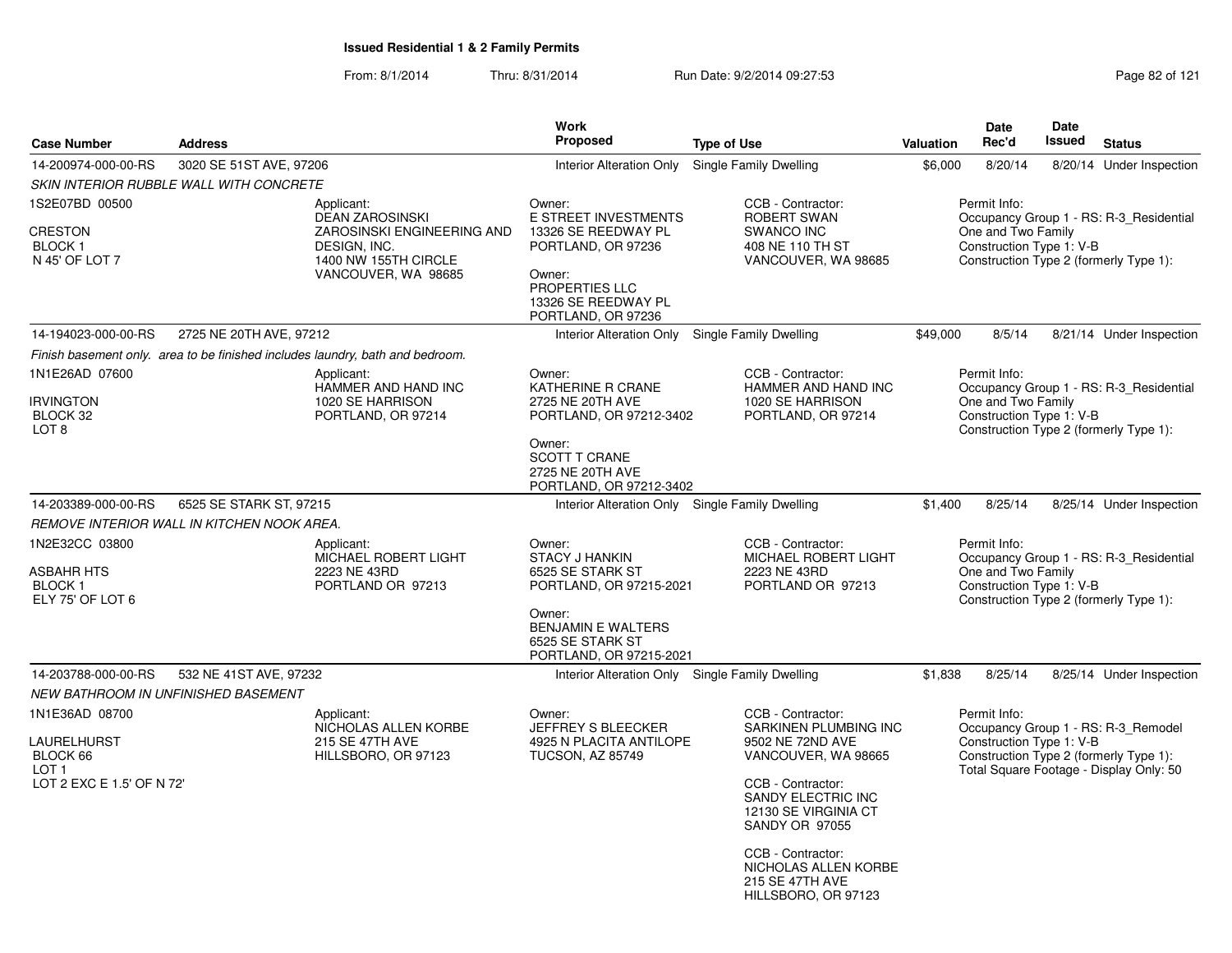From: 8/1/2014

Thru: 8/31/2014 Run Date: 9/2/2014 09:27:53 Research 2012 121

| <b>Case Number</b>                                                                                       | <b>Address</b>                                            |                                                                                                                  | <b>Work</b><br>Proposed                                                                                                                                        | <b>Type of Use</b>                                                                                                                                     | <b>Valuation</b> | Date<br>Rec'd                                                                                     | Date<br><b>Issued</b> | <b>Status</b>                                                                                                                     |
|----------------------------------------------------------------------------------------------------------|-----------------------------------------------------------|------------------------------------------------------------------------------------------------------------------|----------------------------------------------------------------------------------------------------------------------------------------------------------------|--------------------------------------------------------------------------------------------------------------------------------------------------------|------------------|---------------------------------------------------------------------------------------------------|-----------------------|-----------------------------------------------------------------------------------------------------------------------------------|
| 14-197289-000-00-RS                                                                                      | 2403 NE 7TH AVE, 97212                                    |                                                                                                                  | <b>Interior Alteration Only</b>                                                                                                                                | Single Family Dwelling                                                                                                                                 | \$1,500          | 8/12/14                                                                                           | 8/12/14 Final         |                                                                                                                                   |
|                                                                                                          | <b>REMOVE AND REPLACE EXISTING POST AND PIER</b>          |                                                                                                                  |                                                                                                                                                                |                                                                                                                                                        |                  |                                                                                                   |                       |                                                                                                                                   |
| 1N1E26CB 06000<br><b>ALBINA</b><br><b>BLOCK 4</b><br>E 15' OF S 37 1/2' OF LOT 15<br>S 37 1/2' OF LOT 16 |                                                           | Applicant:<br>MANUEL J LEON<br>M LEON CONSTRUCTION<br>315 NW 107TH AVE<br>PORTLAND, OR 97229-0000                | Owner:<br><b>NANCY F TSAI</b><br>2403 NE 7TH AVE<br>PORTLAND, OR 97212-3816                                                                                    | CCB - Contractor:<br><b>MANUEL J LEON</b><br>M LEON CONSTRUCTION<br>315 NW 107TH AVE<br>PORTLAND, OR 97229-0000                                        |                  | Permit Info:<br>One and Two Family<br>Construction Type 1: V-B                                    |                       | Occupancy Group 1 - RS: R-3_Residential<br>Construction Type 2 (formerly Type 1):                                                 |
|                                                                                                          | Total # of RS Interior Alteration Only permits issued: 14 |                                                                                                                  |                                                                                                                                                                | Total valuation of RS Interior Alteration Only permits issued: \$274,277                                                                               |                  |                                                                                                   |                       |                                                                                                                                   |
| 14-170323-000-00-RS                                                                                      | 6453 SE RAYMOND ST, 97206                                 |                                                                                                                  | New Construction                                                                                                                                               | <b>Accessory Dwelling Unit</b>                                                                                                                         | \$89,517         | 6/17/14                                                                                           |                       | 8/8/14 Under Inspection                                                                                                           |
|                                                                                                          |                                                           |                                                                                                                  |                                                                                                                                                                | NEW DETACHED TWO STORY ADU IN REAR YARD/GARAGE ON GROUND LEVEL/FLAT LOT/PRESCRIPTIVE***ASSOCIATED WITH DEMO PERMIT 14-170346-RS FOR EXISTING GARAGE*** |                  |                                                                                                   |                       |                                                                                                                                   |
| 1S2E17BB 17500                                                                                           |                                                           | Applicant:<br>MICHELLE JERESEK<br><b>IVON STREET STUDIO</b><br>1524 SE IVON ST<br>PORTLAND OR 97202              | Owner:<br>RYAN J KUNZER<br>2350 N KEDZIE BLVD #F<br>CHICAGO, IL 60647-2889<br>Owner:<br><b>WENDY BOSO</b><br>2350 N KEDZIE BLVD #F<br>CHICAGO, IL 60647-2889   | CCB - Contractor:<br>JEFFERY LANE WORRELL<br>7637 NE 33RD DR<br>PORTLAND, OR 97211                                                                     |                  | Permit Info:<br>One and Two Family<br>Construction Type 1: V-B<br>Number of New Dwelling Units: 1 |                       | Occupancy Group 1 - RS: R-3_Residential<br>Construction Type 2 (formerly Type 1): V-B<br>Total Square Footage - Display Only: 942 |
| 12-203807-000-00-RS                                                                                      | 5324 NE 28TH AVE - Unit B, 97211                          |                                                                                                                  | <b>New Construction</b>                                                                                                                                        | <b>Accessory Dwelling Unit</b>                                                                                                                         | \$78.979         | 11/30/12                                                                                          |                       | 8/22/14 Issued                                                                                                                    |
|                                                                                                          |                                                           | NEW 760 SF ACCESSORY DWELLING UNIT/2 STORY/FLAT LOT/COMPLEX /INA PK, BLOCK 5, LOT 7                              |                                                                                                                                                                |                                                                                                                                                        |                  |                                                                                                   |                       |                                                                                                                                   |
| 1N1E24BB 01100                                                                                           |                                                           | Applicant:<br><b>BAYARD MENTRUM</b><br><b>MENTRUM ARCHITECTURE</b><br>11860 SE MORRISON ST<br>PORTLAND, OR 97216 | Owner:<br><b>JENNIFER FARMER</b><br>5324 NE 28TH AVE<br>PORTLAND, OR 97211-6235                                                                                |                                                                                                                                                        |                  | Permit Info:<br>One and Two Family<br>Construction Type 1: V-B<br>Number of New Dwelling Units: 1 |                       | Occupancy Group 1 - RS: R-3 Residential<br>Construction Type 2 (formerly Type 1):<br>Total Square Footage - Display Only: 760     |
| 14-160745-000-00-RS                                                                                      | 2116 NE ROSA PARKS WAY - Unit B, 97211                    |                                                                                                                  | New Construction                                                                                                                                               | <b>Accessory Dwelling Unit</b>                                                                                                                         | \$55,145         | 5/23/14                                                                                           |                       | 8/28/14 Issued                                                                                                                    |
|                                                                                                          |                                                           | NEW DETACHED ADU ABOVE TWO CAR GARAGE/FLAT LOT/COMPLEX***WITH NSFR 14-160705-RS***                               |                                                                                                                                                                |                                                                                                                                                        |                  |                                                                                                   |                       |                                                                                                                                   |
| 1N1E14DA 03000                                                                                           |                                                           | Applicant:<br><b>KEVIN PARTAIN</b><br><b>URBAN VISIONS</b><br>223 NE 56TH AVE<br>PORTLAND OR 97213               | Owner:<br>DOSHIE L CLARK<br>3414 NE 130TH AVE<br>PORTLAND, OR 97230-1535<br>Owner:<br><b>CAROLYN F JOHNSON</b><br>3414 NE 130TH AVE<br>PORTLAND, OR 97230-1535 | CCB - Contractor:<br>WESTWOOD HOMES LLC<br>12118 NW BLACKHAWK DRIVE<br>PORTLAND, OR 97229                                                              |                  | Permit Info:<br>One and Two Family<br>Construction Type 1: V-B<br>Number of New Dwelling Units: 1 |                       | Occupancy Group 1 - RS: R-3_Residential<br>Construction Type 2 (formerly Type 1):<br>Total Square Footage - Display Only: 500     |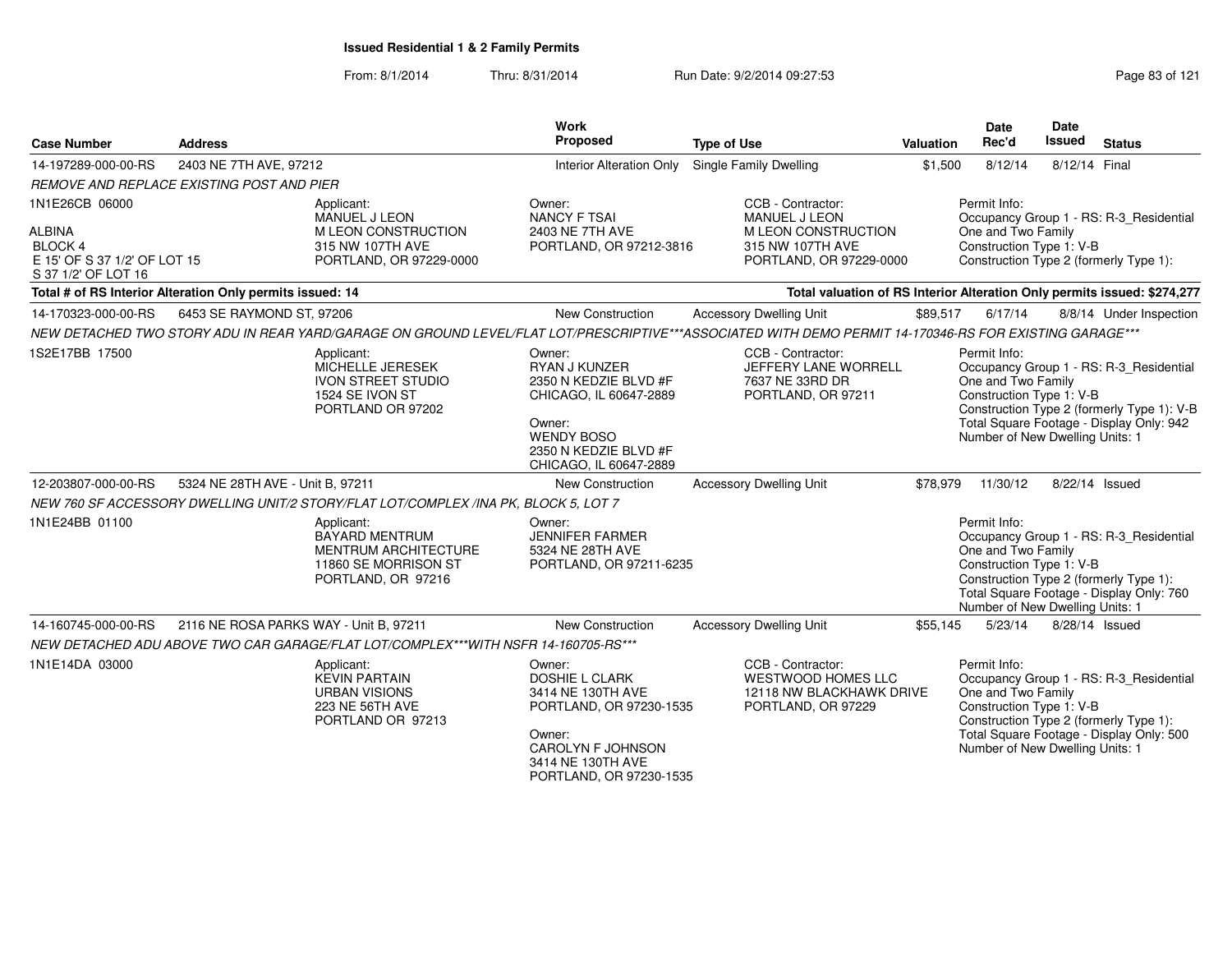#### From: 8/1/2014Thru: 8/31/2014 Run Date: 9/2/2014 09:27:53

| <b>Case Number</b>  | <b>Address</b>                                                                                                                     | <b>Work</b><br>Proposed                                                                                                                                         | <b>Type of Use</b>                                                                                                                                                           | <b>Valuation</b> | Date<br>Rec'd                                                                                     | Date<br><b>Issued</b> | <b>Status</b>                                                                                                                     |
|---------------------|------------------------------------------------------------------------------------------------------------------------------------|-----------------------------------------------------------------------------------------------------------------------------------------------------------------|------------------------------------------------------------------------------------------------------------------------------------------------------------------------------|------------------|---------------------------------------------------------------------------------------------------|-----------------------|-----------------------------------------------------------------------------------------------------------------------------------|
| 13-240659-REV-01-RS | 2405 SE CLINTON ST - Unit B, 97202                                                                                                 | <b>New Construction</b>                                                                                                                                         | <b>Accessory Dwelling Unit</b>                                                                                                                                               |                  | \$<br>8/6/14                                                                                      |                       | $8/6/14$ Issued                                                                                                                   |
|                     | REVISION TO CHANGE FROM RAFTERS TO PRE-MANUFACTURED TRUSSES IN OVERHANG OF THE ROOF                                                |                                                                                                                                                                 |                                                                                                                                                                              |                  |                                                                                                   |                       |                                                                                                                                   |
| 1S1E11AA 07400      | Applicant:<br>ANN WILSON<br>6140 SE 32ND AVE<br>PORTLAND, OR 97202-8503                                                            | Owner:<br><b>ANN WILSON</b><br>6140 SE 32ND AVE<br>PORTLAND, OR 97202-8503                                                                                      | CCB - Contractor:<br>LOTUS PLUMBING COMPANY<br>8100 SW ELMWOOD ST<br>PORTLAND, OR 97223<br>CCB - Contractor:<br>ALL WAYS ELECTRIC LLC<br>PO BOX 68456<br>MILWAUKIE, OR 97267 |                  | Permit Info:<br>One and Two Family<br>Construction Type 1: V-B                                    |                       | Occupancy Group 1 - RS: R-3_Residential<br>Construction Type 2 (formerly Type 1):<br>Total Square Footage - Display Only: 794     |
| 14-180679-000-00-RS | 6120 NE 22ND AVE - Unit B, 97211                                                                                                   | <b>New Construction</b>                                                                                                                                         | <b>Accessory Dwelling Unit</b>                                                                                                                                               | \$35.624         | 7/8/14                                                                                            |                       | 8/14/14 Under Inspection                                                                                                          |
|                     | NEW ACCESSORY DWELLING UNIT/1-STORY/FLAT LOT/COMPLEX                                                                               |                                                                                                                                                                 |                                                                                                                                                                              |                  |                                                                                                   |                       |                                                                                                                                   |
| 1N1E14DA 15200      | Applicant:<br><b>SCHUYLER SMITH</b><br>POLYPHON ARCHITECTURE &<br><b>DESIGN, LLC</b><br>412 NW COUCH ST #309<br>PORTLAND, OR 97209 | Owner:<br><b>MARC B PETERS</b><br>6120 NE 22ND AVE<br>PORTLAND, OR 97211-5444<br>Owner:<br><b>FAUSTINA M ASH</b><br>6120 NE 22ND AVE<br>PORTLAND, OR 97211-5444 | CCB - Contractor:<br>THOMAS JAY CONSTRUCTION LLC Occupancy Group 1 - RS: R-3_Residential<br>718 NE DEKUM ST<br>PORTLAND, OR 97211                                            |                  | Permit Info:<br>One and Two Family<br>Construction Type 1: V-B<br>Number of New Dwelling Units: 1 |                       | Construction Type 2 (formerly Type 1):<br>Total Square Footage - Display Only: 323                                                |
| 14-121509-000-00-RS | 1610 SE ASH ST, 97214                                                                                                              | <b>New Construction</b>                                                                                                                                         | <b>Accessory Dwelling Unit</b>                                                                                                                                               | \$55,240         | 2/27/14                                                                                           |                       | 8/11/14 Under Inspection                                                                                                          |
|                     | NEW DETACHED ADU WITH 128 SQ FT MEZZANINE FOR STORAGE / OVER TUCK UNDER GARAGE/SLIGHTLY SLOPED LOT/COMPLEX                         |                                                                                                                                                                 |                                                                                                                                                                              |                  |                                                                                                   |                       |                                                                                                                                   |
| 1N1E35DC 08700      | Applicant:<br>DAVE SPITZER<br>DMS ARCHITECTS, INC<br>2325 NE 19th Ave<br>PORTLAND, OR 97212                                        | Owner:<br><b>JAMES K FORRISTAL</b><br>204 SE 16TH AVE<br>PORTLAND, OR 97214-1444<br>Owner:<br><b>ADA B KARDOS</b><br>204 SE 16TH AVE<br>PORTLAND, OR 97214-1444 |                                                                                                                                                                              |                  | Permit Info:<br>One and Two Family<br>Construction Type 1: V-B<br>Number of New Dwelling Units: 1 |                       | Occupancy Group 1 - RS: R-3_Residential<br>Construction Type 2 (formerly Type 1): V-B<br>Total Square Footage - Display Only: 748 |
| 14-175678-000-00-RS | 4626 NE 31ST AVE - Unit B. 97211                                                                                                   | <b>New Construction</b>                                                                                                                                         | <b>Accessory Dwelling Unit</b>                                                                                                                                               | \$48.969         | 6/26/14                                                                                           |                       | 8/11/14 Under Inspection                                                                                                          |
|                     | NEW ACCESSORY DWELLING UNIT / 1 STORY / NO GARAGE / COMPLEX / FLAT LOT                                                             |                                                                                                                                                                 |                                                                                                                                                                              |                  |                                                                                                   |                       |                                                                                                                                   |
| 1N1E24BD 15500      | Applicant:<br><b>ASHLEY E BARTON</b><br>4626 NE 31ST AVE<br>PORTLAND, OR 97211                                                     | Owner:<br><b>ASHLEY E BARTON</b><br>4626 NE 31ST AVE<br>PORTLAND, OR 97211                                                                                      |                                                                                                                                                                              |                  | Permit Info:<br>One and Two Family<br>Construction Type 1: V-B                                    |                       | Occupancy Group 1 - RS: R-3_Residential<br>Construction Type 2 (formerly Type 1):<br>Total Square Footage - Display Only: 444     |

Number of New Dwelling Units: 1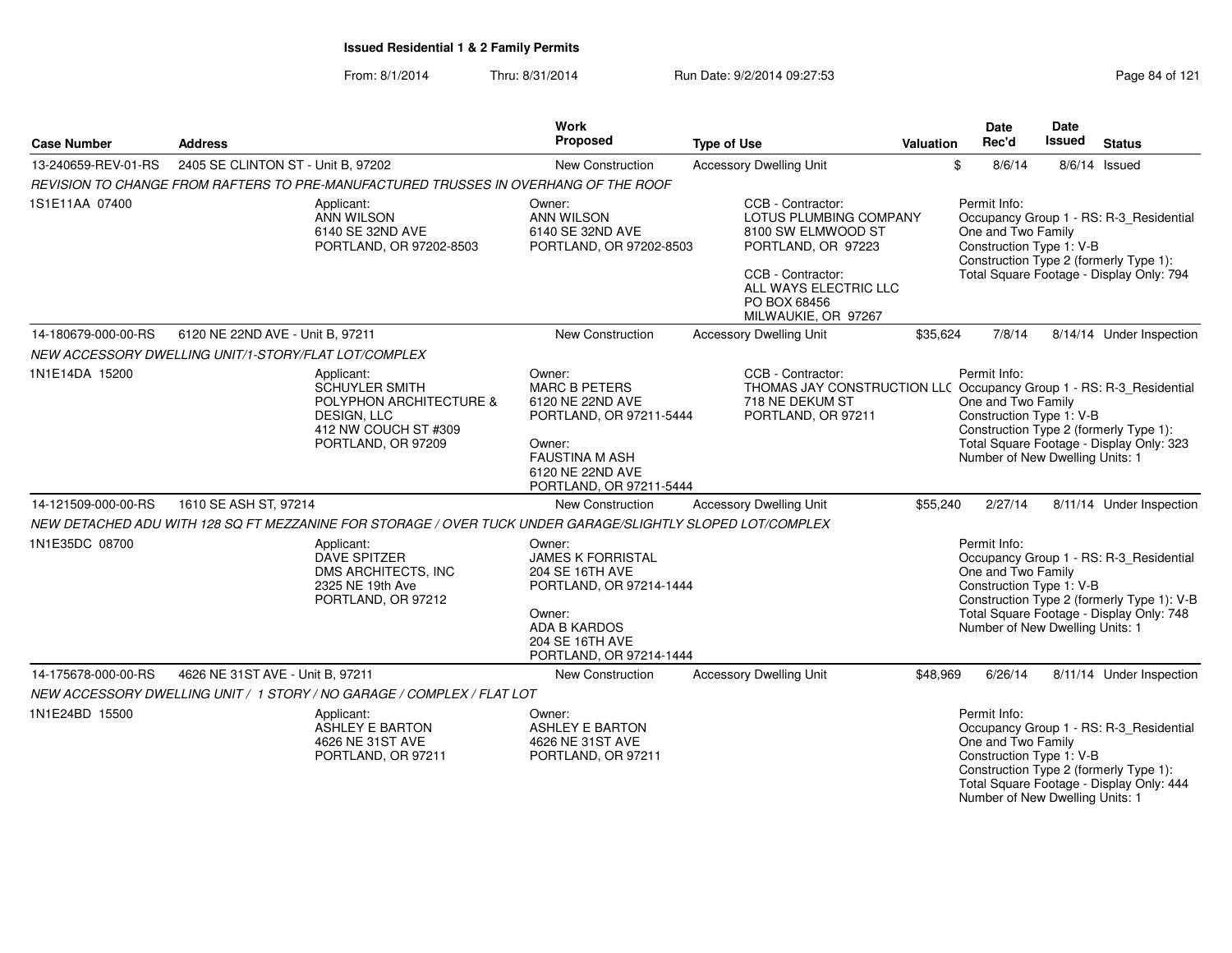From: 8/1/2014Thru: 8/31/2014 **Run Date: 9/2/2014 09:27:53** Page 85 of 121

| <b>Case Number</b>                                                          | <b>Address</b>                                          |                                                                                                                    | Work<br>Proposed                                                              | <b>Type of Use</b>                                                                       | <b>Valuation</b> | <b>Date</b><br>Rec'd                                                                                      | Date<br><b>Issued</b> | <b>Status</b>                                                                                                                     |
|-----------------------------------------------------------------------------|---------------------------------------------------------|--------------------------------------------------------------------------------------------------------------------|-------------------------------------------------------------------------------|------------------------------------------------------------------------------------------|------------------|-----------------------------------------------------------------------------------------------------------|-----------------------|-----------------------------------------------------------------------------------------------------------------------------------|
| 13-146207-REV-01-RS                                                         | 2622 NE HALSEY ST - Unit B, 97232                       |                                                                                                                    | New Construction                                                              | <b>Accessory Dwelling Unit</b>                                                           |                  | \$<br>8/27/14                                                                                             |                       | 8/27/14 Issued                                                                                                                    |
|                                                                             |                                                         | REVISION - STRUCTURAL MODIFICATIONS- CAST IN PLACE ANCHOR BOLTS REVISED TO EPOXIED ANCHOR BOLTS - NO EXTERIOR WORK |                                                                               |                                                                                          |                  |                                                                                                           |                       |                                                                                                                                   |
| 1N1E36BB 01100                                                              |                                                         | Applicant:<br>CAROL A SWANSON<br>2622 NE HALSEY ST<br>PORTLAND, OR 97232-1733                                      | Owner:<br>CAROL A SWANSON<br>2622 NE HALSEY ST<br>PORTLAND, OR 97232-1733     | CCB - Contractor:<br>ENVIRONMENTAL WORKS, LLC<br>2634 SE STEELE ST<br>PORTLAND OR 97202  |                  | Permit Info:<br>One and Two Family<br>Construction Type 1: V-B                                            |                       | Occupancy Group 1 - RS: R-3_Residential<br>Construction Type 2 (formerly Type 1):<br>Total Square Footage - Display Only: 724     |
| 14-170395-REV-01-RS                                                         | 9812 NE WYGANT ST, 97220                                |                                                                                                                    | New Construction                                                              | <b>Accessory Structure</b>                                                               |                  | 8/14/14<br>\$                                                                                             |                       | 8/14/14 Issued                                                                                                                    |
|                                                                             | <b>REVISION TO CHANGE PLYWOOD BRACE FRAME THICKNESS</b> |                                                                                                                    |                                                                               |                                                                                          |                  |                                                                                                           |                       |                                                                                                                                   |
| 1N2E21AD 10200<br><b>ROSEPARK</b><br>BLOCK <sub>1</sub><br>LOT <sub>1</sub> |                                                         | Applicant:<br>ENVO DESIGN AND BUILD LLC<br>7315 SE 17TH AVE<br>PORTLAND, OR 97202                                  | Owner:<br>RICHARD CARTER<br>221 MILL BROOK RD<br>BAR HARBOR, ME 04609         | CCB - Contractor:<br>ENVO DESIGN AND BUILD LLC<br>7315 SE 17TH AVE<br>PORTLAND, OR 97202 |                  | Permit Info:<br>Occupancy Group 1 - RS: U_Private<br>Garage\Utility Misc.<br>Construction Type 1: V-B     |                       | Construction Type 2 (formerly Type 1):<br>Total Square Footage - Display Only: 417                                                |
| 14-204528-000-00-RS                                                         | 3004 NE 22ND AVE, 97212                                 |                                                                                                                    | New Construction                                                              | <b>Accessory Structure</b>                                                               | \$4,142          | 8/27/14                                                                                                   |                       | 8/27/14 Issued                                                                                                                    |
|                                                                             | CONSTRUCT FREE STANDING COVERED PATIO, 195 SF           |                                                                                                                    |                                                                               |                                                                                          |                  |                                                                                                           |                       |                                                                                                                                   |
| 1N1E26AD 02300<br><b>IRVINGTON</b><br>BLOCK 12<br>N 49' OF LOT 16           |                                                         | Applicant:<br><b>BOB SCHATZ</b><br>2118 SE DIVISION ST<br>PORTLAND, OR 97202                                       | Owner:<br><b>JANET HAGUE</b><br>3004 NE 22ND AVE<br>PORTLAND, OR 97212-3450   |                                                                                          |                  | Permit Info:<br>Occupancy Group 1 - RS: U_Decks,<br>Patios, Porches, Carports<br>Construction Type 1: V-B |                       | Construction Type 2 (formerly Type 1):<br>Total Square Footage - Display Only: 195                                                |
| 14-183217-REV-01-RS                                                         | 2323 SE CARUTHERS ST, 97214                             |                                                                                                                    | New Construction                                                              | <b>Accessory Structure</b>                                                               |                  | 8/19/14<br>\$                                                                                             |                       | 8/19/14 Issued                                                                                                                    |
|                                                                             | REVISION TO CHANGE HOLD DOWN AND ANCHOR BOLTS           |                                                                                                                    |                                                                               |                                                                                          |                  |                                                                                                           |                       |                                                                                                                                   |
| 1S1E02DD 06800<br><b>MURRAYMEAD</b><br><b>BLOCK7</b><br>LOT <sub>6</sub>    |                                                         | Applicant:<br><b>CIARAN FITZGERALD</b><br>6516 SE HAROLD<br>PORTLAND, OR 97206                                     | Owner:<br><b>MARK RUIS</b><br>2323 SE CARUTHERS ST<br>PORTLAND, OR 97214-5519 | CCB - Contractor:<br><b>SAGE SIDING INC</b><br>7025 SW 78TH AVE<br>PORTLAND, OR 97223    |                  | Permit Info:<br>One and Two Family<br>Construction Type 1: V-B                                            |                       | Occupancy Group 1 - RS: R-3_Residential<br>Construction Type 2 (formerly Type 1): V-B<br>Total Square Footage - Display Only: 387 |
| 14-183217-REV-02-RS                                                         | 2323 SE CARUTHERS ST, 97214                             |                                                                                                                    | New Construction                                                              | <b>Accessory Structure</b>                                                               |                  | 8/27/14<br>\$                                                                                             |                       | 8/27/14 Issued                                                                                                                    |
|                                                                             |                                                         | REVISION TO SHIFT ACCESSORY STRUCTURE FURTHER BACK INTO CORNER OF PROPERTY, RECONFIGURE BATHROOM LAYOUT            |                                                                               |                                                                                          |                  |                                                                                                           |                       |                                                                                                                                   |
| 1S1E02DD 06800<br><b>MURRAYMEAD</b>                                         |                                                         | Applicant:<br>CIARAN FITZGERALD<br>6516 SE HAROLD                                                                  | Owner:<br><b>MARK RUIS</b><br>2323 SE CARUTHERS ST                            | CCB - Contractor:<br>SAGE SIDING INC<br>7025 SW 78TH AVE                                 |                  | Permit Info:<br>One and Two Family                                                                        |                       | Occupancy Group 1 - RS: R-3_Residential                                                                                           |
| <b>BLOCK7</b><br>LOT <sub>6</sub>                                           |                                                         | PORTLAND, OR 97206                                                                                                 | PORTLAND, OR 97214-5519                                                       | PORTLAND, OR 97223                                                                       |                  | Construction Type 1: V-B                                                                                  |                       | Construction Type 2 (formerly Type 1): V-B<br>Total Square Footage - Display Only: 387                                            |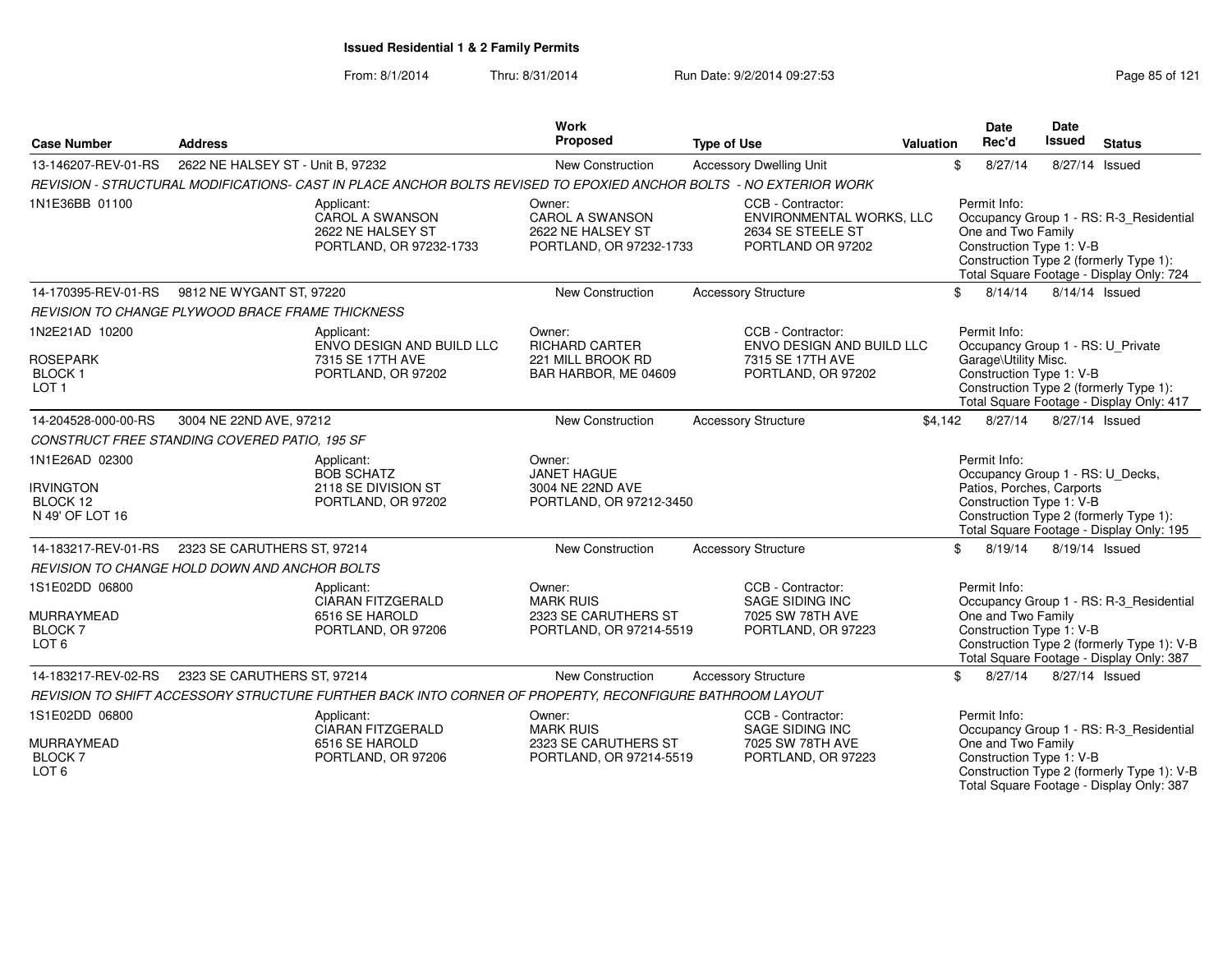| <b>Case Number</b>                                                       | <b>Address</b>                                                                     | <b>Work</b><br>Proposed                                                                                                                                                                                                                   | <b>Type of Use</b>                                                                                                                                                                   | <b>Valuation</b> | Date<br>Rec'd                                                                                         | <b>Date</b><br>Issued | <b>Status</b>                                                                                                                     |
|--------------------------------------------------------------------------|------------------------------------------------------------------------------------|-------------------------------------------------------------------------------------------------------------------------------------------------------------------------------------------------------------------------------------------|--------------------------------------------------------------------------------------------------------------------------------------------------------------------------------------|------------------|-------------------------------------------------------------------------------------------------------|-----------------------|-----------------------------------------------------------------------------------------------------------------------------------|
| 14-143387-REV-01-RS                                                      | 3265 SE MAIN ST, 97214                                                             | New Construction                                                                                                                                                                                                                          | <b>Accessory Structure</b>                                                                                                                                                           | \$               | 8/6/14                                                                                                |                       | 8/6/14 Issued                                                                                                                     |
|                                                                          | REVISION TO INCREASE CEILING RAFTERS, SIMPLIFY WALL CONSTRUCTION, REVERSE PLAN.    |                                                                                                                                                                                                                                           |                                                                                                                                                                                      |                  |                                                                                                       |                       |                                                                                                                                   |
| 1S1E01BD 16000<br><b>CHERRYDALE</b><br><b>BLOCK D</b><br>E 38' OF LOT 2  | Applicant:<br><b>MARK ORTON</b><br>3265 SE MAIN ST<br>PORTLAND, OR 97214           | Owner:<br><b>MARK ORTON</b><br>3265 SE MAIN ST<br>PORTLAND, OR 97214<br>Owner:<br><b>MEGAN SORENSEN</b><br>3265 SE MAIN ST<br>PORTLAND, OR 97214                                                                                          | CCB - Contractor:<br>AERO QUALITY ELECTRIC<br>16828 MTN VIEW LN<br>WOODBURN, OR 97071<br>CCB - Contractor:<br>MICRO STRUCTURES LLC<br>2953 SE 64TH AV<br>PORTLAND, OR 97206          |                  | Permit Info:<br>One and Two Family<br>Construction Type 1: V-B                                        |                       | Occupancy Group 1 - RS: R-3 Residential<br>Construction Type 2 (formerly Type 1): V-B<br>Total Square Footage - Display Only: 447 |
| 14-202351-000-00-RS                                                      | 6421 SW GARDEN HOME RD, 97219                                                      | <b>New Construction</b>                                                                                                                                                                                                                   | <b>Accessory Structure</b>                                                                                                                                                           | \$14,868         | 8/22/14                                                                                               |                       | 8/22/14 Issued                                                                                                                    |
|                                                                          |                                                                                    | CONSTRUCT 350 SF DETACHED GARDEN SHED WITH COVERED PORCH AT REAR OF PROPERTY ON FLAG LOT                                                                                                                                                  |                                                                                                                                                                                      |                  |                                                                                                       |                       |                                                                                                                                   |
| 1S1E19CB 03700<br>SECTION 19 1S 1E<br>TL 3700 0.58 ACRES                 | Applicant:<br>PARRETT MOUNTAIN BUILDERS<br>LLC<br>PO BOX 1176<br>SHERWOOD OR 97140 | Owner:<br>JOHN M BARRY<br>6421 SW GARDEN HOME RD<br>PORTLAND, OR 97219-3149<br>Owner:<br><b>TONI L EIGNER</b><br>6421 SW GARDEN HOME RD<br>PORTLAND, OR 97219-3149                                                                        | CCB - Contractor:<br>PARRETT MOUNTAIN BUILDERS<br><b>LLC</b><br>PO BOX 1176<br>SHERWOOD OR 97140                                                                                     |                  | Permit Info:<br>Occupancy Group 1 - RS: U Private<br>Garage\Utility Misc.<br>Construction Type 1: V-B |                       | Construction Type 2 (formerly Type 1):<br>Total Square Footage - Display Only: 350                                                |
| 14-182533-000-00-RS                                                      | 1718 SE 32ND PL, 97214                                                             | New Construction                                                                                                                                                                                                                          | <b>Accessory Structure</b>                                                                                                                                                           | \$26,508         | 7/11/14                                                                                               |                       | 8/13/14 Issued                                                                                                                    |
|                                                                          | NEW 2 STORY STRUCTURE FOR HOME BREW WITH BATHROOM, UTILITY SINK AND OFFICE         |                                                                                                                                                                                                                                           |                                                                                                                                                                                      |                  |                                                                                                       |                       |                                                                                                                                   |
| 1S1E01CA 17600<br>SOUTH SUNNYSIDE<br>BLOCK <sub>5</sub><br><b>LOT 15</b> | Applicant:<br>SONIA-MARIE CASTANIER<br>1718 SE 32ND PL<br>PORTLAND, OR 97214       | Owner:<br>SONIA-MARIE CASTANIER<br>1718 SE 32ND PL<br>PORTLAND, OR 97214<br>Owner:<br>SONIA M CASTANIER LEIKAM<br>1718 SE 32ND PL<br>PORTLAND, OR 97214<br>Owner:<br>THEODORE B CASTANIER LEIKAM<br>1718 SE 32ND PL<br>PORTLAND, OR 97214 | CCB - Contractor:<br>STEWART & RICE LLC<br>1351 SE FLAVEL ST<br>PORTLAND OR 97202                                                                                                    |                  | Permit Info:<br>One and Two Family<br>Construction Type 1: V-B                                        |                       | Occupancy Group 1 - RS: R-3_Residential<br>Construction Type 2 (formerly Type 1):<br>Total Square Footage - Display Only: 624     |
| 14-179132-000-00-RS                                                      | 8900 NW SPRINGVILLE CT, 97231                                                      | New Construction                                                                                                                                                                                                                          | <b>Accessory Structure</b>                                                                                                                                                           | \$52,203         | 8/11/14                                                                                               |                       | 8/11/14 Under Inspection                                                                                                          |
|                                                                          |                                                                                    | NEW 2 STORY ACCESSORY STRUCTURE WITH GARAGE FIRST FLOOR AND BEDROOM WITH BATHROOM ON 2ND FLOOR, BUILT OVER/ON EXISTING CONC FOUNDATION. 8.07.14: S. Mortensen: N                                                                          |                                                                                                                                                                                      |                  |                                                                                                       |                       |                                                                                                                                   |
| 1N1W11AC 05300                                                           | Applicant:                                                                         | Owner:                                                                                                                                                                                                                                    | CCB - Contractor:                                                                                                                                                                    |                  | Permit Info:                                                                                          |                       |                                                                                                                                   |
| WHITWOOD CT<br>BLOCK 5<br><b>LOT 3&amp;4</b>                             | ANDY DAHLTON<br>ROSELAND CONSTRUCTION<br>3729 SE 64TH AVE<br>PORTLAND, OR 97206    | SANDRA A AJAMI<br>8900 NW SPRINGVILLE CT<br>PORTLAND, OR 97231                                                                                                                                                                            | TERRY MASSEY PLUMBING<br>PO BOX 2407<br>CLACKAMAS OR 97015-2407<br>CCB - Contractor:<br>AUBERGNE BROOKS HAXTON<br>ROSELAND CONSTRUCTION LLC<br>4724 NE GARFIELD<br>PORTLAND OR 97211 |                  | One and Two Family<br>Construction Type 1: V-B                                                        |                       | Occupancy Group 1 - RS: R-3 Residential<br>Construction Type 2 (formerly Type 1): V-B<br>Total Square Footage - Display Only: 800 |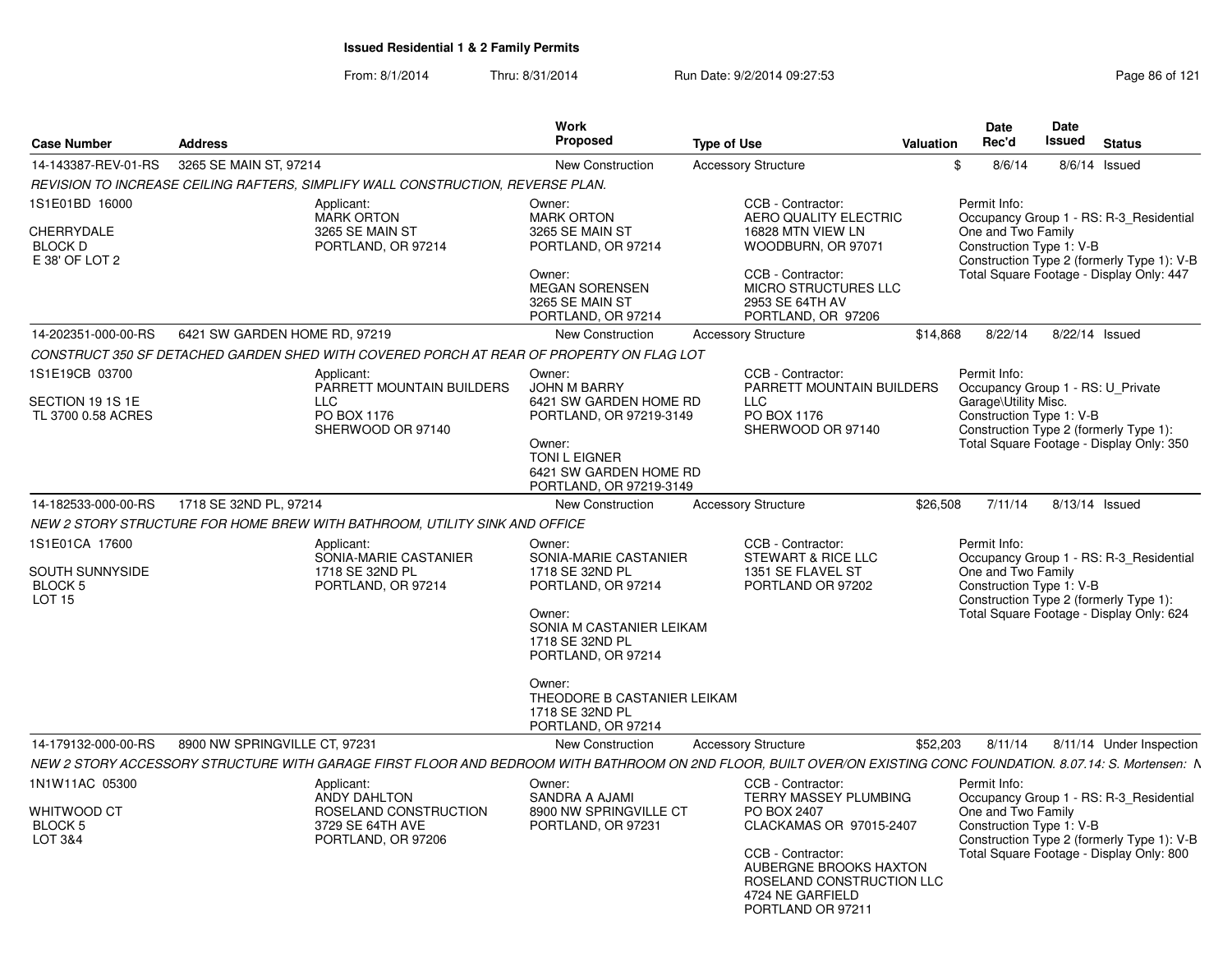#### From: 8/1/2014Thru: 8/31/2014 Run Date: 9/2/2014 09:27:53

| <b>Case Number</b>                                                                       | Work<br>Proposed<br><b>Address</b><br><b>Type of Use</b> |                                                                                                                                  |                                                                                                                                                                  |                                                                                                                 | <b>Valuation</b> | <b>Date</b><br>Rec'd                                                                                                                                                                          | Date<br><b>Issued</b> | <b>Status</b>                            |
|------------------------------------------------------------------------------------------|----------------------------------------------------------|----------------------------------------------------------------------------------------------------------------------------------|------------------------------------------------------------------------------------------------------------------------------------------------------------------|-----------------------------------------------------------------------------------------------------------------|------------------|-----------------------------------------------------------------------------------------------------------------------------------------------------------------------------------------------|-----------------------|------------------------------------------|
| 14-189385-000-00-RS                                                                      | 1646 NW 32ND AVE, 97210                                  |                                                                                                                                  | New Construction                                                                                                                                                 | <b>Accessory Structure</b>                                                                                      | \$24,468         | 7/25/14                                                                                                                                                                                       |                       | 8/6/14 Issued                            |
|                                                                                          |                                                          | CONSTRUCT A 576 SQUARE FOOT ACCESSORY STRUCTRE FOR ART WORK SHOP                                                                 |                                                                                                                                                                  |                                                                                                                 |                  |                                                                                                                                                                                               |                       |                                          |
| 1N1E29CD 16500<br><b>WILLAMETTE HTS ADD</b><br>BLOCK <sub>20</sub><br>LOT <sub>19</sub>  |                                                          | Applicant:<br><b>KARL RAPFOGEL</b><br><b>GREEN GABLES DESIGN &amp;</b><br>RESTORATION, INC.<br>PO BOX 4264<br>PORTLAND, OR 97208 | Owner:<br>LUCINDA P MC CARTHY<br>1646 NW 32ND AVE<br>PORTLAND, OR 97210-1908<br>Owner:<br>STEPHEN R MC CARTHY<br>1646 NW 32ND AVE<br>PORTLAND, OR 97210-1908     | CCB - Contractor:<br><b>GREEN GABLES DESIGN &amp;</b><br>RESTORATION, INC.<br>PO BOX 4264<br>PORTLAND, OR 97208 |                  | Permit Info:<br>Occupancy Group 1 - RS: U_Private<br>Garage\Utility Misc.<br>Construction Type 1: V-B<br>Construction Type 2 (formerly Type 1):                                               |                       | Total Square Footage - Display Only: 576 |
| 14-148713-000-00-RS                                                                      | 3533 SW BLACKSTONE LN, 97201                             |                                                                                                                                  | New Construction                                                                                                                                                 | Decks, Fences, Retaining Walls                                                                                  | \$80,000         | 5/27/14                                                                                                                                                                                       | 8/13/14 Issued        |                                          |
|                                                                                          |                                                          | INSTALL NEW THREE TIERED RETAINING WALL FOR SLOPE MITIGATION ALONG PROPERTY LINE AT WEST ELEVATION. 4 FT TALL                    |                                                                                                                                                                  |                                                                                                                 |                  |                                                                                                                                                                                               |                       |                                          |
| 1S1E09CB 05100<br><b>COUNCIL CREST PK</b><br>BLOCK 6<br>LOT 4&14<br>SLY 10' OF LOT 15&16 |                                                          | Applicant:<br>PETER KARP<br><b>PLI SYSTEMS</b><br>3045 SE 61ST CT<br>HILLSBORO OR 97123                                          | Owner:<br><b>MEGAN LEA</b><br>3533 SW BLACKSTONE LN<br>PORTLAND, OR 97239-1588<br>Owner:<br><b>JESSE LEA</b><br>3533 SW BLACKSTONE LN<br>PORTLAND, OR 97239-1588 | CCB - Contractor:<br>PETER KARP<br>PLI SYSTEMS INC<br>3045 SE 61ST CT<br>HILLSBORO, OR 97123                    |                  | Permit Info:<br>Occupancy Group 1 - RS: U_Private<br>Garage\Utility Misc.<br>Construction Type 1: V-B<br>Construction Type 2 (formerly Type 1):                                               |                       |                                          |
| 14-123004-000-00-RS                                                                      | 2870 SW RUTLAND TER, 97201                               |                                                                                                                                  | New Construction                                                                                                                                                 | Decks, Fences, Retaining Walls                                                                                  | \$25,000         | 4/3/14                                                                                                                                                                                        |                       | 8/7/14 Under Inspection                  |
|                                                                                          |                                                          | TWO NEW RETAINING WALLS ON STEEP SLOPE TO CREATE TERRACES FOR GARDENING                                                          |                                                                                                                                                                  |                                                                                                                 |                  |                                                                                                                                                                                               |                       |                                          |
| 1N1E32DC 00300<br>ARLINGTON HTS & RPLT<br>BLOCK <sub>21</sub><br>LOT 3&6&7 TL 300        |                                                          | Applicant:<br><b>STEVEN ZAGLEN</b><br>2547 SE 27TH<br>PORTLAND, OR 97202-0000                                                    | Owner:<br>ROD I BELKIN<br>2870 SW RUTLAND TER<br>PORTLAND, OR 97205                                                                                              | CCB - Contractor:<br><b>STEVEN ZAGLEN</b><br>2547 SE 27TH<br>PORTLAND, OR 97202-0000                            |                  | Permit Info:<br>Occupancy Group 1 - RS: U_Decks,<br>Patios, Porches, Carports<br>Construction Type 1: V-B<br>Construction Type 2 (formerly Type 1):<br>Total Square Footage - Display Only: 1 |                       |                                          |
| 14-196036-000-00-RS                                                                      | 6021 SW BRUGGER ST, 97219                                |                                                                                                                                  | <b>New Construction</b>                                                                                                                                          | Decks, Fences, Retaining Walls                                                                                  | \$1,000          | 8/11/14                                                                                                                                                                                       | 8/11/14 Issued        |                                          |
| <b>NEW EXTERIOR RAMP</b>                                                                 |                                                          |                                                                                                                                  |                                                                                                                                                                  |                                                                                                                 |                  |                                                                                                                                                                                               |                       |                                          |
| 1S1E30BC 08800<br><b>TUALATIN AC</b><br>BLOCK 4<br>LOT <sub>5</sub>                      |                                                          | Applicant:<br><b>ALAN H THOLEN</b><br>6021 SW BRUGGER ST<br>PORTLAND, OR 97219-4926                                              | Owner:<br><b>ALAN H THOLEN</b><br>6021 SW BRUGGER ST<br>PORTLAND, OR 97219-4926                                                                                  |                                                                                                                 |                  | Permit Info:<br>Occupancy Group 1 - RS: U_Decks,<br>Patios, Porches, Carports<br>Construction Type 1: V-B<br>Construction Type 2 (formerly Type 1):                                           |                       | Total Square Footage - Display Only: 200 |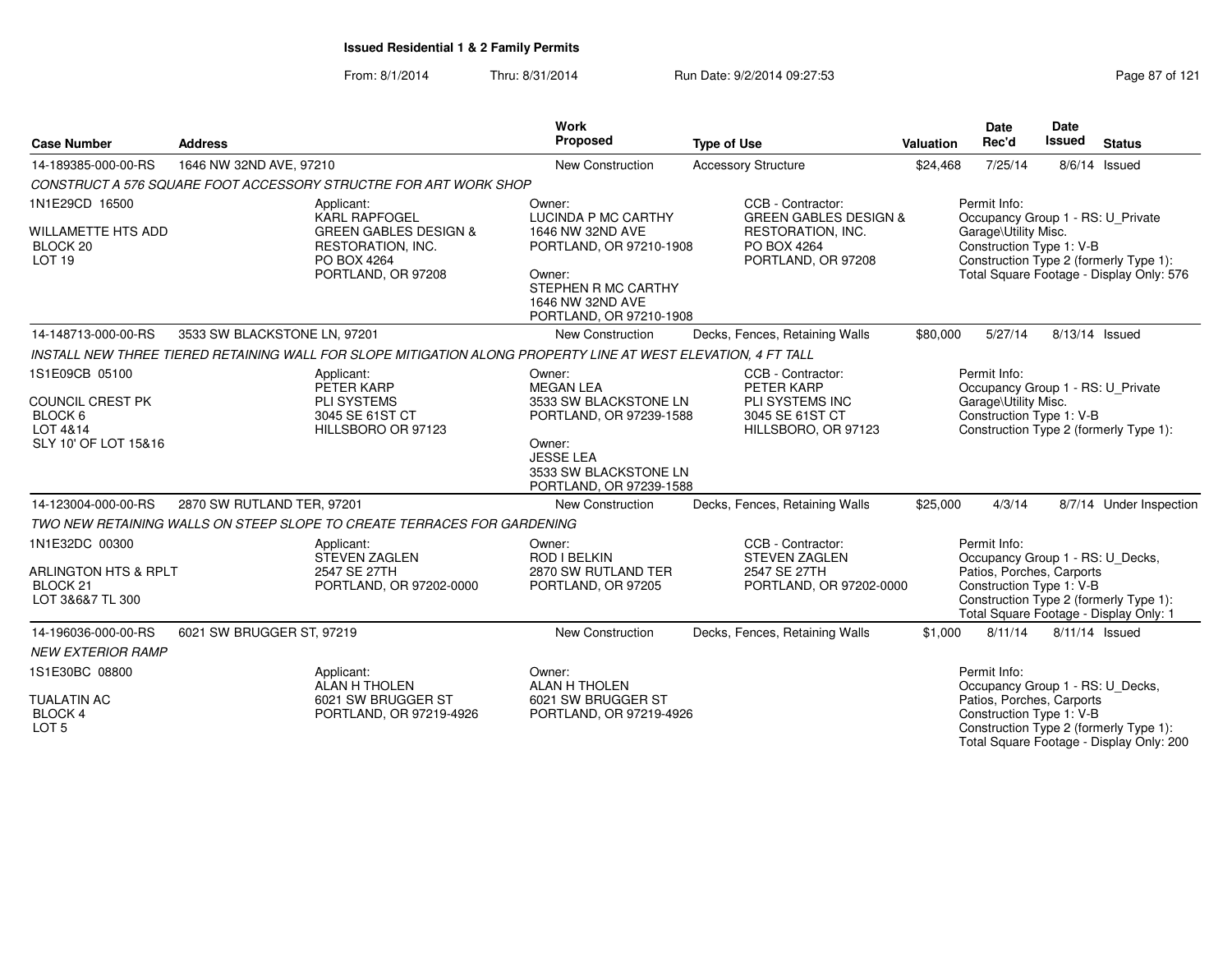| <b>Case Number</b>                                                   | <b>Address</b>               |                                                                                                                                                                                                                                             | Work<br>Proposed                                                                                                                   | <b>Type of Use</b> |                                                                                                                                                                                                               | <b>Valuation</b> | <b>Date</b><br>Rec'd                                                                                                                                                                                 | <b>Date</b><br>Issued | <b>Status</b> |                         |
|----------------------------------------------------------------------|------------------------------|---------------------------------------------------------------------------------------------------------------------------------------------------------------------------------------------------------------------------------------------|------------------------------------------------------------------------------------------------------------------------------------|--------------------|---------------------------------------------------------------------------------------------------------------------------------------------------------------------------------------------------------------|------------------|------------------------------------------------------------------------------------------------------------------------------------------------------------------------------------------------------|-----------------------|---------------|-------------------------|
| 13-173297-REV-01-RS                                                  | 2515 SE ANKENY ST            |                                                                                                                                                                                                                                             | New Construction                                                                                                                   | <b>Duplex</b>      |                                                                                                                                                                                                               | \$               | 8/6/14                                                                                                                                                                                               |                       | 8/6/14 Issued |                         |
|                                                                      |                              | REVISION TO REMOVE DOORS IN CENTER WALL AND WEST WALL. SHEAR WALL REVISIONS                                                                                                                                                                 |                                                                                                                                    |                    |                                                                                                                                                                                                               |                  |                                                                                                                                                                                                      |                       |               |                         |
| 1N1E36CC 19002                                                       |                              | Applicant:<br>PATRICK KIBLINGER<br><b>GREEN HAMMER</b><br>1323 SE 6th AVE<br>PORTLAND, OR 97214                                                                                                                                             | Owner:<br>ANKENY ROW LLC<br>430 SW 13TH AVE #1912<br>PORTLAND, OR 97205                                                            | 518                | CCB - Contractor:<br>VIKING ELECTRIC INC<br>4326 SE WOODSTOCK BLVD STE<br>PORTLAND, OR 972066270<br>CCB - Contractor:<br>STEPHEN S AIGUIER<br><b>GREEN HAMMER INC</b><br>1323 SE 6TH AVE<br>PORTLAND OR 97214 |                  | Permit Info:<br>Occupancy Group 1 - RS: R-3 Residential<br>One and Two Family<br>Construction Type 1: V-B<br>Construction Type 2 (formerly Type 1): V-B<br>Total Square Footage - Display Only: 1655 |                       |               |                         |
| 14-163179-000-00-RS                                                  | 5505 SW BRUGGER ST, 97219    |                                                                                                                                                                                                                                             | New Construction                                                                                                                   | Garage/Carport     |                                                                                                                                                                                                               | \$60,916         | 5/30/14                                                                                                                                                                                              |                       | 8/7/14 Issued |                         |
|                                                                      |                              | CONSTRUCT NEW 32 X 28 TWO STORY GARAGE WITH CRAFT ROOM ABOVE. NOT AN ADU. THIS PERMIT TO ADDRESS GRADING/ SITE COMPLAINT AS IDENTIFIED ON SC 14-155270. NEW DRIVE                                                                           |                                                                                                                                    |                    |                                                                                                                                                                                                               |                  |                                                                                                                                                                                                      |                       |               |                         |
| 1S1E30BD 03000                                                       |                              | Applicant:<br><b>Garrett Rupp</b>                                                                                                                                                                                                           | Owner:<br>JACOB C GRADY                                                                                                            |                    | CCB - Contractor:<br><b>RUPP FAMILY BUILDERS</b>                                                                                                                                                              |                  | Permit Info:<br>Occupancy Group 1 - RS: U Private                                                                                                                                                    |                       |               |                         |
| SECTION 30 1S 1E<br>TL 3000 0.87 ACRES                               |                              | <b>RUPP FAMILY BUILDERS</b><br>29030 SW TOWN CTR. LOOP E,<br>STE 202 #429<br>WILSONVILLE, OR 97070<br>Applicant:<br><b>Matt Greiner</b><br><b>RUPP FAMILY BUILDERS</b><br>29030 SW TOWN CENTER LP E<br>STE 202 #429<br>WILSONVILLE OR 97070 | 5505 SW BRUGGER ST<br>PORTLAND, OR 97219-4901<br>Owner:<br><b>CATHERINE GRADY</b><br>5505 SW BRUGGER ST<br>PORTLAND, OR 97219-4901 |                    | <b>INCORPORATED</b><br>29030 SW TOWN CENTER LOOP E Construction Type 1: V-B<br><b>SUITE 202 BOX 429</b><br>WILSONVILLE, OR 97070                                                                              |                  | Garage\Utility Misc.<br>Construction Type 2 (formerly Type 1):<br>Total Square Footage - Display Only: 1434                                                                                          |                       |               |                         |
| 13-190089-REV-01-RS 2104 SE 32ND AVE, 97214                          |                              |                                                                                                                                                                                                                                             | <b>New Construction</b>                                                                                                            | Garage/Carport     |                                                                                                                                                                                                               | \$               | 8/7/14                                                                                                                                                                                               |                       | 8/7/14 Issued |                         |
| REVISION TO SHIFT GARAGE BACK ON LOT                                 |                              |                                                                                                                                                                                                                                             |                                                                                                                                    |                    |                                                                                                                                                                                                               |                  |                                                                                                                                                                                                      |                       |               |                         |
| 1S1E01CD 02300<br>SOUTHWEST SUNNYSIDE<br>BLOCK 6<br>LOT <sub>4</sub> |                              | Applicant:<br>MIKE COYLE<br><b>FASTER PERMITS</b><br>14334 NW EAGLERIDGE LANE<br>PORTLAND, OR 97229                                                                                                                                         | Owner:<br><b>EVERETT CUSTOM HOMES INC</b><br>735 SW 158TH AVE #180<br>BEAVERTON, OR 97006-4952                                     |                    | CCB - Contractor:<br>DBA WRIGHT 1 ELECTRIC and<br>THREE PHASE ELECTRIC<br>5618 SE 135TH<br>PORTLAND OR 97236<br>CCB - Contractor:<br><b>VIC REMMERS</b><br>EVERETT CUSTOM HOMES INC                           |                  | Permit Info:<br>Occupancy Group 1 - RS: U_Private<br>Garage\Utility Misc.<br>Construction Type 1: V-B<br>Construction Type 2 (formerly Type 1):<br>Total Square Footage - Display Only: 264          |                       |               |                         |
|                                                                      |                              |                                                                                                                                                                                                                                             |                                                                                                                                    |                    | 735 SW 158TH AVE STE 180<br>BEAVERTON OR 97008                                                                                                                                                                |                  |                                                                                                                                                                                                      |                       |               |                         |
| 14-195737-000-00-RS                                                  | 9039 N PENINSULAR AVE, 97217 |                                                                                                                                                                                                                                             | <b>New Construction</b>                                                                                                            | Garage/Carport     |                                                                                                                                                                                                               | \$16,992         | 8/8/14                                                                                                                                                                                               |                       |               | 8/8/14 Under Inspection |
|                                                                      |                              | CONSTRUCT DETACHED 400 SF NON-HABITABLE GARAGE WITH BATHROOM, OVERHEAD DOOR, DRIVEWAY IS EXISTING (2 BATHROOMS TOTAL)08/27/14RHJ-ADDED TO SCOPE OF ET WORK, 10                                                                              |                                                                                                                                    |                    |                                                                                                                                                                                                               |                  |                                                                                                                                                                                                      |                       |               |                         |
| 1N1E09BB 08400                                                       |                              | Applicant:<br><b>GERALD SCOONES</b>                                                                                                                                                                                                         | Owner:<br><b>SANDY LEMLY</b>                                                                                                       |                    | CCB - Contractor:<br><b>GERALD SCOONES</b>                                                                                                                                                                    |                  | Permit Info:<br>Occupancy Group 1 - RS: U Private                                                                                                                                                    |                       |               |                         |
| PENINSULAR ADD 4<br><b>BLOCK 66 TL 8400</b>                          |                              | LITTLE WONDER GARAGES LLC<br>515 NW SALTZMAN RD #915<br>PORTLAND, OR 97229                                                                                                                                                                  | 2299 WINTERHAVEN DR #283<br>WINTERHAVEN, CA 92283-9771                                                                             |                    | LITTLE WONDER GARAGES LLC<br>515 NW SALTZMAN RD #915<br>PORTLAND, OR 97229                                                                                                                                    |                  | Garage\Utility Misc.<br>Construction Type 1: V-B<br>Construction Type 2 (formerly Type 1):<br>Total Square Footage - Display Only: 400                                                               |                       |               |                         |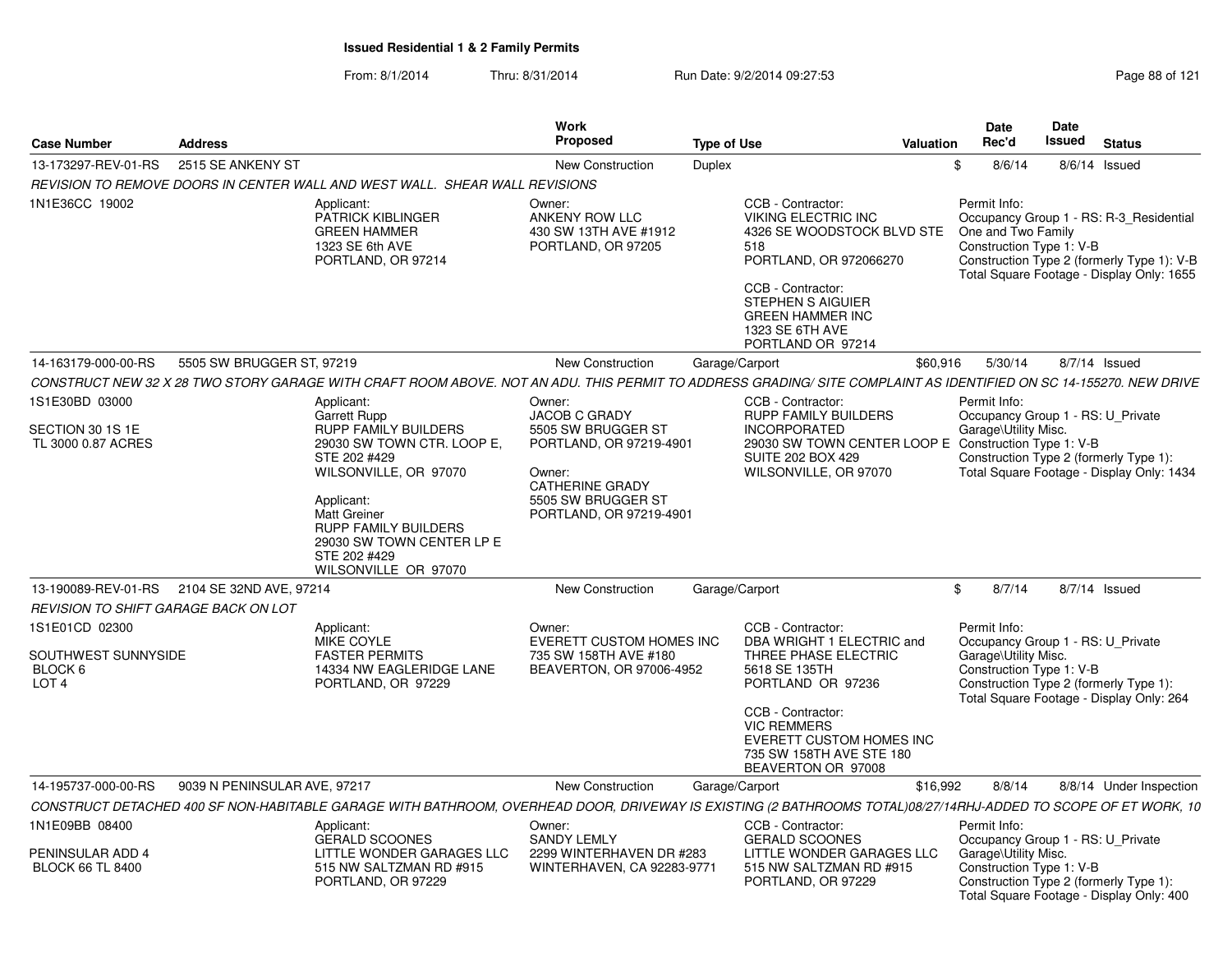From: 8/1/2014Thru: 8/31/2014 Run Date: 9/2/2014 09:27:53 Run Date: 9/2/2014 09:27:53

| <b>Case Number</b>                                                         | <b>Address</b>                                                                                                  | <b>Work</b><br><b>Proposed</b>                                                                                   | <b>Type of Use</b>                                                                                                         | Valuation | <b>Date</b><br>Rec'd                                                                                  | <b>Date</b><br><b>Issued</b> | <b>Status</b>                                                                          |
|----------------------------------------------------------------------------|-----------------------------------------------------------------------------------------------------------------|------------------------------------------------------------------------------------------------------------------|----------------------------------------------------------------------------------------------------------------------------|-----------|-------------------------------------------------------------------------------------------------------|------------------------------|----------------------------------------------------------------------------------------|
| 14-158696-000-00-RS                                                        | 9213 N OSWEGO AVE, 97203                                                                                        | <b>New Construction</b>                                                                                          | Garage/Carport                                                                                                             | \$10,153  | 5/19/14                                                                                               | 8/11/14                      | Under Inspection                                                                       |
|                                                                            | NEW DETACHED GARAGE/1-STORY/FLAT LOT/COMPLEX***WTIH NSFR 14-158681-RS***++++LIMITED STRUCTURAL REVIEW++++       |                                                                                                                  |                                                                                                                            |           |                                                                                                       |                              |                                                                                        |
| 1N1W01DD 04000<br>POINT VIEW<br>BLOCK <sub>7</sub><br>LOT 21&22            | Applicant:<br>Nizar Slim<br>P.O. BOX 6602<br>PORTLAND OR 97228                                                  | Owner:<br><b>MATE SKORO</b><br>11390 SE 222ND DR<br>DAMASCUS, OR 97089                                           | CCB - Contractor:<br><b>MATE SKORO</b><br>SKORO CONSTRUCTION LLC<br>11390 SE 222ND DR<br>DAMASCUS, OR 97089                |           | Permit Info:<br>Occupancy Group 1 - RS: U_Private<br>Garage\Utility Misc.<br>Construction Type 1: V-B |                              | Construction Type 2 (formerly Type 1):<br>Total Square Footage - Display Only: 239     |
| 14-176335-000-00-RS                                                        | 4423 NE 73RD AVE, 97218                                                                                         | New Construction                                                                                                 | Garage/Carport                                                                                                             | \$10,195  | 6/27/14                                                                                               |                              | 8/11/14 Under Inspection                                                               |
|                                                                            | NEW ONE STORY ONE CAR DETACHED GARAGE***WITH NSFR 14-176319-RS***                                               |                                                                                                                  |                                                                                                                            |           |                                                                                                       |                              |                                                                                        |
| 1N2E20DB 08200<br><b>ARGYLE PK</b><br><b>BLOCK1</b><br><b>LOT 7&amp;8</b>  | Applicant:<br><b>KEVIN PARTAIN</b><br><b>URBAN VISIONS</b><br>223 NE 56TH AVE<br>PORTLAND, OR 97213             | Owner:<br><b>DEUTSCHE BANK TRUST &amp;</b><br><b>COMPANY AMERICAS</b><br>350 HIGHLAND DR<br>LEWISVILLE, TX 75067 | CCB - Contractor:<br><b>ESTRUSCAN VENTURES LLC</b><br>4017 SW DOWNS VIEW CT<br>PORTLAND OR 97221                           |           | Permit Info:<br>Occupancy Group 1 - RS: U Private<br>Garage\Utility Misc.<br>Construction Type 1: V-B |                              | Construction Type 2 (formerly Type 1):<br>Total Square Footage - Display Only: 240     |
| 14-197074-000-00-RS                                                        | 3233 NE 50TH AVE, 97213                                                                                         | New Construction                                                                                                 | Garage/Carport                                                                                                             | \$20,390  | 8/12/14                                                                                               | 8/12/14 Issued               |                                                                                        |
|                                                                            | NEW DETACHED GARAGE AND WIDEN DRIVEWAY APPROACH                                                                 |                                                                                                                  |                                                                                                                            |           |                                                                                                       |                              |                                                                                        |
| 1N2E30BA 14500                                                             | Applicant:<br><b>NICK HADJIS</b>                                                                                | Owner:<br>YOUNG H KIM                                                                                            | CCB - Contractor:<br>TUFF SHED INC                                                                                         |           | Permit Info:<br>Occupancy Group 1 - RS: U_Private                                                     |                              |                                                                                        |
| ROSE CITY PK<br>BLOCK 149<br>LOT <sub>2</sub>                              | 3233 NE 50TH AVE<br>PORTLAND, OR 97213                                                                          | 3233 NE 50TH AVE<br>PORTLAND, OR 97213-2407                                                                      | 6500 NE HALSEY ST<br>PORTLAND, OR 97213                                                                                    |           | Garage\Utility Misc.<br>Construction Type 1: V-B                                                      |                              | Construction Type 2 (formerly Type 1):<br>Total Square Footage - Display Only: 480     |
| 14-197095-000-00-RS                                                        | 6825 N HAIGHT AVE, 97217                                                                                        | New Construction                                                                                                 | Garage/Carport                                                                                                             | \$16,992  | 8/12/14                                                                                               | 8/12/14 Issued               |                                                                                        |
|                                                                            | NEW DETACHED SHARED GARAGE WITH ADJACENT PROPERTY - 6815 N Haight Ave                                           |                                                                                                                  |                                                                                                                            |           |                                                                                                       |                              |                                                                                        |
| 1N1E15AC 03900<br><b>GEM ADD</b><br>BLOCK <sub>2</sub><br>LOT <sub>1</sub> | Applicant:<br><b>RYAN OLSEN</b><br>RYAN OLSEN CUSTOM HOMES<br>3850 N MISSISSIPPI #302<br>PORTLAND OR 97227      | Owner:<br>RYAN OLSEN CUSTOM HOMES LLI RYAN OLSEN<br>3850 N MISSISSIPPI AVE #302<br>PORTLAND, OR 97227            | CCB - Contractor:<br>RYAN OLSEN CUSTOM HOMES LLI Garage\Utility Misc.<br>3850 N MISSISSIPPI SUITE 302<br>PORTLAND OR 97227 |           | Permit Info:<br>Occupancy Group 1 - RS: U Private<br>Construction Type 1: V-B                         |                              | Construction Type 2 (formerly Type 1):<br>Total Square Footage - Display Only: 400     |
| 14-197091-000-00-RS                                                        | 6815 N HAIGHT AVE, 97217                                                                                        | <b>New Construction</b>                                                                                          | Garage/Carport                                                                                                             | \$16,992  | 8/12/14                                                                                               | 8/12/14 Issued               |                                                                                        |
|                                                                            | NEW DETACHED SHARED GARAGE WITH ADJACENT PROPERTY - 6825 N Haight Ave                                           |                                                                                                                  |                                                                                                                            |           |                                                                                                       |                              |                                                                                        |
| 1N1E15AC 03800                                                             | Applicant:<br><b>RYAN OLSEN</b>                                                                                 | Owner:<br>RYAN OLSEN CUSTOM HOMES LLI RYAN OLSEN                                                                 | CCB - Contractor:                                                                                                          |           | Permit Info:<br>Occupancy Group 1 - RS: U_Private                                                     |                              |                                                                                        |
| <b>GEM ADD</b><br>BLOCK <sub>2</sub><br>LOT <sub>2</sub>                   | RYAN OLSEN CUSTOM HOMES<br>3850 N MISSISSIPPI #302<br>PORTLAND OR 97227                                         | 3850 N MISSISSIPPI AVE #302<br>PORTLAND, OR 97227                                                                | RYAN OLSEN CUSTOM HOMES LLI Garage\Utility Misc.<br>3850 N MISSISSIPPI SUITE 302<br>PORTLAND OR 97227                      |           | Construction Type 1: V-B                                                                              |                              | Construction Type 2 (formerly Type 1):<br>Total Square Footage - Display Only: 400     |
| 14-187819-000-00-RS                                                        | 5235 N VANCOUVER AVE, 97217                                                                                     | New Construction                                                                                                 | Garage/Carport                                                                                                             | \$15,277  | 7/22/14                                                                                               |                              | 8/6/14 Issued                                                                          |
|                                                                            | Construction of new 200 sq ft garage. Constructed in the same location and the same size as the previous garage |                                                                                                                  |                                                                                                                            |           |                                                                                                       |                              |                                                                                        |
| 1N1E22AB 07100                                                             | Applicant:<br>Kent Correlll                                                                                     | Owner:<br>MARISSA LONG-PEAK                                                                                      | CCB - Contractor:<br><b>KENT CORRELL</b>                                                                                   |           | Permit Info:<br>Occupancy Group 1 - RS: U_Private                                                     |                              |                                                                                        |
| WALNUT PK<br>BLOCK 17<br>LOT <sub>10</sub>                                 | SUNRISE CONSTRUCTION<br>1254 SE 46th Ave<br>Portland, OR 97215                                                  | 5235 N VANCOUVER AVE<br>PORTLAND, OR 97217                                                                       | SUNRISE CONSTRUCTION<br>PO BOX 642<br>MOSIER OR 97040                                                                      |           | Garage\Utility Misc.<br>Construction Type 1: V-B                                                      |                              | Construction Type 2 (formerly Type 1): V-B<br>Total Square Footage - Display Only: 200 |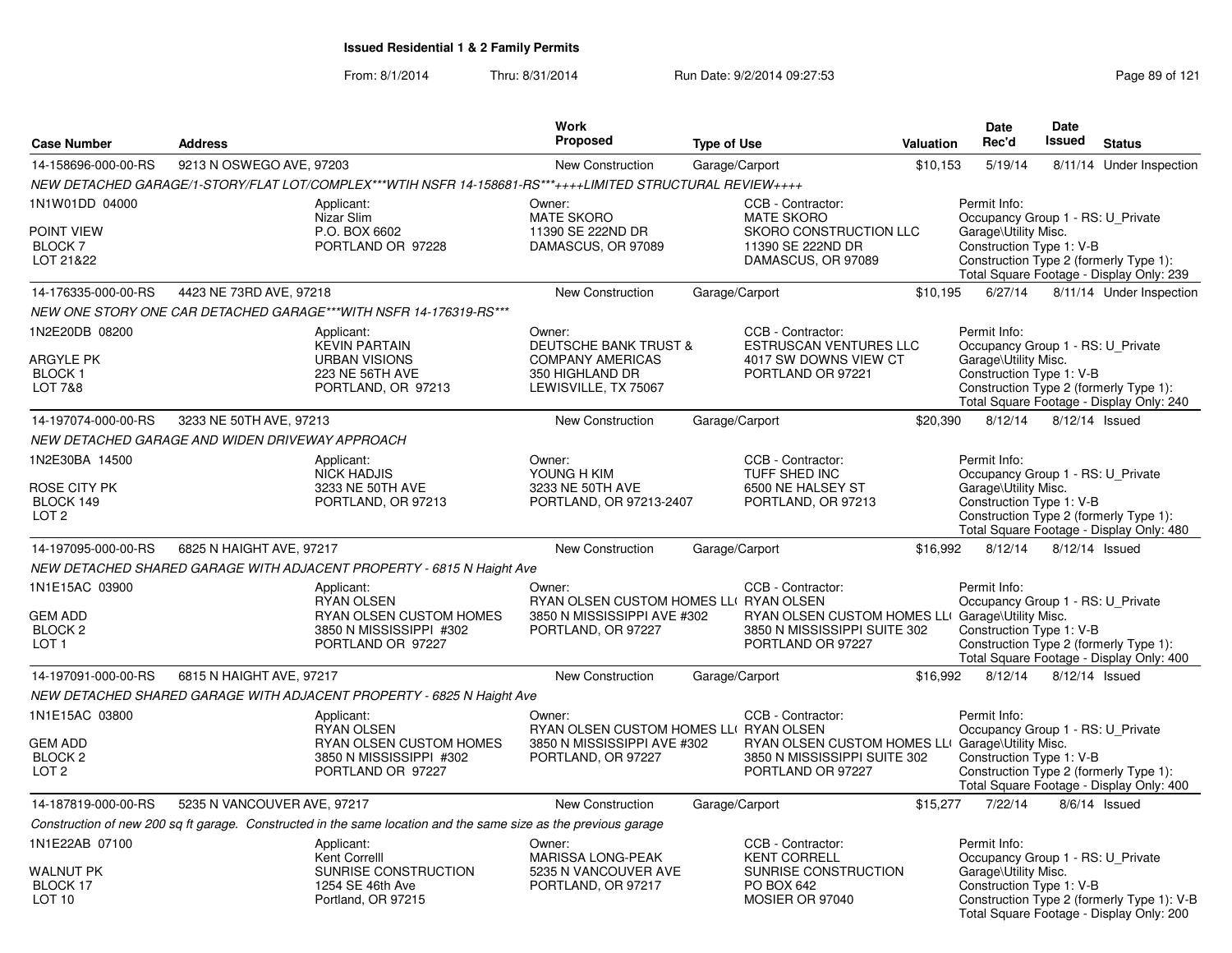| <b>Case Number</b>                                                       | <b>Address</b>           |                                                                                                                                                                              | <b>Work</b><br>Proposed                                                                                                                                         | <b>Type of Use</b>                                                                                                                                                                 |          | Date<br>Rec'd<br><b>Valuation</b>                                                                     |  | <b>Status</b>                                                                       |
|--------------------------------------------------------------------------|--------------------------|------------------------------------------------------------------------------------------------------------------------------------------------------------------------------|-----------------------------------------------------------------------------------------------------------------------------------------------------------------|------------------------------------------------------------------------------------------------------------------------------------------------------------------------------------|----------|-------------------------------------------------------------------------------------------------------|--|-------------------------------------------------------------------------------------|
| 14-109629-000-00-RS                                                      | 10820 SW 61ST AVE, 97219 |                                                                                                                                                                              | New Construction                                                                                                                                                | Garage/Carport                                                                                                                                                                     | \$10,561 | 1/24/14                                                                                               |  | 8/5/14 Under Inspection                                                             |
| ONE STORY DETACHED ONE CAR GARAGE                                        |                          | ****WITH NSFR 14-109609-RS****                                                                                                                                               |                                                                                                                                                                 |                                                                                                                                                                                    |          |                                                                                                       |  |                                                                                     |
| 1S1E31BB 02600                                                           |                          | Applicant:<br>MIKE COYLE<br><b>FASTER PERMITS</b><br>14334 NW EAGLERIDGE LANE<br>PORTLAND, OR 97229                                                                          | Owner:<br><b>BRIAN MCMILLEN LLC</b><br>20449 SW TV HWY #210<br>BEAVERTON, OR 97006-1700                                                                         | CCB - Contractor:<br>BRIAN MCMILLEN LLC<br><b>15151 SE FRYE</b><br>HAPPY VALLEY, OR 97086                                                                                          |          | Permit Info:<br>Occupancy Group 1 - RS: U Private<br>Garage\Utility Misc.<br>Construction Type 1: V-B |  | Construction Type 2 (formerly Type 1):<br>Total Square Footage - Display Only: 260  |
| 14-193627-000-00-RS                                                      | 2116 SE 51ST AVE, 97215  |                                                                                                                                                                              | <b>New Construction</b>                                                                                                                                         | Garage/Carport                                                                                                                                                                     | \$14,273 | 8/5/14                                                                                                |  | 8/5/14 Under Inspection                                                             |
|                                                                          |                          | REMOVE EXISTING 198 SF GARAGE, CONSTRUCT NEW LARGER 336 SF, DETACHED GARAGE WITH GABLE ROOF IN SAME AREA/***ADD PT FOR 60' OF SANITARY SEWER ON PROPERTY 8/25/14*            |                                                                                                                                                                 |                                                                                                                                                                                    |          |                                                                                                       |  |                                                                                     |
| 1S2E06DC 02300<br>51ST STREET ADD<br>BLOCK <sub>2</sub><br>LOT 1 TL 2300 |                          | Applicant:<br><b>RICHARD J FLORES</b><br>2116 SE 51ST AVE<br>PORTLAND, OR 97215-3902                                                                                         | Owner:<br>RICHARD J FLORES<br>2116 SE 51ST AVE<br>PORTLAND, OR 97215-3902<br>Owner:<br><b>GWENDOLYN A FLORES</b><br>2116 SE 51ST AVE<br>PORTLAND, OR 97215-3902 |                                                                                                                                                                                    |          | Permit Info:<br>Occupancy Group 1 - RS: U_Private<br>Garage\Utility Misc.<br>Construction Type 1: V-B |  | Construction Type 2 (formerly Type 1):<br>Total Square Footage - Display Only: 336  |
| 13-201317-000-00-RS                                                      | 10810 SW 61ST AVE, 97219 |                                                                                                                                                                              | New Construction                                                                                                                                                | Garage/Carport                                                                                                                                                                     | \$10,561 | 9/5/13                                                                                                |  | 8/5/14 Under Inspection                                                             |
|                                                                          |                          | NEW DETACHED 1-CAR GARAGE / 1-STORY / 1-CAR / FLAT LOT / COMPLEX+++SEE 13-201303-RS FOR HOUSE+++                                                                             |                                                                                                                                                                 |                                                                                                                                                                                    |          |                                                                                                       |  |                                                                                     |
| 1S1E31BB 02600                                                           |                          | Applicant:<br>MIKE COYLE<br><b>FASTER PERMITS</b><br>14334 NW EAGLERIDGE LANE<br>PORTLAND, OR 97229                                                                          | Owner:<br><b>BRIAN MCMILLEN LLC</b><br>20449 SW TV HWY #210<br>BEAVERTON, OR 97006-1700                                                                         | CCB - Contractor:<br>ADVANCED ELECTRIC INC<br>21811 NE 58TH ST<br>VANCOUVER, WA 98682<br>CCB - Contractor:<br><b>BRIAN MCMILLEN LLC</b><br>15151 SE FRYE<br>HAPPY VALLEY, OR 97086 |          | Permit Info:<br>Occupancy Group 1 - RS: U_Private<br>Garage\Utility Misc.<br>Construction Type 1: V-B |  | Construction Type 2 (formerly Type 1):<br>Total Square Footage - Display Only: 260  |
| 14-191712-000-00-RS                                                      | 6833 SW 36TH AVE, 97219  |                                                                                                                                                                              | <b>New Construction</b>                                                                                                                                         | Garage/Carport                                                                                                                                                                     | \$61,171 | 8/4/14                                                                                                |  | 8/4/14 Under Inspection                                                             |
|                                                                          |                          | NEW 2 STORY DETACHED GARAGE WITH STORAGE ON THE SECOND FLOOR*** ELECTRICAL TRADE PERMIT TO BE OBTAINED SEPARATELY***there can not be more than 4 ft unbalanced back fill for |                                                                                                                                                                 |                                                                                                                                                                                    |          |                                                                                                       |  |                                                                                     |
| 1S1E20BA 01500<br>LYNDHURST<br>BLOCK 6<br>LOT 7-12                       |                          | Applicant:<br><b>JOSHUA HILTON</b><br>2FORM ARCHITECTURE<br>612 NE 28TH AVE<br>PORTLAND OR 97232                                                                             | Owner:<br>ELIZABETH M SHANE<br>6800 SW 37TH AVE<br>PORTLAND, OR 97219-1608                                                                                      | CCB - Contractor:<br><b>GRAVITATE DESIGN + BUILD INC</b><br>3330 SO STATE ST STE V-423<br>LAKE OSWEGO, OR 97034                                                                    |          | Permit Info:<br>Occupancy Group 1 - RS: U_Private<br>Garage\Utility Misc.<br>Construction Type 1: V-B |  | Construction Type 2 (formerly Type 1):<br>Total Square Footage - Display Only: 1440 |
| 14-168695-000-00-RS                                                      | 1915 NE 38TH AVE, 97212  |                                                                                                                                                                              | New Construction                                                                                                                                                | Garage/Carport                                                                                                                                                                     | \$11,215 | 6/25/14                                                                                               |  | 8/4/14 Issued                                                                       |
| NEW DETACHED 1 CAR GARAGE AND NEW DRIVEWAY                               |                          |                                                                                                                                                                              |                                                                                                                                                                 |                                                                                                                                                                                    |          |                                                                                                       |  |                                                                                     |
| 1N1E25DD 03200<br><b>ROSSMERE</b><br>BLOCK 29<br>LOT <sub>7</sub>        |                          | Applicant:<br>MIKE COYLE<br><b>FASTER PERMITS</b><br>14334 NW EAGLERIDGE LANE<br>PORTLAND, OR 97229                                                                          | Owner:<br>2235 NE 46TH AVE<br>PORTLAND, OR 97213-1903                                                                                                           | CCB - Contractor:<br>COLUMBIA REDEVELOPMENT LLC FLORIN LACATUS<br>FRL CONSTRUCTION LLC<br>3409 SW 30TH ST<br>GRESHAM, OR 97080                                                     |          | Permit Info:<br>Occupancy Group 1 - RS: U_Private<br>Garage\Utility Misc.<br>Construction Type 1: V-B |  | Construction Type 2 (formerly Type 1):<br>Total Square Footage - Display Only: 264  |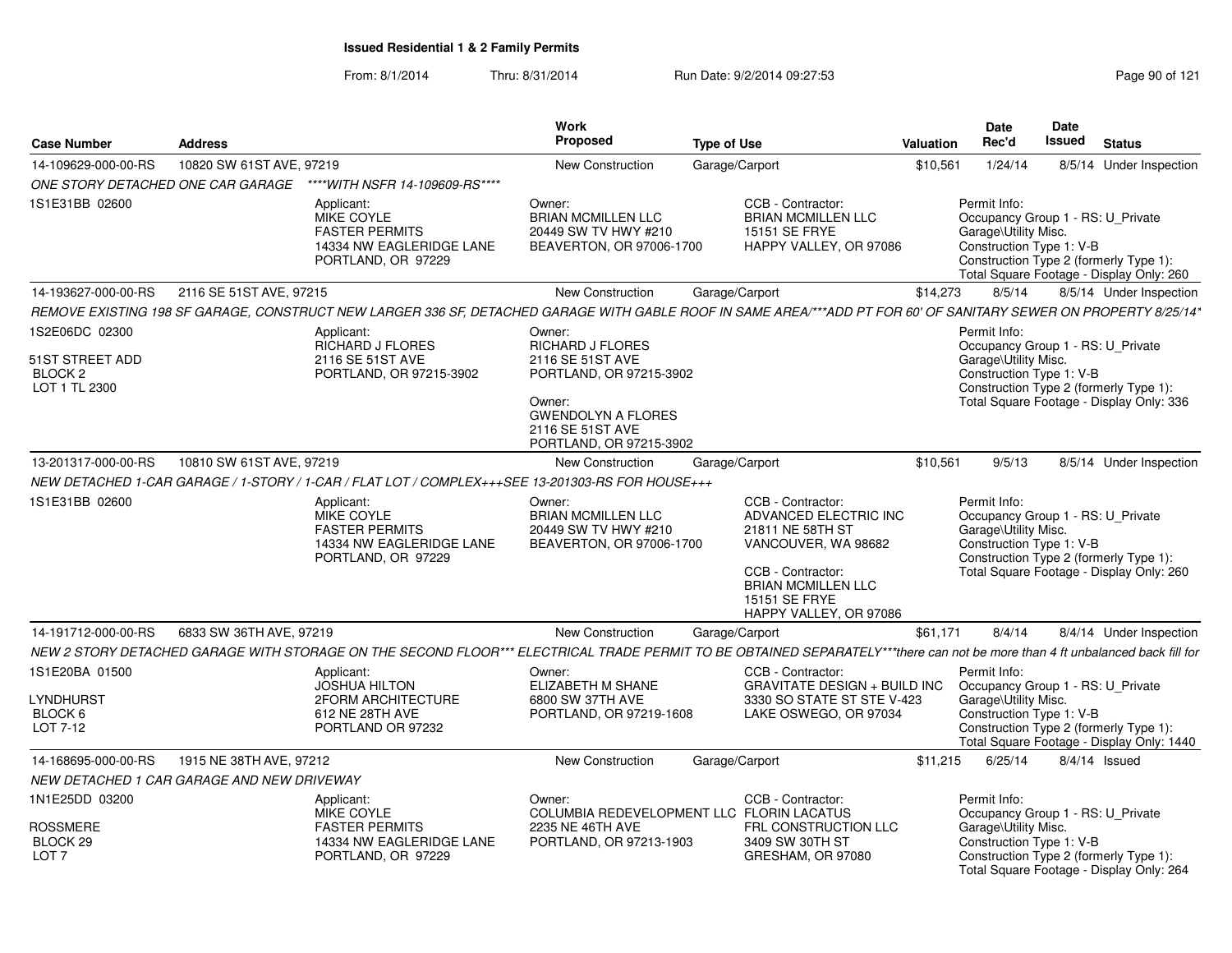| <b>Case Number</b><br><b>Address</b>                                |                                                                                                                                          | <b>Work</b><br><b>Proposed</b>                                                                                                                             | <b>Type of Use</b>                                                                                                                                                                                                                           | Valuation | <b>Date</b><br>Rec'd                                                                                  | <b>Date</b><br>Issued | <b>Status</b>                                                                      |
|---------------------------------------------------------------------|------------------------------------------------------------------------------------------------------------------------------------------|------------------------------------------------------------------------------------------------------------------------------------------------------------|----------------------------------------------------------------------------------------------------------------------------------------------------------------------------------------------------------------------------------------------|-----------|-------------------------------------------------------------------------------------------------------|-----------------------|------------------------------------------------------------------------------------|
| 14-139391-000-00-RS                                                 | 6318 NE RODNEY AVE, 97211                                                                                                                | New Construction                                                                                                                                           | Garage/Carport                                                                                                                                                                                                                               | \$11,215  | 4/11/14                                                                                               |                       | 8/12/14 Issued                                                                     |
|                                                                     | NEW ONE STORY ONE CAR DETACHED GARAGE***WITH NSFR 14-139384-RS***                                                                        |                                                                                                                                                            |                                                                                                                                                                                                                                              |           |                                                                                                       |                       |                                                                                    |
| 1N1E15DA 08200                                                      | Applicant:<br><b>KEVIN PARTAIN</b><br>Urban Visions Planning Services, Inc. 6308 NE RODNEY AVE<br>223 NE 56TH AVE<br>PORTLAND OR 97213   | Owner:<br>OLIVIA T WARFIELD<br>PORTLAND, OR 97211-2430                                                                                                     | CCB - Contractor:<br>DBA WRIGHT 1 ELECTRIC and<br>THREE PHASE ELECTRIC<br>5618 SE 135TH<br>PORTLAND OR 97236<br>CCB - Contractor:<br><b>VIC REMMERS</b><br><b>EVERETT CUSTOM HOMES INC</b><br>735 SW 158TH AVE STE 180<br>BEAVERTON OR 97008 |           | Permit Info:<br>Occupancy Group 1 - RS: U_Private<br>Garage\Utility Misc.<br>Construction Type 1: V-B |                       | Construction Type 2 (formerly Type 1):<br>Total Square Footage - Display Only: 264 |
| 14-192439-000-00-RS                                                 | 3038 NE 56TH AVE, 97213                                                                                                                  | <b>New Construction</b>                                                                                                                                    | Garage/Carport                                                                                                                                                                                                                               | \$9,176   | 8/1/14                                                                                                |                       | 8/1/14 Issued                                                                      |
| <b>NEW DETACHED GARAGE</b>                                          |                                                                                                                                          |                                                                                                                                                            |                                                                                                                                                                                                                                              |           |                                                                                                       |                       |                                                                                    |
| 1N2E30AB 18700<br><b>ROSE CITY PK</b><br>BLOCK 101<br><b>LOT 21</b> | Applicant:<br><b>RUDY H SCHUVER</b><br>3038 NE 56TH AVE<br>PORTLAND, OR 97213-3332                                                       | Owner:<br><b>RUDY H SCHUVER</b><br>3038 NE 56TH AVE<br>PORTLAND, OR 97213-3332<br>Owner:<br>MEGAN M SCHUVER<br>3038 NE 56TH AVE<br>PORTLAND, OR 97213-3332 |                                                                                                                                                                                                                                              |           | Permit Info:<br>Occupancy Group 1 - RS: U_Private<br>Garage\Utility Misc.<br>Construction Type 1: V-B |                       | Construction Type 2 (formerly Type 1):<br>Total Square Footage - Display Only: 216 |
| 14-109759-000-00-RS                                                 | 10828 SW 61ST AVE, 97219                                                                                                                 | <b>New Construction</b>                                                                                                                                    | Garage/Carport                                                                                                                                                                                                                               | \$9,749   | 1/24/14                                                                                               |                       | 8/27/14 Issued                                                                     |
|                                                                     | NEW DETACHED/1-STORY/1-CAR GARAGE/FLAT LOT/COMPLEX***WITH NSFR 14-109753-RS*** Septic Decommissioning Required. Call for Inspection 842. |                                                                                                                                                            |                                                                                                                                                                                                                                              |           |                                                                                                       |                       |                                                                                    |
| 1S1E31BB 02500                                                      | Applicant:<br><b>MIKE COYLE</b><br><b>FASTER PERMITS</b><br>14334 NW EAGLERIDGE LANE<br>PORTLAND, OR 97229                               | Owner:<br>STEPHEN R PLUMMER<br>10830 SW 61ST AVE<br>PORTLAND, OR 97219<br>Owner:<br><b>TERESA I PLUMMER</b><br>10830 SW 61ST AVE<br>PORTLAND, OR 97219     | CCB - Contractor:<br><b>BRIAN MCMILLEN LLC</b><br>15151 SE FRYE<br>HAPPY VALLEY, OR 97086                                                                                                                                                    |           | Permit Info:<br>Occupancy Group 1 - RS: U_Private<br>Garage\Utility Misc.<br>Construction Type 1: V-B |                       | Construction Type 2 (formerly Type 1):<br>Total Square Footage - Display Only: 240 |
| 14-109823-000-00-RS                                                 | 10832 SW 61ST AVE, 97219                                                                                                                 | <b>New Construction</b>                                                                                                                                    | Garage/Carport                                                                                                                                                                                                                               | \$9,749   | 1/24/14                                                                                               |                       | 8/27/14 Issued                                                                     |
|                                                                     | NEW DETACHED 1-CAR GARAGE/1-STORY/FLAT LOT/COMPLEX***WITH NSFR 14-109773-RS***                                                           |                                                                                                                                                            |                                                                                                                                                                                                                                              |           |                                                                                                       |                       |                                                                                    |
| 1S1E31BB 02500                                                      | Applicant:<br><b>MIKE COYLE</b><br><b>FASTER PERMITS</b><br>14334 NW EAGLERIDGE LANE<br>PORTLAND, OR 97229                               | Owner:<br>STEPHEN R PLUMMER<br>10830 SW 61ST AVE<br>PORTLAND, OR 97219<br>Owner:<br>TERESA I PLUMMER<br>10830 SW 61ST AVE<br>PORTLAND, OR 97219            | CCB - Contractor:<br><b>BRIAN MCMILLEN LLC</b><br><b>15151 SE FRYE</b><br>HAPPY VALLEY, OR 97086                                                                                                                                             |           | Permit Info:<br>Occupancy Group 1 - RS: U_Private<br>Garage\Utility Misc.<br>Construction Type 1: V-B |                       | Construction Type 2 (formerly Type 1):<br>Total Square Footage - Display Only: 240 |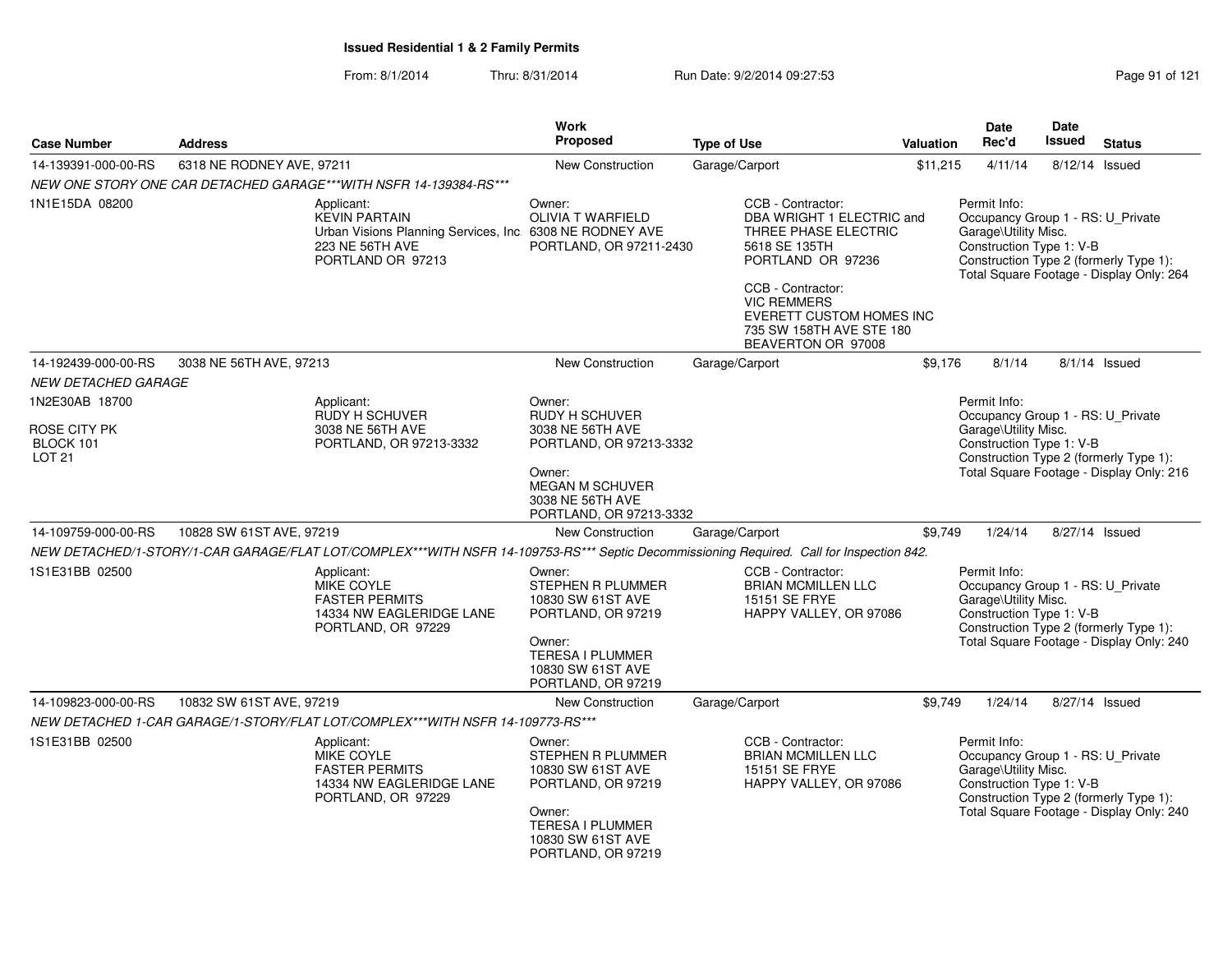| <b>Case Number</b>                                                       | <b>Address</b>                                     |                                                                                         | <b>Work</b><br><b>Proposed</b>                                                                                                                                         | <b>Type of Use</b>                                                                                                               | Valuation | <b>Date</b><br>Rec'd                                                                                  | Date<br>Issued | <b>Status</b>                                                                       |
|--------------------------------------------------------------------------|----------------------------------------------------|-----------------------------------------------------------------------------------------|------------------------------------------------------------------------------------------------------------------------------------------------------------------------|----------------------------------------------------------------------------------------------------------------------------------|-----------|-------------------------------------------------------------------------------------------------------|----------------|-------------------------------------------------------------------------------------|
| 14-203993-000-00-RS                                                      | 5524 SE OAK ST, 97215                              |                                                                                         | <b>New Construction</b>                                                                                                                                                | Garage/Carport                                                                                                                   | \$25,000  | 8/26/14                                                                                               | 8/26/14        | Issued                                                                              |
|                                                                          |                                                    | NEW 2 STORY GARAGE WITH STORAGE ABOVE, TRADE PERMITS AT A LATER DATE (TRUSSES DEFERRED) |                                                                                                                                                                        |                                                                                                                                  |           |                                                                                                       |                |                                                                                     |
| 1N2E31DC 08400<br>MT TABOR PL ADD<br><b>BLOCK1</b><br>LOT 5&6            |                                                    | Applicant:<br><b>BILL DUBENKO</b><br>13201 SE NEW ERA RD<br>OREGON CITY, OR 97045       | Owner:<br>MICHAEL REAMS<br><b>5524 SE OAK ST</b><br>PORTLAND, OR 97215-1272                                                                                            | CCB - Contractor:<br>BD MANAGEMENT SERVICES INC Occupancy Group 1 - RS: U Private<br>13201 S NEW ERA RD<br>OREGON CITY, OR 97045 |           | Permit Info:<br>Garage\Utility Misc.<br>Construction Type 1: V-B                                      |                | Construction Type 2 (formerly Type 1):<br>Total Square Footage - Display Only: 320  |
| 14-193627-REV-01-RS                                                      | 2116 SE 51ST AVE, 97215                            |                                                                                         | New Construction                                                                                                                                                       | Garage/Carport                                                                                                                   | \$300     | 8/21/14                                                                                               |                | 8/21/14 Issued                                                                      |
|                                                                          |                                                    | VALUE ADDED REVISION TO ADD BATHROOM IN DETACHED GARAGE                                 |                                                                                                                                                                        |                                                                                                                                  |           |                                                                                                       |                |                                                                                     |
| 1S2E06DC 02300<br>51ST STREET ADD<br>BLOCK <sub>2</sub><br>LOT 1 TL 2300 |                                                    | Applicant:<br><b>RICHARD J FLORES</b><br>2116 SE 51ST AVE<br>PORTLAND, OR 97215-3902    | Owner:<br><b>RICHARD J FLORES</b><br>2116 SE 51ST AVE<br>PORTLAND, OR 97215-3902<br>Owner:<br><b>GWENDOLYN A FLORES</b><br>2116 SE 51ST AVE<br>PORTLAND, OR 97215-3902 |                                                                                                                                  |           | Permit Info:<br>Occupancy Group 1 - RS: U Private<br>Garage\Utility Misc.<br>Construction Type 1: V-B |                | Construction Type 2 (formerly Type 1):<br>Total Square Footage - Display Only: 336  |
| 14-197074-REV-01-RS                                                      | 3233 NE 50TH AVE, 97213                            |                                                                                         | New Construction                                                                                                                                                       | Garage/Carport                                                                                                                   | \$900     | 8/19/14                                                                                               |                | 8/19/14 Issued                                                                      |
|                                                                          | VALUE ADDED REVISION TO WIDEN DRIVEWAY 2 FT        |                                                                                         |                                                                                                                                                                        |                                                                                                                                  |           |                                                                                                       |                |                                                                                     |
| 1N2E30BA 14500<br>ROSE CITY PK<br>BLOCK 149<br>LOT <sub>2</sub>          |                                                    | Applicant:<br><b>NICK HADJIS</b><br>3233 NE 50TH AVE<br>PORTLAND, OR 97213              | Owner:<br>YOUNG H KIM<br>3233 NE 50TH AVE<br>PORTLAND, OR 97213-2407                                                                                                   | CCB - Contractor:<br>TUFF SHED INC<br>6500 NE HALSEY ST<br>PORTLAND, OR 97213                                                    |           | Permit Info:<br>Occupancy Group 1 - RS: U_Private<br>Garage\Utility Misc.<br>Construction Type 1: V-B |                | Construction Type 2 (formerly Type 1):<br>Total Square Footage - Display Only: 480  |
| 14-169579-000-00-RS                                                      | 8146 SW 39TH AVE, 97219                            |                                                                                         | <b>New Construction</b>                                                                                                                                                | Garage/Carport                                                                                                                   | \$47,578  | 6/13/14                                                                                               |                | 8/15/14 Issued                                                                      |
|                                                                          | NEW DETACHED 2 CAR GARAGE***W/NSFR 14-169565-RS*** |                                                                                         |                                                                                                                                                                        |                                                                                                                                  |           |                                                                                                       |                |                                                                                     |
| 1S1E20CA 07900<br><b>FIRDALE</b><br>LOT <sub>11</sub>                    |                                                    | Applicant:<br>MARY W BULLARD<br>8341 SW 64TH AVE<br>PORTLAND, OR 97219-3179             | Owner:<br><b>MARY W BULLARD</b><br>8341 SW 64TH AVE<br>PORTLAND, OR 97219<br>Owner:<br>AL BULLARD<br>8341 SW 64TH AVE<br>PORTLAND, OR 97219                            | CCB - Contractor:<br><b>IBUILDPDX COMPANY LLC</b><br>1936 SE 23RD AVE<br>PORTLAND, OR 97214                                      |           | Permit Info:<br>Occupancy Group 1 - RS: U_Private<br>Garage\Utility Misc.<br>Construction Type 1: V-B |                | Construction Type 2 (formerly Type 1):<br>Total Square Footage - Display Only: 1120 |
| 14-163199-000-00-RS                                                      | 3926 NE 65TH AVE, 97213                            |                                                                                         | New Construction                                                                                                                                                       | Garage/Carport                                                                                                                   | \$15,000  | 8/13/14                                                                                               |                | 8/13/14 Under Inspection                                                            |
|                                                                          |                                                    | BUILD NEW 480 SQ FT GARAGE/SHOP AT REAR OF PROPERTY, DRIVEWAY IS EXISTING               |                                                                                                                                                                        |                                                                                                                                  |           |                                                                                                       |                |                                                                                     |
| 1N2E20CC 01800<br>HYDE PK<br>BLOCK <sub>2</sub><br>LOT 15&16             |                                                    | Applicant:<br><b>CHRISTOPHER R GRAVES</b><br>3926 NE 65TH AVE<br>PORTLAND, OR 97213     | Owner:<br>JENNIFER L JORDAN<br>3926 NE 65TH AVE<br>PORTLAND, OR 97213<br>Owner:<br><b>CHRISTOPHER R GRAVES</b><br>3926 NE 65TH AVE<br>PORTLAND, OR 97213               |                                                                                                                                  |           | Permit Info:<br>Occupancy Group 1 - RS: U_Private<br>Garage\Utility Misc.<br>Construction Type 1: V-B |                | Construction Type 2 (formerly Type 1):<br>Total Square Footage - Display Only: 480  |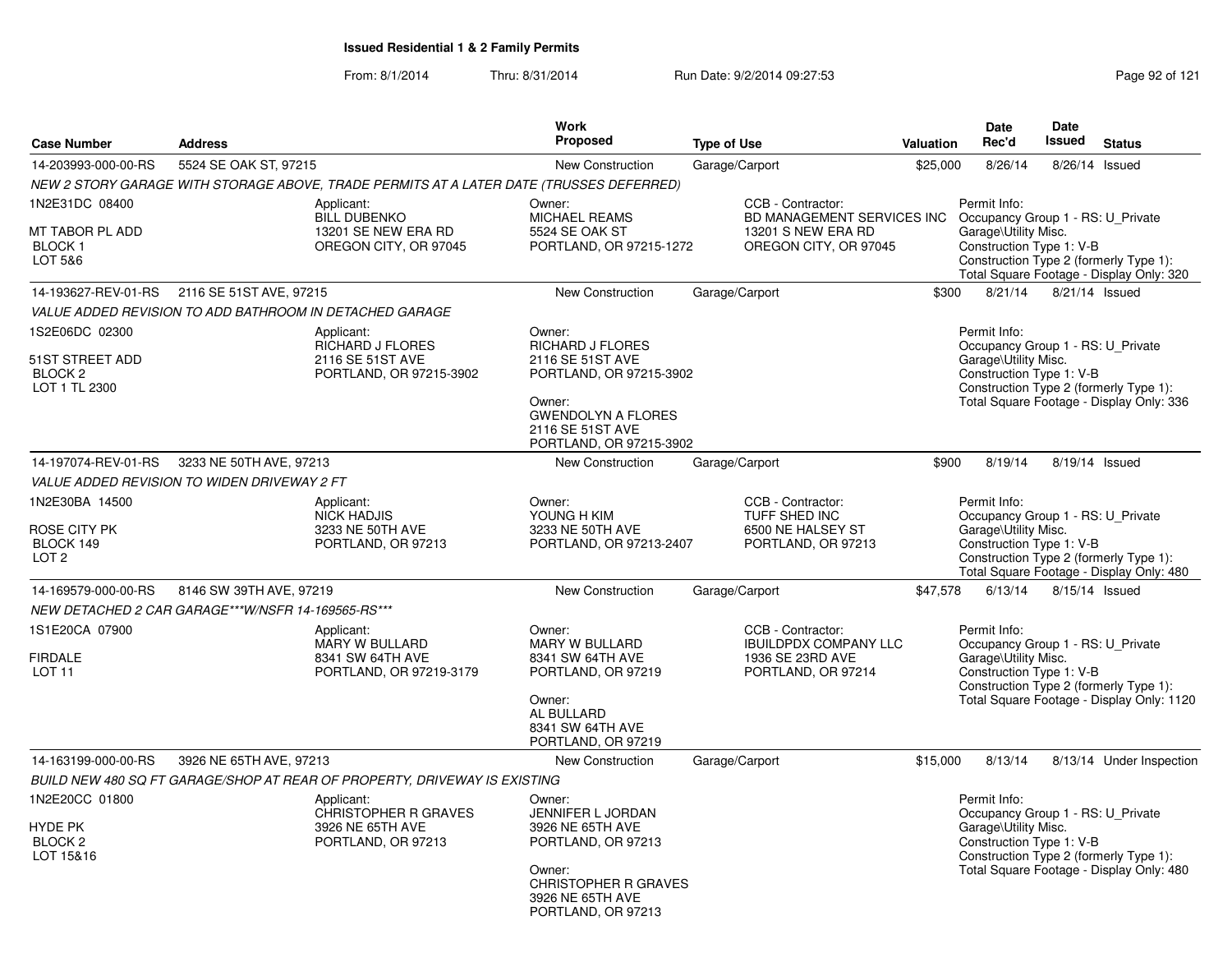|                                                                                 |                                                    |                                                                                                                                                                                                                                         | <b>Work</b>                                                                                                                                             |                    |                                                                                                          |           | Date                                                                                                  | Date          |                                                                                    |
|---------------------------------------------------------------------------------|----------------------------------------------------|-----------------------------------------------------------------------------------------------------------------------------------------------------------------------------------------------------------------------------------------|---------------------------------------------------------------------------------------------------------------------------------------------------------|--------------------|----------------------------------------------------------------------------------------------------------|-----------|-------------------------------------------------------------------------------------------------------|---------------|------------------------------------------------------------------------------------|
| <b>Case Number</b>                                                              | <b>Address</b>                                     |                                                                                                                                                                                                                                         | <b>Proposed</b>                                                                                                                                         | <b>Type of Use</b> |                                                                                                          | Valuation | Rec'd                                                                                                 | <b>Issued</b> | <b>Status</b>                                                                      |
| 14-194847-000-00-RS                                                             | 2506 NE 47TH AVE, 97213                            |                                                                                                                                                                                                                                         | <b>New Construction</b>                                                                                                                                 |                    | Garage/Carport                                                                                           | \$10,025  | 8/13/14                                                                                               |               | 8/13/14 Under Inspection                                                           |
|                                                                                 | NEW 236SQ CARPORT OVER EXISTING DRIVEWAY           |                                                                                                                                                                                                                                         |                                                                                                                                                         |                    |                                                                                                          |           |                                                                                                       |               |                                                                                    |
| 1N2E30CA 04700<br>ROSE CITY PK<br>BLOCK <sub>20</sub><br>LOT 7&8 TL 4200        |                                                    | Applicant:<br>ALAN P ARMSTRONG<br>3309 SE SHERRETT ST<br>PORTLAND, OR 97222-5558                                                                                                                                                        | Owner:<br><b>CHRISTIAN SCOTT</b><br>2506 NE 47TH AVE<br>PORTLAND, OR 97213-1918<br>Owner:<br>SACHA SCOTT<br>2506 NE 47TH AVE<br>PORTLAND, OR 97213-1918 |                    | CCB - Contractor:<br>THE AFFORDABLE HOME<br><b>DOCTOR LLC</b><br>1586 SE MARION ST<br>PORTLAND, OR 97202 |           | Permit Info:<br>Occupancy Group 1 - RS: U_Private<br>Garage\Utility Misc.<br>Construction Type 1: V-B |               | Construction Type 2 (formerly Type 1):<br>Total Square Footage - Display Only: 236 |
| 14-168882-000-00-RS                                                             | 5043 SE ELLIS ST, 97206                            |                                                                                                                                                                                                                                         | <b>New Construction</b>                                                                                                                                 |                    | Garage/Carport                                                                                           | \$14,018  | 6/12/14                                                                                               |               | 8/13/14 Issued                                                                     |
|                                                                                 | NEW DETACHED GARAGE SINGLE STORY SINGLE CAR GARAGE |                                                                                                                                                                                                                                         |                                                                                                                                                         |                    |                                                                                                          |           |                                                                                                       |               |                                                                                    |
| 1S2E18CA 01200                                                                  |                                                    | Applicant:<br><b>MIKE COYLE</b><br><b>FASTER PERMITS</b><br>14334 NW EAGLERIDGE LANE<br>PORTLAND, OR 97229                                                                                                                              | Owner:<br>AARON ANGELO DEVELOPMENT<br>LTD<br>2005 BROADWAY ST<br>VANCOUVER, WA 98663-3326                                                               |                    | CCB - Contractor:<br>AARON ANGELO DEVELOPMENT<br><b>LTD</b><br>6701 HIGHLAND DR<br>VANCOUVER, WA 98661   |           | Permit Info:<br>Occupancy Group 1 - RS: U Private<br>Garage\Utility Misc.<br>Construction Type 1: V-B |               | Construction Type 2 (formerly Type 1):<br>Total Square Footage - Display Only: 330 |
| 14-179993-000-00-RS                                                             | 1521 NE HOLMAN ST, 97211                           |                                                                                                                                                                                                                                         | New Construction                                                                                                                                        |                    | Garage/Carport                                                                                           | \$21,410  | 7/7/14                                                                                                | 8/30/14 Final |                                                                                    |
|                                                                                 | NEW DETACHED 24 FT X 21 FT GARAGE ON EXISTING SLAB |                                                                                                                                                                                                                                         |                                                                                                                                                         |                    |                                                                                                          |           |                                                                                                       |               |                                                                                    |
| 1N1E14DB 07201<br><b>COLUMBIA HTS</b><br>BLOCK 19<br>LOT <sub>11</sub>          |                                                    | Applicant:<br><b>NATHAN KRAUSE</b><br><b>PDX RENOVATIONS</b><br>3850 SE 82ND AVE<br>PORTLAND, OR 97290                                                                                                                                  | Owner:<br><b>LMP ACQUISITION LLC</b><br>183 US ROUTE 1, 2ND FLOOR<br>FALMOUTH, ME 04105                                                                 |                    | CCB - Contractor:<br>PDX RENOVATIONS LLC<br>PO BOX 66836<br>PORTLAND, OR 97290                           |           | Permit Info:<br>Occupancy Group 1 - RS: U_Private<br>Garage\Utility Misc.<br>Construction Type 1: V-B |               | Construction Type 2 (formerly Type 1):<br>Total Square Footage - Display Only: 504 |
| 14-178264-000-00-RS                                                             | 3817 SE NEHALEM ST, 97202                          |                                                                                                                                                                                                                                         | New Construction                                                                                                                                        |                    | Garage/Carport                                                                                           | \$9,685   | 7/2/14                                                                                                |               | 8/29/14 Issued                                                                     |
| NEW DETACHED GARAGE 12' X 19'                                                   |                                                    |                                                                                                                                                                                                                                         |                                                                                                                                                         |                    |                                                                                                          |           |                                                                                                       |               |                                                                                    |
| 1S1E24DA 11700<br><b>BERKELEY</b><br>BLOCK 32<br>LOT 27&28                      |                                                    | Applicant:<br><b>MIKE KOVAL</b><br>1441 SE148TH AVE<br>PORTLAND, OR 97233                                                                                                                                                               | Owner:<br><b>CLASSIC IMAGE HOMES LLC</b><br>PO BOX 302<br>MARYLHURST, OR 97036-0302                                                                     |                    | CCB - Contractor:<br><b>CLASSIC IMAGE HOMES LLC</b><br>PO BOX 302<br>MARYLHURST, OR 97036                |           | Permit Info:<br>Occupancy Group 1 - RS: U_Private<br>Garage\Utility Misc.<br>Construction Type 1: V-B |               | Construction Type 2 (formerly Type 1):<br>Total Square Footage - Display Only: 228 |
| 14-182947-000-00-RS                                                             | 3338 NW FRANKLIN CT, 97210                         |                                                                                                                                                                                                                                         | <b>New Construction</b>                                                                                                                                 |                    | Garage/Carport                                                                                           | \$14,953  | 7/11/14                                                                                               |               | 8/29/14 Issued                                                                     |
|                                                                                 |                                                    | Construct new garage in front of existing single family residence. Garage will be built into steep slope. See LU for set back reduction to front.                                                                                       |                                                                                                                                                         |                    |                                                                                                          |           |                                                                                                       |               |                                                                                    |
| 1N1E29CD 12200<br>WILLAMETTE HTS ADD<br>BLOCK <sub>27</sub><br>LOT <sub>7</sub> |                                                    | Applicant:<br>Joel Morrison<br><b>MORRISON BUILT LLC</b><br>4614 SW Kelly Avenue, Ste 17<br>Portland, OR 97239<br>Applicant:<br><b>Ryan Schubert</b><br><b>MORRISON BUILT LLC</b><br>4614 SW Kelly Avenue, Ste 17<br>Portland, OR 97239 | Owner:<br>ANDREW T USHER<br>3338 NW FRANKLIN CT<br>PORTLAND, OR 97210-1924<br>Owner:<br>ANNE D USHER<br>3338 NW FRANKLIN CT<br>PORTLAND, OR 97210-1924  |                    | CCB - Contractor:<br><b>MORRISON BUILT LLC</b><br>4614 SW Kelly Avenue, Ste 17<br>Portland, OR 97239     |           | Permit Info:<br>Occupancy Group 1 - RS: U Private<br>Garage\Utility Misc.<br>Construction Type 1: V-B |               | Construction Type 2 (formerly Type 1):<br>Total Square Footage - Display Only: 352 |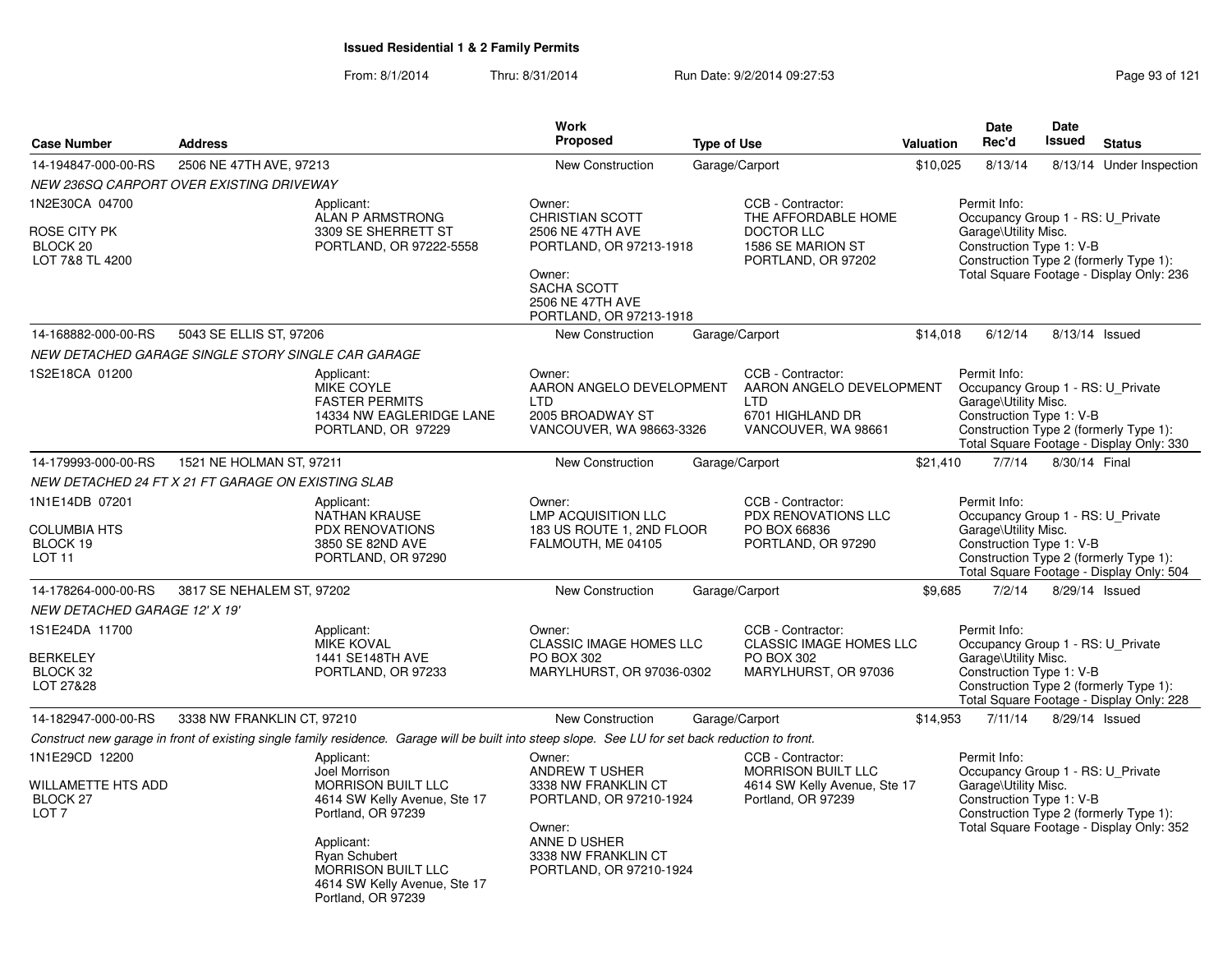| <b>Case Number</b>                                                            | <b>Address</b>            |                                                                                                                                                                            | <b>Work</b><br><b>Proposed</b>                                                                                                                         | <b>Type of Use</b> |                                                                                                                                                                                           | <b>Valuation</b>                                                                                                                                                                                                                    | <b>Date</b><br>Rec'd                                                                                  | <b>Date</b><br><b>Issued</b> | <b>Status</b>                                                                                                                      |
|-------------------------------------------------------------------------------|---------------------------|----------------------------------------------------------------------------------------------------------------------------------------------------------------------------|--------------------------------------------------------------------------------------------------------------------------------------------------------|--------------------|-------------------------------------------------------------------------------------------------------------------------------------------------------------------------------------------|-------------------------------------------------------------------------------------------------------------------------------------------------------------------------------------------------------------------------------------|-------------------------------------------------------------------------------------------------------|------------------------------|------------------------------------------------------------------------------------------------------------------------------------|
| 14-204529-000-00-RS                                                           | 3004 NE 22ND AVE, 97212   |                                                                                                                                                                            | <b>New Construction</b>                                                                                                                                | Garage/Carport     |                                                                                                                                                                                           | \$10,195                                                                                                                                                                                                                            | 8/27/14                                                                                               |                              | 8/27/14 Issued                                                                                                                     |
| NEW SINGLE STORY DETACHED GARAGE, 240 SF                                      |                           |                                                                                                                                                                            |                                                                                                                                                        |                    |                                                                                                                                                                                           |                                                                                                                                                                                                                                     |                                                                                                       |                              |                                                                                                                                    |
| 1N1E26AD 02300<br><b>IRVINGTON</b><br>BLOCK 12<br>N 49' OF LOT 16             |                           | Applicant:<br><b>BOB SCHATZ</b><br>2118 SE DIVISION ST<br>PORTLAND, OR 97202                                                                                               | Owner:<br><b>JANET HAGUE</b><br>3004 NE 22ND AVE<br>PORTLAND, OR 97212-3450                                                                            |                    |                                                                                                                                                                                           |                                                                                                                                                                                                                                     | Permit Info:<br>Occupancy Group 1 - RS: U_Private<br>Garage\Utility Misc.<br>Construction Type 1: V-B |                              | Construction Type 2 (formerly Type 1):<br>Total Square Footage - Display Only: 240                                                 |
| 14-192725-000-00-RS                                                           | 7928 N BURRAGE AVE        |                                                                                                                                                                            | New Construction                                                                                                                                       | Garage/Carport     |                                                                                                                                                                                           | \$10,195                                                                                                                                                                                                                            | 8/1/14                                                                                                |                              | 8/1/14 Issued                                                                                                                      |
|                                                                               |                           | NEW DETACHED GARAGE ON SITE W/14-103432-RS - SEE FOLDER COMMENT                                                                                                            |                                                                                                                                                        |                    |                                                                                                                                                                                           |                                                                                                                                                                                                                                     |                                                                                                       |                              |                                                                                                                                    |
| 1N1E09CA 18802<br>PARTITION PLAT 2014-1<br>LOT 1 TL 18802                     |                           | Applicant:<br><b>BEN MAY</b><br><b>JONAY PROPERTIES LLC</b><br>PO BOX 20926<br>PORTLAND, OR 97294                                                                          | Owner:<br><b>JONAY PROPERTIES LLC</b><br>PO BOX 20926<br>PORTLAND, OR 97294-0926                                                                       |                    | CCB - Contractor:<br>DREAM MAKERS CONSTRUCTION Occupancy Group 1 - RS: U Private<br>8707 NE FREMONT<br>PORTLAND, OR 97220                                                                 |                                                                                                                                                                                                                                     | Permit Info:<br>Garage\Utility Misc.<br>Construction Type 1: V-B                                      |                              | Construction Type 2 (formerly Type 1):<br>Total Square Footage - Display Only: 240                                                 |
| 14-109773-000-00-RS                                                           | 10830 SW 61ST AVE         |                                                                                                                                                                            | <b>New Construction</b>                                                                                                                                |                    | Single Family Dwelling                                                                                                                                                                    | \$267,165                                                                                                                                                                                                                           | 1/24/14                                                                                               |                              | 8/27/14 Issued                                                                                                                     |
|                                                                               |                           | NEW SINGLE FAMILY RESIDENCE/2-STORY/NO GARAGE/FLAT LOT/COMPLEX***WITH DETACHED GARAGE 14-109823-RS***                                                                      |                                                                                                                                                        |                    |                                                                                                                                                                                           |                                                                                                                                                                                                                                     |                                                                                                       |                              |                                                                                                                                    |
| 1S1E31BB 02501<br>PASADENA<br>BLOCK 1<br>LOT 3 EXC E 90'<br>LOT <sub>34</sub> |                           | Applicant:<br>MIKE COYLE<br><b>FASTER PERMITS</b><br>14334 NW EAGLERIDGE LANE<br>PORTLAND, OR 97229                                                                        | Owner:<br><b>BRIAN MCMILLEN LLC</b><br>10830 SW 61ST AVE<br>PORTLAND, OR 97219                                                                         |                    | CCB - Contractor:<br>ADVANCED ELECTRIC INC<br>21811 NE 58TH ST<br>VANCOUVER, WA 98682<br>CCB - Contractor:<br><b>BRIAN MCMILLEN LLC</b><br><b>15151 SE FRYE</b><br>HAPPY VALLEY, OR 97086 | Permit Info:<br>Occupancy Group 1 - RS: R-3 Residential<br>One and Two Family<br>Construction Type 1: V-B<br>Construction Type 2 (formerly Type 1):<br>Total Square Footage - Display Only: 2495<br>Number of New Dwelling Units: 1 |                                                                                                       |                              |                                                                                                                                    |
| 14-109753-000-00-RS                                                           | 10828 SW 61ST AVE, 97219  |                                                                                                                                                                            | <b>New Construction</b>                                                                                                                                |                    | Single Family Dwelling                                                                                                                                                                    | \$267,165                                                                                                                                                                                                                           | 1/24/14                                                                                               |                              | 8/27/14 Issued                                                                                                                     |
|                                                                               |                           | NEW SINGLE FAMILY RESIDENCE/2-STORY/NO GARAGE/FLAT LOT/COMPLEX****DETACHED GARAGE 14-109759-RS****                                                                         |                                                                                                                                                        |                    |                                                                                                                                                                                           |                                                                                                                                                                                                                                     |                                                                                                       |                              |                                                                                                                                    |
| 1S1E31BB 02500                                                                |                           | Applicant:<br>MIKE COYLE<br><b>FASTER PERMITS</b><br>14334 NW EAGLERIDGE LANE<br>PORTLAND, OR 97229<br>Applicant:<br><b>ED CHRISTENSEN</b><br><b>WELKIN ENGINEERING PC</b> | Owner:<br>STEPHEN R PLUMMER<br>10830 SW 61ST AVE<br>PORTLAND, OR 97219<br>Owner:<br><b>TERESA I PLUMMER</b><br>10830 SW 61ST AVE<br>PORTLAND, OR 97219 |                    | CCB - Contractor:<br><b>BRIAN MCMILLEN LLC</b><br>15151 SE FRYE<br>HAPPY VALLEY, OR 97086                                                                                                 |                                                                                                                                                                                                                                     | Permit Info:<br>One and Two Family<br>Construction Type 1: V-B<br>Number of New Dwelling Units: 1     |                              | Occupancy Group 1 - RS: R-3_Residential<br>Construction Type 2 (formerly Type 1):<br>Total Square Footage - Display Only: 2495     |
|                                                                               |                           | 25260 SW PARKWAY AVE SUITE G<br>WILSONVILLE OR 97070                                                                                                                       |                                                                                                                                                        |                    |                                                                                                                                                                                           |                                                                                                                                                                                                                                     |                                                                                                       |                              |                                                                                                                                    |
| 13-154627-000-00-RS                                                           | 3926 SW FREEMAN ST, 97219 |                                                                                                                                                                            | <b>New Construction</b>                                                                                                                                |                    | Single Family Dwelling                                                                                                                                                                    | \$338,955                                                                                                                                                                                                                           | 5/15/13                                                                                               |                              | 8/27/14 Under Inspection                                                                                                           |
|                                                                               |                           | NEW SINGLE FAMILY RESIDENCE/ 2 STORY/ ATTACHED GARAGE/ FLAT LOT/ COMPLEX / DENLEY HTS, LOT 13                                                                              |                                                                                                                                                        |                    |                                                                                                                                                                                           |                                                                                                                                                                                                                                     |                                                                                                       |                              |                                                                                                                                    |
| 1S1E20CD 10200                                                                |                           | Applicant:                                                                                                                                                                 | Owner:                                                                                                                                                 |                    | CCB - Contractor:                                                                                                                                                                         |                                                                                                                                                                                                                                     | Permit Info:                                                                                          |                              |                                                                                                                                    |
| DENLEY HTS<br>LOT 13 EXC PT IN ST                                             |                           | <b>JOSH KELSO</b><br>MISSION HOMES NW LLC<br>PO BOX 1689<br>LAKE OSWEGO, OR 97035                                                                                          | MISSION HOMES NORTHWEST LL( DAVID DALBEY<br>PO BOX 1689<br>LAKE OSWEGO, OR 97035-0889                                                                  |                    | MISSION HOMES NORTHWEST LL( One and Two Family<br>PO BOX 1689<br>LAKE OSWEGO, OR 97035                                                                                                    |                                                                                                                                                                                                                                     | Construction Type 1: V-B<br>Number of New Dwelling Units: 1                                           |                              | Occupancy Group 1 - RS: R-3_Residential<br>Construction Type 2 (formerly Type 1): V-B<br>Total Square Footage - Display Only: 3531 |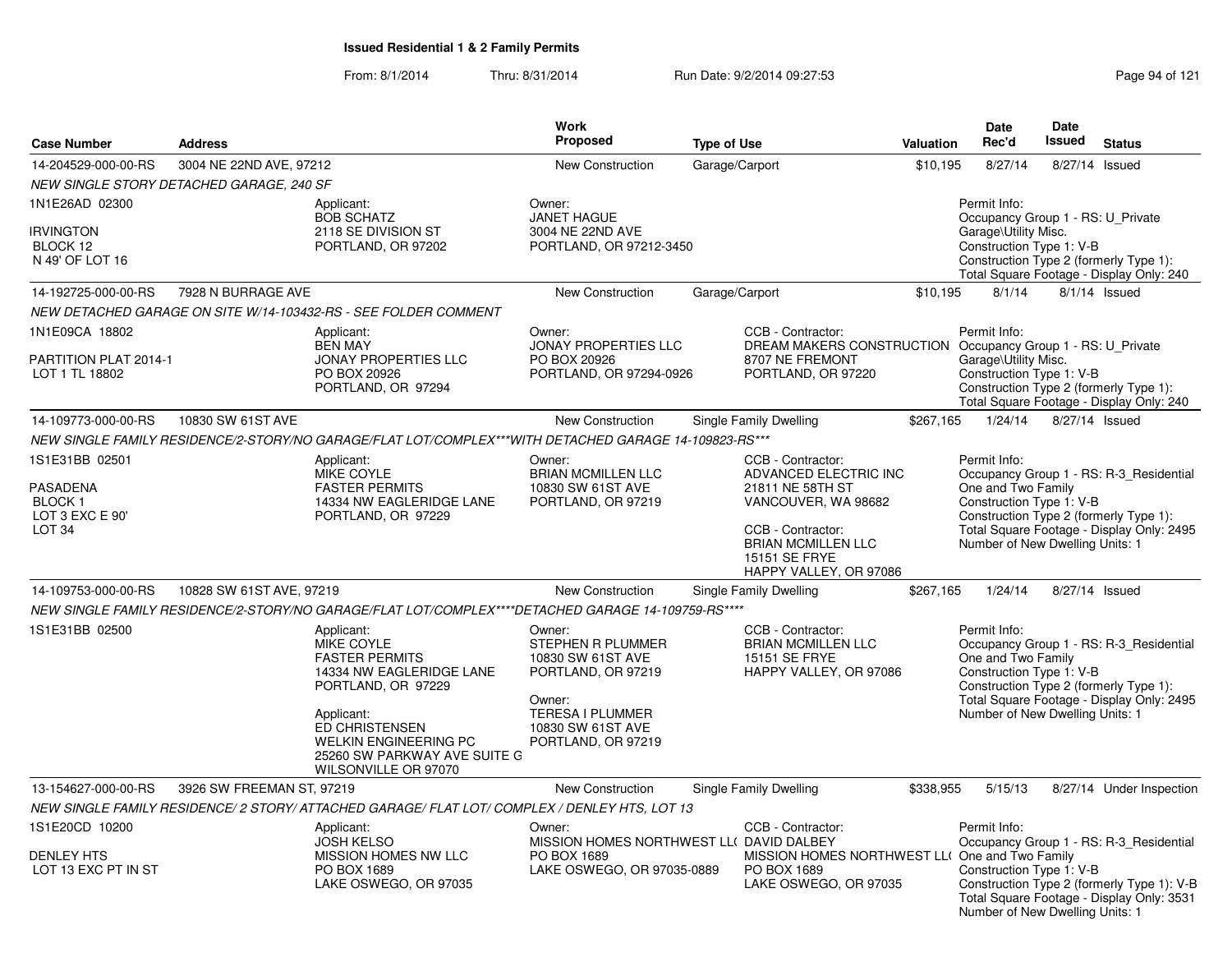| <b>Case Number</b>                                                                     | <b>Address</b>                         |                                                                                                                                                             | <b>Work</b><br>Proposed                                                                                                                                        | <b>Type of Use</b>                                                                                                                                                                                                      | <b>Valuation</b> | Date<br>Rec'd                                                                                                                               | Date<br>Issued | <b>Status</b>                                                                                                                      |
|----------------------------------------------------------------------------------------|----------------------------------------|-------------------------------------------------------------------------------------------------------------------------------------------------------------|----------------------------------------------------------------------------------------------------------------------------------------------------------------|-------------------------------------------------------------------------------------------------------------------------------------------------------------------------------------------------------------------------|------------------|---------------------------------------------------------------------------------------------------------------------------------------------|----------------|------------------------------------------------------------------------------------------------------------------------------------|
| 13-211464-REV-01-RS                                                                    | 607 SW PRIMROSE ST                     |                                                                                                                                                             | New Construction                                                                                                                                               | Single Family Dwelling                                                                                                                                                                                                  |                  | 8/28/14<br>\$                                                                                                                               |                | 8/28/14 Issued                                                                                                                     |
|                                                                                        |                                        | REVISION TO PROVIDE CALCS FOR FRONT SHEARWALL PER INSPECTOR STEVE PIERCE                                                                                    |                                                                                                                                                                |                                                                                                                                                                                                                         |                  |                                                                                                                                             |                |                                                                                                                                    |
| 1S1E28AA 08701<br>KILPATRICK COLLINS TRACT<br><b>BLOCK 4</b><br>LOT 8&9 TL 8701        |                                        | Applicant:<br><b>BRANDON GIBSON</b><br><b>GIBSON HOMES</b><br>PO BOX 1684<br>CLACKAMAS, OR 97015                                                            | Owner:<br>PERFORMANCE HOMES LLC<br>10400 SW COTTONWOOD ST<br>TUALATIN, OR 97062-8393                                                                           | CCB - Contractor:<br><b>GRAVITY PLUMBING INC</b><br>14935 S GREENTREE DR<br>OREGON CITY, OR 97045<br>CCB - Contractor:<br><b>DAVE CADY</b><br>PERFORMANCE HOMES LLC<br>10400 SW COTTONWOOD STREET<br>TUALATIN, OR 97062 |                  | Permit Info:<br>One and Two Family<br>Construction Type 1: V-B                                                                              |                | Occupancy Group 1 - RS: R-3_Residential<br>Construction Type 2 (formerly Type 1): V-B<br>Total Square Footage - Display Only: 3677 |
| 14-160705-000-00-RS                                                                    | 2116 NE ROSA PARKS WAY - Unit A, 97211 |                                                                                                                                                             | New Construction                                                                                                                                               | Single Family Dwelling                                                                                                                                                                                                  | \$264,696        | 5/23/14                                                                                                                                     |                | 8/28/14 Issued                                                                                                                     |
|                                                                                        |                                        | NEW SINGLE FAMILY HOME/TWO STORY/DETACHED GARAGE WITH ADU ABOVE/FLAT LOT/COMPLEX                                                                            |                                                                                                                                                                | ***WITH DETACHED ADU ABOVE GARAGE 14-160745-RS***                                                                                                                                                                       |                  |                                                                                                                                             |                |                                                                                                                                    |
| 1N1E14DA 03000                                                                         |                                        | Applicant:<br><b>KEVIN PARTAIN</b><br><b>URBAN VISIONS</b><br>223 NE 56TH AVE<br>PORTLAND OR 97213                                                          | Owner:<br><b>DOSHIE L CLARK</b><br>3414 NE 130TH AVE<br>PORTLAND, OR 97230-1535<br>Owner:<br>CAROLYN F JOHNSON<br>3414 NE 130TH AVE<br>PORTLAND, OR 97230-1535 | CCB - Contractor:<br><b>WESTWOOD HOMES LLC</b><br>12118 NW BLACKHAWK DRIVE<br>PORTLAND, OR 97229                                                                                                                        |                  | Permit Info:<br>One and Two Family<br>Construction Type 1: V-B<br>Construction Type 2 (formerly Type 1):<br>Number of New Dwelling Units: 1 |                | Occupancy Group 1 - RS: R-3_Residential<br>Total Square Footage - Display Only: 2400                                               |
| 14-154812-000-00-RS                                                                    | 5806 SE 134TH PL                       |                                                                                                                                                             | <b>New Construction</b>                                                                                                                                        | Single Family Dwelling                                                                                                                                                                                                  | \$209,242        | 5/9/14                                                                                                                                      |                | 8/28/14 Issued                                                                                                                     |
|                                                                                        |                                        | NEW SINGLE FAMILY RESIDENCE/2-STORY/ATTACHED GARAGE/FLAT LOT/COMPLEX ** FIRE SPRINKLERS**                                                                   |                                                                                                                                                                |                                                                                                                                                                                                                         |                  |                                                                                                                                             |                |                                                                                                                                    |
| 1S2E14DC 01601                                                                         |                                        | Applicant:<br><b>CHRIS BOERSTE</b><br>HILLCREST CUSTOM HOMES LLC<br>6010 HUGHES RD<br>MEDFORD, OR 97504                                                     | Owner:<br><b>RPL HOMES LLC</b><br>6010 HUGHES RD<br>MEDFORD, OR 97504                                                                                          | CCB - Contractor:<br>HILLCREST CUSTOM HOMES LLC<br>16460 SW SNOWY OWL LN<br>BEAVERTON, OR 97007                                                                                                                         |                  | Permit Info:<br>One and Two Family<br>Construction Type 1: V-B<br>Number of New Dwelling Units: 1                                           |                | Occupancy Group 1 - RS: R-3_Residential<br>Construction Type 2 (formerly Type 1): V-B<br>Total Square Footage - Display Only: 2121 |
| 14-167409-000-00-RS                                                                    | 3607 NW GORDON ST, 97210               |                                                                                                                                                             | <b>New Construction</b>                                                                                                                                        | Single Family Dwelling                                                                                                                                                                                                  | \$378,399        | 6/10/14                                                                                                                                     |                | 8/29/14 Issued                                                                                                                     |
|                                                                                        |                                        | NEW SINGLE FAMILY RESIDENCE/TWO STORY WITH LOWER LEVEL/ATTACHED GARAGE/20%+SLOPED LOT/COMPLEX***DEFERRED SUBMITTAL REQUIRED FOR NFPA 13D SPRINKLER SYSTEM F |                                                                                                                                                                |                                                                                                                                                                                                                         |                  |                                                                                                                                             |                |                                                                                                                                    |
| 1N1E29CB 00405                                                                         |                                        | Applicant:<br><b>STEPHEN SMILEY</b><br>4412 SW CORBETT<br>PORTLAND, OR 97239                                                                                | Owner:<br>STEPHEN R SMILEY<br>3629 NW GORDON ST<br>PORTLAND, OR 97210                                                                                          | CCB - Contractor:<br>ARH CUSTOM HOMES LLC<br>15433 SW DIVISION ST<br>BEAVERTON, OR 97007                                                                                                                                |                  | Permit Info:<br>One and Two Family<br>Construction Type 1: V-B<br>Number of New Dwelling Units: 1                                           |                | Occupancy Group 1 - RS: R-3 Residential<br>Construction Type 2 (formerly Type 1): V-B<br>Total Square Footage - Display Only: 3715 |
| 13-229754-DFS-01-RS                                                                    | 5862 SW RALSTON DR                     |                                                                                                                                                             | New Construction                                                                                                                                               | Single Family Dwelling                                                                                                                                                                                                  | \$4,350          | 8/8/14                                                                                                                                      |                | 8/29/14 Issued                                                                                                                     |
| <b>DFS - FIRE SPRINKLERS</b>                                                           |                                        |                                                                                                                                                             |                                                                                                                                                                |                                                                                                                                                                                                                         |                  |                                                                                                                                             |                |                                                                                                                                    |
| 1S1E15CB 06606<br>PARTITION PLAT 2012-50<br>LOT <sub>3</sub><br>INC UND INT TRACTS A&B |                                        | Applicant:<br><b>ROB SEXTON</b><br>S3 DESIGN/BUILD<br>13527 SW ASHBURY LANE<br>TIGARD OR 97223                                                              | Owner:<br>GERTZ CONSTRUCTION CO INC<br>19200 SW 46TH AVE<br>TUALATIN, OR 97062                                                                                 | CCB - Contractor:<br>Kenneth Gertz<br>GERTZ CONSTRUCTION CO. INC.<br>19200 SW 46TH AVE<br>TUALATIN, OR 97062-8770                                                                                                       |                  | Permit Info:<br>One and Two Family<br>Construction Type 1: V-B                                                                              |                | Occupancy Group 1 - RS: R-3_Residential<br>Construction Type 2 (formerly Type 1): V-B                                              |
|                                                                                        |                                        |                                                                                                                                                             |                                                                                                                                                                |                                                                                                                                                                                                                         |                  |                                                                                                                                             |                | Total Square Footage - Display Only: 3359                                                                                          |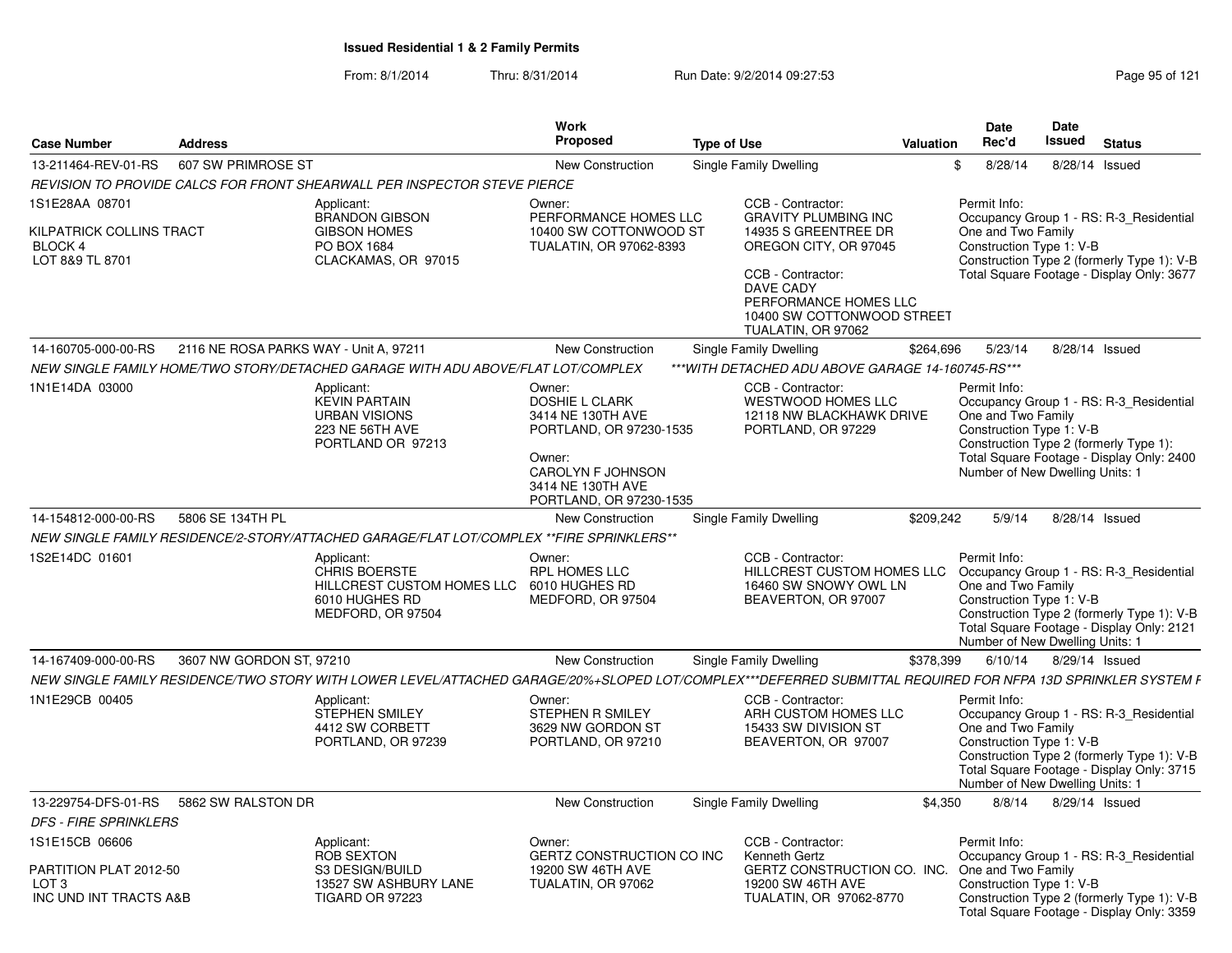| <b>Case Number</b>                                                                                             | <b>Address</b>                                         |                                                                                                            | Work<br><b>Proposed</b><br><b>Type of Use</b>                                                                |  |                                                                                                                                      | <b>Valuation</b> | <b>Date</b><br>Rec'd                                           | Date<br><b>Issued</b>                                                                                                          | <b>Status</b>                                                                                                                      |
|----------------------------------------------------------------------------------------------------------------|--------------------------------------------------------|------------------------------------------------------------------------------------------------------------|--------------------------------------------------------------------------------------------------------------|--|--------------------------------------------------------------------------------------------------------------------------------------|------------------|----------------------------------------------------------------|--------------------------------------------------------------------------------------------------------------------------------|------------------------------------------------------------------------------------------------------------------------------------|
| 13-229790-DFS-01-RS                                                                                            | 5868 SW RALSTON DR                                     |                                                                                                            | New Construction                                                                                             |  | Single Family Dwelling                                                                                                               | \$4,350          | 8/8/14                                                         |                                                                                                                                | 8/29/14 Issued                                                                                                                     |
| <b>DFS - FIRE SPRINKLERS</b>                                                                                   |                                                        |                                                                                                            |                                                                                                              |  |                                                                                                                                      |                  |                                                                |                                                                                                                                |                                                                                                                                    |
| 1S1E15CB 06605<br>PARTITION PLAT 2012-50<br>LOT <sub>2</sub><br>INC UND INT TRACTS A&B                         |                                                        | Applicant:<br><b>ROB SEXTON</b><br>S3 DESIGN/BUILD<br>13527 SW ASHBURY LANE<br><b>TIGARD OR 97223</b>      | Owner:<br>GERTZ CONSTRUCTION CO INC<br>19200 SW 46TH AVE<br>TUALATIN, OR 97062                               |  | CCB - Contractor:<br>Kenneth Gertz<br>GERTZ CONSTRUCTION CO. INC. One and Two Family<br>19200 SW 46TH AVE<br>TUALATIN, OR 97062-8770 |                  | Permit Info:<br>Construction Type 1: V-B                       |                                                                                                                                | Occupancy Group 1 - RS: R-3_Residential<br>Construction Type 2 (formerly Type 1): V-B<br>Total Square Footage - Display Only: 3085 |
| 14-168871-REV-01-RS                                                                                            | 5043 SE ELLIS ST, 97206                                |                                                                                                            | New Construction                                                                                             |  | Single Family Dwelling                                                                                                               |                  | 8/29/14<br>\$                                                  |                                                                                                                                | 8/29/14 Issued                                                                                                                     |
|                                                                                                                |                                                        | REVISION TO VERIFY LOCATION OF MAPLE TREE TO BE REMOVED AT NW CORNER OF PROPERTY                           |                                                                                                              |  |                                                                                                                                      |                  |                                                                |                                                                                                                                |                                                                                                                                    |
| 1S2E18CA 01200<br><b>GERMANIA</b><br>BLOCK <sub>9</sub><br>W 1/2 OF LOT 5-8<br>LOT <sub>9</sub>                |                                                        | Applicant:<br><b>MIKE COYLE</b><br><b>FASTER PERMITS</b><br>14334 NW EAGLERIDGE LANE<br>PORTLAND, OR 97229 | Owner:<br>AARON ANGELO DEVELOPMENT<br><b>LTD</b><br>2005 BROADWAY ST<br>VANCOUVER, WA 98663-3326             |  | CCB - Contractor:<br>AARON ANGELO DEVELOPMENT<br><b>LTD</b><br>6701 HIGHLAND DR<br>VANCOUVER, WA 98661                               |                  | Permit Info:<br>One and Two Family<br>Construction Type 1: V-B | Occupancy Group 1 - RS: R-3_Residential<br>Construction Type 2 (formerly Type 1):<br>Total Square Footage - Display Only: 2915 |                                                                                                                                    |
| 13-241756-REV-02-RS                                                                                            | 8055 NE SISKIYOU ST                                    |                                                                                                            | <b>New Construction</b>                                                                                      |  | Single Family Dwelling                                                                                                               | \$200            | 8/13/14                                                        |                                                                                                                                | 8/13/14 Issued                                                                                                                     |
|                                                                                                                | VALUE ADDED REVISION TO WIDEN DRIVEWAY FROM 10' TO 12" |                                                                                                            |                                                                                                              |  |                                                                                                                                      |                  |                                                                |                                                                                                                                |                                                                                                                                    |
| 1N2E29AA 19602<br><b>GREGORY HTS</b><br>BLOCK 12<br><b>WLY 38' OF LOT 23</b><br>WLY 38' OF LOT 24 EXC PT IN ST |                                                        | Applicant:<br><b>JOSH PATRICK</b><br><b>METRO HOMES NW LLC</b><br>211 NE WEIDLER<br>PORTLAND, OR 97232     | Owner:<br><b>WEST COAST DEVELOPMENT</b><br><b>GROUP INC</b><br>2134 NE RODNEY AVE<br>PORTLAND, OR 97212-3738 |  | CCB - Contractor:<br>DBA WRIGHT 1 ELECTRIC and<br>THREE PHASE ELECTRIC<br>5618 SE 135TH<br>PORTLAND OR 97236                         |                  | Permit Info:<br>One and Two Family<br>Construction Type 1: V-B |                                                                                                                                | Occupancy Group 1 - RS: R-3 Residential<br>Construction Type 2 (formerly Type 1): V-B<br>Total Square Footage - Display Only: 1768 |
|                                                                                                                |                                                        |                                                                                                            | Owner:<br>METRO HOMES NORTHWEST LLC DEVELOPMENT NORTHWEST<br>2134 NE RODNEY AVE<br>PORTLAND, OR 97212-3738   |  | CCB - Contractor:<br>INC/dba Wolcott Plumbing<br>1075 W HISTORIC COLUMBIA<br><b>RIVER HWY</b><br>TROUTDALE OR 97060                  |                  |                                                                |                                                                                                                                |                                                                                                                                    |
|                                                                                                                |                                                        |                                                                                                            |                                                                                                              |  | CCB - Contractor:<br>METRO HOMES NORTHWEST LLC<br>211 NE WEIDLER ST<br>PORTLAND, OR 97232                                            |                  |                                                                |                                                                                                                                |                                                                                                                                    |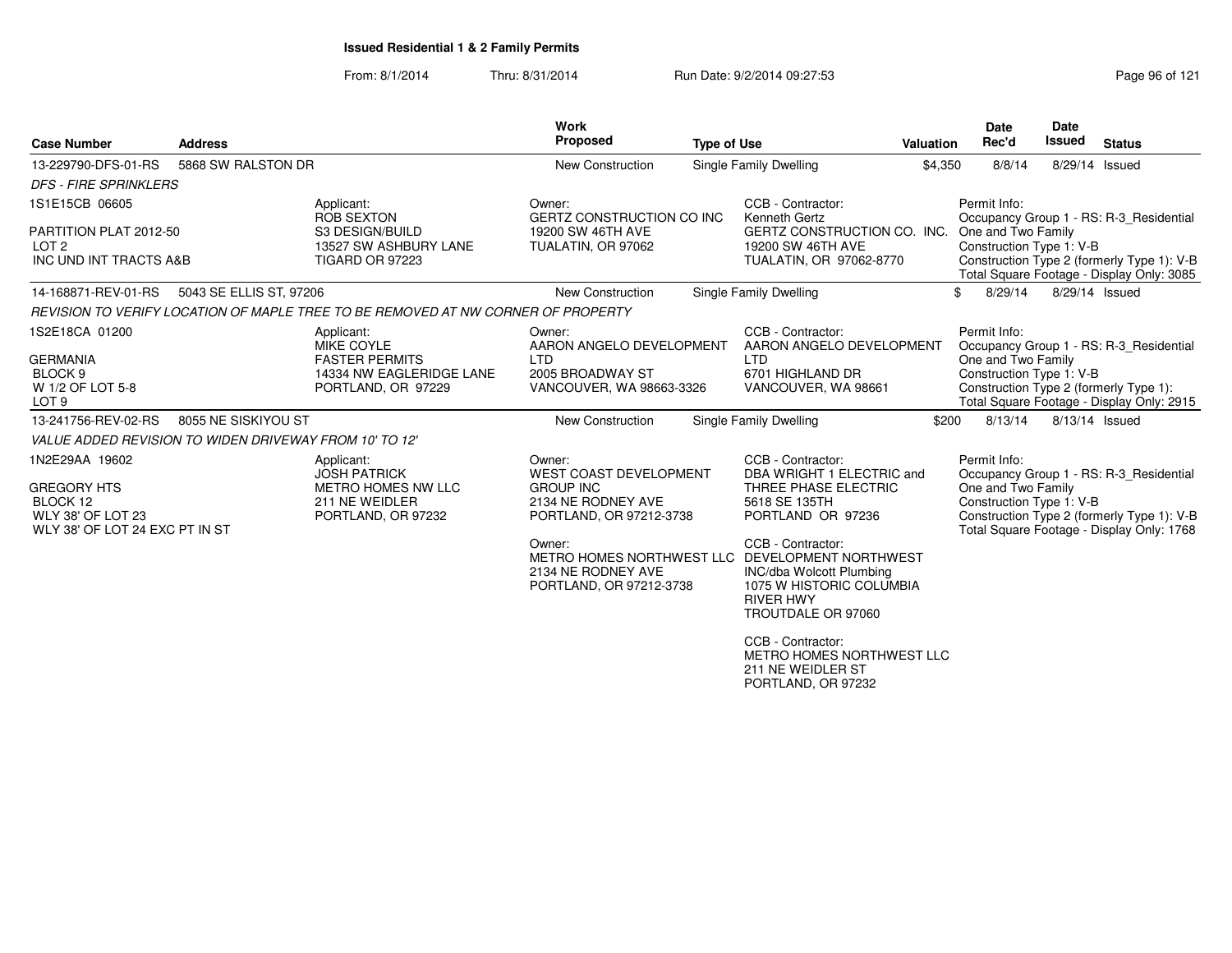From: 8/1/2014Thru: 8/31/2014 Run Date: 9/2/2014 09:27:53

| <b>Case Number</b>  | <b>Address</b>                                                                                              | <b>Work</b><br><b>Proposed</b>                                               | <b>Type of Use</b>                                                                                                                                                                                                                                                                                                                                                                                                                                                                                                                             | Valuation | <b>Date</b><br>Rec'd                                                                              | Date<br><b>Issued</b> | <b>Status</b>                                                                                                                      |
|---------------------|-------------------------------------------------------------------------------------------------------------|------------------------------------------------------------------------------|------------------------------------------------------------------------------------------------------------------------------------------------------------------------------------------------------------------------------------------------------------------------------------------------------------------------------------------------------------------------------------------------------------------------------------------------------------------------------------------------------------------------------------------------|-----------|---------------------------------------------------------------------------------------------------|-----------------------|------------------------------------------------------------------------------------------------------------------------------------|
| 14-168909-000-00-RS | 6277 SW 63RD WAY, 97219                                                                                     | New Construction                                                             | Single Family Dwelling                                                                                                                                                                                                                                                                                                                                                                                                                                                                                                                         | \$385,848 | 6/12/14                                                                                           |                       | 8/13/14 Under Inspection                                                                                                           |
|                     | NEW SINGLE FAMILY RESIDENCE/2 STORY/ ATTACHED GARAGE/ SLIGHTLY SLOPED LOT/ COMPLEX                          |                                                                              |                                                                                                                                                                                                                                                                                                                                                                                                                                                                                                                                                |           |                                                                                                   |                       |                                                                                                                                    |
| 1S1E19BB 03404      | Applicant:<br><b>KEVIN PARTAIN</b><br><b>URBAN VISIONS</b><br>4832 SE HARRISON STREET<br>PORTLAND, OR 97215 | Owner:<br>PAHLISCH HOMES INC<br>63088 NE 18TH ST #100<br>BEND, OR 97701-7102 | CCB - Contractor:<br>MALMEDAL ENTERPRISES INC<br><b>PO BOX 207</b><br><b>BANKS, OR 97106</b><br>CCB - Contractor:<br>ARNETT CONSTRUCTION CO<br>15450 SW MIDDLETON CT<br>BEAVERTON, OR 970075181<br>CCB - Contractor:<br>COMFORT ZONE HEATING AND<br><b>AIR CONDIT</b><br>1032 NW CORPORATE DR<br>TROUTDALE OR 97060<br><b>MULTNOMAH</b><br>CCB - Contractor:<br><b>GARNER ELECTRIC INC</b><br>2920 SE Brookward Ave #A<br>Hillsboro, Or 97123<br>CCB - Contractor:<br><b>GARYS VACUFLO INC</b><br>9015 SE FLAVEL ST<br>PORTLAND, OR 97266-5583 |           | Permit Info:<br>One and Two Family<br>Construction Type 1: V-B<br>Number of New Dwelling Units: 1 |                       | Occupancy Group 1 - RS: R-3_Residential<br>Construction Type 2 (formerly Type 1): V-B<br>Total Square Footage - Display Only: 3959 |
| 14-166799-000-00-RS | 3955 NE 34TH AVE, 97212                                                                                     | <b>New Construction</b>                                                      | Single Family Dwelling                                                                                                                                                                                                                                                                                                                                                                                                                                                                                                                         | \$358,994 | 6/9/14                                                                                            |                       | 8/14/14 Under Inspection                                                                                                           |
|                     | NEW SINGLE FAMILY RESIDENCE/2-STORY/ATTACHED GARAGE/FLAT LOT/COMPLEX / SPRING VALLEY ADD, LOT 18 TL 11200   |                                                                              |                                                                                                                                                                                                                                                                                                                                                                                                                                                                                                                                                |           |                                                                                                   |                       |                                                                                                                                    |
| 1N1E24DC 11200      | Applicant:                                                                                                  | Owner:                                                                       | CCB - Contractor:                                                                                                                                                                                                                                                                                                                                                                                                                                                                                                                              |           | Permit Info:                                                                                      |                       |                                                                                                                                    |
|                     | <b>KEVIN PARTAIN</b><br><b>URBAN VISIONS</b><br>223 NE 56TH AVE<br>PORTLAND, OR 97213                       | <b>EDUCATION3 LLC</b><br>3616 SE OAK ST<br>PORTLAND, OR 97214                | CRAFTWORK PLUMBING INC<br>7737 SW CIRRUS DR<br>BEAVERTON, OR 97008<br>CCB - Contractor:<br>Jeff Shrope<br>RENAISSANCE CUSTOM HOMES<br><b>LLC</b><br>16771 Boones Ferry Rd<br>Lake Oswego, OR 97035                                                                                                                                                                                                                                                                                                                                             |           | One and Two Family<br>Construction Type 1: V-B<br>Number of New Dwelling Units: 1                 |                       | Occupancy Group 1 - RS: R-3_Residential<br>Construction Type 2 (formerly Type 1): V-B<br>Total Square Footage - Display Only: 3255 |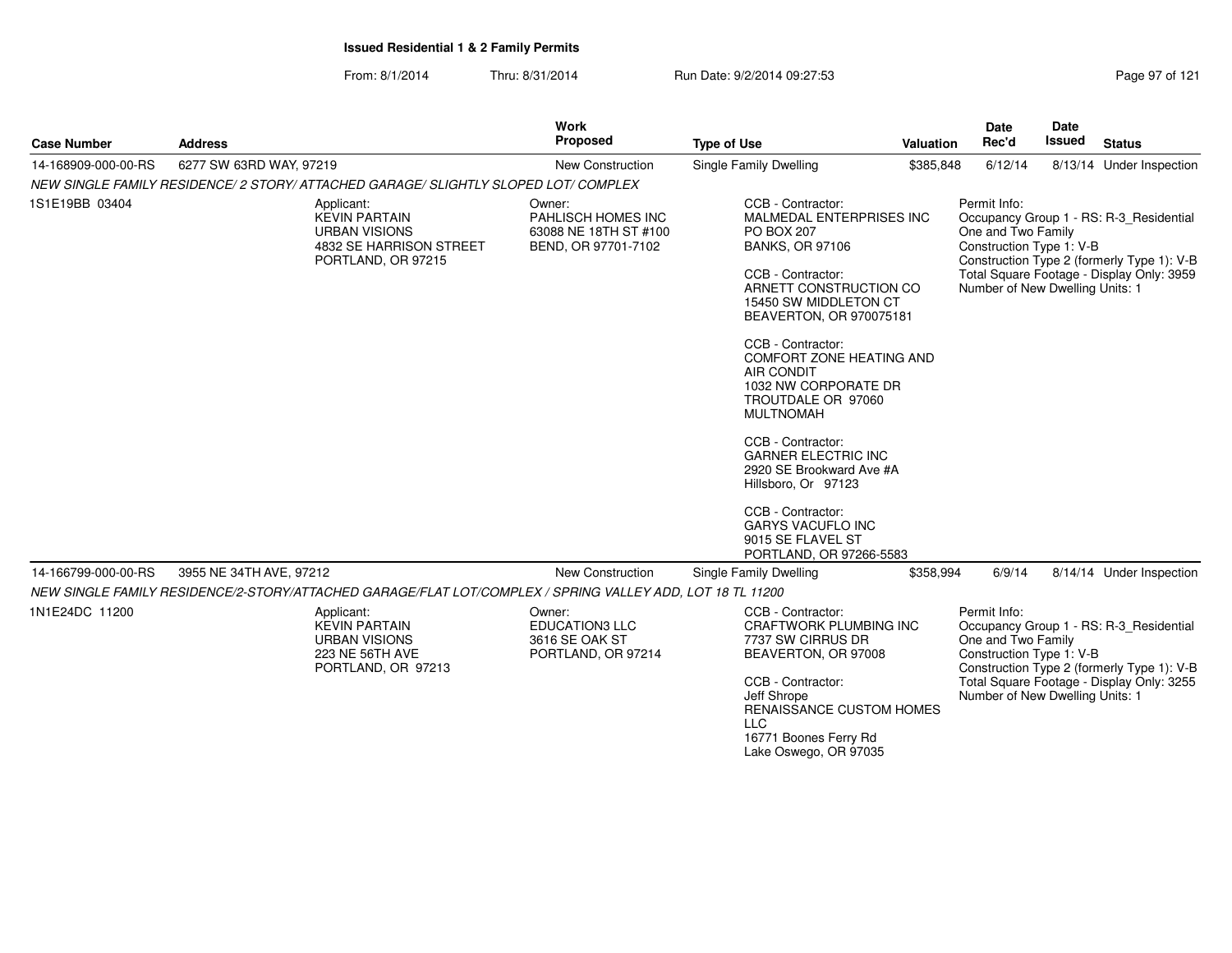| <b>Case Number</b>                                              | <b>Address</b>                 |                                                                                                       | Work<br><b>Proposed</b>                                                          | <b>Type of Use</b>                          | <b>Valuation</b>                                                                                                 | Date<br>Rec'd                                                                                | Date<br>Issued                                                                      | <b>Status</b>                           |  |  |
|-----------------------------------------------------------------|--------------------------------|-------------------------------------------------------------------------------------------------------|----------------------------------------------------------------------------------|---------------------------------------------|------------------------------------------------------------------------------------------------------------------|----------------------------------------------------------------------------------------------|-------------------------------------------------------------------------------------|-----------------------------------------|--|--|
| 13-215668-REV-01-RS                                             | 729 SE 140TH AVE, 97233        |                                                                                                       | New Construction                                                                 | Single Family Dwelling                      |                                                                                                                  | \$<br>8/14/14                                                                                |                                                                                     | 8/14/14 Issued                          |  |  |
|                                                                 |                                | REVISION TO REVISE OFFICE WALL AND MOVE FIREPLACE FROM 2ND FLOOR MASTER BEDROOM TO FIRST FLOOR LIVING |                                                                                  |                                             |                                                                                                                  |                                                                                              |                                                                                     |                                         |  |  |
| 1S2E02AA 08102                                                  |                                | Applicant:<br><b>ILYA ZAGARYUK</b>                                                                    | Owner:<br>YANA KIRDEY                                                            | CCB - Contractor:<br>UKA CONSTRUCTION LLC   | Permit Info:                                                                                                     |                                                                                              | Occupancy Group 1 - RS: R-3_Residential                                             |                                         |  |  |
| HOOD ACRES & PLAT 2 & 3<br>BLOCK <sub>2</sub><br>LOT 14 TL 8102 |                                | UKA CONSTRUCTION<br>11016 SE HAPPY VALLEY DRIVE<br>PORTLAND, OR 97086                                 | 8009 SE 144TH DR<br>PORTLAND, OR 97236-5389                                      |                                             | 11016 SE HAPPY VALLEY DR<br>PORTLAND, OR 97086                                                                   | One and Two Family<br>Construction Type 1: V-B<br>Construction Type 2 (formerly Type 1): V-B |                                                                                     |                                         |  |  |
|                                                                 |                                |                                                                                                       |                                                                                  | CCB - Contractor:<br><b>PORTLAND</b>        | ARTWORK CONSTRUCTION LLC<br>8312 SE ASPEN SUMMIT DR<br>PORTLAND OR 97266                                         |                                                                                              | Total Square Footage - Display Only: 2886                                           |                                         |  |  |
| 12-200669-REV-01-RS                                             | 6653 SE ASH PL - Unit A, 97215 |                                                                                                       | New Construction                                                                 | Single Family Dwelling                      |                                                                                                                  | $\mathbb S$<br>8/14/14                                                                       | 8/14/14 Final                                                                       |                                         |  |  |
| <b>REVISION TO CHANGE DECK RAIL</b>                             |                                |                                                                                                       |                                                                                  |                                             |                                                                                                                  |                                                                                              |                                                                                     |                                         |  |  |
| 1N2E32CC 01300                                                  |                                | Applicant:<br>JEFFREY J MILLER                                                                        | Owner:<br>JEFFREY J MILLER                                                       | CCB - Contractor:                           | <b>BEAR ELECTRIC INC</b>                                                                                         | Permit Info:                                                                                 |                                                                                     | Occupancy Group 1 - RS: R-3 Residential |  |  |
| <b>ASBAHR HTS</b><br><b>BLOCK 4</b>                             |                                | 5607 SE OAK ST<br>PORTLAND, OR 97215-1273                                                             | 1231 NE M L KING BLVD #501<br>PORTLAND, OR 97232-2095                            | PO BOX 389                                  | DONALD, OR 97020-0389                                                                                            | One and Two Family<br>Construction Type 1: V-B                                               |                                                                                     |                                         |  |  |
| LOT <sub>8</sub>                                                |                                |                                                                                                       | Owner:<br>SUSAN P SEALY<br>1231 NE M L KING BLVD #501<br>PORTLAND, OR 97232-2095 | CCB - Contractor:<br>PO Box 1661            | <b>ENDERS ELECTRIC INC</b><br>BEAVERTON, OR 97075                                                                |                                                                                              | Construction Type 2 (formerly Type 1):<br>Total Square Footage - Display Only: 3845 |                                         |  |  |
|                                                                 |                                |                                                                                                       |                                                                                  | CCB - Contractor:                           | <b>GARYS VACUFLO INC</b><br>9015 SE FLAVEL ST<br>PORTLAND, OR 97266-5583                                         |                                                                                              |                                                                                     |                                         |  |  |
|                                                                 |                                |                                                                                                       |                                                                                  | CCB - Contractor:<br><b>SALEM, OR 97306</b> | ALS PLUMBING INC<br>1173 TAMARA AVE S                                                                            |                                                                                              |                                                                                     |                                         |  |  |
|                                                                 |                                |                                                                                                       |                                                                                  | CCB - Contractor:                           | <b>JONATHAN COHEN</b><br>IMAGINE ENERGY, LLC<br>2409 N KERBY AVE<br>PORTLAND, OR 97227                           |                                                                                              |                                                                                     |                                         |  |  |
|                                                                 |                                |                                                                                                       |                                                                                  | CCB - Contractor:                           | 2KG CONTRACTORS INC<br>4917 NE 185TH DRIVE<br>PORTLAND, OR 97230<br><b>Primary Contractor:</b><br>OWNER TO BUILD |                                                                                              |                                                                                     |                                         |  |  |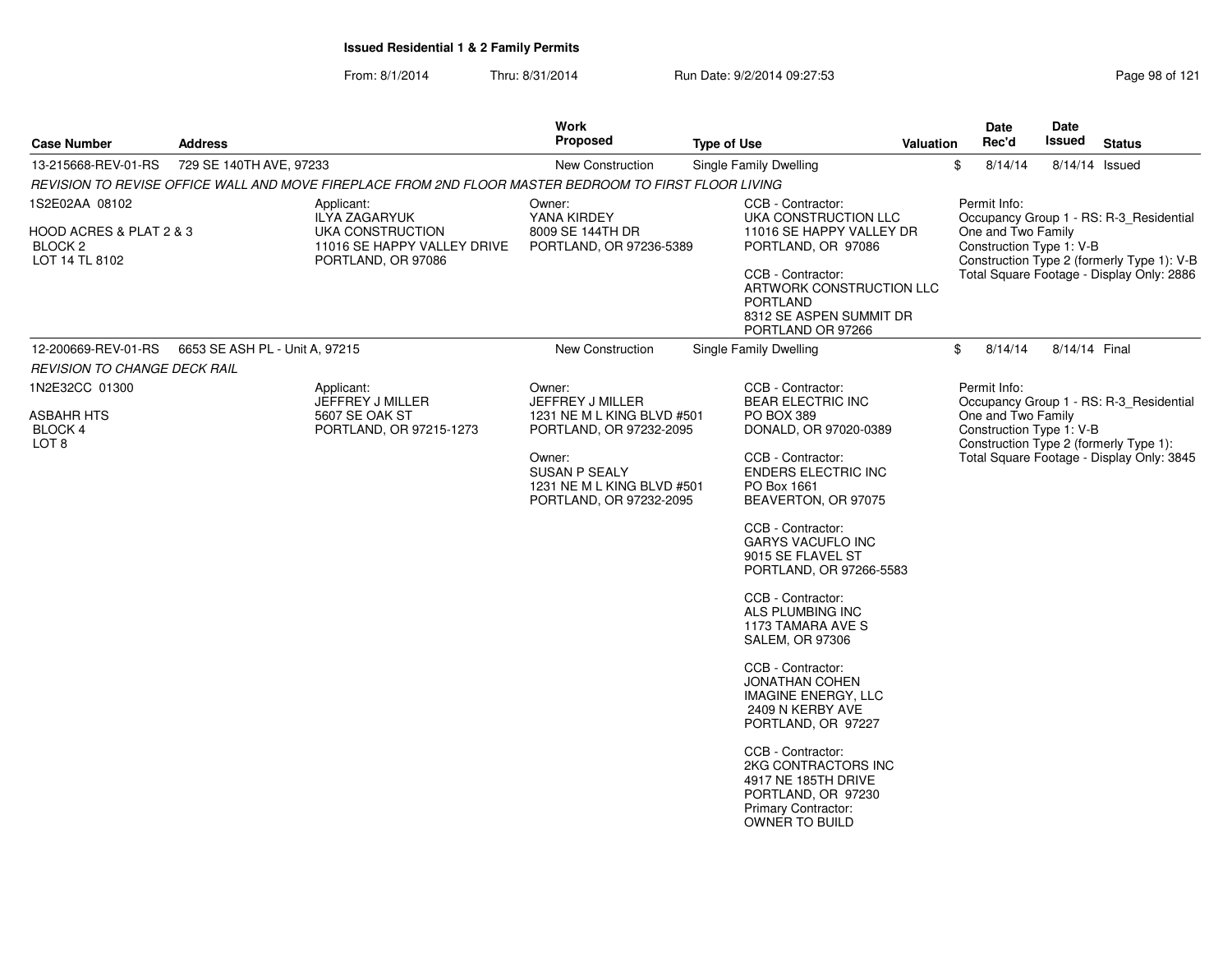| <b>Case Number</b>                                                             | <b>Address</b>                                                                                      | Work<br><b>Proposed</b>                                                                                                              | <b>Type of Use</b>                                                                                                                                                                                                                                                                                                                                                                                | <b>Valuation</b> | <b>Date</b><br>Rec'd                                                                                                         | Date<br><b>Issued</b>                                                                   | <b>Status</b>                                                                                                                      |
|--------------------------------------------------------------------------------|-----------------------------------------------------------------------------------------------------|--------------------------------------------------------------------------------------------------------------------------------------|---------------------------------------------------------------------------------------------------------------------------------------------------------------------------------------------------------------------------------------------------------------------------------------------------------------------------------------------------------------------------------------------------|------------------|------------------------------------------------------------------------------------------------------------------------------|-----------------------------------------------------------------------------------------|------------------------------------------------------------------------------------------------------------------------------------|
| 14-150991-000-00-RS                                                            | 8333 SW 7TH AVE, 97219                                                                              | <b>New Construction</b>                                                                                                              | Single Family Dwelling                                                                                                                                                                                                                                                                                                                                                                            | \$347,346        | 5/1/14                                                                                                                       |                                                                                         | 8/15/14 Issued                                                                                                                     |
|                                                                                | NEW SINGLE FAMILY RESIDENCE / 2 STORY / ATTACHED GARAGE / SLOPED LOT / COMPLEX                      |                                                                                                                                      |                                                                                                                                                                                                                                                                                                                                                                                                   |                  |                                                                                                                              |                                                                                         |                                                                                                                                    |
| 1S1E21DD 03000                                                                 | Applicant:                                                                                          | Owner:                                                                                                                               | CCB - Contractor:                                                                                                                                                                                                                                                                                                                                                                                 |                  | Permit Info:                                                                                                                 |                                                                                         |                                                                                                                                    |
| <b>CARSON HTS</b><br>BLOCK <sub>22</sub><br>S 1/2 OF LOT 7<br>LOT <sub>8</sub> | <b>STUART EMMONS</b><br><b>EMMONS DESIGN</b><br>2211 SW PARK PLACE,#403<br>PORTLAND, OR 97205       | JAMES A KRUEGER<br>8333 SW 7TH AVE<br>PORTLAND, OR 97219                                                                             | <b>ERICKSON &amp; SON</b><br><b>CONSTRUCTION INC</b><br>11578 NW PARSON ROAD<br>FOREST GROVE, OR 97116<br>CCB - Contractor:<br>PORTLAND MECH CONSTRUCTN<br>INC DBA PTLD MECH CONTR.<br>2000 HANNA HARVESTER DR<br>MILWAUKIE, OR 97222                                                                                                                                                             |                  | Occupancy Group 1 - RS: R-3_Residential<br>One and Two Family<br>Construction Type 1: V-B<br>Number of New Dwelling Units: 1 | Construction Type 2 (formerly Type 1): V-B<br>Total Square Footage - Display Only: 3581 |                                                                                                                                    |
| 14-151533-000-00-RS                                                            | 4736 N DEPAUW ST, 97203                                                                             | New Construction                                                                                                                     | Single Family Dwelling                                                                                                                                                                                                                                                                                                                                                                            | \$215,375        | 5/2/14                                                                                                                       |                                                                                         | 8/15/14 Under Inspection                                                                                                           |
|                                                                                | NEW SINGLE FAMILY RESIDENCE/2-STORY W/FINISHED DEN IN ATTIC/ATTACHED GARAGE/FLAT LOT/COMPLEX        |                                                                                                                                      |                                                                                                                                                                                                                                                                                                                                                                                                   |                  |                                                                                                                              |                                                                                         |                                                                                                                                    |
| 1N1E08CD 11400                                                                 | Applicant:<br>MIKE COYLE<br><b>FASTER PERMITS</b><br>14334 NW EAGLERIDGE LANE<br>PORTLAND, OR 97229 | Owner:<br><b>MARILYN GRUIS</b><br>534 N FARRAGUT ST<br>PORTLAND, OR 97217-1439                                                       | CCB - Contractor:<br>MALMEDAL ENTERPRISES INC<br>PO BOX 207<br><b>BANKS, OR 97106</b><br>CCB - Contractor:<br>5 STAR ELECTRIC INC (see FIVE<br><b>STAR ELECTRIC)</b><br>4676 COMMERCIAL ST SE<br>SALEM OR 97302<br>CCB - Contractor:<br>THE HVAC TEAM, INC.<br>P.O. BOX 854<br>SHERWOOD, OR 97140<br>CCB - Contractor:<br><b>GREENWOOD HOMES LLC</b><br>16280 NW BETHANY CT<br>BEAVERTON OR 97006 |                  | Permit Info:<br>One and Two Family<br>Construction Type 1: V-B<br>Number of New Dwelling Units: 1                            |                                                                                         | Occupancy Group 1 - RS: R-3_Residential<br>Construction Type 2 (formerly Type 1): V-B<br>Total Square Footage - Display Only: 2077 |
| 14-169565-000-00-RS                                                            | 8146 SW 39TH AVE, 97219                                                                             | New Construction                                                                                                                     | Single Family Dwelling                                                                                                                                                                                                                                                                                                                                                                            | \$316,532        | 6/13/14                                                                                                                      | 8/15/14 Issued                                                                          |                                                                                                                                    |
|                                                                                | NEW SINGLE FAMILY RESIDENCE/2 STORY/FLAT LOT/COMPLEX***W DETACHED GARAGE 14-169579-RS***            |                                                                                                                                      |                                                                                                                                                                                                                                                                                                                                                                                                   |                  |                                                                                                                              |                                                                                         |                                                                                                                                    |
| 1S1E20CA 07900<br><b>FIRDALE</b><br><b>LOT 11</b>                              | Applicant:<br><b>MARY W BULLARD</b><br>8341 SW 64TH AVE<br>PORTLAND, OR 97219-3179                  | Owner:<br>MARY W BULLARD<br>8341 SW 64TH AVE<br>PORTLAND, OR 97219<br>Owner:<br>AL BULLARD<br>8341 SW 64TH AVE<br>PORTLAND, OR 97219 | CCB - Contractor:<br><b>IBUILDPDX COMPANY LLC</b><br>1936 SE 23RD AVE<br>PORTLAND, OR 97214                                                                                                                                                                                                                                                                                                       |                  | Permit Info:<br>One and Two Family<br>Construction Type 1: V-B<br>Number of New Dwelling Units: 1                            |                                                                                         | Occupancy Group 1 - RS: R-3_Residential<br>Total Square Footage - Display Only: 2870                                               |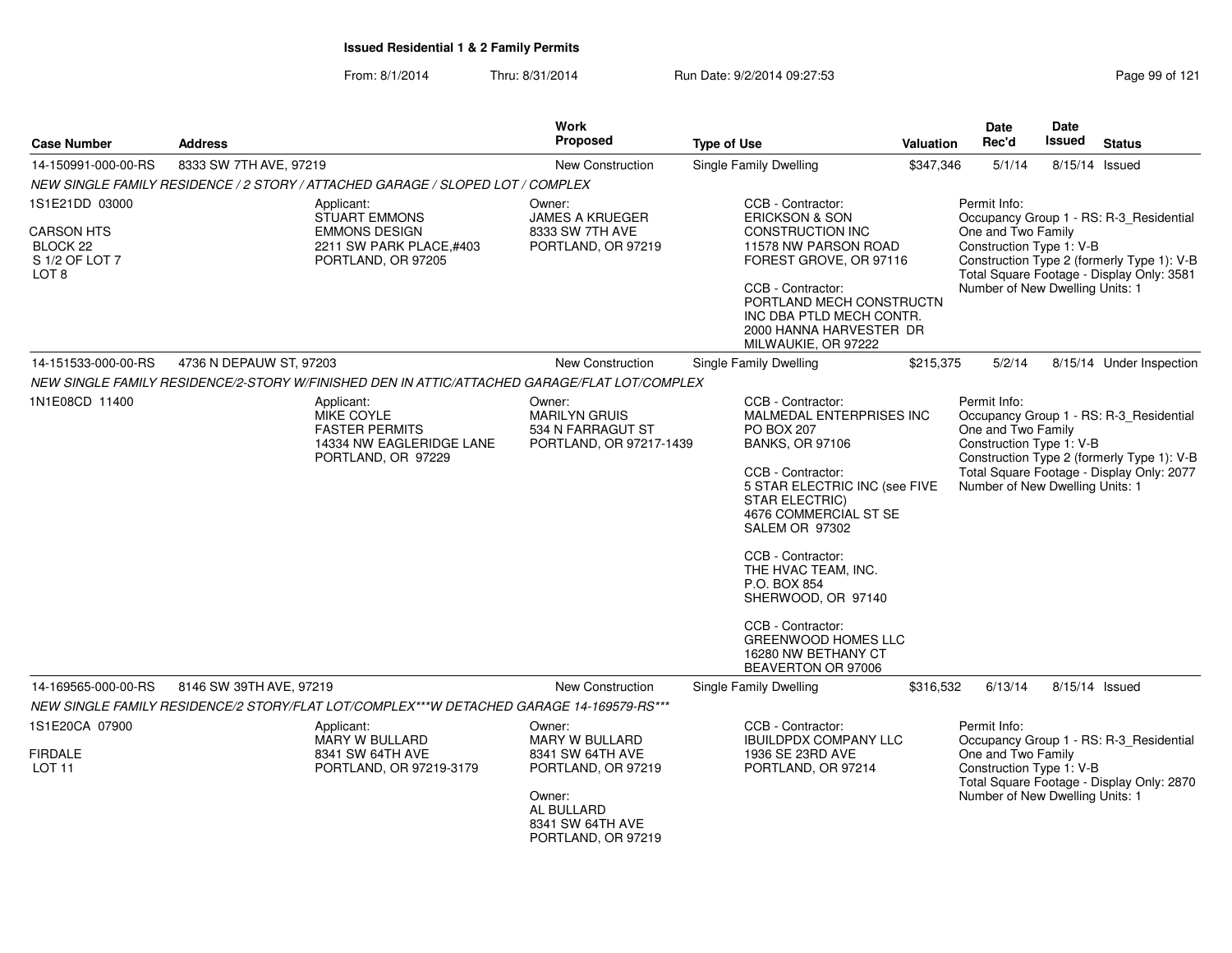| <b>Case Number</b>                                          | <b>Address</b>                      |                                                                                                                                                   | Work<br><b>Proposed</b>                                                                                                                                             | <b>Type of Use</b>                                                                                                                                                                  |                                                                                                                                              | <b>Valuation</b> | Date<br>Rec'd                                                                                                                                                                                        | Date<br><b>Issued</b> | <b>Status</b>                                                                                                                      |
|-------------------------------------------------------------|-------------------------------------|---------------------------------------------------------------------------------------------------------------------------------------------------|---------------------------------------------------------------------------------------------------------------------------------------------------------------------|-------------------------------------------------------------------------------------------------------------------------------------------------------------------------------------|----------------------------------------------------------------------------------------------------------------------------------------------|------------------|------------------------------------------------------------------------------------------------------------------------------------------------------------------------------------------------------|-----------------------|------------------------------------------------------------------------------------------------------------------------------------|
| 14-124372-000-00-RS                                         | 8742 N DELAWARE AVE - Unit A, 97217 |                                                                                                                                                   | <b>New Construction</b>                                                                                                                                             |                                                                                                                                                                                     | Single Family Dwelling                                                                                                                       | \$271,220        | 3/7/14                                                                                                                                                                                               |                       | 8/18/14 Under Inspection                                                                                                           |
|                                                             |                                     | NEW SINGLE FAMILY RESIDENCE/4-STORY/ADU ON LOWEST LEVEL/ATTACHED GARAGE/SLOPED LOT/COMPLEX****NFPA 13D SPRINKLER SYSTEM PER 4 STORY CODE GUIDE*** |                                                                                                                                                                     |                                                                                                                                                                                     |                                                                                                                                              |                  |                                                                                                                                                                                                      |                       |                                                                                                                                    |
| 1N1E09AC 01700                                              |                                     | Applicant:<br><b>LARRY COWLISHAW</b><br>METHOD CONSTRUCTION<br>PO BOX 33822<br>PORTLAND, OR 97292                                                 | Owner:<br><b>LARRY R COWLISHAW</b><br>14604 SE MILL ST<br>PORTLAND, OR 97233-2667                                                                                   |                                                                                                                                                                                     | CCB - Contractor:<br><b>LARRY COWLISHAW</b><br>METHOD CONSTRUCTION<br>PO BOX 33822<br>PORTLAND, OR 97292                                     |                  | Permit Info:<br>One and Two Family<br>Construction Type 1: V-B<br>Number of New Dwelling Units: 2                                                                                                    |                       | Occupancy Group 1 - RS: R-3_Residential<br>Construction Type 2 (formerly Type 1): V-B<br>Total Square Footage - Display Only: 2657 |
| 14-166885-000-00-RS                                         | 3708 SW CHEHALEM AVE, 97201         |                                                                                                                                                   | <b>New Construction</b>                                                                                                                                             |                                                                                                                                                                                     | Single Family Dwelling                                                                                                                       | \$436,713        | 6/9/14                                                                                                                                                                                               |                       | 8/18/14 Issued                                                                                                                     |
|                                                             |                                     | NEW SINGLE FAMILY RESIDENCE/2-STORY/ATTACHED GARAGE/ELEVATOR/FLAT LOT/COMPLEX                                                                     |                                                                                                                                                                     |                                                                                                                                                                                     |                                                                                                                                              |                  |                                                                                                                                                                                                      |                       |                                                                                                                                    |
| 1S1E08DA 12000                                              |                                     | Applicant:<br>MIKE COYLE<br><b>FASTER PERMITS</b><br>14334 NW EAGLERIDGE LANE<br>PORTLAND, OR 97229                                               | Owner:<br>JEFFREY A REINGOLD<br>3707 SW CHEHALEM AVE<br>PORTLAND, OR 97239-1520<br>Owner:<br>FRANCINE G REINGOLD<br>3707 SW CHEHALEM AVE<br>PORTLAND, OR 97239-1520 |                                                                                                                                                                                     | CCB - Contractor:<br><b>BUDDY BROCKER</b><br>BROCKER CONSTRUCTION CO LLI One and Two Family<br>1119 NE 95TH ST, UNIT D<br>VANCOUVER WA 98665 |                  | Permit Info:<br>Construction Type 1: V-B<br>Number of New Dwelling Units: 1                                                                                                                          |                       | Occupancy Group 1 - RS: R-3_Residential<br>Construction Type 2 (formerly Type 1): V-B<br>Total Square Footage - Display Only: 4893 |
| 14-169535-000-00-RS                                         | 9340 N MACRUM AVE                   |                                                                                                                                                   | New Construction                                                                                                                                                    |                                                                                                                                                                                     | Single Family Dwelling                                                                                                                       | \$182,586        | 6/13/14                                                                                                                                                                                              |                       | 8/18/14 Under Inspection                                                                                                           |
|                                                             |                                     | NEW SINGLE FAMILY RESIDENCE/2-STORY/ATTACHED GARAGE/FLAT LOT/COMPLEX                                                                              |                                                                                                                                                                     |                                                                                                                                                                                     |                                                                                                                                              |                  |                                                                                                                                                                                                      |                       |                                                                                                                                    |
| 1N1E07AB 08712                                              |                                     | Applicant:<br><b>KEVIN PARTAIN</b><br><b>URBAN VISIONS</b><br>223 NE 56TH AVE<br>PORTLAND, OR 97213                                               |                                                                                                                                                                     |                                                                                                                                                                                     | CCB - Contractor:<br><b>KRISTY RAASCH</b><br>RAASCH CONSTRUCTION LTD<br>3880 SE DEER CREEK WAY<br>GRESHAM, OR 97080                          |                  | Permit Info:<br>One and Two Family<br>Construction Type 1: V-B<br>Number of New Dwelling Units: 1                                                                                                    |                       | Occupancy Group 1 - RS: R-3 Residential<br>Construction Type 2 (formerly Type 1): V-B<br>Total Square Footage - Display Only: 1792 |
| 13-200562-DFS-01-RS                                         | 14108 SE STEELE ST                  |                                                                                                                                                   | New Construction                                                                                                                                                    |                                                                                                                                                                                     | Single Family Dwelling                                                                                                                       | \$3,500          | 3/4/14                                                                                                                                                                                               |                       | 8/18/14 Issued                                                                                                                     |
| <b>DFS FOR FIRE SPRINKLERS</b>                              |                                     |                                                                                                                                                   |                                                                                                                                                                     |                                                                                                                                                                                     |                                                                                                                                              |                  |                                                                                                                                                                                                      |                       |                                                                                                                                    |
| 1S2E14AD 03613<br><b>SCOTT'S BLUFF</b><br>LOT <sub>12</sub> |                                     | Applicant:<br><b>MIKE COYLE</b><br><b>FASTER PERMITS</b><br>14334 NW EAGLERIDGE LANE<br>PORTLAND, OR 97229                                        | Owner:<br><b>ZB PROPERTIES LLC</b><br>12000 SW GARDEN PL<br>PORTLAND, OR 97223-8263                                                                                 | CCB - Contractor:<br>AFP SYSTEMS INC<br>19435 SW 129TH AVE<br>TUALATIN, OR 970627070<br>CCB - Contractor:<br>GRAYHAWK DEVELOPMENT LLC<br>14523 WESTLAKE DR<br>LAKE OSWEGO, OR 97035 |                                                                                                                                              |                  | Permit Info:<br>Occupancy Group 1 - RS: R-3_Residential<br>One and Two Family<br>Construction Type 1: V-B<br>Construction Type 2 (formerly Type 1): V-B<br>Total Square Footage - Display Only: 2745 |                       |                                                                                                                                    |
| 13-200562-000-00-RS                                         | 14108 SE STEELE ST                  |                                                                                                                                                   | <b>New Construction</b>                                                                                                                                             |                                                                                                                                                                                     | Single Family Dwelling                                                                                                                       | \$267,351        | 9/4/13                                                                                                                                                                                               |                       | 8/18/14 Issued                                                                                                                     |
|                                                             |                                     | NEW SINGLE FAMILY RESIDENCE / 2-STORY / 2-CAR GARAGE / SLOPED LOT (>20%) / COMPLEX / SCOTT'S BLUFF, LOT 12 **fire sprinklers required per LU**    |                                                                                                                                                                     |                                                                                                                                                                                     |                                                                                                                                              |                  |                                                                                                                                                                                                      |                       |                                                                                                                                    |
| 1S2E14AD 03613                                              |                                     | Applicant:<br><b>MIKE COYLE</b><br><b>FASTER PERMITS</b><br>14334 NW EAGLERIDGE LANE<br>PORTLAND, OR 97229                                        | Owner:<br><b>ZB PROPERTIES LLC</b><br>12000 SW GARDEN PL<br>PORTLAND, OR 97223-8263                                                                                 |                                                                                                                                                                                     | CCB - Contractor:<br><b>GRAYHAWK DEVELOPMENT LLC</b><br>14523 WESTLAKE DR<br>LAKE OSWEGO, OR 97035                                           |                  | Permit Info:<br>One and Two Family<br>Construction Type 1: V-B<br>Number of New Dwelling Units: 1                                                                                                    |                       | Occupancy Group 1 - RS: R-3_Residential<br>Construction Type 2 (formerly Type 1): V-B<br>Total Square Footage - Display Only: 2745 |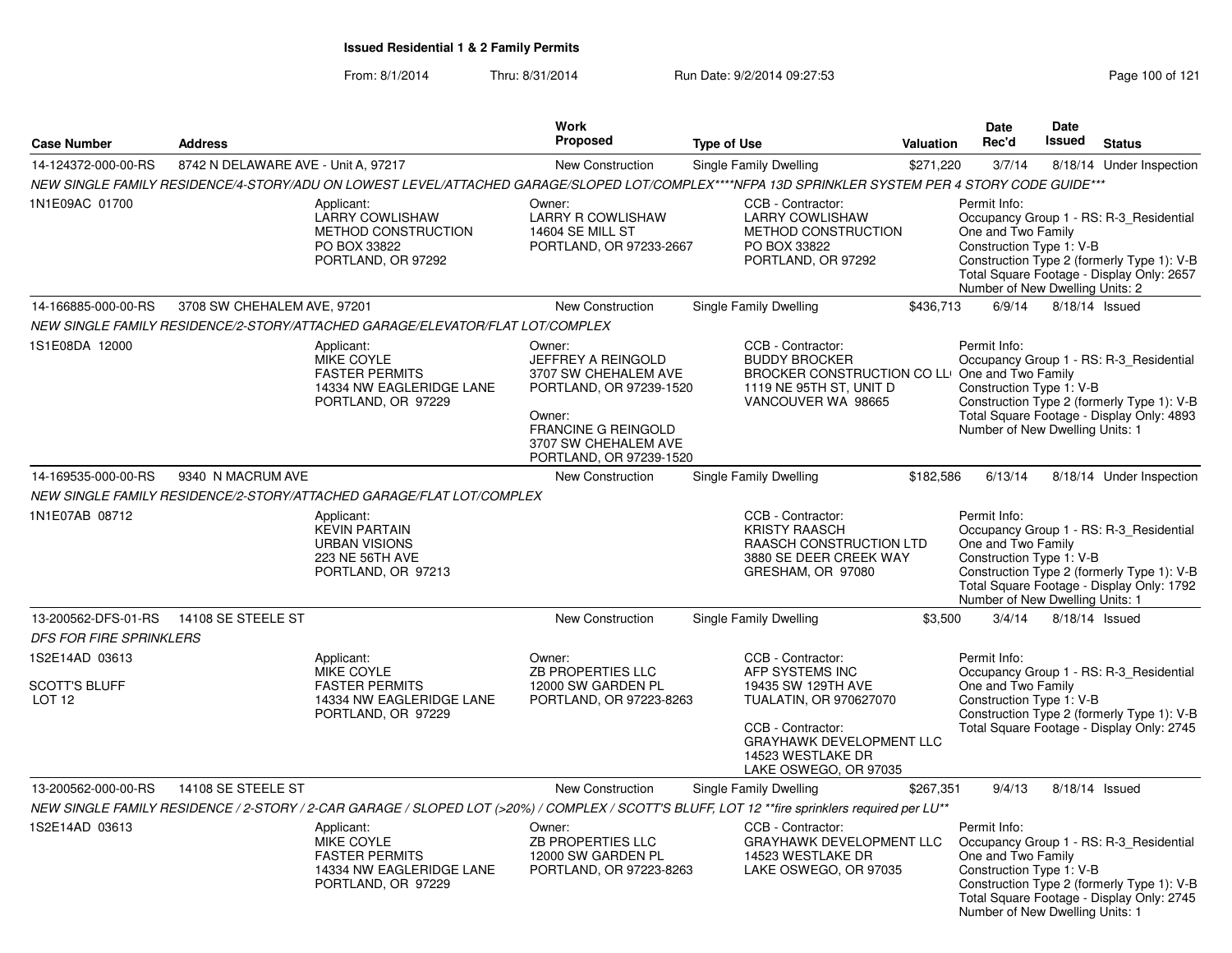|                     |                           |                                                                                                                                                                                                                          | Work                                                                                                                                  |                                                                                                                                                                                                                                                                                                                                                                                              |           | <b>Date</b>                                                                                       | Date   |                                                                                                                                    |
|---------------------|---------------------------|--------------------------------------------------------------------------------------------------------------------------------------------------------------------------------------------------------------------------|---------------------------------------------------------------------------------------------------------------------------------------|----------------------------------------------------------------------------------------------------------------------------------------------------------------------------------------------------------------------------------------------------------------------------------------------------------------------------------------------------------------------------------------------|-----------|---------------------------------------------------------------------------------------------------|--------|------------------------------------------------------------------------------------------------------------------------------------|
| <b>Case Number</b>  | <b>Address</b>            |                                                                                                                                                                                                                          | <b>Proposed</b>                                                                                                                       | <b>Type of Use</b>                                                                                                                                                                                                                                                                                                                                                                           | Valuation | Rec'd                                                                                             | Issued | <b>Status</b>                                                                                                                      |
| 14-151329-000-00-RS | 416 NE 27TH AVE, 97232    |                                                                                                                                                                                                                          | New Construction                                                                                                                      | Single Family Dwelling                                                                                                                                                                                                                                                                                                                                                                       | \$228,852 | 5/1/14                                                                                            |        | 8/18/14 Issued                                                                                                                     |
| 1N1E36CB 12700      |                           | NEW SINGLE FAMILY RESIDENCE/TWO STORY WITH BASEMENT ADU/ ROOF TOP DECK/ ADDED FILL/FLAT LOT/COMPLEX<br>Applicant:<br><b>EMILY REFI</b><br><b>WATERLEAF ARCHITECTURE</b><br>419 SW 11TH AVE STE 200<br>PORTLAND, OR 97205 | Owner:<br><b>CHRISTOPHER PERKINS</b><br>2707 NE FLANDERS ST<br>PORTLAND, OR 97232<br>Owner:<br><b>JINGZI ZHAO</b><br>2707 NE FLANDERS | CCB - Contractor:<br>CELLAR RIDGE CUSTOM HOMES<br>328 NE DAVIS #4<br>MCMINVILLE, OR 97128                                                                                                                                                                                                                                                                                                    |           | Permit Info:<br>One and Two Family<br>Construction Type 1: V-B<br>Number of New Dwelling Units: 2 |        | Occupancy Group 1 - RS: R-3_Residential<br>Construction Type 2 (formerly Type 1):<br>Total Square Footage - Display Only: 2075     |
| 13-207974-REV-01-RS | 4140 SE TAGGART ST, 97202 |                                                                                                                                                                                                                          | PORTLAND, OR 97232<br>New Construction                                                                                                | Single Family Dwelling                                                                                                                                                                                                                                                                                                                                                                       |           | \$<br>8/18/14                                                                                     |        | 8/18/14 Issued                                                                                                                     |
|                     |                           | REVISION TO PRESERVE EXISTING TREES INSTEAD OF REPLACEMENT AT SOUTH PROPERTY LINE                                                                                                                                        |                                                                                                                                       |                                                                                                                                                                                                                                                                                                                                                                                              |           |                                                                                                   |        |                                                                                                                                    |
| 1S2E07BB 20200      |                           | Applicant:<br>MIKE COYLE<br><b>FASTER PERMITS</b><br>14334 NW EAGLERIDGE LANE<br>PORTLAND, OR 97229                                                                                                                      | Owner:<br><b>EVERETT CUSTOM HOMES INC</b><br>735 SW 158TH AVE #180<br>BEAVERTON, OR 97006-4952                                        | CCB - Contractor:<br>DBA WRIGHT 1 ELECTRIC and<br>THREE PHASE ELECTRIC<br>5618 SE 135TH<br>PORTLAND OR 97236<br>CCB - Contractor:<br>DEVELOPMENT NORTHWEST<br><b>INC/dba Wolcott Plumbing</b><br>1075 W HISTORIC COLUMBIA<br><b>RIVER HWY</b><br>TROUTDALE OR 97060<br>CCB - Contractor:<br><b>VIC REMMERS</b><br>EVERETT CUSTOM HOMES INC<br>735 SW 158TH AVE STE 180<br>BEAVERTON OR 97008 |           | Permit Info:<br>One and Two Family<br>Construction Type 1: V-B                                    |        | Occupancy Group 1 - RS: R-3 Residential<br>Construction Type 2 (formerly Type 1):<br>Total Square Footage - Display Only: 3205     |
| 13-206814-REV-02-RS | 4130 SE TAGGART ST, 97202 |                                                                                                                                                                                                                          | New Construction                                                                                                                      | Single Family Dwelling                                                                                                                                                                                                                                                                                                                                                                       |           | \$<br>8/18/14                                                                                     |        | 8/18/14 Issued                                                                                                                     |
|                     |                           | REVISION TO SAVE TREES ALONG SOUTH PROPERTY LINE INSTEAD OF REPLACEPMENT                                                                                                                                                 |                                                                                                                                       |                                                                                                                                                                                                                                                                                                                                                                                              |           |                                                                                                   |        |                                                                                                                                    |
| 1S2E07BB 20200      |                           | Applicant:<br>MIKE COYLE<br><b>FASTER PERMITS</b><br>14334 NW EAGLERIDGE LANE<br>PORTLAND, OR 97229                                                                                                                      | Owner:<br><b>EVERETT CUSTOM HOMES INC</b><br>735 SW 158TH AVE #180<br>BEAVERTON, OR 97006-4952                                        | CCB - Contractor:<br>DBA WRIGHT 1 ELECTRIC and<br>THREE PHASE ELECTRIC<br>5618 SE 135TH<br>PORTLAND OR 97236<br>CCB - Contractor:<br>DEVELOPMENT NORTHWEST<br>INC/dba Wolcott Plumbing<br>1075 W HISTORIC COLUMBIA<br>RIVER HWY<br>TROUTDALE OR 97060<br>CCB - Contractor:<br><b>VIC REMMERS</b><br><b>EVERETT CUSTOM HOMES INC</b><br>735 SW 158TH AVE STE 180<br>BEAVERTON OR 97008        |           | Permit Info:<br>One and Two Family<br>Construction Type 1: V-B                                    |        | Occupancy Group 1 - RS: R-3_Residential<br>Construction Type 2 (formerly Type 1): V-B<br>Total Square Footage - Display Only: 2526 |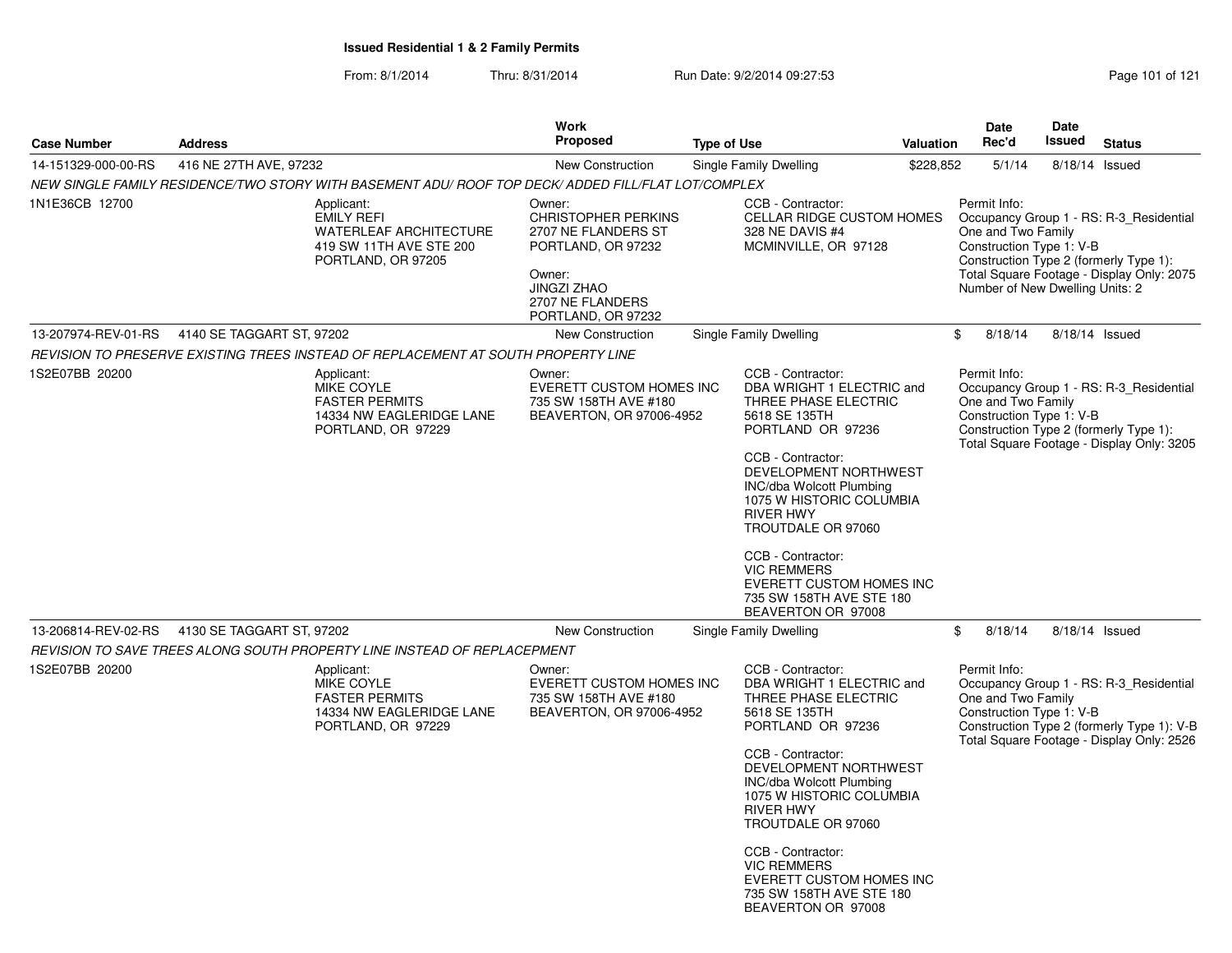| <b>Case Number</b>                  | Address                                                                                                                                                    | Work<br><b>Proposed</b><br><b>Type of Use</b>                                        |                                                                                                                              | Valuation    | <b>Date</b><br>Rec'd | <b>Date</b><br>Issued                                                | <b>Status</b>  |                                                                                                                                    |
|-------------------------------------|------------------------------------------------------------------------------------------------------------------------------------------------------------|--------------------------------------------------------------------------------------|------------------------------------------------------------------------------------------------------------------------------|--------------|----------------------|----------------------------------------------------------------------|----------------|------------------------------------------------------------------------------------------------------------------------------------|
| 14-162753-000-00-RS                 | 7022 N MOBILE AVE, 97217                                                                                                                                   | New Construction                                                                     | Single Family Dwelling                                                                                                       | \$236,318    | 5/29/14              |                                                                      | 8/19/14 Issued |                                                                                                                                    |
|                                     | NEW SINGLE FAMILY RESIDENCE/2 STORY/ATTACHED 1 CAR GARAGE/FLAT LOT/COMPLEX                                                                                 |                                                                                      |                                                                                                                              |              |                      |                                                                      |                |                                                                                                                                    |
| 1N1E16AB 18300                      | Applicant:<br><b>KEVIN PARTAIN</b><br><b>URBAN VISIONS</b><br>223 NE 56TH AVE<br>PORTLAND OR 97213                                                         | Owner:<br><b>NICK E NICHOLS</b><br>7028 N MOBILE AVE<br>PORTLAND, OR 97217<br>Owner: | CCB - Contractor:<br><b>CRAFTWORK PLUMBING INC</b><br>7737 SW CIRRUS DR<br>BEAVERTON, OR 97008<br>CCB - Contractor:          | Permit Info: | One and Two Family   | Construction Type 1: V-B                                             |                | Occupancy Group 1 - RS: R-3_Residential<br>Construction Type 2 (formerly Type 1): V-B<br>Total Square Footage - Display Only: 2321 |
|                                     |                                                                                                                                                            | <b>LISA NICHOLS</b><br>7028 N MOBILE AVE<br>PORTLAND, OR 97217                       | Jeff Shrope<br>RENAISSANCE CUSTOM HOMES<br><b>LLC</b><br>16771 Boones Ferry Rd<br>Lake Oswego, OR 97035                      |              |                      | Number of New Dwelling Units: 1                                      |                |                                                                                                                                    |
| 14-137307-000-00-RS                 | 7118 SE FRANKLIN ST                                                                                                                                        | <b>New Construction</b>                                                              | Single Family Dwelling                                                                                                       | \$221,021    | 4/8/14               |                                                                      | 8/19/14 Issued |                                                                                                                                    |
|                                     | NEW SINGLE FAMILY RESIDENCE/2-STORY/ATTACHED GARAGE/FLAT LOT/COMPLEX                                                                                       |                                                                                      |                                                                                                                              |              |                      |                                                                      |                |                                                                                                                                    |
| 1S2E08BD 06402                      | Applicant:<br><b>KYM NGUYEN</b>                                                                                                                            | Owner:<br><b>COUNTRY AIR CUSTOM HOMES</b>                                            | CCB - Contractor:<br><b>COUNTRY AIR CUSTOM HOMES</b>                                                                         | Permit Info: |                      |                                                                      |                | Occupancy Group 1 - RS: R-3 Residential                                                                                            |
| PARTITION PLAT 2014-9               | CONCEPT DESIGN & ASSOCIATES LLC                                                                                                                            |                                                                                      | <b>LLC</b>                                                                                                                   |              | One and Two Family   |                                                                      |                |                                                                                                                                    |
| LOT <sub>2</sub>                    | PO BOX 8464<br>PORTLAND OR 97207                                                                                                                           | PO BOX 90160<br>PORTLAND, OR 97290                                                   | 4011 E BURNSIDE<br>PORTLAND, OR 97214                                                                                        |              |                      | Construction Type 1: V-B<br>Number of New Dwelling Units: 1          |                | Construction Type 2 (formerly Type 1): V-B<br>Total Square Footage - Display Only: 2170                                            |
| 14-163416-000-00-RS                 | 7036 N MOBILE AVE, 97217                                                                                                                                   | <b>New Construction</b>                                                              | Single Family Dwelling                                                                                                       | \$265,061    | 5/30/14              |                                                                      | 8/19/14 Issued |                                                                                                                                    |
|                                     | NEW SINGLE FAMILY RESIDENCE/2-STORY/ATTACHED GARAGE/FLAT LOT/COMPLEX                                                                                       |                                                                                      |                                                                                                                              |              |                      |                                                                      |                |                                                                                                                                    |
| 1N1E16AB 18300                      | Applicant:<br><b>KEVIN PARTAIN</b><br><b>URBAN VISIONS</b><br>223 NE 56TH AVE<br>PORTLAND OR 97213                                                         | Owner:<br><b>NICK E NICHOLS</b><br>7028 N MOBILE AVE<br>PORTLAND, OR 97217           | CCB - Contractor:<br>CRAFTWORK PLUMBING INC<br>7737 SW CIRRUS DR<br>BEAVERTON, OR 97008                                      | Permit Info: | One and Two Family   | Construction Type 1: V-B                                             |                | Occupancy Group 1 - RS: R-3 Residential<br>Construction Type 2 (formerly Type 1): V-B                                              |
|                                     |                                                                                                                                                            | Owner:<br><b>LISA NICHOLS</b><br>7028 N MOBILE AVE<br>PORTLAND, OR 97217             | CCB - Contractor:<br>Jeff Shrope<br>RENAISSANCE CUSTOM HOMES<br><b>LLC</b><br>16771 Boones Ferry Rd<br>Lake Oswego, OR 97035 |              |                      | Number of New Dwelling Units: 1                                      |                | Total Square Footage - Display Only: 2573                                                                                          |
| 14-151996-REV-01-RS                 | 3149 NE ALAMEDA TER                                                                                                                                        | <b>New Construction</b>                                                              | Single Family Dwelling                                                                                                       | \$27,242     | 7/17/14              |                                                                      | 8/19/14 Issued |                                                                                                                                    |
|                                     | ADDED VALUE REVISION TO CHANGE PANTRY DEPTH ON MAIN FLOOR AND ENLARGE WINDOW AT KITCHEN, COMPLETELY RECONFIGURE 2ND FLOOR PLAN, RELOCATE BEDROOMS AND BATH |                                                                                      |                                                                                                                              |              |                      |                                                                      |                |                                                                                                                                    |
| 1N1E24CD 12101                      | Applicant:<br><b>KEVIN PARTAIN</b>                                                                                                                         | Owner:<br>RENAISSANCE CUSTOM HOMES                                                   | CCB - Contractor:<br>Jeff Shrope                                                                                             | Permit Info: |                      |                                                                      |                | Occupancy Group 1 - RS: R-3_Residential                                                                                            |
| <b>OLMSTED PK</b>                   | <b>URBAN VISIONS</b>                                                                                                                                       | <b>LLC</b>                                                                           | RENAISSANCE CUSTOM HOMES                                                                                                     |              | One and Two Family   |                                                                      |                |                                                                                                                                    |
| <b>BLOCK 5</b><br>LOT 9&10 TL 12101 | <b>223 NE 56TH AVE</b><br>PORTLAND, OR 97213                                                                                                               | 16771 BOONES FERRY RD<br>LAKE OSWEGO, OR 97035-4383                                  | <b>LLC</b><br>16771 Boones Ferry Rd<br>Lake Oswego, OR 97035                                                                 |              |                      | Construction Type 1: V-B<br>Total Square Footage - Display Only: 247 |                | Construction Type 2 (formerly Type 1): V-B                                                                                         |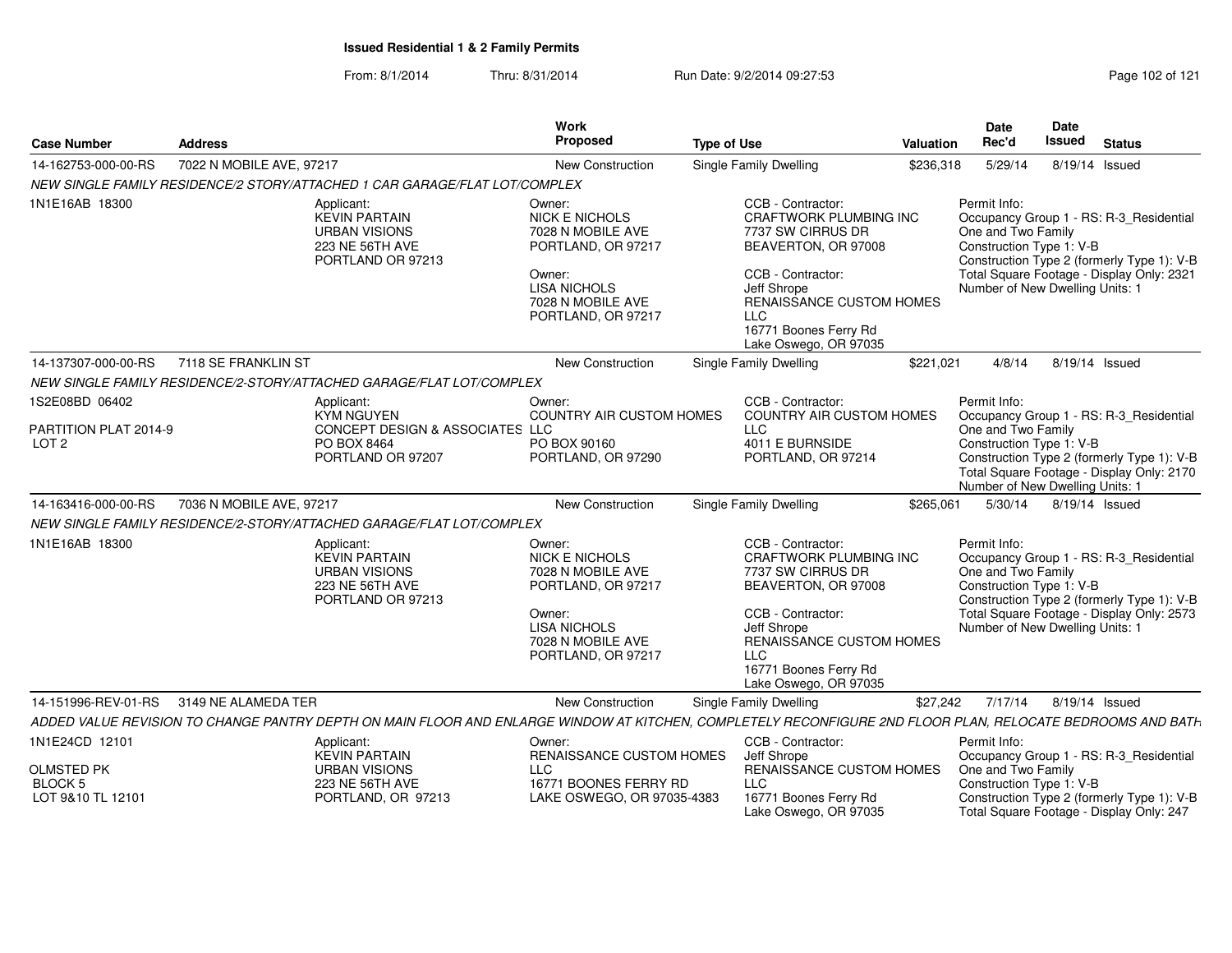| <b>Case Number</b>  | <b>Address</b>                                                                                                                                                                                                                                                                                                                  | <b>Work</b><br>Proposed                                                                                                                                     | <b>Type of Use</b>                                                                                                                                                                                            | Valuation | <b>Date</b><br>Rec'd                                                                                                                                                                                                                    | Date<br>Issued | <b>Status</b>                                                                                                                      |  |  |
|---------------------|---------------------------------------------------------------------------------------------------------------------------------------------------------------------------------------------------------------------------------------------------------------------------------------------------------------------------------|-------------------------------------------------------------------------------------------------------------------------------------------------------------|---------------------------------------------------------------------------------------------------------------------------------------------------------------------------------------------------------------|-----------|-----------------------------------------------------------------------------------------------------------------------------------------------------------------------------------------------------------------------------------------|----------------|------------------------------------------------------------------------------------------------------------------------------------|--|--|
| 14-154544-000-00-RS | 5812 SE 134TH PL - Lot 2                                                                                                                                                                                                                                                                                                        | <b>New Construction</b>                                                                                                                                     | <b>Single Family Dwelling</b>                                                                                                                                                                                 | \$209,242 | 5/8/14                                                                                                                                                                                                                                  |                | 8/20/14 Issued                                                                                                                     |  |  |
|                     | NEW SINGLE FAMILY RESIDENCE/TWO STORY/ATTACHED GARAGE/FLAT LOT/COMPLEX **FIRE SPRINKLERS**                                                                                                                                                                                                                                      |                                                                                                                                                             |                                                                                                                                                                                                               |           |                                                                                                                                                                                                                                         |                |                                                                                                                                    |  |  |
| 1S2E14DC 01602      | Applicant:<br>Owner:<br><b>CHRIS BOERSTE</b><br><b>RPL HOMES LLC</b><br>HILLCREST CUSTOM HOMES LLC 6010 HUGHES RD<br>6010 HUGHES RD<br>MEDFORD, OR 97504<br>MEDFORD, OR 97504<br>2637 N HALLECK ST, 97217<br>New Construction<br>NEW SINGLE FAMILY RESIDENCE/2 STORY/ATTACHED GARAGE/FLAT LOT/COMPLEX / TRACT 2 OF 13-182229 PR |                                                                                                                                                             | CCB - Contractor:<br>HILLCREST CUSTOM HOMES LLC<br>16460 SW SNOWY OWL LN<br>BEAVERTON, OR 97007                                                                                                               |           | Permit Info:<br>One and Two Family<br>Construction Type 1: V-B<br>Number of New Dwelling Units: 1                                                                                                                                       |                | Occupancy Group 1 - RS: R-3_Residential<br>Construction Type 2 (formerly Type 1): V-B<br>Total Square Footage - Display Only: 2121 |  |  |
| 13-243363-000-00-RS |                                                                                                                                                                                                                                                                                                                                 |                                                                                                                                                             | <b>Single Family Dwelling</b>                                                                                                                                                                                 | \$264.445 | 12/31/13                                                                                                                                                                                                                                | 8/20/14 Issued |                                                                                                                                    |  |  |
|                     |                                                                                                                                                                                                                                                                                                                                 |                                                                                                                                                             |                                                                                                                                                                                                               |           |                                                                                                                                                                                                                                         |                |                                                                                                                                    |  |  |
| 1N1E09CA 08900      | Applicant:<br><b>RYAN KELLEY</b><br><b>I &amp; E CONSTRUCTION, INC</b><br>9550 SE CLACKAMAS ROAD<br>CLACKAMAS, OR 97015                                                                                                                                                                                                         | Owner:<br><b>I &amp; E CONSTRUCTION INC</b><br>9550 SE CLACKAMAS RD<br>CLACKAMAS, OR 97015-9074                                                             | CCB - Contractor:<br><b>HOLMES HEATING &amp; COOLING.</b><br>INC.<br>29360 HALE RD<br>SCAPPOOSE, OR 97056<br>CCB - Contractor:<br><b>I &amp; E CONSTRCTION</b><br>9550 SE CLACKAMAS RD<br>CLACKAMAS, OR 97015 |           | Permit Info:<br>Occupancy Group 1 - RS: R-3_Residential<br>One and Two Family<br>Construction Type 1: V-B<br>Construction Type 2 (formerly Type 1): V-B<br>Total Square Footage - Display Only: 2806<br>Number of New Dwelling Units: 1 |                |                                                                                                                                    |  |  |
| 13-243373-000-00-RS | 8260 N BURRAGE AVE, 97217                                                                                                                                                                                                                                                                                                       | New Construction                                                                                                                                            | Single Family Dwelling                                                                                                                                                                                        | \$246,596 | 12/31/13                                                                                                                                                                                                                                | 8/20/14 Issued |                                                                                                                                    |  |  |
|                     | NEW SINGLE FAMILY RESIDENCE / 3 STORY / ATTACHED GARAGE / FLAT LOT / COMPLEX / TRACT 2 OF 13-182220-PR                                                                                                                                                                                                                          |                                                                                                                                                             |                                                                                                                                                                                                               |           |                                                                                                                                                                                                                                         |                |                                                                                                                                    |  |  |
| 1N1E09CA 09100      | Applicant:<br><b>RYAN KELLEY</b><br><b>I &amp; E CONSTRUCTION. INC</b><br>9550 SE CLACKAMAS ROAD<br>CLACKAMAS, OR 97015                                                                                                                                                                                                         | Owner:<br><b>I &amp; E CONSTRUCTION INC</b><br>9550 SE CLACKAMAS RD<br>CLACKAMAS, OR 97015-9074                                                             | CCB - Contractor:<br><b>I &amp; E CONSTRCTION</b><br>9550 SE CLACKAMAS RD<br>CLACKAMAS, OR 97015                                                                                                              |           | Permit Info:<br>One and Two Family<br>Construction Type 1: V-B<br>Number of New Dwelling Units: 1                                                                                                                                       |                | Occupancy Group 1 - RS: R-3_Residential<br>Construction Type 2 (formerly Type 1): V-B<br>Total Square Footage - Display Only: 2720 |  |  |
| 13-222835-000-00-RS | 7135 SE 14TH AVE, 97202                                                                                                                                                                                                                                                                                                         | <b>New Construction</b>                                                                                                                                     | <b>Single Family Dwelling</b>                                                                                                                                                                                 | \$272,196 | 10/30/13                                                                                                                                                                                                                                | 8/21/14 Issued |                                                                                                                                    |  |  |
|                     | NEW SINGLE FAMILY RESIDENCE/ 2 STORY with basement/ 1-CAR TUCK UNDER GARAGE/ SLIGHTLY SLOPED LOT/ COMPLEX / PARCEL 2 EAST OF 12-170530 FP                                                                                                                                                                                       |                                                                                                                                                             |                                                                                                                                                                                                               |           |                                                                                                                                                                                                                                         |                |                                                                                                                                    |  |  |
| 1S1E23BA 03600      | Applicant:<br>MIKE COYLE<br><b>FASTER PERMITS</b><br>14334 NW EAGLERIDGE LANE<br>PORTLAND, OR 97229                                                                                                                                                                                                                             | Owner:<br><b>BRIAN P YANK</b><br>7138 SE 13TH AVE<br>PORTLAND, OR 97202-5802<br>Owner:<br><b>LISA C YANK</b><br>7138 SE 13TH AVE<br>PORTLAND, OR 97202-5802 | CCB - Contractor:<br>OREGON HOMEWORKS LLC<br>2797 NW ROBINIA LN<br>PORTLAND OR 97229                                                                                                                          |           | Permit Info:<br>Occupancy Group 1 - RS: R-3_Residential<br>One and Two Family<br>Construction Type 1: V-B<br>Construction Type 2 (formerly Type 1): V-B<br>Total Square Footage - Display Only: 2933<br>Number of New Dwelling Units: 1 |                |                                                                                                                                    |  |  |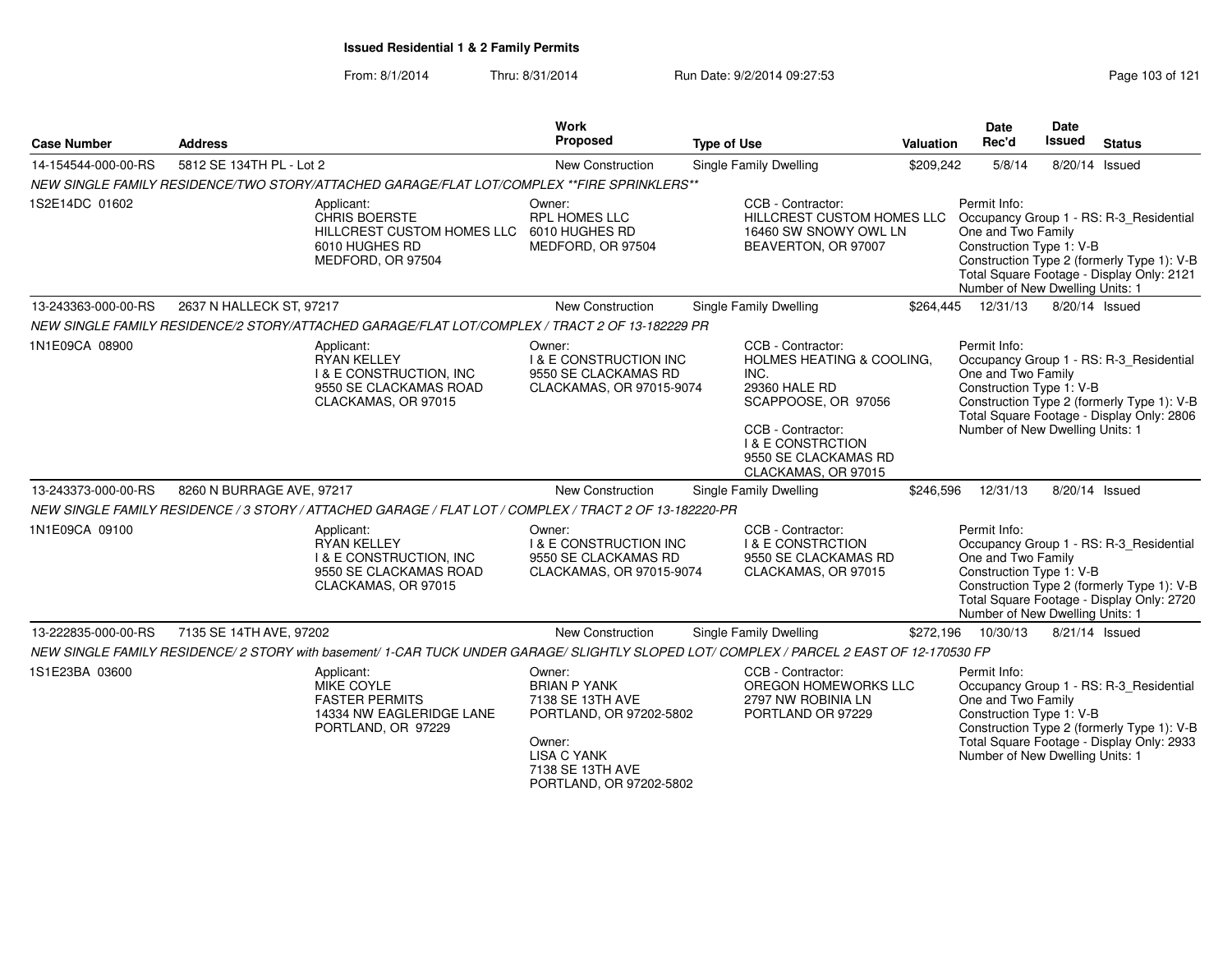|                                                     |                                                                                                     |                                                                                                    | <b>Work</b><br><b>Proposed</b>                                                                                                                               |  |                                                                                                                                                                                                                                                                                               | Valuation                                                                                                                                                                                                               | <b>Date</b><br>Rec'd                                                                              | <b>Date</b><br>Issued |                                                                                                                                    |
|-----------------------------------------------------|-----------------------------------------------------------------------------------------------------|----------------------------------------------------------------------------------------------------|--------------------------------------------------------------------------------------------------------------------------------------------------------------|--|-----------------------------------------------------------------------------------------------------------------------------------------------------------------------------------------------------------------------------------------------------------------------------------------------|-------------------------------------------------------------------------------------------------------------------------------------------------------------------------------------------------------------------------|---------------------------------------------------------------------------------------------------|-----------------------|------------------------------------------------------------------------------------------------------------------------------------|
| <b>Case Number</b>                                  | <b>Address</b>                                                                                      |                                                                                                    |                                                                                                                                                              |  | <b>Type of Use</b>                                                                                                                                                                                                                                                                            |                                                                                                                                                                                                                         |                                                                                                   |                       | <b>Status</b>                                                                                                                      |
| 14-159549-000-00-RS                                 | 7418 N WILLIAMS AVE                                                                                 |                                                                                                    | <b>New Construction</b>                                                                                                                                      |  | Single Family Dwelling                                                                                                                                                                                                                                                                        | \$178,206                                                                                                                                                                                                               | 5/21/14                                                                                           | 8/21/14 Issued        |                                                                                                                                    |
|                                                     |                                                                                                     | NEW SINGLE FAMILY RESIDENCE / 2 STORY / ATTACHED GARAGE / FLAT LOT / COMPLEX                       |                                                                                                                                                              |  |                                                                                                                                                                                                                                                                                               |                                                                                                                                                                                                                         | Permit Info:                                                                                      |                       |                                                                                                                                    |
| 1N1E15AA 14801                                      | Applicant:<br>MIKE COYLE<br><b>FASTER PERMITS</b><br>14334 NW EAGLERIDGE LANE<br>PORTLAND, OR 97229 |                                                                                                    | Owner:<br><b>EVERETT CUSTOM HOMES INC</b><br>735 SW 158TH AVE #180<br>BEAVERTON, OR 97006-4952                                                               |  | CCB - Contractor:<br>DBA WRIGHT 1 ELECTRIC and<br>THREE PHASE ELECTRIC<br>5618 SE 135TH<br>PORTLAND OR 97236<br>CCB - Contractor:<br>DEVELOPMENT NORTHWEST<br>INC/dba Wolcott Plumbing<br>1075 W HISTORIC COLUMBIA<br><b>RIVER HWY</b><br>TROUTDALE OR 97060                                  | Occupancy Group 1 - RS: R-3 Residential<br>One and Two Family<br>Construction Type 1: V-B<br>Construction Type 2 (formerly Type 1): V-B<br>Total Square Footage - Display Only: 1732<br>Number of New Dwelling Units: 1 |                                                                                                   |                       |                                                                                                                                    |
|                                                     |                                                                                                     |                                                                                                    |                                                                                                                                                              |  | CCB - Contractor:<br><b>VIC REMMERS</b><br>EVERETT CUSTOM HOMES INC<br>735 SW 158TH AVE STE 180<br>BEAVERTON OR 97008                                                                                                                                                                         |                                                                                                                                                                                                                         |                                                                                                   |                       |                                                                                                                                    |
| 14-179758-000-00-RS                                 | 5566 SE INSLEY ST, 97206                                                                            |                                                                                                    | New Construction                                                                                                                                             |  | Single Family Dwelling                                                                                                                                                                                                                                                                        | \$265,061                                                                                                                                                                                                               | 7/7/14                                                                                            | 8/21/14 Issued        |                                                                                                                                    |
|                                                     |                                                                                                     | NEW SINGLE FAMILY RESIDENCE/TWO STORY/ATTACHED GARAGE/FLAT LOT/COMPLEX                             |                                                                                                                                                              |  |                                                                                                                                                                                                                                                                                               |                                                                                                                                                                                                                         |                                                                                                   |                       |                                                                                                                                    |
| 1S2E18AC 08600                                      |                                                                                                     | Applicant:<br><b>KEVIN PARTAIN</b><br><b>URBAN VISIONS</b><br>223 NE 56TH AVE<br>PORTLAND OR 97213 | Owner:<br>RENAISSANCE CUSTOM HOMES<br><b>LLC</b><br>16771 BOONES FERRY RD<br>LAKE OSWEGO, OR 97035-4213                                                      |  | CCB - Contractor:<br>CRAFTWORK PLUMBING INC<br>7737 SW CIRRUS DR<br>BEAVERTON, OR 97008<br>CCB - Contractor:<br>Jeff Shrope<br>RENAISSANCE CUSTOM HOMES<br><b>LLC</b><br>16771 Boones Ferry Rd<br>Lake Oswego, OR 97035                                                                       |                                                                                                                                                                                                                         | Permit Info:<br>One and Two Family<br>Construction Type 1: V-B<br>Number of New Dwelling Units: 1 |                       | Occupancy Group 1 - RS: R-3_Residential<br>Construction Type 2 (formerly Type 1): V-B<br>Total Square Footage - Display Only: 2573 |
| 14-113465-DFS-01-RS                                 | 5435 SW BURTON DR, 97221                                                                            |                                                                                                    | <b>New Construction</b>                                                                                                                                      |  | Single Family Dwelling                                                                                                                                                                                                                                                                        | \$6,500                                                                                                                                                                                                                 | 8/6/14                                                                                            | 8/21/14 Issued        |                                                                                                                                    |
| <b>DFS FOR FIRE SPRINKLERS</b>                      |                                                                                                     |                                                                                                    |                                                                                                                                                              |  |                                                                                                                                                                                                                                                                                               |                                                                                                                                                                                                                         |                                                                                                   |                       |                                                                                                                                    |
| 1S1E06AC 01100<br>HIGHLANDS CREST<br>LOT 16 TL 1100 |                                                                                                     | Applicant:<br><b>BRUCE WHITHORN</b><br>807 SAUER RD<br>KALAMA WA 98625                             | Owner:<br>DOUGLAS L KRAXBERGER<br>5425 SW BURTON DR<br>PORTLAND, OR 97221-2521<br>Owner:<br>PATSY KRAXBERGER<br>5425 SW BURTON DR<br>PORTLAND, OR 97221-2521 |  | CCB - Contractor:<br>ARLO ELECTRIC INC<br>50705 NW CLAPSHAW HILL RD<br>FOREST GROVE, OR 971167725<br>CCB - Contractor:<br><b>SCOTT KRAMER</b><br>7551 N. CHATHAM AVE<br>PORTLAND, OR 97217<br>CCB - Contractor:<br><b>EMPIRE PLUMBING LLC</b><br>19572 SW TREEHOUSE LN<br>BEAVERTON, OR 97007 |                                                                                                                                                                                                                         | Permit Info:<br>One and Two Family<br>Construction Type 1: V-B                                    |                       | Occupancy Group 1 - RS: R-3_Residential<br>Construction Type 2 (formerly Type 1): V-B<br>Total Square Footage - Display Only: 5556 |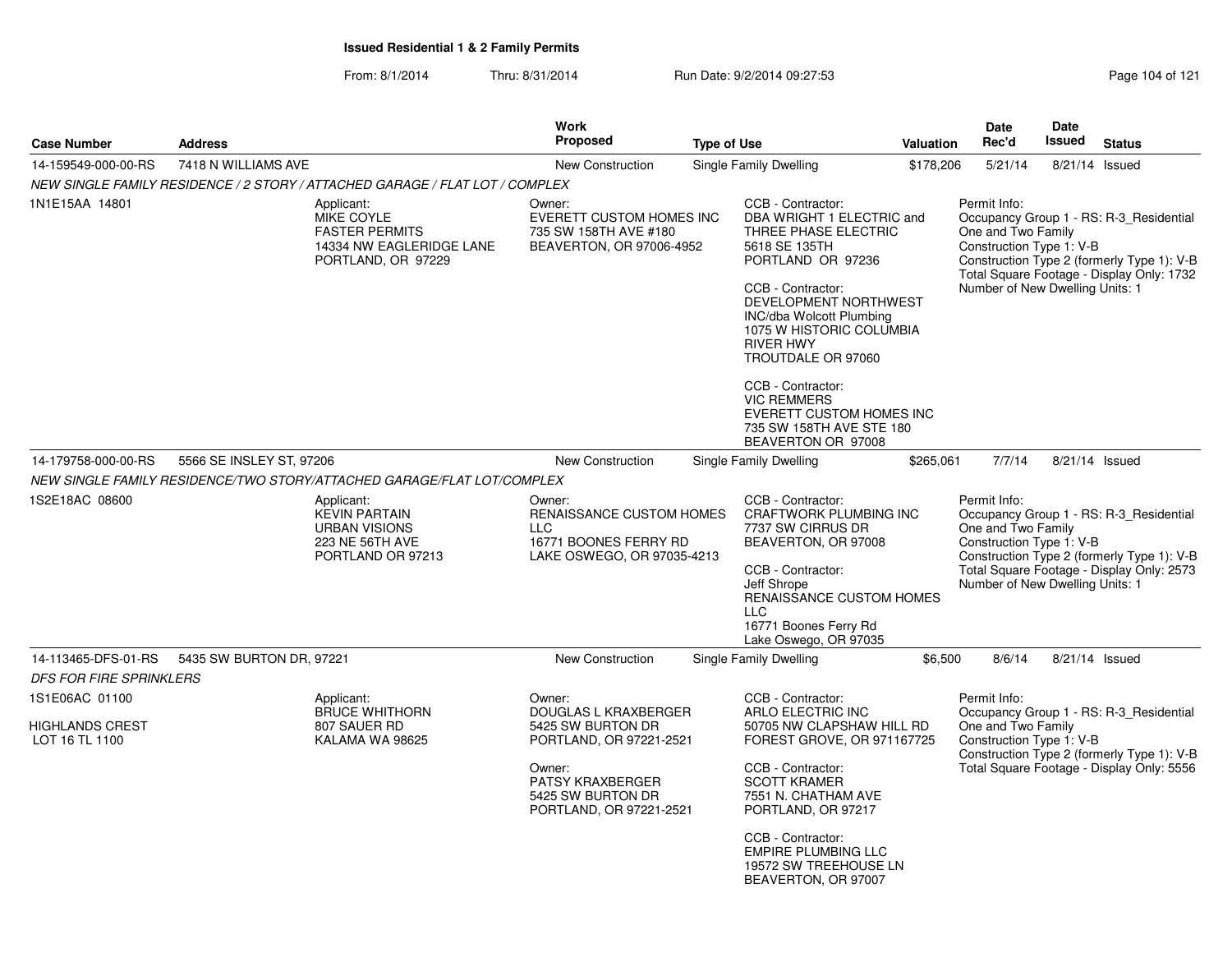From: 8/1/2014Thru: 8/31/2014 Run Date: 9/2/2014 09:27:53

|                     |                                                                                             | <b>Work</b><br><b>Proposed</b>                                                                                                                    |                                                                                                                                                                                                                                                                                                                                                                                                                                                                     |           | <b>Date</b>                                                                                       | <b>Date</b><br>Issued |                                                                                                                                    |  |
|---------------------|---------------------------------------------------------------------------------------------|---------------------------------------------------------------------------------------------------------------------------------------------------|---------------------------------------------------------------------------------------------------------------------------------------------------------------------------------------------------------------------------------------------------------------------------------------------------------------------------------------------------------------------------------------------------------------------------------------------------------------------|-----------|---------------------------------------------------------------------------------------------------|-----------------------|------------------------------------------------------------------------------------------------------------------------------------|--|
| <b>Case Number</b>  | <b>Address</b>                                                                              | <b>New Construction</b>                                                                                                                           | <b>Type of Use</b>                                                                                                                                                                                                                                                                                                                                                                                                                                                  | Valuation | Rec'd                                                                                             |                       | <b>Status</b>                                                                                                                      |  |
| 14-109237-000-00-RS | 9651 SW 46TH AVE, 97219                                                                     |                                                                                                                                                   | Single Family Dwelling                                                                                                                                                                                                                                                                                                                                                                                                                                              | \$288,043 | 1/23/14                                                                                           | 8/22/14 Issued        |                                                                                                                                    |  |
|                     | NEW SINGLE FAMILY RESIDENCE/TWO STORY WITH BASEMENT/ TUCK UNDER GARAGE/FLAT LOT/COMPLEX     |                                                                                                                                                   |                                                                                                                                                                                                                                                                                                                                                                                                                                                                     |           |                                                                                                   |                       |                                                                                                                                    |  |
| 1S1E30AD 09300      | Applicant:<br>TOM SPITZNAGEL<br>PO BOX 25058<br>PORTLAND OR 97298                           | Owner:<br>AMETHYST DEVELOPMENT LLC<br>126 NE ALBERTA ST<br>PORTLAND, OR 97211-2604                                                                | CCB - Contractor:<br><b>TOM SPITZNAGEL</b><br>PTR HOMES, LLC<br>PO BOX 25058<br>PORTLAND OR 97298<br>CCB - Contractor:<br><b>LULLY WILDER</b><br>JACOBS HEATING & AIR<br><b>CONDITION</b><br>4474 SE MILWAUKIE AVE<br>PORTLAND, OR 97202<br>CCB - Contractor:<br>TITAN PLUMBING & MECHANICAL<br><b>LLC</b><br>6400 SE 101st Ave, Suite 204<br>PORTLAND, OR 97266<br>CCB - Contractor:<br><b>GRIZZLY ELECTRIC</b><br>8002 NE HWY 99 SUITE 248<br>VANCOUVER, WA 98665 |           | Permit Info:<br>One and Two Family<br>Construction Type 1: V-B<br>Number of New Dwelling Units: 1 |                       | Occupancy Group 1 - RS: R-3_Residential<br>Construction Type 2 (formerly Type 1): V-B<br>Total Square Footage - Display Only: 2883 |  |
| 14-184577-000-00-RS | 14203 SE PINE CT, 97233                                                                     | New Construction                                                                                                                                  | Single Family Dwelling                                                                                                                                                                                                                                                                                                                                                                                                                                              | \$312,188 | 7/16/14                                                                                           | 8/25/14 Issued        |                                                                                                                                    |  |
|                     | NEW SINGLE FAMILY RESIDENCE/TWO STORY/ATTACHED GARAGE/FLAT LOT/COMPLEX                      |                                                                                                                                                   |                                                                                                                                                                                                                                                                                                                                                                                                                                                                     |           |                                                                                                   |                       |                                                                                                                                    |  |
| 1N2E36CC 05503      | Applicant:<br>PAVEL SKLYARUK<br>13104 NE 39TH ST<br>VANCOUVER, WA 98682                     | Owner:<br>PAVEL SKLYARUK<br>13104 NE 39TH ST<br>VANCOUVER, WA 98682<br>Owner:<br><b>LESYA SKLYARUK</b><br>13104 NE 39TH ST<br>VANCOUVER, WA 98682 |                                                                                                                                                                                                                                                                                                                                                                                                                                                                     |           | Permit Info:<br>One and Two Family<br>Construction Type 1: V-B<br>Number of New Dwelling Units: 1 |                       | Occupancy Group 1 - RS: R-3_Residential<br>Construction Type 2 (formerly Type 1): V-B<br>Total Square Footage - Display Only: 3170 |  |
| 14-169813-000-00-RS | 10335 SE RAMONA ST, 97266                                                                   | <b>New Construction</b>                                                                                                                           | Single Family Dwelling                                                                                                                                                                                                                                                                                                                                                                                                                                              | \$225,530 | 6/16/14                                                                                           |                       | 8/25/14 Under Inspection                                                                                                           |  |
|                     | NEW SINGLE FAMILY RESIDENCE/2-STORY/ATTACHED GARAGE/FLAT LOT/COMPLEX                        |                                                                                                                                                   |                                                                                                                                                                                                                                                                                                                                                                                                                                                                     |           |                                                                                                   |                       |                                                                                                                                    |  |
| 1S2E15CB 08301      | Applicant:<br><b>LARRY TODD</b><br>MAYWOOD HOMES INC<br>PO BOX 210<br>LAKE OSWEGO, OR 97034 | Owner:<br><b>LARRY TODD</b><br>MAYWOOD HOMES INC<br>PO BOX 210<br>LAKE OSWEGO, OR 97034                                                           | CCB - Contractor:<br><b>MAYWOOD HOMES INC</b><br><b>PO BOX 210</b><br>LAKE OSWEGO, OR 97034                                                                                                                                                                                                                                                                                                                                                                         |           | Permit Info:<br>One and Two Family<br>Construction Type 1: V-B<br>Number of New Dwelling Units: 1 |                       | Occupancy Group 1 - RS: R-3_Residential<br>Construction Type 2 (formerly Type 1): V-B<br>Total Square Footage - Display Only: 2340 |  |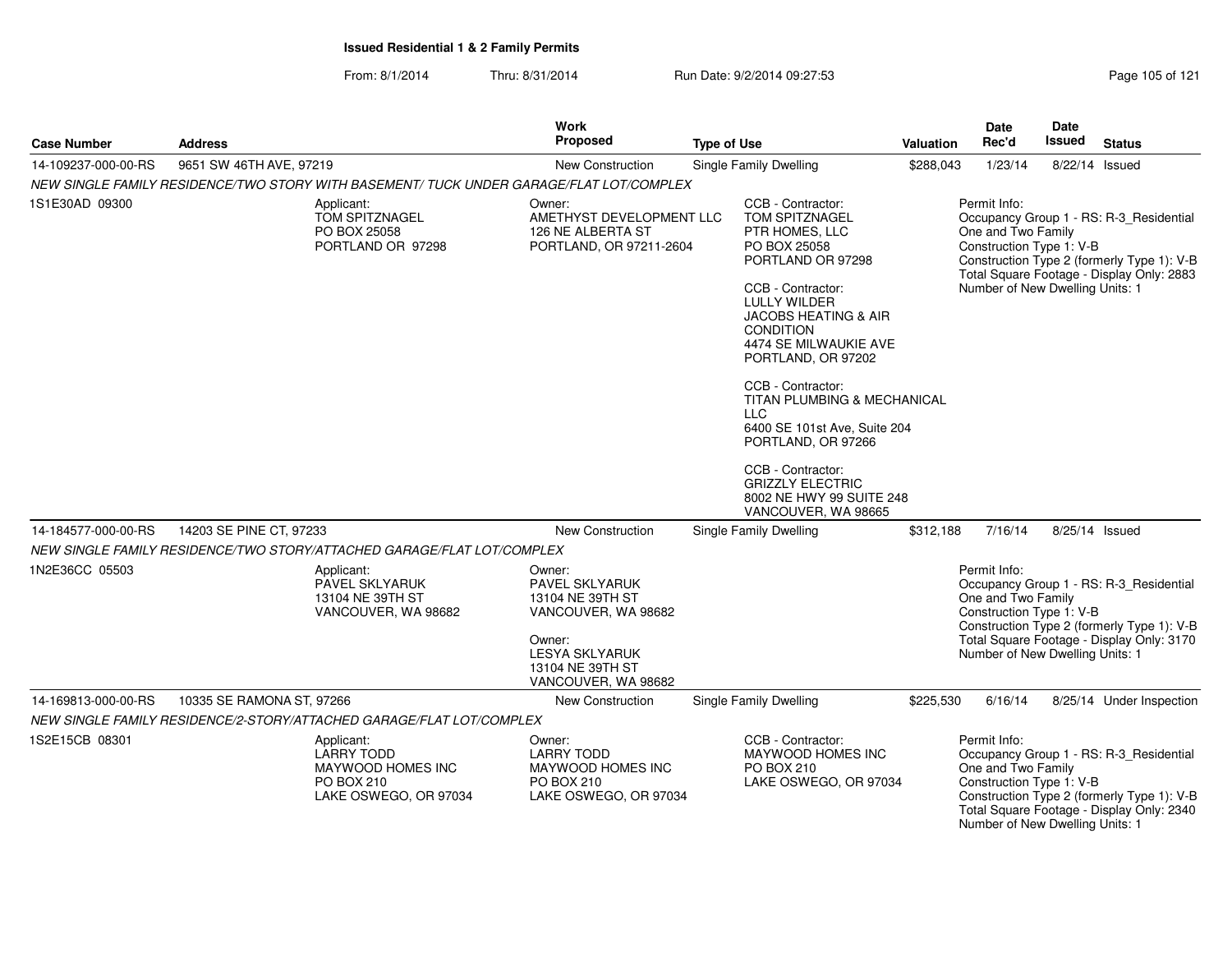|                                                                                       |                          |                                                                                                                  | <b>Work</b>                                                                                                                                           |                                                                                                                                                                                                 |                                                                                                                                                                                                                                         | <b>Date</b>                                                                                       | <b>Date</b>   |                                                                                                                                    |
|---------------------------------------------------------------------------------------|--------------------------|------------------------------------------------------------------------------------------------------------------|-------------------------------------------------------------------------------------------------------------------------------------------------------|-------------------------------------------------------------------------------------------------------------------------------------------------------------------------------------------------|-----------------------------------------------------------------------------------------------------------------------------------------------------------------------------------------------------------------------------------------|---------------------------------------------------------------------------------------------------|---------------|------------------------------------------------------------------------------------------------------------------------------------|
| <b>Case Number</b>                                                                    | <b>Address</b>           |                                                                                                                  | <b>Proposed</b>                                                                                                                                       | <b>Type of Use</b>                                                                                                                                                                              | Valuation                                                                                                                                                                                                                               | Rec'd                                                                                             | <b>Issued</b> | <b>Status</b>                                                                                                                      |
| 14-129079-000-00-RS                                                                   | 4416 SE 131ST PL         |                                                                                                                  | <b>New Construction</b>                                                                                                                               | Single Family Dwelling                                                                                                                                                                          | \$235,921                                                                                                                                                                                                                               | 3/20/14                                                                                           | 8/26/14       | Issued                                                                                                                             |
|                                                                                       |                          | NEW SINGLE FAMILY RESIDENCE/ 2 STORY/ ATTACHED GARAGE/ FLAT LOT/ SIMPLE                                          |                                                                                                                                                       |                                                                                                                                                                                                 |                                                                                                                                                                                                                                         |                                                                                                   |               |                                                                                                                                    |
| 1S2E11CD 05009                                                                        |                          | Applicant:<br><b>CLEARWATER HOMES LLC</b><br>PO BOX 2885<br>CLACKAMAS OR 97015                                   | Owner:<br><b>CLEARWATER HOMES LLC</b><br>PO BOX 2885<br>CLACKAMAS, OR 97015                                                                           | CCB - Contractor:<br><b>CLEARWATER HOMES LLC</b><br>PO BOX 2885<br>CLACKAMAS OR 97015                                                                                                           |                                                                                                                                                                                                                                         | Permit Info:<br>One and Two Family<br>Construction Type 1: V-B<br>Number of New Dwelling Units: 1 |               | Occupancy Group 1 - RS: R-3_Residential<br>Construction Type 2 (formerly Type 1): V-B<br>Total Square Footage - Display Only: 2431 |
| 14-160880-000-00-RS                                                                   | 13109 SE MALL ST, 97236  |                                                                                                                  | New Construction                                                                                                                                      | Single Family Dwelling                                                                                                                                                                          | \$256,150                                                                                                                                                                                                                               | 5/27/14                                                                                           |               | 8/27/14 Issued                                                                                                                     |
|                                                                                       |                          | NEW SINGLE FAMILY RESIDENCE/TWO STORY/ATTACHED GARAGE/SLIGHTLY SLOPED LOT/PRESCRIPTIVE                           |                                                                                                                                                       |                                                                                                                                                                                                 |                                                                                                                                                                                                                                         |                                                                                                   |               |                                                                                                                                    |
| 1S2E11CD 05004                                                                        |                          | Applicant:<br><b>KYM NGUYEN</b><br>CONCEPT DESIGN & ASSOCIATES PO BOX 2885<br>PO BOX 8464<br>PORTLAND OR 97207   | Owner:<br><b>CLEARWATER HOMES LLC</b><br>CLACKAMAS, OR 97015                                                                                          | CCB - Contractor:<br><b>CLEARWATER HOMES LLC</b><br>PO BOX 2885<br>CLACKAMAS OR 97015                                                                                                           |                                                                                                                                                                                                                                         | Permit Info:<br>One and Two Family<br>Construction Type 1: V-B<br>Number of New Dwelling Units: 1 |               | Occupancy Group 1 - RS: R-3_Residential<br>Construction Type 2 (formerly Type 1): V-B<br>Total Square Footage - Display Only: 2550 |
| 14-157909-000-00-RS                                                                   | 13119 SE MALL ST, 97236  |                                                                                                                  | New Construction                                                                                                                                      | Single Family Dwelling                                                                                                                                                                          | \$256,150                                                                                                                                                                                                                               | 5/16/14                                                                                           |               | 8/27/14 Issued                                                                                                                     |
|                                                                                       |                          |                                                                                                                  |                                                                                                                                                       |                                                                                                                                                                                                 |                                                                                                                                                                                                                                         |                                                                                                   |               |                                                                                                                                    |
| NEW SINGLE FAMILY RESIDENCE/2-STORY/ATTACHED GARAGE/FLAT LOT/SIMPLE<br>1S2E11CD 05003 |                          | Applicant:<br><b>KYM NGUYEN</b><br>CONCEPT DESIGN & ASSOCIATES PO BOX 2885<br>PO BOX 8464<br>PORTLAND OR 97207   | Owner:<br>CCB - Contractor:<br><b>CLEARWATER HOMES LLC</b><br><b>CLEARWATER HOMES LLC</b><br>PO BOX 2885<br>CLACKAMAS, OR 97015<br>CLACKAMAS OR 97015 |                                                                                                                                                                                                 | Permit Info:<br>Occupancy Group 1 - RS: R-3_Residential<br>One and Two Family<br>Construction Type 1: V-B<br>Construction Type 2 (formerly Type 1): V-B<br>Total Square Footage - Display Only: 2550<br>Number of New Dwelling Units: 1 |                                                                                                   |               |                                                                                                                                    |
| 14-160292-REV-01-RS                                                                   | 6256 SW 63RD WAY         |                                                                                                                  | New Construction                                                                                                                                      | <b>Single Family Dwelling</b>                                                                                                                                                                   |                                                                                                                                                                                                                                         | \$<br>8/27/14                                                                                     |               | 8/27/14 Issued                                                                                                                     |
|                                                                                       |                          | REVISION CHANGE IN TRUSS MANUFACTURER ; ADD GIRDER TRUSS A07B, CHANGE G02 TO HAVE SUPPORT OVER 3 LOCATIONS.      |                                                                                                                                                       |                                                                                                                                                                                                 |                                                                                                                                                                                                                                         |                                                                                                   |               |                                                                                                                                    |
| 1S1E19BB 03405<br><b>WHITAKER HEIGHTS</b><br>LOT 5<br>INC UND INT TRACTS A&B          |                          | Applicant:<br><b>KEVIN PARTAIN</b><br><b>URBAN VISIONS</b><br><b>223 NE 56TH AVE</b><br>PORTLAND, OR 97213       | Owner:<br>ARNETT CONSTRUCTION CO<br>15450 SW MIDDLETON CT<br>BEAVERTON, OR 97007                                                                      | CCB - Contractor:<br>MALMEDAL ENTERPRISES INC<br><b>PO BOX 207</b><br><b>BANKS, OR 97106</b><br>CCB - Contractor:<br>ARNETT CONSTRUCTION CO<br>15450 SW MIDDLETON CT<br>BEAVERTON, OR 970075181 |                                                                                                                                                                                                                                         | Permit Info:<br>One and Two Family<br>Construction Type 1: V-B                                    |               | Occupancy Group 1 - RS: R-3 Residential<br>Construction Type 2 (formerly Type 1): V-B<br>Total Square Footage - Display Only: 3150 |
| 14-166431-000-00-RS                                                                   | 7406 N LEONARD ST, 97203 |                                                                                                                  | New Construction                                                                                                                                      | Single Family Dwelling                                                                                                                                                                          | \$262,980                                                                                                                                                                                                                               | 6/6/14                                                                                            |               | 8/27/14 Issued                                                                                                                     |
|                                                                                       |                          | NEW SINGLE FAMILY RESIDENCE/2-STORY WITH FINISHED ATTIC/ATTACHED GARAGE/FLAT LOT/COMPLEX / LOT 4 OF 14-163345 PR |                                                                                                                                                       |                                                                                                                                                                                                 |                                                                                                                                                                                                                                         |                                                                                                   |               |                                                                                                                                    |
| 1N1E07BB 11200                                                                        |                          | Applicant:<br><b>JEFF OVINGTON</b><br>METRO HOMES NW, LLC<br>211 NE WEIDLER ST<br>PORTLAND, OR 97232             | Owner:<br>JUNE E DOERING<br>584 S 12TH ST<br>ST HELENS, OR 97051-2301                                                                                 | CCB - Contractor:<br>AFFORDABLE NEW HOMES LLC<br>211 NE WEIDER<br>PORTLAND, OR 97232                                                                                                            |                                                                                                                                                                                                                                         | Permit Info:<br>One and Two Family<br>Construction Type 1: V-B<br>Number of New Dwelling Units: 1 |               | Occupancy Group 1 - RS: R-3_Residential<br>Construction Type 2 (formerly Type 1): V-B<br>Total Square Footage - Display Only: 2532 |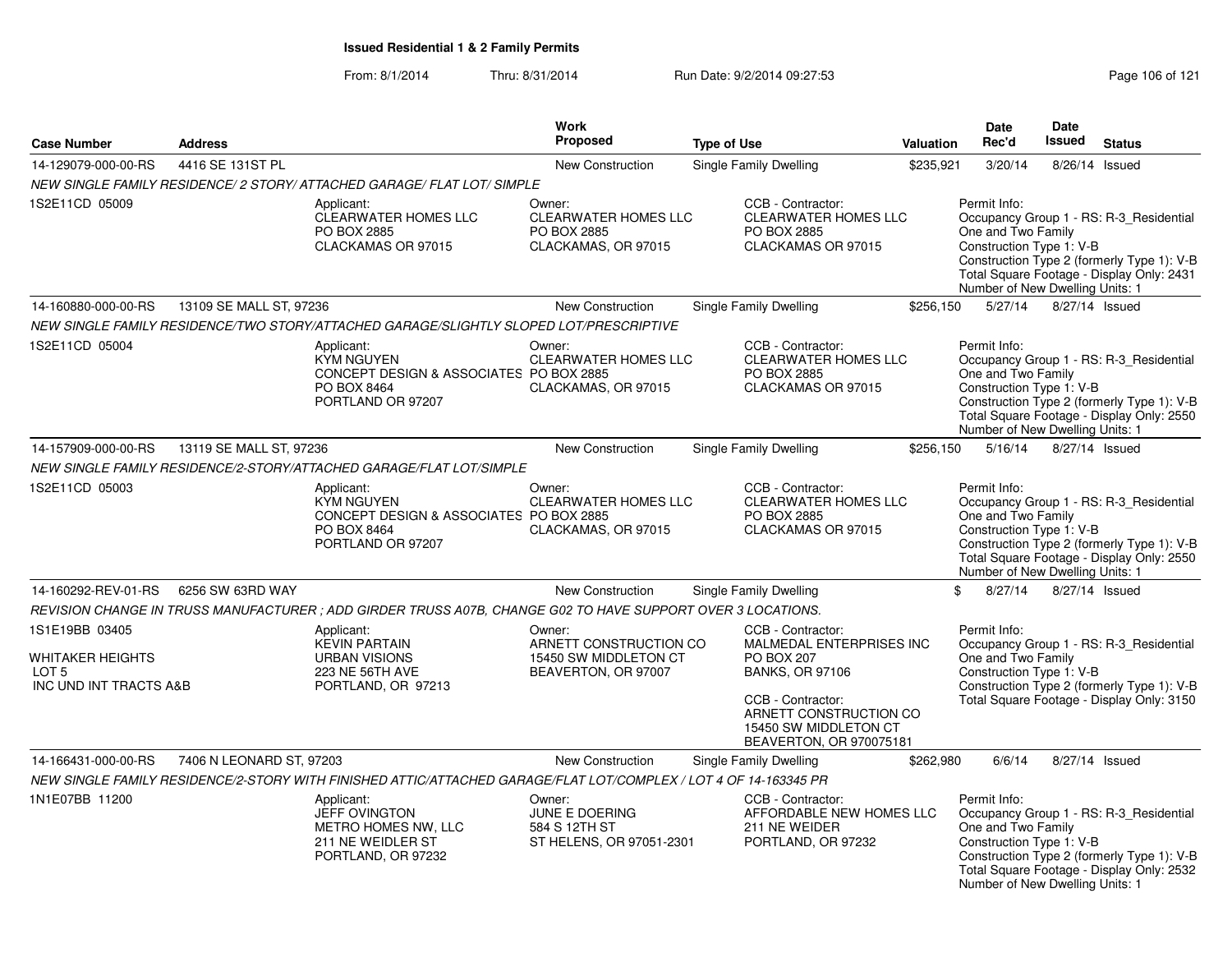| <b>Case Number</b>  | <b>Address</b>                                                                                     |                                                                                              | <b>Work</b><br>Proposed                                                                        | <b>Type of Use</b> |                                                                                                                                                                                                                                                                                                                                                                                               | <b>Valuation</b> | Date<br>Rec'd                                                                                     | Date<br><b>Issued</b> | <b>Status</b>                                                                                                                      |
|---------------------|----------------------------------------------------------------------------------------------------|----------------------------------------------------------------------------------------------|------------------------------------------------------------------------------------------------|--------------------|-----------------------------------------------------------------------------------------------------------------------------------------------------------------------------------------------------------------------------------------------------------------------------------------------------------------------------------------------------------------------------------------------|------------------|---------------------------------------------------------------------------------------------------|-----------------------|------------------------------------------------------------------------------------------------------------------------------------|
| 14-123577-000-00-RS | 914 SE 28TH AVE, 97214                                                                             |                                                                                              | New Construction                                                                               |                    | <b>Single Family Dwelling</b>                                                                                                                                                                                                                                                                                                                                                                 | \$290,669        | 3/5/14                                                                                            |                       | 8/1/14 Under Inspection                                                                                                            |
|                     | NEW SINGLE FAMILY RESIDENCE/2 STORY/WITH BASEMENT AND TUCKED UNDER 1 CAR GARAGE/ FLAT LOT/ COMPLEX |                                                                                              |                                                                                                |                    |                                                                                                                                                                                                                                                                                                                                                                                               |                  |                                                                                                   |                       |                                                                                                                                    |
| 1S1E01BB 13200      | Applicant:                                                                                         | <b>KEVIN PARTAIN</b><br>URBAN VISIONS<br>223 NE 56TH AVE<br>PORTLAND OR 97213                | Owner:<br>EDEN ENTERPRISES LLC<br>5505 SW DELKER RD<br>TUALATIN, OR 97062-9710                 |                    | CCB - Contractor:<br>Jeff Shrope<br>RENAISSANCE CUSTOM HOMES<br><b>LLC</b><br>16771 Boones Ferry Rd<br>Lake Oswego, OR 97035                                                                                                                                                                                                                                                                  |                  | Permit Info:<br>One and Two Family<br>Construction Type 1: V-B<br>Number of New Dwelling Units: 1 |                       | Occupancy Group 1 - RS: R-3_Residential<br>Construction Type 2 (formerly Type 1): V-B<br>Total Square Footage - Display Only: 3054 |
| 13-201163-000-00-RS | 7111 N GREENWICH AVE, 97217                                                                        |                                                                                              | New Construction                                                                               |                    | Single Family Dwelling                                                                                                                                                                                                                                                                                                                                                                        | \$179,680        | 9/5/13                                                                                            |                       | 8/1/14 Under Inspection                                                                                                            |
|                     | NEW SINGLE FAMILY RESIDENCE / 2-STORY / NO GARAGE / FLAT LOT / COMPLEX                             |                                                                                              |                                                                                                |                    |                                                                                                                                                                                                                                                                                                                                                                                               |                  |                                                                                                   |                       |                                                                                                                                    |
| 1N1E16AA 18700      | Applicant:                                                                                         | <b>MIKE COYLE</b><br><b>FASTER PERMITS</b><br>14334 NW EAGLERIDGE LANE<br>PORTLAND, OR 97229 | Owner:<br><b>EVERETT CUSTOM HOMES INC</b><br>735 SW 158TH AVE #180<br>BEAVERTON, OR 97006-4952 |                    | CCB - Contractor:<br>PYRAMID HEATING dba PHILLIS<br><b>CONSTRUCTION CO</b><br>9409 NE COLFAX ST<br>PORTLAND OR 97220<br>CCB - Contractor:<br>DEVELOPMENT NORTHWEST<br>INC/dba Wolcott Plumbing<br>1075 W HISTORIC COLUMBIA<br><b>RIVER HWY</b><br>TROUTDALE OR 97060<br>CCB - Contractor:<br><b>VIC REMMERS</b><br>EVERETT CUSTOM HOMES INC<br>735 SW 158TH AVE STE 180<br>BEAVERTON OR 97008 |                  | Permit Info:<br>One and Two Family<br>Construction Type 1: V-B<br>Number of New Dwelling Units: 1 |                       | Occupancy Group 1 - RS: R-3 Residential<br>Construction Type 2 (formerly Type 1):<br>Total Square Footage - Display Only: 1678     |
| 14-150896-000-00-RS | 6027 NE 27TH AVE, 97211                                                                            |                                                                                              | New Construction                                                                               |                    | Single Family Dwelling                                                                                                                                                                                                                                                                                                                                                                        | \$183,523        | 4/30/14                                                                                           |                       | 8/1/14 Under Inspection                                                                                                            |
|                     | NEW SINGLE FAMILY RESIDENCE/2 STORY/FLAT LOT/COMPLEX                                               |                                                                                              |                                                                                                |                    |                                                                                                                                                                                                                                                                                                                                                                                               |                  |                                                                                                   |                       |                                                                                                                                    |
| 1N1E13CB 11200      | Applicant:                                                                                         | MIKE COYLE<br><b>FASTER PERMITS</b><br>14334 NW EAGLERIDGE LANE<br>PORTLAND, OR 97229        | Owner:<br><b>EVERETT CUSTOM HOMES</b><br>735 SW 158TH AVE #180<br>BEAVERTON, OR 97006-4952     |                    | CCB - Contractor:<br>PYRAMID HEATING dba PHILLIS<br>CONSTRUCTION CO<br>9409 NE COLFAX ST<br>PORTLAND OR 97220<br>CCB - Contractor:<br><b>VIC REMMERS</b><br><b>EVERETT CUSTOM HOMES INC</b><br>735 SW 158TH AVE STE 180<br>BEAVERTON OR 97008                                                                                                                                                 |                  | Permit Info:<br>One and Two Family<br>Construction Type 1: V-B<br>Number of New Dwelling Units: 1 |                       | Occupancy Group 1 - RS: R-3_Residential<br>Construction Type 2 (formerly Type 1):<br>Total Square Footage - Display Only: 1664     |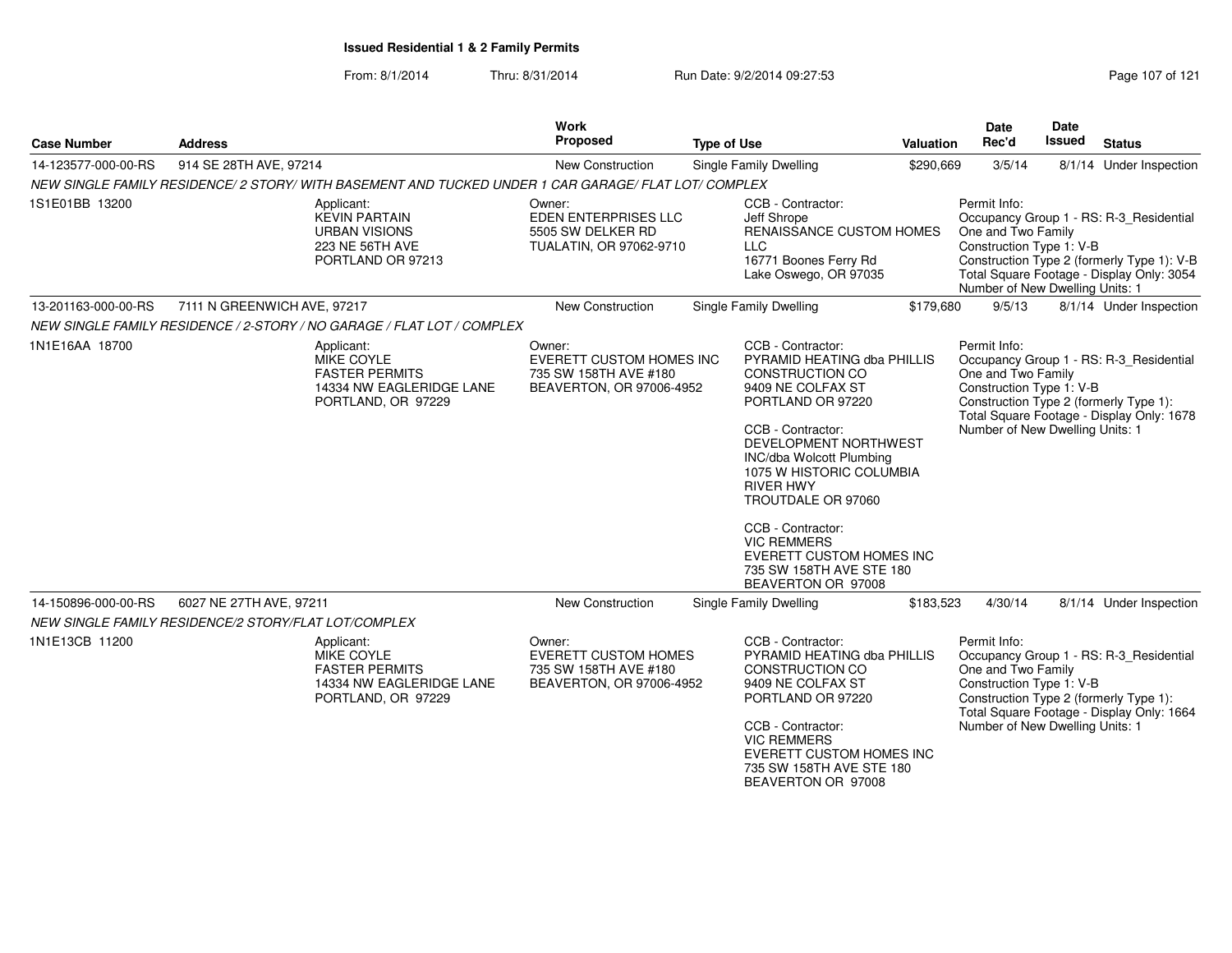| <b>Case Number</b>                                            | <b>Address</b>               |                                                                                                                                                                                               | <b>Work</b><br><b>Proposed</b>                                                                                         | <b>Type of Use</b>                                                        |                                                                                                                                                                 | Valuation | Date<br>Rec'd                                                                                                                             | <b>Date</b><br>Issued | <b>Status</b>                                                                                                                      |
|---------------------------------------------------------------|------------------------------|-----------------------------------------------------------------------------------------------------------------------------------------------------------------------------------------------|------------------------------------------------------------------------------------------------------------------------|---------------------------------------------------------------------------|-----------------------------------------------------------------------------------------------------------------------------------------------------------------|-----------|-------------------------------------------------------------------------------------------------------------------------------------------|-----------------------|------------------------------------------------------------------------------------------------------------------------------------|
| 13-226212-REV-02-RS                                           | 409 SE 70TH AVE, 97215       |                                                                                                                                                                                               | New Construction                                                                                                       | Single Family Dwelling                                                    |                                                                                                                                                                 | \$        | 8/1/14                                                                                                                                    |                       | $8/1/14$ Issued                                                                                                                    |
|                                                               |                              | REVISION - SHIFT GARAGE 2'TO THE WEST AND EXTEND BREEZEWAYand revise T1-Tree Plan to reflect removal of 8-inch Pine and then plant 2- Two Decidious Trees (Crape Mrytle or Red Maple instead) |                                                                                                                        |                                                                           |                                                                                                                                                                 |           |                                                                                                                                           |                       |                                                                                                                                    |
| 1N2E32CD 14300                                                |                              | Applicant:<br><b>BOB WALTON</b>                                                                                                                                                               | Owner:<br>DANNY R WILSON                                                                                               | CCB - Contractor:<br><b>BOB WALTON</b>                                    |                                                                                                                                                                 |           | Permit Info:                                                                                                                              |                       | Occupancy Group 1 - RS: R-3_Residential                                                                                            |
| MORNINGSIDE<br>BLOCK 1<br>LOT <sub>1</sub>                    |                              | QUAIL CONSTRUCTION LLC<br>4501 NE MINNEHAHA #200<br>VANCOUVER, WA 98661-1848                                                                                                                  | 433 SE GILHAM AVE<br>PORTLAND, OR 97215-1427<br>Owner:<br>DIANE J REDD<br>433 SE GILHAM AVE<br>PORTLAND, OR 97215-1427 |                                                                           | QUAIL CONSTRUCTION LLC<br>4501 NE MINNEHAHA #200<br>VANCOUVER, WA 98661-1848                                                                                    |           | One and Two Family<br>Construction Type 1: V-B                                                                                            |                       | Construction Type 2 (formerly Type 1): V-B<br>Total Square Footage - Display Only: 2627                                            |
| 14-190207-000-00-RS                                           | 12428 SE HENDERSON ST, 97236 |                                                                                                                                                                                               | <b>New Construction</b>                                                                                                | <b>Single Family Dwelling</b>                                             |                                                                                                                                                                 | \$1       | 7/28/14                                                                                                                                   | 8/1/14 Final          |                                                                                                                                    |
| PERMIT SET UP TO FINAL 96-052359-RS                           |                              |                                                                                                                                                                                               |                                                                                                                        |                                                                           |                                                                                                                                                                 |           |                                                                                                                                           |                       |                                                                                                                                    |
| 1S2E23BC 01402<br>PARTITION PLAT 1995-108<br>LOT <sub>2</sub> |                              | Applicant:<br><b>ANDREW BURTON</b><br><b>CREEKSIDE HOMES</b><br>PO BOX 315<br>MCMINNVILLE, OR 97128                                                                                           | Owner:<br>THOMAS W CARTER<br>12428 SE HENDERSON ST<br>PORTLAND, OR 97236                                               |                                                                           |                                                                                                                                                                 |           | Permit Info:<br>One and Two Family<br>Construction Type 1: V-B                                                                            |                       | Occupancy Group 1 - RS: R-3_Residential<br>Construction Type 2 (formerly Type 1):                                                  |
|                                                               |                              |                                                                                                                                                                                               | Owner:<br><b>GRETCHEN A LILLEY</b><br>12428 SE HENDERSON ST<br>PORTLAND, OR 97236                                      |                                                                           |                                                                                                                                                                 |           |                                                                                                                                           |                       |                                                                                                                                    |
| 14-103432-000-00-RS                                           | 7928 N BURRAGE AVE, 97217    |                                                                                                                                                                                               | <b>New Construction</b>                                                                                                | <b>Single Family Dwelling</b>                                             |                                                                                                                                                                 | \$311,179 | 1/10/14                                                                                                                                   |                       | 8/1/14 Under Inspection                                                                                                            |
|                                                               |                              | NEW SINGLE FAMILY RESIDENCE/2-STORY W/BASEMENT/ATTACHED GARAGE/FLAT LOT/COMPLEX                                                                                                               |                                                                                                                        |                                                                           |                                                                                                                                                                 |           |                                                                                                                                           |                       |                                                                                                                                    |
| 1N1E09CA 18800                                                |                              | Applicant:<br><b>BEN MAY</b><br>JONAY PROPERTIES LLC<br>PO BOX 20926<br>PORTLAND, OR 97294                                                                                                    | Owner:<br><b>JONAY PROPERTIES LLC</b><br>PO BOX 20926<br>PORTLAND, OR 97294-0926                                       | CCB - Contractor:<br>CCB - Contractor:<br>8707 NE FREMONT                 | <b>SERVICE FIRST ! PROPERTY</b><br>MAINTENANCE AND REPAIR<br>17413 WAKE ROBIN CIRCLE<br>OREGON CITY OR 97045<br>DREAM MAKERS CONSTRUCTION<br>PORTLAND, OR 97220 |           | Permit Info:<br>One and Two Family<br>Construction Type 1: V-B<br>Number of New Dwelling Units: 1                                         |                       | Occupancy Group 1 - RS: R-3_Residential<br>Construction Type 2 (formerly Type 1): V-B<br>Total Square Footage - Display Only: 3055 |
| 14-103432-REV-01-RS                                           | 7928 N BURRAGE AVE           |                                                                                                                                                                                               | <b>New Construction</b>                                                                                                | Single Family Dwelling                                                    |                                                                                                                                                                 | \$        | 8/1/14                                                                                                                                    |                       | $8/1/14$ Issued                                                                                                                    |
| REVISION TO REMOVE THE ATTACHED GARAGE AND SUNROOM            |                              |                                                                                                                                                                                               |                                                                                                                        |                                                                           |                                                                                                                                                                 |           |                                                                                                                                           |                       |                                                                                                                                    |
| 1N1E09CA 18802                                                |                              | Applicant:<br><b>BEN MAY</b>                                                                                                                                                                  | Owner:<br><b>JONAY PROPERTIES LLC</b>                                                                                  | CCB - Contractor:                                                         | <b>SERVICE FIRST ! PROPERTY</b>                                                                                                                                 |           | Permit Info:                                                                                                                              |                       | Occupancy Group 1 - RS: R-3_Residential                                                                                            |
| PARTITION PLAT 2014-1<br>LOT 1 TL 18802                       |                              | <b>JONAY PROPERTIES LLC</b><br>PO BOX 20926<br>PORTLAND, OR 97294                                                                                                                             | PO BOX 20926<br>PORTLAND, OR 97294-0926                                                                                | MAINTENANCE AND REPAIR<br>17413 WAKE ROBIN CIRCLE<br>OREGON CITY OR 97045 |                                                                                                                                                                 |           | One and Two Family<br>Construction Type 1: V-B<br>Construction Type 2 (formerly Type 1): V-B<br>Total Square Footage - Display Only: 3055 |                       |                                                                                                                                    |
|                                                               |                              |                                                                                                                                                                                               |                                                                                                                        | CCB - Contractor:<br>8707 NE FREMONT                                      | DREAM MAKERS CONSTRUCTION<br>PORTLAND, OR 97220                                                                                                                 |           |                                                                                                                                           |                       |                                                                                                                                    |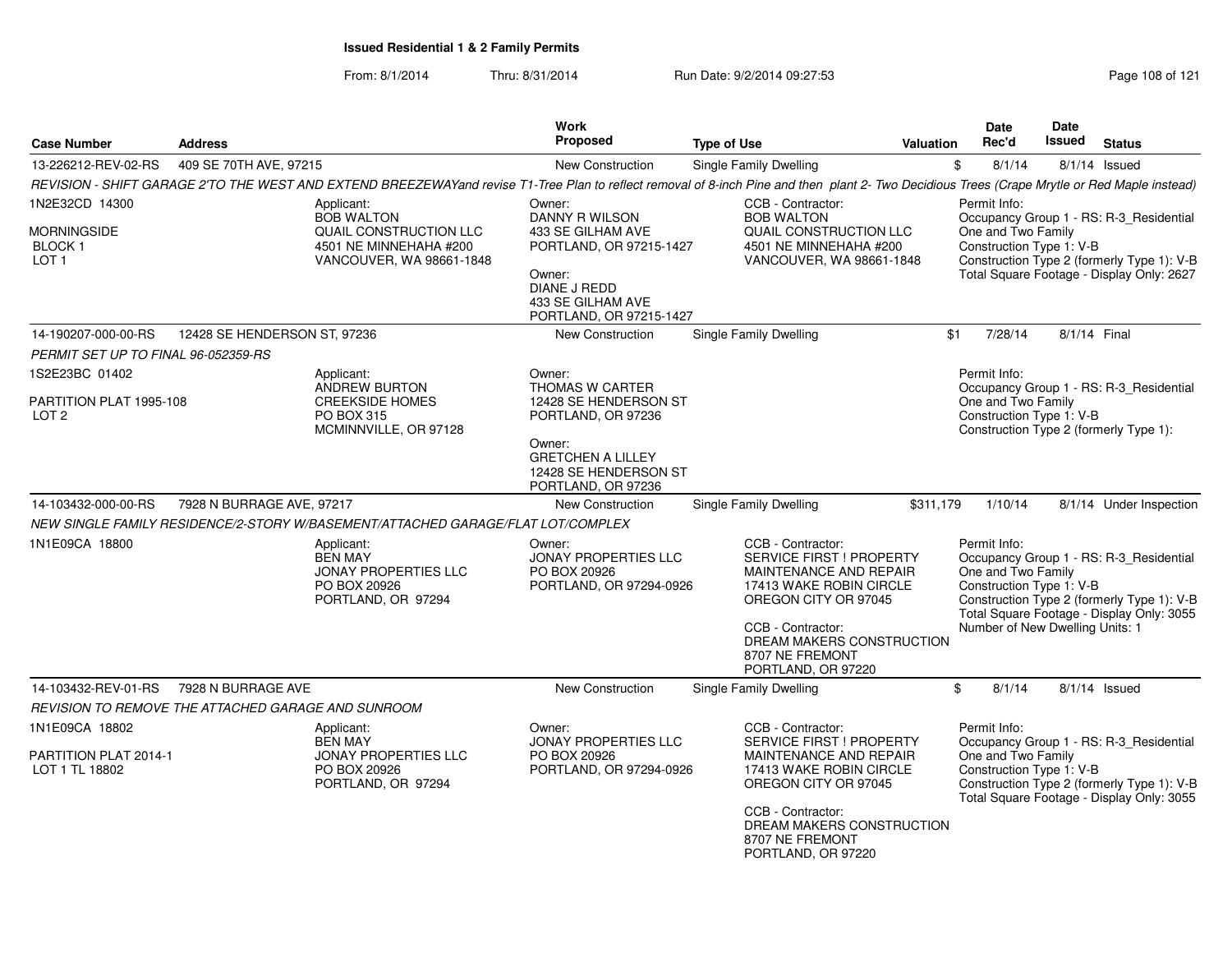| <b>Case Number</b>                                                                      | <b>Address</b>                                                          |                                                                                                                             | <b>Work</b><br><b>Proposed</b>                                                                                                                                                                       | <b>Type of Use</b>                                                                                                                                                                                                                                                                               | <b>Valuation</b>                                                                                                                      | <b>Date</b><br>Rec'd                                                                              | <b>Date</b><br>Issued | <b>Status</b>                                                                                                                      |
|-----------------------------------------------------------------------------------------|-------------------------------------------------------------------------|-----------------------------------------------------------------------------------------------------------------------------|------------------------------------------------------------------------------------------------------------------------------------------------------------------------------------------------------|--------------------------------------------------------------------------------------------------------------------------------------------------------------------------------------------------------------------------------------------------------------------------------------------------|---------------------------------------------------------------------------------------------------------------------------------------|---------------------------------------------------------------------------------------------------|-----------------------|------------------------------------------------------------------------------------------------------------------------------------|
| 13-206201-DFS-01-RS                                                                     | 681 SW MAPLECREST DR                                                    |                                                                                                                             | <b>New Construction</b>                                                                                                                                                                              | <b>Single Family Dwelling</b>                                                                                                                                                                                                                                                                    | \$5,000                                                                                                                               | 7/17/14                                                                                           |                       | $8/4/14$ Issued                                                                                                                    |
| <b>DFS FOR FIRE SPRINKLERS</b>                                                          |                                                                         |                                                                                                                             |                                                                                                                                                                                                      |                                                                                                                                                                                                                                                                                                  |                                                                                                                                       |                                                                                                   |                       |                                                                                                                                    |
| 1S1E28DA 02702                                                                          |                                                                         | Applicant:<br>MIKE COYLE                                                                                                    | Owner:<br><b>BRIAN MCMILLEN LLC</b>                                                                                                                                                                  | CCB - Contractor:<br><b>BRIAN MCMILLEN LLC</b>                                                                                                                                                                                                                                                   |                                                                                                                                       | Permit Info:                                                                                      |                       | Occupancy Group 1 - RS: R-3_Residential                                                                                            |
| PARTITION PLAT 2008-78<br>LOT 2 EXC PT IN ST                                            | <b>FASTER PERMITS</b><br>14334 NW EAGLERIDGE LANE<br>PORTLAND, OR 97229 |                                                                                                                             | 15151 SE FRYE ST<br><b>HAPPY VALLEY, OR 97086-2841</b>                                                                                                                                               | <b>15151 SE FRYE</b><br>HAPPY VALLEY, OR 97086                                                                                                                                                                                                                                                   | One and Two Family<br>Construction Type 1: V-B<br>Construction Type 2 (formerly Type 1):<br>Total Square Footage - Display Only: 2495 |                                                                                                   |                       |                                                                                                                                    |
| 14-134889-REV-01-RS                                                                     | 655 SE 68TH AVE, 97215                                                  |                                                                                                                             | <b>New Construction</b>                                                                                                                                                                              | <b>Single Family Dwelling</b>                                                                                                                                                                                                                                                                    | \$3,000                                                                                                                               | 8/4/14                                                                                            |                       | 8/4/14 Issued                                                                                                                      |
|                                                                                         |                                                                         | ADDED VALUE REVISION TO CONVERT UNFINISHED ATTIC TO FAMILY ROOM                                                             |                                                                                                                                                                                                      |                                                                                                                                                                                                                                                                                                  |                                                                                                                                       |                                                                                                   |                       |                                                                                                                                    |
| 1S2E05BA 08100<br><b>TABOR HTS</b><br><b>BLOCK K</b>                                    |                                                                         | Applicant:<br><b>LOU PACINO</b><br>KLOH LLC<br>9700 SW CAPITOL HWY, STE 100                                                 | Owner:<br>KLOH LLC<br>9700 SW CAPITOL HWY #100<br>PORTLAND, OR 97219-5274                                                                                                                            | CCB - Contractor:<br>DEVELOPMENT NORTHWEST<br>INC/dba Wolcott Plumbing<br>1075 W HISTORIC COLUMBIA                                                                                                                                                                                               |                                                                                                                                       | Permit Info:<br>One and Two Family<br>Construction Type 1: V-B                                    |                       | Occupancy Group 1 - RS: R-3_Residential                                                                                            |
| N 50' OF E 115' OF LOT 5                                                                |                                                                         | PORTLAND, OR 97210                                                                                                          |                                                                                                                                                                                                      | <b>RIVER HWY</b><br>TROUTDALE OR 97060<br>CCB - Contractor:<br>KLOH LLC<br>9700 SW CAPITOL HWY SUITE 100<br>PORTLAND, OR 97219                                                                                                                                                                   |                                                                                                                                       |                                                                                                   |                       | Construction Type 2 (formerly Type 1):<br>Total Square Footage - Display Only: 2843                                                |
| 14-174652-000-00-RS                                                                     | 3764 SE STEPHENS ST, 97214                                              |                                                                                                                             | New Construction                                                                                                                                                                                     | <b>Single Family Dwelling</b>                                                                                                                                                                                                                                                                    | \$308,378                                                                                                                             | 6/25/14                                                                                           |                       | 8/4/14 Under Inspection                                                                                                            |
|                                                                                         |                                                                         | NEW SINGLE FAMILY RESIDENCE/TWO STORY/FINISHED BASEMENT/ATTACHED GARAGE/FLAT LOT/COMPLEX/*****TRUSSES DEFERRED*****         |                                                                                                                                                                                                      |                                                                                                                                                                                                                                                                                                  |                                                                                                                                       |                                                                                                   |                       |                                                                                                                                    |
| 1S1E01DA 18800<br>LINNS ADD<br>BLOCK 1<br>W 1/2 OF LOT 1<br>W 1/2 OF N 16 2/3' OF LOT 2 |                                                                         | Applicant:<br><b>MAJID HABIBI</b><br>PORTLAND DEVELOPMENT<br>GROUP, LLC<br>11124 NE HALSEY ST PMB 643<br>PORTLAND, OR 97220 | Owner:<br>PORTLAND DEVELOPMENT<br><b>GROUP</b><br>11124 NE HALSEY ST PMB 643<br>PORTLAND, OR 97220-2021<br>Owner:<br><b>INVESTMENTS LLC</b><br>11124 NE HALSEY ST PMB 643<br>PORTLAND, OR 97220-2021 | CCB - Contractor:<br><b>GVC PLUMBING LLC</b><br>3008 NE 166TH PL<br>VANCOUVER, WA 98682<br>CCB - Contractor:<br>SUNLIGHT ELECTRIC INC<br>2804 NE 65TH AVE SUITE D<br>VANCOUVER WA 98661<br>CCB - Contractor:<br>pro heating and painting IIc<br>18577 SW STUBBLEFIELD WAY #1!<br>ALOHA, OR 97006 |                                                                                                                                       | Permit Info:<br>One and Two Family<br>Construction Type 1: V-B<br>Number of New Dwelling Units: 1 |                       | Occupancy Group 1 - RS: R-3_Residential<br>Construction Type 2 (formerly Type 1): V-B<br>Total Square Footage - Display Only: 3042 |
|                                                                                         |                                                                         |                                                                                                                             |                                                                                                                                                                                                      | CCB - Contractor:<br><b>GENE</b><br>PORTLAND DEVELOPMENT<br><b>GROUP LLC</b><br>11124 NE HALSEY ST. PMB 643<br>PORTLAND, OR 97220                                                                                                                                                                |                                                                                                                                       |                                                                                                   |                       |                                                                                                                                    |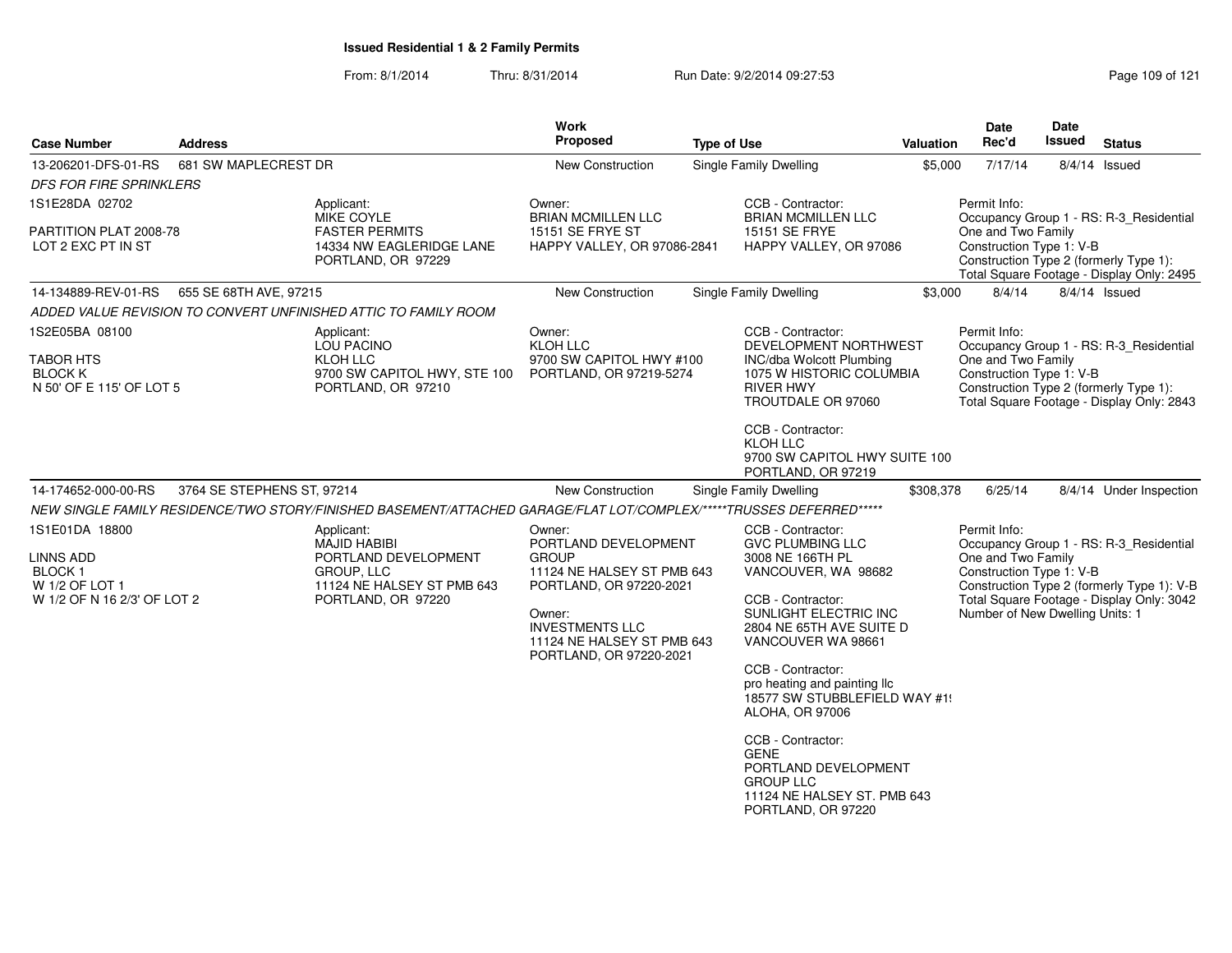| <b>Address</b>    |                                                                                                            | <b>Work</b><br>Proposed                                                  | <b>Type of Use</b>                                                                                                                                                                            | Date<br>Rec'd                                                                                                                                                                                                                                                                                                                                  | Date<br>Issued                                   | <b>Status</b>                                                                                                                                                                                                                                                                                                                                                                                                                                                                                                                                                                                                                                                                                                                                                                                                                                                                                                                                                                                                          |
|-------------------|------------------------------------------------------------------------------------------------------------|--------------------------------------------------------------------------|-----------------------------------------------------------------------------------------------------------------------------------------------------------------------------------------------|------------------------------------------------------------------------------------------------------------------------------------------------------------------------------------------------------------------------------------------------------------------------------------------------------------------------------------------------|--------------------------------------------------|------------------------------------------------------------------------------------------------------------------------------------------------------------------------------------------------------------------------------------------------------------------------------------------------------------------------------------------------------------------------------------------------------------------------------------------------------------------------------------------------------------------------------------------------------------------------------------------------------------------------------------------------------------------------------------------------------------------------------------------------------------------------------------------------------------------------------------------------------------------------------------------------------------------------------------------------------------------------------------------------------------------------|
| 10810 SW 61ST AVE |                                                                                                            | <b>New Construction</b>                                                  | Single Family Dwelling                                                                                                                                                                        | 9/5/13                                                                                                                                                                                                                                                                                                                                         |                                                  | 8/5/14 Under Inspection                                                                                                                                                                                                                                                                                                                                                                                                                                                                                                                                                                                                                                                                                                                                                                                                                                                                                                                                                                                                |
|                   |                                                                                                            |                                                                          |                                                                                                                                                                                               |                                                                                                                                                                                                                                                                                                                                                |                                                  |                                                                                                                                                                                                                                                                                                                                                                                                                                                                                                                                                                                                                                                                                                                                                                                                                                                                                                                                                                                                                        |
|                   | Applicant:<br>MIKE COYLE<br><b>FASTER PERMITS</b><br>14334 NW EAGLERIDGE LANE<br>PORTLAND, OR 97229        |                                                                          | CCB - Contractor:<br>1601 SE RIVER RD<br>HILLSBORO, OR 97123<br>CCB - Contractor:<br>21811 NE 58TH ST<br>CCB - Contractor:<br>CCB - Contractor:<br><b>BRIAN MCMILLEN LLC</b><br>15151 SE FRYE | Permit Info:                                                                                                                                                                                                                                                                                                                                   |                                                  |                                                                                                                                                                                                                                                                                                                                                                                                                                                                                                                                                                                                                                                                                                                                                                                                                                                                                                                                                                                                                        |
| 1720 NE 155TH AVE |                                                                                                            | <b>New Construction</b>                                                  | Single Family Dwelling                                                                                                                                                                        | 5/23/14                                                                                                                                                                                                                                                                                                                                        |                                                  | 8/5/14 Under Inspection                                                                                                                                                                                                                                                                                                                                                                                                                                                                                                                                                                                                                                                                                                                                                                                                                                                                                                                                                                                                |
|                   |                                                                                                            |                                                                          |                                                                                                                                                                                               |                                                                                                                                                                                                                                                                                                                                                |                                                  |                                                                                                                                                                                                                                                                                                                                                                                                                                                                                                                                                                                                                                                                                                                                                                                                                                                                                                                                                                                                                        |
|                   | Applicant:<br><b>ALEX BENZAR</b><br>1715 NE 155TH AVE<br>PORTLAND, OR 97230                                | Owner:<br><b>LYDIA BENZAR</b><br>1715 NE 155TH AVE<br>PORTLAND, OR 97230 | CCB - Contractor:<br><b>MB PLUMBING</b><br>13512 SE MARKET ST<br>PORTLAND, OR 97233<br>CCB - Contractor:<br><b>G M H HEATING INC</b><br>18606 SE TIBBETRS CT<br>GRESHAM, OR 97030             | Permit Info:                                                                                                                                                                                                                                                                                                                                   |                                                  |                                                                                                                                                                                                                                                                                                                                                                                                                                                                                                                                                                                                                                                                                                                                                                                                                                                                                                                                                                                                                        |
|                   |                                                                                                            | <b>New Construction</b>                                                  | Single Family Dwelling                                                                                                                                                                        | 1/24/14                                                                                                                                                                                                                                                                                                                                        |                                                  | 8/5/14 Under Inspection                                                                                                                                                                                                                                                                                                                                                                                                                                                                                                                                                                                                                                                                                                                                                                                                                                                                                                                                                                                                |
|                   |                                                                                                            |                                                                          |                                                                                                                                                                                               |                                                                                                                                                                                                                                                                                                                                                |                                                  |                                                                                                                                                                                                                                                                                                                                                                                                                                                                                                                                                                                                                                                                                                                                                                                                                                                                                                                                                                                                                        |
|                   | Applicant:<br><b>MIKE COYLE</b><br><b>FASTER PERMITS</b><br>14334 NW EAGLERIDGE LANE<br>PORTLAND, OR 97229 |                                                                          | CCB - Contractor:<br>1601 SE RIVER RD<br>HILLSBORO, OR 97123<br>CCB - Contractor:<br>CCB - Contractor:<br><b>BRIAN MCMILLEN LLC</b><br>15151 SE FRYE                                          | Permit Info:                                                                                                                                                                                                                                                                                                                                   |                                                  |                                                                                                                                                                                                                                                                                                                                                                                                                                                                                                                                                                                                                                                                                                                                                                                                                                                                                                                                                                                                                        |
|                   |                                                                                                            | 10820 SW 61ST AVE, 97219                                                 | NEW SINGLE FAMILY RESIDENCE/TWO STORY/ATTACHED GARAGE/FLAT LOT/COMPLEX                                                                                                                        | EDWARD MULLEN PLUMBING<br>ADVANCED ELECTRIC INC<br>VANCOUVER, WA 98682<br><b>GRAMER HEATING AND COOLING</b><br>53725 NW OLD WILSON RIVER RD<br>GALES CREEK OR 97117<br>HAPPY VALLEY, OR 97086<br>EDWARD MULLEN PLUMBING<br><b>GRAMER HEATING AND COOLING</b><br>53725 NW OLD WILSON RIVER RD<br>GALES CREEK OR 97117<br>HAPPY VALLEY, OR 97086 | Valuation<br>\$230,757<br>\$218,876<br>\$230,757 | NEW SINGLE FAMILY RESIDENCE / 2-STORY / DETACHED GARAGE / FLAT LOT / COMPLEX+++SEE 13-201317-RS FOR GARAGE+++a building tightness test at fianl for RADON blower door test) SP 8/25/<br>Occupancy Group 1 - RS: R-3 Residential<br>One and Two Family<br>Construction Type 1: V-B<br>Construction Type 2 (formerly Type 1):<br>Total Square Footage - Display Only: 2155<br>Number of New Dwelling Units: 1<br>Occupancy Group 1 - RS: R-3_Residential<br>One and Two Family<br>Construction Type 1: V-B<br>Construction Type 2 (formerly Type 1): V-B<br>Total Square Footage - Display Only: 2252<br>Number of New Dwelling Units: 1<br>NEW SINGLE FAMILY RESIDENCE/TWO STORY/DETACHED GARAGE/FLAT LOT/COMPLEXRADON WILL BE DONE BY BUILDING TIGHTNESS (blower door test) at final SP 8/25/14<br>Occupancy Group 1 - RS: R-3_Residential<br>One and Two Family<br>Construction Type 1: V-B<br>Construction Type 2 (formerly Type 1):<br>Total Square Footage - Display Only: 2155<br>Number of New Dwelling Units: 1 |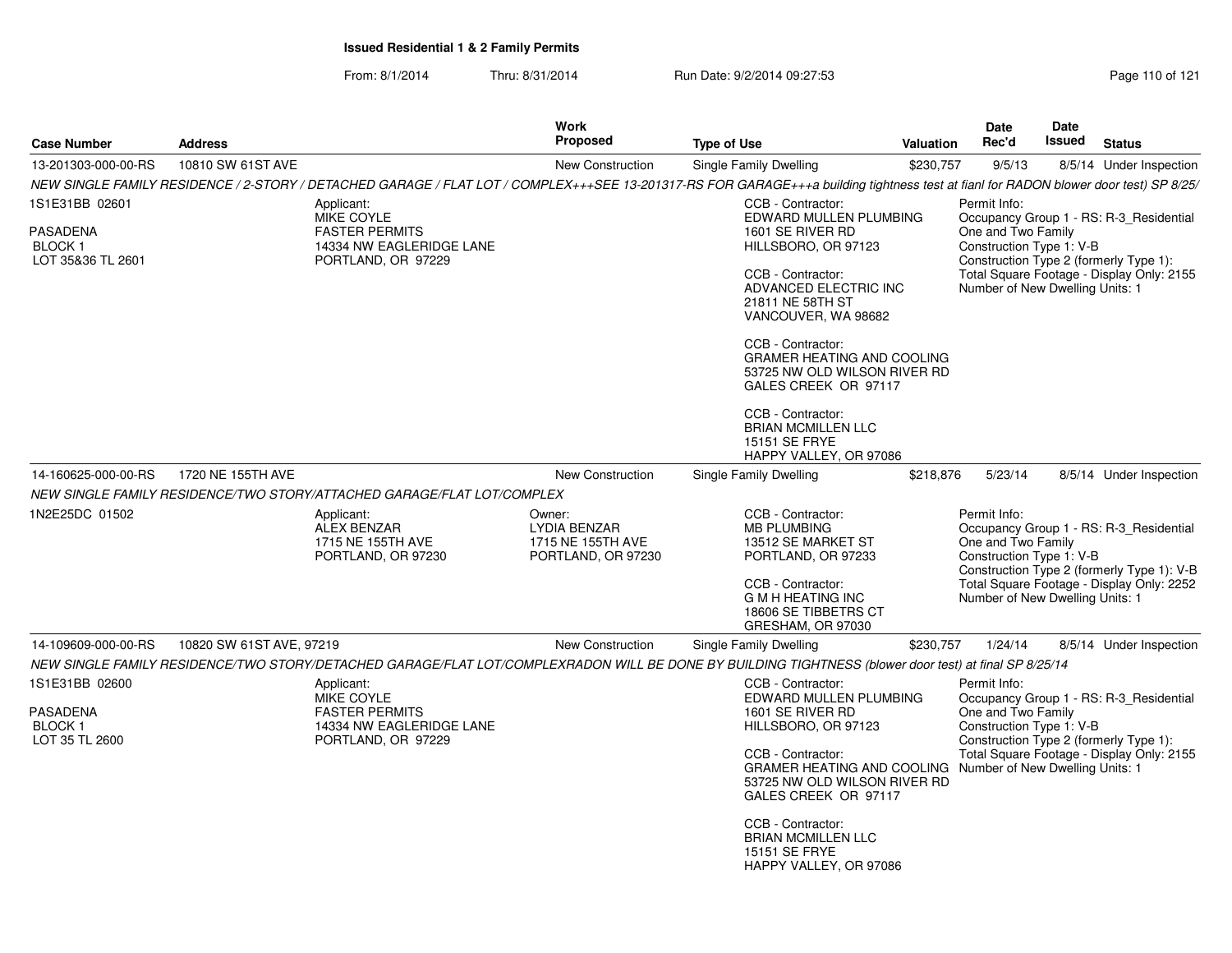From: 8/1/2014Thru: 8/31/2014 Run Date: 9/2/2014 09:27:53 Research 21 Page 111 of 121

| <b>Case Number</b>  | <b>Address</b>            |                                                                                                                     | <b>Work</b><br>Proposed                                                                                                                                                                                                                                          | <b>Type of Use</b> |                                                                                                                                                                                                                                                                                                                            | Valuation | <b>Date</b><br>Rec'd                                                                              | Date<br>Issued | <b>Status</b>                                                                                                                      |
|---------------------|---------------------------|---------------------------------------------------------------------------------------------------------------------|------------------------------------------------------------------------------------------------------------------------------------------------------------------------------------------------------------------------------------------------------------------|--------------------|----------------------------------------------------------------------------------------------------------------------------------------------------------------------------------------------------------------------------------------------------------------------------------------------------------------------------|-----------|---------------------------------------------------------------------------------------------------|----------------|------------------------------------------------------------------------------------------------------------------------------------|
| 14-168939-000-00-RS | 9434 N MACRUM AVE         |                                                                                                                     | New Construction                                                                                                                                                                                                                                                 |                    | Single Family Dwelling                                                                                                                                                                                                                                                                                                     | \$165,822 | 6/12/14                                                                                           |                | 8/6/14 Under Inspection                                                                                                            |
|                     |                           | NEW SINGLE FAMILY RESIDENCE/2 STORY/ ATTACHED GARAGE/ FLAT LOT/ COMPLEX                                             |                                                                                                                                                                                                                                                                  |                    |                                                                                                                                                                                                                                                                                                                            |           |                                                                                                   |                |                                                                                                                                    |
| 1N1E07AB 08703      |                           | Applicant:<br><b>KEVIN PARTAIN</b><br><b>URBAN VISIONS</b><br>4832 SE HARRISON STREET<br>PORTLAND, OR 97215         | Owner:<br>RAASCH CONSTRUCTION LTD<br>3880 SE DEER CREEK WAY<br>GRESHAM, OR 97080-8497<br>Owner:<br><b>BRIAN RAASCH</b><br>3880 SE DEER CREEK WAY<br>GRESHAM, OR 97080-8497<br>Owner:<br><b>KRISTY RAASCH</b><br>3880 SE DEER CREEK WAY<br>GRESHAM, OR 97080-8497 |                    | CCB - Contractor:<br><b>KRISTY RAASCH</b><br>RAASCH CONSTRUCTION LTD<br>3880 SE DEER CREEK WAY<br>GRESHAM, OR 97080<br>CCB - Contractor:<br>ATI PLUMBING INC<br>15630 S BRADLEY RD<br>OREGON CITY OR 97045                                                                                                                 |           | Permit Info:<br>One and Two Family<br>Construction Type 1: V-B<br>Number of New Dwelling Units: 1 |                | Occupancy Group 1 - RS: R-3_Residential<br>Construction Type 2 (formerly Type 1): V-B<br>Total Square Footage - Display Only: 1640 |
| 14-168968-000-00-RS | 9410 N MACRUM AVE         |                                                                                                                     | <b>New Construction</b>                                                                                                                                                                                                                                          |                    | Single Family Dwelling                                                                                                                                                                                                                                                                                                     | \$154,131 | 6/12/14                                                                                           |                | 8/6/14 Under Inspection                                                                                                            |
|                     |                           | NEW SINGLE FAMILY RESIDENCE, 2-STORY, FLAT LOT, ONE CAR GARAGE, COMPLEX                                             |                                                                                                                                                                                                                                                                  |                    |                                                                                                                                                                                                                                                                                                                            |           |                                                                                                   |                |                                                                                                                                    |
| 1N1E07AB 08710      |                           | Applicant:<br><b>KEVIN PARTAIN</b><br><b>URBAN VISIONS</b><br>223 NE 56TH AVE<br>PORTLAND, OR 97213                 | Owner:<br>RAASCH CONSTRUCTION LTD<br>3880 SE DEER CREEK WAY<br>GRESHAM, OR 97080-8497<br>Owner:<br><b>BRIAN RAASCH</b><br>3880 SE DEER CREEK WAY<br>GRESHAM, OR 97080-8497<br>Owner:<br><b>KRISTY RAASCH</b><br>3880 SE DEER CREEK WAY<br>GRESHAM, OR 97080-8497 |                    | CCB - Contractor:<br><b>KRISTY RAASCH</b><br>RAASCH CONSTRUCTION LTD<br>3880 SE DEER CREEK WAY<br>GRESHAM, OR 97080<br>CCB - Contractor:<br>ATI PLUMBING INC<br>15630 S BRADLEY RD<br>OREGON CITY OR 97045<br>CCB - Contractor:<br><b>Bare Metal Heating</b><br>JORDAN SCOTT WHITE<br>504 RIDINGS AVE<br>MOLALLA, OR 97038 |           | Permit Info:<br>One and Two Family<br>Construction Type 1: V-B<br>Number of New Dwelling Units: 1 |                | Occupancy Group 1 - RS: R-3_Residential<br>Construction Type 2 (formerly Type 1): V-B<br>Total Square Footage - Display Only: 1534 |
| 14-150319-REV-01-RS | 5518 NE 25TH AVE - Unit B |                                                                                                                     | <b>New Construction</b>                                                                                                                                                                                                                                          |                    | Single Family Dwelling                                                                                                                                                                                                                                                                                                     | \$20,000  | 8/6/14                                                                                            |                | $8/6/14$ Issued                                                                                                                    |
|                     |                           | ADDED VALUE REVISION TO FINISH BASEMENT FOR ACCESSORY DWELLING UNIT; ADD EGRESS WINDOW                              |                                                                                                                                                                                                                                                                  |                    |                                                                                                                                                                                                                                                                                                                            |           |                                                                                                   |                |                                                                                                                                    |
| 1N1E13CC 11501      |                           | Applicant:<br><b>JENNIFER FARMER</b><br>DOZER CONSTRUCTION LLC<br>126 NE ALBERTA ST. SUITE 206<br>PORTLAND OR 97211 | Owner:<br><b>GEZA DEVELOPMENT LLC</b><br>5324 NE 28TH AVE<br>PORTLAND, OR 97211-6235                                                                                                                                                                             |                    | CCB - Contractor:<br>DOZER CONSTRUCTION LLC<br>5324 NE 28TH AVE<br>PORTLAND, OR 97211                                                                                                                                                                                                                                      |           | Permit Info:<br>Construction Type 1: V-B<br>Number of New Dwelling Units: 1                       |                | Occupancy Group 1 - RS: R-3_Remodel<br>Construction Type 2 (formerly Type 1):<br>Total Square Footage - Display Only: 760          |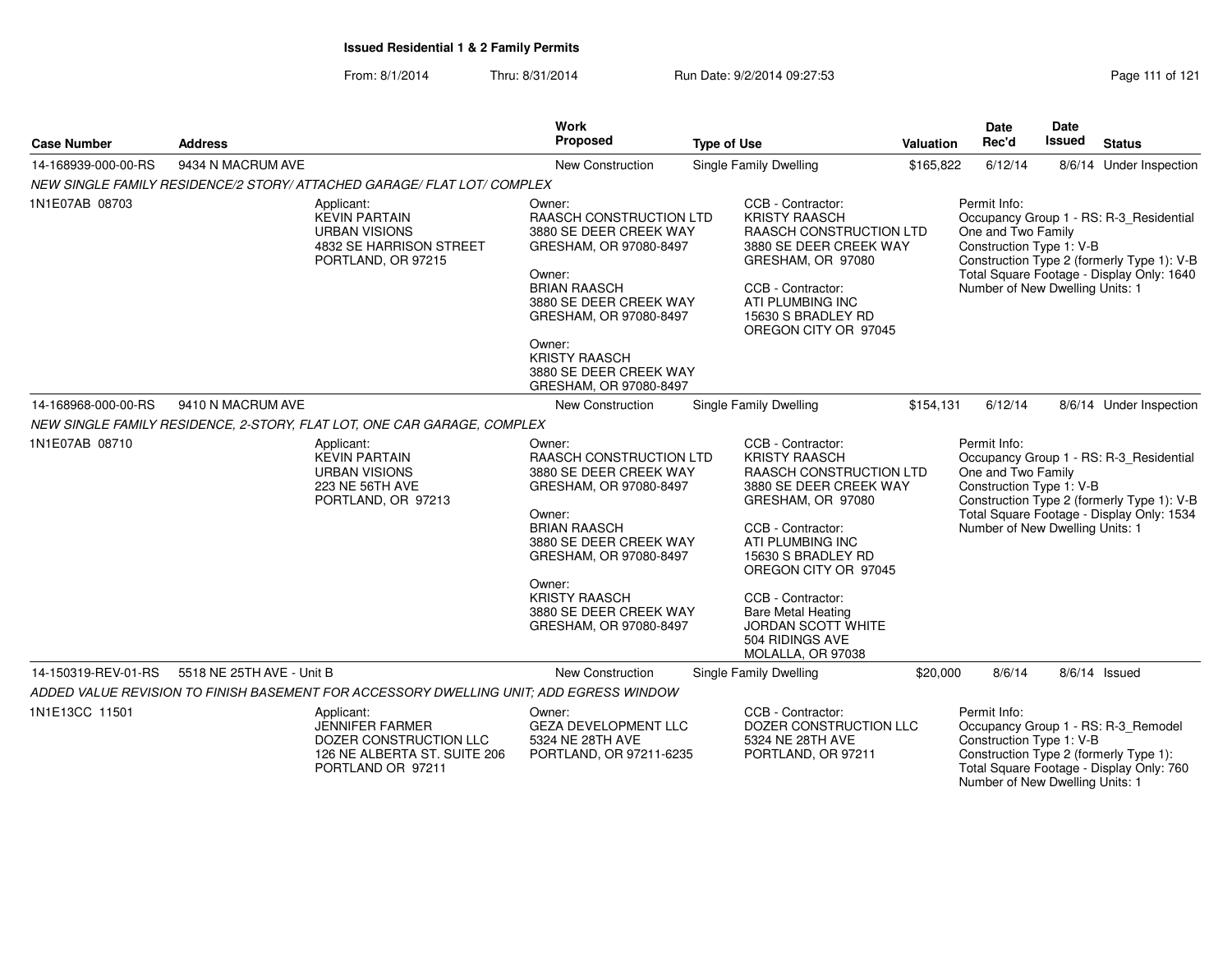From: 8/1/2014Thru: 8/31/2014 Run Date: 9/2/2014 09:27:53 Research 21 Page 112 of 121

| <b>Case Number</b>                                                         | <b>Address</b>                                                                                                      | <b>Work</b><br><b>Proposed</b>                                                                        | <b>Type of Use</b>                                                                                                                                                                                                                                                                                                                | Valuation | <b>Date</b><br>Rec'd                                                                              | <b>Date</b><br>Issued | <b>Status</b>                                                                                                                      |
|----------------------------------------------------------------------------|---------------------------------------------------------------------------------------------------------------------|-------------------------------------------------------------------------------------------------------|-----------------------------------------------------------------------------------------------------------------------------------------------------------------------------------------------------------------------------------------------------------------------------------------------------------------------------------|-----------|---------------------------------------------------------------------------------------------------|-----------------------|------------------------------------------------------------------------------------------------------------------------------------|
| 13-161773-000-00-RS                                                        | 7422 N WILLIAMS AVE, 97211                                                                                          | <b>New Construction</b>                                                                               | Single Family Dwelling                                                                                                                                                                                                                                                                                                            | \$172,902 | 5/30/13                                                                                           | 8/6/14                | Issued                                                                                                                             |
|                                                                            | NEW SINGLE FAMILY RESIDENCE/2 STORY/ATTACHED 1 CAR GARAGE/ FLAT LOT/ COMPLEX                                        |                                                                                                       |                                                                                                                                                                                                                                                                                                                                   |           |                                                                                                   |                       |                                                                                                                                    |
| 1N1E15AA 14800                                                             | Applicant:<br><b>MIKE COYLE</b><br><b>FASTER PERMITS</b><br>14334 NW EAGLERIDGE LANE<br>PORTLAND, OR 97229          | Owner:<br><b>BELLAJOUR LLC</b><br>PO BOX 66406<br>PORTLAND, OR 97290-6406                             | CCB - Contractor:<br>DEVELOPMENT NORTHWEST<br>INC/dba Wolcott Plumbing<br>1075 W HISTORIC COLUMBIA<br><b>RIVER HWY</b><br>TROUTDALE OR 97060<br>CCB - Contractor:<br><b>VIC REMMERS</b><br>EVERETT CUSTOM HOMES INC<br>735 SW 158TH AVE STE 180<br>BEAVERTON OR 97008                                                             |           | Permit Info:<br>One and Two Family<br>Construction Type 1: V-B<br>Number of New Dwelling Units: 1 |                       | Occupancy Group 1 - RS: R-3 Residential<br>Construction Type 2 (formerly Type 1): V-B<br>Total Square Footage - Display Only: 1732 |
| 14-171872-000-00-RS                                                        | 6825 N HAIGHT AVE, 97217                                                                                            | <b>New Construction</b>                                                                               | Single Family Dwelling                                                                                                                                                                                                                                                                                                            | \$246,388 | 6/20/14                                                                                           |                       | 8/6/14 Under Inspection                                                                                                            |
|                                                                            | NEW SINGLE FAMILY RESIDENCE/TWO STORY/ FLAT LOT/COMPLEX***LIMITED STRUCTURAL ENGINEERING PLAN REVIEW FORM SIGNED*** |                                                                                                       |                                                                                                                                                                                                                                                                                                                                   |           |                                                                                                   |                       |                                                                                                                                    |
| 1N1E15AC 03900                                                             | Applicant:<br><b>RYAN OLSEN</b><br>RYAN OLSEN CUSTOM HOMES<br>3850 N MISSISSIPPI #302<br>PORTLAND OR 97227          | Owner:<br>RYAN OLSEN CUSTOM HOMES LLI RYAN OLSEN<br>3850 N MISSISSIPPI AVE #302<br>PORTLAND, OR 97227 | CCB - Contractor:<br>RYAN OLSEN CUSTOM HOMES LLI<br>3850 N MISSISSIPPI SUITE 302<br>PORTLAND OR 97227<br>CCB - Contractor:<br>MINYARD PLUMBING LLC<br>7037 NW BURLINGTON<br>PORTLAND, OR 97203<br>CCB - Contractor:<br><b>Bare Metal Heating</b><br>JORDAN SCOTT WHITE<br>504 RIDINGS AVE<br>MOLALLA, OR 97038                    |           | Permit Info:<br>One and Two Family<br>Construction Type 1: V-B<br>Number of New Dwelling Units: 1 |                       | Occupancy Group 1 - RS: R-3 Residential<br>Construction Type 2 (formerly Type 1):<br>Total Square Footage - Display Only: 2234     |
| 14-171877-000-00-RS                                                        | 6815 N HAIGHT AVE, 97217                                                                                            | <b>New Construction</b>                                                                               | Single Family Dwelling                                                                                                                                                                                                                                                                                                            | \$246,388 | 6/19/14                                                                                           |                       | 8/6/14 Under Inspection                                                                                                            |
|                                                                            | NEW SINGLE FAMILY RESIDENCE/TWO STORY/ FLAT LOT/COMPLEX***LIMITED STRUCTURAL ENGINEERING PLAN REVIEW FORM SIGNED*** |                                                                                                       |                                                                                                                                                                                                                                                                                                                                   |           |                                                                                                   |                       |                                                                                                                                    |
| 1N1E15AC 03800<br><b>GEM ADD</b><br>BLOCK <sub>2</sub><br>LOT <sub>2</sub> | Applicant:<br><b>RYAN OLSEN</b><br>RYAN OLSEN CUSTOM HOMES<br>3850 N MISSISSIPPI #302<br>PORTLAND OR 97227          | Owner:<br>RYAN OLSEN CUSTOM HOMES LLI RYAN OLSEN<br>3850 N MISSISSIPPI AVE #302<br>PORTLAND, OR 97227 | CCB - Contractor:<br>RYAN OLSEN CUSTOM HOMES LLI One and Two Family<br>3850 N MISSISSIPPI SUITE 302<br>PORTLAND OR 97227<br>CCB - Contractor:<br>MINYARD PLUMBING LLC<br>7037 NW BURLINGTON<br>PORTLAND, OR 97203<br>CCB - Contractor:<br><b>Bare Metal Heating</b><br>JORDAN SCOTT WHITE<br>504 RIDINGS AVE<br>MOLALLA, OR 97038 |           | Permit Info:<br>Construction Type 1: V-B<br>Number of New Dwelling Units: 1                       |                       | Occupancy Group 1 - RS: R-3 Residential<br>Construction Type 2 (formerly Type 1):<br>Total Square Footage - Display Only: 2234     |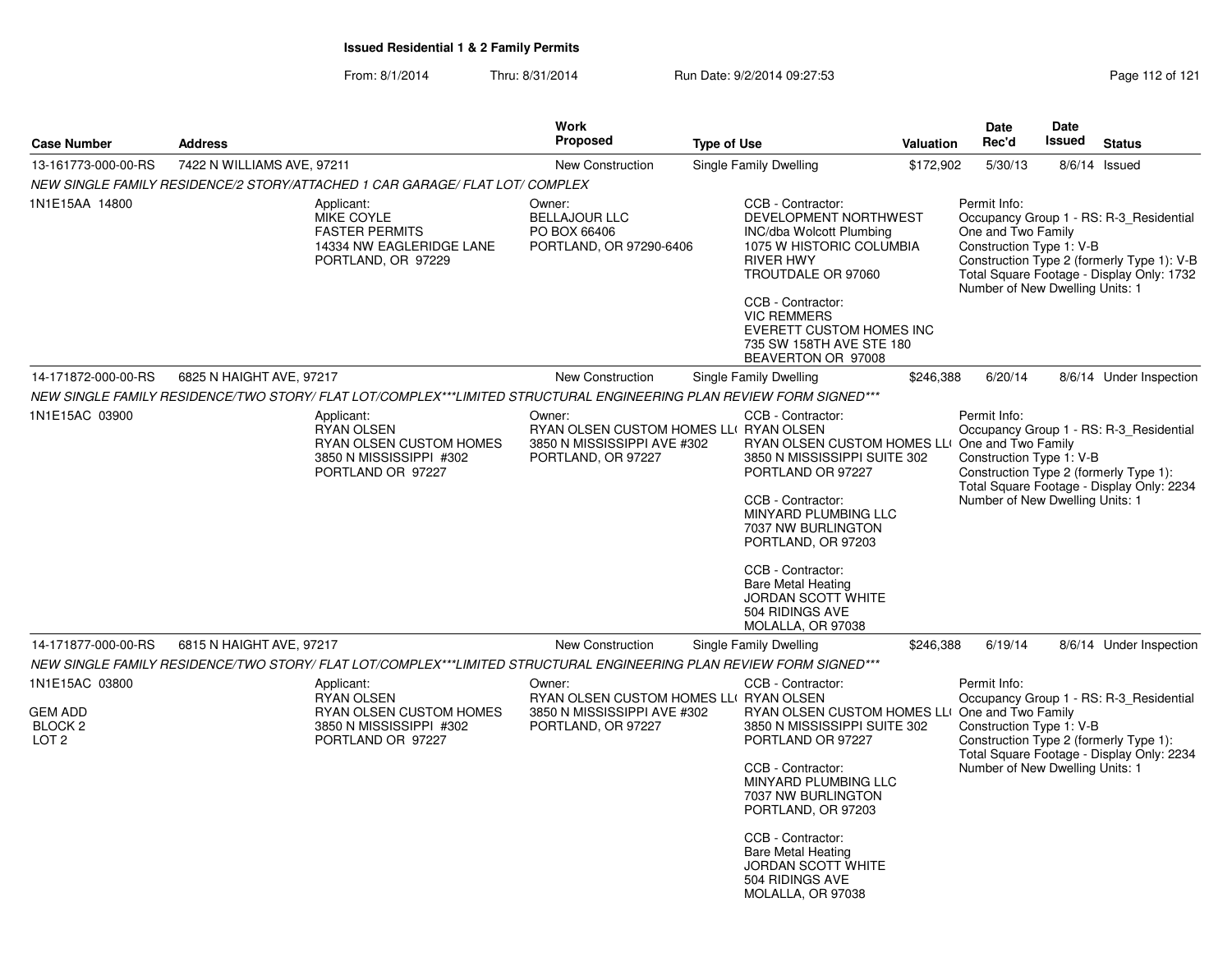| <b>Case Number</b>                                             | <b>Address</b>            |                                                                                                           | <b>Work</b><br>Proposed                                                                                            | <b>Type of Use</b> |                                                                                                                                                                                                                                                                                                          | Valuation | <b>Date</b><br>Rec'd               | Date<br>Issued                                              | <b>Status</b>                                                                                                                      |
|----------------------------------------------------------------|---------------------------|-----------------------------------------------------------------------------------------------------------|--------------------------------------------------------------------------------------------------------------------|--------------------|----------------------------------------------------------------------------------------------------------------------------------------------------------------------------------------------------------------------------------------------------------------------------------------------------------|-----------|------------------------------------|-------------------------------------------------------------|------------------------------------------------------------------------------------------------------------------------------------|
| 13-190086-REV-01-RS                                            | 2104 SE 32ND AVE, 97214   |                                                                                                           | New Construction                                                                                                   |                    | Single Family Dwelling                                                                                                                                                                                                                                                                                   |           | \$<br>8/7/14                       |                                                             | $8/7/14$ Issued                                                                                                                    |
| REVISION TO SHIFT HOUSE BACK ON LOT                            |                           |                                                                                                           |                                                                                                                    |                    |                                                                                                                                                                                                                                                                                                          |           |                                    |                                                             |                                                                                                                                    |
| 1S1E01CD 02300                                                 |                           | Applicant:                                                                                                | Owner:                                                                                                             |                    | CCB - Contractor:                                                                                                                                                                                                                                                                                        |           | Permit Info:                       |                                                             |                                                                                                                                    |
| SOUTHWEST SUNNYSIDE<br>BLOCK 6<br>LOT <sub>4</sub>             |                           | MIKE COYLE<br><b>FASTER PERMITS</b><br>14334 NW EAGLERIDGE LANE<br>PORTLAND, OR 97229                     | <b>EVERETT CUSTOM HOMES INC</b><br>735 SW 158TH AVE #180<br>BEAVERTON, OR 97006-4952                               |                    | DEVELOPMENT NORTHWEST<br><b>INC/dba Wolcott Plumbing</b><br>1075 W HISTORIC COLUMBIA<br><b>RIVER HWY</b><br>TROUTDALE OR 97060                                                                                                                                                                           |           | One and Two Family                 | Construction Type 1: V-B                                    | Occupancy Group 1 - RS: R-3_Residential<br>Construction Type 2 (formerly Type 1):<br>Total Square Footage - Display Only: 2526     |
|                                                                |                           |                                                                                                           |                                                                                                                    |                    | CCB - Contractor:<br><b>VIC REMMERS</b><br>EVERETT CUSTOM HOMES INC<br>735 SW 158TH AVE STE 180<br>BEAVERTON OR 97008                                                                                                                                                                                    |           |                                    |                                                             |                                                                                                                                    |
| 14-155854-000-00-RS                                            | 3725 SE BELMONT ST, 97214 |                                                                                                           | New Construction                                                                                                   |                    | Single Family Dwelling                                                                                                                                                                                                                                                                                   | \$319,179 | 5/13/14                            |                                                             | 8/7/14 Under Inspection                                                                                                            |
|                                                                |                           | NEW SINGLE FAMILY RESIDENCE/THREE STORY TOTAL WITH GROUND FLOOR ADU/ATTACHED GARAGE/FLAT LOT/PRESCRIPTIVE |                                                                                                                    |                    |                                                                                                                                                                                                                                                                                                          |           |                                    |                                                             |                                                                                                                                    |
| 1S1E01AA 19200                                                 |                           | Applicant:<br><b>KEVIN PARTAIN</b><br><b>URBAN VISIONS</b><br>223 NE 56TH AVE<br>PORTLAND, OR 97213       | Owner:<br>EXCEPTIONAL HOMES BY ANDRE ANDREY KOSHUBA<br><b>INC</b><br>14237 BRIDGE CT<br>LAKE OSWEGO, OR 97034-2177 |                    | CCB - Contractor:<br><b>EXCEPTIONAL HOMES BY</b><br><b>ANDREY INC</b><br>14237 BRIDGE CT.<br>LAKE OSWEGO, OR 97034<br>CCB - Contractor:<br>DELTA PLUMBING INC<br>12205 SE 108TH AVE<br>HAPPY VALLEY, OR 97086<br>CCB - Contractor:<br>PORTLAND ELECTRIC LLC<br>1915 E 5TH ST STE D<br>VANCOUVER WA 98661 |           | Permit Info:<br>One and Two Family | Construction Type 1: V-B<br>Number of New Dwelling Units: 2 | Occupancy Group 1 - RS: R-3_Residential<br>Construction Type 2 (formerly Type 1): V-B<br>Total Square Footage - Display Only: 3060 |
| 14-129108-DFS-02-RS                                            | 4206 NE 10TH AVE, 97211   |                                                                                                           | New Construction                                                                                                   |                    | Single Family Dwelling                                                                                                                                                                                                                                                                                   | \$3,138   | 7/14/14                            |                                                             | $8/8/14$ Issued                                                                                                                    |
| <b>DFS FOR ROOF TRUSSES</b>                                    |                           |                                                                                                           |                                                                                                                    |                    |                                                                                                                                                                                                                                                                                                          |           |                                    |                                                             |                                                                                                                                    |
| 1N1E23CA 09000                                                 |                           | Applicant:                                                                                                | Owner:                                                                                                             |                    | CCB - Contractor:                                                                                                                                                                                                                                                                                        |           | Permit Info:                       |                                                             |                                                                                                                                    |
| <b>LINCOLN PK ANX</b><br>BLOCK <sub>8</sub><br>LOT 3 EXC N 40' |                           | LYONS H IV WILLIAMS<br>4216 NE 10TH AVE<br>PORTLAND, OR 97211-3458                                        | <b>LYONS H IV WILLIAMS</b><br>4216 NE 10TH AVE<br>PORTLAND, OR 97211-3458                                          |                    | WEST COAST CENTRAL PLUMBIN( Occupancy Group 1 - RS: R-3_Residential<br>12714 SE MAJESTIC LN<br>HAPPY VALLEY, OR 97086                                                                                                                                                                                    |           | One and Two Family                 | Construction Type 1: V-B                                    | Construction Type 2 (formerly Type 1):                                                                                             |
| LOT <sub>4</sub>                                               |                           |                                                                                                           | Owner:<br>LISA A MCCLELLAN<br>4216 NE 10TH AVE<br>PORTLAND, OR 97211-3458                                          |                    | CCB - Contractor:<br>ALL WAYS ELECTRIC LLC<br>PO BOX 68456<br>MILWAUKIE, OR 97267                                                                                                                                                                                                                        |           |                                    |                                                             | Total Square Footage - Display Only: 2011                                                                                          |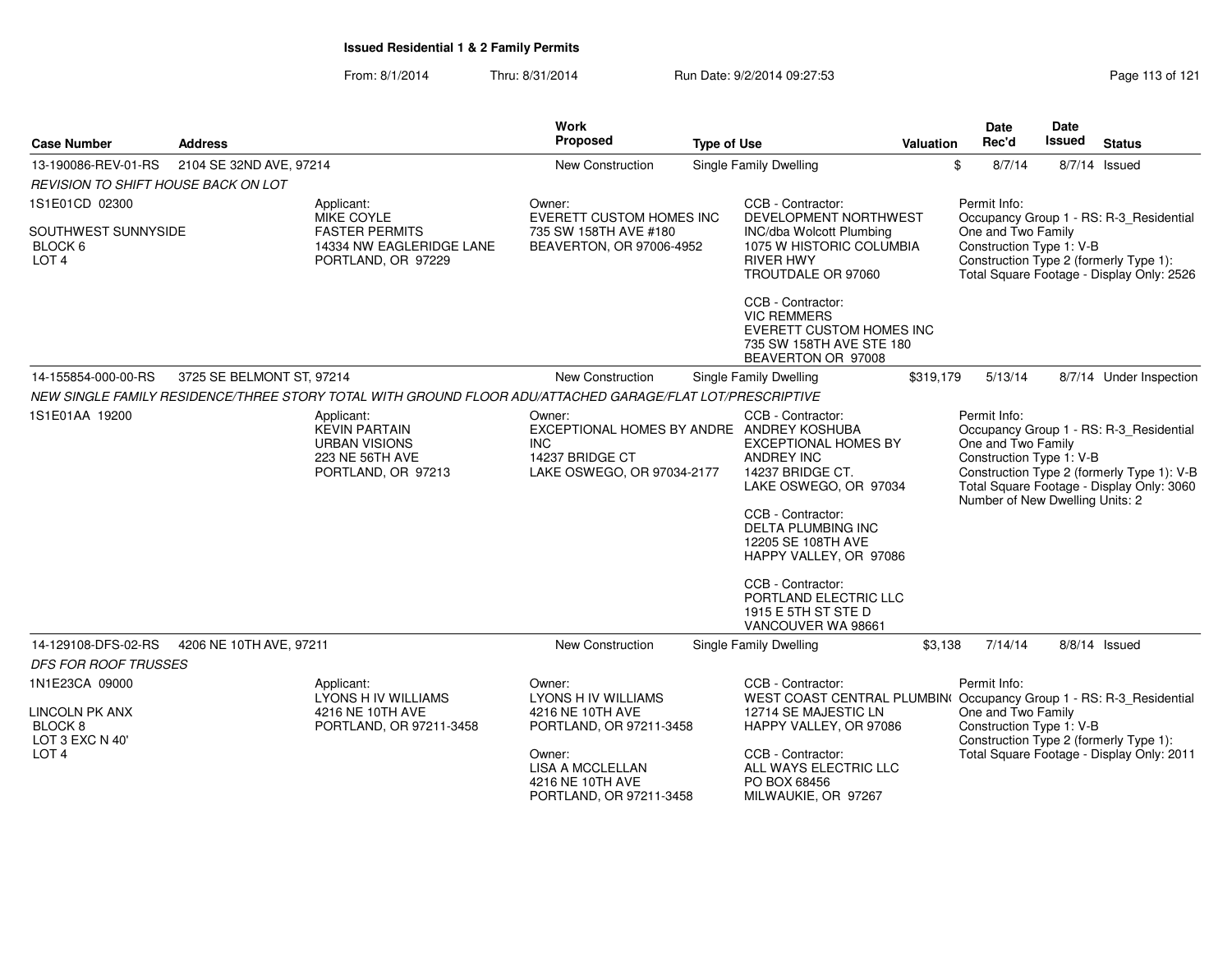| <b>Case Number</b>                                                               | <b>Address</b>             |                                                                                                                                                                                                                                                 | Work<br>Proposed                                                                                                                                     | <b>Type of Use</b> |                                                                                                                                                                                                                          | <b>Valuation</b>                                                                                                                                                                                     | Date<br>Rec'd                                                                                     | Date<br><b>Issued</b> | <b>Status</b>                                                                                                                      |
|----------------------------------------------------------------------------------|----------------------------|-------------------------------------------------------------------------------------------------------------------------------------------------------------------------------------------------------------------------------------------------|------------------------------------------------------------------------------------------------------------------------------------------------------|--------------------|--------------------------------------------------------------------------------------------------------------------------------------------------------------------------------------------------------------------------|------------------------------------------------------------------------------------------------------------------------------------------------------------------------------------------------------|---------------------------------------------------------------------------------------------------|-----------------------|------------------------------------------------------------------------------------------------------------------------------------|
|                                                                                  |                            |                                                                                                                                                                                                                                                 |                                                                                                                                                      |                    |                                                                                                                                                                                                                          |                                                                                                                                                                                                      |                                                                                                   |                       |                                                                                                                                    |
| 14-134889-REV-02-RS                                                              | 655 SE 68TH AVE, 97215     |                                                                                                                                                                                                                                                 | New Construction                                                                                                                                     |                    | Single Family Dwelling                                                                                                                                                                                                   | \$400                                                                                                                                                                                                | 8/8/14                                                                                            |                       | 8/8/14 Issued                                                                                                                      |
| 1S2E05BA 08100<br>TABOR HTS<br><b>BLOCK K</b><br>N 50' OF E 115' OF LOT 5        |                            | REVISION - ADD WINDOWS AND RECONFIGURE WINDOWS ON LEFT (NORTH EXTERIOR ELEVATION) AND RIGHT SIDE(SOUTH EXTERIOR ELEVATION) OF HOUSE<br>Applicant:<br><b>LOU PACINO</b><br><b>KLOH LLC</b><br>9700 SW CAPITOL HWY, STE 100<br>PORTLAND, OR 97210 | Owner:<br><b>KLOH LLC</b><br>9700 SW CAPITOL HWY #100<br>PORTLAND, OR 97219-5274                                                                     |                    | CCB - Contractor:<br>KLOH LLC<br>9700 SW CAPITOL HWY SUITE 100 One and Two Family<br>PORTLAND, OR 97219                                                                                                                  |                                                                                                                                                                                                      | Permit Info:<br>Construction Type 1: V-B                                                          |                       | Occupancy Group 1 - RS: R-3_Residential<br>Construction Type 2 (formerly Type 1):<br>Total Square Footage - Display Only: 2843     |
| 14-141881-REV-01-RS                                                              | 7707 SE MADISON ST, 97215  |                                                                                                                                                                                                                                                 | New Construction                                                                                                                                     |                    | Single Family Dwelling                                                                                                                                                                                                   | \$                                                                                                                                                                                                   | 8/8/14                                                                                            |                       | 8/8/14 Issued                                                                                                                      |
|                                                                                  |                            | REVISION TO REMOVE EXISTING TREE AT SE CORNER OF PROPOSED RESIDENCE ON PROPERTY.                                                                                                                                                                |                                                                                                                                                      |                    |                                                                                                                                                                                                                          |                                                                                                                                                                                                      |                                                                                                   |                       |                                                                                                                                    |
| 1S2E05AC 02200                                                                   |                            | Applicant:<br><b>MIKE COYLE</b><br><b>FASTER PERMITS</b><br>14334 NW EAGLERIDGE LANE<br>PORTLAND, OR 97229                                                                                                                                      | Owner:<br><b>JEFFREY ARMSTRONG</b><br>7701 SE MADISON ST<br>PORTLAND, OR 97215<br>Owner:<br>DAWN M MOWER<br>7701 SE MADISON ST<br>PORTLAND, OR 97215 |                    | CCB - Contractor:<br><b>WILDE PROPERTIES INC</b><br>3735 SE CLAY STE 204<br>PORTLAND, OR 97214                                                                                                                           |                                                                                                                                                                                                      | Permit Info:<br>One and Two Family<br>Construction Type 1: V-B                                    |                       | Occupancy Group 1 - RS: R-3 Residential<br>Construction Type 2 (formerly Type 1): V-B<br>Total Square Footage - Display Only: 3564 |
| 14-110828-REV-02-RS                                                              | 3621 SW HILLSIDE DR, 97221 |                                                                                                                                                                                                                                                 | New Construction                                                                                                                                     |                    | Single Family Dwelling                                                                                                                                                                                                   | \$                                                                                                                                                                                                   | 8/8/14                                                                                            |                       | 8/8/14 Issued                                                                                                                      |
| <b>REVISION TO CHANGE BEAM AT DECK</b>                                           |                            |                                                                                                                                                                                                                                                 |                                                                                                                                                      |                    |                                                                                                                                                                                                                          |                                                                                                                                                                                                      |                                                                                                   |                       |                                                                                                                                    |
| 1S1E08BD 01900<br><b>TUALATIN VIEW PK</b><br><b>BLOCK 5</b><br>LOT 25&26 TL 1900 |                            | Applicant:<br><b>MIKE COYLE</b><br><b>FASTER PERMITS</b><br>14334 NW EAGLERIDGE LANE<br>PORTLAND, OR 97229<br>Applicant:<br><b>LISA STIDD SILVER</b>                                                                                            | Owner:<br>TREECE & LAMBERT LLC<br>2905 SW 1ST AVE<br>PORTLAND, OR 97201                                                                              |                    | CCB - Contractor:<br>EDWARD MULLEN PLUMBING<br>1601 SE RIVER RD<br>HILLSBORO, OR 97123<br>CCB - Contractor:<br>ADVANCED ELECTRIC INC<br>21811 NE 58TH ST<br>VANCOUVER, WA 98682                                          | Permit Info:<br>Occupancy Group 1 - RS: R-3 Residential<br>One and Two Family<br>Construction Type 1: V-B<br>Construction Type 2 (formerly Type 1): V-B<br>Total Square Footage - Display Only: 4202 |                                                                                                   |                       |                                                                                                                                    |
|                                                                                  |                            |                                                                                                                                                                                                                                                 |                                                                                                                                                      |                    | CCB - Contractor:<br><b>MORRISON BUILT LLC</b><br>4614 SW Kelly Avenue, Ste 17<br>Portland, OR 97239                                                                                                                     |                                                                                                                                                                                                      |                                                                                                   |                       |                                                                                                                                    |
| 14-158681-000-00-RS                                                              | 9213 N OSWEGO AVE, 97203   |                                                                                                                                                                                                                                                 | New Construction                                                                                                                                     |                    | Single Family Dwelling                                                                                                                                                                                                   | \$230,065                                                                                                                                                                                            | 5/19/14                                                                                           |                       | 8/11/14 Under Inspection                                                                                                           |
|                                                                                  |                            | NEW SINGLE FAMILY RESIDENCE/2-STORY/DETACHED GARAGE/FLAT LOT/COMPLEX****DETACHED GARAGE 14-158696-RS****++++++LIMITED STRUCTURAL REVIEW+++                                                                                                      |                                                                                                                                                      |                    |                                                                                                                                                                                                                          |                                                                                                                                                                                                      |                                                                                                   |                       |                                                                                                                                    |
| 1N1W01DD 04000<br>POINT VIEW<br><b>BLOCK7</b><br>LOT 21&22                       |                            | Applicant:<br>Nizar Slim<br>P.O. BOX 6602<br>PORTLAND OR 97228                                                                                                                                                                                  | Owner:<br><b>MATE SKORO</b><br>11390 SE 222ND DR<br>DAMASCUS, OR 97089                                                                               |                    | CCB - Contractor:<br><b>MATE SKORO</b><br>SKORO CONSTRUCTION LLC<br>11390 SE 222ND DR<br>DAMASCUS, OR 97089<br>CCB - Contractor:<br><b>CORNEL CUREA</b><br>FIVE STAR PLUMBING<br>6138 SE 136TH AVE<br>PORTLAND, OR 97236 |                                                                                                                                                                                                      | Permit Info:<br>One and Two Family<br>Construction Type 1: V-B<br>Number of New Dwelling Units: 1 |                       | Occupancy Group 1 - RS: R-3 Residential<br>Total Square Footage - Display Only: 2086                                               |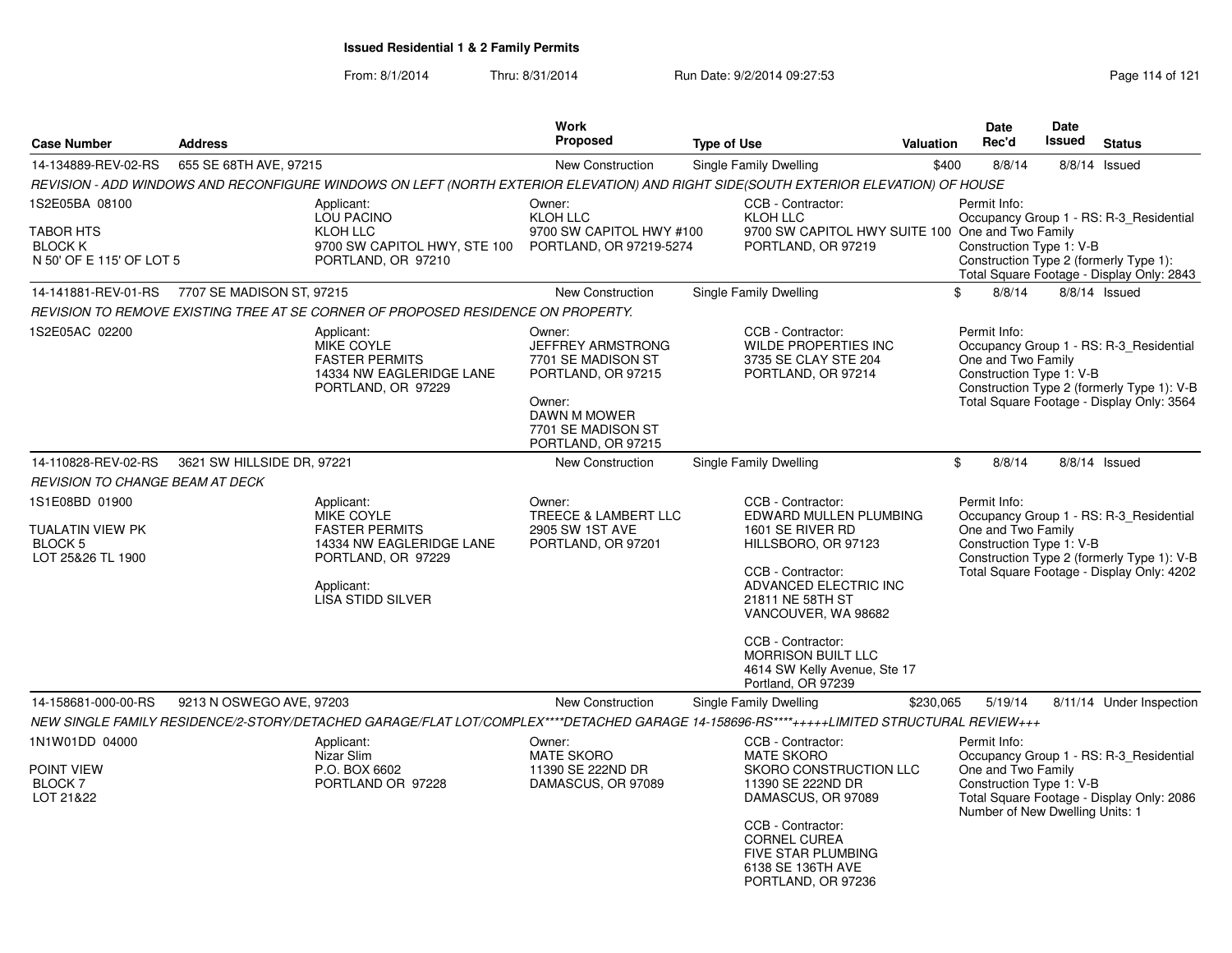| Page 115 of 121 |  |
|-----------------|--|
|-----------------|--|

| <b>Case Number</b>  | <b>Address</b>                                                                                             | Work<br><b>Proposed</b>                                                     | <b>Type of Use</b>                                                                                                                                                                                                                                                                                               | Valuation | Date<br>Rec'd                                                                                     | Date<br>Issued | <b>Status</b>                                                                                                                      |
|---------------------|------------------------------------------------------------------------------------------------------------|-----------------------------------------------------------------------------|------------------------------------------------------------------------------------------------------------------------------------------------------------------------------------------------------------------------------------------------------------------------------------------------------------------|-----------|---------------------------------------------------------------------------------------------------|----------------|------------------------------------------------------------------------------------------------------------------------------------|
| 14-111101-REV-01-RS | 4432 SE CRYSTAL SPRINGS BLVD, 97206                                                                        | New Construction                                                            | <b>Single Family Dwelling</b>                                                                                                                                                                                                                                                                                    |           | \$<br>8/11/14                                                                                     | 8/11/14 Issued |                                                                                                                                    |
|                     | REVISION TO RELOCATE FLOW THROUGH PLANTER TO OTHER SIDE OF PROPERTY                                        |                                                                             |                                                                                                                                                                                                                                                                                                                  |           |                                                                                                   |                |                                                                                                                                    |
| 1S2E19CC 03200      | Applicant:<br>MIKE COYLE<br><b>FASTER PERMITS</b><br>14334 NW EAGLERIDGE LANE<br>PORTLAND, OR 97229        | Owner:<br><b>GREENWOOD HOMES LLC</b><br>PO BOX 1225<br>CANBY, OR 97013-1225 | CCB - Contractor:<br>EDWARD MULLEN PLUMBING<br>1601 SE RIVER RD<br>HILLSBORO, OR 97123<br>CCB - Contractor:<br>5 STAR ELECTRIC INC (see FIVE<br><b>STAR ELECTRIC)</b><br>4676 COMMERCIAL ST SE<br>SALEM OR 97302<br>CCB - Contractor:<br><b>GREENWOOD HOMES LLC</b><br>16280 NW BETHANY CT<br>BEAVERTON OR 97006 |           | Permit Info:<br>One and Two Family<br>Construction Type 1: V-B                                    |                | Occupancy Group 1 - RS: R-3_Residential<br>Construction Type 2 (formerly Type 1): V-B<br>Total Square Footage - Display Only: 2790 |
| 14-111037-REV-01-RS | 4436 SE CRYSTAL SPRINGS BLVD, 97206                                                                        | <b>New Construction</b>                                                     | Single Family Dwelling                                                                                                                                                                                                                                                                                           |           | \$<br>8/11/14                                                                                     |                | 8/11/14 Issued                                                                                                                     |
|                     | REVISION TO RELOCATE FLOW THROUGH PLANTER TO OTHER SIDE OF PROPERTY                                        |                                                                             |                                                                                                                                                                                                                                                                                                                  |           |                                                                                                   |                |                                                                                                                                    |
| 1S2E19CC 03200      | Applicant:<br>MIKE COYLE<br><b>FASTER PERMITS</b><br>14334 NW EAGLERIDGE LANE<br>PORTLAND, OR 97229        | Owner:<br><b>GREENWOOD HOMES LLC</b><br>PO BOX 1225<br>CANBY, OR 97013-1225 | CCB - Contractor:<br>EDWARD MULLEN PLUMBING<br>1601 SE RIVER RD<br>HILLSBORO, OR 97123<br>CCB - Contractor:<br>5 STAR ELECTRIC INC (see FIVE<br>STAR ELECTRIC)<br>4676 COMMERCIAL ST SE<br>SALEM OR 97302<br>CCB - Contractor:<br><b>GREENWOOD HOMES LLC</b><br>16280 NW BETHANY CT<br>BEAVERTON OR 97006        |           | Permit Info:<br>One and Two Family<br>Construction Type 1: V-B                                    |                | Occupancy Group 1 - RS: R-3_Residential<br>Construction Type 2 (formerly Type 1): V-B<br>Total Square Footage - Display Only: 2790 |
| 14-176319-000-00-RS | 4423 NE 73RD AVE, 97218                                                                                    | <b>New Construction</b>                                                     | Single Family Dwelling                                                                                                                                                                                                                                                                                           | \$201,941 | 6/27/14                                                                                           |                | 8/11/14 Under Inspection                                                                                                           |
|                     | NEW SINGLE FAMILY RESIDENCE/TWO STORY/DETACHED GARAGE/FLAT LOT/COMPLEX**WITH GARAGE 14-176335-RS**         |                                                                             |                                                                                                                                                                                                                                                                                                                  |           |                                                                                                   |                |                                                                                                                                    |
| 1N2E20DB 08200      | Applicant:<br><b>KEVIN PARTAIN</b><br><b>URBAN VISIONS</b><br><b>223 NE 56TH AVE</b><br>PORTLAND, OR 97213 |                                                                             | CCB - Contractor:<br><b>ESTRUSCAN VENTURES LLC</b><br>4017 SW DOWNS VIEW CT<br>PORTLAND OR 97221                                                                                                                                                                                                                 |           | Permit Info:<br>One and Two Family<br>Construction Type 1: V-B<br>Number of New Dwelling Units: 1 |                | Occupancy Group 1 - RS: R-3 Residential<br>Construction Type 2 (formerly Type 1):<br>Total Square Footage - Display Only: 1831     |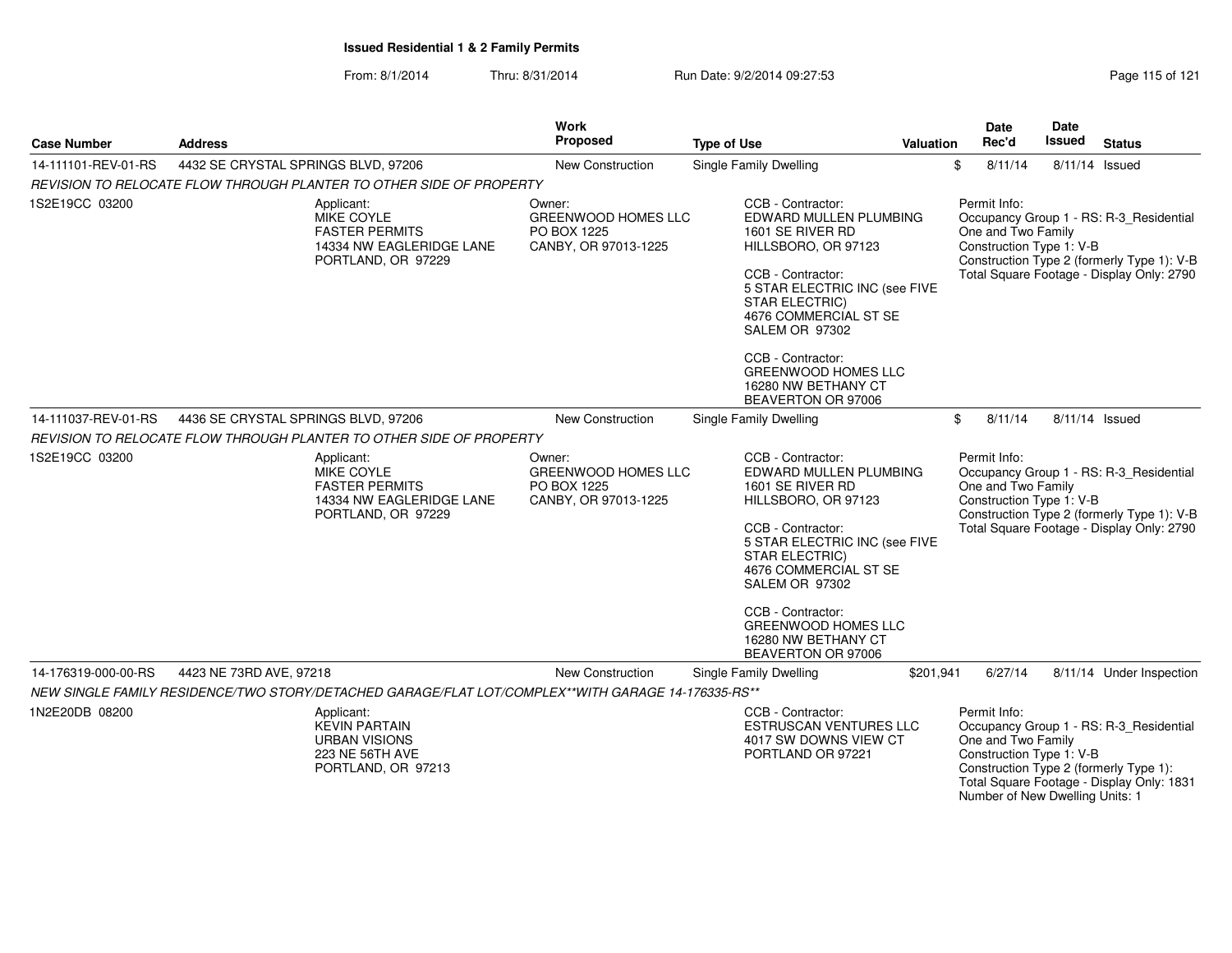|                     |                                                                                                     | <b>Work</b>                                                                                                                |                                                                                                                                                                                                                                    |           | <b>Date</b>                                                                                       | Date   |                                                                                                                                    |
|---------------------|-----------------------------------------------------------------------------------------------------|----------------------------------------------------------------------------------------------------------------------------|------------------------------------------------------------------------------------------------------------------------------------------------------------------------------------------------------------------------------------|-----------|---------------------------------------------------------------------------------------------------|--------|------------------------------------------------------------------------------------------------------------------------------------|
| <b>Case Number</b>  | <b>Address</b>                                                                                      | <b>Proposed</b>                                                                                                            | <b>Type of Use</b>                                                                                                                                                                                                                 | Valuation | Rec'd                                                                                             | Issued | <b>Status</b>                                                                                                                      |
| 14-167476-000-00-RS | 8964 N COURTENAY AVE, 97203                                                                         | New Construction                                                                                                           | Single Family Dwelling                                                                                                                                                                                                             | \$150,655 | 6/10/14                                                                                           |        | 8/12/14 Under Inspection                                                                                                           |
|                     | NEW SINGLE FAMILY RESIDENCE, SINGLE STORY, ATTACHED GARAGE, FLAT LOT, PRESCRIPTIVE                  |                                                                                                                            |                                                                                                                                                                                                                                    |           |                                                                                                   |        |                                                                                                                                    |
| 1N1E08BC 01400      | Applicant:<br><b>KEVIN PARTAIN</b><br><b>URBAN VISIONS</b><br>223 NE 56TH AVE<br>PORTLAND OR 97213  | Owner:<br><b>GROUND BREAKERS</b><br><b>CONSTRUCTION</b><br>11124 NE HALSEY ST PMB 612<br>PORTLAND, OR 97220                | CCB - Contractor:<br>WHITE LIGHTNING ELECTRIC<br>7524 SE 52ND<br>PORTLAND, OR. 97206<br>CCB - Contractor:<br><b>CLINT WEILER</b><br><b>GROUND BREAKERS CONST &amp;</b><br><b>DEV INC</b><br>6045 SE STARK ST<br>PORTLAND, OR 97215 |           | Permit Info:<br>One and Two Family<br>Construction Type 1: V-B<br>Number of New Dwelling Units: 1 |        | Occupancy Group 1 - RS: R-3_Residential<br>Construction Type 2 (formerly Type 1): V-B<br>Total Square Footage - Display Only: 1524 |
|                     |                                                                                                     |                                                                                                                            | CCB - Contractor:<br><b>HAPPY'S EXCAVATION &amp;</b><br>PLUMBING REPAIR INC<br>7483 SE JOHNSON CREEK BLVD<br>PORTLAND OR 97206                                                                                                     |           |                                                                                                   |        |                                                                                                                                    |
| 14-164971-000-00-RS | 3618 SE RURAL ST, 97202                                                                             | New Construction                                                                                                           | Single Family Dwelling                                                                                                                                                                                                             | \$299,734 | 6/4/14                                                                                            |        | 8/12/14 Under Inspection                                                                                                           |
|                     | NEW SINGLE FAMILY RESIDENCE/2-STORY WITH FINISHED BASEMENT/TUCK UNDER GARAGE/FLAT LOT/COMPLEX       |                                                                                                                            |                                                                                                                                                                                                                                    |           |                                                                                                   |        |                                                                                                                                    |
| 1S1E24AC 00700      | Applicant:<br><b>KEVIN PARTAIN</b><br>223 NE 56TH AVE<br>PORTLAND OR 97213                          | Owner:<br><b>VERA M SPRINGER</b><br>Urban Visions Planning Services, Inc. 7624 SE 13TH AVE<br>PORTLAND, OR 97202<br>Owner: | CCB - Contractor:<br>CRAFTWORK PLUMBING INC<br>7737 SW CIRRUS DR<br>BEAVERTON, OR 97008<br>CCB - Contractor:                                                                                                                       |           | Permit Info:<br>One and Two Family<br>Construction Type 1: V-B                                    |        | Occupancy Group 1 - RS: R-3_Residential<br>Construction Type 2 (formerly Type 1): V-B<br>Total Square Footage - Display Only: 3054 |
|                     |                                                                                                     | WILLIAM H III TELFORD<br>6421 SE 62ND AVE<br>PORTLAND, OR 97206                                                            | Jeff Shrope<br><b>RENAISSANCE CUSTOM HOMES</b><br><b>LLC</b><br>16771 Boones Ferry Rd<br>Lake Oswego, OR 97035                                                                                                                     |           | Number of New Dwelling Units: 1                                                                   |        |                                                                                                                                    |
| 14-134373-000-00-RS | 5021 NE 26TH AVE, 97211                                                                             | New Construction                                                                                                           | Single Family Dwelling                                                                                                                                                                                                             | \$299,734 | 4/2/14                                                                                            |        | 8/12/14 Under Inspection                                                                                                           |
|                     | NEW SINGLE FAMILY RESIDENCE/TWO STORY WITH BASEMENT/TUCKUNDER GARAGE/FLAT LOT/COMPLEXON TRACT 1     |                                                                                                                            |                                                                                                                                                                                                                                    |           |                                                                                                   |        |                                                                                                                                    |
| 1N1E24BB 23300      | Applicant:<br><b>KEVIN PARTAIN</b><br><b>URBAN VISIONS</b><br>223 NE 56TH AVE<br>PORTLAND, OR 97213 | Owner:<br><b>BYRON HARRISON</b><br>5011 NE 26TH AVE<br>PORTLAND, OR 97211-6322                                             | CCB - Contractor:<br>PYRAMID HEATING dba PHILLIS<br>CONSTRUCTION CO<br>9409 NE COLFAX ST<br>PORTLAND OR 97220<br>CCB - Contractor:<br>CRAFTWORK PLUMBING INC<br>7737 SW CIRRUS DR<br>BEAVERTON, OR 97008                           |           | Permit Info:<br>One and Two Family<br>Construction Type 1: V-B<br>Number of New Dwelling Units: 1 |        | Occupancy Group 1 - RS: R-3_Residential<br>Construction Type 2 (formerly Type 1): V-B<br>Total Square Footage - Display Only: 3054 |
|                     |                                                                                                     |                                                                                                                            | CCB - Contractor:<br>Jeff Shrope<br><b>RENAISSANCE CUSTOM HOMES</b><br><b>LLC</b><br>16771 Boones Ferry Rd<br>Lake Oswego, OR 97035                                                                                                |           |                                                                                                   |        |                                                                                                                                    |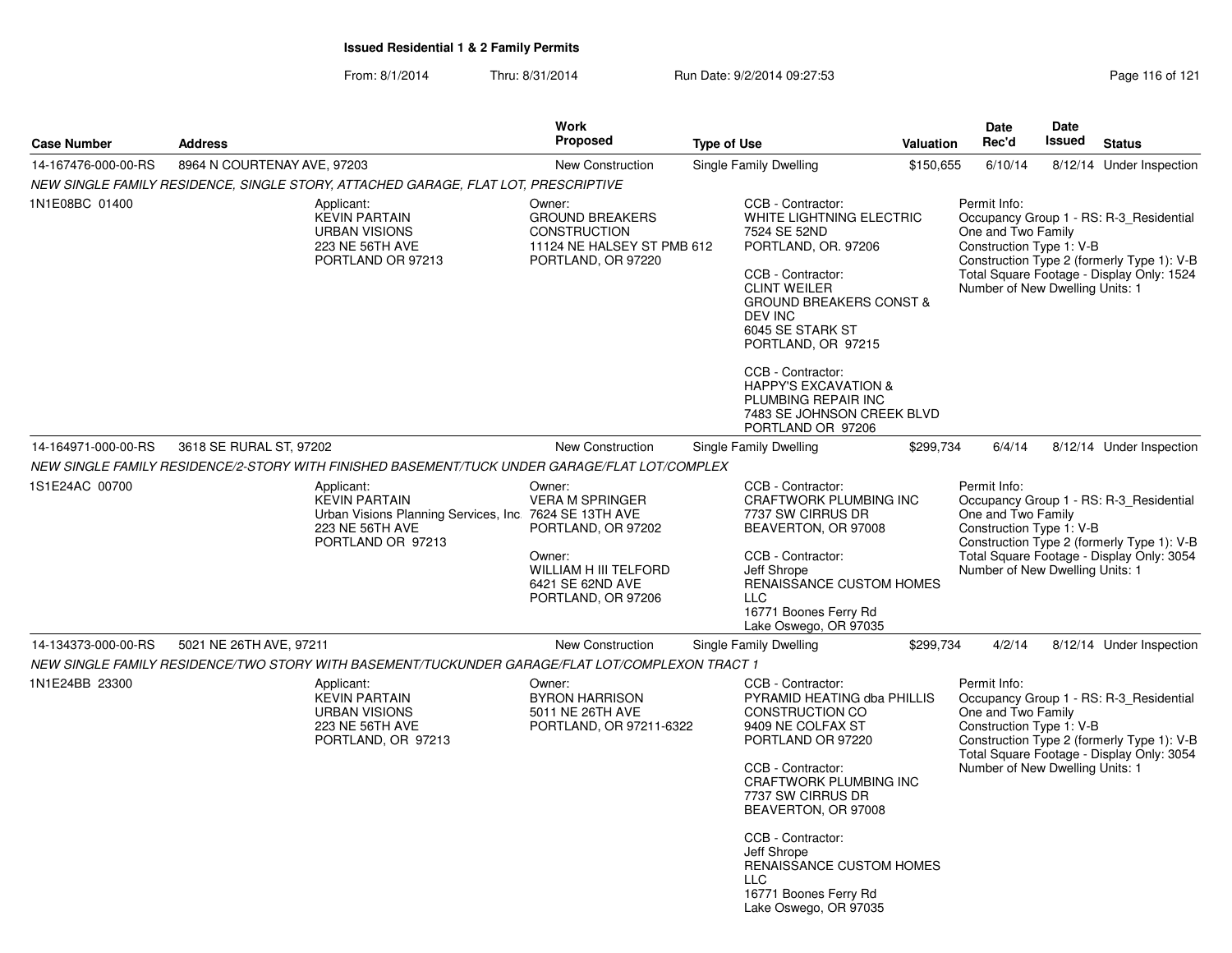From: 8/1/2014

Thru: 8/31/2014 Run Date: 9/2/2014 09:27:53 Research 21 Page 117 of 121

| <b>Case Number</b>                                           | <b>Address</b>            |                                                                                                                                        | Work<br>Proposed                                                                                 | <b>Type of Use</b>                                                                                                                                                                                                                                                                                                                                                                    | Valuation                          | Date<br>Rec'd                                                                                                                               | <b>Date</b><br>Issued                                       | <b>Status</b>                                                                                                                      |
|--------------------------------------------------------------|---------------------------|----------------------------------------------------------------------------------------------------------------------------------------|--------------------------------------------------------------------------------------------------|---------------------------------------------------------------------------------------------------------------------------------------------------------------------------------------------------------------------------------------------------------------------------------------------------------------------------------------------------------------------------------------|------------------------------------|---------------------------------------------------------------------------------------------------------------------------------------------|-------------------------------------------------------------|------------------------------------------------------------------------------------------------------------------------------------|
| 14-139384-000-00-RS                                          | 6318 NE RODNEY AVE, 97211 |                                                                                                                                        | New Construction                                                                                 | Single Family Dwelling                                                                                                                                                                                                                                                                                                                                                                | \$278,593                          | 4/11/14                                                                                                                                     | 8/12/14 Issued                                              |                                                                                                                                    |
|                                                              |                           | NEW SINGLE FAMILY RESIDENCE/TWO STORY/DETACHED GARAGE/FLAT LOT/COMPLEXON TRACT 2                                                       |                                                                                                  | *** WITH GARAGE 14-139391-RS***                                                                                                                                                                                                                                                                                                                                                       |                                    |                                                                                                                                             |                                                             |                                                                                                                                    |
| 1N1E15DA 08200                                               |                           | Applicant:<br><b>KEVIN PARTAIN</b><br>Urban Visions Planning Services, Inc. 6308 NE RODNEY AVE<br>223 NE 56TH AVE<br>PORTLAND OR 97213 | Owner:<br><b>OLIVIA T WARFIELD</b><br>PORTLAND, OR 97211-2430                                    | CCB - Contractor:<br>DBA WRIGHT 1 ELECTRIC and<br>THREE PHASE ELECTRIC<br>5618 SE 135TH<br>PORTLAND OR 97236<br>CCB - Contractor:<br>DEVELOPMENT NORTHWEST<br>INC/dba Wolcott Plumbing<br>1075 W HISTORIC COLUMBIA<br><b>RIVER HWY</b><br>TROUTDALE OR 97060<br>CCB - Contractor:<br><b>VIC REMMERS</b><br>EVERETT CUSTOM HOMES INC<br>735 SW 158TH AVE STE 180<br>BEAVERTON OR 97008 |                                    | Permit Info:<br>One and Two Family<br>Construction Type 1: V-B<br>Construction Type 2 (formerly Type 1):<br>Number of New Dwelling Units: 1 |                                                             | Occupancy Group 1 - RS: R-3_Residential<br>Total Square Footage - Display Only: 2526                                               |
| 14-160641-000-00-RS                                          | 1736 NE 155TH AVE         |                                                                                                                                        | <b>New Construction</b>                                                                          | Single Family Dwelling                                                                                                                                                                                                                                                                                                                                                                | \$218,876                          | 5/23/14                                                                                                                                     |                                                             | 8/13/14 Under Inspection                                                                                                           |
|                                                              |                           | NEW SINGLE FAMILY RESIDENCE/TWO STORY/ATTACHED GARAGE/FLAT LOT/COMPLEX                                                                 |                                                                                                  |                                                                                                                                                                                                                                                                                                                                                                                       |                                    |                                                                                                                                             |                                                             |                                                                                                                                    |
| 1N2E25DC 01503                                               |                           | Applicant:<br><b>ALEX BENZAR</b><br>1715 NE 155TH AVE<br>PORTLAND, OR 97230                                                            | Owner:<br><b>LYDIA BENZAR</b><br>1715 NE 155TH AVE<br>PORTLAND, OR 97230                         | CCB - Contractor:<br><b>MB PLUMBING</b><br>13512 SE MARKET ST<br>PORTLAND, OR 97233<br>CCB - Contractor:<br><b>G M H HEATING INC</b><br>18606 SE TIBBETRS CT<br>GRESHAM, OR 97030                                                                                                                                                                                                     | Permit Info:<br>One and Two Family |                                                                                                                                             | Construction Type 1: V-B<br>Number of New Dwelling Units: 1 | Occupancy Group 1 - RS: R-3_Residential<br>Construction Type 2 (formerly Type 1): V-B<br>Total Square Footage - Display Only: 2252 |
| 14-168871-000-00-RS                                          | 5043 SE ELLIS ST, 97206   |                                                                                                                                        | <b>New Construction</b>                                                                          | Single Family Dwelling                                                                                                                                                                                                                                                                                                                                                                | \$321,495                          | 6/12/14                                                                                                                                     | 8/13/14 Issued                                              |                                                                                                                                    |
|                                                              |                           | NEW SINGLE FAMILY RESIDENCE/ 2-STORY, FLAT LOT, COMPLEX, DETACHED GARAGE                                                               |                                                                                                  |                                                                                                                                                                                                                                                                                                                                                                                       |                                    |                                                                                                                                             |                                                             |                                                                                                                                    |
| 1S2E18CA 01200                                               |                           | Applicant:<br><b>MIKE COYLE</b><br><b>FASTER PERMITS</b><br>14334 NW EAGLERIDGE LANE<br>PORTLAND, OR 97229                             | Owner:<br>AARON ANGELO DEVELOPMENT<br><b>LTD</b><br>2005 BROADWAY ST<br>VANCOUVER, WA 98663-3326 | CCB - Contractor:<br>AARON ANGELO DEVELOPMENT<br><b>LTD</b><br>6701 HIGHLAND DR<br>VANCOUVER, WA 98661                                                                                                                                                                                                                                                                                |                                    | Permit Info:<br>One and Two Family<br>Construction Type 1: V-B<br>Construction Type 2 (formerly Type 1):<br>Number of New Dwelling Units: 1 |                                                             | Occupancy Group 1 - RS: R-3 Residential<br>Total Square Footage - Display Only: 2915                                               |
| 13-241725-000-00-RS                                          | 4126 SE 54TH AVE          |                                                                                                                                        | <b>New Construction</b>                                                                          | Townhouse (2 Units)                                                                                                                                                                                                                                                                                                                                                                   | \$200,743                          | 12/26/13                                                                                                                                    |                                                             | 8/11/14 Issued                                                                                                                     |
|                                                              |                           | NEW 1 of 2 TOWNHOUSE ON INDIVIDUAL LOT/2 STORY/ ATTACHED GARAGE/ FLAT LOT/ COMPLEX / PARCEL 1 N OF 13-110865 FP                        |                                                                                                  |                                                                                                                                                                                                                                                                                                                                                                                       |                                    |                                                                                                                                             |                                                             |                                                                                                                                    |
| 1S2E07DC 03101<br>PARTITION PLAT 2013-62<br>LOT <sub>1</sub> |                           | Applicant:<br>MIKE COYLE<br><b>FASTER PERMITS</b><br>14334 NW EAGLERIDGE LANE<br>PORTLAND, OR 97229                                    | Owner:<br><b>KDO ENTERPRISES LLC</b><br>PO BOX 12761<br>PORTLAND, OR 97212                       | CCB - Contractor:<br>DILUSSO RENOVATIONS LLC<br>4415 NE SANDY BLVD #201<br>PORTLAND, OR 97213                                                                                                                                                                                                                                                                                         |                                    | Permit Info:<br>One and Two Family<br>Construction Type 1: V-B<br>Number of New Dwelling Units: 1                                           |                                                             | Occupancy Group 1 - RS: R-3 Residential<br>Construction Type 2 (formerly Type 1): V-B<br>Total Square Footage - Display Only: 2082 |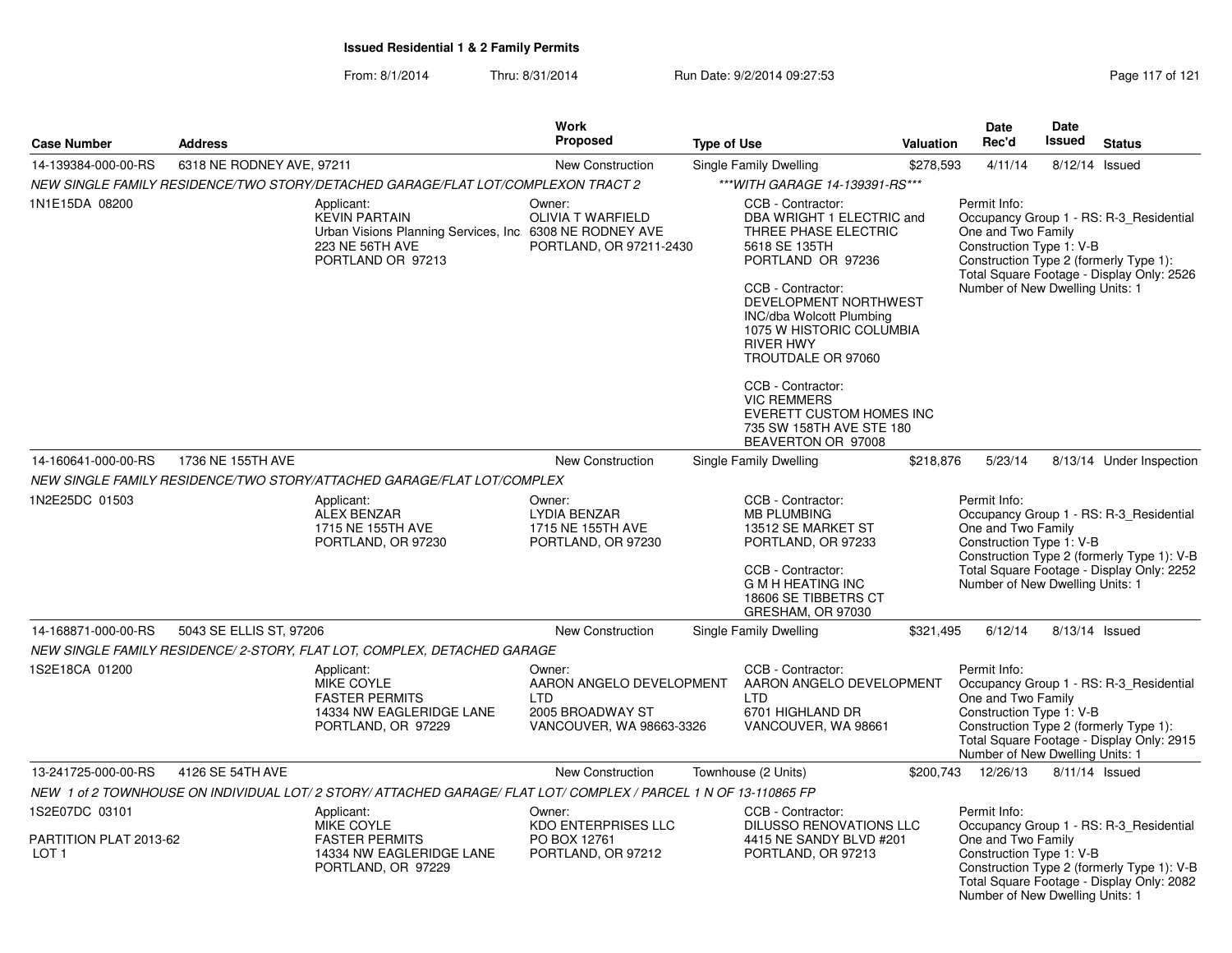| <b>Case Number</b>                         | <b>Address</b>                   |                                                                                                                 | Work<br><b>Proposed</b>                                                                     | <b>Type of Use</b> |                                                                                                                                                                                                            | <b>Valuation</b> | Date<br>Rec'd                                                                                     | <b>Date</b><br><b>Issued</b>                                                                                                       | <b>Status</b>                                                                                                                      |
|--------------------------------------------|----------------------------------|-----------------------------------------------------------------------------------------------------------------|---------------------------------------------------------------------------------------------|--------------------|------------------------------------------------------------------------------------------------------------------------------------------------------------------------------------------------------------|------------------|---------------------------------------------------------------------------------------------------|------------------------------------------------------------------------------------------------------------------------------------|------------------------------------------------------------------------------------------------------------------------------------|
| 13-241738-000-00-RS                        | 5407 SE BOISE ST                 |                                                                                                                 | <b>New Construction</b>                                                                     |                    | Townhouse (2 Units)                                                                                                                                                                                        | \$213,256        | 12/26/13                                                                                          | 8/11/14 Issued                                                                                                                     |                                                                                                                                    |
|                                            |                                  | NEW 2 of 2 TOWNHOUSE ON INDIVIDUAL LOT/ 2 STORY/ ATTACHED GARAGE/ FLAT LOT/ COMPLEX                             |                                                                                             |                    |                                                                                                                                                                                                            |                  |                                                                                                   |                                                                                                                                    |                                                                                                                                    |
| 1S2E07DC 03102                             |                                  | Applicant:<br><b>MIKE COYLE</b>                                                                                 | Owner:                                                                                      |                    | CCB - Contractor:<br><b>DILUSSO RENOVATIONS LLC</b>                                                                                                                                                        |                  | Permit Info:                                                                                      |                                                                                                                                    |                                                                                                                                    |
| PARTITION PLAT 2013-62<br>LOT <sub>2</sub> |                                  | <b>FASTER PERMITS</b><br>14334 NW EAGLERIDGE LANE<br>PORTLAND, OR 97229                                         | <b>KDO ENTERPRISES LLC</b><br>PO BOX 12761<br>PORTLAND, OR 97212                            |                    | 4415 NE SANDY BLVD #201<br>PORTLAND, OR 97213                                                                                                                                                              |                  | One and Two Family<br>Construction Type 1: V-B<br>Number of New Dwelling Units: 1                 | Occupancy Group 1 - RS: R-3_Residential<br>Construction Type 2 (formerly Type 1): V-B<br>Total Square Footage - Display Only: 2161 |                                                                                                                                    |
| 14-147984-000-00-RS                        | 1818 SE 50TH AVE - Unit B, 97215 |                                                                                                                 | <b>New Construction</b>                                                                     |                    | Townhouse (2 Units)                                                                                                                                                                                        | \$152,457        | 4/29/14                                                                                           | 8/14/14 Issued                                                                                                                     |                                                                                                                                    |
|                                            |                                  | BLDG 1 OF 4 ON 3 TAX LOTS - BLDG B- UNIT2 OF 2 UNIT TOWNHOUSE / 3 STORY / ATTACHED GARAGE / FLAT LOT / COMPLEX  |                                                                                             |                    |                                                                                                                                                                                                            |                  |                                                                                                   |                                                                                                                                    |                                                                                                                                    |
| 1S2E06CA 04500                             |                                  | Applicant:<br><b>KEVIN PARTAIN</b><br><b>URBAN VISIONS</b><br>223 NE 56TH AVE<br>PORTLAND, OR 97213             | Owner:<br><b>JSM EQUITIES LLC</b><br>4110 SE HAWTHORNE BLVD #166<br>PORTLAND, OR 97214-5246 |                    | CCB - Contractor:<br><b>STEVE MELKERSON</b><br><b>CALIBER HOMES</b><br>4110 SE HAWTHORNE BLVD #166<br>PORTLAND, OR 97214<br>CCB - Contractor:<br>PINNACLE PLUMBING INC<br>PO BOX 1053<br>GRESHAM, OR 97030 |                  | Permit Info:<br>One and Two Family<br>Construction Type 1: V-B<br>Number of New Dwelling Units: 1 |                                                                                                                                    | Occupancy Group 1 - RS: R-3_Residential<br>Construction Type 2 (formerly Type 1): V-B<br>Total Square Footage - Display Only: 1551 |
| 14-147998-000-00-RS                        | 1820 SE 50TH AVE - Unit A, 97215 |                                                                                                                 | New Construction                                                                            |                    | Townhouse (2 Units)                                                                                                                                                                                        | \$145,390        | 4/29/14                                                                                           | 8/14/14 Issued                                                                                                                     |                                                                                                                                    |
|                                            |                                  | BLDG 2 OF 4 ON 3 TAX LOTS - BLDG C -UNIT 1 OF 2 UNIT TOWNHOUSE / 3 STORY / ATTACHED GARAGE / FLAT LOT / COMPLEX |                                                                                             |                    |                                                                                                                                                                                                            |                  |                                                                                                   |                                                                                                                                    |                                                                                                                                    |
| 1S2E06CA 04500                             |                                  | Applicant:<br><b>KEVIN PARTAIN</b><br><b>URBAN VISIONS</b><br>223 NE 56TH AVE<br>PORTLAND, OR 97213             | Owner:<br><b>JSM EQUITIES LLC</b><br>4110 SE HAWTHORNE BLVD #166<br>PORTLAND, OR 97214-5246 |                    | CCB - Contractor:<br><b>STEVE MELKERSON</b><br><b>CALIBER HOMES</b><br>4110 SE HAWTHORNE BLVD #166<br>PORTLAND, OR 97214<br>CCB - Contractor:<br>PINNACLE PLUMBING INC<br>PO BOX 1053<br>GRESHAM, OR 97030 |                  | Permit Info:<br>One and Two Family<br>Construction Type 1: V-B<br>Number of New Dwelling Units: 1 |                                                                                                                                    | Occupancy Group 1 - RS: R-3 Residential<br>Construction Type 2 (formerly Type 1): V-B<br>Total Square Footage - Display Only: 1485 |
| 14-147999-000-00-RS                        | 1820 SE 50TH AVE - Unit B, 97215 |                                                                                                                 | New Construction                                                                            |                    | Townhouse (2 Units)                                                                                                                                                                                        | \$145,390        | 4/29/14                                                                                           | 8/14/14 Issued                                                                                                                     |                                                                                                                                    |
|                                            |                                  | BLDG 2 OF 4 ON 3 TAX LOTS - BLDG C -UNIT 2 OF 2 UNIT TOWNHOUSE / 3 STORY / ATTACHED GARAGE / FLAT LOT / COMPLEX |                                                                                             |                    |                                                                                                                                                                                                            |                  |                                                                                                   |                                                                                                                                    |                                                                                                                                    |
| 1S2E06CA 04500                             |                                  | Applicant:<br><b>KEVIN PARTAIN</b><br><b>URBAN VISIONS</b><br>223 NE 56TH AVE<br>PORTLAND, OR 97213             | Owner:<br><b>JSM EQUITIES LLC</b><br>4110 SE HAWTHORNE BLVD #166<br>PORTLAND, OR 97214-5246 |                    | CCB - Contractor:<br><b>STEVE MELKERSON</b><br><b>CALIBER HOMES</b><br>4110 SE HAWTHORNE BLVD #166<br>PORTLAND, OR 97214<br>CCB - Contractor:<br>PINNACLE PLUMBING INC<br>PO BOX 1053<br>GRESHAM, OR 97030 |                  | Permit Info:<br>One and Two Family<br>Construction Type 1: V-B<br>Number of New Dwelling Units: 1 |                                                                                                                                    | Occupancy Group 1 - RS: R-3 Residential<br>Construction Type 2 (formerly Type 1): V-B<br>Total Square Footage - Display Only: 1485 |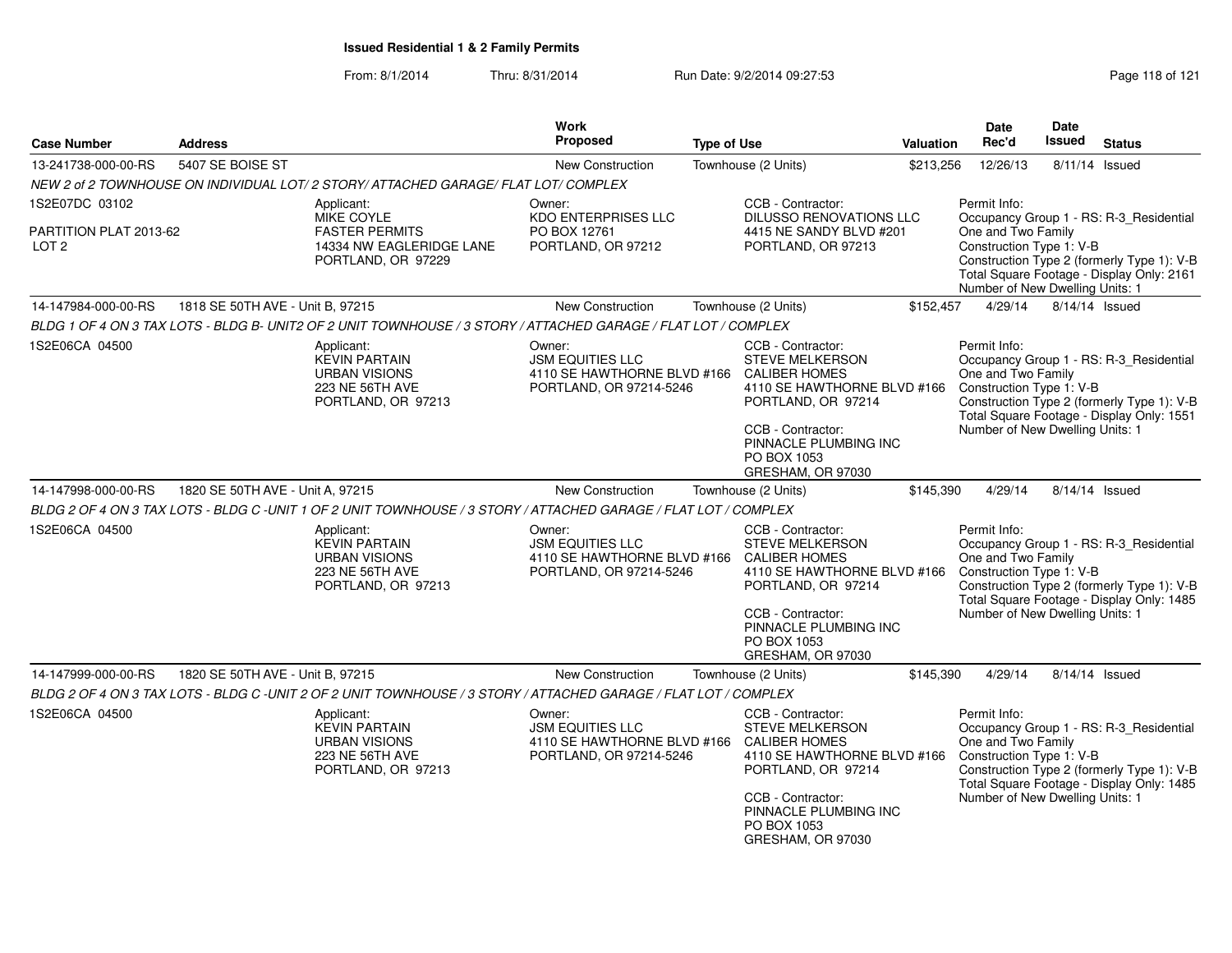| Page 119 of 121 |  |  |
|-----------------|--|--|
|                 |  |  |

| <b>Case Number</b>                                                   | <b>Address</b>                                                                                                  | Work<br><b>Proposed</b>                                                                                   | <b>Type of Use</b>                                                                          |                                                                                                                                                                                                     | <b>Valuation</b>                                                                                                                                                                                    | Date<br>Rec'd                                                                                                                                                                                                                           | Date<br><b>Issued</b>                                                                                                                                                                                                                   | <b>Status</b>                                                                                                                      |  |  |
|----------------------------------------------------------------------|-----------------------------------------------------------------------------------------------------------------|-----------------------------------------------------------------------------------------------------------|---------------------------------------------------------------------------------------------|-----------------------------------------------------------------------------------------------------------------------------------------------------------------------------------------------------|-----------------------------------------------------------------------------------------------------------------------------------------------------------------------------------------------------|-----------------------------------------------------------------------------------------------------------------------------------------------------------------------------------------------------------------------------------------|-----------------------------------------------------------------------------------------------------------------------------------------------------------------------------------------------------------------------------------------|------------------------------------------------------------------------------------------------------------------------------------|--|--|
| 14-147979-000-00-RS                                                  | 1818 SE 50TH AVE - Unit A, 97215                                                                                | <b>New Construction</b>                                                                                   |                                                                                             | Townhouse (2 Units)                                                                                                                                                                                 |                                                                                                                                                                                                     | \$152,457<br>4/29/14                                                                                                                                                                                                                    | 8/14/14 Issued                                                                                                                                                                                                                          |                                                                                                                                    |  |  |
|                                                                      | BLDG 1 OF 4 ON 3 TAX LOTS - BLDG B- UNIT 1 OF 2 UNIT TOWNHOUSE / 3 STORY / ATTACHED GARAGE / FLAT LOT / COMPLEX |                                                                                                           |                                                                                             |                                                                                                                                                                                                     |                                                                                                                                                                                                     |                                                                                                                                                                                                                                         |                                                                                                                                                                                                                                         |                                                                                                                                    |  |  |
| 1S2E06CA 04500                                                       | Applicant:<br><b>KEVIN PARTAIN</b><br><b>URBAN VISIONS</b><br>223 NE 56TH AVE<br>PORTLAND, OR 97213             |                                                                                                           | Owner:<br><b>JSM EQUITIES LLC</b><br>4110 SE HAWTHORNE BLVD #166<br>PORTLAND, OR 97214-5246 |                                                                                                                                                                                                     | CCB - Contractor:<br>STEVE MELKERSON<br><b>CALIBER HOMES</b><br>4110 SE HAWTHORNE BLVD #166<br>PORTLAND, OR 97214<br>CCB - Contractor:<br>PINNACLE PLUMBING INC<br>PO BOX 1053<br>GRESHAM, OR 97030 |                                                                                                                                                                                                                                         | Permit Info:<br>Occupancy Group 1 - RS: R-3_Residential<br>One and Two Family<br>Construction Type 1: V-B<br>Construction Type 2 (formerly Type 1): V-B<br>Total Square Footage - Display Only: 1551<br>Number of New Dwelling Units: 1 |                                                                                                                                    |  |  |
| 14-148010-000-00-RS                                                  | 1816 SE 50TH AVE, 97215                                                                                         | New Construction                                                                                          |                                                                                             | Townhouse (3 or more units)                                                                                                                                                                         | \$146,032                                                                                                                                                                                           | 4/29/14                                                                                                                                                                                                                                 |                                                                                                                                                                                                                                         | 8/14/14 Under Inspection                                                                                                           |  |  |
|                                                                      | BLDG 4 OF 4 ON 3 TAX LOTS - BLDG E -UNIT 4 OF 4 UNIT TOWNHOUSE / 3 STORY / ATTACHED GARAGE / FLAT LOT / COMPLEX |                                                                                                           |                                                                                             |                                                                                                                                                                                                     |                                                                                                                                                                                                     |                                                                                                                                                                                                                                         |                                                                                                                                                                                                                                         |                                                                                                                                    |  |  |
| 1S2E06CA 04500                                                       | Applicant:<br><b>KEVIN PARTAIN</b><br><b>URBAN VISIONS</b><br>223 NE 56TH AVE<br>PORTLAND, OR 97213             | Owner:<br><b>JSM EQUITIES LLC</b><br>4110 SE HAWTHORNE BLVD #166<br>PORTLAND, OR 97214-5246               |                                                                                             | CCB - Contractor:<br><b>STEVE MELKERSON</b><br><b>CALIBER HOMES</b><br>4110 SE HAWTHORNE BLVD #166<br>PORTLAND, OR 97214<br>CCB - Contractor:<br>PINNACLE PLUMBING INC<br>PO BOX 1053               |                                                                                                                                                                                                     | Permit Info:<br>Occupancy Group 1 - RS: R-3_Residential<br>One and Two Family<br>Construction Type 1: V-B<br>Construction Type 2 (formerly Type 1): V-B<br>Total Square Footage - Display Only: 1509<br>Number of New Dwelling Units: 1 |                                                                                                                                                                                                                                         |                                                                                                                                    |  |  |
| 14-148000-000-00-RS                                                  | 1802 SE 50TH AVE, 97215                                                                                         | <b>New Construction</b>                                                                                   |                                                                                             | GRESHAM, OR 97030<br>Townhouse (3 or more units)                                                                                                                                                    | \$117,549                                                                                                                                                                                           | 4/29/14                                                                                                                                                                                                                                 |                                                                                                                                                                                                                                         | 8/14/14 Under Inspection                                                                                                           |  |  |
|                                                                      | BLDG 3 OF 4 ON 3 TAX LOTS - BLDG D -UNIT 1 OF 4 UNIT TOWNHOUSE / 3 STORY / ATTACHED GARAGE / FLAT LOT / COMPLEX |                                                                                                           |                                                                                             |                                                                                                                                                                                                     |                                                                                                                                                                                                     |                                                                                                                                                                                                                                         |                                                                                                                                                                                                                                         |                                                                                                                                    |  |  |
| 1S2E06CA 04500                                                       | Applicant:<br><b>KEVIN PARTAIN</b><br><b>URBAN VISIONS</b><br>223 NE 56TH AVE<br>PORTLAND, OR 97213             | Owner:<br><b>JSM EQUITIES LLC</b><br>4110 SE HAWTHORNE BLVD #166<br>PORTLAND, OR 97214-5246               |                                                                                             | CCB - Contractor:<br>STEVE MELKERSON<br><b>CALIBER HOMES</b><br>4110 SE HAWTHORNE BLVD #166<br>PORTLAND, OR 97214<br>CCB - Contractor:<br>PINNACLE PLUMBING INC<br>PO BOX 1053<br>GRESHAM, OR 97030 |                                                                                                                                                                                                     | Permit Info:<br>One and Two Family<br>Construction Type 1: V-B<br>Number of New Dwelling Units: 1                                                                                                                                       |                                                                                                                                                                                                                                         | Occupancy Group 1 - RS: R-3_Residential<br>Construction Type 2 (formerly Type 1): V-B<br>Total Square Footage - Display Only: 1243 |  |  |
| 14-148003-000-00-RS<br>1806 SE 50TH AVE, 97215                       |                                                                                                                 | <b>New Construction</b><br>Townhouse (3 or more units)                                                    |                                                                                             |                                                                                                                                                                                                     | \$146,032                                                                                                                                                                                           | 4/29/14                                                                                                                                                                                                                                 |                                                                                                                                                                                                                                         | 8/14/14 Under Inspection                                                                                                           |  |  |
|                                                                      | BLDG 3 OF 4 ON 3 TAX LOTS - BLDG D -UNIT 3 OF 4 UNIT TOWNHOUSE / 3 STORY / ATTACHED GARAGE / FLAT LOT / COMPLEX |                                                                                                           |                                                                                             |                                                                                                                                                                                                     |                                                                                                                                                                                                     |                                                                                                                                                                                                                                         |                                                                                                                                                                                                                                         |                                                                                                                                    |  |  |
| 1S2E06CA 04500<br><b>HAWTHORNE PL</b><br><b>BLOCK 7</b><br>LOT 1&2&6 | Applicant:<br><b>KEVIN PARTAIN</b><br><b>URBAN VISIONS</b><br>223 NE 56TH AVE<br>PORTLAND, OR 97213             | Owner:<br><b>JSM EQUITIES LLC</b><br>4110 SE HAWTHORNE BLVD #166 CALIBER HOMES<br>PORTLAND, OR 97214-5246 |                                                                                             | CCB - Contractor:<br><b>STEVE MELKERSON</b><br>4110 SE HAWTHORNE BLVD #166<br>PORTLAND, OR 97214                                                                                                    |                                                                                                                                                                                                     | Permit Info:<br>One and Two Family<br>Construction Type 1: V-B<br>Number of New Dwelling Units: 1                                                                                                                                       |                                                                                                                                                                                                                                         | Occupancy Group 1 - RS: R-3_Residential<br>Construction Type 2 (formerly Type 1): V-B<br>Total Square Footage - Display Only: 1509 |  |  |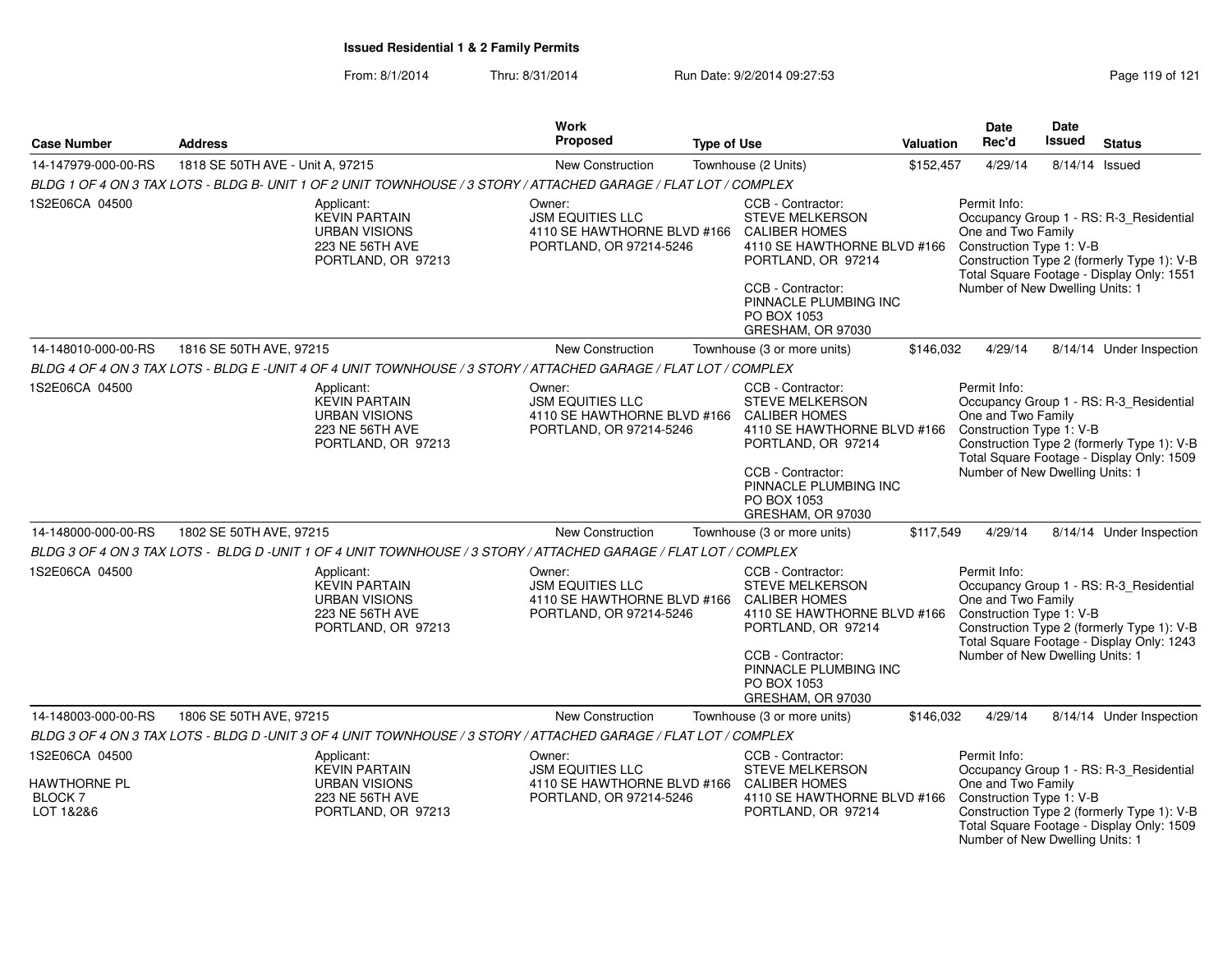| <b>Case Number</b>  | <b>Address</b>                                                                                                   | <b>Work</b><br><b>Proposed</b><br><b>Type of Use</b>                                        |                                                                                                                                                                                                            |                                                                            | <b>Date</b><br>Rec'd<br><b>Valuation</b>                                                          | Date<br><b>Issued</b>                                                                                                                                                                                                                   | <b>Status</b>                                                                                                                      |  |
|---------------------|------------------------------------------------------------------------------------------------------------------|---------------------------------------------------------------------------------------------|------------------------------------------------------------------------------------------------------------------------------------------------------------------------------------------------------------|----------------------------------------------------------------------------|---------------------------------------------------------------------------------------------------|-----------------------------------------------------------------------------------------------------------------------------------------------------------------------------------------------------------------------------------------|------------------------------------------------------------------------------------------------------------------------------------|--|
| 14-148004-000-00-RS | 1808 SE 50TH AVE, 97215                                                                                          | New Construction                                                                            | Townhouse (3 or more units)                                                                                                                                                                                | \$146,032                                                                  | 4/29/14                                                                                           |                                                                                                                                                                                                                                         | 8/14/14 Under Inspection                                                                                                           |  |
|                     | BLDG 3 OF 4 ON 3 TAX LOTS - BLDG D -UNIT 4 OF 4 UNIT TOWNHOUSE / 3 STORY / ATTACHED GARAGE / FLAT LOT / COMPLEX  |                                                                                             |                                                                                                                                                                                                            |                                                                            |                                                                                                   |                                                                                                                                                                                                                                         |                                                                                                                                    |  |
| 1S2E06CA 04500      | Applicant:<br><b>KEVIN PARTAIN</b><br><b>URBAN VISIONS</b><br>223 NE 56TH AVE<br>PORTLAND, OR 97213              | Owner:<br><b>JSM EQUITIES LLC</b><br>4110 SE HAWTHORNE BLVD #166<br>PORTLAND, OR 97214-5246 | CCB - Contractor:<br><b>STEVE MELKERSON</b><br><b>CALIBER HOMES</b><br>CCB - Contractor:<br>PO BOX 1053<br>GRESHAM, OR 97030                                                                               | 4110 SE HAWTHORNE BLVD #166<br>PORTLAND, OR 97214<br>PINNACLE PLUMBING INC |                                                                                                   | Permit Info:<br>Occupancy Group 1 - RS: R-3 Residential<br>One and Two Family<br>Construction Type 1: V-B<br>Construction Type 2 (formerly Type 1): V-B<br>Total Square Footage - Display Only: 1509<br>Number of New Dwelling Units: 1 |                                                                                                                                    |  |
| 14-148005-000-00-RS | 1810 SE 50TH AVE, 97215                                                                                          | New Construction                                                                            | Townhouse (3 or more units)                                                                                                                                                                                | \$146,032                                                                  | 4/29/14                                                                                           |                                                                                                                                                                                                                                         | 8/14/14 Under Inspection                                                                                                           |  |
|                     | BLDG 4 OF 4 ON 3 TAX LOTS - BLDG E -UNIT 1 OF 4 UNIT TOWNHOUSE / 3 STORY / ATTACHED GARAGE / FLAT LOT / COMPLEX  |                                                                                             |                                                                                                                                                                                                            |                                                                            |                                                                                                   |                                                                                                                                                                                                                                         |                                                                                                                                    |  |
| 1S2E06CA 04500      | Applicant:<br><b>KEVIN PARTAIN</b><br><b>URBAN VISIONS</b><br>223 NE 56TH AVE<br>PORTLAND, OR 97213              | Owner:<br><b>JSM EQUITIES LLC</b><br>4110 SE HAWTHORNE BLVD #166<br>PORTLAND, OR 97214-5246 | CCB - Contractor:<br><b>STEVE MELKERSON</b><br><b>CALIBER HOMES</b><br>4110 SE HAWTHORNE BLVD #166<br>PORTLAND, OR 97214<br>CCB - Contractor:<br>PINNACLE PLUMBING INC<br>PO BOX 1053<br>GRESHAM, OR 97030 |                                                                            | Permit Info:<br>One and Two Family<br>Construction Type 1: V-B<br>Number of New Dwelling Units: 1 |                                                                                                                                                                                                                                         | Occupancy Group 1 - RS: R-3 Residential<br>Construction Type 2 (formerly Type 1): V-B<br>Total Square Footage - Display Only: 1509 |  |
| 14-148006-000-00-RS | 1812 SE 50TH AVE, 97215                                                                                          | <b>New Construction</b>                                                                     | Townhouse (3 or more units)                                                                                                                                                                                | \$146,032                                                                  | 4/29/14                                                                                           |                                                                                                                                                                                                                                         | 8/14/14 Under Inspection                                                                                                           |  |
|                     | BLDG 4 OF 4 ON 3 TAX LOTS - BLDG E -UNIT 2 OF 4 UNIT TOWNHOUSE / 3 STORY / ATTACHED GARAGE / FLAT LOT / COMPLEX  |                                                                                             |                                                                                                                                                                                                            |                                                                            |                                                                                                   |                                                                                                                                                                                                                                         |                                                                                                                                    |  |
| 1S2E06CA 04500      | Applicant:<br><b>KEVIN PARTAIN</b><br><b>URBAN VISIONS</b><br>223 NE 56TH AVE<br>PORTLAND, OR 97213              |                                                                                             | CCB - Contractor:<br><b>STEVE MELKERSON</b><br>4110 SE HAWTHORNE BLVD #166 CALIBER HOMES<br>PORTLAND, OR 97214-5246<br>CCB - Contractor:<br>PO BOX 1053<br>GRESHAM, OR 97030                               | 4110 SE HAWTHORNE BLVD #166<br>PORTLAND, OR 97214<br>PINNACLE PLUMBING INC |                                                                                                   | Permit Info:<br>Occupancy Group 1 - RS: R-3 Residential<br>One and Two Family<br>Construction Type 1: V-B<br>Construction Type 2 (formerly Type 1): V-B<br>Total Square Footage - Display Only: 1509<br>Number of New Dwelling Units: 1 |                                                                                                                                    |  |
| 14-148009-000-00-RS | 1814 SE 50TH AVE, 97215                                                                                          | <b>New Construction</b>                                                                     | Townhouse (3 or more units)                                                                                                                                                                                | \$146,032                                                                  | 4/29/14                                                                                           |                                                                                                                                                                                                                                         | 8/14/14 Under Inspection                                                                                                           |  |
|                     | BLDG 4 OF 4 ON 3 TAX LOTS - BLDG E - UNIT 3 OF 4 UNIT TOWNHOUSE / 3 STORY / ATTACHED GARAGE / FLAT LOT / COMPLEX |                                                                                             |                                                                                                                                                                                                            |                                                                            |                                                                                                   |                                                                                                                                                                                                                                         |                                                                                                                                    |  |
| 1S2E06CA 04500      | Applicant:<br><b>KEVIN PARTAIN</b><br><b>URBAN VISIONS</b><br>223 NE 56TH AVE<br>PORTLAND, OR 97213              | Owner:<br><b>JSM EQUITIES LLC</b><br>4110 SE HAWTHORNE BLVD #166<br>PORTLAND, OR 97214-5246 | CCB - Contractor:<br><b>STEVE MELKERSON</b><br><b>CALIBER HOMES</b><br>4110 SE HAWTHORNE BLVD #166<br>PORTLAND, OR 97214<br>CCB - Contractor:<br>PINNACLE PLUMBING INC<br>PO BOX 1053<br>GRESHAM, OR 97030 |                                                                            | Permit Info:<br>One and Two Family<br>Construction Type 1: V-B<br>Number of New Dwelling Units: 1 |                                                                                                                                                                                                                                         | Occupancy Group 1 - RS: R-3 Residential<br>Construction Type 2 (formerly Type 1): V-B<br>Total Square Footage - Display Only: 1509 |  |